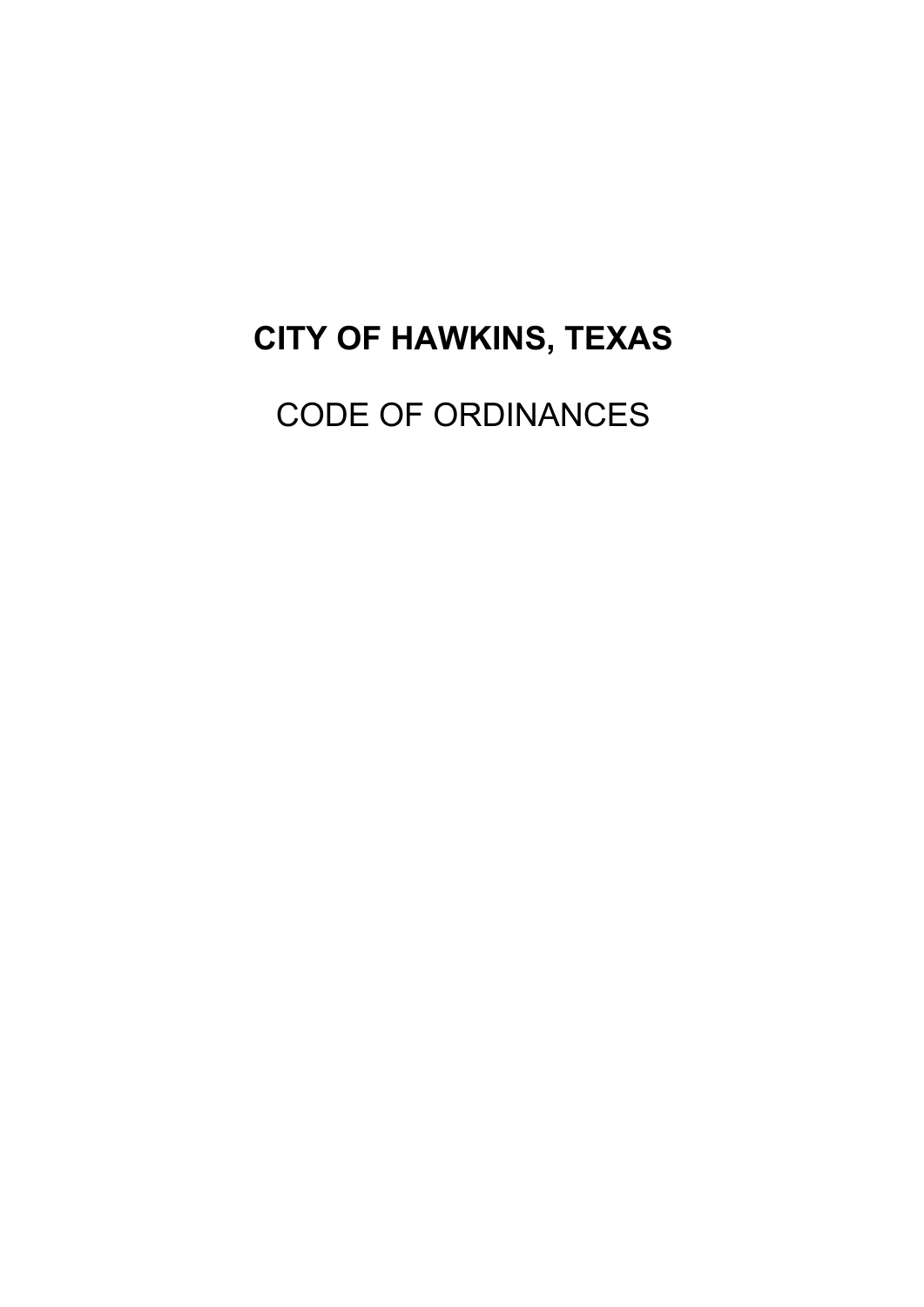# **City of Hawkins Ordinances Table of Contents**

## **I. GENERAL PROVISIONS:**

- 10. General Provisions
- 11. City Standards
- 12. (reserved)
- 13. (reserved)
- 14. (reserved)

## **II. ADMINISTRATION:**

- 30. City Government
- 31. City Officers
- 32. Police Department
- 33. Police Reserve Force
- 34. City Policies
- 35. Municipal Court
- 36. Taxation
- 37. Emergency Management
- 38. City Park Regulations
- 39. Hawkins Public Library

## **III. PUBLIC WORKS:**

- 50. Utilities
- 51. Garbage and Trash
- 52. Sanitary Sewers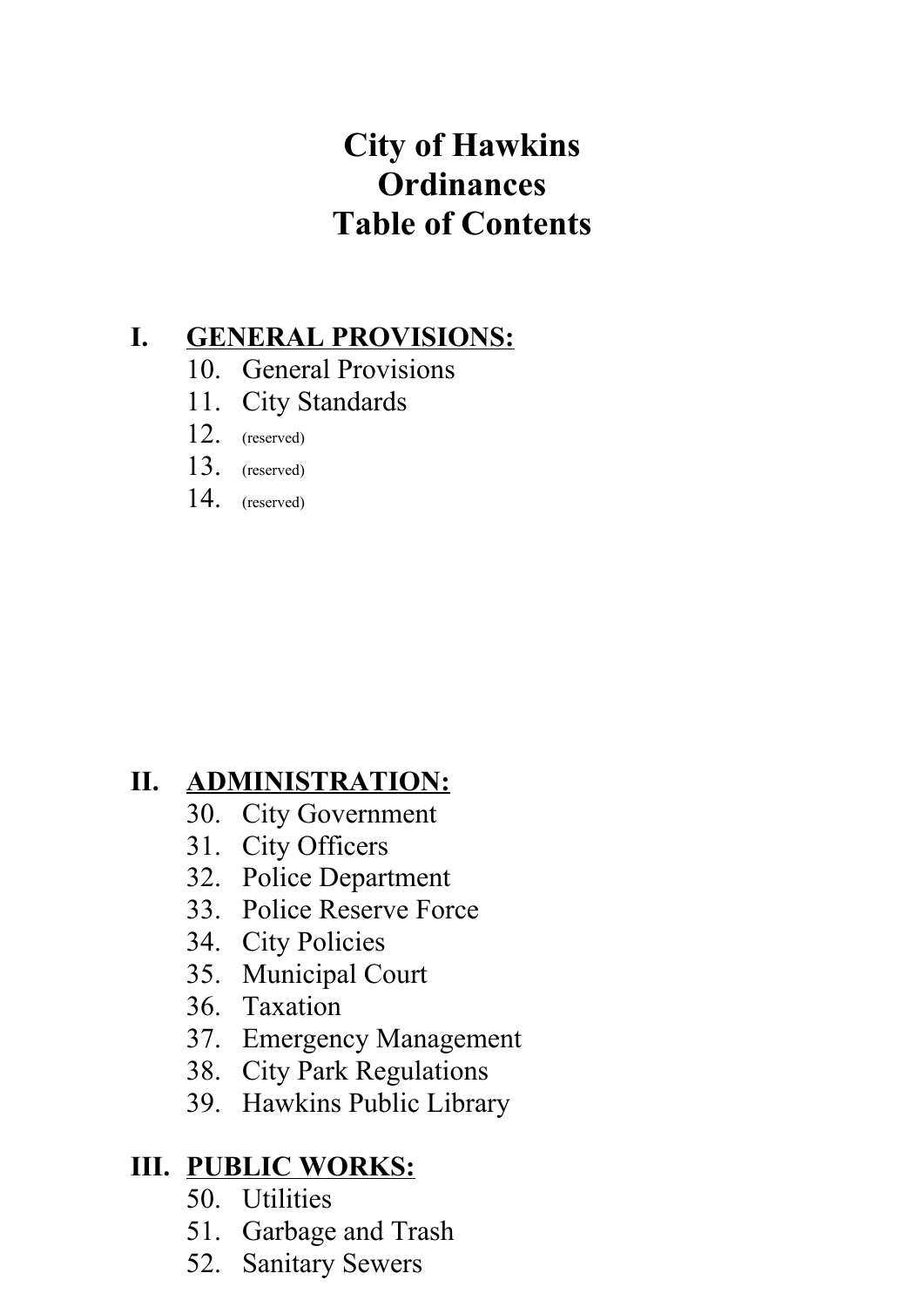53. Plumbing Standards

## **IV. TRAFFIC CODE:**

- 70. General Provisions
- 71. Traffic Regulations
- 72. Parking Regulations

### **V. GENERAL REGULATIONS:**

- 90. (reserved)
- 91. Fire Protection and Prevention
- 92. Oil and Gas
- 93. (reserved)
- 94. Streets and Sidewalks
- 95. (reserved)
- 96. Animals
- 97. Environmental Health Code
- 98. Street Number Requirements
- 99. Outdoor Burning

### **VI. BUSINESS REGULATIONS:**

- 110. General Business Regulations
- 111. Alcoholic Beverages

### **VII. GENERAL OFFENSES:**

130. General Offenses

## **VIII. LAND USAGE:**

150. Building Regulations 151. Mobile Homes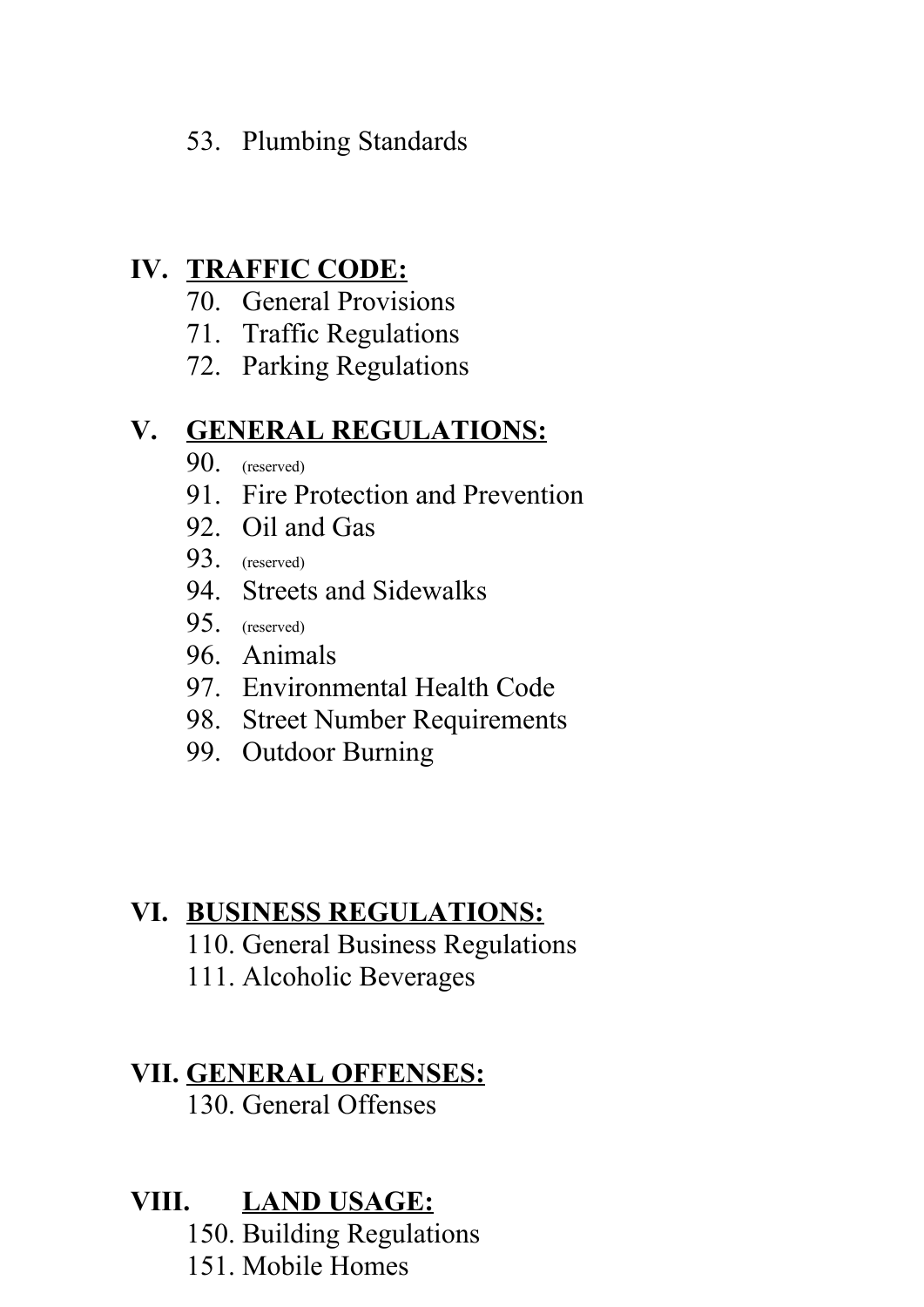152. Oil and Gas Wells

153. Subdivisions

154. Flood Damage Prevention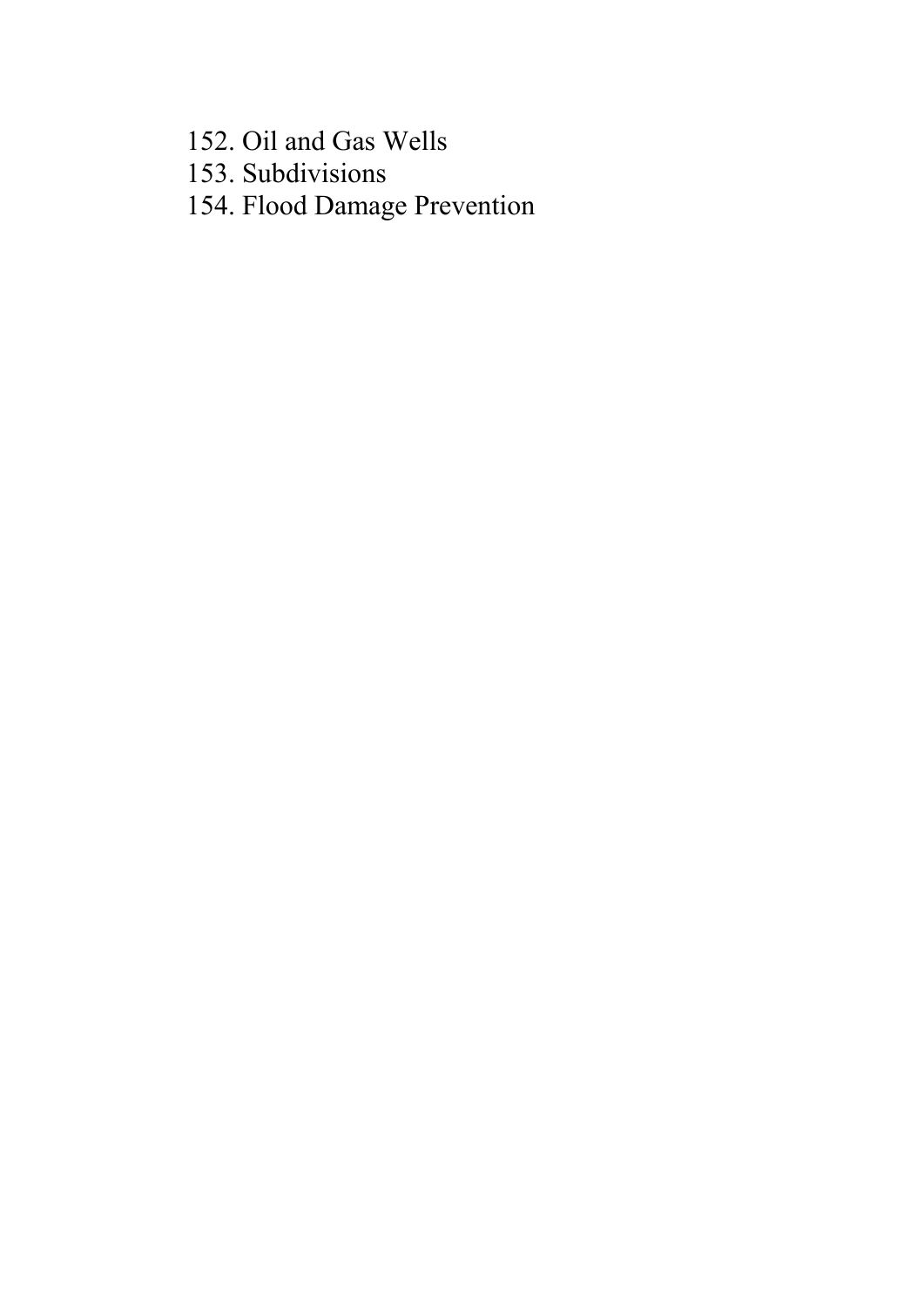# **CITY OFFICIALS OF HAWKINS, TEXAS**

### **CITY COUNCIL**

Mayor Tom Parker Alderman, Place 1 Cody Jorgenson Mayor Pro-Tem, Place 3 Stephen Lucas Alderman, Place 4 Wende Haney Alderman, Place 5 Greg Branson Alderman, Place 2 Clara Kay

### **GENERAL PROVISIONS**

- 10. General Provisions
- 11. City Standards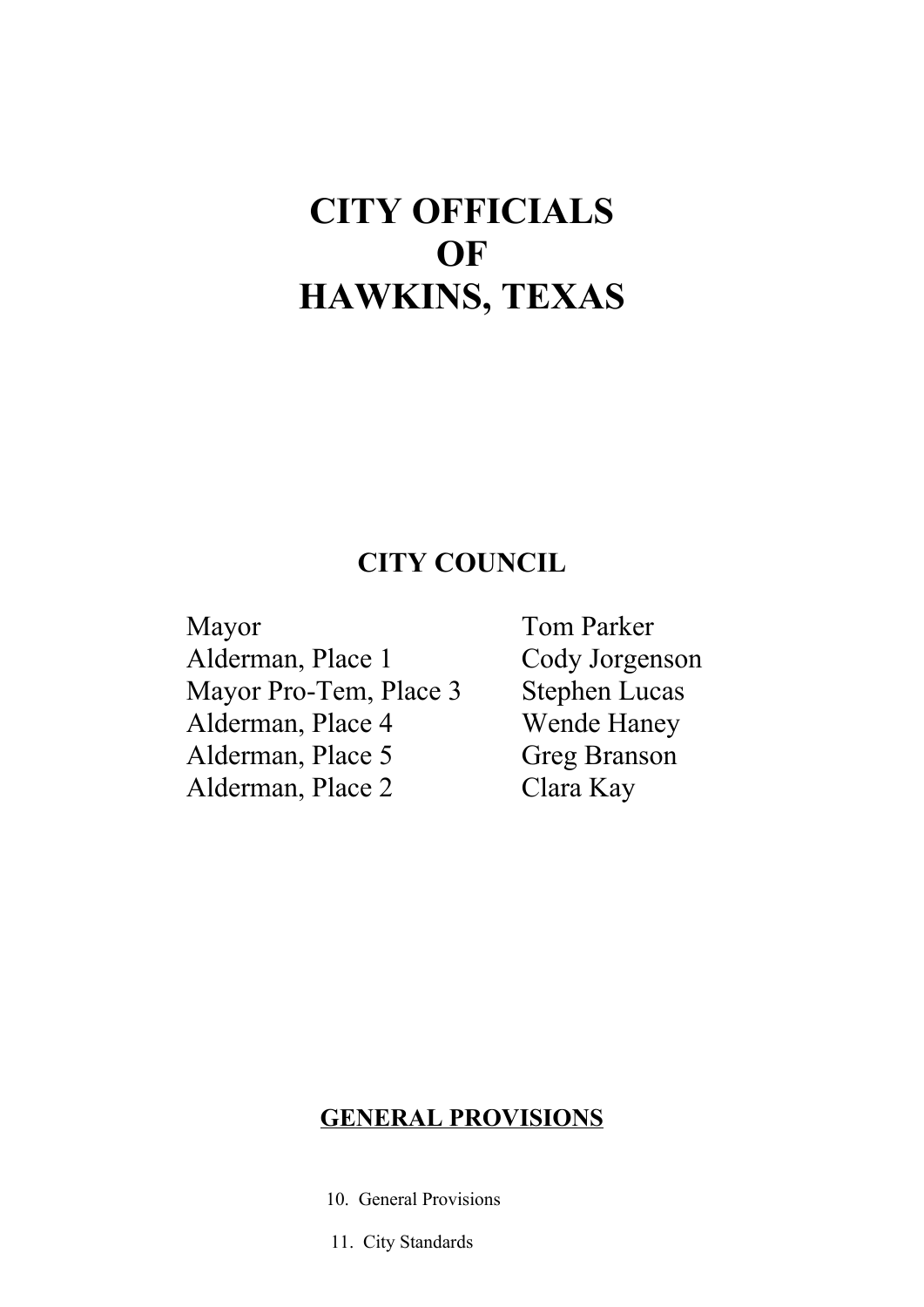| 12. |  |
|-----|--|
| 13. |  |
| 14. |  |

#### **CHAPTER 10: GENERAL PROVISIONS**

#### Section

- 
- 10.1 Title of code<br>10.2 Interpretation 10.2 Interpretation<br>10.3 Application to
- 10.3 Application to future ordinances
- 10.4 Captions
- 10.5 Definitions
- 10.6 Rules of interpretation
- 10.7 Severability
- 10.8 Reference to other sections
- 10.9 Reference to offices<br>10.10 Errors and omissions
- 10.10 Errors and omissions<br>10.11 Official time
- 10.11 Official time<br>10.12 Reasonable ti
- Reasonable time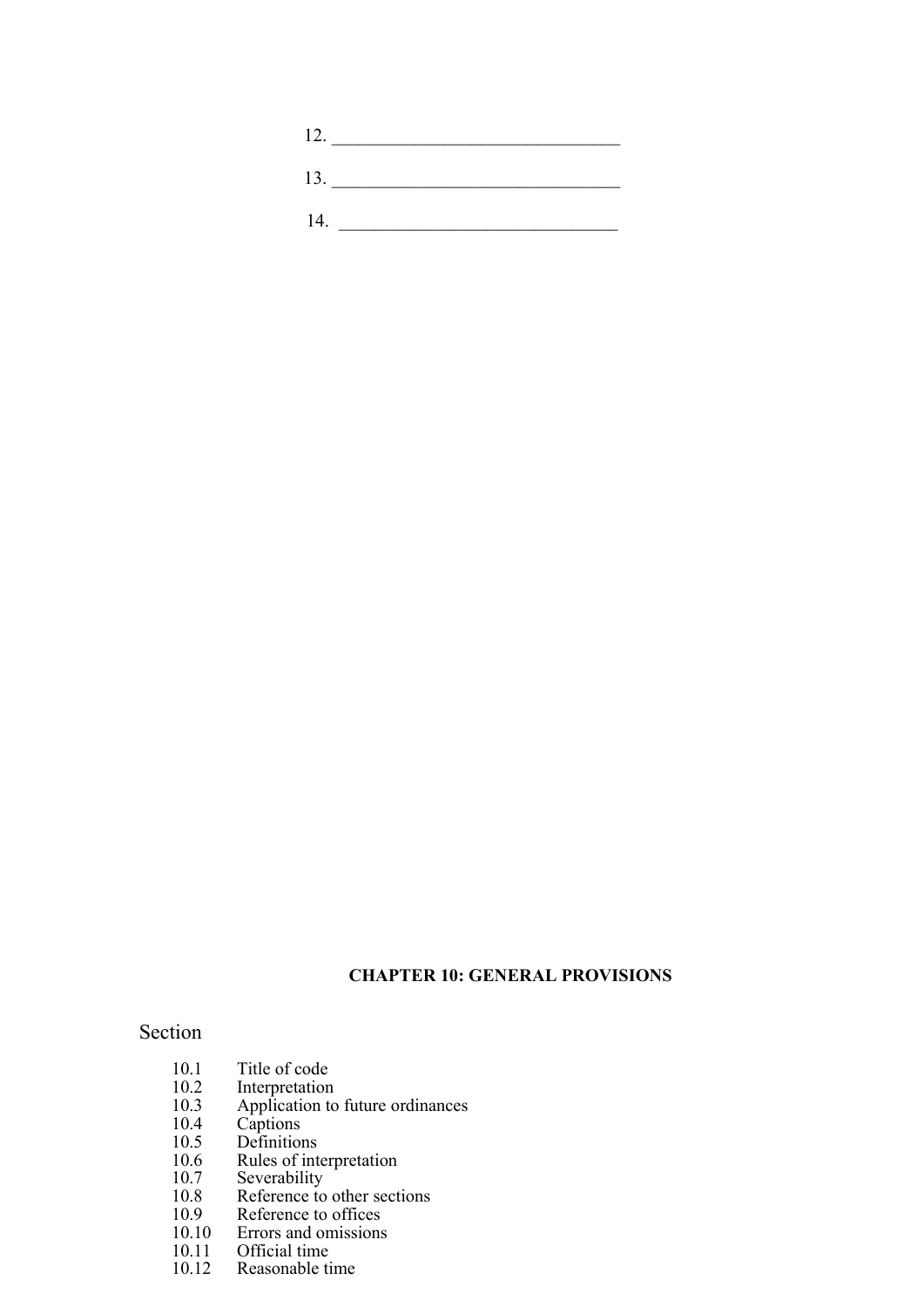| 10.13 | Ordinances repealed                       |
|-------|-------------------------------------------|
| 10.14 | Ordinances unaffected                     |
| 10.15 | Effective date of ordinances              |
| 10.16 | Repeal or modification of ordinance       |
| 10.17 | Ordinances which amend or supplement code |
| 10.18 | Section histories; statutory references   |
| 10.19 |                                           |
| 10.20 |                                           |
| 10.21 |                                           |
| 10.22 |                                           |
| 10.23 |                                           |
| 10.24 |                                           |
|       |                                           |

10.99 General penalty

#### **§ 10.01 TITLE OF CODE.**

This codification of ordinances by and for the city of Hawkins, Texas shall be designated as the Code of Hawkins, Texas and may be so cited.

#### **§ 10.02 INTERPRETATION.**

Unless otherwise provided herein, or by law or implication required, the same rules of construction, definition, and application shall govern the interpretation of this code as those governing the interpretation of state law.

#### **§ 10.03 APPLICATION TO FUTURE ORDINANCES.**

All provisions of the "General Provisions" section compatible with future legislation shall apply to ordinances hereafter adopted amending or supplementing this code unless otherwise specifically provided.

#### **§ 10.04 CAPTIONS.**

Headings and captions used in this code other than the title, chapter and section numbers are employed for reference purposes only and shall not be deemed a part of the text of any section.

#### **§ 10.05 DEFINITIONS.**

(A) Words and phrases shall be taken in their plain, or ordinary and usual sense. However, technical words and phrases having a peculiar and appropriate meaning in law shall be understood according to their technical import.

(B) For the purpose of this code, the following definitions shall apply unless the context clearly indicates or requires a different meaning.

*CITY, MUNICIPAL CORPORATION* or *MUNICIPALITY.* The City of Hawkins, Texas.

*CODE, THIS CODE* or *THIS CODE OF ORDINANCES.* This municipal code as modified by amendment, revision and adoption of new titles, chapters or sections.

*COUNCIL.* The legislative body of the city.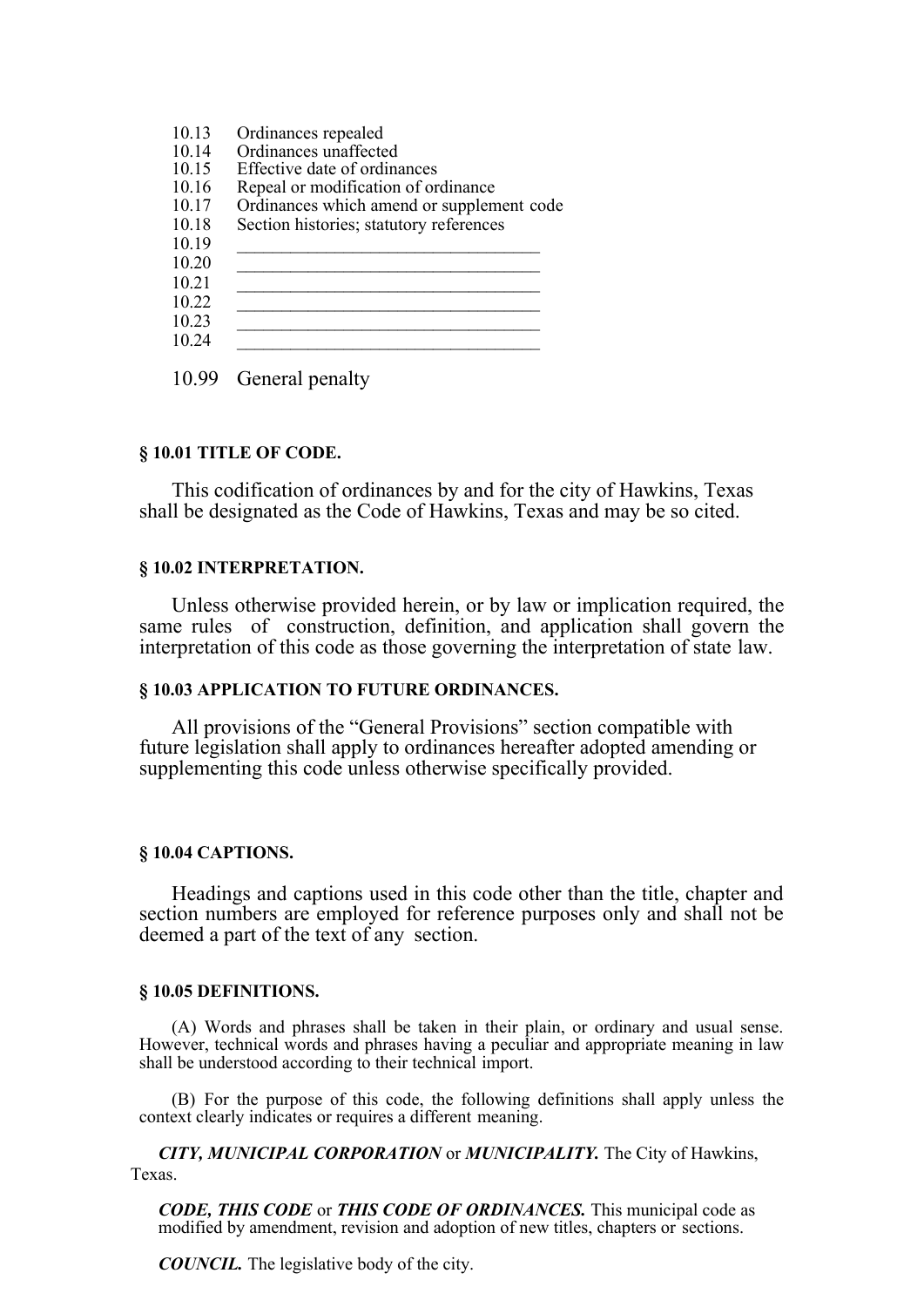*COUNTY.* Wood County,

Texas. *MAY.* The act referred

to is permissive. *MONTH.* A

calendar month.

*OATH.* An affirmation in all cases in which, by law, an affirmation may be substituted for an oath, and in such cases the words *SWEAR* and *SWORN* shall be equivalent to the words *AFFIRM* and *AFFIRMED*.

*OFFICER, OFFICE, EMPLOYEE, COMMISSION* or *DEPARTMENT.* An officer, office,

employee, commission or department of this municipality unless the context clearly requires otherwise.

*PERSON*. Extends to and includes person, persons, firm, corporation, copartnership, trustee, lessee or receiver. Whenever used in any clause prescribing and imposing a penalty, the terms *PERSON* or *WHOEVER* as applied to any unincorporated entity shall mean the partners or members thereof, and as applied to corporations, the officers or agents thereof.

*SHALL*. The act referred to is mandatory.

*SIGNATURE* or *SUBSCRIPTION.* Includes a mark when the person cannot write.

*STATE.* The State of Texas.

*SUBCHAPTER.* A division of a chapter, designated in this code by a heading in the chapter analysis and a capitalized heading in the body of the chapter, setting apart a group of sections related by the subject matter of the heading. Not all chapters have subchapters.

*YEAR.* A calendar year, unless otherwise expressed.

#### **§ 10.06 RULES OF INTERPRETATION.**

The construction of all ordinances of this municipality shall be by the following rules, unless such construction is plainly repugnant to the intent of the legislative body or of the context of the same ordinance:

(A) *AND* or *OR.* Either conjunction shall include the other as if written and/or, if the sense requires it.

(B) *Acts by assistants.* When a statute or ordinance requires an act to be done which, by law, an agent or deputy as well may do as the principal, such requisition shall be satisfied by the performance of such act by an authorized agent or deputy.

(C) *Gender; singular and plural; tenses.* Words denoting the masculine gender shall be deemed to include the feminine and neutral genders; words in the singular shall include the plural, and words in the plural shall include the singular; the use of a verb in the present tense shall include the future, if applicable.

(D) *General term.* A general term following specific enumeration of terms is not to be limited to the class enumerated unless expressly so limited.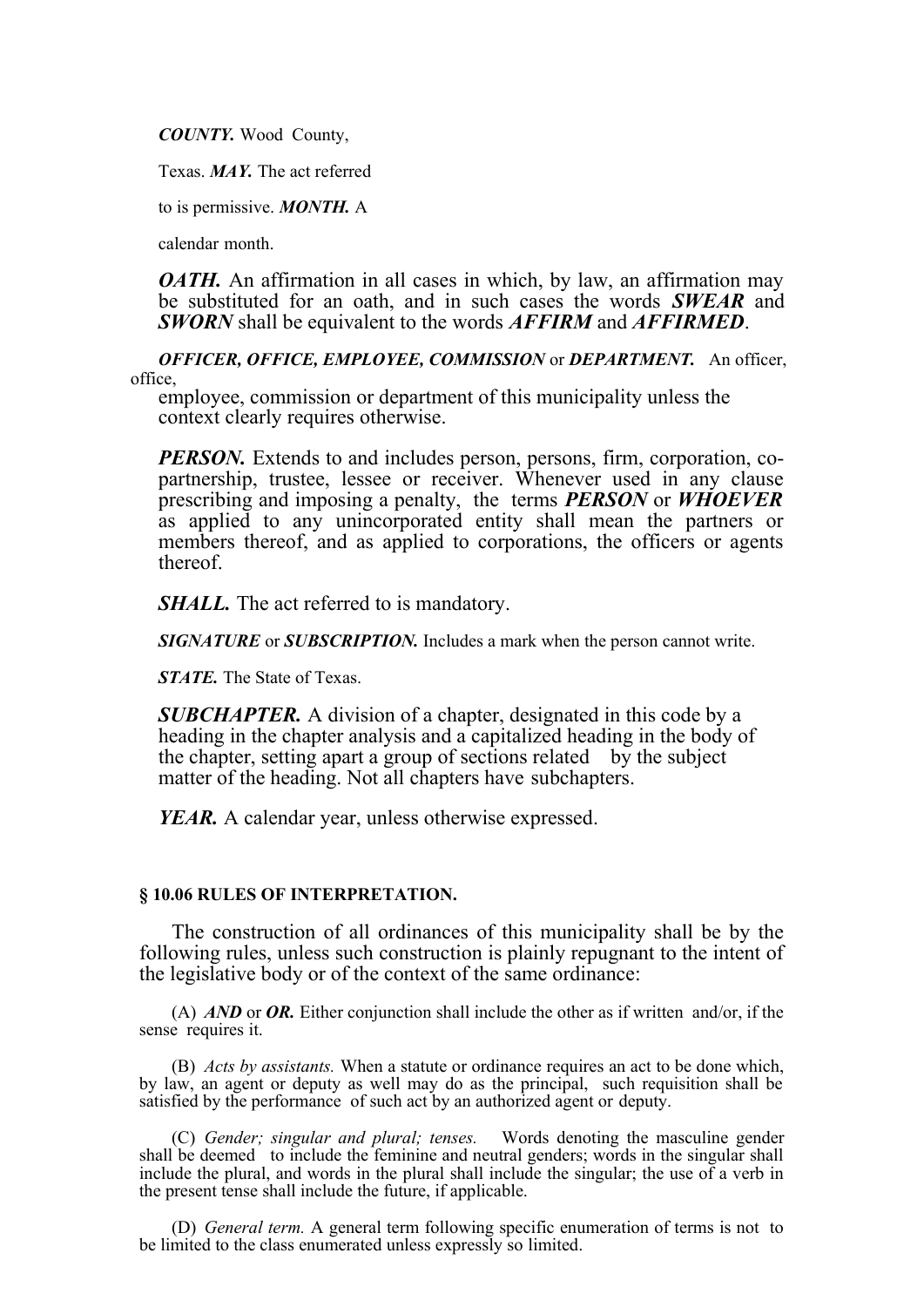#### **§ 10.07 SEVERABILITY.**

If any provision of this code as now or later amended or its application to any person or circumstance is held invalid, the invalidity does not affect other provisions that can be given effect without the invalid provision or application.

#### **§ 10.08 REFERENCE TO OTHER SECTIONS.**

Whenever in one section reference is made to another section hereof, such reference shall extend and apply to the section referred to as subsequently amended, revised, re-codified or renumbered unless the subject matter is changed or materially altered by the amendment or revision.

#### **§ 10.09 REFERENCE TO OFFICES.**

Reference to a public office or officer shall be deemed to apply to any office, officer or employee of this municipality exercising the powers, duties or functions contemplated in the provision, irrespective of any transfer of functions or change in the official title of the functionary.

#### **§ 10.10 ERRORS AND OMISSIONS.**

If a manifest error is discovered, consisting of the misspelling of any words; the omission of any word or words necessary to express the intention of the provisions affected; the use of a word or words to which no meaning can be attached; or the use of a word or words when another word or words was clearly intended to express such intent, such spelling shall be corrected and such word or words supplied, omitted, or substituted as will conform with the manifest intention, and the provisions shall have the same effect as though the correct words were contained in the text as originally published. No alteration shall be made or permitted if any question exists regarding the nature or extent of such error.

#### **§ 10.11 OFFICIAL TIME.**

The official time, as established by applicable state/federal laws, shall be the official time within this municipality for the transaction of all municipal business.

#### **§ 10.12 REASONABLE TIME.**

(A) In all cases where an ordinance requires an act to be done in a reasonable time or requires reasonable notice to be given, reasonable time or notice shall be deemed to mean the time which is necessary for a prompt performance of such act or the giving of such notice.

(B) The time within which an act is to be done, as herein provided, shall be computed by excluding the first day and including the last. If the last day be Sunday, it shall be excluded.

#### **§ 10.13 ORDINANCES REPEALED.**

This code, from and after its effective date, shall contain all of the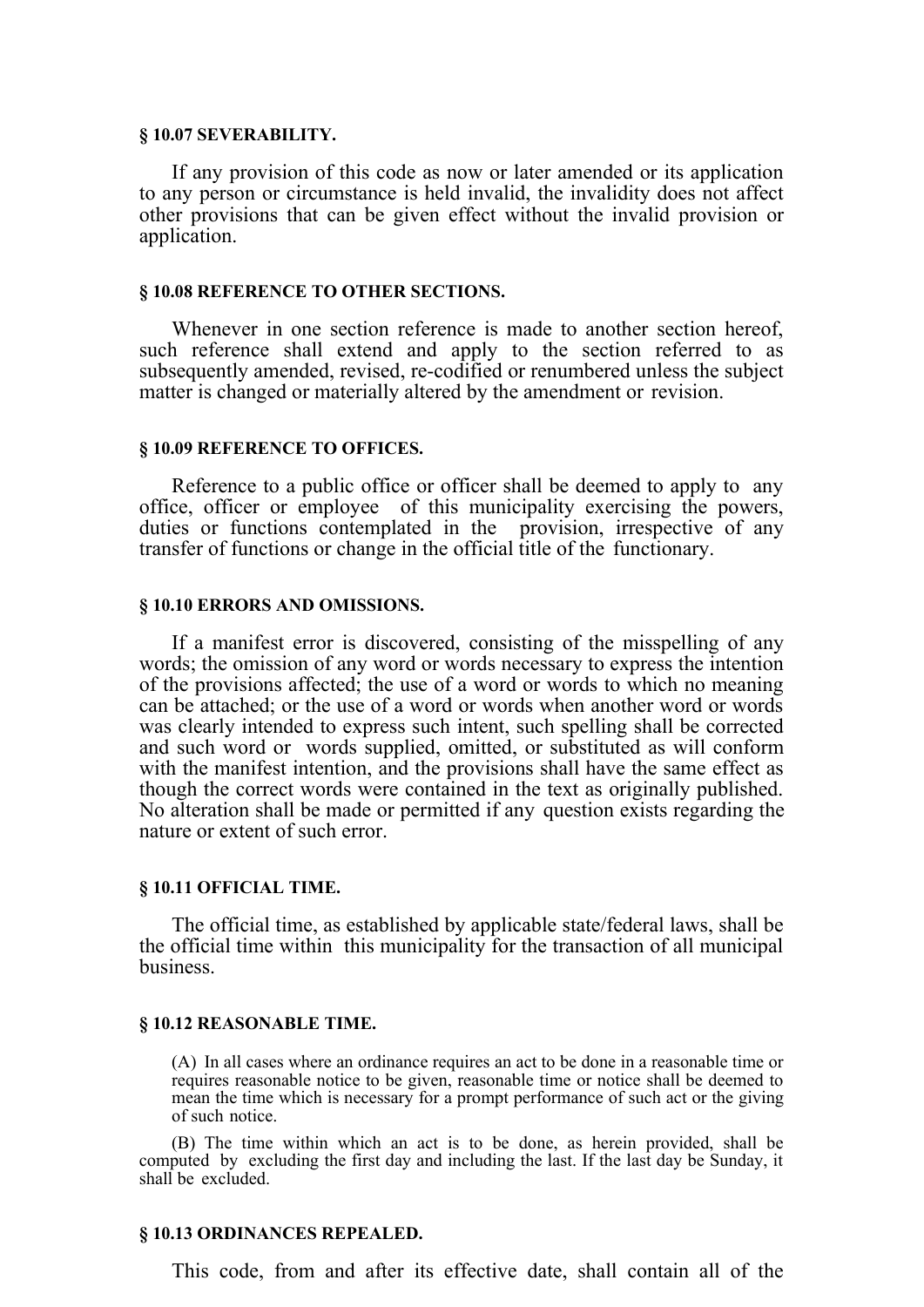provisions of a general nature pertaining to the subjects herein enumerated and embraced. All prior ordinances pertaining to the subjects treated by this code shall be deemed repealed from and after the effective date of this code.

#### **§ 10.14 ORDINANCES UNAFFECTED.**

All ordinances of a temporary or special nature and all other ordinances pertaining to subjects not embraced in this code shall remain in full force and effect unless herein repealed expressly or by necessary implication.

#### **§ 10.15 EFFECTIVE DATE OF ORDINANCES.**

All ordinances passed by the legislative body requiring publication shall take effect from and after the due publication thereof, unless otherwise expressly provided. Ordinances not requiring publication shall take effect from their passage, unless otherwise expressly provided.

#### **§ 10.16 REPEAL OR MODIFICATION OF ORDINANCE.**

(A) Whenever any ordinance or part of an ordinance shall be repealed or modified by a subsequent ordinance, the ordinance or part of an ordinance thus repealed or modified shall continue in force until the due publication of the ordinance repealing or modifying it when publication is required to give effect thereto, unless otherwise expressly provided.

(B) No suit, proceedings, right, fine, forfeiture or penalty instituted, created, given, secured or accrued under any ordinance previous to its repeal shall in anyway be affected, released or discharged, but may be prosecuted, enjoyed and recovered as fully as if the ordinance had continued in force unless it is otherwise expressly provided.

(C) When any ordinance repealing a former ordinance, clause or provision shall be itself repealed, the repeal shall not be construed to revive the former ordinance, clause or provision, unless it is expressly provided.

#### **§ 10.17 ORDINANCES WHICH AMEND OR SUPPLEMENT CODE.**

#### (A) *Generally.*

(1) If the legislative body shall desire to amend any existing chapter or section of this code, the chapter or section shall be specifically repealed and a new chapter or section, containing the desired amendment, substituted in its place.

(2) Any ordinance which is proposed to add to the existing code a new chapter or section shall indicate, with reference to the arrangement of this code, the proper number of the chapter or section. In addition to the indication thereof as may appear in the text of the proposed ordinance, a caption or title shall be shown in concise form above the ordinance.

#### (B) *Supplementation of code.*

(1) By contract or by city personnel, supplements to this code shall be prepared and printed whenever authorized or directed by the City Council. A supplement to the code shall include all substantive permanent and general parts of ordinances passed by the City Council or adopted by initiative and referendum during the period covered by the supplement and all changes made thereby in the code, and shall also include all amendments to the Charter during the period. The pages of a supplement shall be so numbered that they will fit properly into the code and will, where necessary, replace pages which have become obsolete or partially obsolete, and the new pages shall be so prepared that, when they have been inserted, the code will be current through the date of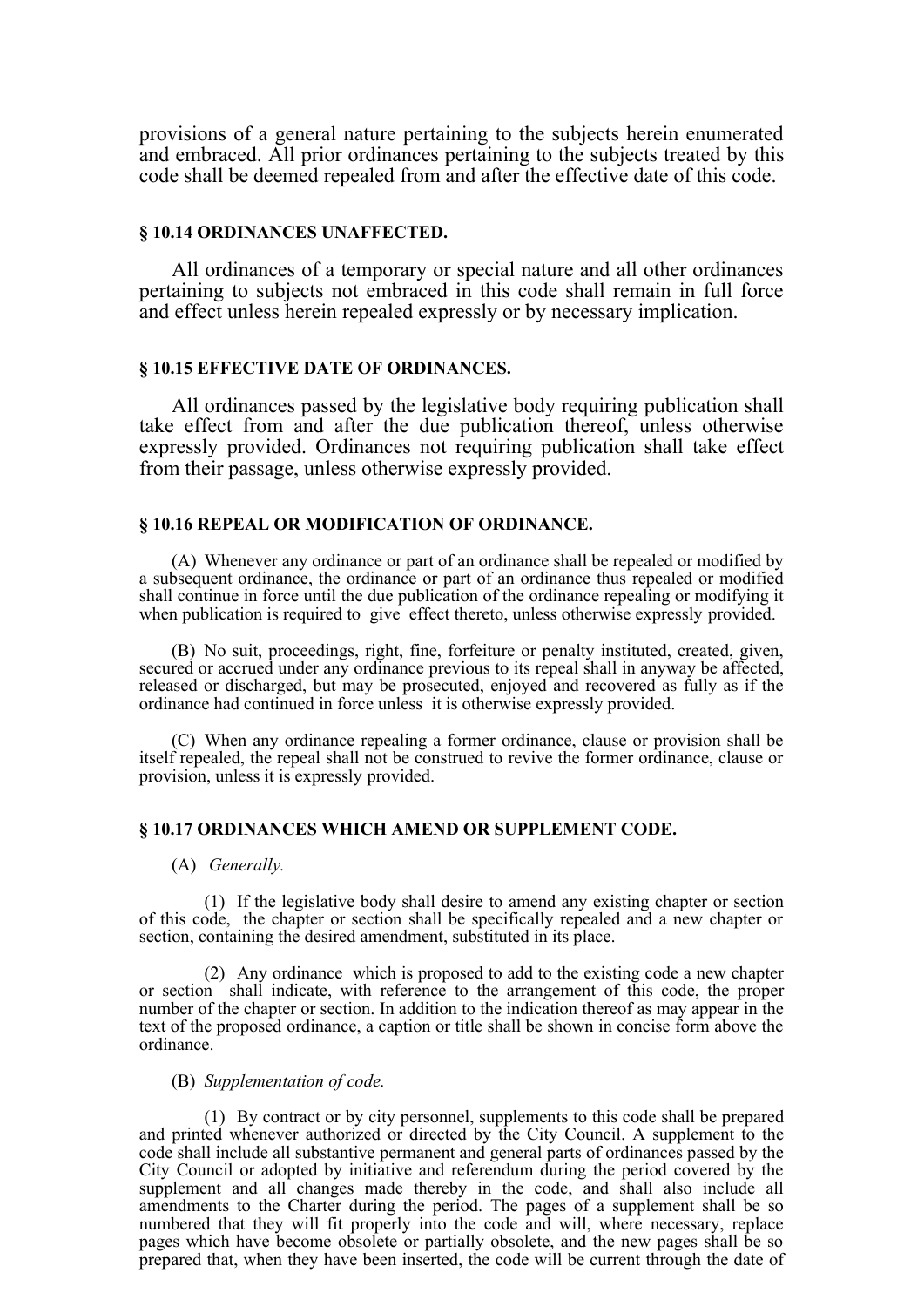the adoption of the latest ordinance included in the supplement.

(2) In preparing a supplement to this code, all portions of the code which have been repealed shall be excluded from the code by the omission thereof from reprinted pages.

(3) When preparing a supplement to this code, the codifier (meaning the person, agency or organization authorized to prepare the supplement) may make formal, non substantive changes in ordinances and parts of ordinances included in the supplement, insofar as it is necessary to do so to embody them into a unified code. For example, the codifier may:

(a) Organize the ordinance material into appropriate subdivisions;

(b) Provide appropriate captions, headings and titles for sections and other subdivisions of the code printed in the supplement, and make changes in the captions, headings and titles;

(c) Assign appropriate numbers to sections and other subdivisions to be inserted in the code and, where necessary to accommodate new material, change existing section or other subdivision numbers;

(d) Change the words this ordinance or words of the same meaning to this chapter, this subchapter, this division and the like, as the case may be, or to sections to (inserting section mumbers to indicate the sections of the code which embody the substantive sections of the ordinance incorporated into the code); and

(e) Make other non substantive changes necessary to preserve the original meaning of ordinance sections inserted into the code, but in no case shall the codifier make any change in the meaning or effect of ordinance material included in the supplement or already embodied in the code.

#### **10.18 SECTION HISTORIES; STATUTORY REFERENCES.**

(A) As histories for the code sections, the specific number and passage date of the original ordinance, and amending ordinances, if any, are listed following the text of the code section. Example: (2004 Code, § 1-2) (Ord. 10, passed 5-13-1960; Am. Ord. 15, passed 1-1-1970; Am. Ord. 20, passed 1-1-1980; Am. Ord. 25, passed 1-1-1985)

(B) (1) If a statutory cite is included in the history, this indicates that the text of the section reads substantially the same as the statute. Example: (Tex. Loc. Gov't Code, § 54.001) (2004 Code, § 1-2) (Ord. 10, passed 1-17-1980; Am. Ord. 20, passed 1-1-1985).

(2) If a statutory cite is set forth as a statutory reference following the text of the section, this indicates that the reader should refer to that statute for further information.

#### **§ 10.99 GENERAL PENALTY.**

This city has the authority to impose penalties for ordinance violations. (2004 Code, § 1-5) (Ord. 10, passed 1-1-1980)

> *Statutory reference: General municipality penalty, see Tex. Loc. Gov't Code, § 54.001*

#### General penalty; continuing violations; additional remedies.

(a) Whenever in this Code or in any ordinance of the city an act is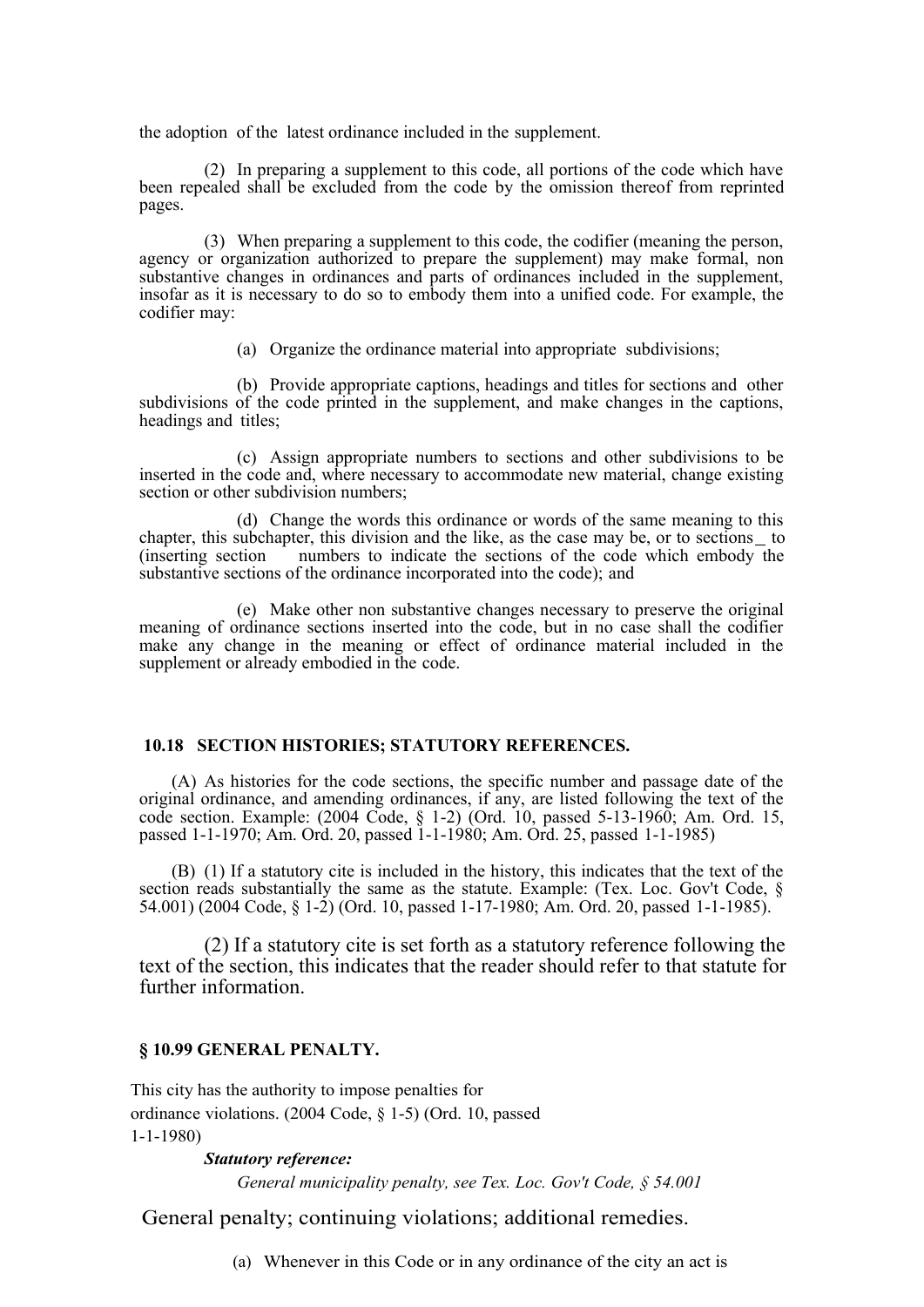prohibited or is made or declared to be unlawful or an offense or a misdemeanor, or the doing of any act is required, or the failure to do any act is declared to be unlawful, where no specific penalty is provided, the violation of any provision of this Code or any ordinance shall be punished by a fine not exceeding \$500.00; provided, however, that:

- (1) Violations of municipal ordinances that govern fire, safety, zoning, public health and sanitation, other than the dumping of refuse, shall have a maximum fine of \$2,000.00 for each offense;
- (2) Violations of municipal ordinances that govern dumping of refuse shall have a maximum fine of \$4,000.00;
- (3) Violations of traffic laws which are punishable as a Class C misdemeanor shall be punished by a fine not to exceed \$200.00;
- (4) Where the offense is one for which a penalty is fixed by state law, the penalty for such offense shall be the same as fixed by state law.
- (b) Except where otherwise provided in this Code, each day an offense continues shall constitute a separate offense.
- (c) In addition to the penalty prescribed in this section, the city may pursue other remedies such as abatement of nuisances, injunctive or other equitable relief, administrative adjudications, and revocation of licenses or permits.
- (d) Any violation of any provision of this Code of Ordinances which constitutes an immediate danger to the health, safety, and welfare of the public may be enjoined in a suit brought by the city for such purposes. If any violation of this Code is designated as a nuisance under the provisions of this Code, such nuisance may be summarily abated by the city, in addition to the imposition of a fine or imprisonment.
- (e) Unless otherwise specifically stated within the provisions of this Code, any violation of this Code or of any ordinance set forth herein that is punishable by a fine that does not exceed \$500.00 does not require a culpable mental state, and a culpable mental state is hereby not required to prove any such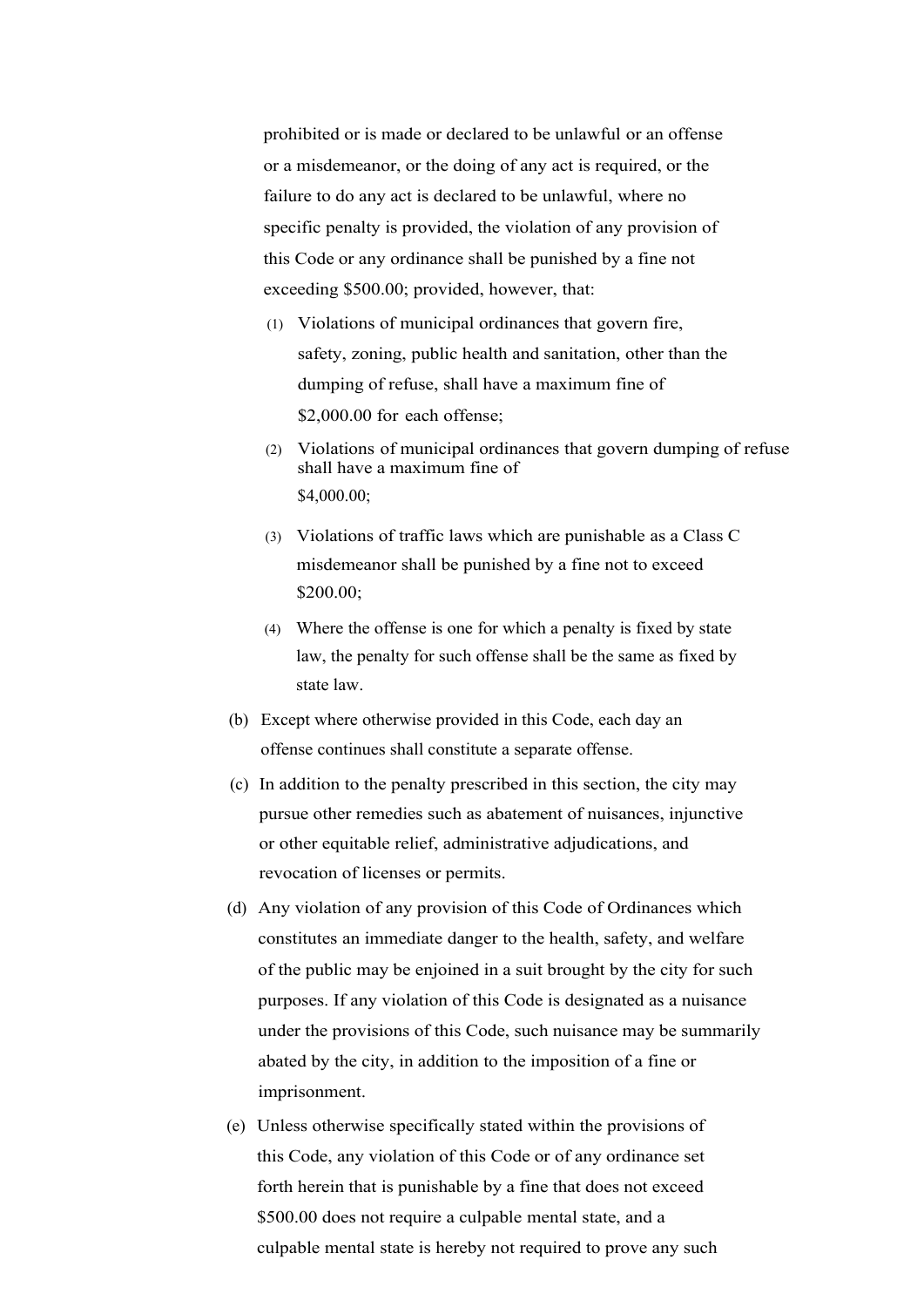offense.

(f) Unless otherwise specifically stated within the provisions of this Code, any violation of this Code or of any ordinance set forth herein that is punishable by a fine that exceeds \$500.00 shall require a culpable mental state of intentional, knowingly, reckless or with criminal negligence.

(Code 2004 *Statuary reference: Municipal penalties, see Tex. Loc. Gov't Code, § 54.001)*

#### **CHAPTER 11: CITY STANDARDS**

**11.01 City limits**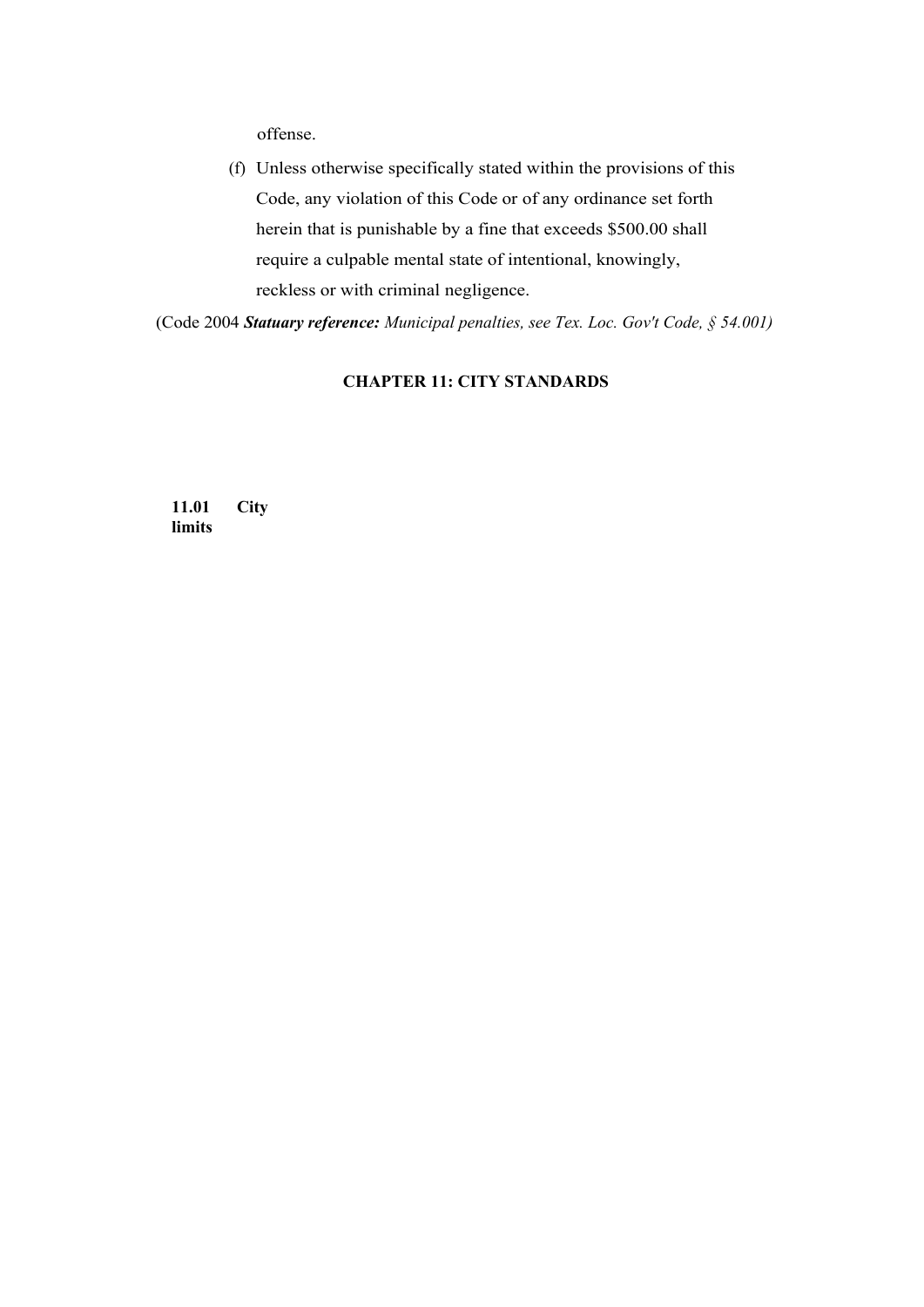#### **§ 11.01 CITY LIMITS.**

The city limits of the city of Hawkins, Texas are described in Exhibit A to the Ordinance passed 11-21-1983, located in the office of the City Clerk, and are incorporated by reference as a part of this section. The plat which is Exhibit B attached to the Ordinance passed 11-21- 1983 and incorporated by reference as a part hereof shows graphically the location of the city limits of the City of Hawkins, Texas. Exhibits A and B are hereby adopted, ratified and confirmed as the existing city limits of the City of Hawkins, Texas. (Ord. —, passed 11-21-1983)

 The city limits of the City of Hawkins was amended by annexation of all that certain lot, tract, or parcel of land situated within the Willis Parker Survey Abstract 451, and being all of a called 0.7904 acre tract as described by deed from James D Whitfield and Margaret E Whitfield to Brookshire Grocery Company dated August 1, 2001 and recorded in Volume 1796, Page 858 in the Deed Records of Wood County, Texas and being all of a called 4.4307 acre tract as described by deed from Delbert Dodson and Steve Dodson to Brookshire Grocery Company dated August 1, 2001 and recorded in Volume 1796, Page 861 in said deed records. Total annexation; 5.2211 Acres in the Willis Parker Survey A-451, Wood County, Texas. Ordinance 011101 dated 11-1-2001 is hereby adopted, ratified and confirmed as Exhibit C and the existing city limits of the City of Hawkins, Texas is amended by said annexation. (Ordinance 011101, passed 11-1-2001)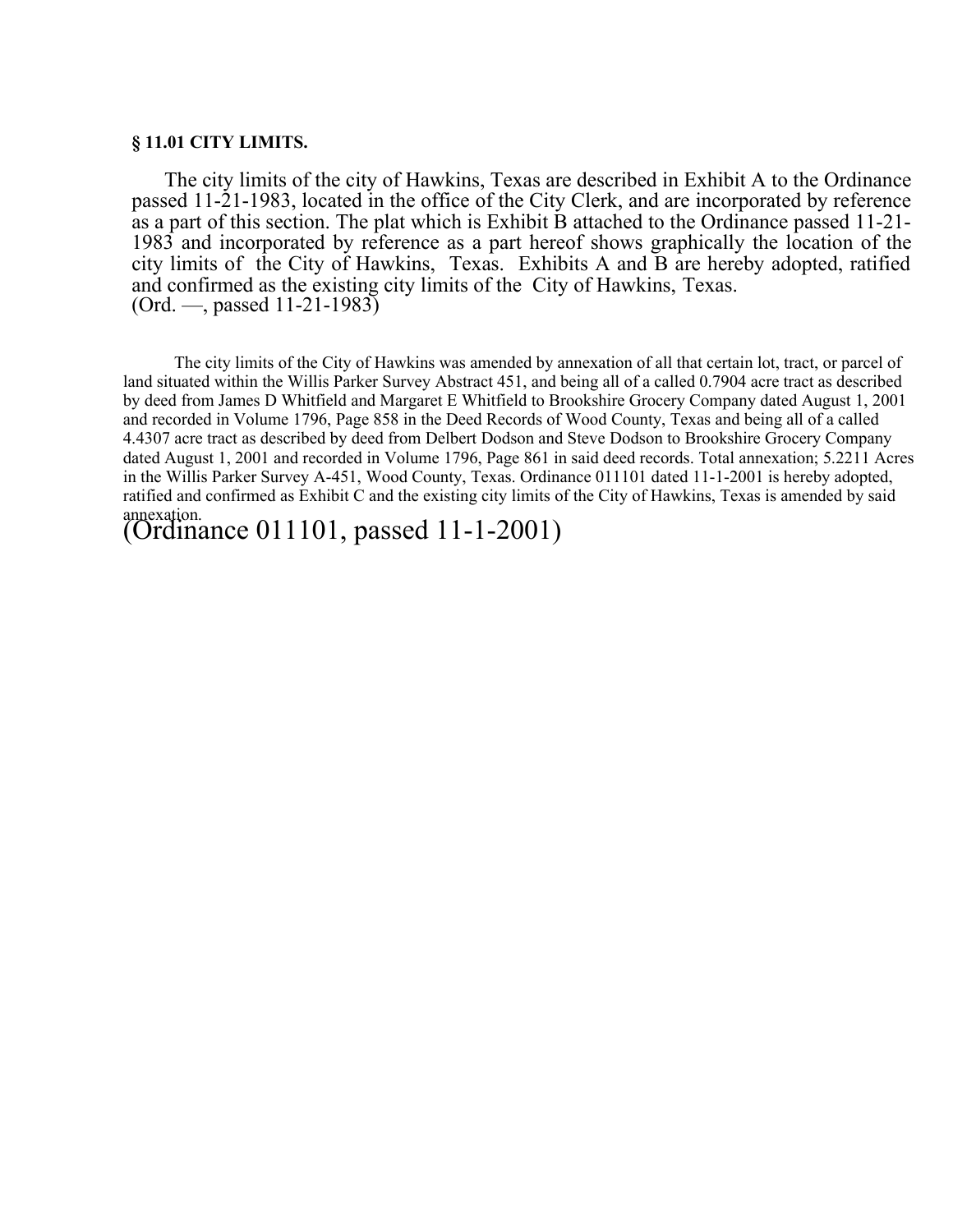### **ADMINISTRATION**

- **30. CITY GOVERNMENT**
- **31. CITY OFFICERS**
- **32. POLICE DEPARTMENT**
- **33. POLICE RESERVE FORCE**
- **34. CITY POLICIES**
- **35. MUNICIPAL COURT**
- **36. TAXATION**
- **37. EMERGENCY MANAGEMENT**
- **38. CITY PARK REGULATIONS**
- **39. HAWKINS PUBLIC LIBRARY**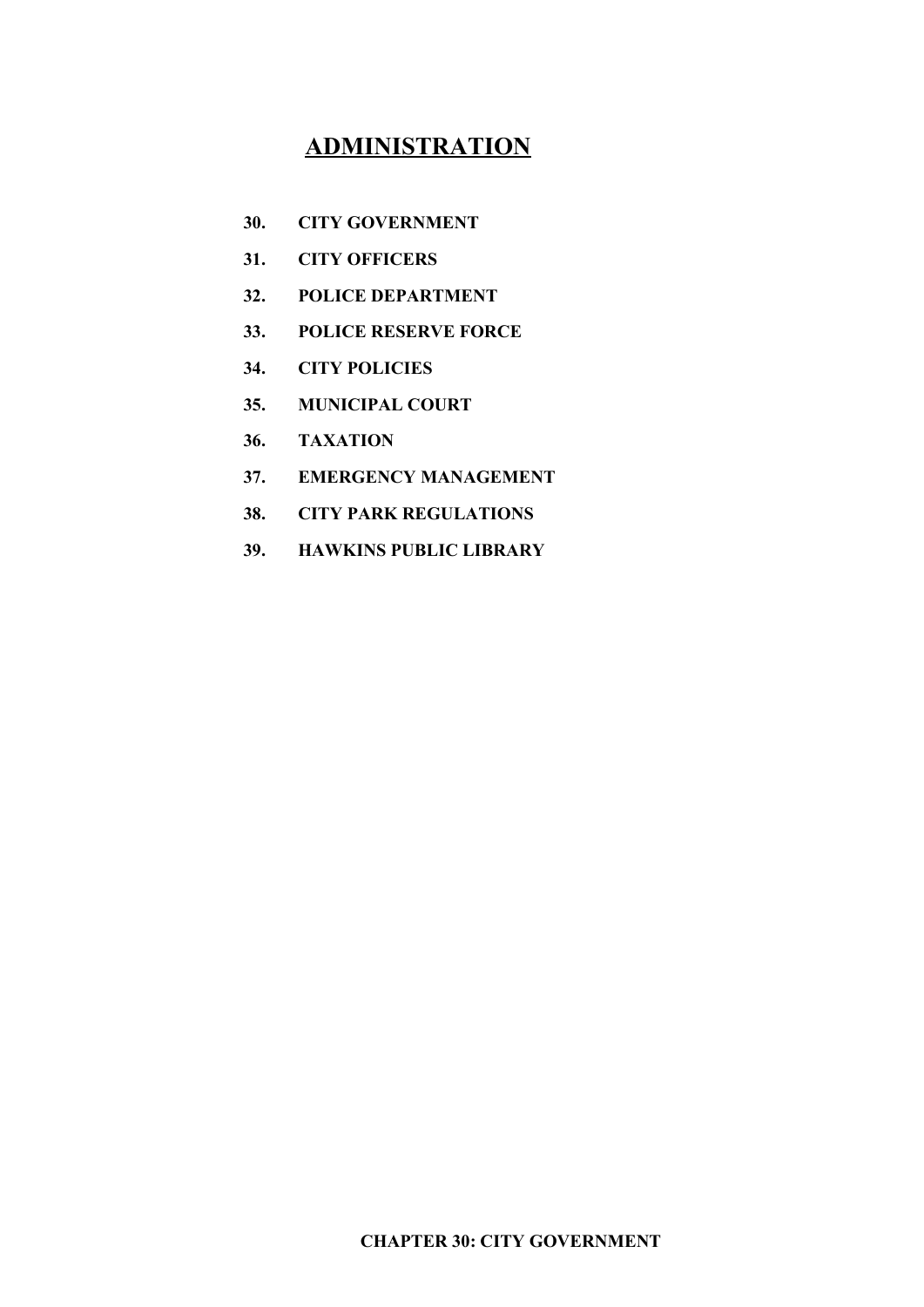#### Section

- 30.1 Purpose
- 30.2 Adoption of Aldermanic form of municipal government<br>30.3 Ouorum of Council
- 30.3 Quorum of Council<br>30.4 Election by place sy
- 30.4 Election by place system<br>30.5 Guidelines and procedure
- 30.5 Guidelines and procedures for elections<br>30.6 Oualifications of Mayor and Alderman
- Oualifications of Mayor and Alderman
- 30.7 President pro tempore<br>30.8 Filling vacancies
- 30.8 Filling vacancies<br>30.9 Passage of ordina
- Passage of ordinances
- 30.10 Salaries of elected officials
- 30.11 Claims against the City of Hawkins

#### **§ 30.01 PURPOSE.**

The purpose of this section is as follows:

(A) To establish and adopt the Aldermanic form of municipal government for the City of Hawkins, Wood County, Texas;

(B) To provide that Aldermen shall be elected by the place system;

(C) To further establish and adopt procedures and guidelines for the initial election, subsequent elections which are to be held under the Aldermanic form of municipal government for Mayor and Aldermen, respectively. (2004 Code)

#### **§ 30.02 ADOPTION OF ALDERMANIC FORM OF MUNICIPAL GOVERNMENT.**

The Aldermanic form of municipal government is adopted subject to the following provisions.

(A) Pursuant to majority vote of the qualified electors of the city and of the municipal election held in accordance with Tex. Election Code, §§ 1.001 *et seq.*, the city changes from the Commission form of municipal government to the Aldermanic form of municipal government and by this chapter does hereby adopt and establish for the city the Aldermanic form of municipal government.

(B) From the date of approval of this chapter, the city shall operate and be under the Aldermanic form of municipal government.

(C) The Mayor and 2 Commissioners holding office at the time of the election as mentioned herein above shall continue in office as Mayor and Aldermen, respectively, for the remainder of their

respective terms.

(D) Under the Aldermanic form of municipal government, the City Council shall be composed of a Mayor and 5 Aldermen who shall be elected by the qualified electors of the city for a term of 2 years. (1979 Code, § 2.2)

#### **§ 30.03 QUORUM OF COUNCIL.**

For the purpose of transacting business at a regular Council meeting, the Mayor and 3 Aldermen shall constitute a quorum, or, in the absence of the Mayor, 4 Aldermen shall constitute a quorum. At a called meeting or meeting for the imposition of taxes,  $\sqrt{3}$  of the full Board of Aldermen shall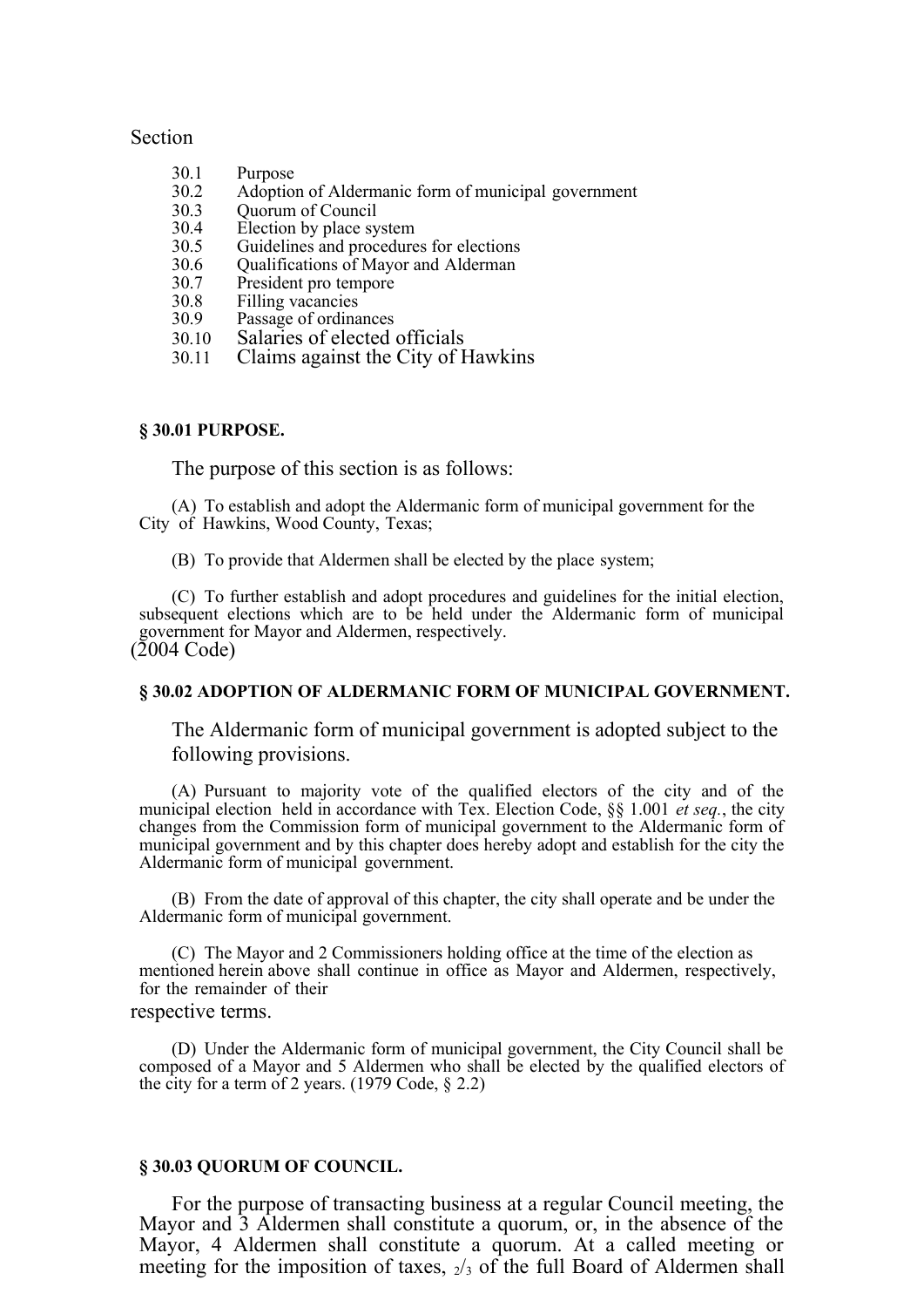be required. The quorum has the power to appoint any Aldermen as a presiding officer at any meeting at which the Mayor and President pro tempore are absent. The quorum shall have the power to enact such bylaws and ordinances not inconsistent with the laws and constitution of the state as shall be deemed proper for the municipal government of the city. Personnel to fill other city offices and positions shall be appointed from time to time by the City Council.

 $(2004 \text{ Code})$ 

#### **§ 30.04 ELECTION BY PLACE SYSTEM.**

Aldermen shall be elected by the place system. Any candidate for the office of Alderman in any city election shall file his application for a specific place on the Council, such as Alderman, Place No. 1, Alderman, Place No. 2, Alderman Place No. 3, Alderman Place No. 4, or Alderman Place No. 5. In such election the ballot shall show each office of Alderman as a separate office by place number, with the name of each candidate printed thereon under the specific office for which he is a candidate. (2004 Code)

#### **§ 30.05 GUIDELINES AND PROCEDURES FOR ELECTIONS.**

The following guidelines and procedures shall govern the conducting of municipal elections in the city.

(A) An election shall be held annually in the city on the first Saturday in May at such places as the City Council may direct and of which 78-days' written notice shall have been given. Such election shall be ordered and notice thereof given and the election officers appointed as provided by the general laws of the state pertaining to elections. The election officers must be qualified voters in the city. The City Council shall provide for their compensation.

(B) Any person desiring to run as a candidate for the office of Mayor or Alderman may do so by filing an application with the City Secretary at the City Hall not later than 5:00 p.m. of the seventy-first day before the date of such municipal election. Such application shall not be considered filed unless it has actually been received by the office of City Secretary. At the first regular election held under the Aldermanic form of municipal government, there shall be elected a Mayor and 5 Aldermen. There shall be 2 year staggered terms of office for Mayor and Aldermen. Three of the Aldermen shall hold office for 1 year from the date of their election, and the other 2 shall hold office for 2 years from the date of their election. At the first regular meeting after the first election under the Aldermanic form of municipal government, the City Council shall determine by lot which 2 Aldermen shall hold office for the long term, and which 3 Aldermen shall hold office for the short term. The duly elected Mayor shall hold office for the 2-year term as hereinabove provided in § 30.02. Thereafter, all the Mayor and all members of the Board of Aldermen shall hold office for terms of 2 years and until their successors have qualified.(EC 143.007(c))

(D) All elections for Mayor and Aldermen shall be held and the returns thereof shall be made and canvassed in accordance with the general laws of the state pertaining to municipal elections and the persons receiving the highest number of votes for the respective offices shall be declared elected.

(E) The newly elected city officials may enter upon their duties on the fifth day after the election, Sundays excepted. If any such official fails to qualify within 30 days after his election, his office shall be deemed vacant and a new election held to fill the same. The City Council elected shall meet at the usual place of meeting on the fifth day, Sundays excepted, after their election or as soon thereafter as possible and be installed under the general laws applicable thereto.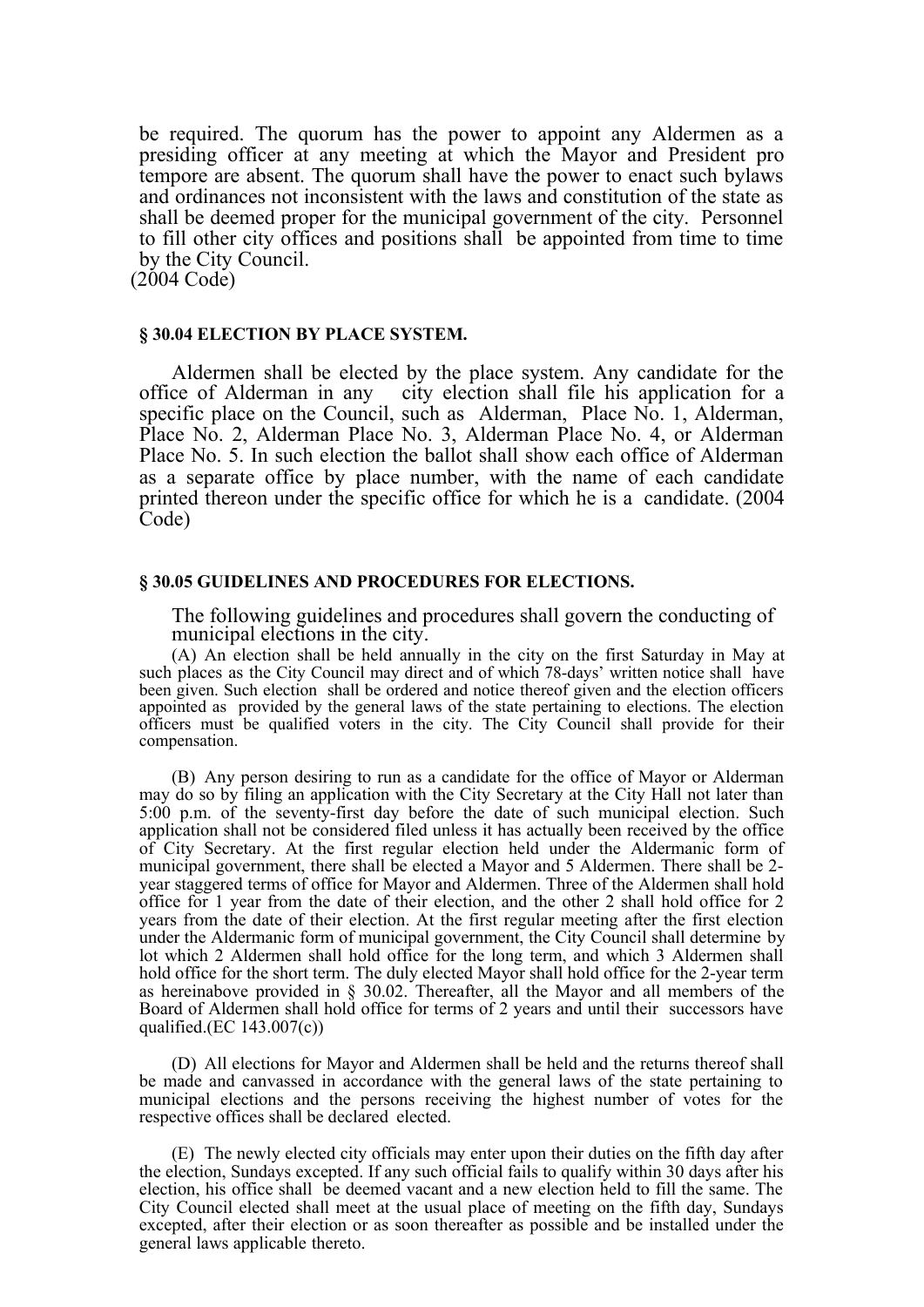(State Law reference-Composition of city council VTCA Local Gov Code 22.0006; election by place system VTCA Local Gov Code 21.001)

#### **§ 30.06 QUALIFICATIONS OF MAYOR AND ALDERMEN.**

No person shall be eligible for the office of Mayor unless he is: a United States citizen, be 18 years of age, a registered voter, not been convicted of a felony, and has resided 12 months preceding the election within the State of Texas and the city limits. To be eligible for Aldermen, one must be a registered voter and a resident of the city at the time of his election. (EC §141.001(a))(LGC §22.032)

In addition, an officer entrusted with the collection or custody of funds belonging to a city who is in default to the city may not hold any municipal office until the amount of the default, plus 10 per cent interest is paid. (LGC §22.008)

#### **§ 30.07 PRESIDENT PRO TEMPORE.**

At the first meeting of each new City Council or as soon thereafter as practicable, one of the Aldermen shall be elected President pro tempore, who shall hold his office for 1 year. In case of the failure, inability, or refusal of the Mayor to act the President pro tempore shall perform the duties and receive the fees and compensation of the Mayor. (2004 Code)

#### **§ 30.08 FILLING VACANCIES.**

(A) In the event of a vacancy or vacancies from any cause in the office of Mayor or Alderman, such vacancy or vacancies may be filled as follows.

(1) If no more than 1 vacancy on the City Council exists, a majority of the remaining members of the City Council may fill such vacancy by appointment with such appointee to serve until the next regular city election; provided however, in filling such vacancy, the Mayor, if any, shall have a vote only in the event of a tie.(LGC 22.010 $\bar{a}$ ))

 (2) In lieu of filling 1 vacancy on the City Council by appointment as provided for in division above, a special election may be ordered by the Council to fill such vacancy.  $(LGC 22.010(a)(b)(c))$ 

 (3) If 2 or more vacancies on the City Council exist at the same time, a special election shall be ordered to fill such vacancies.  $(LG\dot{C} 22.010(d))$ 

 (4) Any special election to fill a vacancy or vacancies shall be ordered, held, and conducted in accordance with the general laws of the state.

 (5) In the event of a vacancy in any other office in the city, the Mayor or acting Mayor shall fill such vacancy by appointment to be confirmed by the City Council.(LGC  $22.010(e)$ 

#### **§ 30.09 PASSAGE OF ORDINANCES.**

All ordinances to be passed by the City Council shall be passed by the Council upon 1 reading and upon publication as prescribed by the law of the state. All ordinances so passed shall be in full force and effect. (2004 Code)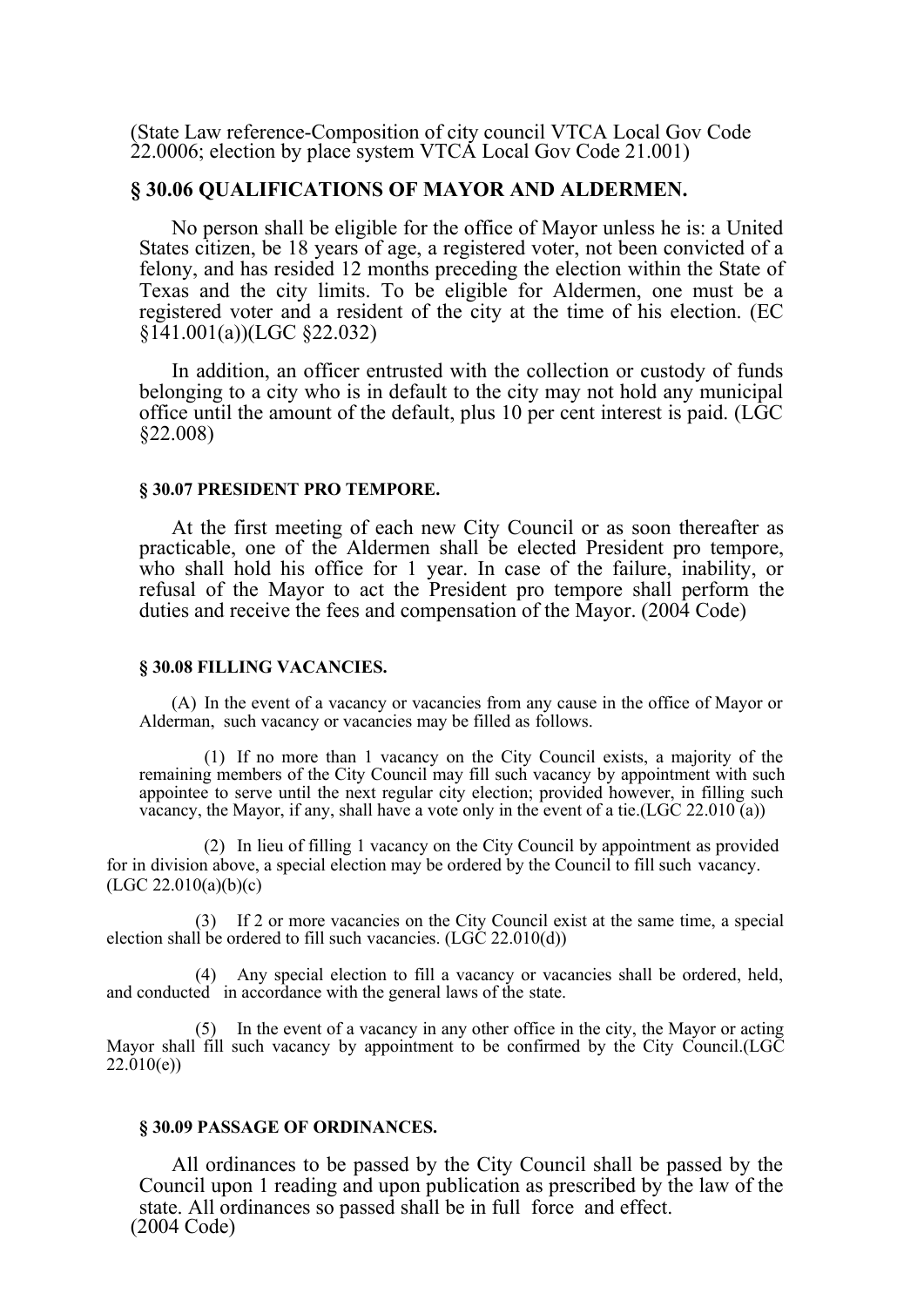#### **§ 30.10 SALARIES OF ELECTED OFFICIALS.**

The salary of the Mayor and the 5 Alderman shall be as determined from time to time by the City Council. The City Secretary is authorized to draw monthly from the General Fund of the city, by warrants, as in the case of other salaries of city employees on the first day of each month the determined amounts such being paid as official salaries and so much is hereby and accordingly appropriated for such purpose each pay day as mentioned.

(2004 Code)

#### **§30.11 CLAIMS AGAINST THE CITY OF HAWKINS.**

#### **TORT CLAIMS**.

All tort claims against the city, and the notice thereof, shall be governed by *V.T.C.A.,* Civil Practice and Remedies Code.

#### **LEGAL DEFENSE AND INDEMNIFICATION OF OFFICERS AND EMPLOYEES.**

#### **Definitions.**

The following words, terms and phrases, when used in this division, shall have the meanings ascribed to them in this section, except where the context clearly indicates a different meaning:

*Employee* includes an officer, volunteer, or employee, a former officer, volunteer, or employee, and the estate of an officer, volunteer, or employee or former officer, volunteer, or employee of the city. The term "employee" includes a member of a governing board.

*Official* means any elected or appointed official of the city.

#### **Right to indemnification.**

Any city officer or employee who is liable for the payment of any claims or damages, excluding punitive damages, arising out of the course and scope of employment, shall be entitled to indemnification by the city, provided that the acts or omissions resulting in such liability were done in good faith and without malicious or felonious intent. Payment shall be governed by V.T.C.A., Civil Practice and Remedies Code ch. 102.

#### **Right to legal representation.**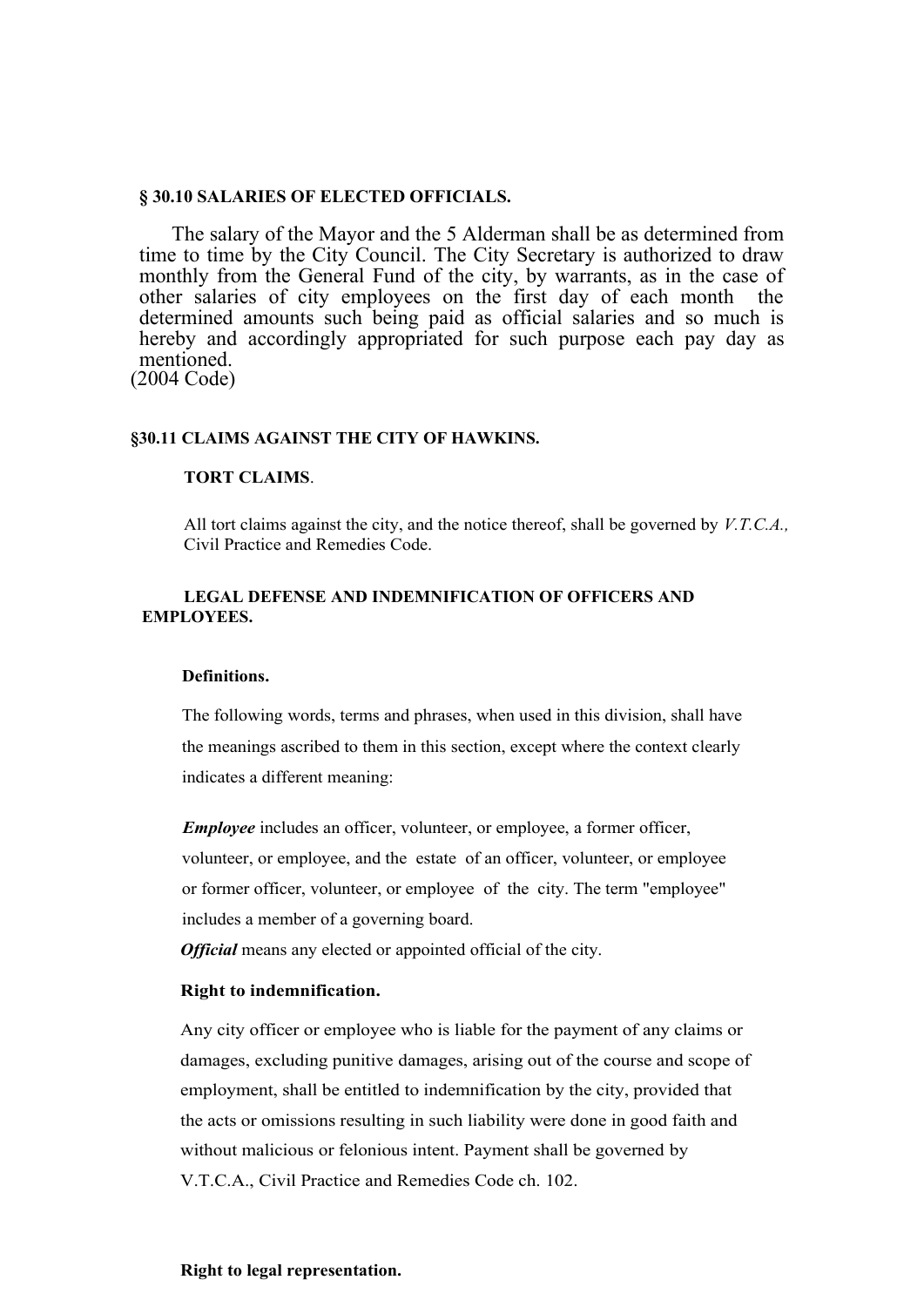The city shall have the right and duty to provide legal representation through the city attorney, or in its discretion, through the selection of outside legal counsel, to any officer or employee sued in connection with any claim for damages or other civil action against such person arising out of the course and scope of employment, provided that such officer or employee is entitled to indemnification as set forth in this division. Such legal representation shall be provided at no cost to the officer or employee, and any officer or employee may have his own counsel assist in the defense at the sole expense of the officer or employee. The officer or employee shall cooperate fully with the city in preparation and presentation of the case, and the failure to cooperate shall waive such officer's or employee's right to representation and indemnity under this division.

#### **City's defenses; limitation on indemnity.**

Nothing in this division shall be construed as waiving the city's defense of governmental immunity to it or its employees or officers in any action brought against the city or such officer or employee. For any suit or claim arising under the Texas Tort Claims Act, the indemnity provided by this division shall be limited to the statutory limits applicable to the city provided in such Act, as amended.

#### **State Law Reference-Texas Tort Claims Act, VTCA Civil Practices & Remedies**

 The provisions of this division shall apply only where the city has been given notice of the action brought against any city officer or employee within ten days of service of process upon the officer or employee.

#### **Disciplinary actions by city.**

Nothing in this division shall prevent the city from taking disciplinary action against any officer or employee for conduct defended or indemnified by the city under this division, either before or after conclusion of the civil suit.

#### **Suits in behalf of city.**

Nothing in this division shall require the city to indemnify any officer or employee for recoveries made against him in suits by or on behalf of the city. The city council may, however, authorize the city attorney to represent any officer or employee in a suit brought by a taxpayer in behalf of the city against the officer or employee.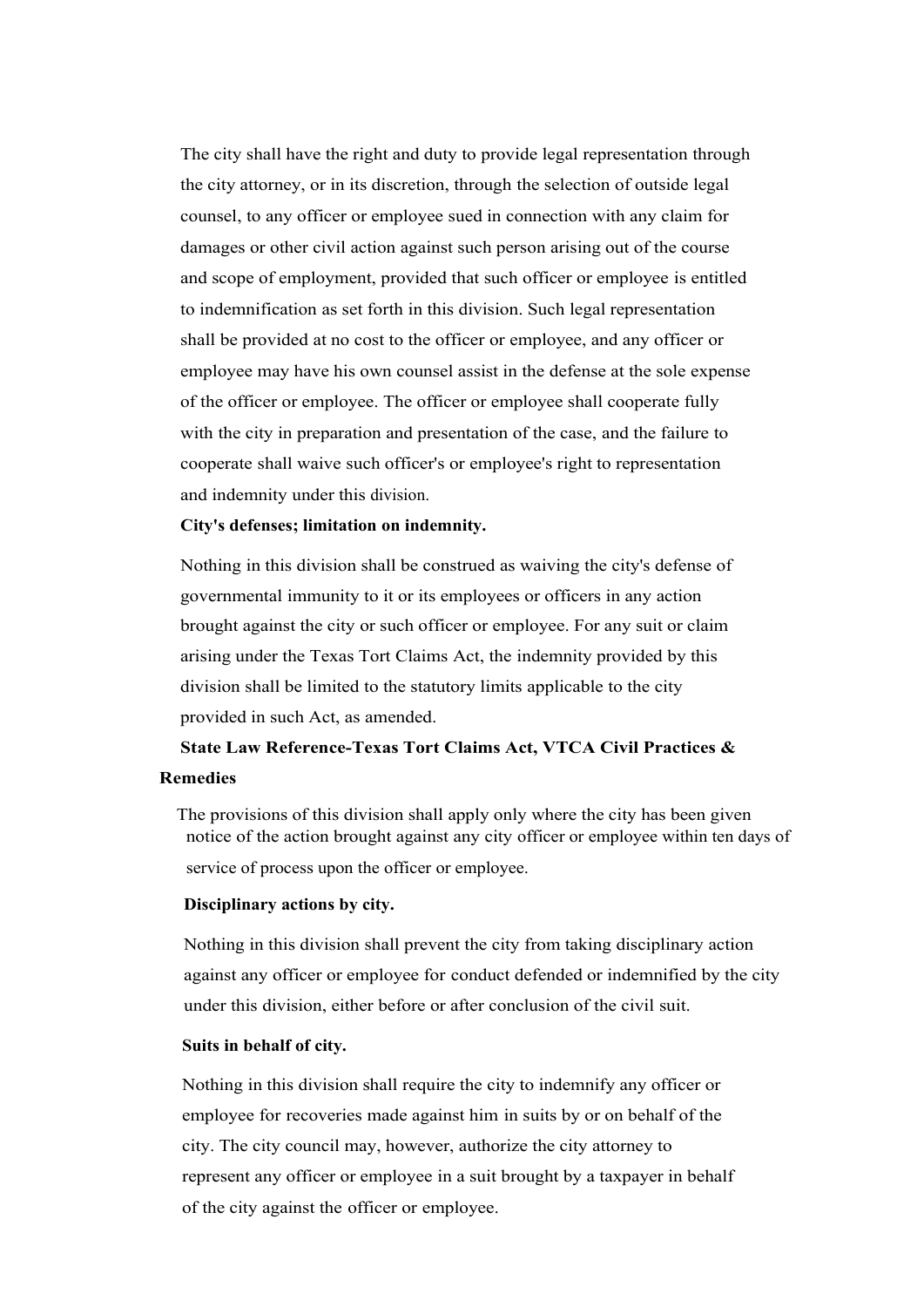#### **CHAPTER 31: CITY OFFICERS**

#### 31.01 City Secretary

#### **§ 31.01 CITY SECRETARY.**

(A) *Creation of office of City Secretary.* The office of City Secretary is established. (1979 Code, § 13.1)

(B) *Powers and duties.* The City Secretary shall have all the powers and perform all duties prescribed to it by law. These duties shall include the following.

(1) The City Secretary shall attend every meeting of the City Council for the purpose of keeping accurate minutes of the proceedings of the City Council.

(2) The City Secretary shall engross and enroll all motions and resolutions of the City Council and ordinances of the city and include these in the City Code.

(3) The City Secretary shall attest all commissions and licenses issued.

(4) The City Secretary shall preserve and keep in order all books, papers, documents, and records of the City Council.

(5) The City Secretary shall have custody of all laws and ordinances of the city.

(6) The City Secretary shall have custody of the City Seal and shall affix this seal to obligations of the city only by order of the City Council.

(7) The City Secretary, in compliance with the Open-Meeting Law, shall post in a place readily accessible to the public and 72 hours preceding such meetings, notices of the date, time and place of each meeting of the City Council.

(8) The City Secretary shall perform all other necessary duties that pertain to such office and all other duties as required by the Mayor and the City Council. (1979 Code, § 13.2)

(C) *Appointment and tenure.* The City Secretary shall be employed and removed by the Mayor and City Council. (Local Govt Code 22.073)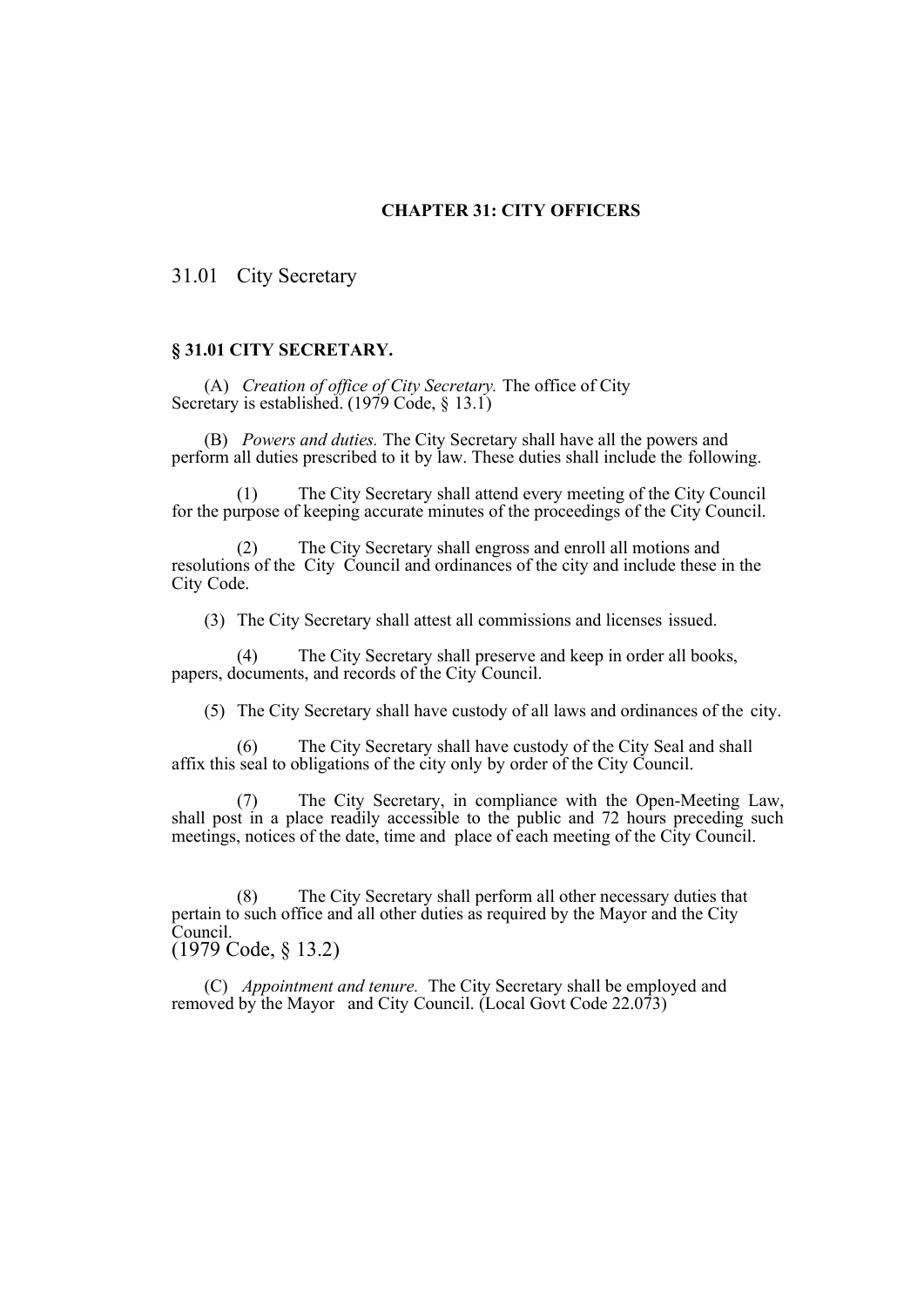#### **CHAPTER 32 POLICE DEPARTMENT**

**32.01 Creation of Chief of Police 32.02 Method of Selection of Police Chief 32.03 Method of Selection of Police Officers 32.04 32.05 Duties of Police Chief and Police Officers 32.06 32.07 32.08 32.09 32.10**

#### **§ 32.01 CREATION OF CHIEF OF POLICE.**

The head of the City of Hawkins Police Department shall henceforth be known as Police Chief or Chief of Police. (2004 Code 33.02)

#### **§32.02 METHOD OF SELECTION OF POLICE CHIEF.**

 The Mayor shall interview all applicants for the position of Police Chief. After careful consideration of the qualification of the Mayor's recommended appointee, the City Council shall decide whether to confirm the Mayor's recommendation for Chief of Police. (2004 Code 33.03)

#### **§32.03 METHOD OF SELECTION OF POLICE OFFICERS.**

The Police Chief and Mayor shall interview all applicants for the job of police officers and shall make their selection and present this selection to the City Council for their approval. (2004 Code 33.04)

#### **§32.05 DUTIES OF POLICE CHIEF AND POLICE OFFICERS.**

It shall be the duty of every officer to preserve the peace within the officer's jurisdiction. Officers shall interfere without warrant to prevent or suppress crime; execute all lawful process issued to the officer by any magistrate or court; give notice to a magistrate of all offenses committed with the officer's jurisdiction, where the officer has good reason to believe there has been a violation of the penal law; arrest offenders without warrant in every case where the officer is authorized by law; and, enforce all municipal ordinances. (CCP Art 2.13)

**CHAPTER 33: POLICE RESERVE FORCE**

*Police Reserve Force*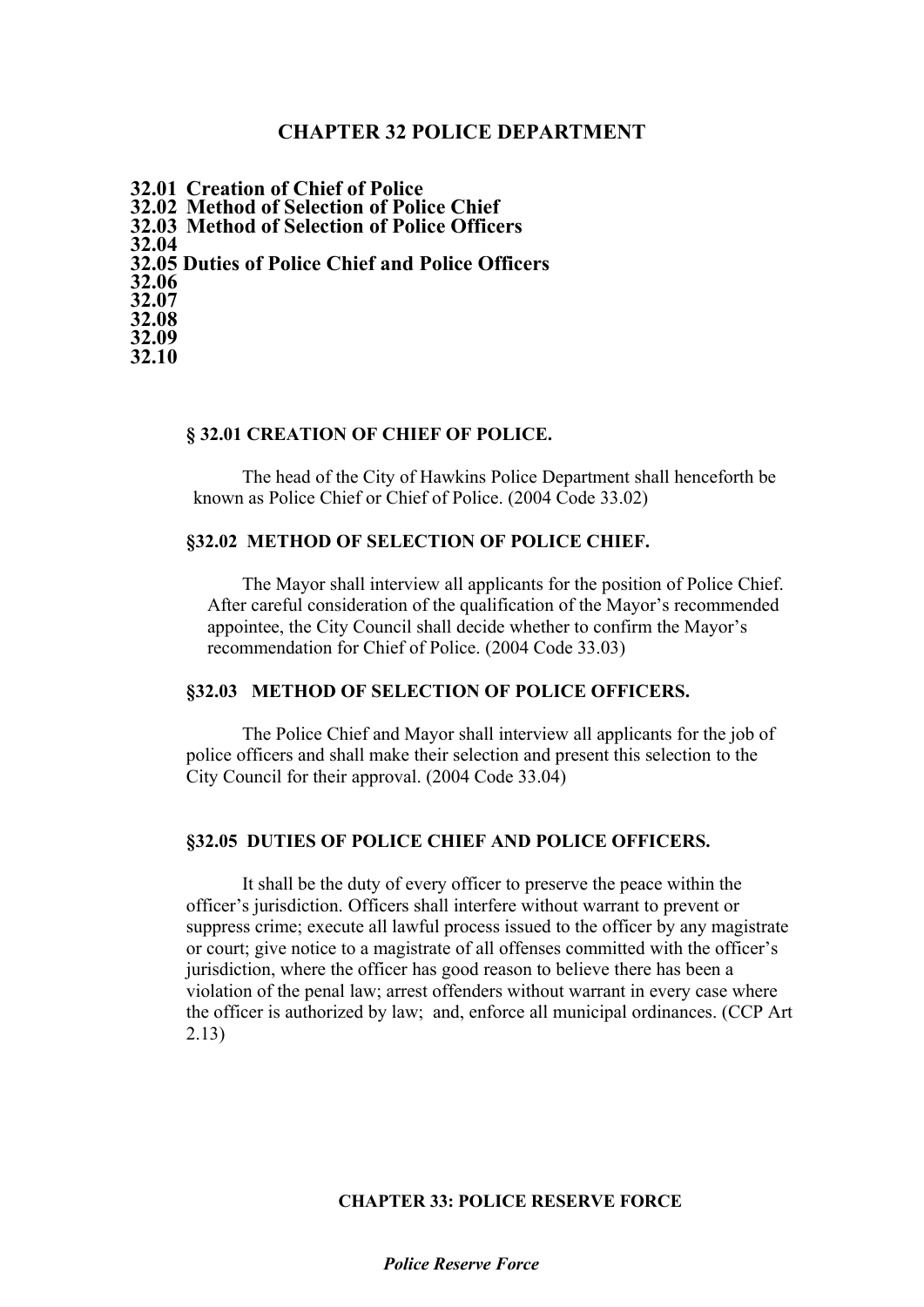- 33.20 Police Reserve Force created<br>33.21 Appointment of members
- Appointment of members
- 33.22 Special police force
- 33.23 Compliance with standards<br>33.24 Police Department Supervis
- Police Department Supervising Officer
- 33.25 Application for Police Reserve
- 33.26 Officer training
- 33.27 Uniforms<br>33.28 Weapons
- 33.28 Weapons<br>33.29 Compens
- 33.29 Compensation<br>33.30 Riding in polic
- 33.30 Riding in police vehicles<br>33.31 Requirements for membe
- Requirements for members of the Police Reserve
- 33.32
- 33.33
- 33.34

#### *POLICE RESERVE FORCE*

#### **§ 33.20 POLICE RESERVE FORCE CREATED.**

There is established a Police Reserve Force for the city. (Ord. 90-02-007, passed 2-19-1990)

#### **§ 33.21 APPOINTMENT OF MEMBERS.**

(A)Members of the Police Reserve Force shall be appointed and/or relieved at the discretion of the Police Department Supervising Officer and Mayor and shall serve as police officer during actual discharge of official duties.

(B) An appointment to the Reserve Force must be approved by the governing body before the person appointed may carry a weapon or otherwise act as peace officer. After the appointment is approved, the person appointed may carry a weapon only when authorized to do so by the Police Department Supervising Officer and only when discharging official duties as a peace officer.

(C) The Police Reserve Force shall not exceed 10 members.

(D)Members of the Police Reserve Force shall serve at the discretion of the Police Department Supervising Officer and may be called into active service at any time the Police Department Supervising Officer considers it necessary to have additional police officers to preserve the peace and enforce the law.

(E) Members of the Police Reserve Force must serve without compensation. Uniform and uniform compensation may be provided to the reserve police officers at the discretion of the Police Department Supervising Officer and Mayor.

(F) A commission shall be issued to each Reserve Officer upon appointment. This Commission will be valid only in the performance of official duties when called be valid only in the performance of official duties when called into active service by the Police Department Supervising Officer or his delegated authority. (Ord. 90-02-007, passed 2-19-1990; Am. Ord. 020715, passed 7-15-2002)

#### **§ 33.22 SPECIAL POLICE FORCE.**

This action does not limit the power of the Mayor to summon into service a special police force as provided by Tex. Loc. Gov't. Code, § 341.011. (Ord. 90-02-007, passed 2-19-1990)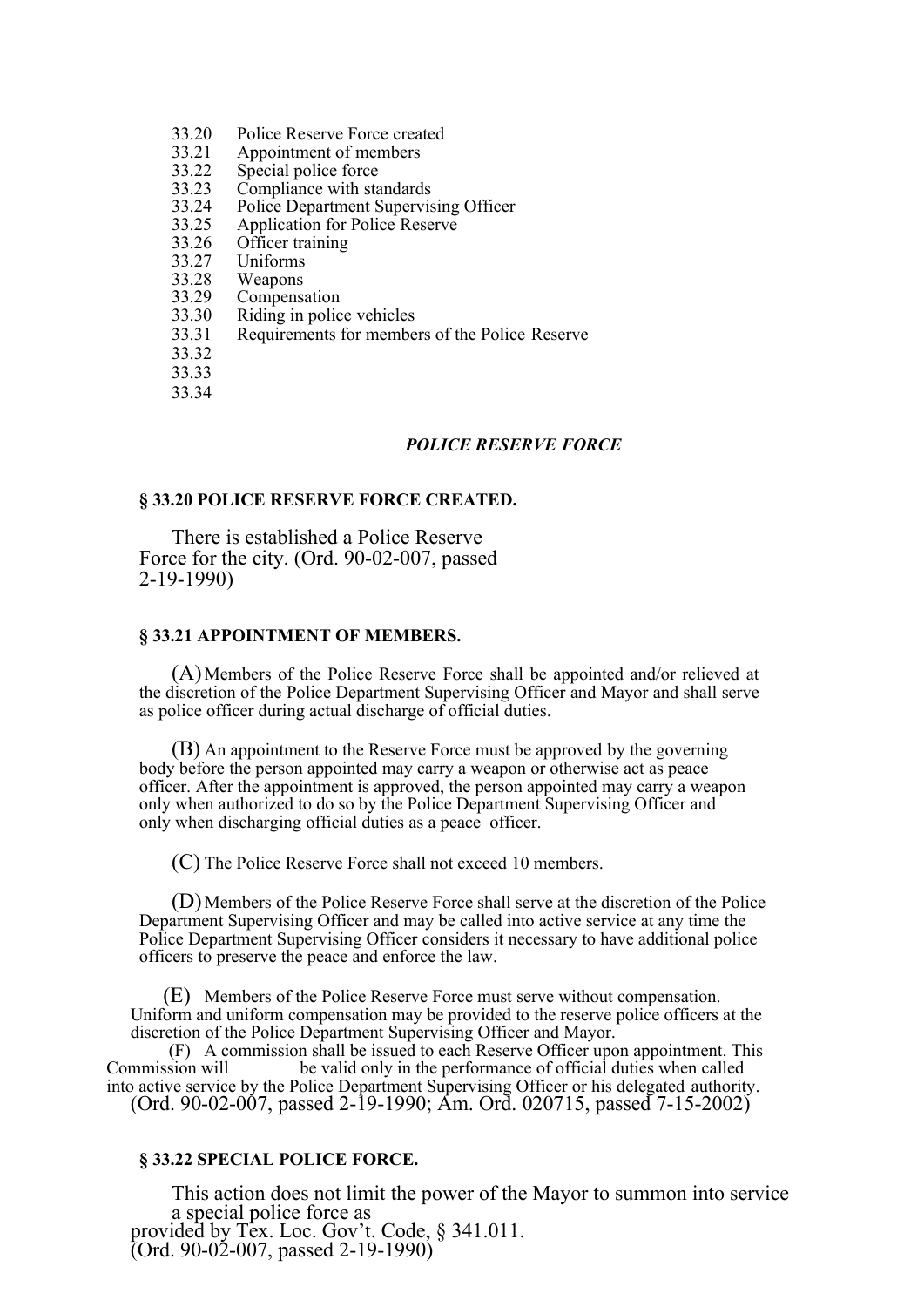#### **§ 33.23 COMPLIANCE WITH STANDARDS.**

(A) Reserve police officers must comply with the minimum training standards established by the Texas Commission on Law Enforcement minimum training standards established for all reserve law enforcement officers identical to the standards established for peace officers in permanent positions which must be fulfilled before a person appointed as reserve law enforcement officer may carry a weapon or otherwise act as a peace officer. The Police Department Supervising Officer shall establish qualifications and standards of training for members of the Police Reserve Force and shall establish rules and regulations governing police officers.

(B) The Police Department Supervising Officer may establish minimum physical, mental, educational and moral standards as used by the regular Police Department, but in no case shall the standards be less than that established by the Commission of Law Enforcement Officer Standards and Education. (Ord. 90-02-007, passed 2-19-1990)

#### **§ 33.24 POLICE DEPARTMENT SUPERVISING OFFICER.**

(A) The Police Department Supervising Officer will have immediate direction and control of the Police Reserve.

(B) (1) The Police Department Supervising Officer shall appoint the head of the Police Reserve with the approval of the Mayor.

(2) Positions of rank that are established within the Police Reserve shall be filled by appointment by the Police Department Supervising Officer, subject to the approval of the Mayor. (Ord. 90-02-007, passed 2- 19-1990)

#### **§ 33.25 APPLICATION FOR POLICE RESERVE.**

(A) The minimum physical, mental, educational and moral standards for reserve officers shall be the same as those established by the Commission of the Law Enforcement Officer Standards and Education.

(B) Application for the Police Reserve must be made to the Police Department Supervising Officer.

(C) After all entrance requirements have been satisfied by the applicant, his application will be forwarded to the Mayor for review and a personal interview. The Mayor will forward the application to the governing body, either approved or disapproved, for their review and interview. Provided there exists a vacancy in the Reserve Police Force, the successful applicant will be assigned a position. (Ord. 90-02-007, passed 2-19-1990)

#### **§ 33.26 OFFICER TRAINING.**

(A) The Police Department Supervising Officer shall coordinate all of the Police Reserve training.

(B) The Police Reserve Officer training course curriculum shall equal or exceed the minimum standards of the police reserves as established by the Texas Commission of Law Enforcement Officer Standards and Education. In service type courses, which includes patrol observation, will be developed and offered to reserves as deemed necessary.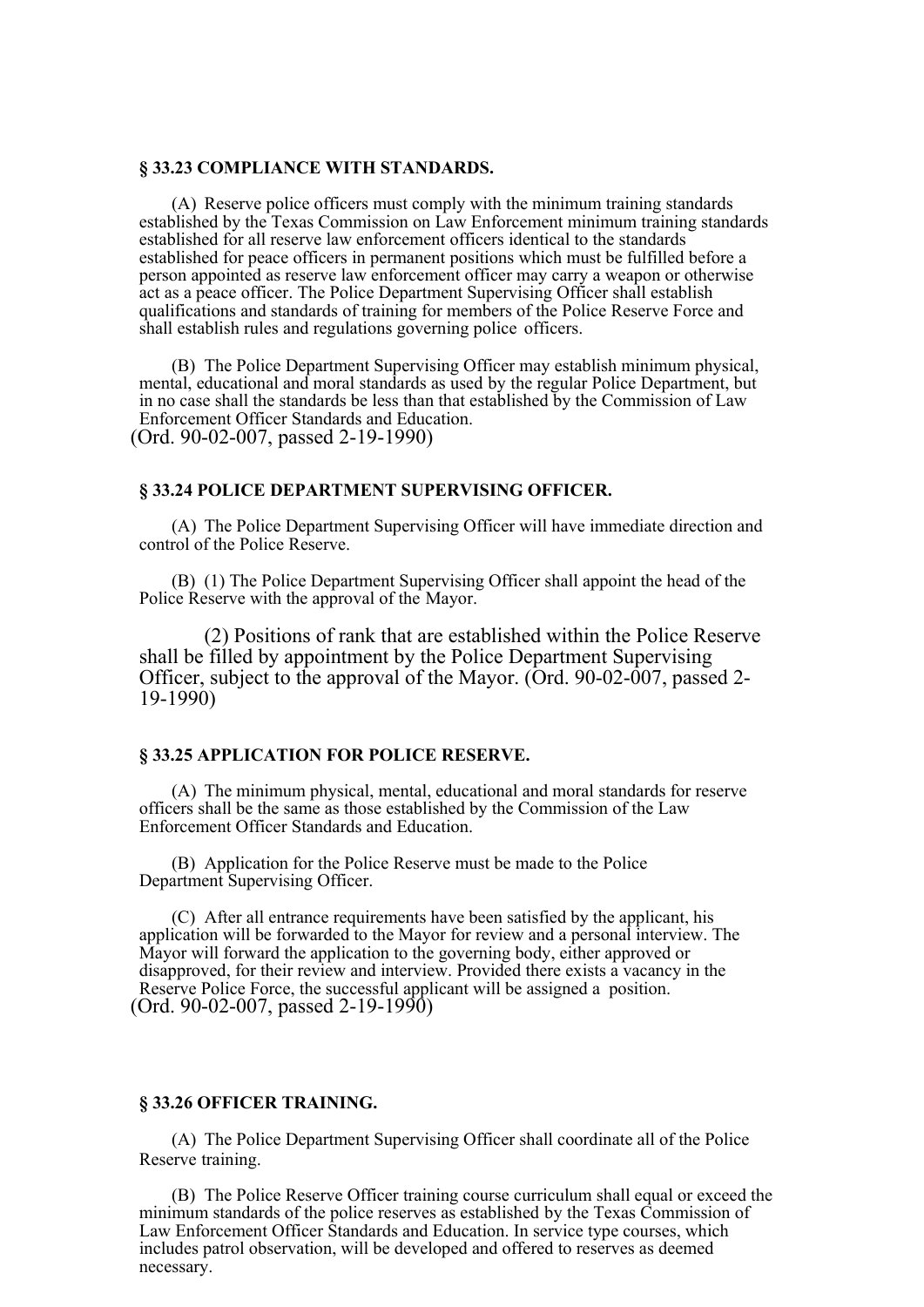#### (Ord. 90-02-007, passed 2-19-1990)

#### **§ 33.27 UNIFORMS.**

(A) Every member of the Reserve shall wear such uniform as the Department may prescribe.

(B) Members of the Reserve shall wear the prescribed uniform only when called into active service by the Police Department Supervising Officer or his delegated authority. (Ord. 90-02-007, passed 2-19-1990)

#### **§ 33.28 WEAPONS.**

(A) Members of the Reserve may carry a weapon only when called into active service by the Police Department Supervising Officer or his delegated authority.

(B) The authorized weapon shall be the same as prescribed for the regular police. (Ord. 90-02-007, passed 2-19-1990)

#### **§ 33.29 COMPENSATION.**

(A) Members of the Police Reserve must serve without compensation.

(B) Members of the Police Reserve may not accept police type employment, or act in any way as a police officer for compensation. (Ord. 90-02-007, passed 2-19-1990)

#### **§ 33.30 RIDING IN POLICE VEHICLES**

Members of the Police Reserve force and other duly licensed peace officers will be permitted to ride in police vehicles with the regular police. Civilians will be allowed to ride in police vehicles with proper documentation and/or release from liability form completed and approved by the Chief of Police. (Ord. 90-02-007, passed 2-19-1990)

#### **§ 33.31 REQUIREMENTS AND REGULATIONS FOR MEMBERS OF THE POLICE RESERVE.**

All members of the Reserve Police Force will be required to follow the same rules as regular police officers and will serve at the discretion and direction of the Chief of Police.(Ord 9002007)

#### **CHAPTER 34: CITY POLICIES**

*General Provisions*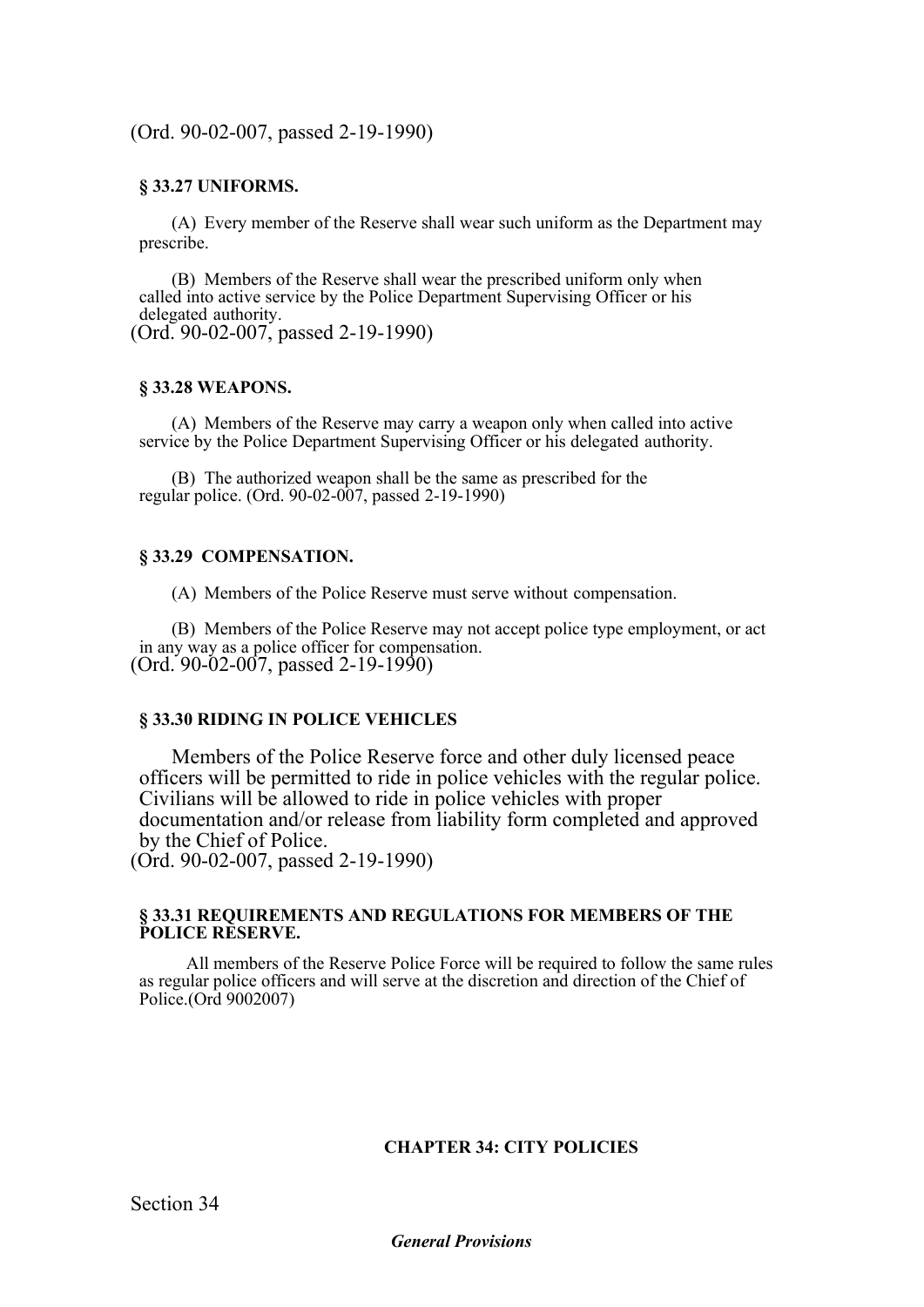- 34.1 Texas municipal retirement system
- 34.2
- 34.3 City of Hawkins Personnel Policy Manual Dated 7-15-2019
- 34.4 City of Hawkins Volunteer and Affiliates Policy Manual Dated 7-15-2019
- 34.5
- 34.6 Competitive Bidding<br>34.7 National Incident Ma
- 34.7 National Incident Management System (NIMS)<br>34.20 Records Management Program Definitions
- Records Management Program Definitions
- 34.21 City Records Declared Public Property<br>34.22 Records management program Policy
- Records management program Policy
- 34.23 Designation of Records management Officer
- 34.24 Records Management Plant
- 34.25 Duties of Records Management Officer
- 34.26 Duties and Responsibilities of Department Heads regarding Records
- 34.27 Duties of the City Council regarding Records
- 34.28 Electronic Storage of Records<br>34.29 Destruction of Unscheduled R
- Destruction of Unscheduled Records
- 34.30
- 34.31
- 34.32
- 34.33
- 34.34

#### *GENERAL PROVISIONS*

#### **§ 34.01 TEXAS MUNICIPAL RETIREMENT SYSTEM.**

(A) *Authorization of restricted prior service credit.*

(1) On the terms and conditions set out in Tex. Gov't. Code, Title 8, Subtitle G, § 853.305, as amended (hereinafter referred to as the TMRS Act), each member of the Texas Municipal Retirement System (hereinafter referred to as the System) who is now or who hereafter becomes an employee of this city shall receive restricted prior service credit for service previously performed as an employee of any of the entities described in said Tex. Loc. Gov't. Code,  $\frac{1}{2}$  853.305, provided that: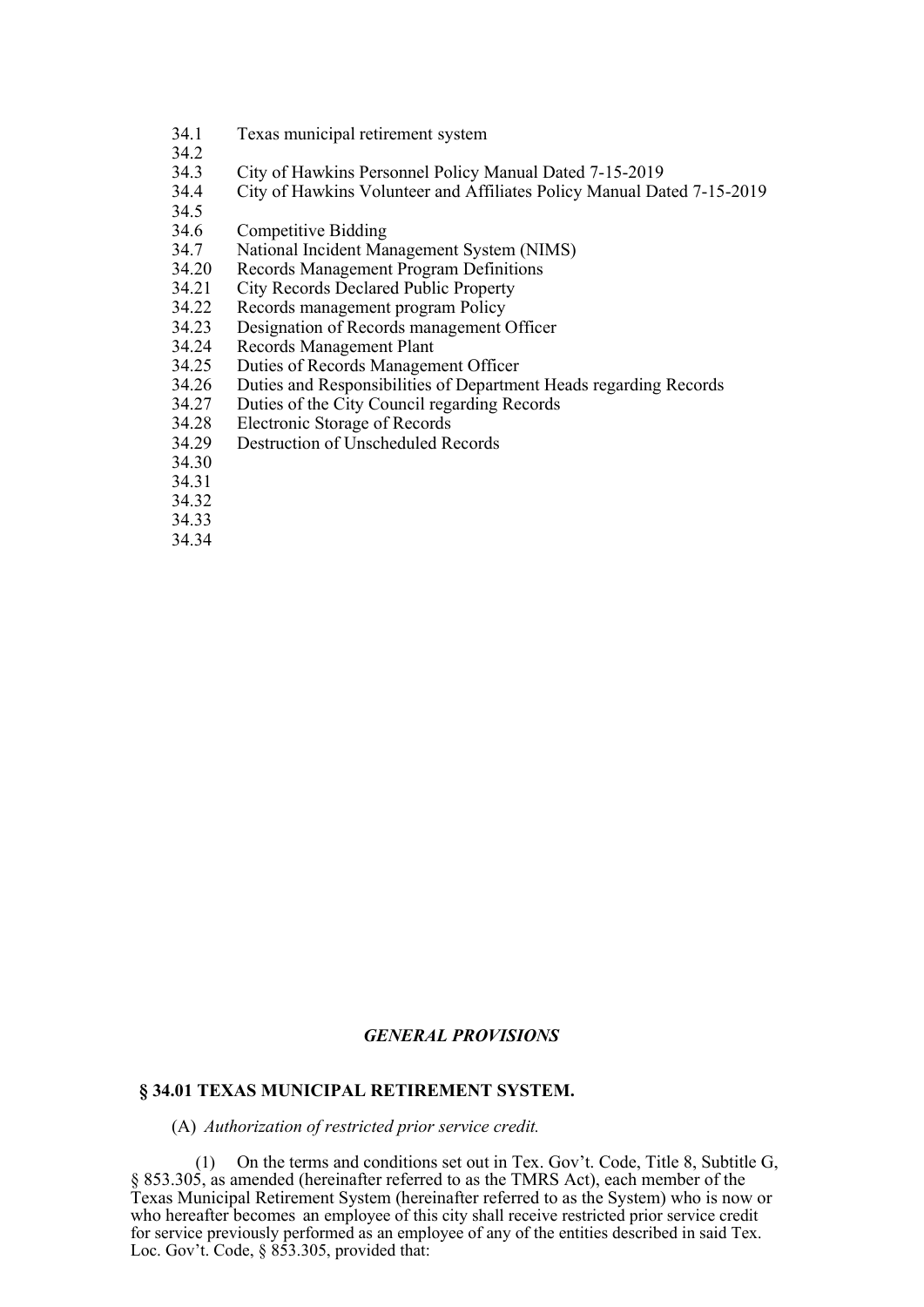- (a) The person does not otherwise have credited service in the system for that service; and
- (b) The service meets the requirements of said Tex. Loc. Gov't. Code,  $\S$ 853.305.

(2) The service credit hereby granted may be used only to satisfy length-ofservice

requirements for retirement eligibility, has no monetary value in computing the annuity payments allowable to the member, and may not be used in other computations, including computation of updated service credits.

(3) A member seeking to establish restricted prior service credit under this section must take the action required under said Tex. Loc. Gov't. Code, § 853.305 while still an employee of this city.  $(Ord. 000918, passed 9-18-2000)$ 

(B) *Additional rights.* Pursuant to the provisions of Tex. Gov't. Code, Title 8, Subtitle G,  $\S$  854.202(g), as amended, which Subtitle shall herein be referred to as the TMRS Act, the city adopts the following provisions affecting participation of its employees in the Texas Municipal Retirement System (herein referred to as the System):

(1) Any employee of the city who is a member of the system is eligible to retire and receive a service retirement annuity if the member has at least 20 years of credited service in the system performed for 1 or more municipalities that have adopted a like provision under Tex. Loc. Gov't. Code,  $\hat{\S}$  854.202(g) of the TMRS Act;

- (2) Prior to adopting this section, the governing body of the city has:
	- (a) Prepared an actuarial analysis of member retirement annuities at 20 years of service;

and

(b) Held a public hearing pursuant to the notice provisions of the Texas Open Meetings

Act, Tex. Gov't. Code, Ch. 551.

(3) The rights hereinabove authorized shall be in addition to the plan provisions heretofore adopted and in force at the effective date of this section pursuant to the TMRS Act. (Ord. 000918; passed 9-18-2000)

#### **§34.03 CITY OF HAWKINS PERSONNEL POLICY MANUAL.**

It is declared to be the policy of the City of Hawkins that every employee is subject to provisions stated and named in the City of Hawkins Personnel Policy Manual dated July 15, 2019. The Council further hereby adopts the most current policy manual and incorporates any revisions that may be made in the future.

#### **§34.04 CITY OF HAWKINS VOLUNTEER AND AFFILIATES POLICY MANUAL DATED 7-15-19.**

It is declared to the policy of the City of Hawkins that every volunteer and affiliate is subject to the provisions stated and named in the City of Hawkins Volunteer and Affiliates Policy Manual dated July 15, 2019. The Council further hereby adopts the most current policy manual and incorporates any revisions that may be made in the future.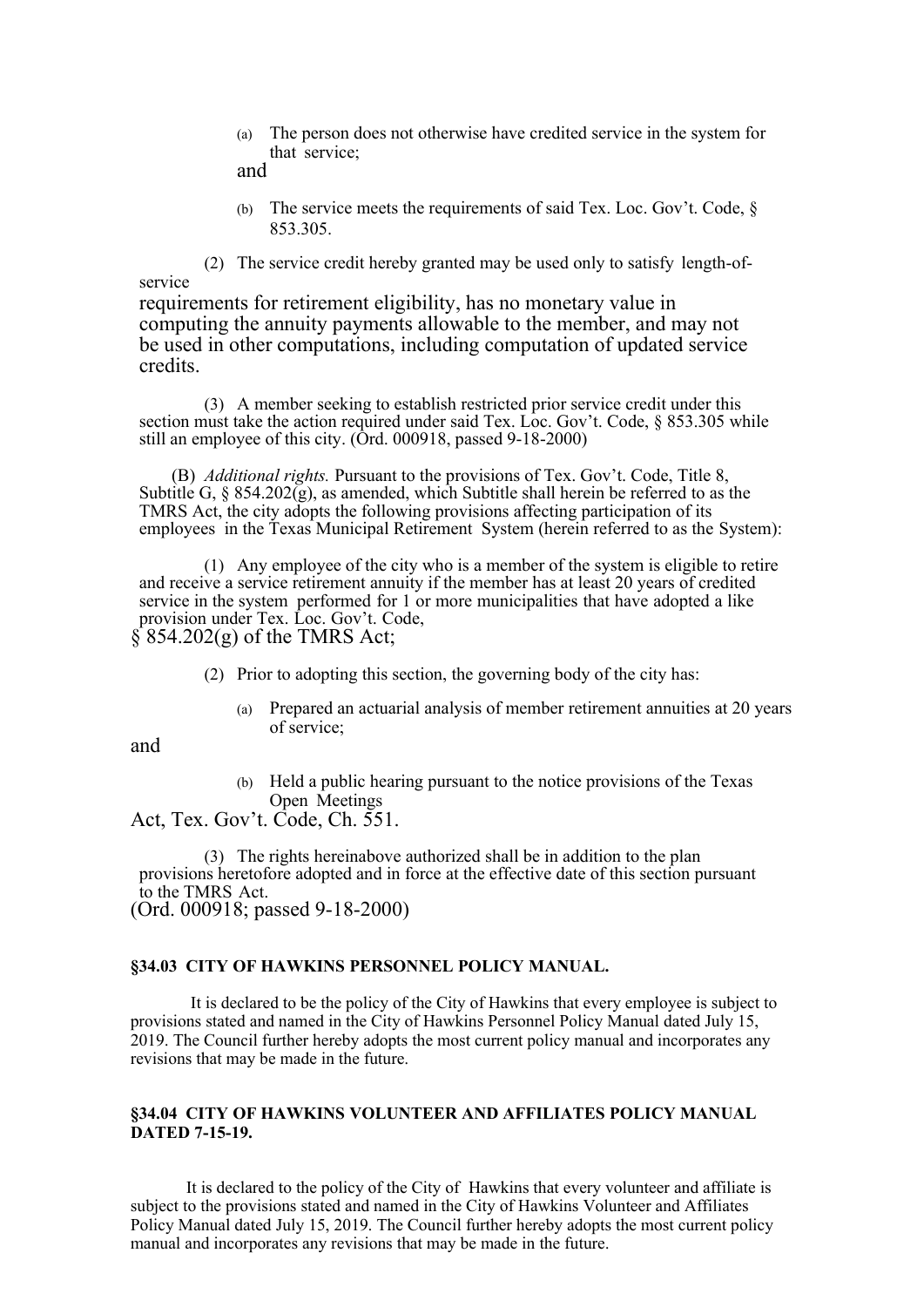#### **§34.06 COMPETITIVE BIDDING.**

The City of Hawkins adopts Local Government Code 252.021 as the guideline for competitive bidding projects and purchases. The City of Hawkins is required to take bids on projects and purchases in excess of \$50,000. (Statute: LGC 252.021.)

#### **§ 34.07 NATIONAL INCIDENT MANAGEMENT SYSTEM (NIMS).**

The City of Hawkins hereby adopts the National Incident Management System dated October 10, 2017 in cooperation with the Department of Homeland Security and FEMA. ( Ordinance 050815.1 8-15-2005) (Amended NIMS October 10, 2017 version)

#### **Records Management Program**

- 34.20 Definitions<br>34.21 City records
- 34.21 City records declared public property<br>34.22 Policy
- 34.22 Policy<br>34.23 Design
- 34.23 Designation of records management officer<br>34.24 Records management plan to be developed;
- Records management plan to be developed; approval of plan; authority of plan
- 34.25 Duties of Records Management Officer
- 34.26 Duties and responsibilities of department heads
- 34.27 Duties of the City Council<br>34.28 Electronic Storage of Reco
- 34.28 Electronic Storage of Records<br>34.29 Destruction of Unscheduled R
- Destruction of Unscheduled Records
- 34.30
- 34.31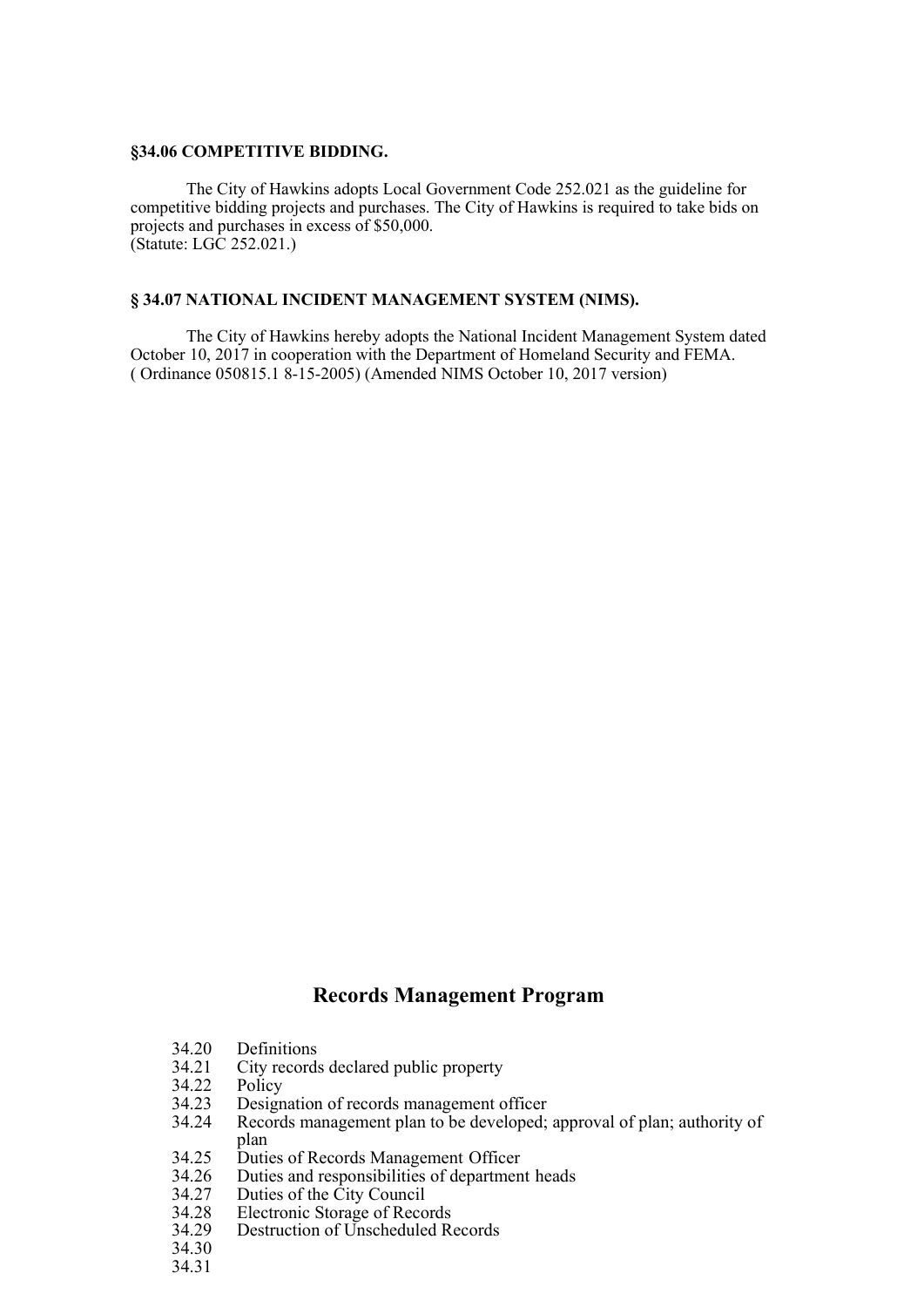34.32 34.33 34.34

#### *RECORDS MANAGEMENT PROGRAM*

The City of Hawkins shall provide for the proper and efficient management of the municipal records of the city. Since the citizens have a right to expect efficient and cost-effective government, and recognizing the importance of local government records in the lives of all citizens, the efficient management of city records is necessary to the effective and economic operation of the city, the preservation of records of permanent value is necessary to provide the people of the state with resources concerning their history and to document their rights of citizenship and property, and the establishment of uniform standards and procedures for the maintenance, preservation, microfilming, or other disposition of city records is necessary to fulfill the higher public purpose.

#### **§ 34.20 DEFINITIONS.**

For the purpose of this subchapter, the following definitions shall apply unless the context clearly indicates or requires a different meaning.

#### *City record.*

(1) The term "city record" means any document, paper, letter, book, map, photograph, sound or video recording, microfilm, magnetic tape, electronic medium, or other information recording medium, regardless of physical form or characteristic and regardless of whether public access to it is open or restricted under the laws of the state, created or received by city offices or any of its officers or employees pursuant to law, including an ordinance, or in the transaction of public business, and is hereby declared to be a record of the city and shall be created, maintained, and disposed of in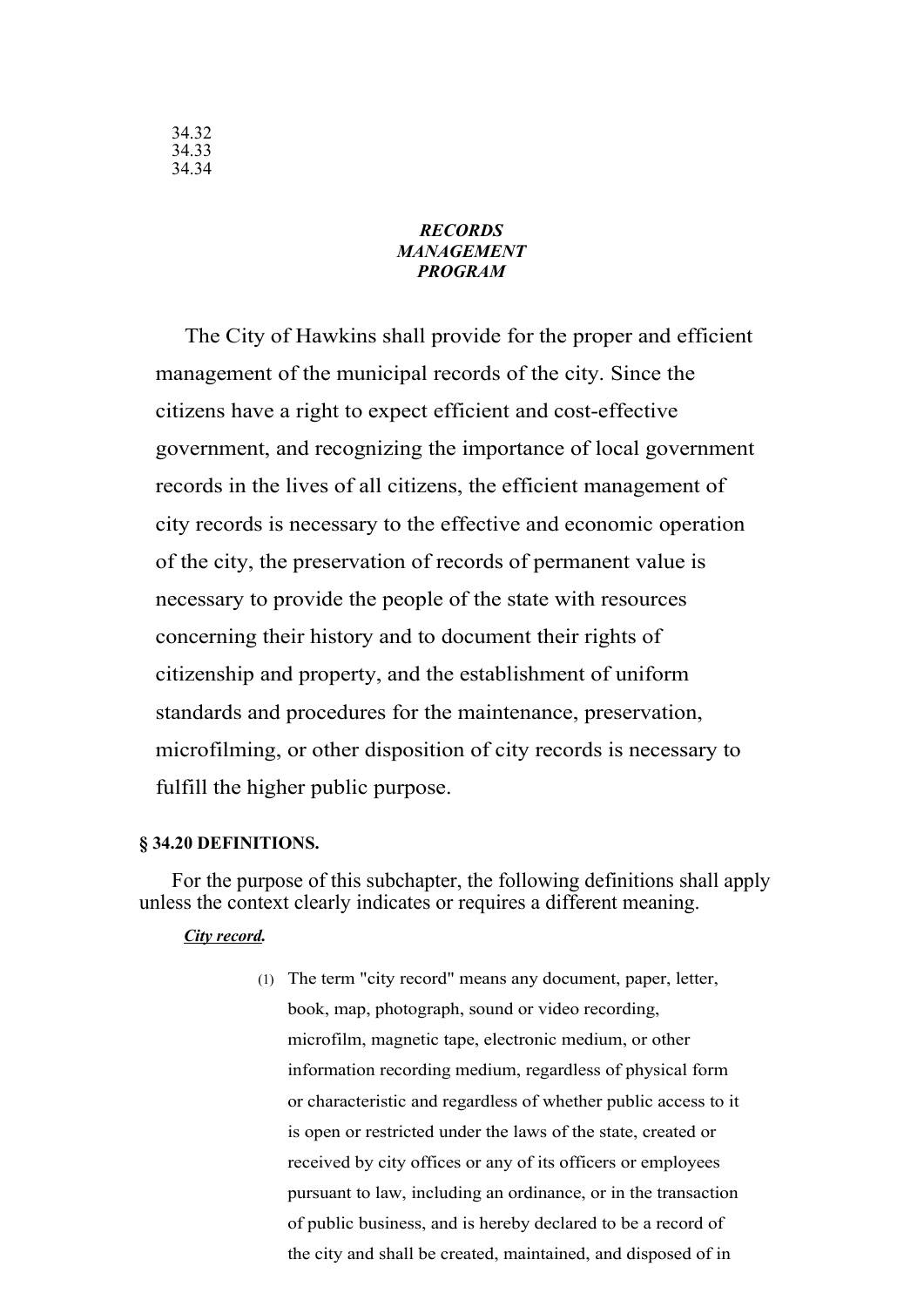accordance with the provisions of this division and the provisions of the Local Government Records Act (V.T.C.A., Local Government Code ch. 201 et seq.).

- (2) The term "city record" does not include:
	- a. Extra identical copies of documents created only for convenience of reference or research by officers or employees of the city;
	- b. Notes, journals, diaries, and similar documents created by an officer or employee of the city for the officer's or employee's personal convenience;
	- c. Blank forms;
	- d. Stocks of publications;
	- e. Library and museum materials acquired solely for the purposes of reference or display;
	- f. Copies of documents in any media furnished to members of the public to which they are entitled under V.T.C.A., Government Code ch. 552, or other state law;
	- g. Any records, correspondence, notes, memoranda, or documents, other than a final written agreement Government Code§ 2009.054(c), associated with a matter conducted under an alternative dispute resolution which personnel of a state department or institution, local government, special district, or other political state participated as a party, facilitated as an impartial third party, or facilitated as the administrator o system or organization.

*Commission* means the state library and archives commission.

*Custodian* means the appointed or elected public officer who, by the state Constitution, state law, ordinance, or administrative policy, is in charge of an office that creates or receives city records. For the purpose of this division, a custodian is a department head, under the administration of the city council, who is responsible for all records in his department.

*Director and librarian* means the executive and administrative officer of the state library and archives commission.

*Electronic storage* means the maintenance of city record data in the form of digital electronic signals on a computer hard disk, magnetic tape, optical disk,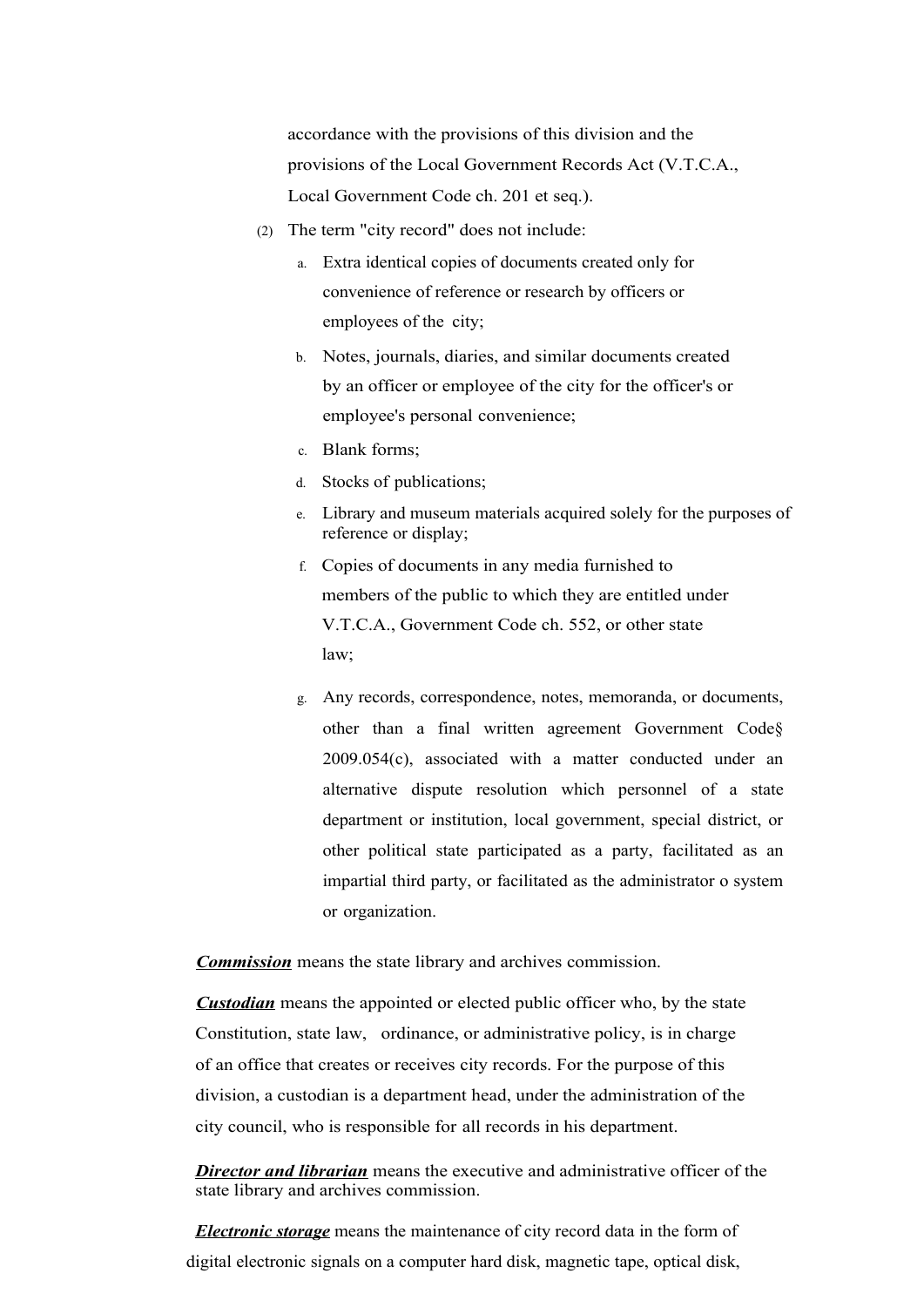or similar machine-readable medium.

*Essential record* means any city record necessary to the resumption or continuation of government operations in an emergency or disaster, to the re-creation of the legal and financial status of the city, or to the protection and fulfillment of obligations to the people of the state.

*Microfilm* means roll microfilm, microfiche, and all other formats produced by any method of microphotography or other means of miniaturization on film.

*Microfilming* means the methods, procedures, and processes used to produce roll microfilm, microfiche, or other microphotography formats.

*Office* means any office, department, division, program, commission, bureau, board, committee, or similar entity of the city.

 *Permanent record* means a record of permanent value, or any city record for which the retention period on a records retention schedule issued by the state library and archives commission is given as permanent.

*Record* means a record of the city.

*Records management* means the application of management techniques to the creation, use, maintenance, retention, preservation, and disposal of records for the purposes of reducing the costs and improving the efficiency of recordkeeping. The term "records management" includes the development of records control schedules, the management of filing and information retrieval systems, the protection of essential and permanent records, the economical and space-effective storage of inactive records, control over the creation and distribution of forms, reports, and correspondence, and the management of micrographics and electronic and other records storage systems.

*Records retention schedule* means the records retention schedules issued by the state library and archives commission.

*Retention period* means the minimum time that must pass after the creation, recording, or receipt of a record, or the fulfillment of certain actions associated with a record, before it is eligible for destruction.

 *Source document* means the city record from which city record data is obtained for electronic storage. The term "source document" does not include backup copies of the data in any media generated from electronic storage.

(**State Law reference**- Similar definitions, V.T.C.A., Local Government Code§§ 201.003, 204.001, 205.001.)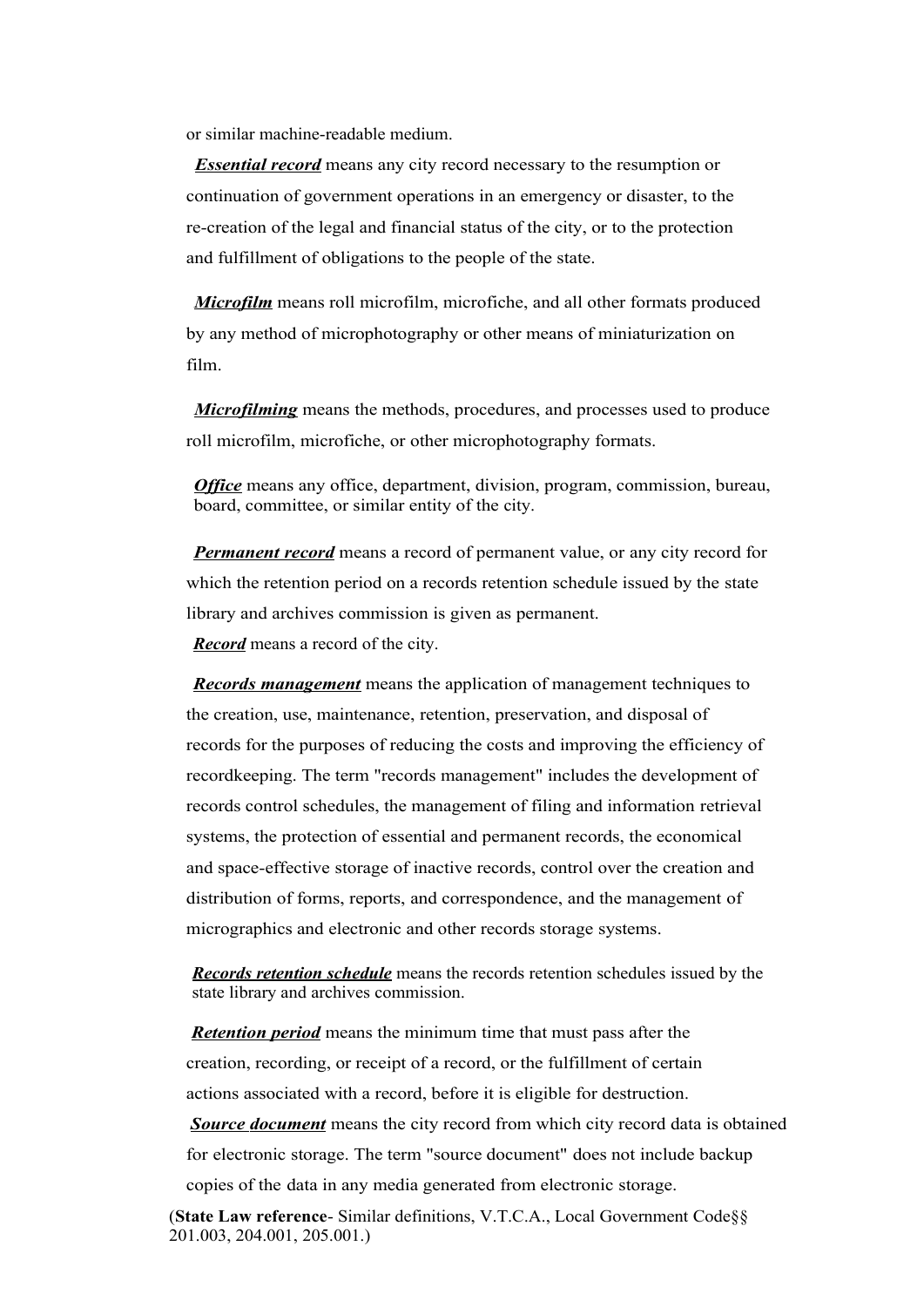#### **§34.21 CITY RECORDS DECLARED PUBLIC PROPERTY**

All city records as defined in §34.20 are hereby declared to be property of the city. No city official or employee has, by virtue of his position, any personal or property right to such records, even though he may have developed or compiled them. The unauthorized destruction, removal from files, or use of such records is prohibited.

(Code 2004, Ord. No. 901111, passed 11-19-1990) (State Law Reference: VTCA Local Govt Code 201.005)

#### **§34.22 POLICY.**

The city council does hereby establish and adopt a management program for the orderly and efficient retention, retrieval and destruction of the records of the city.

(Code 2004, Ord. No. 901111, passed 11-19-1990)

#### **§34.23 DESIGNATION OF RECORDS MANAGEMENT OFFICER.**

The office of the City Secretary is authorized to establish and administer the records management program for the city, pursuant to legal, fiscal, administrative, and archival requirements, and the City Secretary or his designee is hereby named the records management officer. To this end, the city secretary will implement, but not be limited to, a program to encompass such areas of records management as are required to preserve and keep in order all books, papers, documents, records and files of the city council and of the executive departments.

(Code 2004, Ord. No. 901111, passed 11-19-1990)

### **§34.24 RECORDS MANAGEMENT PLAN TO BE DEVELOPED; APPROVAL OF PLAN; AUTHORITY OF PLAN.**

The City of Hawkins hereby states that it has adopted the State and Local Records Management Schedule guidelines as follows:

- 1. Schedule EL (Records of Elections and Voter Registration)
- 2. Schedule GR (Records Common to All Governments)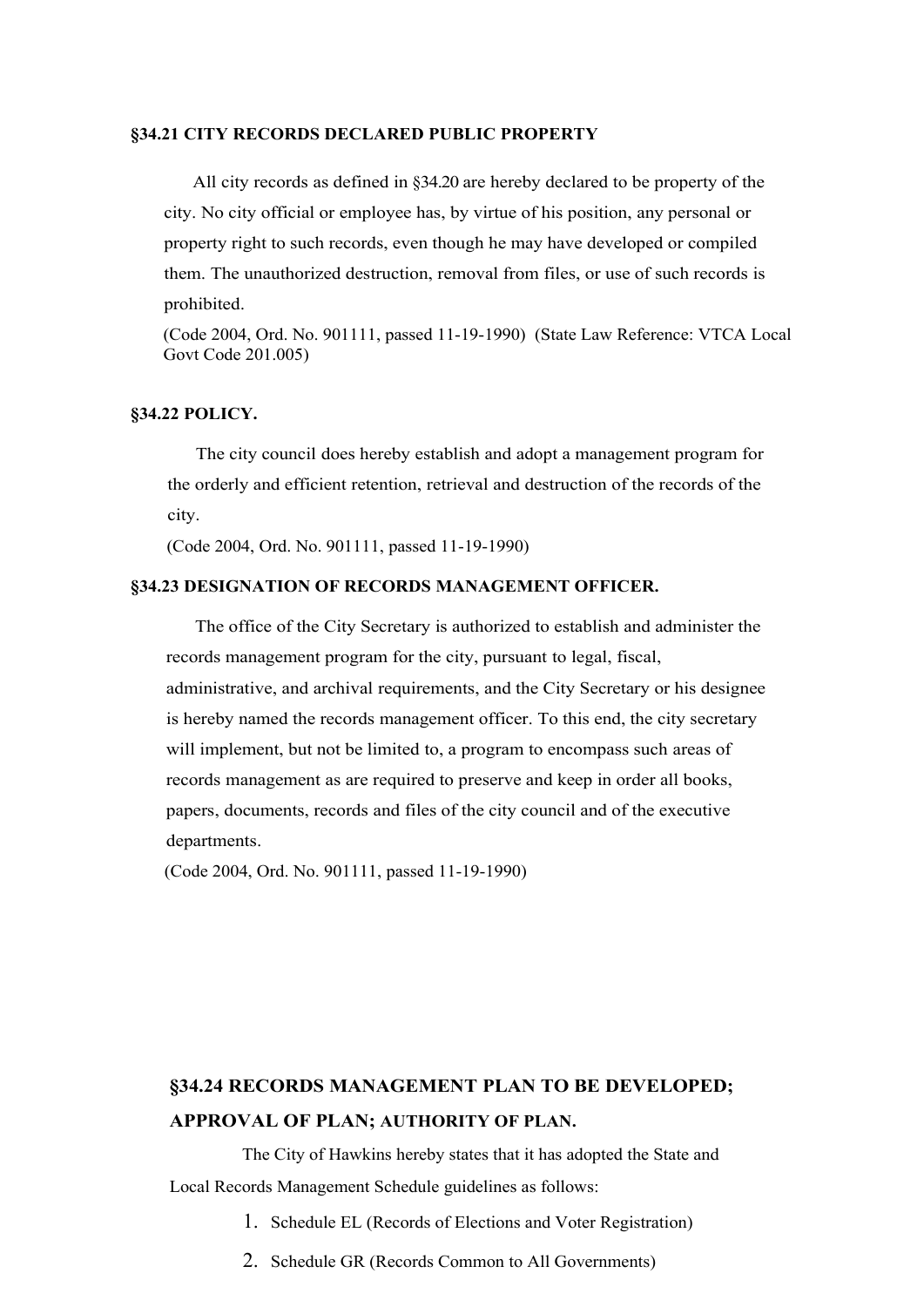- 3. Schedule LC (Records of Justice and Municipal Courts)
- 4. Schedule PS (Records of Public Safety Agencies)
- 5. Schedule PW (Records of Public Works and Services)
- 6. Schedule UT (Records of Utility Services)

The Texas State Library granted a Declaration of Compliance per Local Government Code §203.043(a) on September 22, 2017. A record appearing on a schedule issued by the commission may be disposed of at the expiration of its retention period without additional notice to the Director and Librarian, subject to the provisions of Local Government Code §203.041(d).

#### **§34.25 DUTIES OF RECORDS MANAGEMENT OFFICER.**

The records management officer shall have the following duties, and others as assigned by the city council and as provided by state law:

Assist in establishing and developing policies and procedures for a records management program for the city, which program shall include basic file management and records disposition policies, systems, standards and procedures.

- (1) Administer the records management program and provide assistance to custodians for the purposes of reducing the costs and improving the efficiency of recordkeeping.
- (2) In lieu of filing records control schedules, the city has adopted record retention schedules issued by the state library and archives commission.

a. The records management officer shall file with the state library and archives commission a declaration of compliance with the records scheduling requirements of the Local Government Records Act.

b. The records retention schedules adopted by the declaration of compliance may be amended by filing for approval a supplemental records control schedule, on which are listed proposed retention periods for records that do not appear on schedules issued by the commission.

c. Prepare or direct the preparation of requests for authorization to destroy records not on an approved control schedule as provided by the Local Government Records Act, requests to destroy the originals of permanent records that have been microfilmed, and electronic storage authorization requests.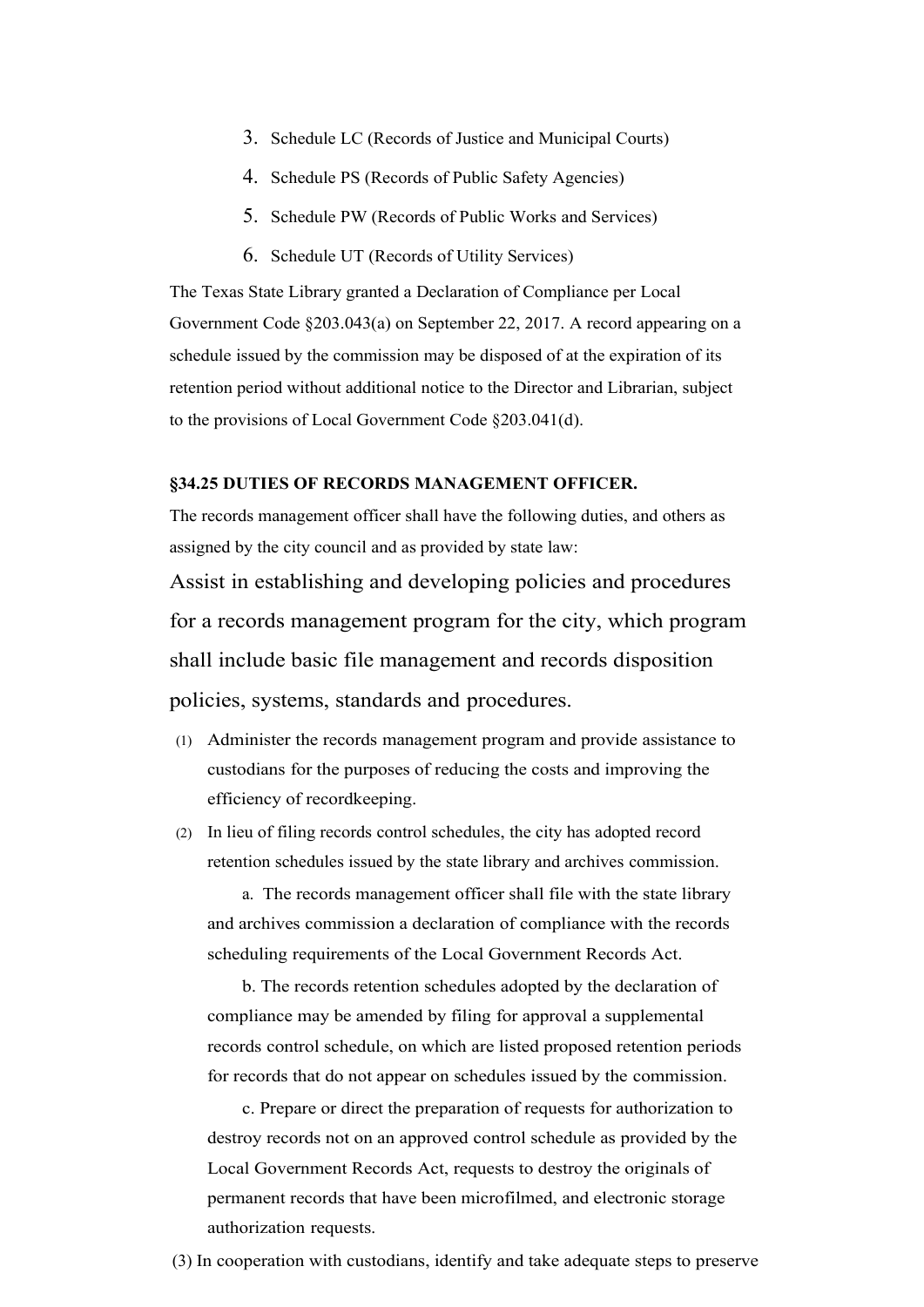city records that are of permanent value.

(4) In cooperation with custodians, identify and take adequate steps to protect essential city records.

(5) In cooperation with custodians, ensure that the maintenance, preservation, microfilming, destruction or other disposition of records is carried out in accordance with the policies and procedures of the city's records management program and requirements of state law.

(6) Report annually to the city council on program effectiveness.

(7) Provide records management advice and assistance to all city offices and departments, by preparation of manuals of procedure and policies and by onsite consultation.

(8) Carry out destruction and transfers that are required by records schedules, and carry out microphotography tasks when staff and a central facility becomes available.

(9) Design and manage the operations of a records center for the low-cost storage of inactive records and as a future site for a centralized micrographics program.

(10) Establish, in cooperation with other responsible city officials, a disaster plan for each city office and department to ensure maximum availability of records for re-establishing operations quickly and with minimum disruption and expense.

(11) Bring to the attention of the city council any office not in compliance with laws or ordinances regarding public access to information or protection of privacy.

(12) Disseminate to the city council and custodians information concerning state laws, administrative rules, and the policies of the city relating to local government records through a records manual, which may be amended from time to time, and other means of communication.

(13) In cooperation with custodians, establish procedures to ensure that the handling of records in any context of the records management program by the records management officer or those under the officer's authority is carried out with due regard for the duties and responsibilities of custodians that may be imposed by law and the confidentiality of information in records to which access is restricted by law.

(Code 2004, Ord. No. 901111, passed 11-19-1990) (State Law reference- Similar provisions, V.T.C.A., Local Government Code§ 203.023.)

#### **§34.26 DUTIES AND RESPONSIBILITIES OF DEPARTMENT HEADS (CUSTODIANS).**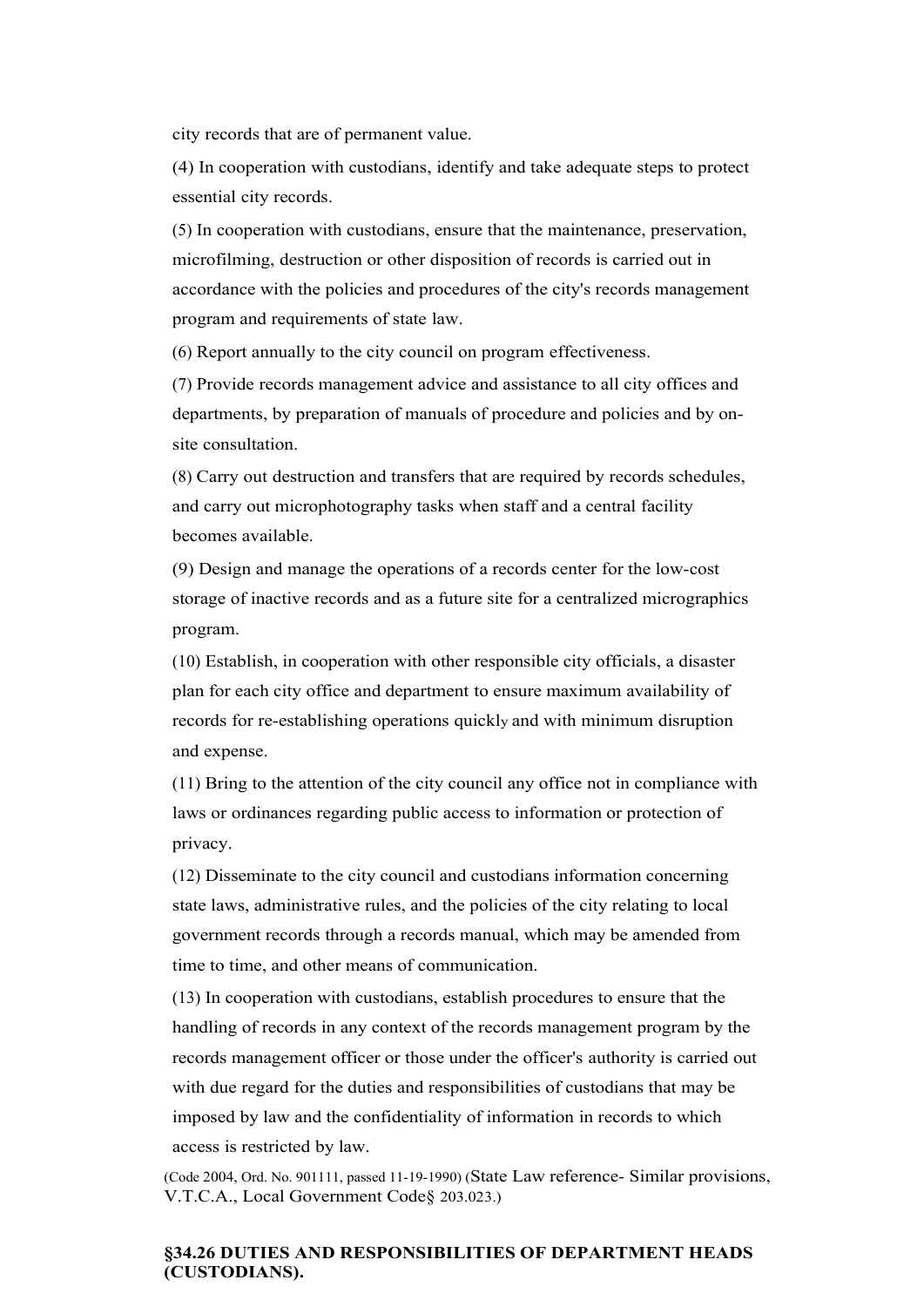(A) Custodians (Department Heads) of records in the city shall:

(1) Cooperate with the City Secretary, as the records management officer, in carrying out the policies and procedures established by the city for the efficient and economical management of records and in carrying out requirements under the Local Government Records Act;

(2) Adequately document the transaction of city business and the services, programs, and duties for which the custodian and the custodian's staff are responsible;

(3) Maintain the records in the custodian's care and carry out their preservation, microfilming, destruction, or c only in accordance with the policies and procedures of the city's record management program and the required Local Government Records Act and rules adopted there under; and

(4) Designate records officers within their offices and provide the records management officer the names of the designees and all persons working under their supervision, such records officers to report directly to the custodian in their department on matters relating to the records management program and have full access to all files in their respective departments.

(B) State law relating to the duties, other responsibilities, or recordkeeping requirements of a custodian of city records does not exempt the custodian or the records in the custodian's care from the application of this division and rules adopted by the state under the Local Government Records Act of 1989 and may not be used by the custodian as a basis for refusal to participate in the city records management program, the establishment of which is required by state law.

(Code 2004, Ord. No. 901111, passed 11-19-1990) (State Law reference- Similar provisions, V.T.C.A., Local Government Code§ 203.022.)

#### **§34.27 DUTIES OF THE CITY COUNCIL.**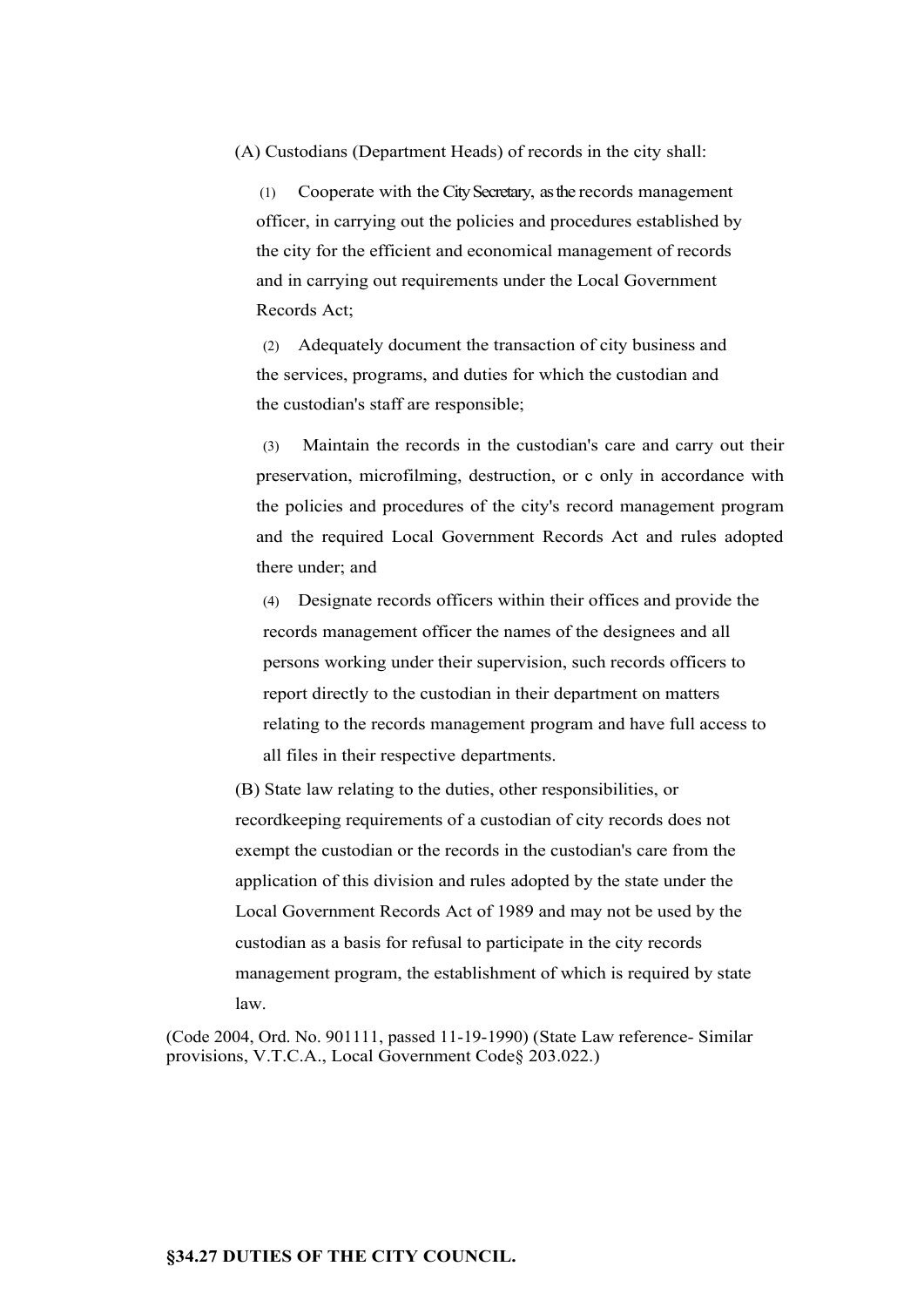The City Council shall:

(1) Establish, promote, and support an active and continuing program for the efficient and economical management of all city records; (2) Cause policies and procedures to be developed for the administration of the program under the direction of the records management officer;

(3) Facilitate the creation and maintenance of city records containing adequate and proper documentation of the organization, functions, policies, decisions, procedures, and essential transactions of the city and designed to furnish the information necessary to protect the legal and financial rights of the city, the state, and persons affected by the activities of the city government;

(4) Facilitate the identification and preservation of city records that are of permanent value;

(5) Facilitate the identification and protection of essential city records;

(6) Cooperate with the state library and archives commission in its

conduct of statewide records management surveys; and

(7) Review a records control schedule or amended schedule by the officers of the city as it considers necessary.

(Code 2004, Ord. No. 901111, passed 11-19-1990) (State Law reference- Similar provisions, V.T.C.A., Local Government Code§ 203.021)

#### **§ 34.28 ELECTRONIC STORAGE OF RECORDS.**

- (a) Any city record data may be stored electronically in addition to or instead of source documents in paper or other media, subject to the requirements of the Local Government Records Act and rules adopted under it.
- (b) The city will be subject to rules established by the state library and archives commission for standards and procedures for electronic storage and will be subject to the provisions of V.T.C.A., Local Government Code ch. 205.

State Law reference- V.T.C.A., Local Government Code§ 205.002.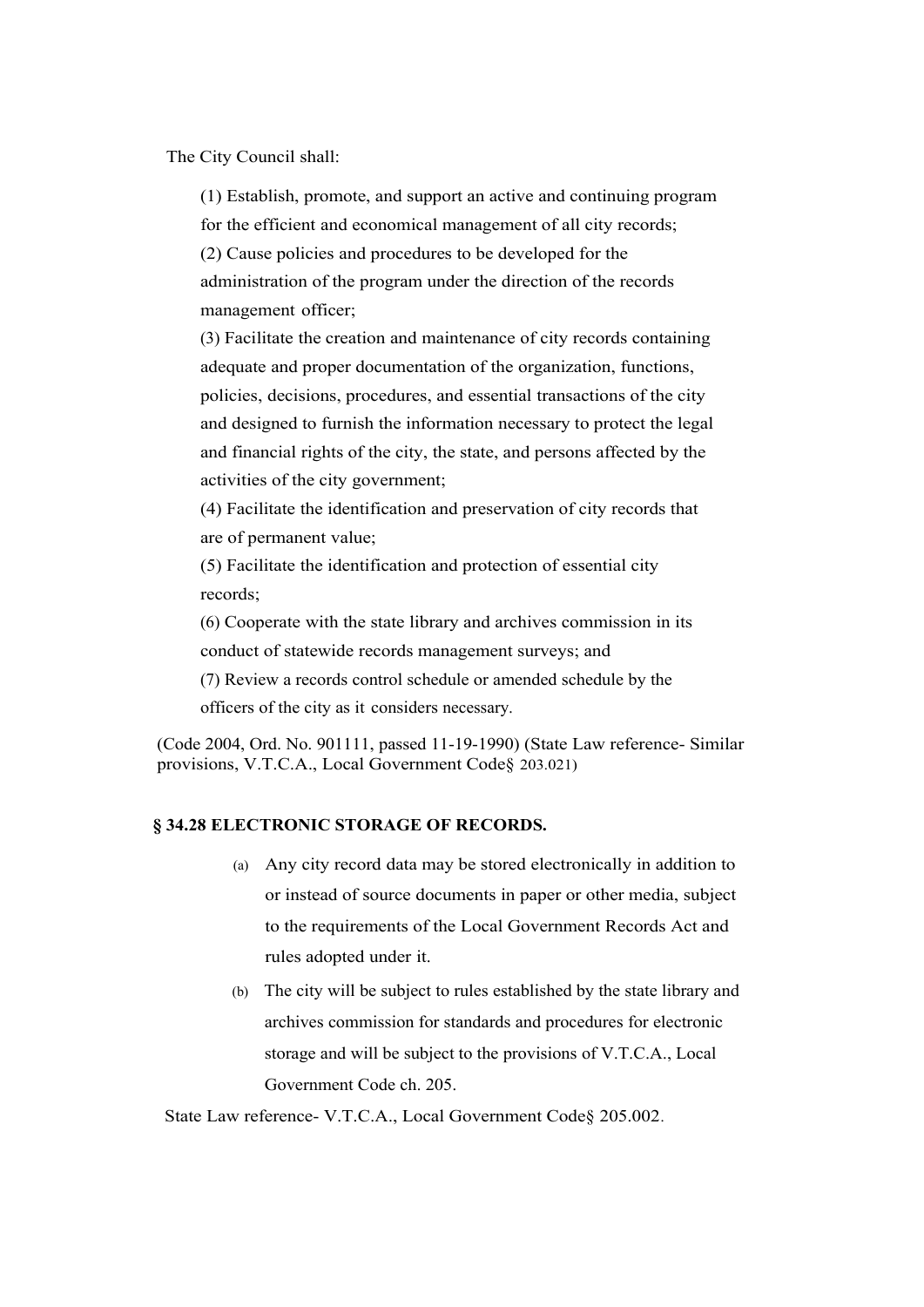### **§ 34.29 DESTRUCTION OF UNSCHEDULED RECORDS.**

A record that has not yet been listed on an approved records control schedule may be destroyed if its destruction has been approved in the same manner as records destroyed under an approved schedule and the Records Management Officer has submitted to and received back from the director and librarian an approved destruction authorization request. (2004 Code 34.31 Ord. 90-11-011, passed 11-19-1990)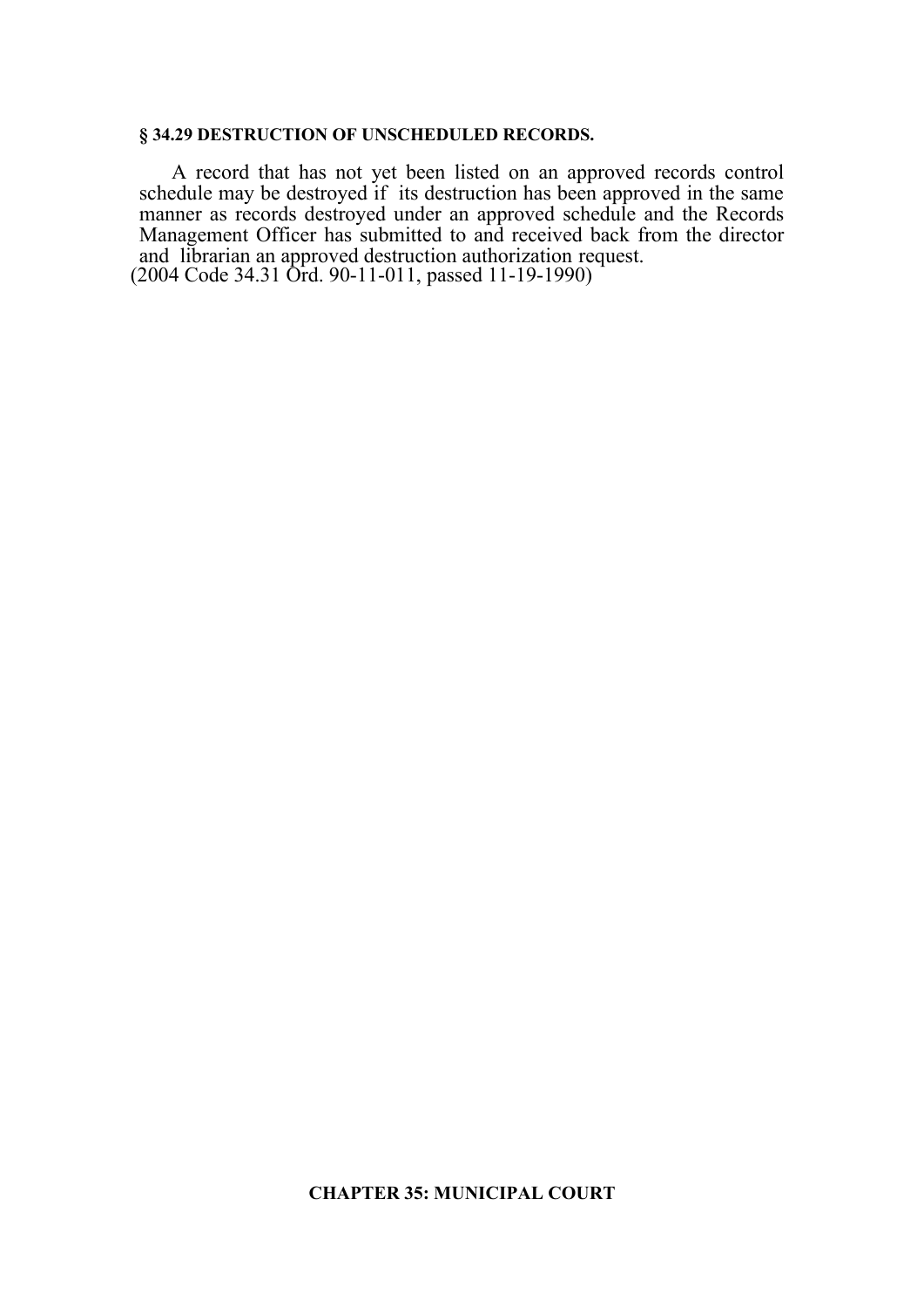# Section

- 35.1 Creation of Municipal Court
- 35.2 Jurisdiction of Municipal Court
- 35.3 Municipal Judge
- 35.4<br>35.5 Municipal Court Building Security Fund
- 35.6 Municipal Court Technology Fund

### **§ 35.01 CREATION OF MUNICIPAL COURT.**

There is created and established for the city a court to be known as the Municipal Court of Hawkins, Texas. (Ordinance 92 12-7-1978; 2004 Code)

### **§ 35.02 JURISDICTION OF COURT.**

The municipal court shall have jurisdiction within the territorial limits of the city of all criminal cases arising under the ordinances of the city and shall also have concurrent jurisdiction with the Justice of the Peace for the precinct in which the city is situated for all criminal cases arising under the laws of this state in which punishment is by fine only and with a maximum of such fine not to exceed

\$200, and which violations occur within the territorial limits of the city. (2004)

#### **§ 35.03 MUNICIPAL JUDGE.**

The municipal court shall be presided over by a judge to be known as the Judge of the Municipal Court. The Municipal Judge is to be appointed to this position by the City Council. Upon enactment of the ordinance and the appointment of a Municipal Judge such initial Municipal Judge shall serve in that capacity concurrently to the unexpired term of the Mayor. At the expiration of said initial term, and every two years thereafter, the City Council shall appoint a Municipal Judge to serve for a term of 2 years. The Municipal Judge so appointed is not required to be a licensed attorney; however, such Judge

shall be a citizen of the United States and a citizen of the State of Texas and a member in good standing of this city. The Municipal Judge shall receive a salary to be set by the City Council, which salary may not be diminished during his term of office. Furthermore, that said Municipal Judge may be removed from office during the term for which he was appointed for incompetency, inefficiency, official misconduct, or for good cause. However, such Judge shall not be removed until he is given due notice of the grounds for removal and is given an opportunity to present a defense and oppose said grounds of removal in a hearing before the Mayor and City Council. Any vacancy in the office of the Municipal Judge by death, resignation or otherwise shall be filled by the City Council, which may appoint some qualified person to act in the place and stead of the Municipal Judge; and the appointee shall have all of the powers and discharge all the duties of the office and shall receive the same compensation therefore as is payable to the regular Municipal Judge while so acting.  $(2004 \text{ Code})$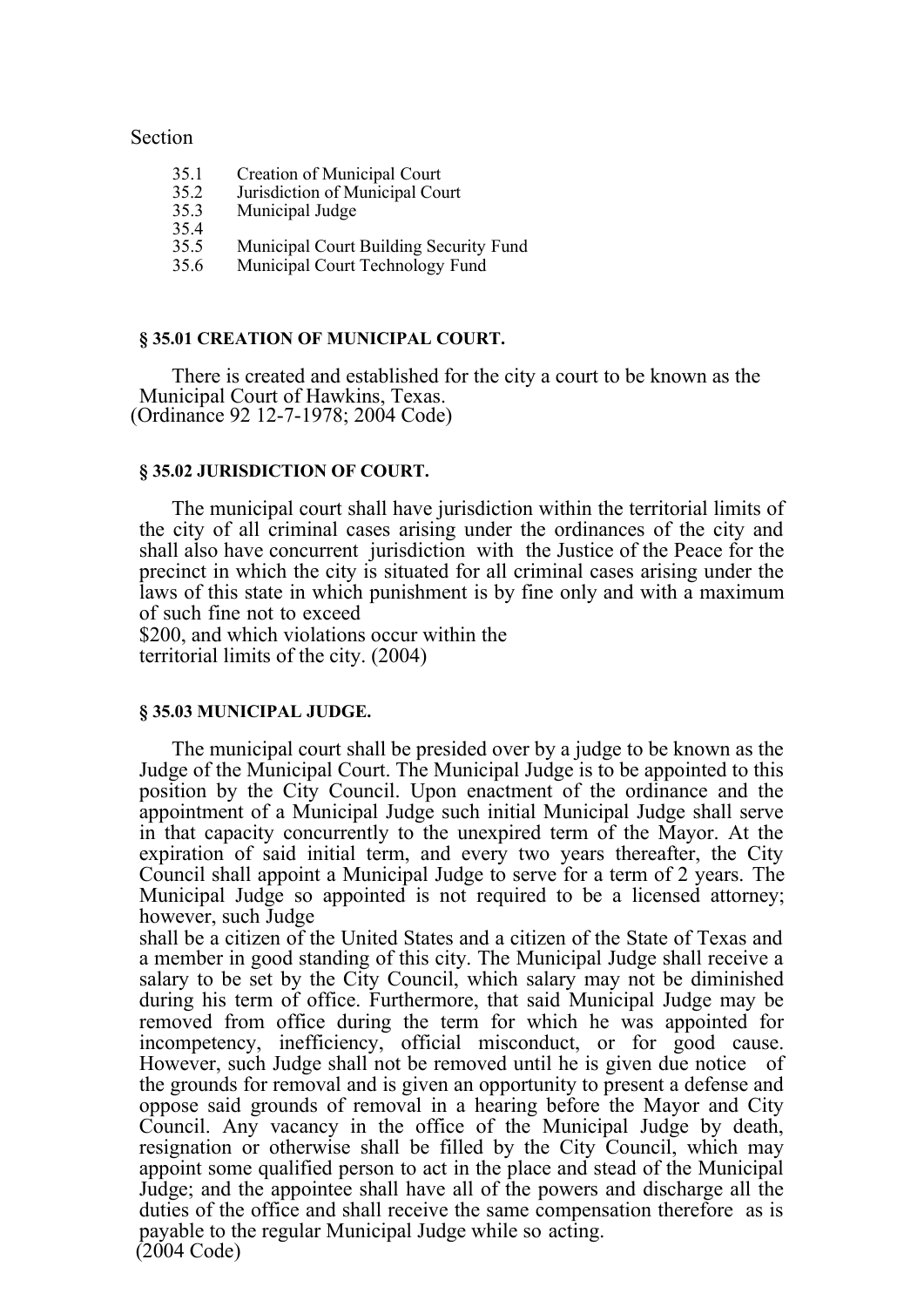#### **§ 35.05 MUNICIPAL COURT BUILDING SECURITY FUND.**

(g) There is created and established a Municipal Court Building Security Fund, hereinafter the Fund, pursuant to Tex. Crim. Pro. Code, Art. 102.017.

(h) The Municipal Court of the city is authorized and required to assess a Municipal Court Building Security Fund Fee in the amount of \$3 against all defendants convicted of a misdemeanor offense by the Municipal Court. Each misdemeanor conviction shall be subject to a separate assessment of the fee.

(i) The Clerk of the Court shall collect the fee and pay the fee to the City Secretary, who shall deposit the fee into the Municipal Court Building Security Fund.

(j) The Fund shall be used only for the purpose of financing the purchase of security devices and/or services for the building or building housing the Municipal Court of the city. Security devices and/or services shall include any and all items described in Tex. Crim. Pro. Code, Art. 102.017(d).

(k) The Fund shall be administered by or under the direction of the City Council. (Ord. 010908, passed 9-7-2001) Article 102.017 CCP

#### **§ 35.06 MUNICIPAL COURT TECHNOLOGY FUND.**

- (A) *Establishment of Municipal Court Technology Fund*. There is created and established a Municipal Court Technology Fund, hereinafter the Fund, pursuant to Tex. Crim. Pro. Code, Art. 102.0172. (Ordinance 010909 9-7-2001)
- (B) The Fund may be maintained in an interest bearing account and may be maintained in the general revenue account of the city.
- (C) Establishment of the amount of the fee: assessment and collection.
	- (1) The fee shall be in the amount of \$4.

(2) The fee shall be assessed and collected from the defendant upon conviction for a misdemeanor offense in the Municipal Court as a cost of court. A defendant is considered convicted if:

- (a) A sentence is imposed on the person;
- (b) The person is placed on community supervision, including deferred prosecution; or
- (c) The court defers final disposition of the person's case.

(3) The fee shall be collected on conviction for an offense committed on or after the date upon which this section is adopted.

(4) The Clerk of the Court shall collect the fee and pay the fee to the City Secretary, who shall deposit the fee into the Municipal Court Technology Fund.

- (D) Designated use of the fund and administration. The Fund shall be used only to finance the purchase of technological enhancements for the Municipal Court of this city, including computer systems, computer networks, computer hardware, computer software, imaging systems, electronic kiosks, electronic ticket writers, or docket management systems.
- (E) The Fund shall be administered by or under the direction of the City Council. (Ord. 010909)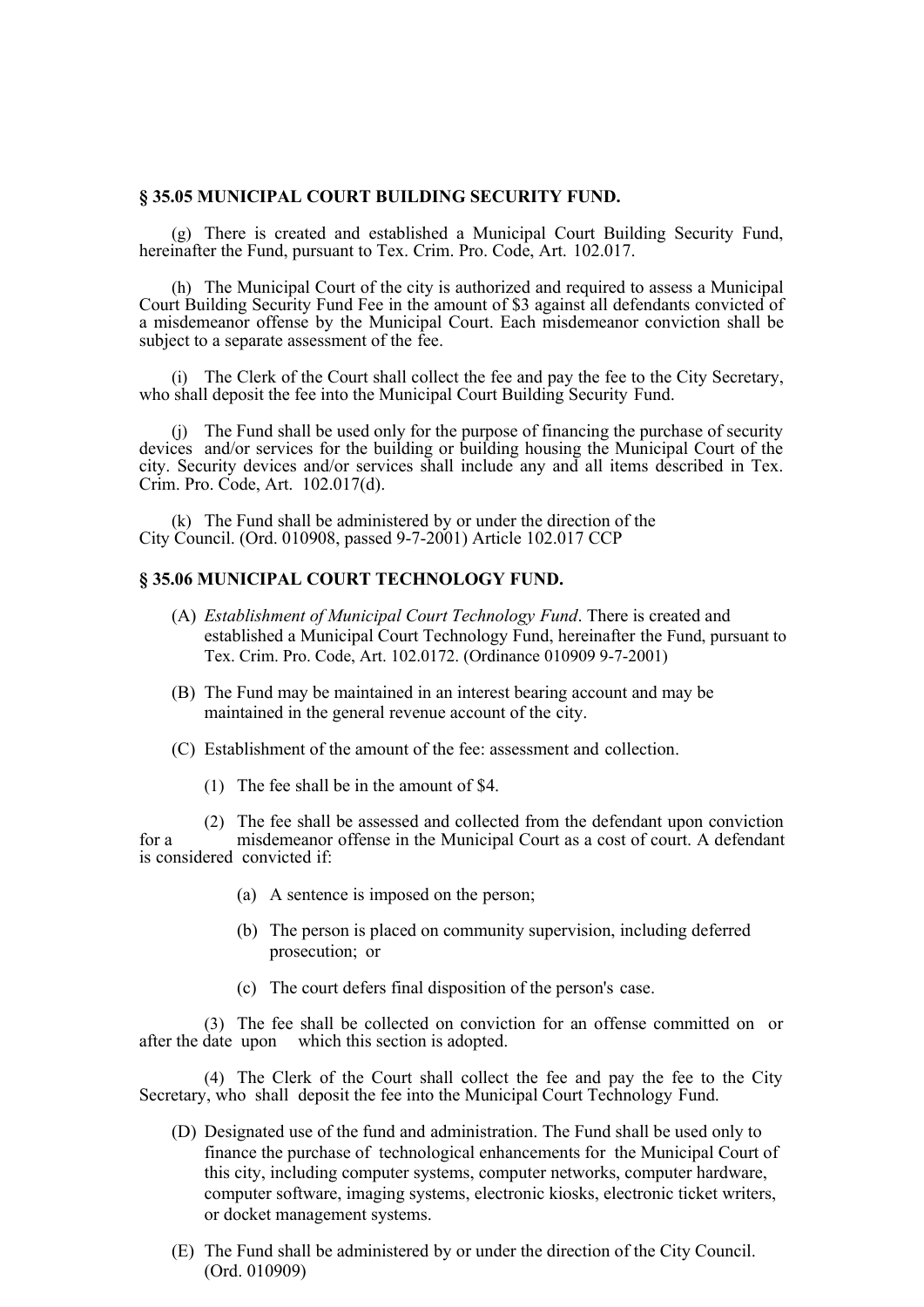#### **CHAPTER 36: TAXATION**

- 10.10 Creation of Tax Department<br>10.11 Taxable property
- 10.11 Taxable property<br>10.12 Rendering of pro
- Rendering of property
- 10.13 Property Tax
- 10.14 Annual Payment of Taxes
- 10.15 Ad Valorem Tax Exemption
- 10.16 Sales tax
- 10.17 Fiscal Year
- 10.18 Hotel/Motel Occupancy Tax
- 36.10

#### **§ 36.01 CREATION OF TAX DEPARTMENT.**

There is created a Tax Department of the city, to be under management, control and authority of a Tax Clerk, which is contracted by an Interlocal agreement with Wood County, Texas. The Interlocal cooperation agreement for ad valorem tax collection is renewed annually between Wood County and the City of Hawkins as the taxing entity. The mutual agreement is subject to the provision of VTCA Government Code, Chapter 791, the Interlocal Cooperation Act, and VTCA, Tax Code, Section 6.24. (2004 Code)

#### **§ 36.02 TAXABLE PROPERTY.**

All property, real, personal and mixed, located within the corporate limits of the city, as of January 1 of each year is declared subject to taxation by the city, for all purposes, at the values assessed and/or equalized for tax purposes and is declared taxable at the annual rate of taxation levied from year to year, as may be required to meet budgetary requirements.(2004 Code)

#### § **36.03 RENDERING OF PROPERTY.**

All property shall be rendered for taxation by the owners thereof, or be assessed by the Wood County Appraisal District Chief Appraiser, or his deputies, according to law and according to this code, on forms and in the manner required and provided by the Appraisal District and as may be adopted from time to time, such property to be rendered for taxation as of January 1 of each year, for the calendar year, and shall be rendered or assessed between January l and March 1 of each year, as may be ordained from time to time as necessary. (2004 Code)

#### **§ 36.04 PROPERTY TAX.**

There shall be and there is levied an ad valorem tax on all property, except that which may be by the Constitution and laws exempt from taxation, within the corporate limits of the city, for the erection, construction and purchase of public buildings, streets, sewers and other permanent improvements and for the operation of the police and health regulations and the administration of the city government, and to provide an interest and sinking fund for any indebtedness of the city.(2004 Code, §36.06)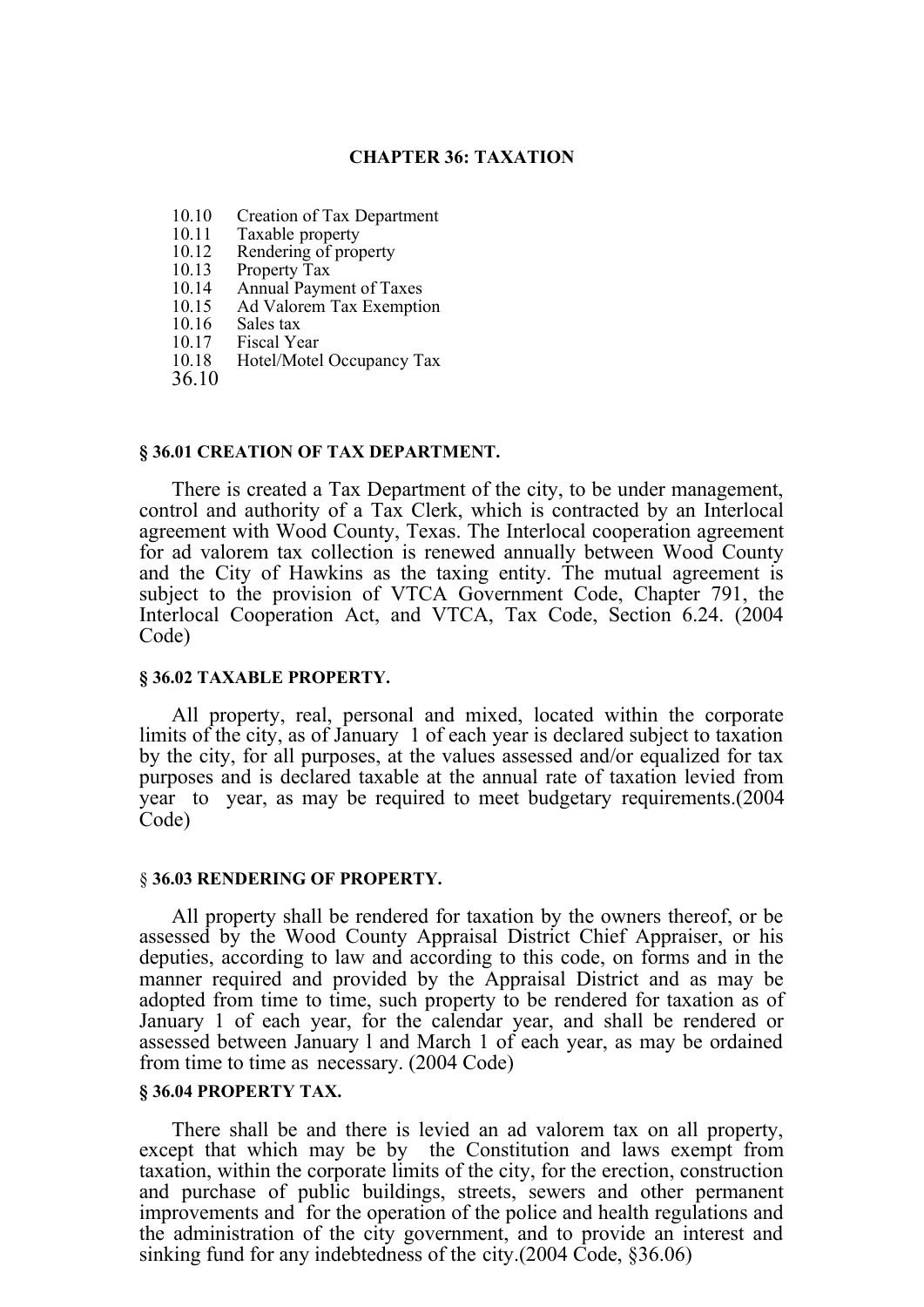#### **§ 36.05 ANNUAL PAYMENT OF TAXES.**

All taxes assessed and becoming due shall be due and payable annually upon receipt of tax statement, but, may be paid without penalty and interest until January  $31<sup>st</sup>$  of each year. Taxes become delinquent on February  $1<sup>st</sup>$  of each year and accrue interest according to the laws of Texas applicable of  $10\%$ . July 1<sup>st</sup> of each year any taxes remaining delinquent accrue additional penalty as allowed by law. (2004 Code §36.04)

#### **§ 36.06 AD VALOREM TAX EXEMPTION.**

(C) The City Council may exempt from ad valorem taxation a percentage of the market value of the residence homestead of a married or unmarried adult, including one owner living alone.

(D) The percentage may not exceed 40% for the years 1982 through 1984, 30% for the years 1985 through 1987, and 20% in 1988 and each subsequent year. The City Council may by resolution set the percentage of ad valorem tax exemption for each year within the percentage guidelines set out hereinabove. However, the amount of an exemption authorized pursuant to this subsection may not be less than \$5,000 unless the legislature of the state by general law prescribes other monetary restrictions on the amount of the exemption.

(E) An eligible adult is entitled to receive other applicable exemptions provided by law.

(F) Where ad valorem tax has previously been pledged for the payment of debt, the governing body of a political subdivision may continue to levy and collect the tax against the value of the homesteads exempted under this subsection until the debt is discharged if the cessation of the levy would impair the obligation of the contract by which the debt was created.

(G) The legislature of the state by general law may prescribe procedures for the administration of residence homestead exemptions, and these procedures will be followed by the City Council.

(2004 Code § 36.08, Ord. —, passed 9-20-1982)

#### **§ 36.07 SALES TAX.**

11 *Adoption of local sales tax*. Due to the results of a city-wide election favoring the local sales tax, a  $1\%$  local sales and use tax is adopted in the city effective October 1, 1979.

(2004Code)

12 *Authorization of Mayor and City Secretary.* The Mayor and/or City Secretary are authorized and empowered to take such steps as may be necessary to further comply with the laws of the state in the establishment and collection of this tax and using the revenues for operation of the city government. (2004 Code)

#### **§ 36.08 FISCAL YEAR.**

(E) The ending date of the fiscal year for the city shall from the effective date hereof be October 30 of each and every year hereafter, including the year 1981.

(F) As of the effective date of the ordinance set forth in this section, the tax rate for the city shall be applied on the basis of 100% evaluation of property subject to taxation within the city.

(G) By reason of the change of the fiscal tax year as provided for in this section, the city, acting through its Collector of Taxes, shall issue notices showing taxes due which shall cover a 5-month period from May 31, 1980, until October 30, 1981. Thereafter, statements covering taxes due for 12 months shall be issued reflecting the fiscal tax year ending on October 30 of each and every year. (Ord passed 4-20-81)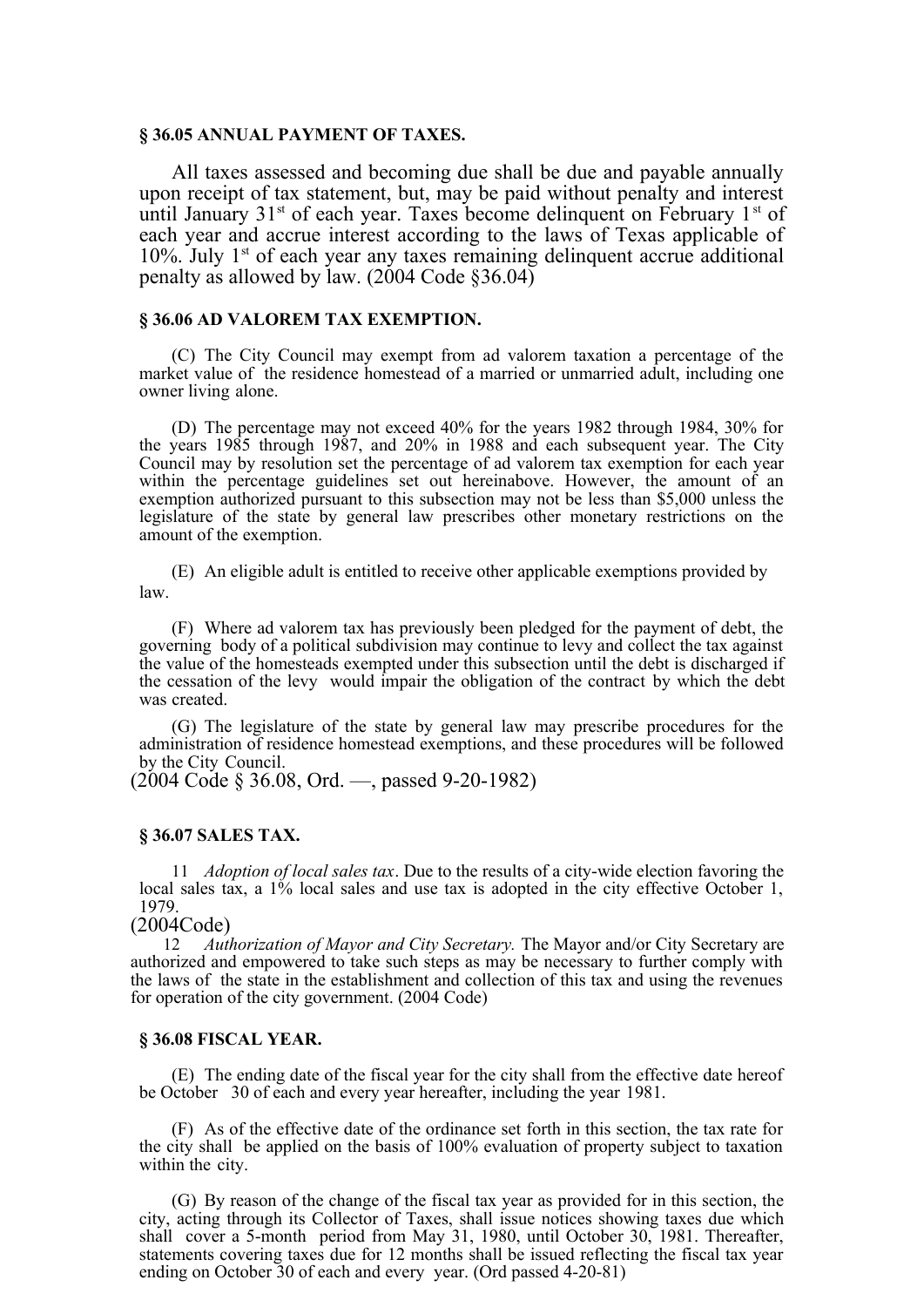#### **§ 36.09 HOTEL/MOTEL OCCUPANCY TAX.**

(C) *Establishment of tax*. Pursuant to Tex. Tax Code, § 351.002, the city establishes a hotel/motel tax in the city.

(D) *Establishment of tax rate*. Pursuant to Tex. Tax Code, § 351.003(a), the city establishes a hotel/motel tax rate of 4% in the city.

(E) *Management of funds*. Pursuant to Tex. Tax Code, § 351.101(c), all revenue received shall be credited to the Hawkins Area Chamber of Commerce and expensed by them for the promotion of tourism within the city.

(F) *Collection of funds*. The City Secretary shall be responsible for the collection of the tax and crediting it to the Hawkins Area Chamber of Commerce.

(G) *Reimbursement for collection by owners*. Pursuant to Tex. Tax Code, § 351.005, the owners of the facilities collecting the tax shall retain the maximum of 1% allowed by law for reimbursement for collection of the tax.

(H) *Penalty.* Pursuant to Tex. Tax Code, § 351.004, it shall be a criminal misdemeanor offense to fail to collect the city hotel/motel occupancy tax, fail to file a return, file a false return, or fail to make timely remittances. The maximum fine for such failure shall be \$500. If the owner or operator of the hotel/motel fails to pay the tax when due or file a report when required, the owner or operator shall pay a penalty of 7% of the tax due. If the owner or operator fails to pay the tax or file a report within 30 days after the day on which the tax was due or the report was required, he shall pay an additional penalty of 5% of the amount of the tax due. Delinquent taxes and accrued penalties draw interest at the rate of 10% a year beginning 60 days after the day on which the tax was due. (2004 Code §36.10, Ord. 020916, passed 9-16-2002, Ord. 021021, passed 9-1- 2009)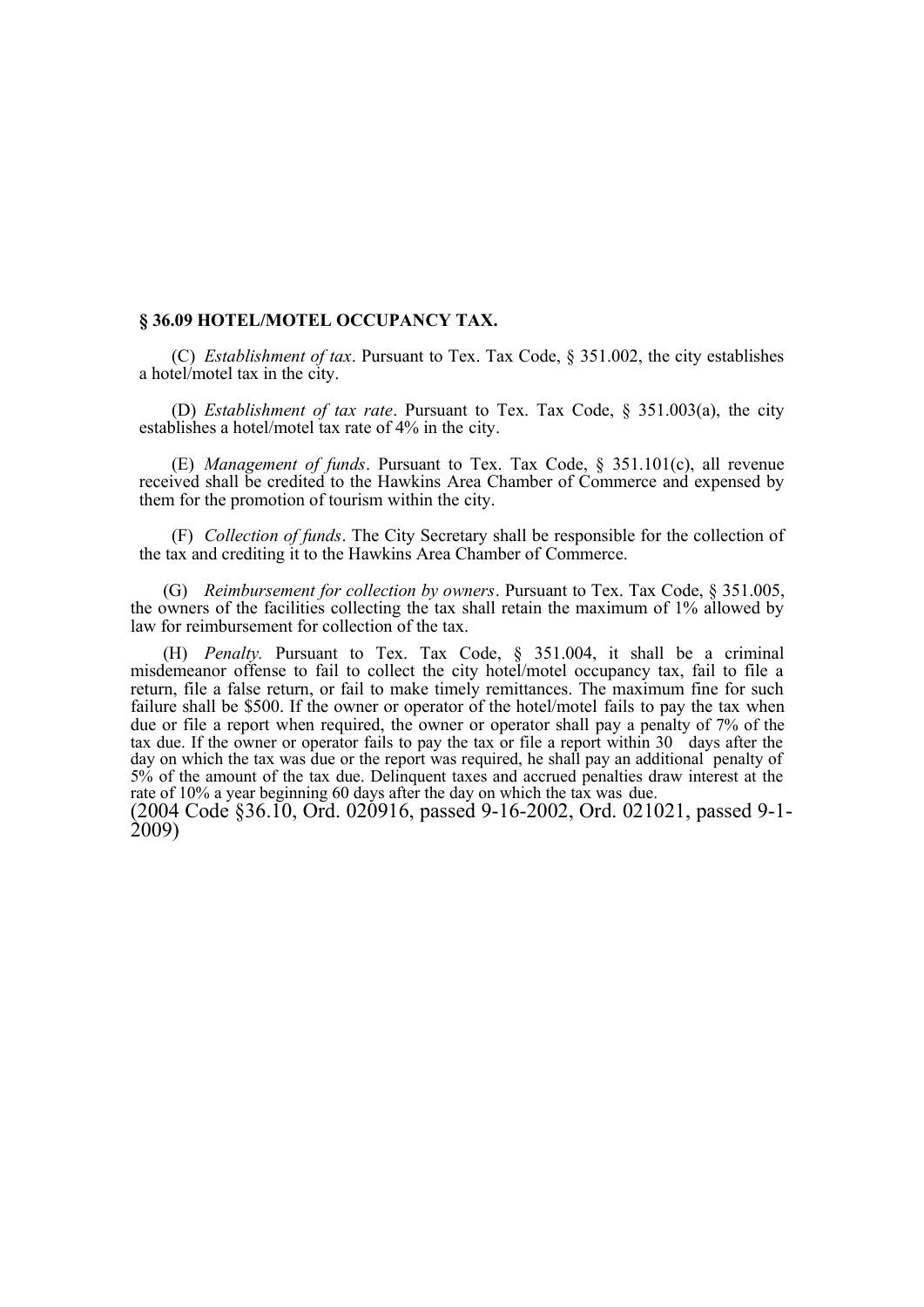#### **CHAPTER 37: EMERGENCY MANAGEMENT**

#### Section

- Organization
- Emergency Management Director; powers and duties
- Emergency Management Plan
- Inter jurisdictional program
- **Override**
- **Liability**
- Commitment of funds
- Offenses

37.99 Penalty

#### **§ 37.01 ORGANIZATION.**

There exists the office of Emergency Management Director of the city, which shall be held by the Mayor in accordance with state law.

(C) An Emergency Management Coordinator may be appointed by and serve at the pleasure of the Director. The City of Hawkins may also enter into an interlocal agreement Wood County, Texas for theses services.

(D) The Director shall be responsible for a program of comprehensive emergency management within the city and for carrying out the duties and responsibilities set forth in this chapter. He may delegate authority for execution of these duties to the Coordinator, but ultimate responsibility for such execution shall remain with the Director.

(E) The operational emergency management organization of the city shall consist of the officers and employees of the city so designated by the Director in the Emergency Management Plan, as well as organized volunteer groups. The functions and duties of this organization shall be distributed among such officers and employees in accordance with the terms of the Emergency Management Plan. (Ord. 96-07-15, passed 7-15-1996)

#### *Emergency Management*

#### **§ 37.02 EMERGENCY MANAGEMENT DIRECTOR; POWERS AND DUTIES.**

The duties and responsibilities of the Emergency Management Director shall include the following.

(C) Conduct an on-going survey of actual or potential hazards which threaten life and property within the city and an on-going program of identifying and requiring or recommending the implementation of measures which would tend to prevent the occurrence or reduce the impact of such hazards if a disaster did occur.

(D) Supervision of the development and approval of an emergency management plan for the city and shall recommend for adoption by the City Council all mutual aid arrangements deemed necessary for the implementation of such plan.

(E) Authority to declare a local state of disaster. The declaration may not be continued or renewed in excess of 7 days except by or with the consent of the City Council. Any order or proclamation declaring, continuing, or terminating a local state of disaster shall be given prompt and general publicity and shall be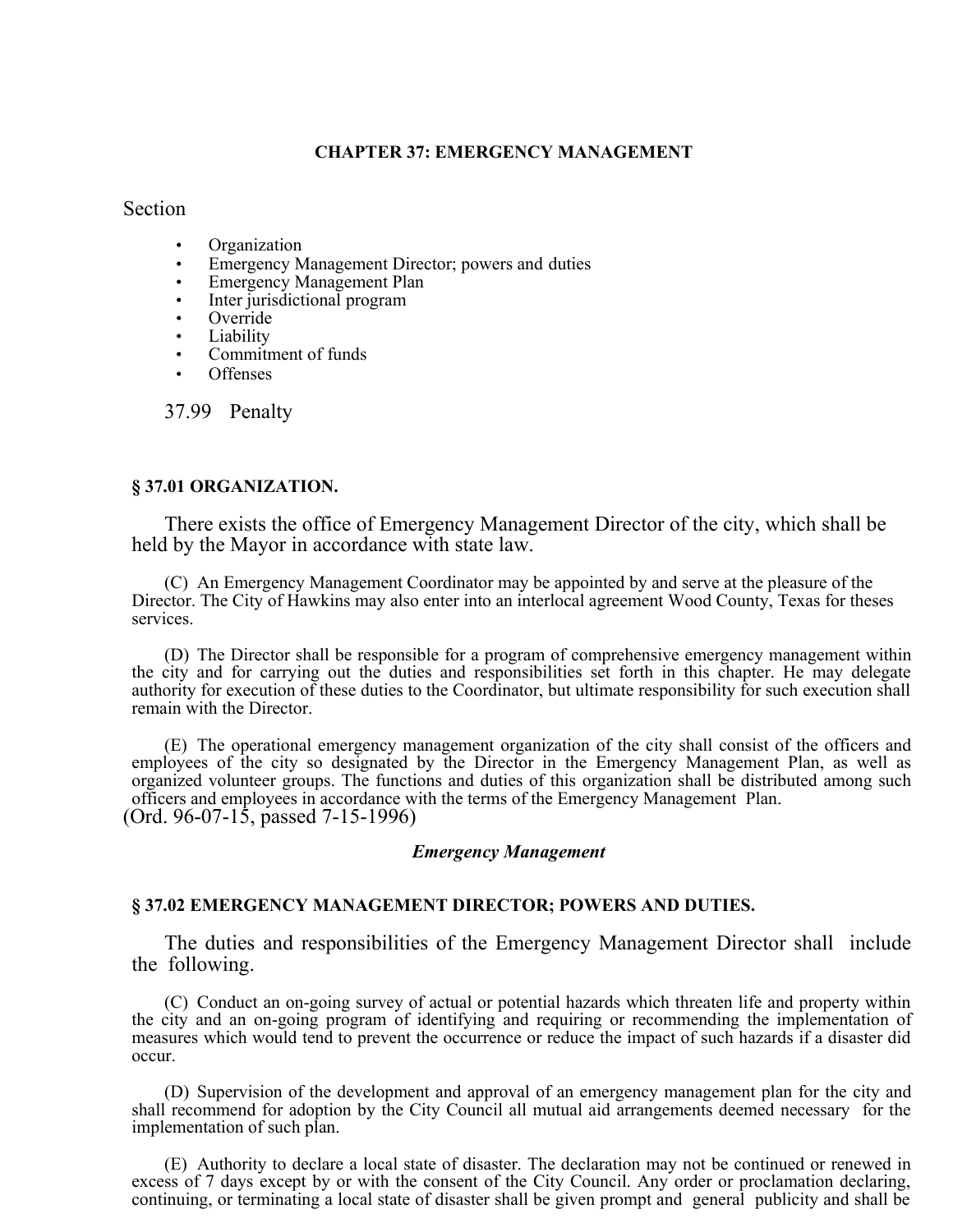filed promptly with the City Secretary.

(F) Issuance of necessary proclamations, regulations, or directives which are necessary for carrying out the purposes of this chapter. Such proclamations, regulations, or directives shall be disseminated promptly by means calculated to bring its contents to the attention of the general public and, unless circumstances attendant on the disaster prevent or impede, promptly filed with the City Secretary.

(G) Direction and control of the operations of the city emergency management organization as well as the training of emergency management personnel.

(H) Determination of all questions of authority and responsibility that may arise within the emergency management organization of the city.

(I) Maintenance of liaison with other municipal, county, district, state, regional or federal emergency management organizations.

(J) Marshaling of all necessary personnel, equipment, or supplies from any department of the city to aid in the carrying out of the provisions of the Emergency Management Plan.

(K) Supervision of the drafting and execution of mutual aid agreements, in cooperation with the representatives of the state and other local political subdivisions of the state, and the drafting and execution, if deemed desirable, of an agreement with the county in which the city is located and with other municipalities within the county for the county-wide coordination of emergency management efforts.

(L) Supervision of, and final authorization for the procurement of all necessary supplies and equipment, including acceptance of private contributions which may be offered for the purpose of improving emergency management within the city.

(M) Authorizing of agreements, after approval by the City Attorney, for use by private property for public shelter and other purposes.

(N) Survey of the availability of exiting personnel, equipment, supplies, and services which could be used during a disaster, as provided herein.

(O) Other requirements as specified in the Texas Disaster Act of 1975, Tex. Gov't. Code, Ch. 418. (Ord. 96-07-15, passed 7-15-1996)

#### **§ 37.03 EMERGENCY MANAGEMENT PLAN.**

A comprehensive Emergency Management Plan shall be developed and maintained in a current state. The Plan shall set forth the form of the organization; establish and designate divisions and functions; assign responsibilities, tasks, duties, and powers; and designate officers and employees to carry out the provisions of this chapter. As provided by state law, the Plan shall follow the standards and criteria established by the State Division of Emergency Management of the state. Insofar as possible, the form of organization, titles, and terminology shall conform to the State Division of Emergency Management. When approved, it shall be the duty of all departments and agencies to perform the functions assigned by the plan and to maintain their portion of the Plan in a current state of readiness at all times. The Emergency Management Plan shall be considered supplementary to this chapter and have the effect of law during the time of a disaster. The City of Hawkins may enter into an interlocal agreement with Wood County, Texas for the emergency management plan.

(Ord. 96-07-15, passed 7-15-1996)

#### **§ 37.04 INTERJURISDICTIONAL PROGRAM.**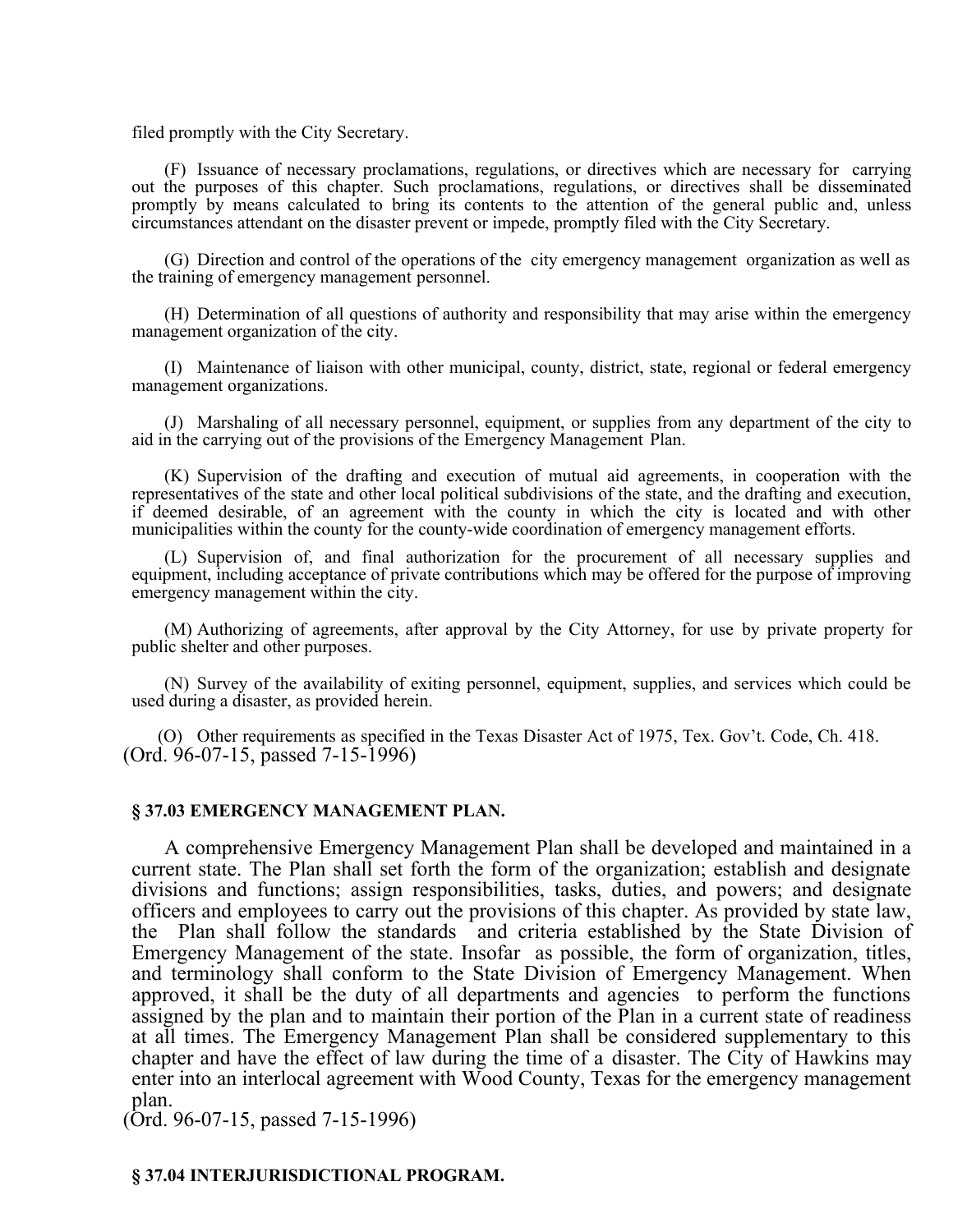The Mayor is authorized to join with the County Judge of the County of Wood and the Mayors of the other cities in the county in the formation of an inter jurisdictional emergency management program for the County of Wood and shall have the authority to cooperate in the preparation of an inter jurisdictional emergency management plan and in the appointment of a joint emergency management coordinator, as well as all powers necessary to participate in a county-wide program of emergency management insofar as the program may affect the city.

(Ord. 96-07-15, passed 7-15-1996)

#### **§ 37.05 OVERRIDE.**

At all times when the orders, rules, and regulations made and promulgated pursuant to this chapter shall be in effect, they shall supersede and override all existing ordinances, orders, rules, and regulations insofar as latter may be inconsistent therewith. (Ord. 96-07-15, passed 7-15-1996)

#### **§ 37.06 LIABILITY.**

This chapter is an exercise by the city of its governmental functions for the protection of the public peace, health, and safety and neither the city, the agents and representatives of said city, nor any individual, receiver, firm, partnership, corporation, association, or trustee, nor any of the agents thereof, in good faith carrying out, complying with or attempting to comply with, any order, rule, or regulation promulgated pursuant to the provisions of this chapter shall be liable for any damage sustained to persons as the results of the activity. Any person owning or controlling real estate or other premises who voluntarily and without compensation grants to the city a license of privilege, or otherwise permits the city to inspect, designate, and use the whole or any part or parts of such real estate or premises for the purpose of sheltering persons during actual, impending, or practice enemy attack or natural or man- made disaster shall, together with his successors in interest, if any, not be civilly liable for the death of or injury to any person on or about such real estate or premises under such license, privilege or other permission or for loss of or damage to the property of such person.

(Ord. 96-07-15, passed 7-15-1996)

#### **§ 37.07 COMMITMENT OF FUNDS.**

No person shall have the right to expend public funds of the city in carrying out any emergency management activity authorized by this chapter without prior approval by the City Council, nor shall any person have any right to bind the city by contract, agreement, or otherwise without prior and specific approval of the City Council unless during a declared disaster. During a declared disaster, the Mayor may expend and/or commit public funds of the city when deemed prudent and necessary for the protection of health, life, and property. (Ord. 96-07-15, passed 7-15-1996)

#### **§ 37.08 OFFENSES.**

(A) It shall be unlawful for any person willfully to obstruct, hinder, or delay any member of the emergency management organization in the enforcement of any rule or regulation issued pursuant to this chapter.

(B) It shall likewise be unlawful for any person to wear, carry, or display any emblem, insignia, or any other means of identification as a member of the emergency management organization of the city, unless authority to do so has been granted to such person by the proper officials.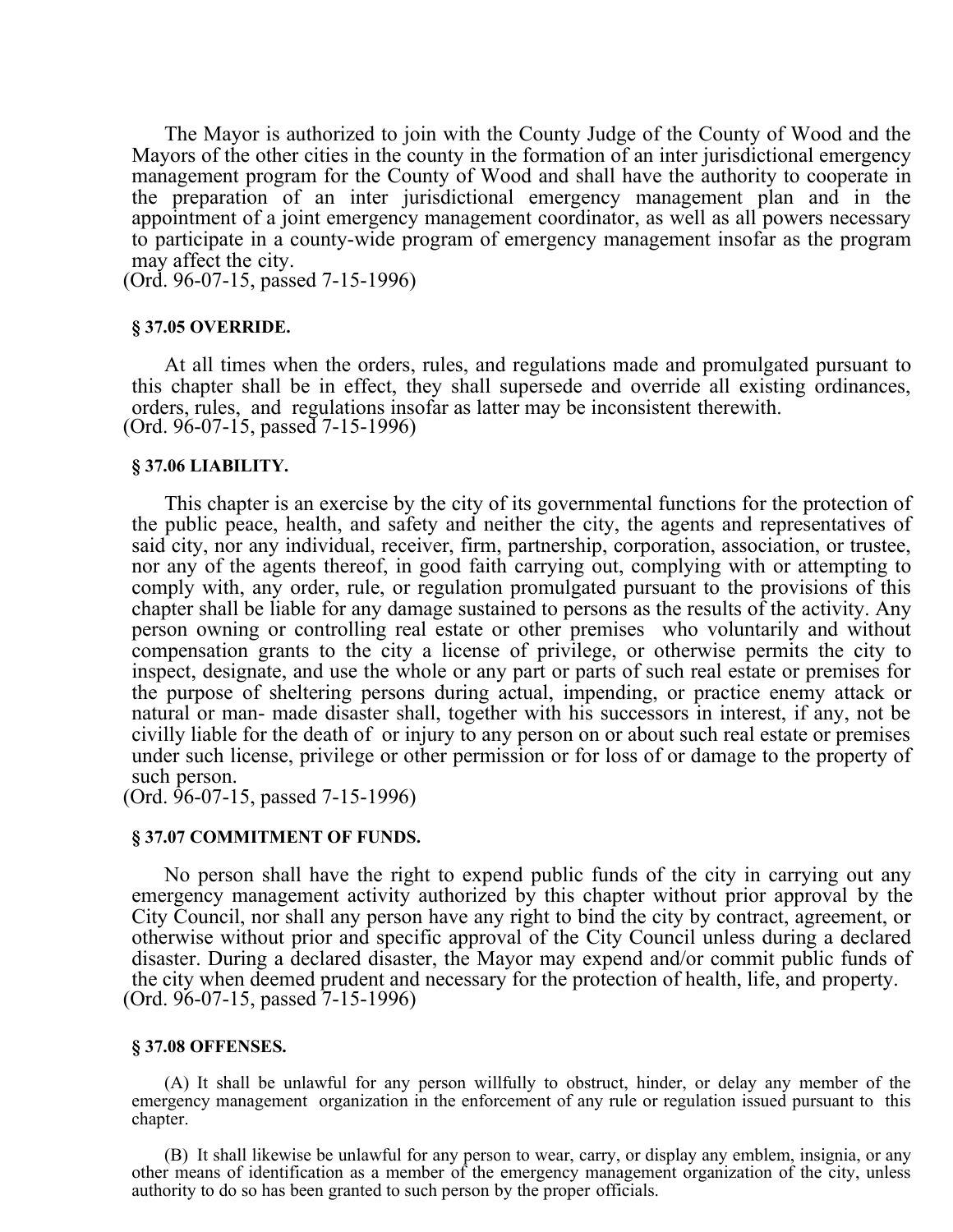(C) Any unauthorized person who shall operate a siren or other device so as to simulate a warning signal, or the termination of a warning, shall be deemed guilty of a violation of this chapter and shall be subject to the penalties imposed by this chapter. (Ord. 96-07-15, passed 7-15-1996)

# **§ 37.99 PENALTY.**

Convictions for violations of the provisions of this chapter shall be punishable by a fine not to exceed \$500. (Ord. 96-07-15, passed 7-15-1996)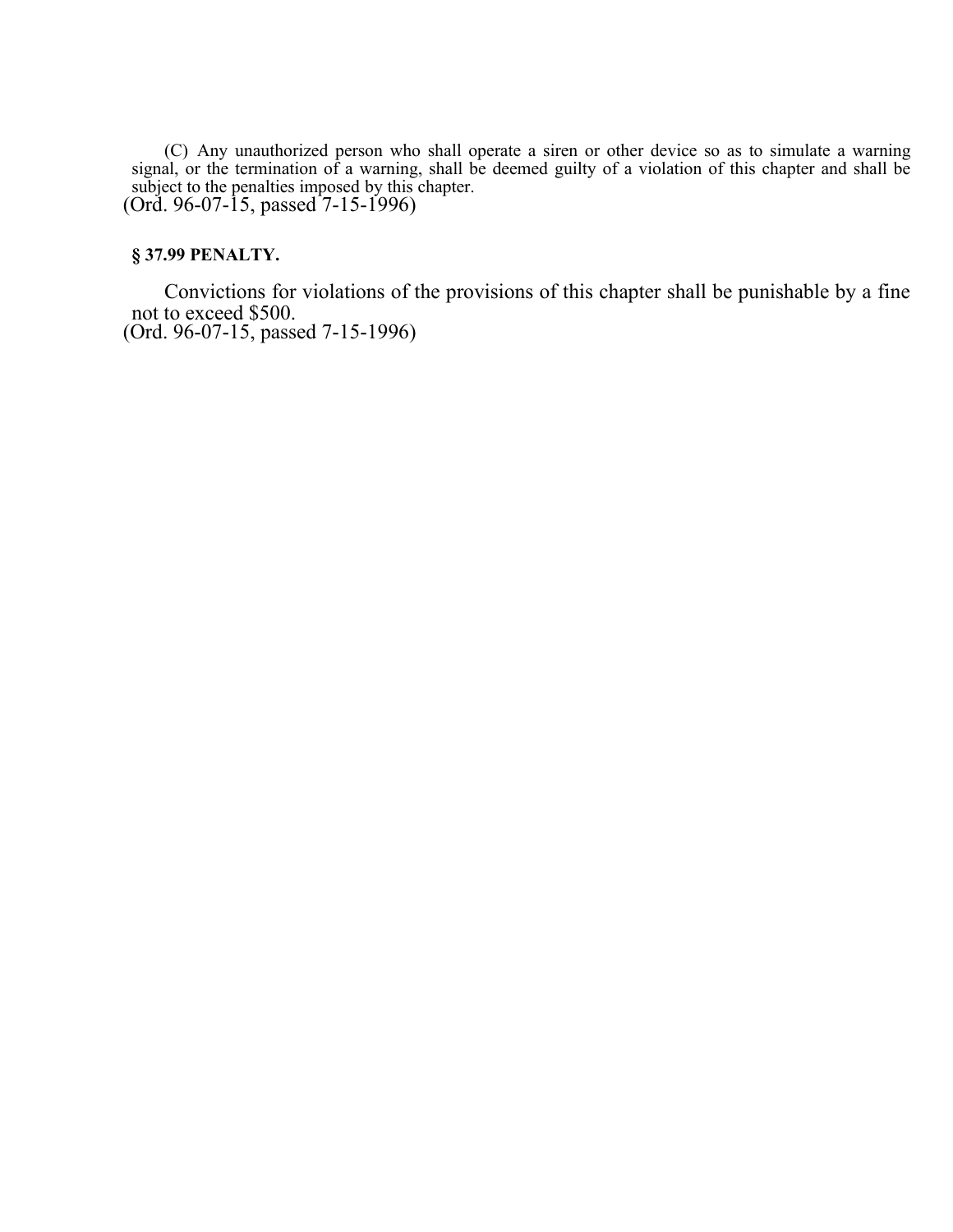# **CHAPTER 38: CITY PARK REGULATIONS**

|       | 38.01 Camping, Campfires, and Fireworks Prohibited<br>38.02 Splash Park Rules |
|-------|-------------------------------------------------------------------------------|
|       | 38.03 City Park Rules and Regulations                                         |
| 38.04 |                                                                               |
| 38.05 |                                                                               |
| 38.06 |                                                                               |
| 38.07 |                                                                               |
| 38.08 |                                                                               |

# **§38.01 CAMPING, CAMPFIRES, AND FIREWORKS PRHIBITTED.**

City Park Ordinance No 050620 is amended. It shall be unlawful for and person to construct and ignite a campfire or to ignite any product intended as a firework in a City of Hawkins park. Park patrons are allowed to ignite fire in built in barbecue receptacles. It shall be unlawful to fail to extinguish a fire before leaving the park. Camping in the park is prohibited. Special organizational events may camp with written permits from the Mayor.

(Ord No 080317, passed 3-17-2008)

## **§38.02 SPLASH PARK RULES**

The Hawkins City Council hereby implements the following rules for the splash park:

- 1. No children under 16 years of age left unattended;
- 2. No pets;
- 3. No food or drinks;
- 4. No glass containers;
- 5. No roughhousing or violent play;
- 6. No climbing;
- 7. No smoking;
- 8. No motor vehicles;
- 9. No bicycles or skateboards
- 10.No alcohol;
- 11.No toys;
- 12.Area cleared during thunder and lightning;
- 13.Swim diapers required for children under 4 years of age.

(City Council Minutes 5-20-2013) (Amended 2020 Codification)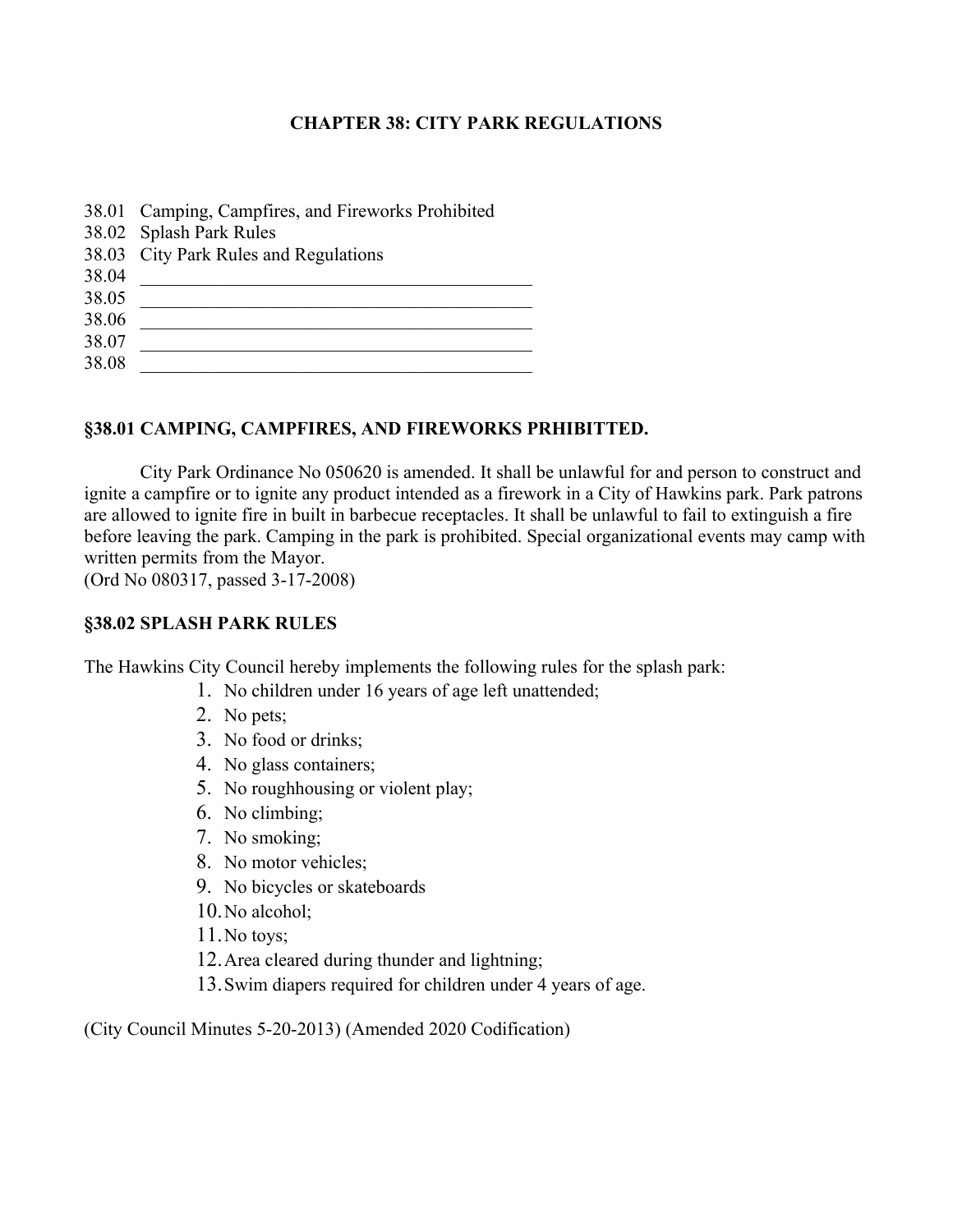# **§38.03 CITY PARK RULES AND REGULATIONS.**

The City of Hawkins Council establishes the following rules and regulations relating to activities at Hawkins City Parks:

- 1. Hours of operation is from 5:00am to 10:00pm;
- 2. Glass containers are prohibited;
- 3. Vehicles are prohibited;
- 4. Firearms are prohibited;
- 5. Inhalants and smoking prohibited;
- 6. Controlled substances and alcohol prohibited;
- 7. Litter prohibited;
- 8. Campfires and Fireworks prohibited;
- 9. Parking prohibited;
- 10.Disorderly conduct prohibited;
- 11.Camping prohibited;
- 12.Soliciting prohibited;
- 13.Children under 16 must be supervised by an adult;
- 14.Proper attire required: no exposure of genitals, pubic area, buttocks, or female breasts;
- 15.No gambling;
- 16.No acts constitution nuisance;
- 17.No pets;
- 18.No drones;
- 19.Destruction or Defacement of park property prohibited;
- 20.No disturbance of natural resources.

Each violation of shall constitute a Class C Misdemeanor and upon conviction, shall be punishable by a fine of not more than \$500.

The City Council of Hawkins as the governing body shall have and shall exercise the power to establish rules and regulations the any Hawkins City Park.

The Hawkins Police Department is charged with the responsibility of enforcing the rules in order to protect the peace, health, safety, and welfare of the public.

(Ord No.050620, passed 6-20-2005) (Amended 2020 Codification)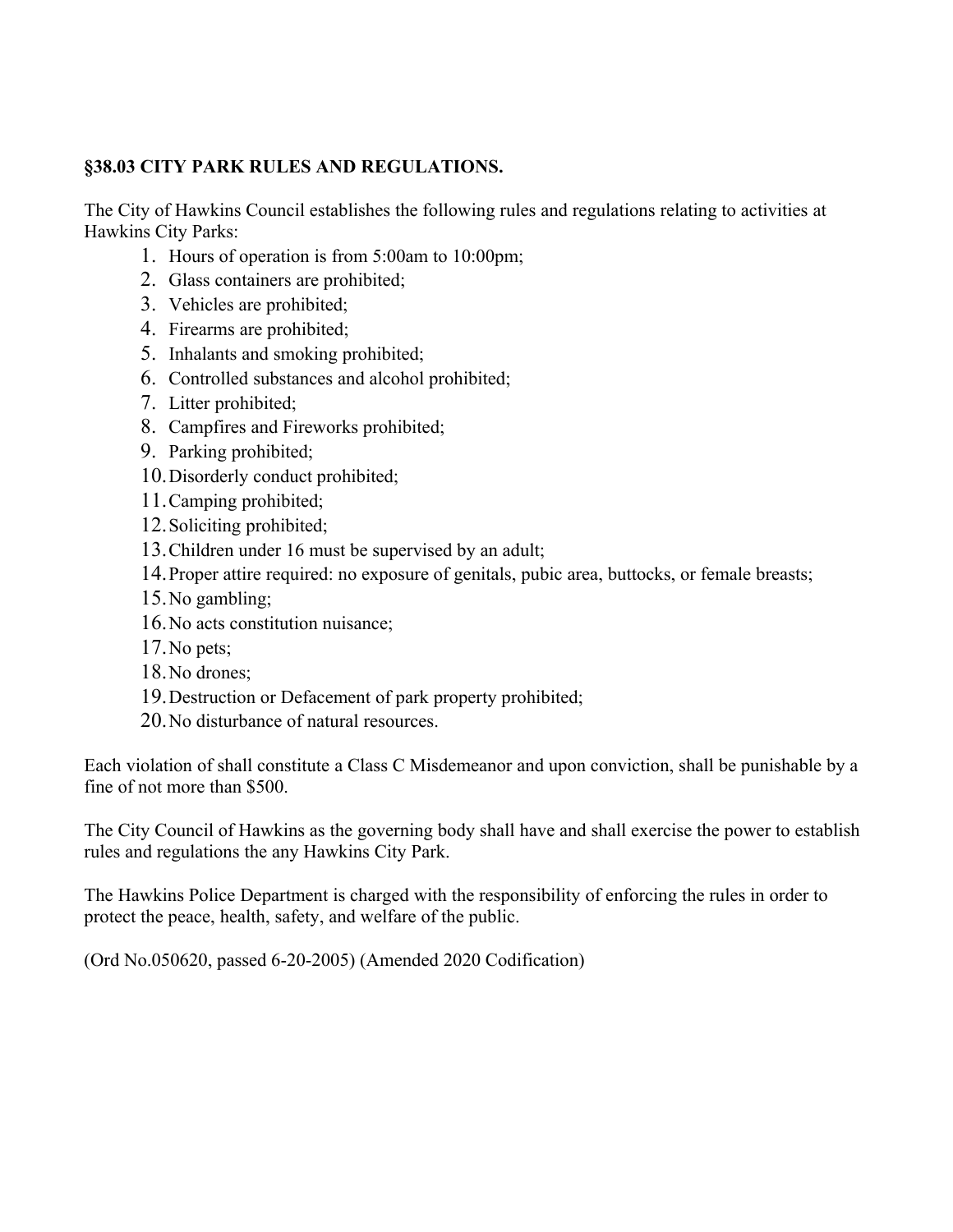# **CHAPTER 39: HAWKINS PUBLIC LIBRARY**

|       | 39.01 ESTABLISHMENT OF HAWKINS PUBLIC LIBRARY |
|-------|-----------------------------------------------|
| 39.02 |                                               |
| 39.03 |                                               |

# **§ 39.01 ESTABLISHMENT OF HAWKINS PUBLIC LIBRARY**

The City of Hawkins created a public library on 5-18-1991. The library is a department of the City of Hawkins.

The library shall be operate under the direction of a Board consisting of five members to be appointed by the City Council for a term of two years.

(Ord 9105018, dated 7-18-1988)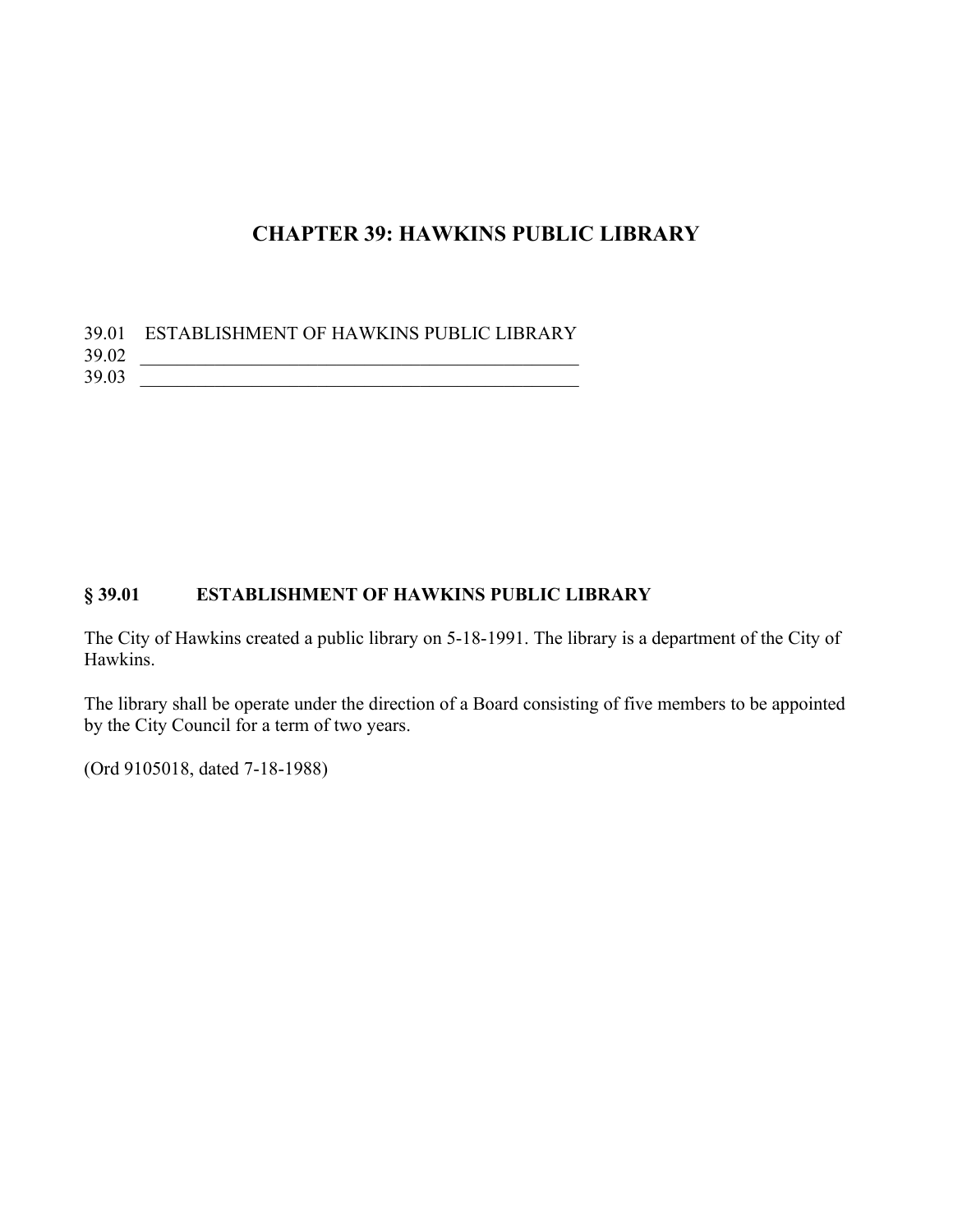# **PUBLIC WORKS**

- **50. UTILITIES**
- **51. GARBAGE AND TRASH**
- **52. SANITARY SEWERS**
- **53. PLUMBING STANDARDS**

# **CHAPTER 50: UTILITIES**

# Section

(2) Reporting requirements (3) Examination of records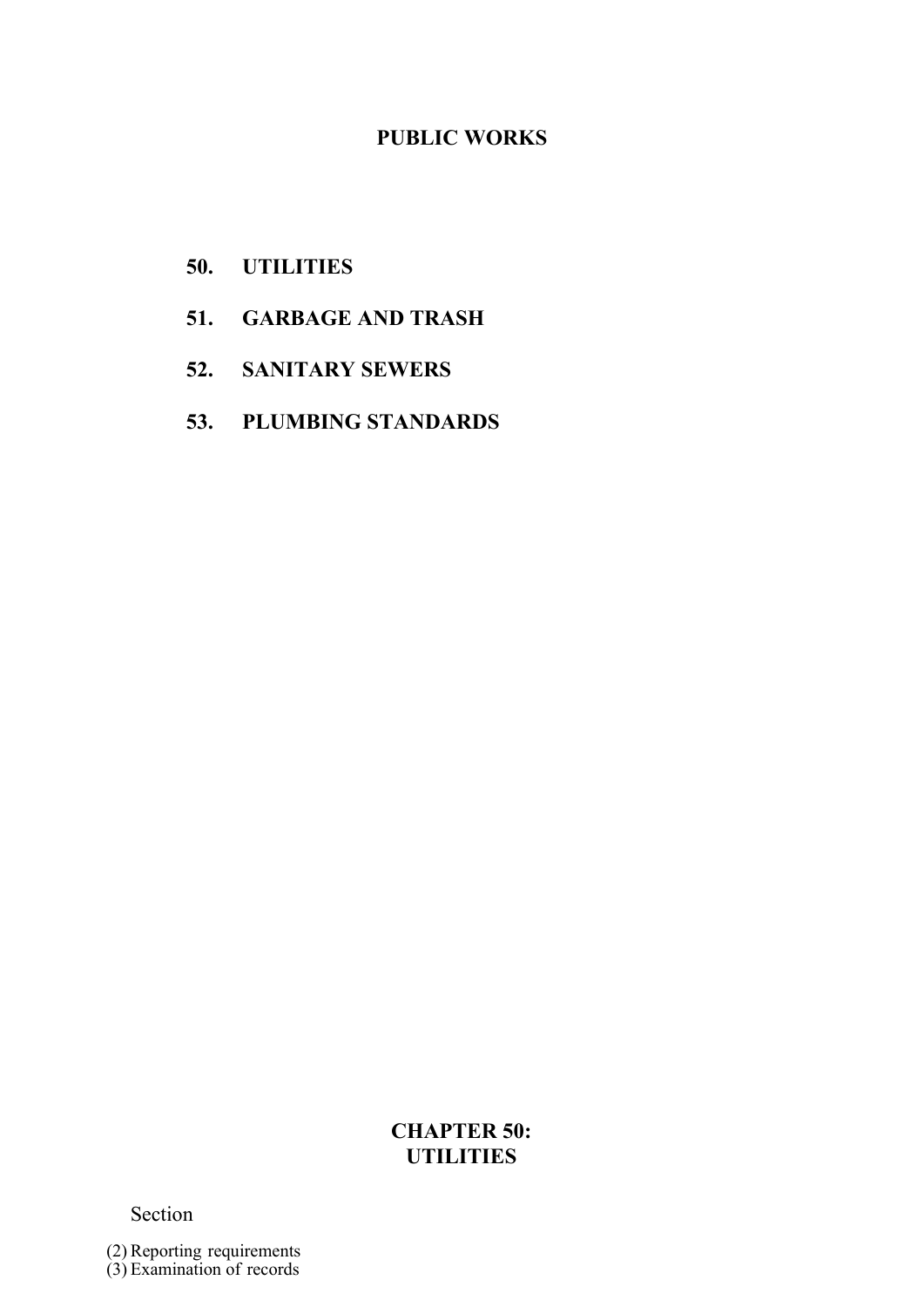| (6)                                    |  |
|----------------------------------------|--|
|                                        |  |
| (8)                                    |  |
| (9)                                    |  |
| (10)                                   |  |
| (11) Identity Theft Prevention Program |  |
| (12) Drought Contingency Plan          |  |

50.99 Penalty

#### **§ 50.01 REPORTING REQUIREMENTS.**

All persons, associations, organizations, and corporations using or maintaining any telegraph, telephone, electric light or other poles, gas pipe lines, pipes and other fixtures in any of the streets, highways, easements, alleys, parks or other places within the corporate limits of the city shall on the first day of August of each and every year file with the City Secretary a sworn report showing the gross receipts from the business conducted by such persons, associations, organizations and corporations within the corporate limits of the city for the preceding year ending June 30. (1979 Code, § 16.20)

#### **§ 50.02 EXAMINATION OF RECORDS.**

The City Council may when it may see fit have the books and records of the person, association, or corporation rendering the statement required in  $\S$ 50.01 examined by a representative of the city to ascertain whether such statement is accurate, but nothing in this chapter shall be construed to prevent the city from ascertaining the facts by any other method. (1979 Code, § 16.21)

#### **§ 50.10 IDENTITY THEFT PREVENTION PROGRAM**

The City of Hawkins has established an identity theft prevention program pursuant to the Federal Trade Commisson's red flags rule by which all utilities are required to have an identity theft program in place. The Red Flags rule defines Identity Theft as fraud committed using the identifying information of another person. Identifying information is defined under the rule as any name or numbers that may be used, alone or in conjunction with any other information , to identify a specific person, including: name, address, telephone number, social security number,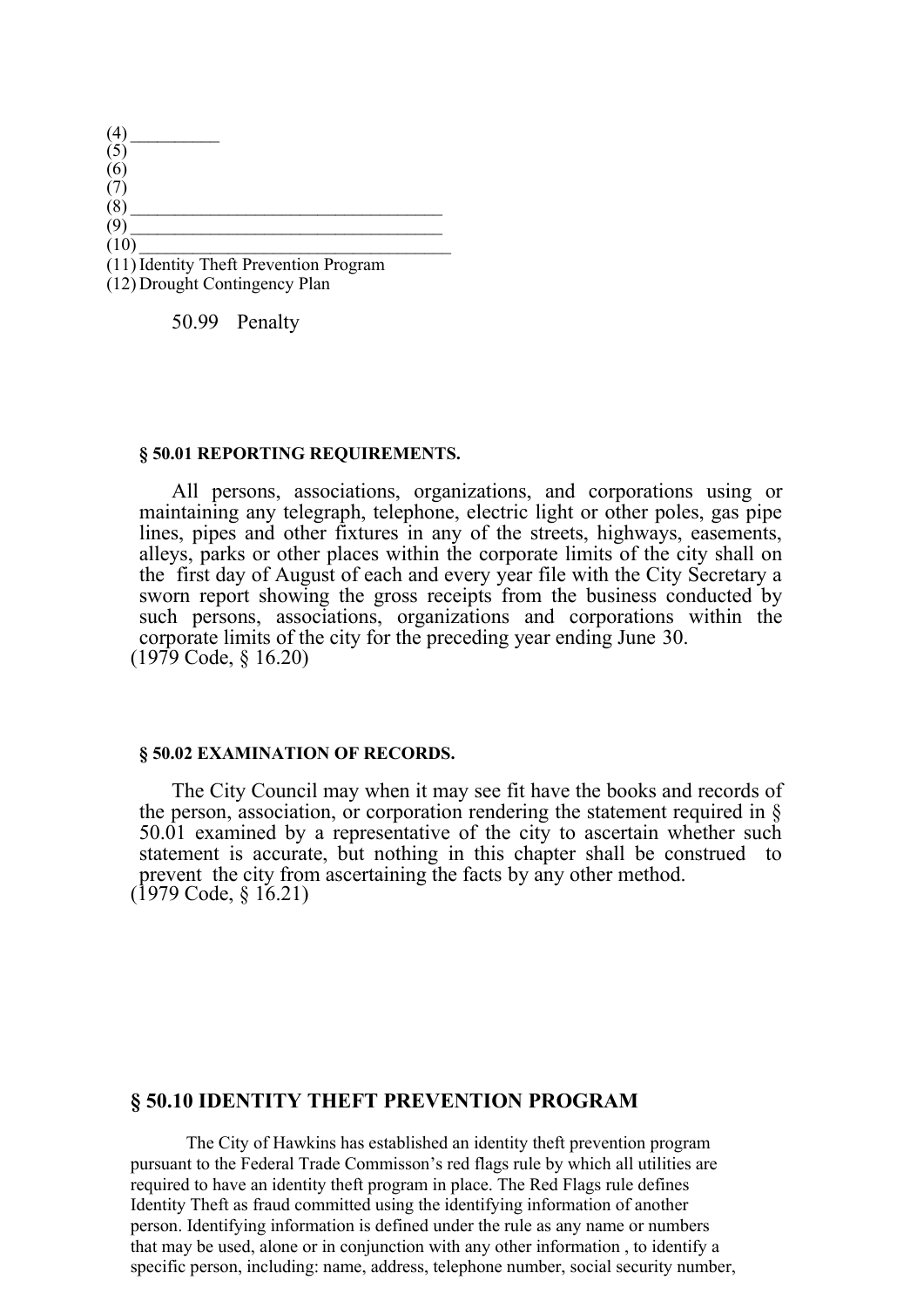date of birth, government issued driver's license or identification number, alien registration number, government passport number, employer or taxpayer identification number, unique electronic identification number, computer's Internet Protocol address, or routing code. The City of Hawkins hereby states that said identity theft program will automatically renew every two years on odd numbered years on November 1<sup>st</sup> of said years.

(Ordinance No. 081117, passed 11-17-2007)

### **§ 50.11 DROUGHT CONTINGENCY PLAN**

The City of Hawkins has set quantifiable goals for the water system. These goals are stated in the Water Conservation Plan to meet the requirements set forth by the state and federal governments.

The City of Hawkins Water Conservation and Drought Contingency Plan is set forth and adopted by Ordinance 2019-1021 dated November 18, 2019. (Ordinance No. 2019-1021, passed 11-18-19)

#### **§ 50.99 PENALTY.**

(A) *Nonpayment of rentals.* Every person, association, organization, and corporation who shall operate any business without the payment of the rentals provided for herein shall be subject to a penalty of \$100 for each and every day that such person, association, organization, or corporation shall conduct such business using and occupying the streets, easements, alleys, or other public ways of the city, without the payment of the said rentals which said sum may be recovered by the city in a court of competent jurisdiction by a suit filed therein.

(1979 Code, § 16.28)

(B) *Failure to report*. Every person, association, organization or corporation and the local manager or agent of every such person, association, organization or corporation failing or refusing to make the report required by  $\S$  50.01 or failing or refusing to allow the examination provided for in §

50.02 shall upon conviction in the corporation court of the city be fined in any sum not to exceed \$100 and every day's failure or refusal as mentioned in this section be deemed a separate offense. (1979 Code, § 16.29)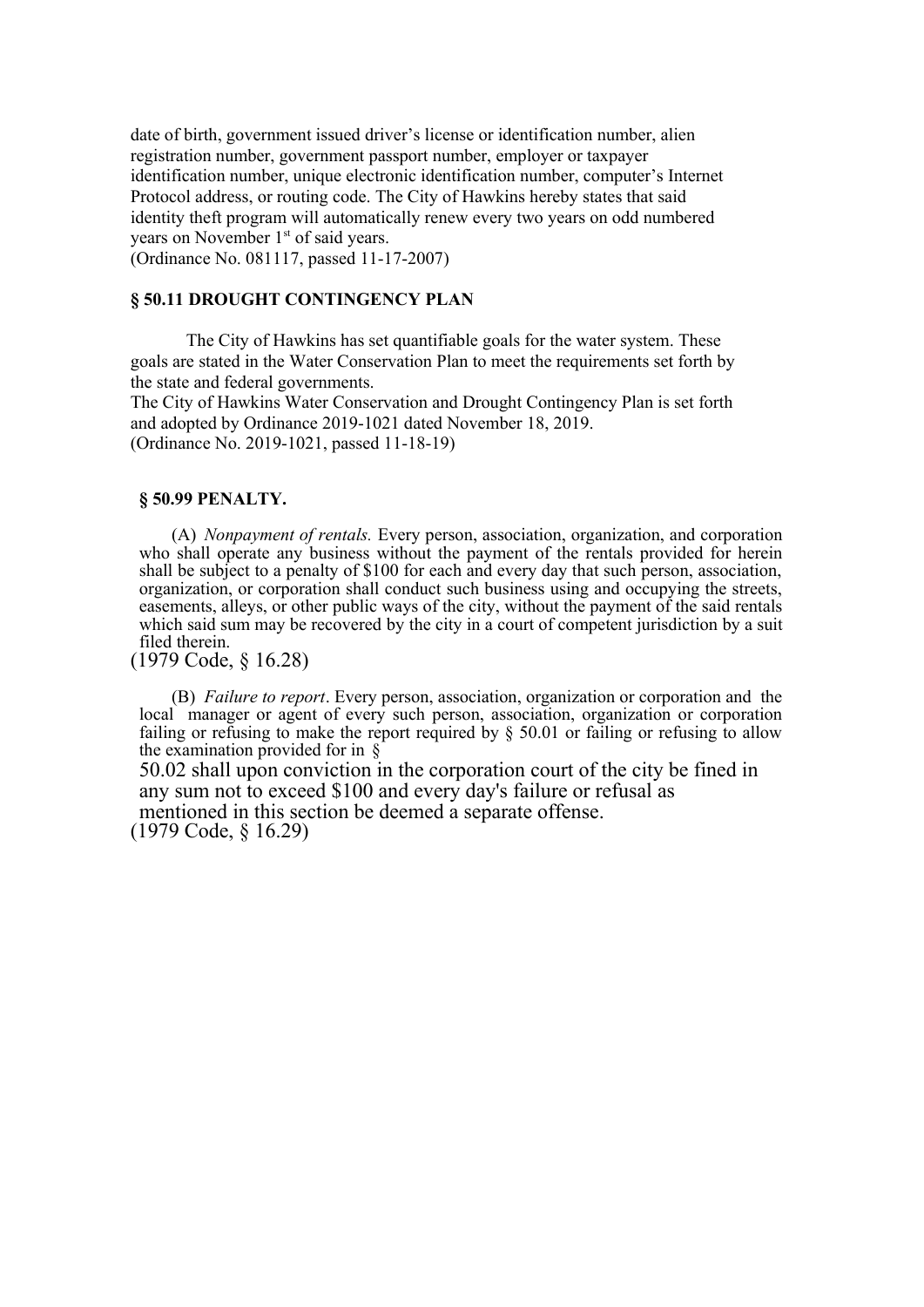# **CHAPTER 51: GARBAGE AND TRASH**

51.01 Throwing of waste

(1) Definitions

 $(2)$ 

(3) Disposal of garbage by wholesale accumulators

- (4) Disposal of large or heavy objects
- (5) Disposal of manure and oil
- (6)

(7) Prohibiting placing in street

- (8)
- (9) Prohibiting pilfering trash cans

51.99 Penalty

### **§ 51.01 THROWING OF WASTE.**

34 It shall be unlawful hereafter for any person to throw, sweep, rake or cause to be thrown, swept, or raked into any street or alley of the city any waste paper, boxes, leaves, trash or waste matters of any kind that will cause such street or alley to became unsightly, unclean and cause same to be a fire hazard.

35 It shall be unlawful hereafter for any person to burn any waste paper, boxes, trash, leaves or waste matters of any kind in any street or alley of the city. Only controlled burning on personal private property at that person's own liability shall be allowed so long as it does not create a fire hazard or nuisance to the public.

(1979 Code, § 8.1)

36 Such practice heretofore has caused great expense to the city and also to some individuals and is deemed wholly without cause or justification. Therefore, any person violating any of the provisions of this section shall be deemed guilty of a misdemeanor and upon conviction shall be fined in any sum not to exceed \$200. (2004 Code)

#### **§ 51.20 DEFINITIONS.**

For the purposes of this chapter, the following definitions shall apply unless the context clearly indicates or requires a separate meaning.

*DRY KITCHEN REFUSE.* The solids after the liquid or slop has been drained off.

*KITCHEN GARBAGE.* Dry kitchen refuse, all meat, vegetable and fruit refuse.

**PREMISES.** Business houses, boarding house, offices, theaters, hotels, restaurants, cafes, eating houses, tourist camps, apartments, sanitariums, rooming houses, schools, private residences, vacant lots, and all other places within the city limits where garbage, trash or rubbish accumulates in ordinary quantities.

*RUBBISH.* Tin cans, bottles, glass, scraps of iron, tin, wire or any other metals from any premises within the city limits.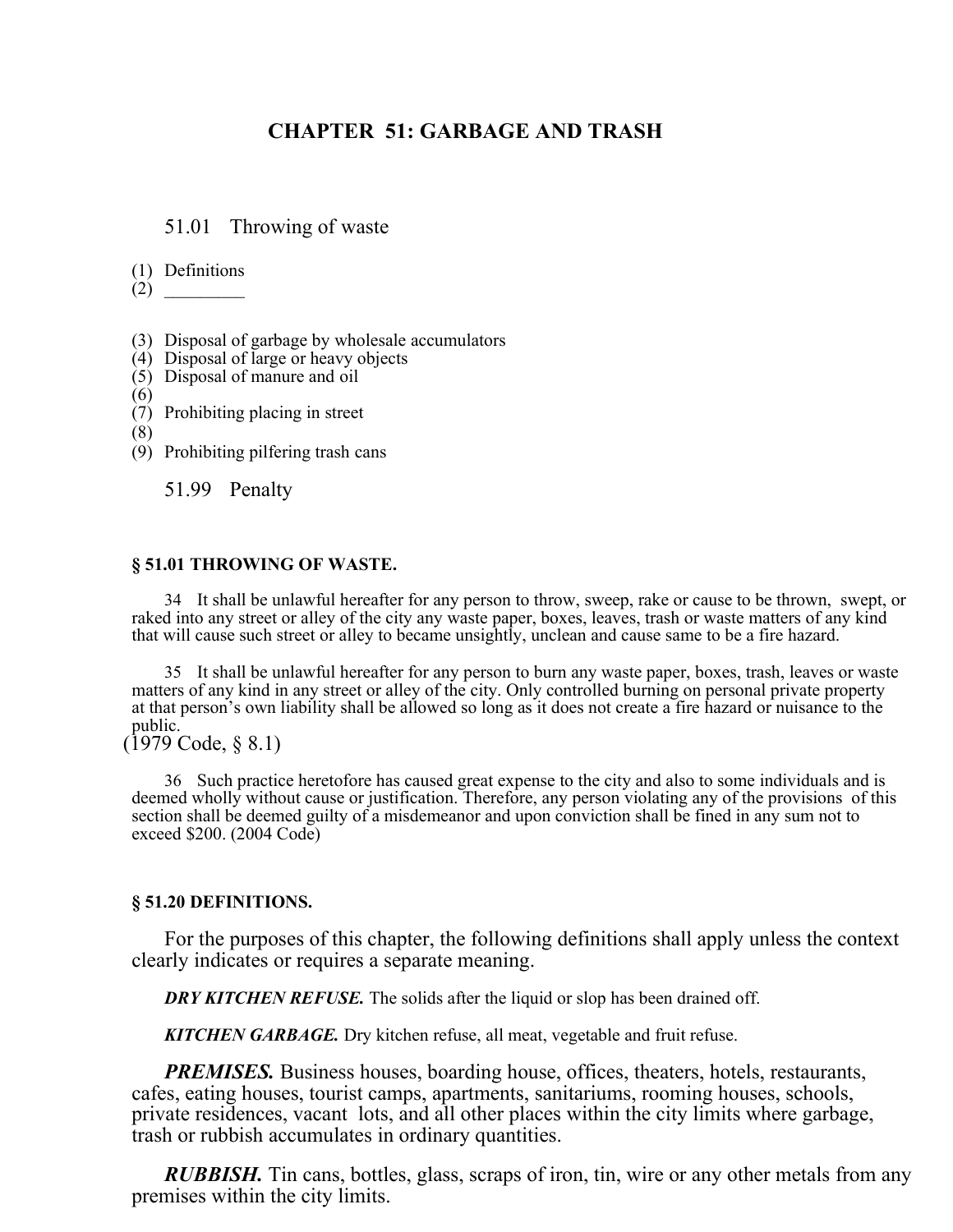*TRASH.* Paper of all kinds, rags, old clothing, paper containers, old rubber, pieces of wood, boxes, barrels, crates, feathers, weeds, and grass from any premises within the city limits.

(1979 Code, § 8.10)

#### **§ 51.22 DISPOSAL OF GARBAGE BY WHOLESALE ACCUMULATORS.**

The places of wholesale accumulations, such as killing and dressing plants for fowl, wholesale fruit and vegetable houses, storage and other places, where the daily accumulation of kitchen garbage, trash and rubbish is more than the ordinary quantities, are not included in the service furnished by the City and such places are required to remove same at their own expense. (1979 Code, § 8.12)

### **§ 51.23 DISPOSAL OF LARGE OR HEAVY OBJECTS.**

Heavy accumulations such as brick, broken concrete, lumber, ashes, clinkers, cinders, dirt and plaster, sand or gravel, automobile frames, dead trees, and other bulky, heavy material shall be disposed of at the expense of the owner or person controlling this material. (1979 Code, § 8.13)

# **§ 51.24 DISPOSAL OF MANURE AND OIL.**

Manure from cow lots, horse stables, poultry yards, pigeon lofts, and waste oils from garages or filling stations shall be disposed of at the expense of the party responsible for this material. (1979 Code, § 8.14)

# **§ 51.26 PROHIBITING PLACING IN STREET.**

The placing of kitchen garbage, trash or rubbish or any article in any street or alley within the city limits is prohibited. (1979 Code, § 8.16)

# **§ 51.28 PROHIBITING PILFERING TRASH CANS.**

The meddling with garbage cans, trash or rubbish receptacles or in any way pilfering or scattering contents or junkings in any alley or street within the city limits is prohibited. (1979 Code, § 8.18)

#### **§ 51.99 PENALTY.**

Whoever shall violate any provision of this chapter for which no specific penalty is provided shall be punished as set forth in § 10.99.

• Any person, firm or corporation violating any of the provisions of §§ 51.20 *et seq.* shall be deemed guilty of a misdemeanor and, upon conviction, shall be fined in any sum not more than \$100, and each day such violation continues shall constitute a separate offense. (1979 Code, § 8.19)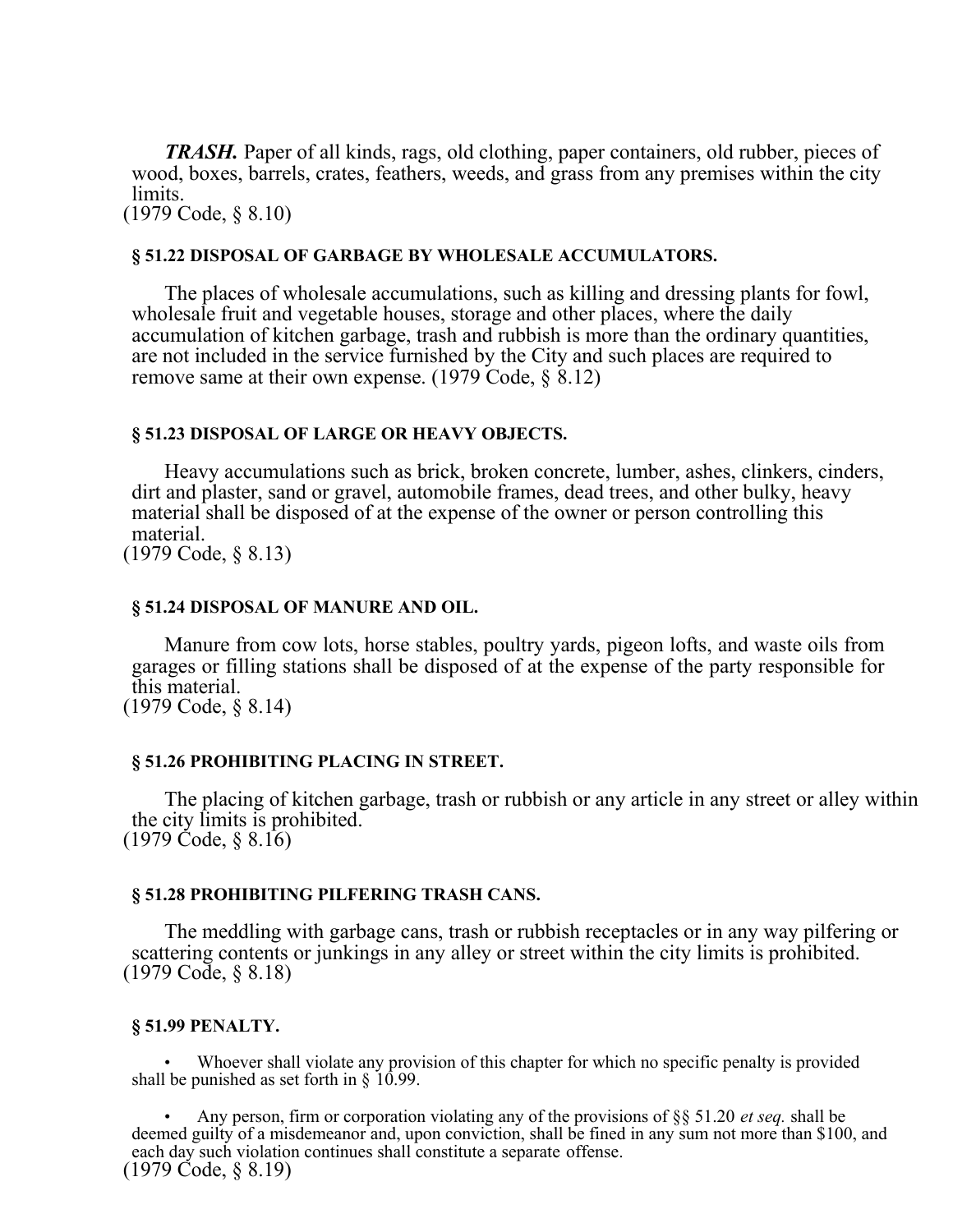# **CHAPTER 52: SANITARY SEWERS**

- Definitions
- Compliance with existing authority
- Approving authority requirements
- Approving authority review and approval
- User charge system
- Savings clause
- Conditions or permits
- Power to enter property
- Authority to disconnect service
- 52.10 Notice
- 52.11 Continuing prohibited discharges

#### *Regulations and Requirements*

- Prohibited discharges
- Chemical discharges
- Hazardous metals and toxic materials
- Particulate size
- Storm water and other unpolluted drainage
- **Temperature**
- Radioactive wastes
- Impairment of facilities
- Requirements for traps
- Requirements for building sewers
- Sampling and testing
- 52.99 Penalty

# *GENERAL PROVISIONS*

# **§ 52.01 DEFINITIONS.**

For the purposes of this chapter, the following definitions shall apply unless the context clearly indicates or requires a separate meaning.

*APPROVING AUTHORITY.* The City Mayor or his duly authorized representative.

*B.O.D. (BIOCHEMICAL OXYGEN DEMAND).* The quantity of oxygen by weight, expressed in mg/l, utilized in the biochemical oxidation of organic matter under standard laboratory conditions for 5 days at a temperature of 20 degrees Centigrade.

*BUILDING SEWER.* The extension from the building drain to the public sewer or other place of disposal (also called the house lateral and house connection).

• *(CHEMICAL OXYGEN DEMAND).* Measure of oxygen consuming capacity of inorganic and organic matter present in the water, or wastewater, expressed in mg/l as the amount of oxygen consumed from a chemical oxidant in a specific test, but not differentiating between stable and unstable organic matter and thus not necessarily correlating with biochemical oxygen demand.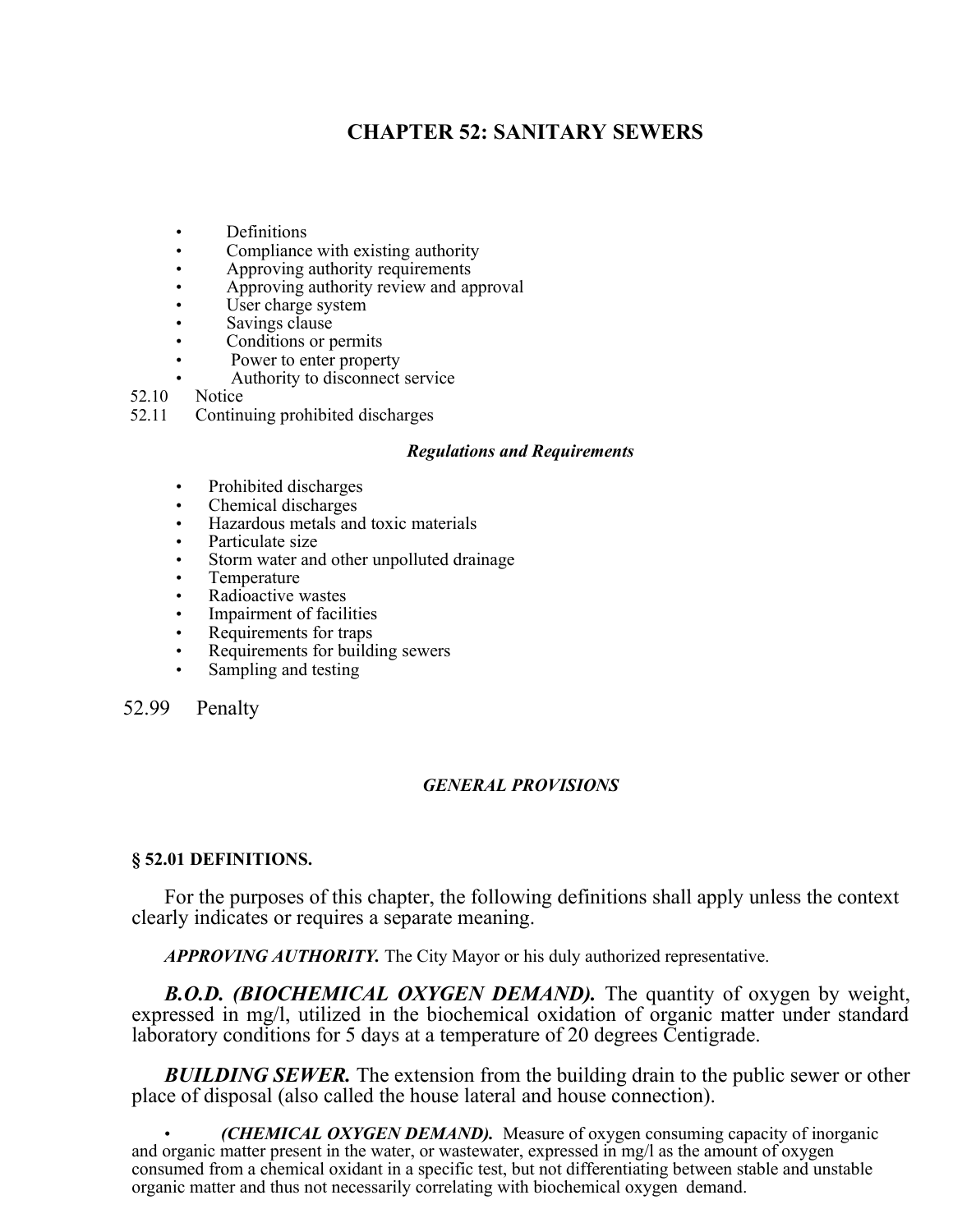*CONTROL MANHOLE.* A manhole giving access to a building sewer at some point before the building sewer discharge mixed with other discharges in the public sewer.

*CONTROL POINT.* Point of access to a course of discharge before the discharge mixes with other discharges in the public sewer.

*GARBAGE.* Animal and vegetable wastes and residue from preparation, cooking and dispensing of food; and from the handling, processing, storage and sale of food products and produce.

*INDUSTRIAL WASTE.* Waste resulting from any process of industry, manufacturing, grade, or business from the development of any natural resource, or any mixture of the waste with water or normal wastewater or distinct from normal wastewater.

*INDUSTRIAL WASTE CHARGE.* The charge made on those persons who discharge industrial wastes into the city's sewage system.

*MILLIGRAMS PER LITER (mg/l).* The same as parts per million and is a weight-tovolume ratio; the milligram-per-liter value multiplied by the factor 8.34 shall be equivalent to pounds per million gallons of water.

*NATURAL OUTLET*. Any outlet into a watercourse, ditch, lake or other body of surface water or groundwater.

*NORMAL DOMESTIC WASTEWATER.* Wastewater excluding industrial wastewater discharged by a person into sanitary sewers and in which the average concentration of total suspended solids is not more than 230 mg/l and BOD is not more than 250 mg/l.

*OVERLOAD.* The imposition of organic, or hydraulic, loading on a treatment facility in excess of its engineered design capacity.

*PERSON*. Any individual and includes any corporation, organization, government or governmental subdivision or agency, business trust, estate, trust, partnership association, or other legal entity.

*pH.* The logarithm (base 10) of the reciprocal of the hydrogen ion concentration.

**PUBLIC SEWER.** Pipe or conduit carrying wastewater or unpolluted drainage in which owners of abutting properties shall have the use, subject to control by the city.

*SANITARY SEWER.* A public sewer that conveys domestic wastewater, or industrial wastes, or a combination of both, and into which storm water, surface water, groundwater, and other unpolluted wastes are not intentionally passed.

*SLUG.* Any discharge of water, wastewater, or industrial waste, which in concentration of any given constituent, or in quantity of flow, exceeds for any period of duration longer than 15 minutes more than 5 times the average 24-hour concentration, or flows, during normal operation.

*STANDARD METHODS.* The examination and analytical procedures set forth in the latest edition, at the time of analysis, of *Standard Methods for the Examination of Water and Wastewater*, as prepared, approved, and published jointly by the American Public Health Association, the American Water Works Association, and the Water Pollution Control Federation.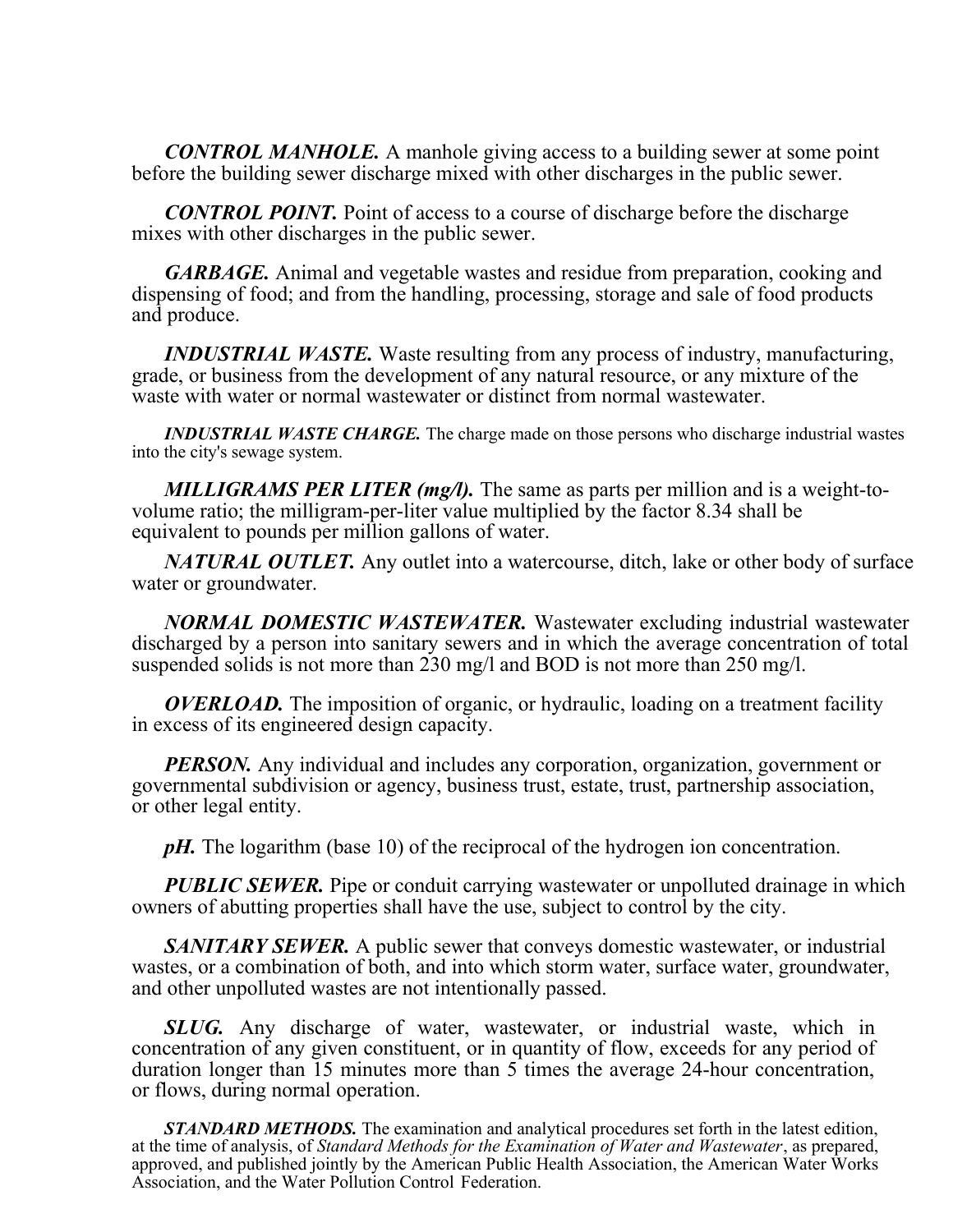*STORM SEWER.* A public sewer which carries storm and surface waters and drainage and into which domestic wastewater, or industrial wastes, are not intentionally passed.

*STORM WATER.* Rainfall or any other form of precipitation.

*SUPERINTENDENT.* The Public Works Director of the city or his duly authorized deputy, agent or representative.

*SUSPENDED SOLIDS (SS).* Solids measured in mg/l that either float on the surface of, or are in suspension in, water, wastewater, or other liquids, and which are largely removable by a laboratory filtration device.

*TO DISCHARGE.* To deposit, conduct, drain, emit, throw, run, allow to seep, or otherwise release or dispose of or to allow, permit, or suffer any of these acts or omissions.

*TRAP.* A device designed to skim, settle, or otherwise remove grease, oil, sand, flammable wastes or other harmful substances.

*UNPOLLUTED WASTEWATER.* Water containing:

- No free or emulsified grease or oil;
- No acids or alkalis:
- No phenols or other substances producing taste or odor in receiving water;
- No toxic or poisonous substances in suspension, colloidal states or solution;
- No noxious or otherwise obnoxious or odorous gases;

• No more than an insignificant amount in mg/l each of suspended solids and BOD, as determined by the Texas Commission of Environmental Quality; and

• Color not exceeding 50 units as measured by the platinum-cobalt method of determination as specified in *Standard Methods*.

*WASTE*. Rejected, unutilized or superfluous substances in liquid, gaseous, or solid form resulting from domestic, agricultural or industrial activities.

*WASTEWATER.* A combination of the water carried waste from residences, business buildings, institutions, and industrial establishments, together with any ground, surface, and storm water that may be present.

*WASTEWATER FACILITIES.* All facilities for collection, pumping, creating, and dispensing of wastewater and industrial wastes.

*WASTEWATER SERVICE CHARGE.* The charge on all users of the public sewer system whose wastes do not exceed in strength the concentration values established as representative of normal wastewater.

*WASTEWATER TREATMENT PLANT.* Any city-owned facilities, devices, and structures used for receiving, processing and treating wastewater, industrial waste, and sludges from the sanitary sewers.

*WATERCOURSE.* A natural or man-made channel in which a flow of water occurs,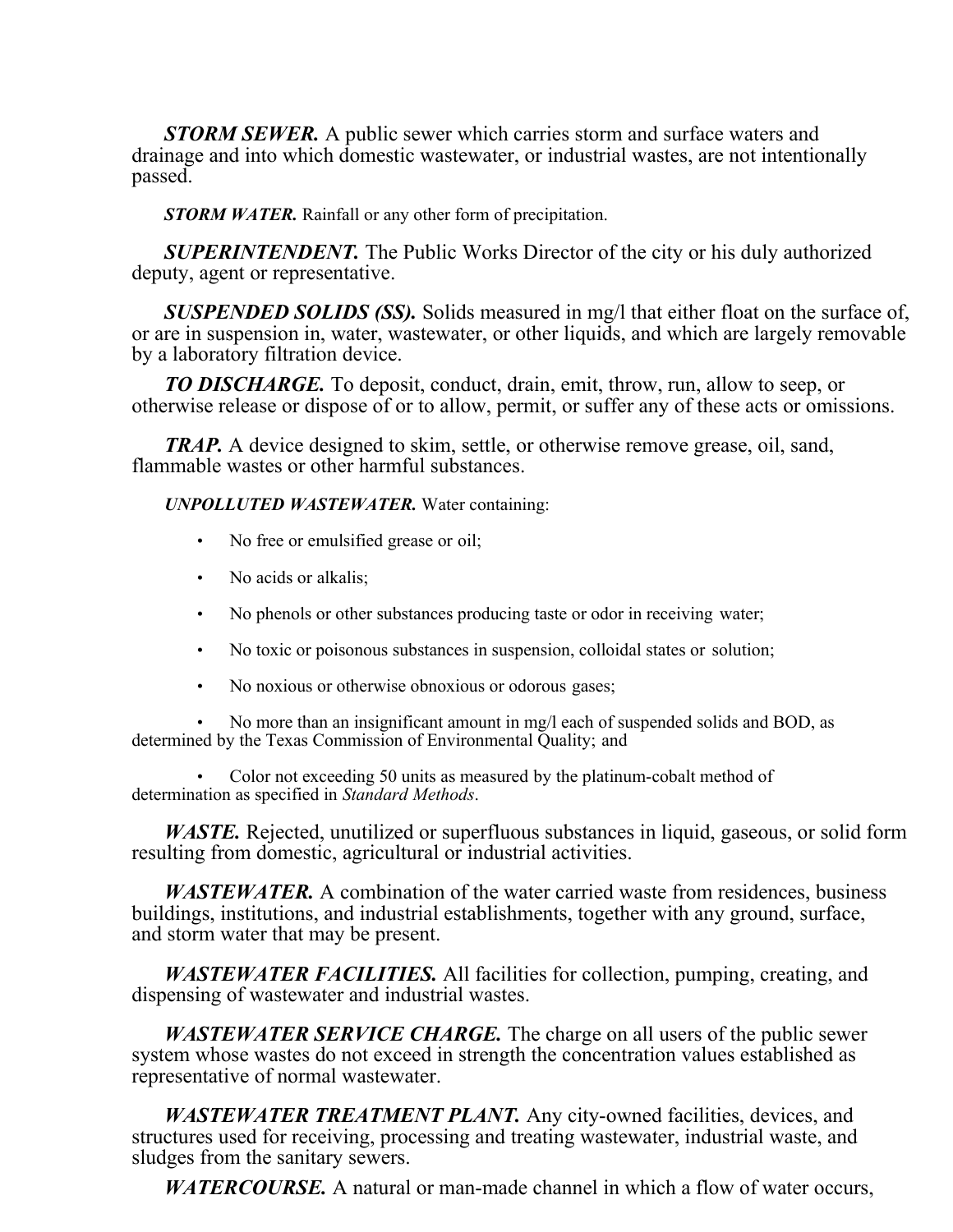# either continually or intermittently. (Ord. 89-06-003, passed 6-19-1989)

# **§ 52.02 COMPLIANCE WITH EXISTING AUTHORITY.**

(D) Unless exception is granted by the approving authority, the public sanitary sewer system shall be used by all persons discharging:

- Wastewater:
- Industrial waste; and/or
- Polluted liquids.

(E) Unless authorized by the Texas Commission of Environmental Quality, no persons may deposit or discharge any waste included in division (A) of this section on public or private property or into or adjacent to any:

- Natural outlet;
- Watercourse:
- Storm sewer; and/or
- Other area within the jurisdiction of the city.

(F) The approving authority shall verify prior to discharge that wastes authorized to be discharged will receive suitable treatment within the provisions of laws, regulations, ordinances, rules and orders of federal, state and local governments. (Ord. 89-06-003, passed 6-19-1989)

# **§ 52.03 APPROVING AUTHORITY REQUIREMENTS.**

(C) (1) If discharges, or proposed discharges, to public sewers may:

- Deleteriously affect wastewater facilities, processes, equipment, or receiving waters;
- Creates a hazard to life or health; or
- Create a public nuisance;

(C)The Approving Authority shall require:

- Pretreatment to an acceptable condition for discharge to the public sewer;
- Control over the quantities and rates of discharges; and
- Payment to cover the cost of handling and treating the wastes.

(D) The approving authority is entitled to determine whether a discharge, or proposed discharge, is included under division (A) of this section.

(E) The approving authority shall reject wastes when it determines that a discharge or proposed discharge does not meet the requirements of division (A) of this section. (Ord. 89-06-003, passed 6-19-1989)

# **§ 52.04 APPROVING AUTHORITY REVIEW AND APPROVAL.**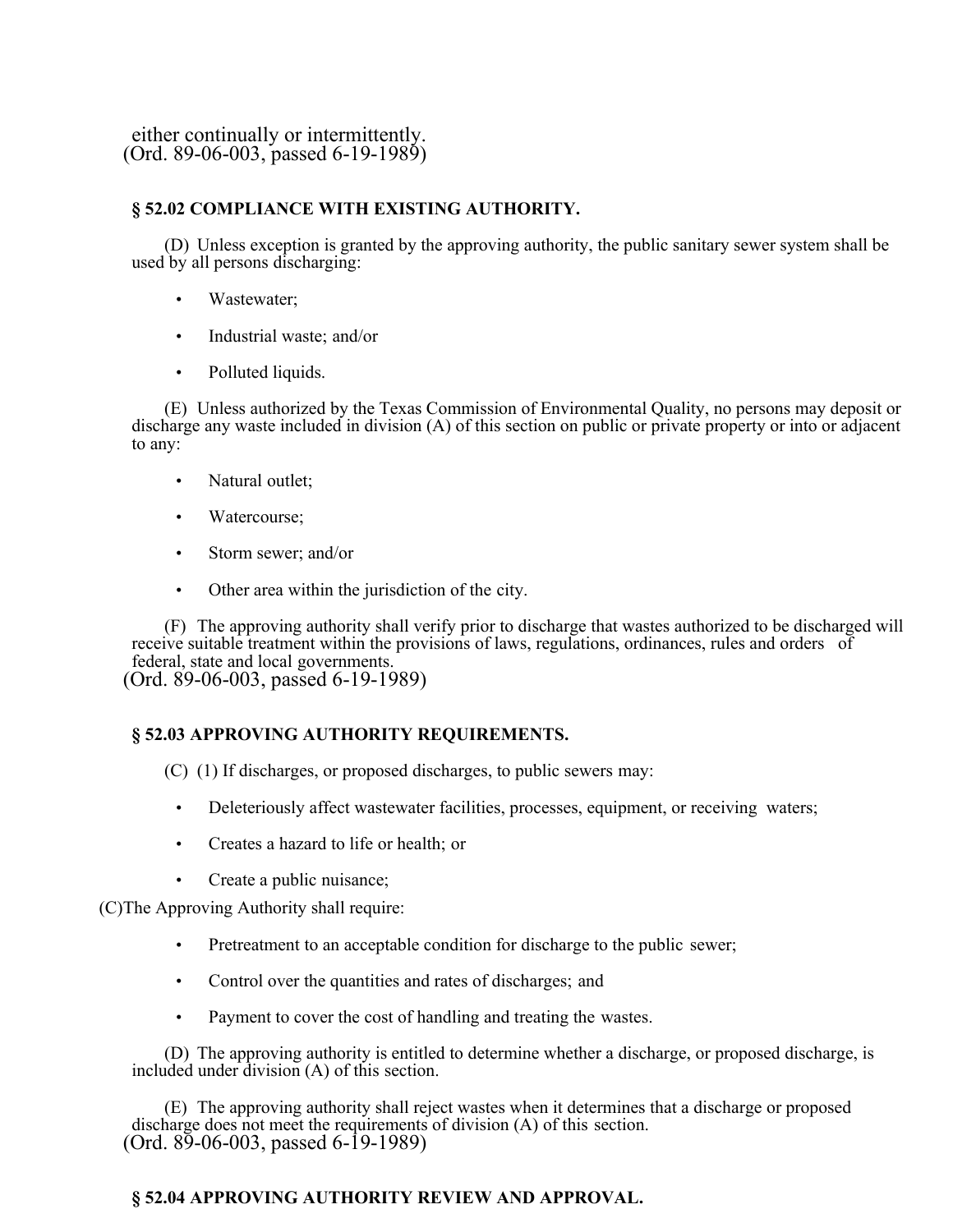(C) If pretreatment or control is required, the approving authority shall review and approve design and installation of equipment and processes.

(D) The design and installation of equipment and processes must conform to all applicable statutes, codes, ordinances and other laws.

(E) Any person responsible for discharges requiring pretreatment, flow equalizing, or other facilities shall provide and maintain the facilities in effective operating condition at his own expense. (Ord. 89-06- 003, passed 6-19-1989)

#### **§ 52.05 USER CHARGE SYSTEM.**

(C) Persons making discharges of industrial waste into the city system shall pay a charge to cover all costs of collection and treatment.

(D) When discharges of any waste into the city system are approved by the approving authority, the city or its authorized representative shall enter into an agreement or arrangement providing:

• Terms of acceptance by the city;

Payment by the person making the discharge fee shall be determined by Mayor and Public Works Director at the time of application;

• Sewer connection procedures and requirements shall be in accordance with the Plumbing Code as adopted by the city;

- A sewer application approved with connection fee paid; and
- Construction of sewer connections shall be approved by city inspectors prior to sewer use.

(E) Each user of the wastewater treatment system will be notified, at least annually, in conjunction with a regular sewer bill of the rate and that portion of user charges or ad valorem taxes which are attributable to the operation and maintenance of the wastewater treatment system.

(F) The city will apply excess revenues collected from a class of users to the cost of operation and maintenance attributable to that class for the next year and adjust the rates accordingly.

(G) The permit charge is \$5.

(Ordinance 8906003, 6-19-89)

#### **§ 52.06 SAVINGS CLAUSE.**

A person discharging wastes into public sewers prior to the effective date of the ordinance set forth in this chapter may continue without penalty so long as he:

(A) Does not increase the quantity, or decrease the quality, of discharge without permission of the approving authority;

(B) Has discharged the waste at least 12 months prior to the effective date of this chapter; and

(C) Applies for and is granted a permit no later than 150 days after the effective date of the ordinance set forth in this chapter. (Ord. 89-06-003, passed 6-19-1989)

# **§ 52.07 CONDITIONS OR PERMITS.**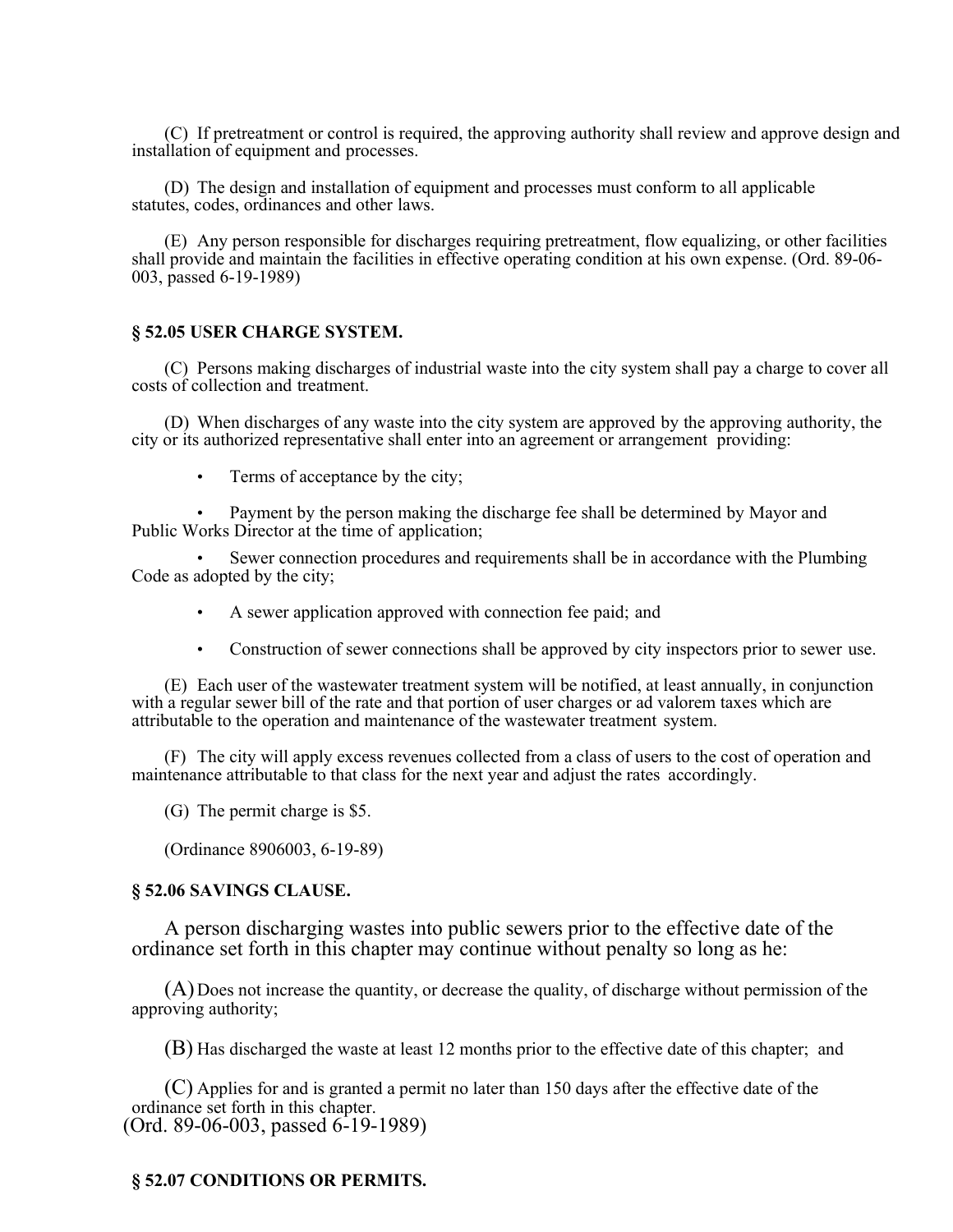35 The city may grant a permit to discharge to persons meeting all requirements of the savings clause, provided that the person:

35.1Submit an application within 120 days after the effective date of the ordinance set forth in this chapter on forms supplied by the approving authority;

35.2Secure approval by the approving authority of plans and specifications for the facilities when required; and

35.3Has complied with all requirements for agreements or arrangements, including but not limited to, provisions for:

- Payment of charges;
- Installation and operation of the facilities and of pretreatment facilities, if required;
- Sampling and analysis to determine quantity and strength when directed by the city;

35.4Provides a sampling point, when requested by the city, subject to the provisions of this chapter and approval of the approving authority.

36 A person applying for a new discharge shall:

36.1Meet all conditions of division (A) of this section; and

36.2Secure a permit prior to discharging any waste. (Ord. 89-06-003, passed 6-19-1989)

#### **§ 52.08 POWER TO ENTER PROPERTY.**

35 The Public Works Director and other duly authorized employees of the city bearing proper credentials and identification are entitled to enter any public or private property at any reasonable time for the purpose of enforcing this chapter.

36 Anyone acting under this authority shall observe the establishment's rules and regulations citing safety, internal security, and fire protection.

37 Except when caused by negligence or failure of person(s) to maintain safe conditions, the city shall indemnify the person(s) against loss or damage to their property by city employees and against loss or damage to their property by city employees and against liability claims and demands for personal injury, or property damage, asserted against the person(s) and growing out of the sampling operation.

38 The Public Works Director and other duly authorized employees of the city bearing proper credentials and identification are entitled to enter all private properties through which the city holds a negotiated easement for the purposes of:

38.20 Inspection, observation, measurement, sampling or repair;

38.21 Maintenance of any portion of the sewage system lying within the easements; and

38.22 Conducting any other authorized activity. All activities shall be conducted in full accordance with the terms of the negotiated easement pertaining to the private property involved.

39 No person acting under authority of this provision may inquire into any processes, including metallurgical, chemical, oil refining, ceramic, paper or other industries beyond that point having a direct bearing on the kind and source of discharge to the public sewers.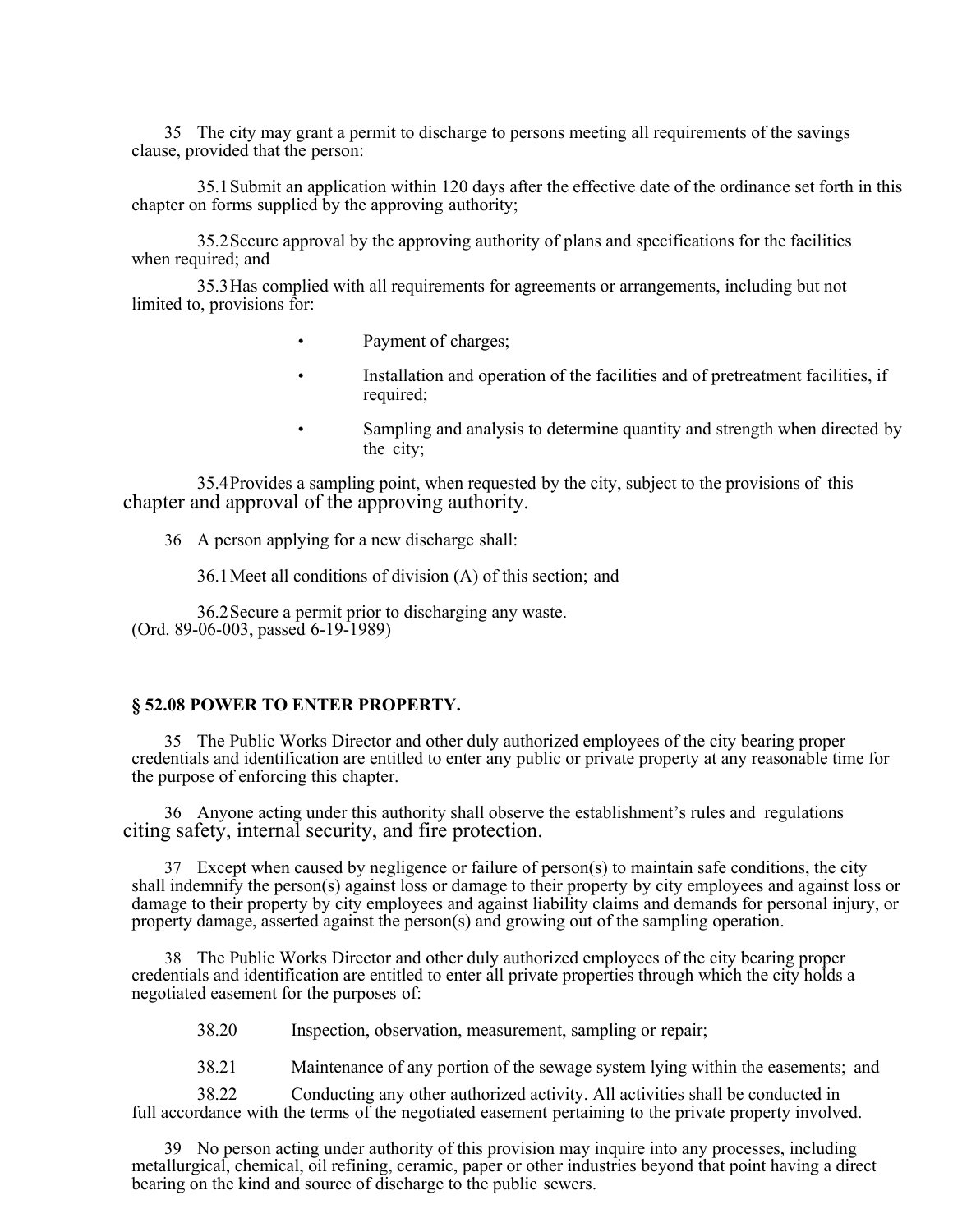# (Ord. 89-06-003, passed 6-19-1989)

#### **§ 52.09 AUTHORITY TO DISCONNECT SERVICE.**

(C) The city may terminate water and wastewater disposal service and disconnect a customer from the system when:

(1) Acids or chemicals which may damage the sewer lines or treatment process are released to the sewer potentially causing accelerated deterioration of these structures or interfering with proper conveyance and treatment of wastewater;

(2) A governmental agency informs the city that the effluent from the wastewater treatment plant is no longer of a quality permitted for discharge to a watercourse, and it is found that the customer is delivering wastewater to the city's system that cannot be sufficiently created, or requires treatment that is not provided by the city as normal domestic treatment; or

(3) The customer:

(a) Discharges waste or wastewater that is in violation of the permit issued by the approving authority;

(b) Discharges wastewater at an uncontrolled, variable rate in sufficient quantity to cause an imbalance in the wastewater treatment system;

(c) Fails to pay monthly bills for water and sanitary services when due; or

(d) Repeats a discharge of prohibited wastes to public sewers in violation of §§ 52.25 through 52.33 as stated above.

(D) If service is discontinued pursuant to subsection  $(A)(2)$  of this section, the city shall:

(1) Disconnect the sewer;

(2) Supply the customer with the governmental agency's report and provide the customer with all pertinent information; and

(3) Continue disconnection until such time as the consumer provides pretreatment/additional pretreatment or other facilities designed to remove the objectionable characteristics from his wastes. (Ord. 89-06-003, passed 6-19-1989)

#### **§ 52.10 NOTICE.**

The city shall serve persons discharging in violation of this chapter with written notice stating the nature of the violation and providing a reasonable time limit for satisfactory compliance.

(Ord. 89-06-003, passed 6-19-1989)

#### **§ 52.11 CONTINUING PROHIBITED DISCHARGES.**

No person may continue discharging in violation of this chapter beyond the time limit provided in the notice. (Ord. 89-06-003, passed 6-19-1989)

#### *REGULATIONS AND REQUIREMENTS*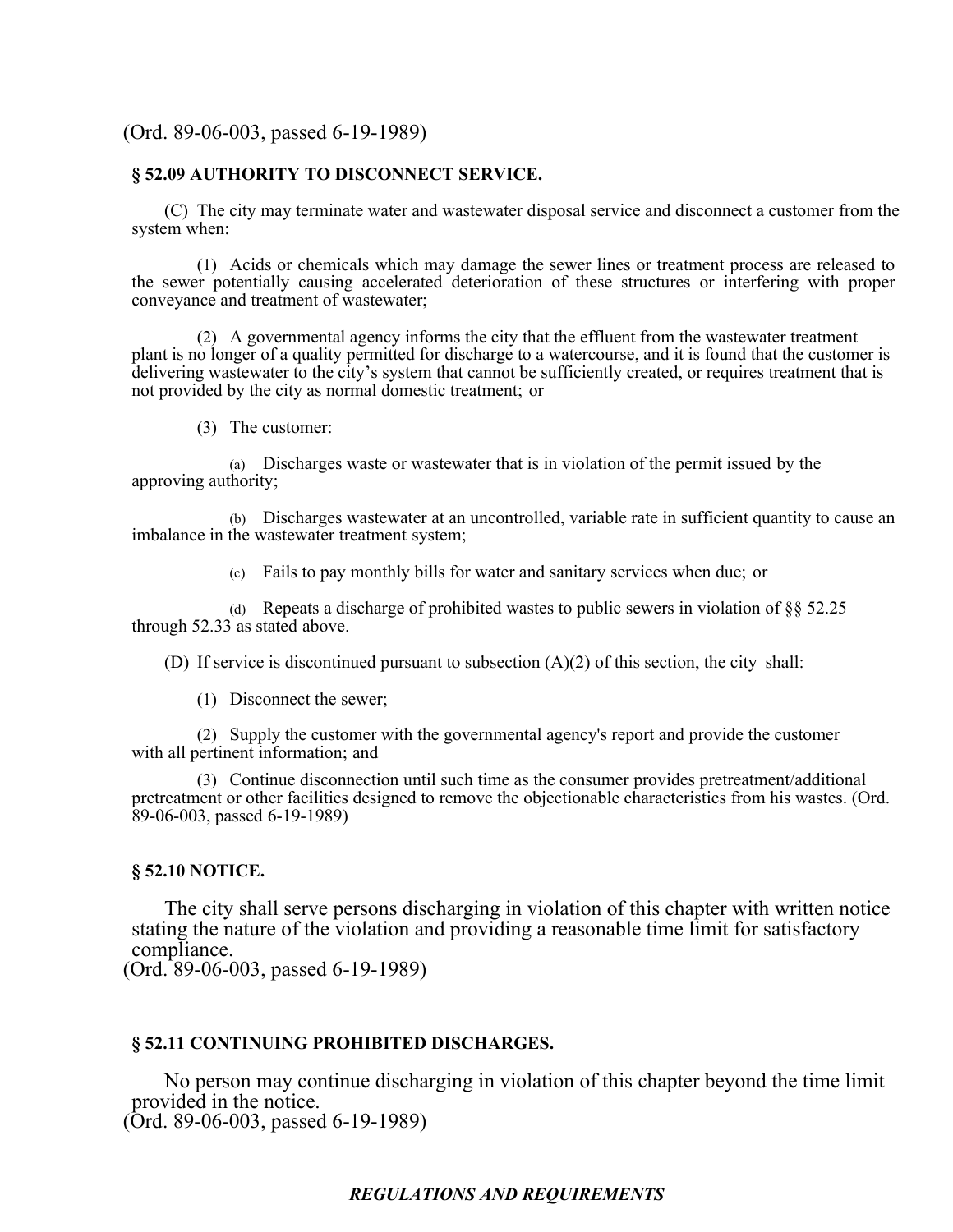#### **§ 52.25 PROHIBITED DISCHARGES.**

36 No person may discharge to public sewers any waste which by itself, or by interference with other wastes, may:

- 36.1 Injure or interfere with wastewater treatment processes or facilities;
- 36.2 Constitutes a hazard to humans or animals; or
- 36.3 Create a hazard in receiving waters of the wastewater treatment plant effluent.

37 All discharges shall conform to requirements of this chapter. (Ord. 89-06-003, passed 6-19-1989)

#### **§ 52.26 CHEMICAL DISCHARGES.**

(A) No discharge to public sewers may contain:

- (1) Cyanide greater than 1.0 mg/l;
- (2) Fluoride other than that contained in the public water supply;
- (3) Chlorides in concentrations greater than 250 mg/l;
- (4) Gasoline, benzene, naphtha, fuel oil, or other inflammable or explosive liquid, solid g a s or;
- (5) Substances causing an excessive chemical oxygen demand (C.O.D.).
- (B) No waste or wastewater discharged to public water may contain:
	- (1) Strong acid, iron pickling wastes, or concentrated plating solutions, whether neutralized or not;

(2) Fats, wax, grease, or oils, whether emulsified or not, in excess of 100 mg/l, or containing substances which may solidify or become viscous at temperatures between 32 and 150 degrees Fahrenheit (0 and 65 degrees Centigrade);

(3) Objectionable or toxic substances, exerting an excessive chlorine requirement to such a degree that any such material received in the composite wastewater treatment works exceeds the limits established by the approving authority for such materials; or

(4) Obnoxious, toxic or poisonous solids, liquids, or gases in quantities sufficient to violate the provisions of  $\S$  52.25(A).

 (C.) No waste, wastewater, or other substance may be discharged into public sewers which have a pH lower than 5.5 or higher than 9.5, or any other corrosive property capable of causing damage or hazard.

 (D) All waste, wastewater, or other substance containing phenols, hydrogen sulfide, or other taste-andodor producing substances shall conform to concentration limits established by the approving authority. After treatment of the composite wastewater, concentration limits may not exceed the requirements established by state, federal or other agencies with jurisdiction over discharges to receiving waters. (Ord. 89-06-003, passed 6-19-1989)

#### **§ 52.27 HAZARDOUS METALS AND TOXIC MATERIALS.**

(F) No discharges may contain concentrations of hazardous metals other than amounts specified in division (B) of this section.

(G) The allowable concentrations of hazardous metals, in terms of milligrams per liter (mg/l), for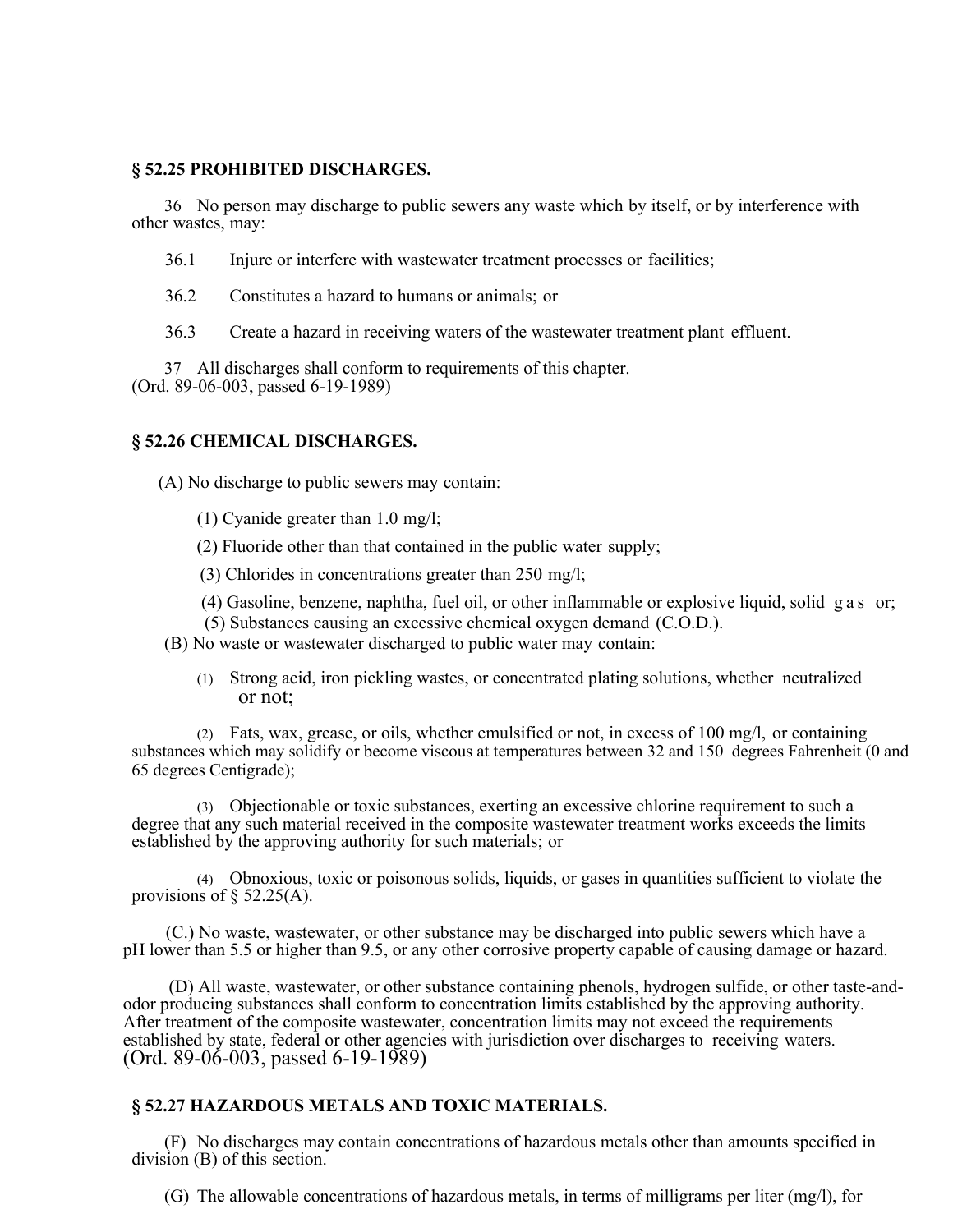discharge to inland waters and determined on the basis of individual sampling in accordance with *Standard Methods* are as follows:

| <b>Not To Exceed</b> |                |                        |                    |
|----------------------|----------------|------------------------|--------------------|
| <b>Metal</b>         | <i>Average</i> | <b>Daily Composite</b> | <b>Grab Sample</b> |
| Arsenic              | v. ı           | ∪.∠                    | U.S                |

| <b>Not To Exceed</b> |                |                        |                    |
|----------------------|----------------|------------------------|--------------------|
| <b>Metal</b>         | <i>Average</i> | <b>Daily Composite</b> | <b>Grab Sample</b> |
| Barium               | 1.0            |                        | 4.0                |
| Cadmium              | 0.05           | U.I                    | 0.2                |

| <b>Not To Exceed</b> |                |                        |                    |
|----------------------|----------------|------------------------|--------------------|
| <b>Metal</b>         | <i>Average</i> | <b>Daily Composite</b> | <b>Grab Sample</b> |
| Chromium             | 0.5            | .0                     | 5.0                |
| Copper               | U.J            | .0                     | 2.0                |

| <b>Not To Exceed</b>                                                           |     |     |      |  |
|--------------------------------------------------------------------------------|-----|-----|------|--|
| <b>Daily Composite</b><br><b>Metal</b><br><b>Grab Sample</b><br><i>Average</i> |     |     |      |  |
| Lead                                                                           | 0.5 | ι.υ | ر. . |  |
| Manganese                                                                      |     |     | 3.0  |  |

| <b>Not To Exceed</b> |                |                        |                    |  |
|----------------------|----------------|------------------------|--------------------|--|
| <b>Metal</b>         | <i>Average</i> | <b>Daily Composite</b> | <b>Grab Sample</b> |  |
| Mercury              | 0.005          | 0.005                  | 0.01               |  |
| Nickel               | 1.0            | 2.0                    | 3.0                |  |
| <b>Not To Exceed</b> |                |                        |                    |  |
| <b>Metal</b>         | <i>Average</i> | <b>Daily Composite</b> | <b>Grab Sample</b> |  |
| Selenium             | 0.05           | 0.1                    | 0.2                |  |
| Silver               | 0.05           | 0.1                    | 0.2                |  |

| <b>Not To Exceed</b>                                                           |         |     |     |  |  |
|--------------------------------------------------------------------------------|---------|-----|-----|--|--|
| <b>Daily Composite</b><br><b>Grab Sample</b><br><b>Metal</b><br><i>Average</i> |         |     |     |  |  |
| Zinc                                                                           | $1.0\,$ | 2.0 | 6.0 |  |  |

(Note: These concentration parameters and rules governing same are promulgated under authority of Tex. Water Code, §§ 5.131 and 5.132, Hazardous Metals, and in accordance with TCEQ Rule 156.19).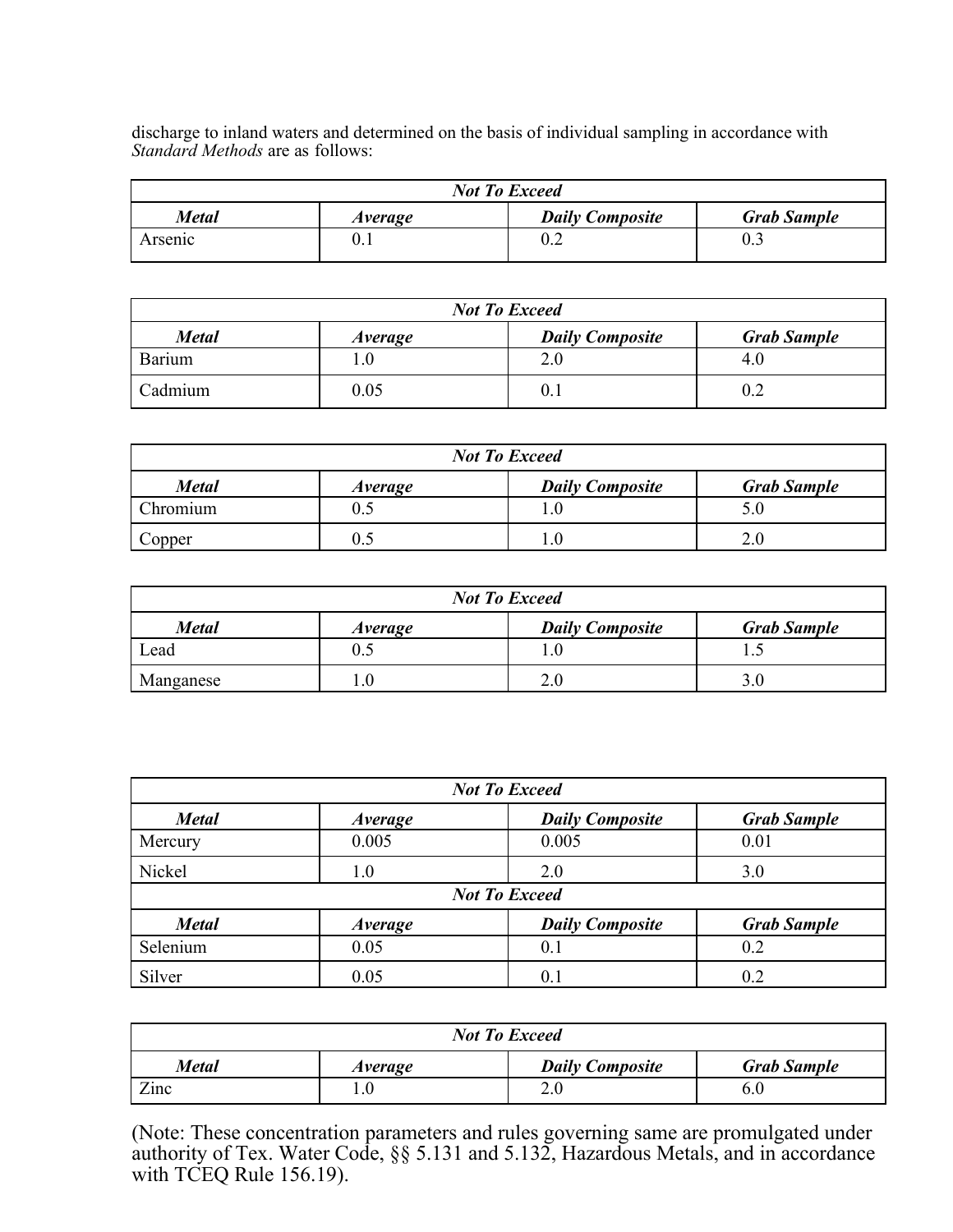(H) No other hazardous metals or toxic materials may be discharged into public sewers without a permit from the approving authority specifying conditions or pretreatment, conditions, concentrations, volumes, and other applicable provisions.

(I) Prohibited hazardous materials include but are not limited to the following:

(1) Antimony;

- (2) Beryllium;
- (3) Bismuth;
- (4) Cobalt;
- (5) Molybdenum;
- (6) Uranylion;
- (7) Rhenium;
- (8) Strontium;
- (9) Tellurium;
	- (10) Herbicides;
	- (11) Fungicides; and

(12) Pesticides.

(Ord. 89-06-003, passed 6-19-1989)

#### **§ 52.28 PARTICULATE SIZE.**

11 No person may discharge garbage, or other solids, into public sewers unless it is shredded to a degree that all particles can be carried freely under the flow conditions normally prevailing in public sewers. Particles greater than ½ inch in any dimension are prohibited.

12 The approving authority is entitled to review and approve the installation and operation of any garbage grinder equipped with a motor of three-fourths horse power (0.76 h.p. metric) or greater. (Ord. 89-06-003, passed 6-19-1989)

#### **§ 52.29 STORM WATER AND OTHER UNPOLLUTED DRAINAGE.**

13 No person may discharge to public sanitary sewers:

- 13.10 Unpolluted storm water, surface water, groundwater, roof runoff or subsurface drainage;
- 13.11 Unpolluted cooling water;
- 13.12 Unpolluted industrial process waters;
- 13.13 Other unpolluted drainage, or make any new connections from inflow sources.

14 In compliance with the TCEQ and other statutes, the approving authority may designate storm sewers and other watercourses into which unpolluted drainage described in division (A) of this section may be discharged.

(Ord. 89-06-003, passed 6-19-1989)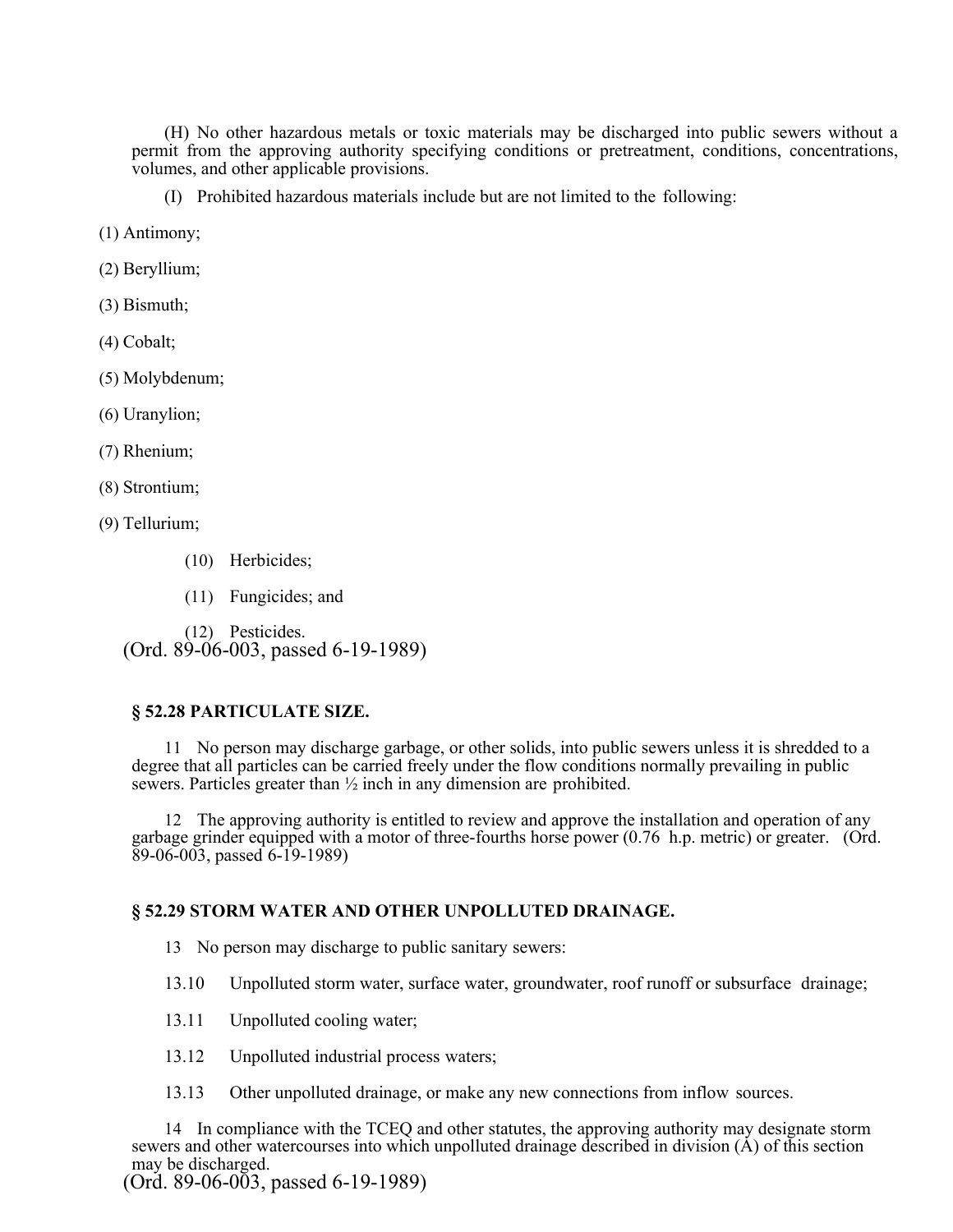#### **§ 52.30 TEMPERATURE.**

No person may discharge liquid or vapor having a temperature higher than 150 degrees Fahrenheit (65 degrees Centigrade), or any substance which causes the temperature of the total wastewater treatment plant influent to increase at a rate of 10 degrees Fahrenheit or more per hour, or a combined total increase of plant influent to 110 degrees Fahrenheit. (Ord. 89-06-003, passed 6-19-1989)

#### **§ 52.31 RADIOACTIVE WASTES.**

(H) No person may discharge radioactive wastes or isotopes into public sewers without the permission of the approving authority.

(I) The approving authority may establish, in compliance with applicable state and federal regulations, regulations for discharge of radioactive wastes into public sewers. (Ord. 89-06-003, passed 6-19-1989)

#### **§ 52.32 IMPAIRMENT OF FACILITIES.**

(H) No person may discharge into public sewers any substance capable of causing:

- Obstruction to the flow in sewers;
- Interference with the operation of treatment processes of facilities; or
- Excessive loading of treatment facilities.

(I) Discharges prohibited by division (A) of this section include, but are not limited to, materials which exert or cause concentration of:

- Inert suspended solids greater than 250 mg/l, including but not limited to:
	- Fuller's earth;
	- Lime slurries; and
	- Lime residues;
- Dissolved solids greater than 850 mg/l, including, but not limited to:
	- Sodium chloride; and
	- Sodium sulfate;
- Excessive discoloration, including, but not limited to:
	- Dye wastes; and
	- Vegetable canning solutions; or
- BOD, COD, or chlorine demand in excess of normal plant capacity.
- (J) No person may discharge into public sewers any substance that may:
	- Deposit grease or oil in the sewer lines in such a manner as to clog the sewers;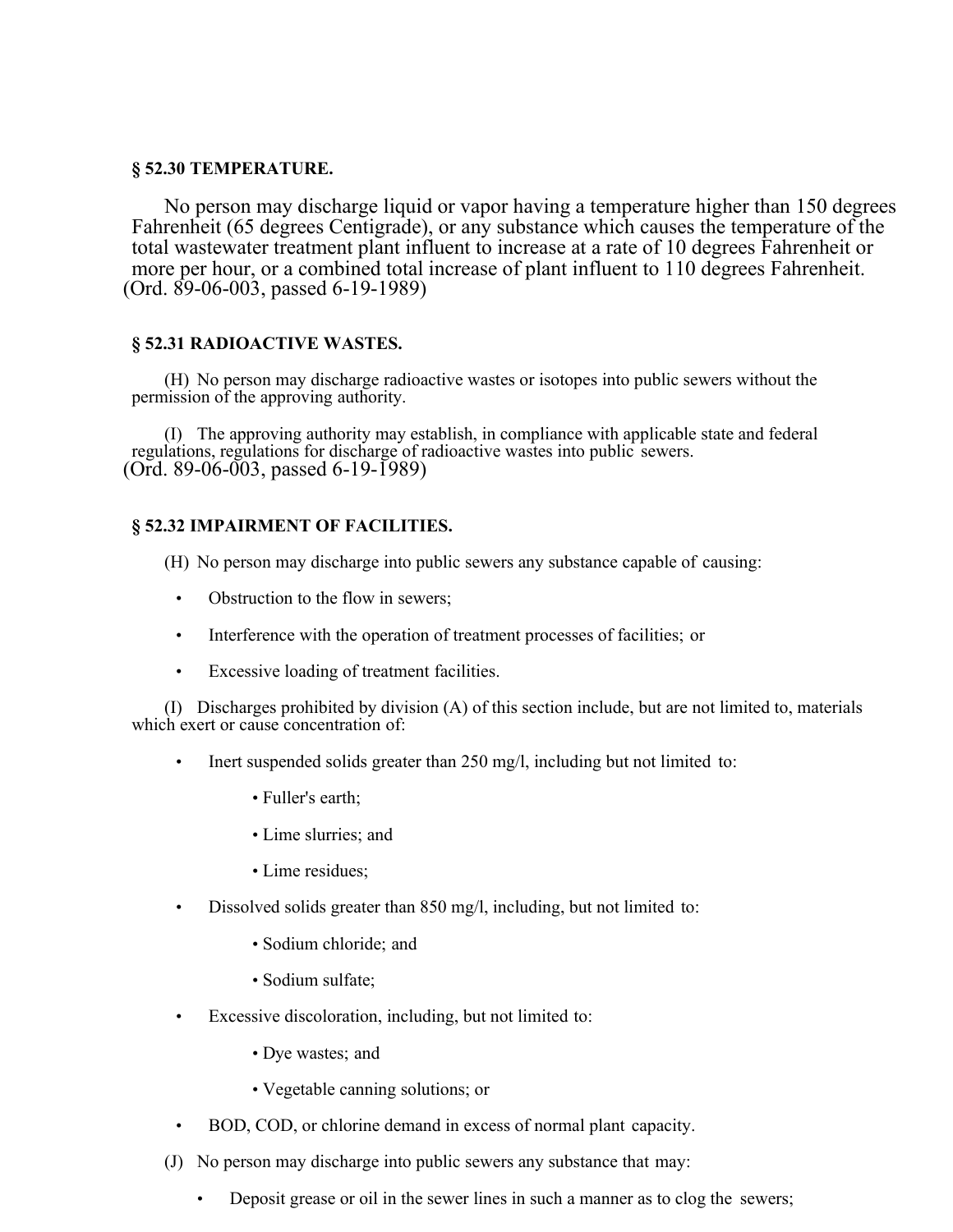• Overload skimming and grease handling equipment;

Pass to the receiving waters without being effectively treated by normal wastewater treatment processes due to the non amenability of the substance to bacterial action; or

• Deleteriously affect the treatment process due to excessive quantities.

(K) No person may discharge any substance into public sewers which:

• Is not amenable to treatment or reduction by the processes and facilities employed; or

• Is amenable to treatment only to such a degree that the treatment plant effluent cannot meet the requirements of other agencies having jurisdiction over discharge to the receiving waters.

- (L) The approving authority shall regulate the flow and concentration of slugs when they may:
	- Impair the treatment process;
	- Cause damage to collection facilities;
	- Incur treatment costs exceeding those for normal wastewater; or
	- Render the effluent unfit for stream disposal or industrial use.

(M) No person may discharge into public sewers solid or viscous substances which may violate division (A) of this section if present in sufficient quantity or size, including but not limited to:

- Ashes;
- Cinders;
- Sand:
- Mud;
- Straw;
- Shavings;
- Metal;
- Glass;
- Rags;
	- Feathers:
	- Tar;
	- Plastics;
	- Wood;
	- Underground garbage;
	- Whole blood;
	- Paunch manure;
	- Hair and fleshings;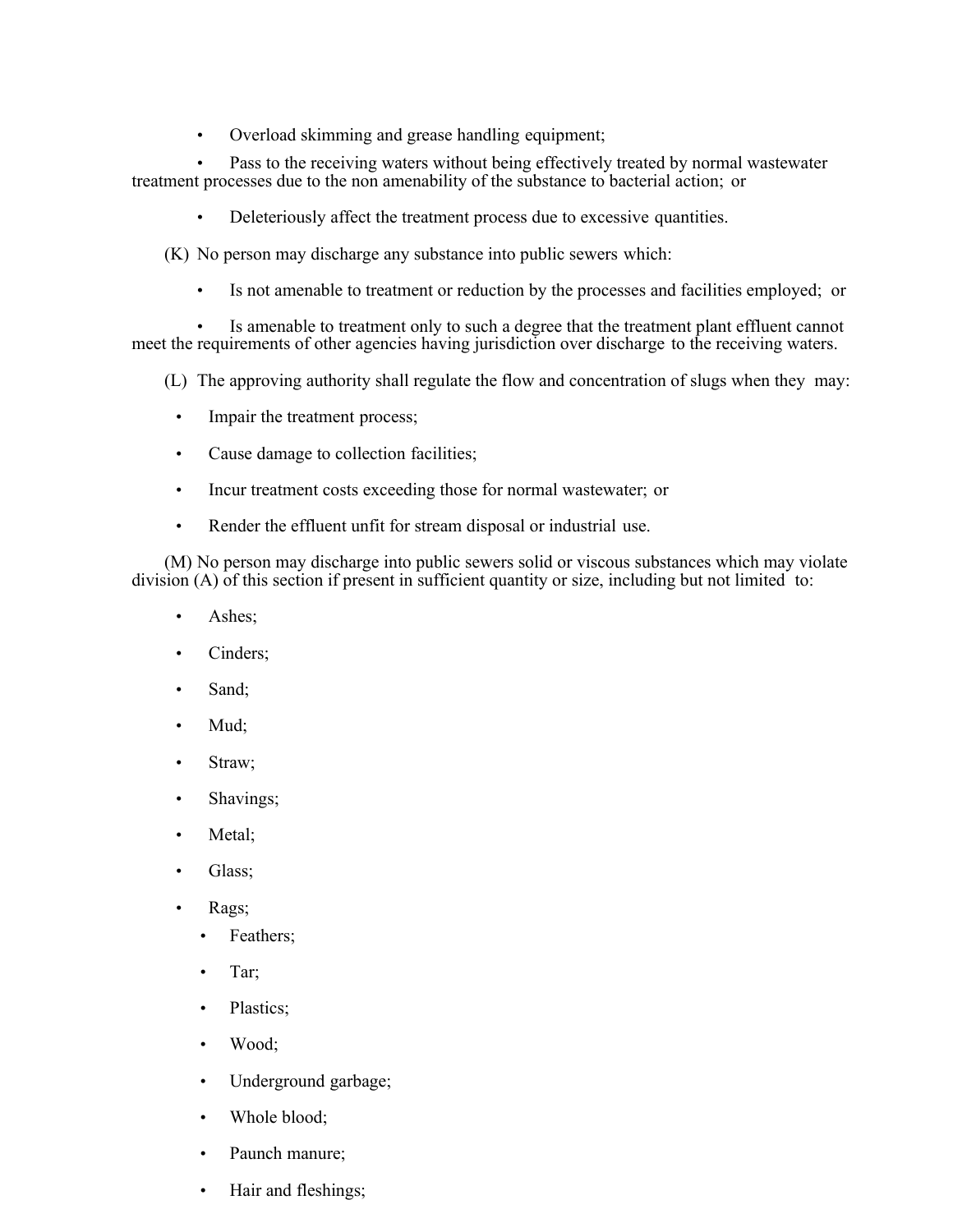- Entrails;
- Paper products, either whole or ground by garbage grinders;
- Slops;
- Chemical residues;
- Paint residues; or
- Bulk solids. (Ord. 89-06-003, passed 6-19-1989)

## **§ 52.33 REQUIREMENTS FOR TRAPS.**

(I) Discharges requiring a trap include:

• Grease or waste containing grease in amounts that will impede or stop the flues in the public sewers;

- Oil;
- Sand;
- Flammable wastes; and
- Other harmful ingredients.

(J) Any person responsible for discharges requiring a trap shall at his own expense and as required by the approving authority:

• Provide equipment and facilities of a type and capacity approved by the approving authority;

• Locate the trap in a manner that provides ready and easy accessibility for cleaning and inspection; and

Maintain the trap in effective operating condition. (Ord. 89-06-003, passed 6-19-1989)

#### **§ 52.34 REQUIREMENTS FOR BUILDING SEWERS.**

Any person responsible for discharges through a building sewer carrying industrial wastes shall, at his own expense and as required by the approving authority:

(D) Install an accessible control manhole;

(E) Install meters and other appurtenances to facilitate observation, sampling and measurement of the waste; and Install safety equipment and facilities (ventilation, steps and the like) where needed;

(F) Maintain the equipment and facilities. (Ord. 89-06-003, passed 6-19-1989)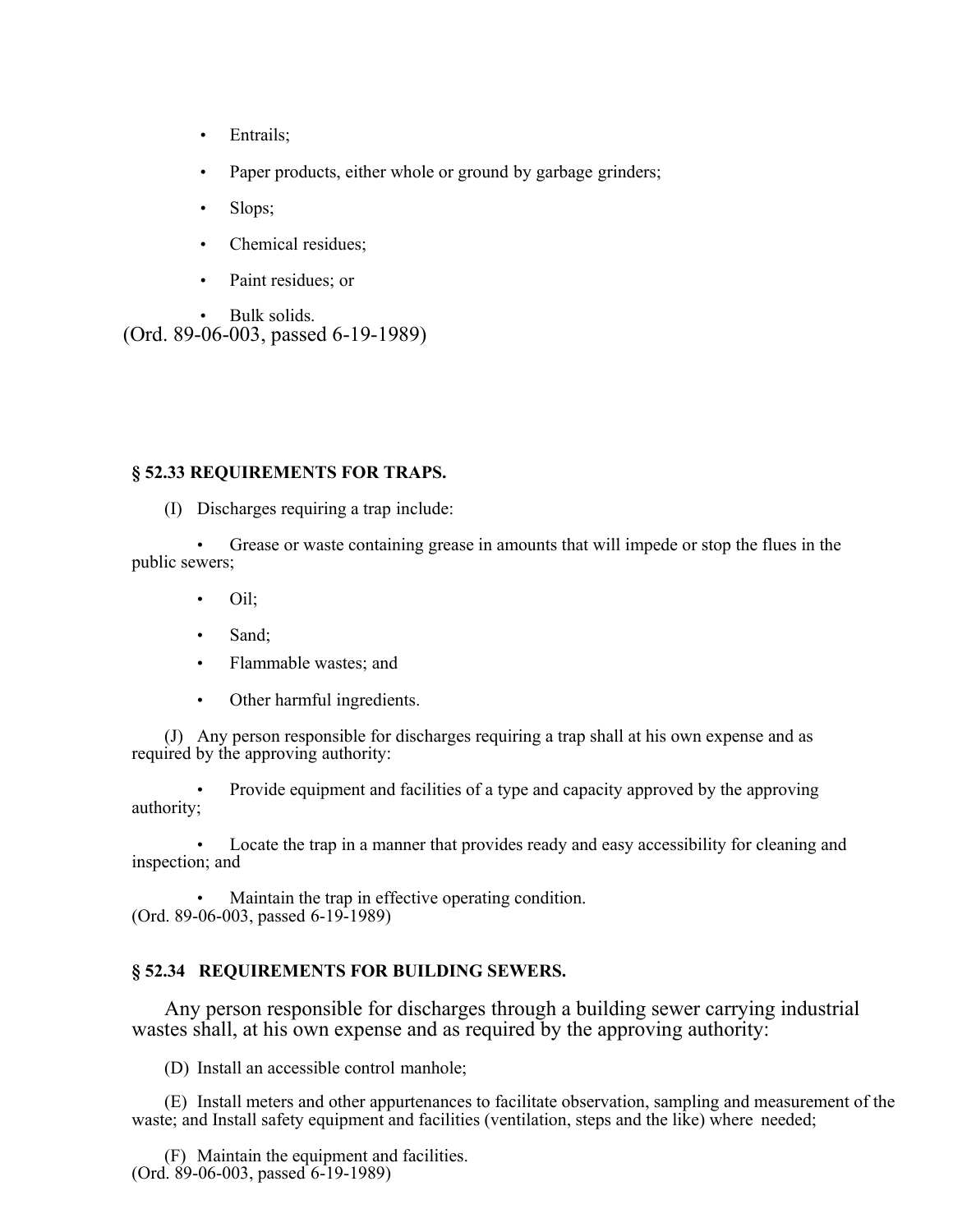#### **§ 52.35 SAMPLING AND TESTING.**

(F) Sampling shall be conducted according to customarily accepted methods, reflecting the effect of constituents upon the sewage works and determining the existence of hazards to health, life, limb, and property. (Note: The particular analysis involved will determine whether a 24-hour composite sample from all outfalls of a premise is appropriate or whether a grab sample or samples should be taken. Normally, but not always, BOD and suspended solids analyses are obtained from 140-hour composites of all outfall. Where applicable, 16-hour, 8-hour or some other period may be required. Periodic grab samples are used to determine pH and oil and grease.

(G) Examination and analyses of the characteristics of waters and wastes required by this chapter shall be:

(1) Conducted in accordance with the latest edition of *Standard Methods*; and

(2) Determined from suitable samples taken at the control manhole provided or other control point authorized by the approving authority.

(H) BOD and suspended solids shall be determined from composite sampling, except to detect unauthorized discharges.

(I) The approving authority shall determine which users or classes of users may contribute wastewater which is of greater strength than normal domestic wastewater. All users or classes of users so identified shall be sampled for flow BOD, TSS and pH at least annually.

(J) The city may select an independent firm or laboratory to determine flow, BOD, and suspended solids, if necessary. Flow may alternately be determined by water meter measurements if no other flow device is available and no other source of raw water is used. (Ord. 89-06-003, passed 6-19-1989)

#### **§ 52.99 PENALTY.**

(P) *General.*

• A person who continues prohibited discharges is guilty of a misdemeanor and upon conviction is punishable by a fine of not more than \$200 for each act of violation and for each day of violation.

In addition to proceeding under authority of division  $(A)$  of this section, the city is entitled to pursue all other criminal and civil remedies to which it is entitled under authority of statutes or other ordinances against a person continuing prohibited discharges.

(Q) *Failure to pay*. In addition to sanctions provided for by this chapter, the city is entitled to exercise sanctions provided for by the other ordinances of the city for failure to pay the bill for water and sanitary sewer service when due.

(R) *Penalty for criminal mischief*. The city may pursue all criminal and civil remedies to which it is entitled under authority of statutes and ordinances against a person negligently, willfully or maliciously causing loss by tampering with or destroying public sewers or treatment facilities. (Ord. 89-06-003, passed 6-19-1989)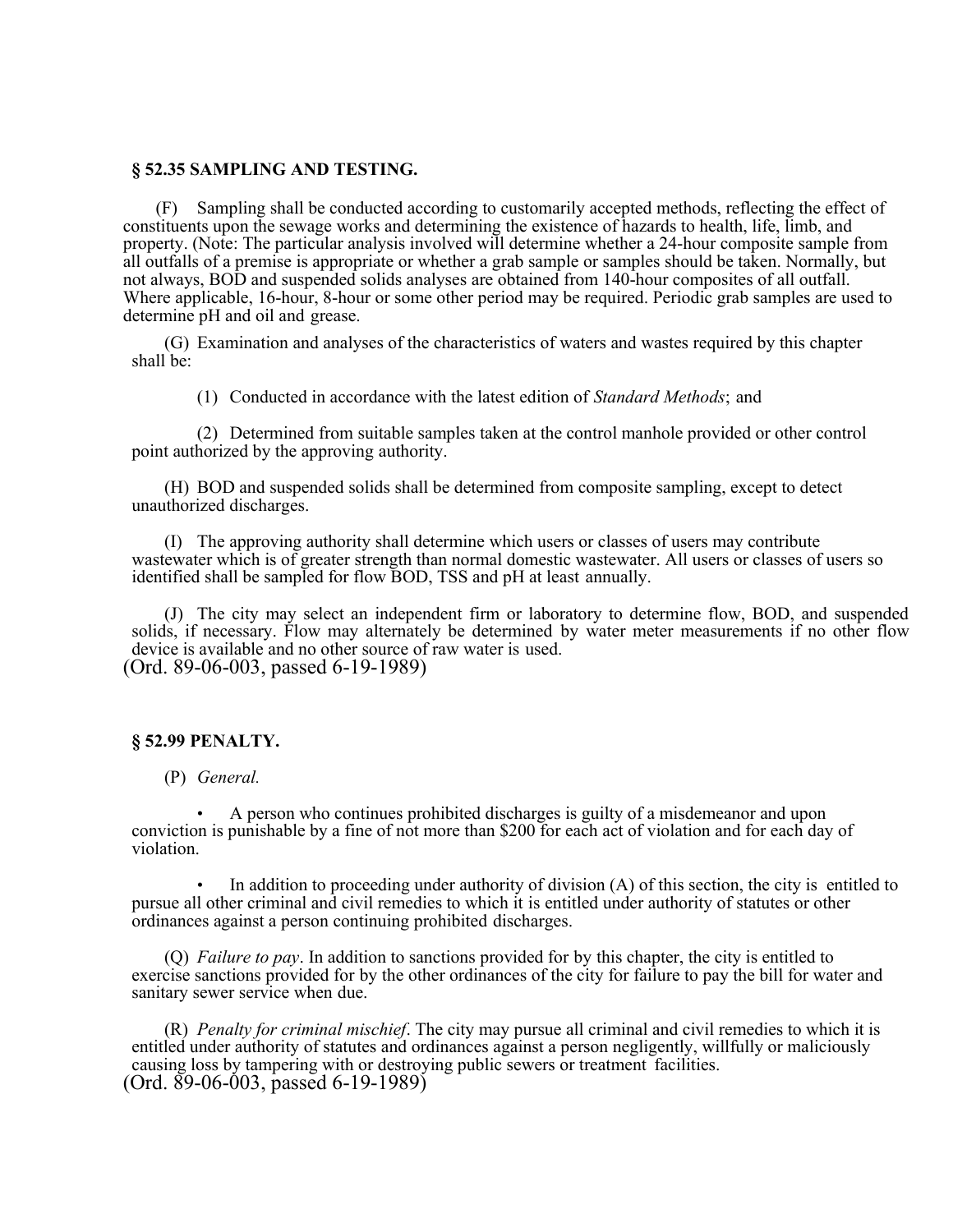# **CHAPTER 53: PLUMBING STANDARDS**

# **§ 53.01 PLUMBING CODE.**

The City of Hawkins hereby adopts the International Plumbing Code, 2015 Edition, as the official code for plumbing in the city limits.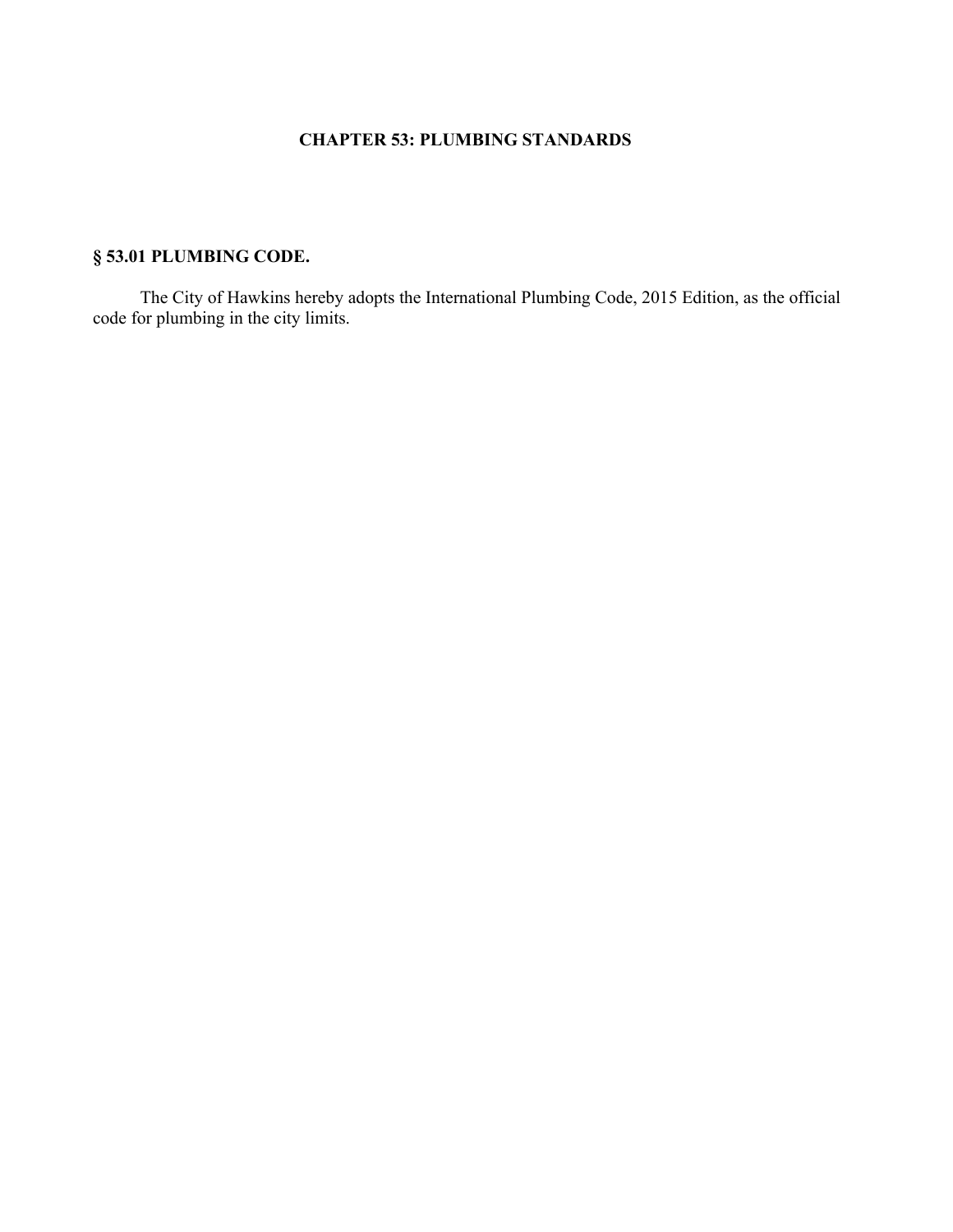# **TRAFFIC CODE**

- **GENERAL PROVISIONS**
- **TRAFFIC REGULATIONS**
- **PARKING REGULATIONS**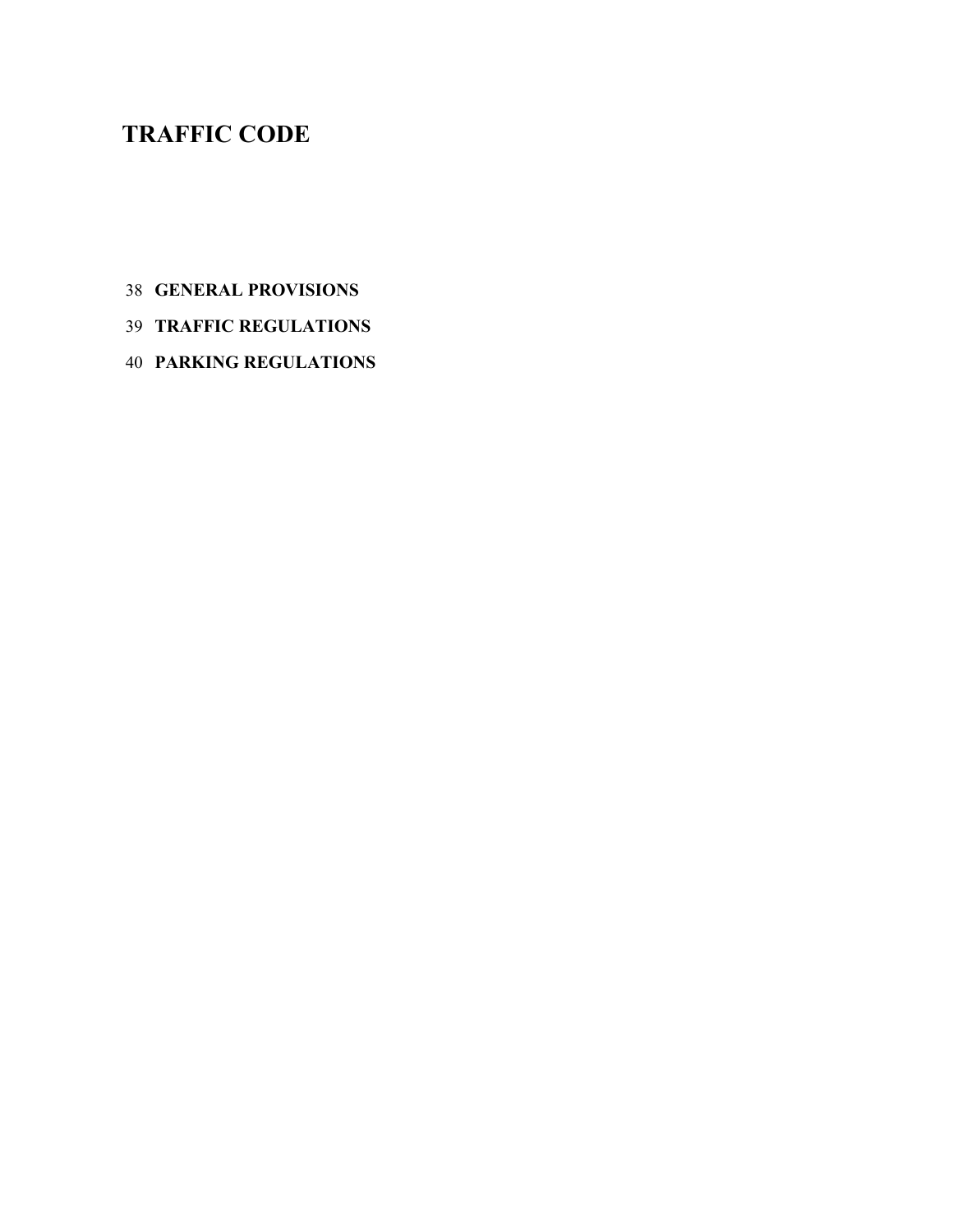#### **CHAPTER 70: GENERAL PROVISIONS**

Section

- (5) Definitions
- (6) Duty of police
- (7) Damaging signs
- (8) Power to erect stop signs
- (9) Size of stop signs

70.99 Penalty

#### **§ 70.01 DEFINITIONS.**

For the purpose of this title, the following definitions shall apply unless the context clearly indicates or requires a different meaning.

*LOADING ZONE.* A section or space of the curb or adjacent street, set aside for exclusive use of loading or unloading of persons, merchandise, supplies and/or materials.

*OPERATOR.* Every individual who shall operate a vehicle as the owner thereof or as the agent, employee or permittee of the owner.

*PARK* or *PARKING*. The standing of a vehicle, whether occupied or not, otherwise than temporarily for the purpose of and while actually engaged in loading or unloading passengers or merchandise.

*PARKING ZONE.* Certain parts of the streets of be city that are herein, and that may hereafter be designated by the City Council and restricted to certain time limits for the parking of vehicles; and in case of creation of additional parking zones or spaces, the City Police is authorized to have installed appropriate signs and establish spaces in accord with the provisions hereof.

*PERSONS.* An individual who shall operate a vehicle as an individual or for a corporation, firm or partnership.

*STREET* and *HIGHWAY.* Any public street, alley or avenue located in the city and established and used by vehicles.

*VEHICLE.* Any device in, upon or by which any person or property is or may be transported upon a street or highway, except those operated upon rails or tracks. (1980 Code, § 15.1)

### **§ 70.02 DUTY OF POLICE.**

It shall be the duty of the police to enforce the provisions of this title, to determine the method necessary to enforce the provisions of this title, to give the location at which any vehicle is over parked as provided herein, the state vehicle license number, the make of the vehicle, the time and the date of such over parking and issue in writing on a form provided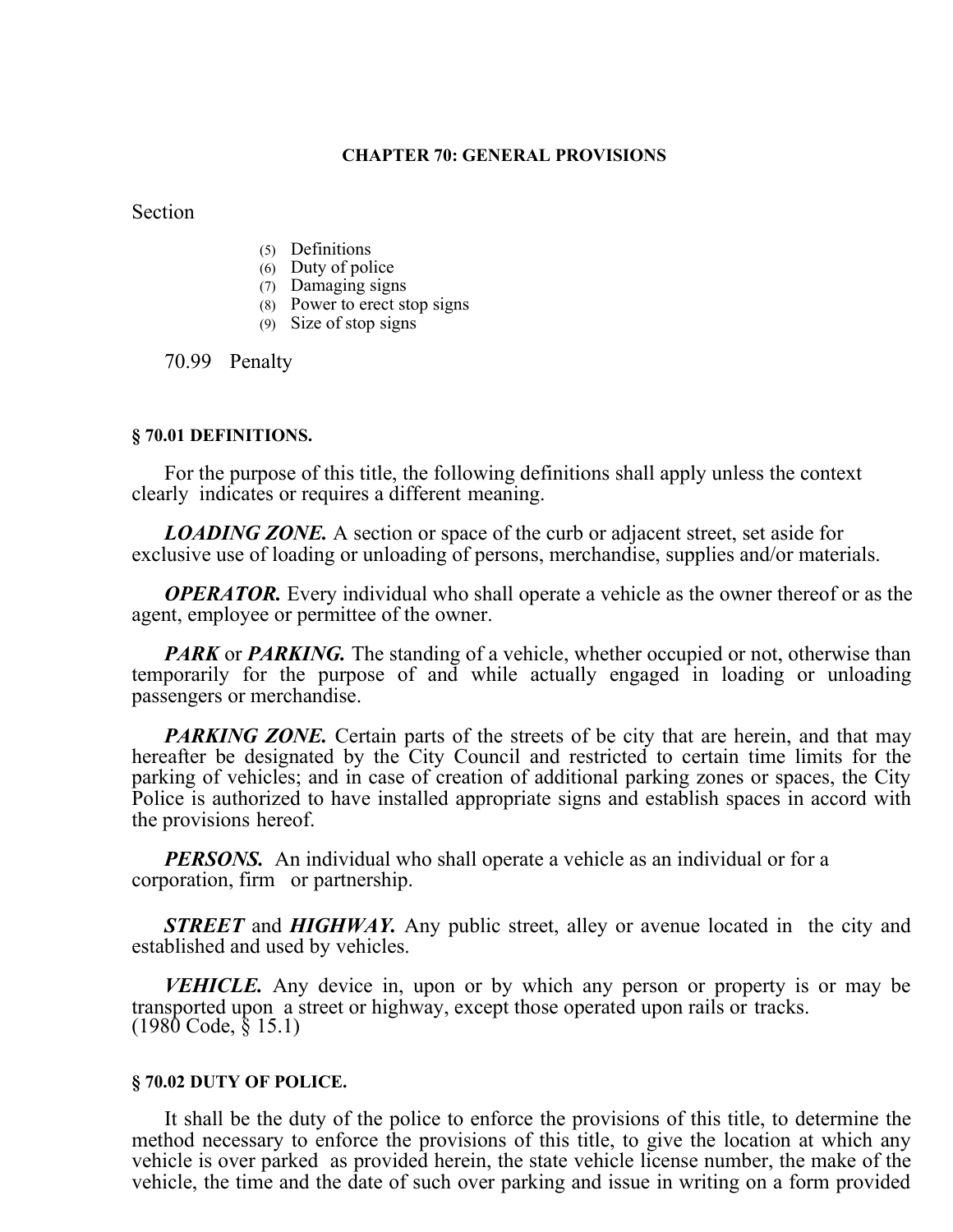by the city a notice to the operator to appear and answer the charge of over parking, such a notice to be furnished and fastened in a conspicuous place on such vehicle, unless the operator or an occupant be present for delivery thereof.

#### (1980 Code, § 15.5)

#### **§ 70.03 DAMAGING SIGNS.**

It shall be unlawful and an offense for any unauthorized person to deface, injure, tamper with, or willfully break, destroy or impair the usefulness of any signs or markers installed under the terms hereon, or any section in this code. (1980 Code, § 15.9)

#### **§ 70.04 POWER TO ERECT STOP SIGNS.**

The city shall within the enactment of this title have the power to erect and maintain stop signs at any intersection within the corporate limits and that said stop signs shall impose a duty on any vehicular traffic facing said stop sign to bring their vehicle to a complete stop prior to entering said intersection whether for the purpose of crossing said intersection or turning into the connecting street. (1980 Code, § 15.20)

#### **§ 70.05 SIZE OF STOP SIGNS.**

The stop signs shall be red and white in color and no smaller than 18 inches in diameter and installed according to state regulations. (1980 Code, § 15.21)

#### **§ 70.99 PENALTY.**

(J) Any firm, person or corporation who shall violate any provisions of this title, with the exception of §§ 70.04 and 70.05, shall, upon conviction, be deemed guilty of a misdemeanor and fined in any amount not to exceed \$100. (1980 Code, § 15.12)

(K) Any person who shall violate any of the provisions of §§ 70.04 or 70.05 or shall fail to comply therewith or with any of the requirements thereof shall be deemed guilty of a misdemeanor and shall be liable to a fine, and upon conviction of any such violation shall be fined in any sum of not more than \$200.

(1980 Code, § 15.22)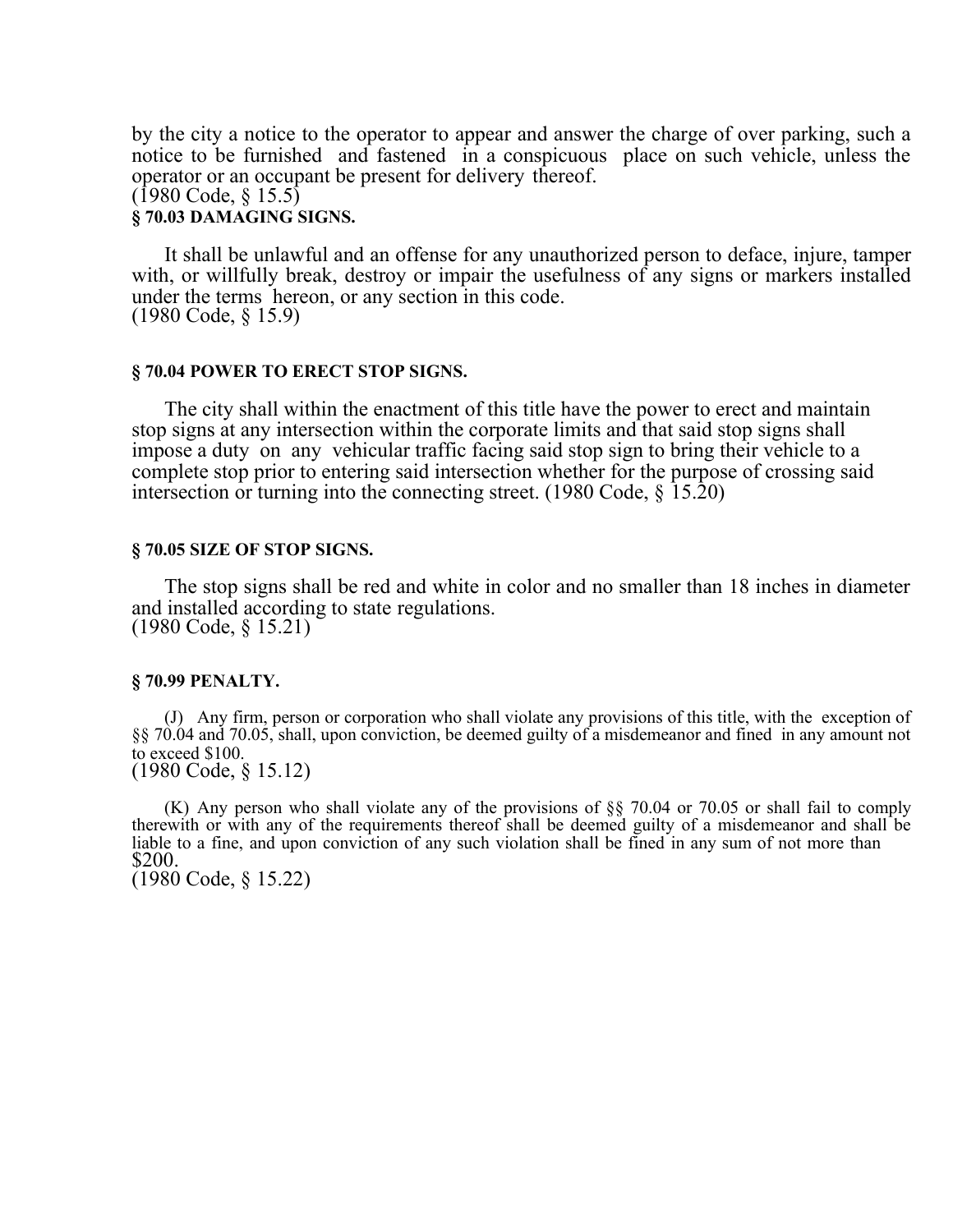# **CHAPTER 71: TRAFFIC REGULATIONS**

### Section

- 12.1 Running over fire hoses
- 12.2 Use of motor brakes
- 12.3 Speed limits

# **§ 71.01 RUNNING OVER FIRE HOSES.**

15 *Driving over hoses.* No person shall drive or propel his automobile, truck or other vehicle or traffic over and across any portion of fire hose belonging to the city at any time whether the fire hose is being used at the time and place for the purpose of extinguishing a fire or is being placed on the ground for any purpose deemed necessary by the City Council, for the protection of property of citizens of the city or other persons having property within the city at the time and place of the violation. (1980 Code, § 15.50)

16 *Damaging fire hoses.* It shall hereafter be unlawful for any person to purposely damage or molest any fire hose owned by the city whether the same is in use at the time and place of the violation or not. (1980 Code, § 15.51)

17 *Penalty.* Any person, firm or corporation that violates any provision of this section shall be deemed guilty of a misdemeanor and upon conviction thereof shall be punished by a fine not to exceed the amount of \$100. Each time this section is violated shall constitute a separate offense. (1980 Code, § 15.52)

# **§ 71.02 USE OF MOTOR BRAKES.**

(J) The use of motor brakes is hereby restricted within the city in an attempt to reduce noise, prevent destruction of pavement and facilitate lower speeds within the downtown and thru traffic corridors.

(K) Any person, firm or corporation violating any provisions of this section or failing to observe any provisions hereof shall be deemed guilty of a misdemeanor and upon conviction shall be fined in any sum not exceeding \$500.

(Ord. 031020, passed 10-20-2003)

#### **§ 71.03 SPEED LIMITS.**

(N) Upon the basis of an engineering and traffic investigation heretofore made as authorized by the provisions of Tex. Trans. Code, § 545.356, the following prima facie speed limits hereafter indicated for vehicles are hereby determined and declared to be reasonable and safe; and such speed limits are fixed at a rate of speed indicated for vehicles traveling upon named city streets.

(O) Any person, firm or corporation violating any provisions of this section or failing to observe any provisions hereof shall be deemed guilty of a misdemeanor and upon conviction shall be fined in any sum not exceeding \$200.

(Ord. —, passed 4-2-1980; Ord. 90-12-013, passed - - 1990; Ord. 94-01-22, passed 1-17- 1994; Ord.

020520, passed 5-20-2002)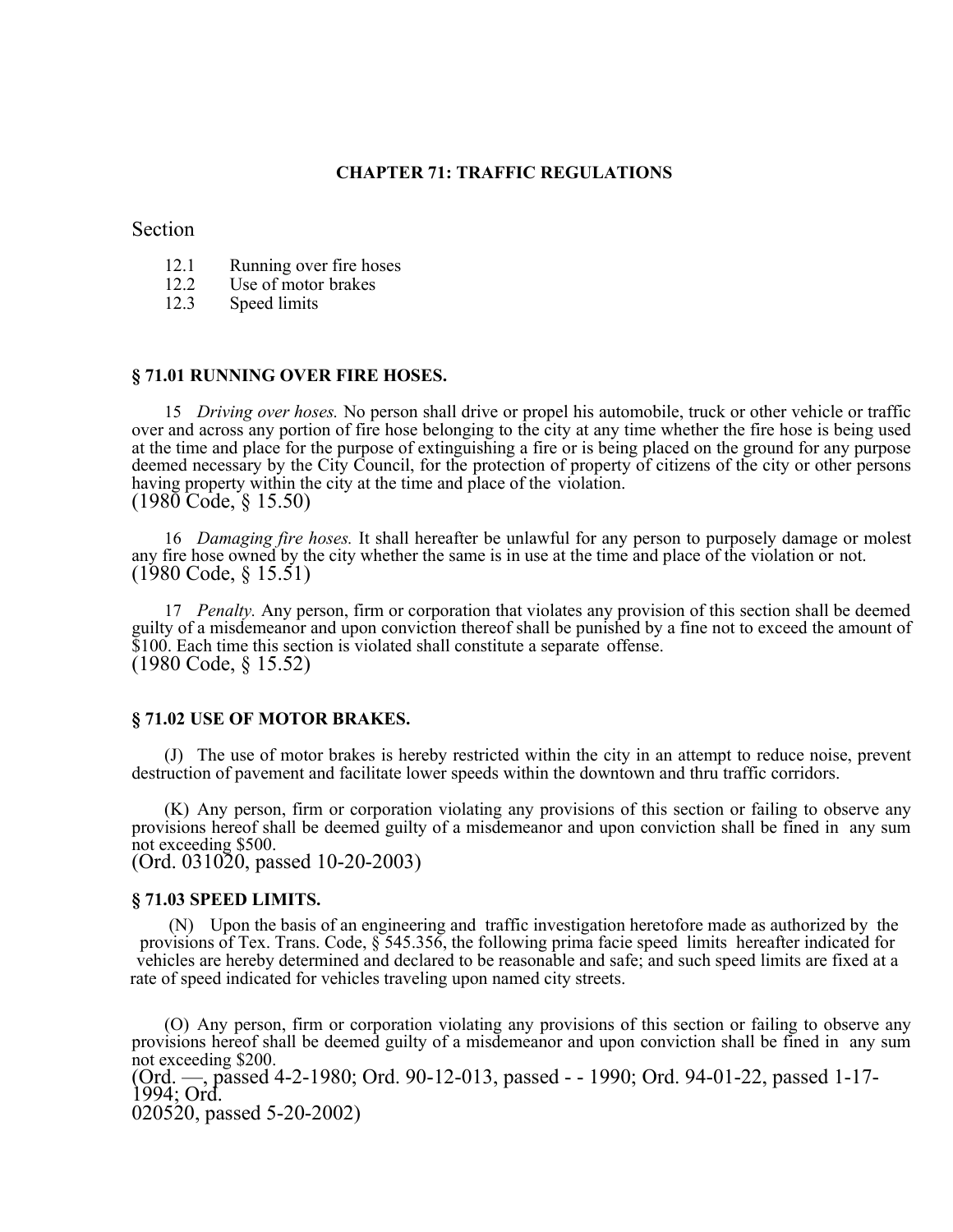# **CHAPTER 72: PARKING REGULATIONS**

Section

- \_\_\_\_\_\_\_\_\_\_\_\_\_\_\_\_\_\_\_\_\_\_\_\_\_\_\_\_\_\_
- $\blacksquare$  $\bullet$   $\qquad \qquad$
- Parking within lines
- Loading zones
- Days and times in effect

### **§ 72.04 PARKING WITHIN LINES.**

(S) Any vehicle parked in any parking space, in any parking zone, or space shall be parked parallel with the sidewalk or at an angle thereto in accord with the lines marked on the street or curb indicating the direction for parking in such place, if the line be drawn on the street, or painted at angles to the sidewalk, then such vehicle shall park within such lines and at an angle to the sidewalk indicated by such lines.

(T) It shall be unlawful and an offense to park any vehicle across any such lines or marks or to park the vehicle in such way that the same shall not be within the area designated by such lines or markings. (1980 Code, § 15.6)

### **§ 72.05 LOADING ZONES.**

(D) The City of Hawkins is authorized to establish such loading zones as are necessary for the conduct of business and to omit parking from such loading zones as are necessary for the conduct of business during the regular business hours of the day, Sunday excepted.

(E) Such loading zones shall be properly marked, and no vehicle shall stand or park in a loading zone for the purpose of loading or unloading passengers for a period of time greater than 10 minutes.

(F) The use of loading zones for the loading or unloading of merchandise shall be confined to the handling of heavy and bulky materials.

(G) All such loading or unloading must be performed in an expeditious manner, and no vehicle may remain in a loading zone for a period of time greater than is necessary to expeditiously load or unload the same, nor while the operator is soliciting or engaged otherwise than in loading or unloading of the vehicle, except that a reasonable time shall be allowed for the procuring of a receipt for delivery. (1980 Code, §  $15.7\bar{)}$ 

### **§ 72.06 DAYS AND TIMES IN EFFECT.**

The use of said zones and parking spaces and the enforcement of same shall apply between the hours of 9:00 a.m. and 5:00 p.m. on every Monday through Saturday, inclusive, and shall not be effective at any time from 5:00 p.m. on each Saturday until 9:00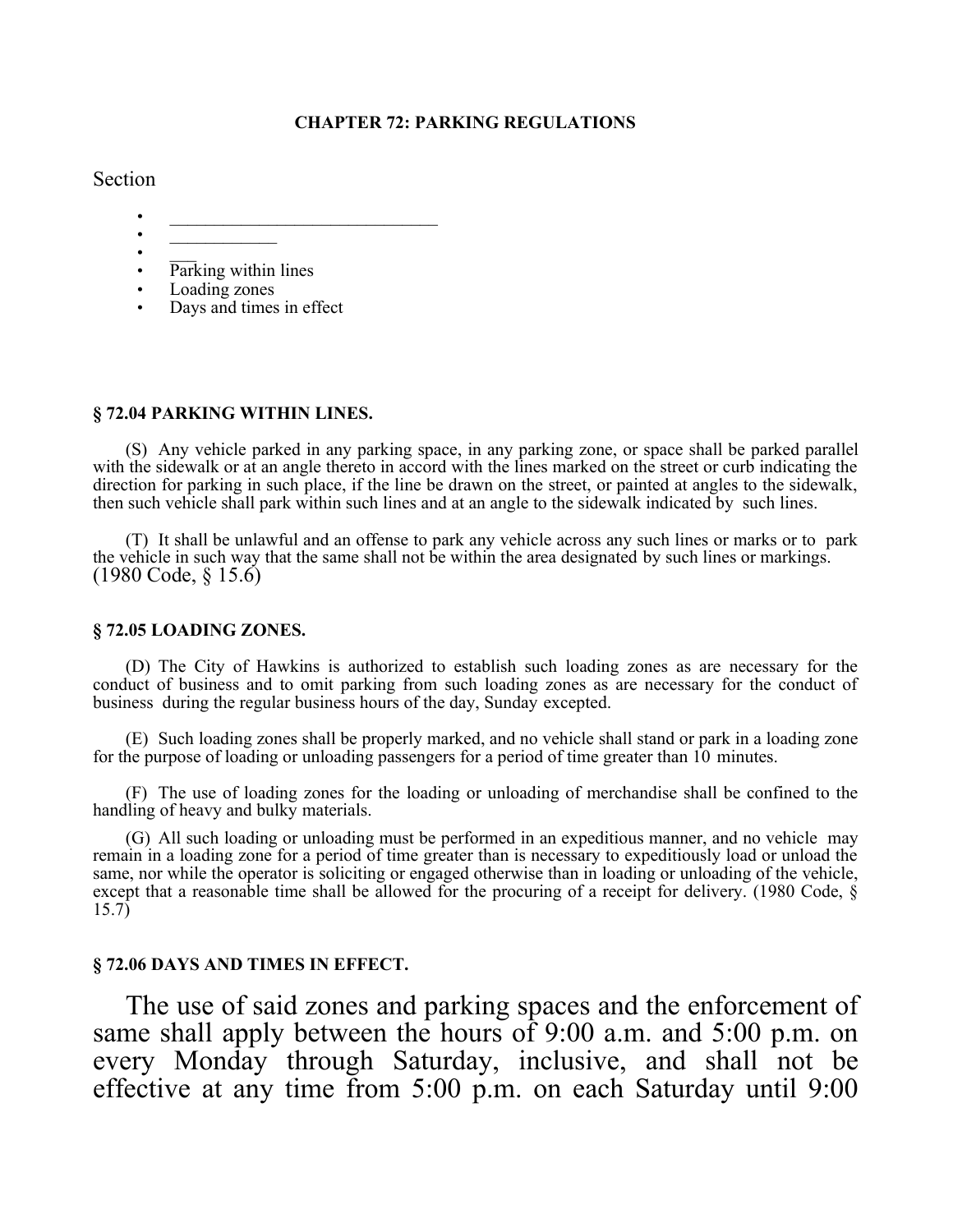a.m. the following Monday and shall not apply on legal holidays as agreed upon and set by the Retail Merchants Association of Wood County.(1980 Code, 15.8)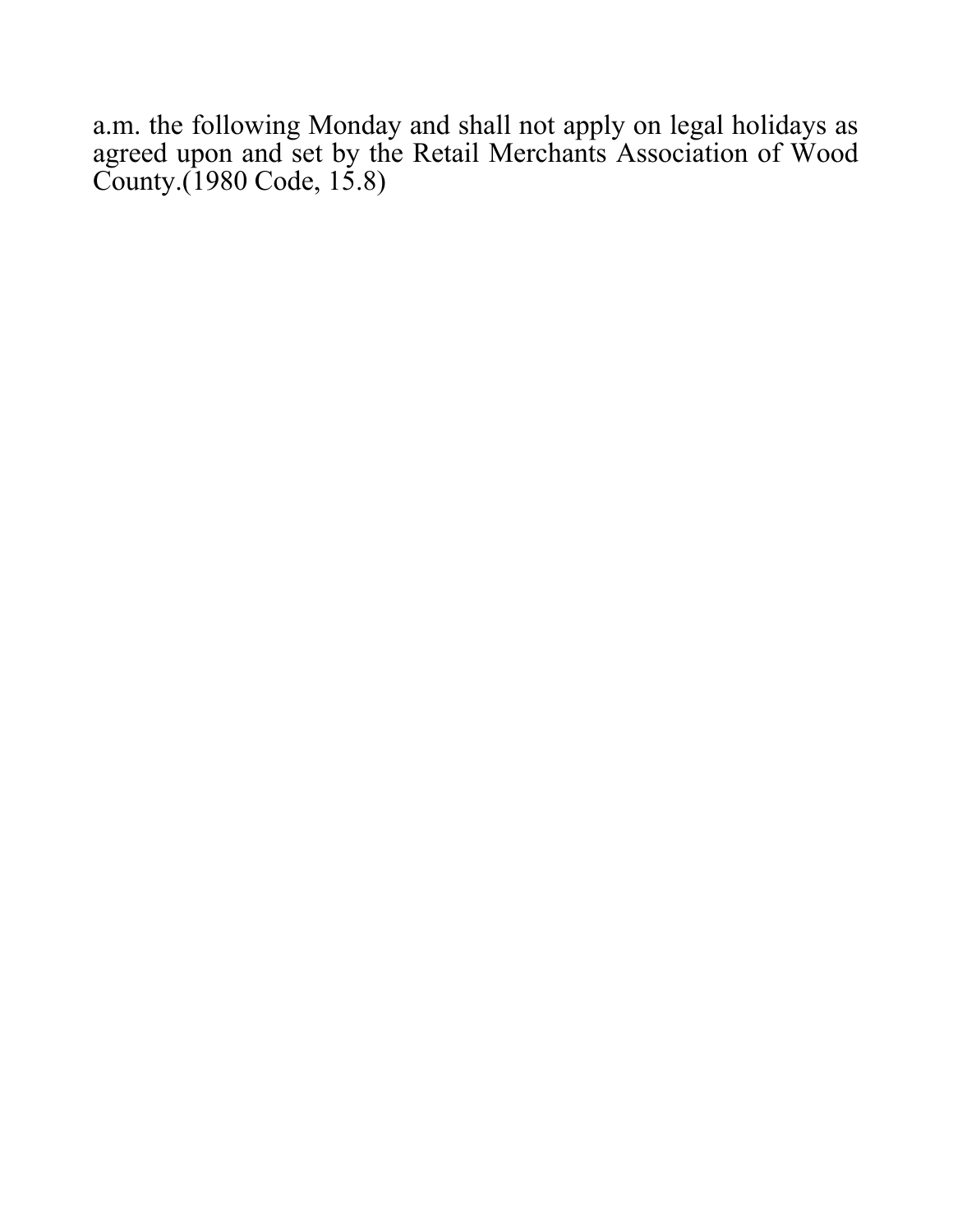# **GENERAL REGULATIONS**

Chapter

- 91. FIRE PROTECTION AND PREVENTION
- 92. OIL AND GAS
- 93.
- 94. STREETS AND SIDEWALKS

95.

- 96. ANIMALS
- 97. ENVIRONMENTAL HEALTH CODE
- 98. STREET NUMBER REQUIREMENTS
- 99. OUTDOOR BURNING

# **CHAPTER 91: FIRE PROTECTION AND PREVENTION**

*General Provisions*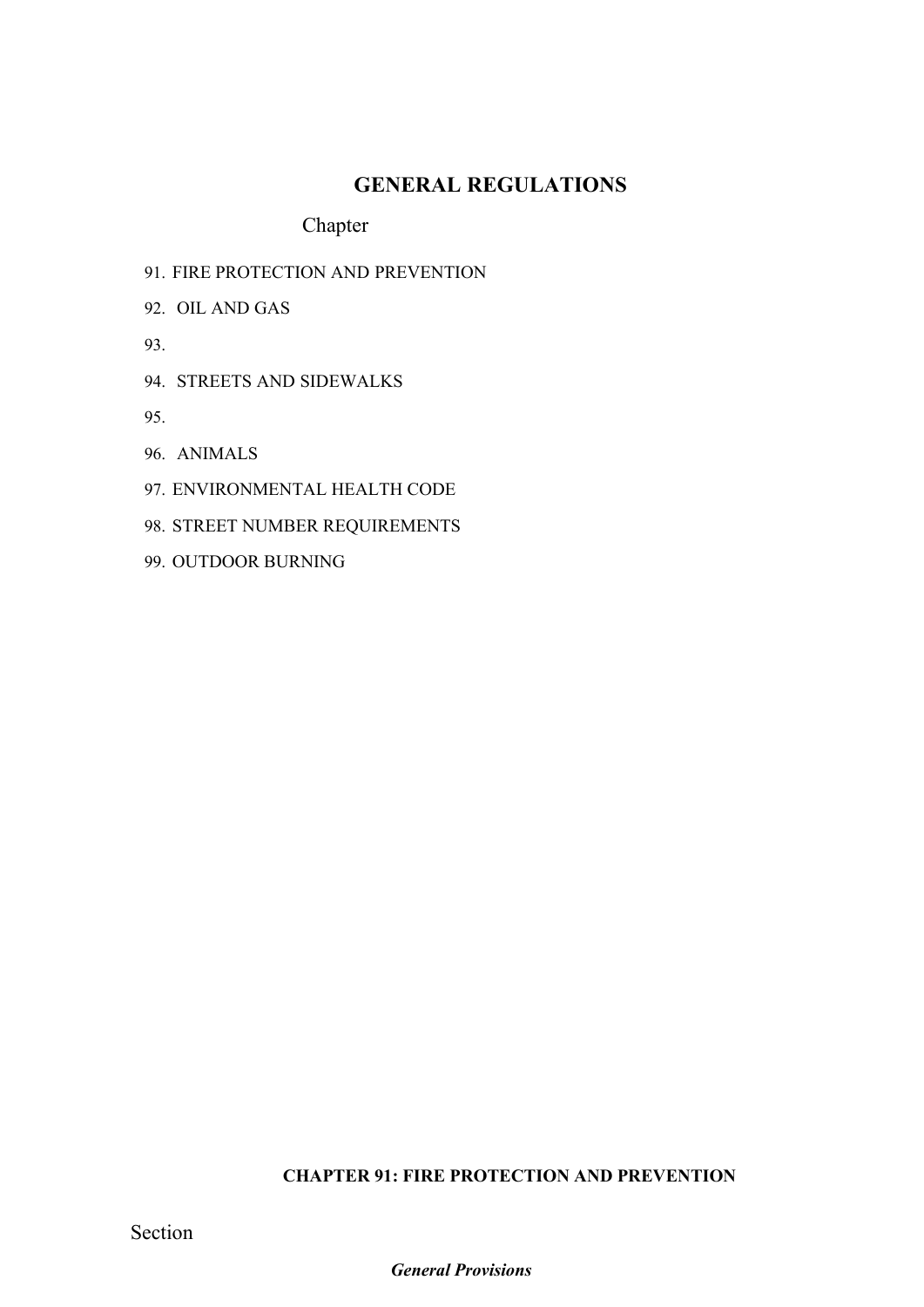| 91.00 | Burn Ban Ordinance |
|-------|--------------------|
|-------|--------------------|

- 91.1 Current Life Safety Code and Fire Prevention Code
- 91.2 Fireworks<br>91.3 Creation of
- Creation of Hawkins Volunteer Fire Department
- 91.4 Appointment of Fire Department Officers and Authority of Chief and City Council
- 91.5 Texas Emergency Services Retirement System
- 91.6

# *Fire Limits*

- 91.60 Establishing location of fire limits
- 91.61
- 91.62 \_\_\_\_\_\_\_\_\_\_\_\_\_\_\_\_\_\_\_\_\_\_\_\_\_\_\_\_\_\_\_\_\_\_
- 91.63 Building Permit Required

91.64 91.65\_

 $\overline{9}1.99$ Penalty

 $^ ^-$ 

# **GENERAL PROVISIONS**

#### $\overline{9}$ 1 **§ 91.00 BURN BAN ORDINANCE.**

.  $\overline{Q}$ 1 specific drought related conditions in the incorporated limits of the City of Hawkins. An ordinance of the City of Hawkins providing for restrictions of outdoor burning during

\_ The City of Hawkins orders a city limits prohibition on outdoor burning and/or fireworks effectuated \_ by the Hawkins City Council, to run concurrently with a county burn ban. A city burn ban shall be in effect within the city limits immediately upon the declaration of a county burn ban. No further action shall be required of the Council in the future.

 $\overline{a}$ \_ upon conviction fined a sum not to exceed \$500.00. Any person violating the burn ban ordinance shall be charged with a Class C Misdemeanor and

 $^-$ The ordinance shall be enforced by the Hawkins Police Department.

\_ (Ord 180813 dated 8-13-18) (LGC Chapter 52)  $\overline{\phantom{a}}$ 

#### $\overline{\phantom{a}}\phantom{a}$ \_ **§ 91.01 CURRENT LIFE SAFETY CODE AND FIRE PREVENTION CODE.**

 $\overline{a}$ 

 $\overline{a}$ \_ It is the desire of the City Council to adopt in all respects the current version of the Life Safety Code and the eurrent version of the Fire Prevention Code; and to facilitate proper construction and maintenance of buildir \_ within the city and relating to public safety, health and general welfare.

\_<br>--The City of Hawkins wishes to have the current version in place at all times; therefore, all future revisions of \_ codes shall be automatically adopted as they are revised as though they were copied herein fully. \_ (Ord. 020218, passed 2-18-2002)

#### $^ ^-$

# \_ **§ 91.02 FIREWORKS.**

 $\overline{a}$  $\overline{a}$ \_ sky rocket, roman candle or similar thing any place within the city limits of the City of Hawkins.  $(1979 \text{ Code}, \S 9.10)$  $^-$ (A) *Prohibited areas for fireworks*. No person shall cast, throw or fire any squib, firecracker, torpedo,

 $^ \overline{a}$  $\overline{a}$  $\overline{a}$ (B) *Penalty*. Any person violating any provisions hereof shall be fined in any sum not less than \$1 or than \$100. Also, violators will be liable for all damages. (1979 Code, § 9.13) (Ord dated 11-19-18945; Reaffirmed 12-7-1978)

#### $\overline{a}$  $\bar{s}$ g **§ 91.03 CREATION OF HAWKINS VOLUNTEER FIRE DEPARTMENT**

 $\frac{1}{4}$ . The City of Hawkins established a volunteer fire department in 1942. Per Texas Local Government Code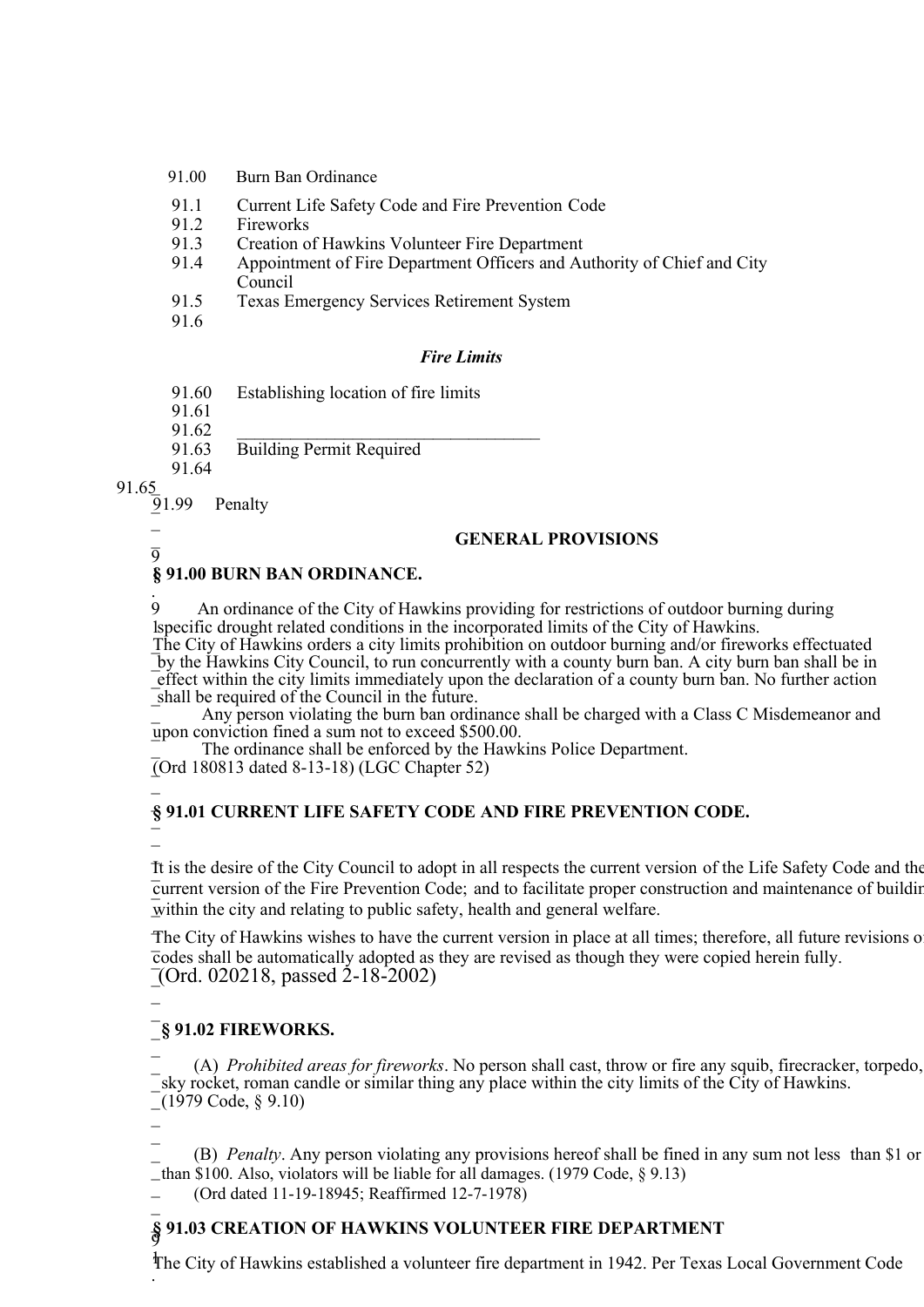6

§342.004 the City may form a fire department consisting of fire companies, a chief, and assistant engineers a department of the City. The fire department shall maintain engines and other fire protection equipment. 9

1 (LGC 342.004) (Resolution 160321 3-21-16 reaffirms fire department)

# . 6

# 4

.

# **§ 91.04 APPOINTMENT OF FIRE CHIEF AND OTHER OFFICERS OF THE FIRE DEPARTMENT AND AUTHORITY OF FIRE CHIEF AND HAWKINS CITY COUNCIL**

The Hawkins Volunteer Fire Department, a department of the City of Hawkins, is provided funding by the City of Hawkins. The Fire Chief, Assistant Fire Chief, Captains and Secretary-Treasurer of the Hawkins Volunte Fire Department shall be chosen from applications submitted for the positions and appointment by the Hawkins City Council. Lieutenants and other necessary officers will be appointed by the Fire Chief pursuant To positions established by the Constitution and By-laws.(Ord 160701 dated 7-1-16) ( LGC 342.004)

The Fire Chief shall have authority to assure discipline among the firemen by ordinance pursuant to LGC 342.004. The Fire Chief shall have the power to demote, suspend, or expel any officer or fireman for Neglect, refusal to perform his/her departmental duties, and/or for causing disruption in the discipline of the Department subject to an appeal to the Hawkins City Council. The demotion, suspension, or expulsion shall Take effect immediately and is subject to a reversal after a hearing before the Council. (Ord 160722, dated 7-22-16) (LGC 342.004)

The Hawkins City Council has final control over the Fire Department. (Ord 160729 dated 7-29-16) (LGC Chapter 51, 52, and 342.004)

# **§ 91.05 TEXAS EMERGENCY SERVICES RETIREMENT SYSTEM BOARD**

The City of Hawkins desires to have their fire fighters participate in TESRS. The TESRS Local Board For the City of Hawkins Volunteer Fire Department is hereby formed pursuant to the provisions of Texas Government Code 865.012.

(Ord 160919, dated 9-19-16) (Government Code Chapter 865)

# **FIRE LIMITS**

#### 9 1 **§ 91.60 ESTABLISHING LOCATION OF FIRE LIMITS.**

6 7 north boundary line of Blackburn Street at a point the SE corner of Hawkins The fire limits of the city shall be as follows: beginning at a point on the Independent School lot; thence in a southerly direction across Blackburn Street to a point the NE corner of Block 23 of the original Hawkins town site; thence south along the east boundary line of Block 23, the west boundary line of Rock Street to a point at the intersection of Rock Street with Highway 80, the SE corner of Block 23; then south across Highway 80 property and across the T & P Ry. Co. property, at the NE corner of Block 26 of the Hawkins town site for corner; thence south 80 degrees and 40 feet east along the south boundary line of the  $T \& P R y$ . Co. property across the north boundary line of Block 27, Hawkins town site, continuing across Beulah Street continuing along the north boundary line of Block 28, Hawkins town site, continuing across Green Street to a point on the east boundary line of Green Street, the NW corner of Block 29, Hawkins town site; then north across said R.R. Co. property and the highway property to a point on the north boundary line of said highway property, to a point on the north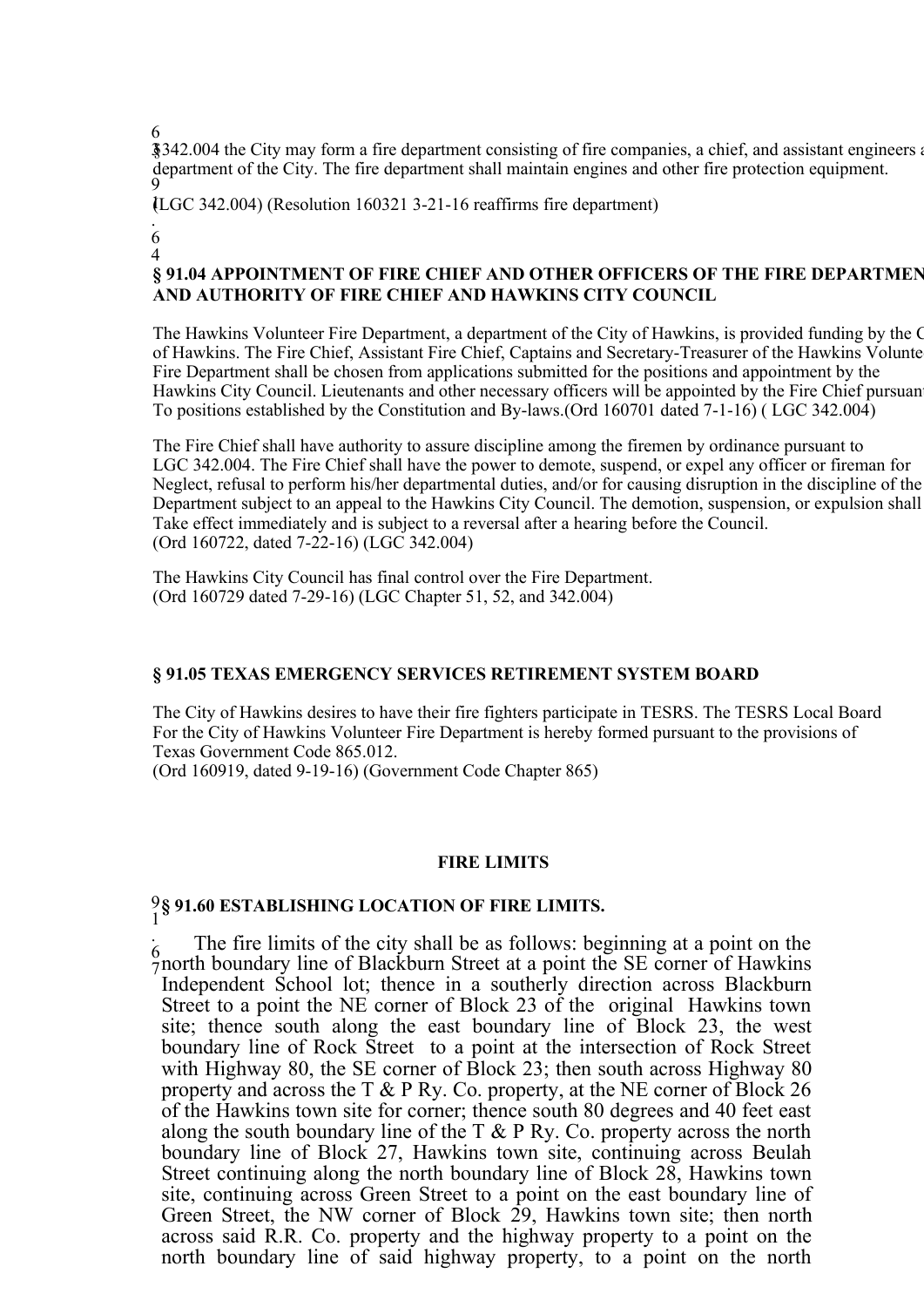boundary line of the highway property, the SW corner of Block 20, and continuing north across Blackburn Street, at the southwest corner of Block 7, Hawkins town site, from corner thence westerly direction across Green Street, at the SE corner of Block 6, Hawkins town site, continuing west along the south boundary line of Block 6 to a point on the southwest corner of Block 6, continuing across Beulah Street to a point at the SE corner of Block 5, Hawkins town site, continuing along the south boundary line of Block 5 to a point at the SW corner of Block 5; thence westerly across Rock Street to the place of beginning.

 $(1979 \text{ Code}, \frac{8}{3}, 7.30)$  (Ord 9-2-1941)

# **§91.63 BUILDING PERMITS REQUIRED.**

The fees for building permits are \$.20 (twenty cents) per square foot; heating and cooled for or businesses and \$.20 (twenty cents) per square foot for out buildings. All permits have a minin \$50.00. All building permits are issued by the Hawkins City Council.

(A) Whoever shall violate any provision of this chapter for which no specific penalty is provided shall punished as set forth in § 10.99.

(Amended effective 5-30-2019.)

# **§ 91.99 PENALTY.**

Whoever shall violate any provision of this chapter for which no specific penalty is provided shall be punished set forth in § 10.99. (1979 Code, § 7.39)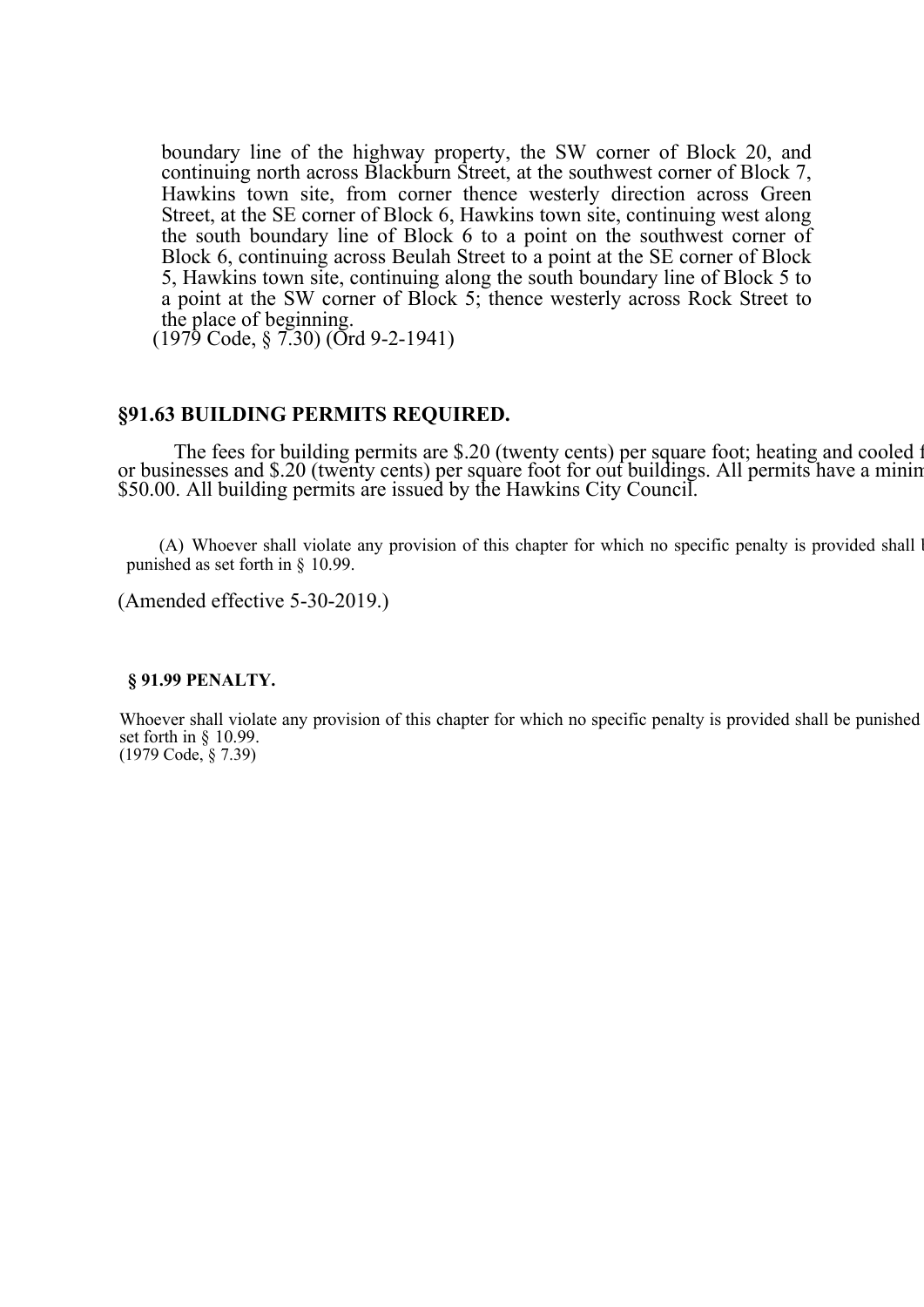# **CHAPTER 92: OIL AND GAS**

| 92.1 | Fire Extinguisher Requirement |  |
|------|-------------------------------|--|
|------|-------------------------------|--|

92.2

 $92.3$ <br> $92.4$ Distribution of natural gas

# *Liquefied Petroleum Gas*

| 92.20 | Definitions                                                     |
|-------|-----------------------------------------------------------------|
|       |                                                                 |
| 92.21 |                                                                 |
| 92.22 | Compliance with law; installing tanks, containers and equipment |
| 92.23 |                                                                 |
| 92.24 |                                                                 |
| 92.25 |                                                                 |
| 92.26 |                                                                 |
| 92.27 |                                                                 |
| 92.28 |                                                                 |
| 92.29 |                                                                 |
| 92.30 |                                                                 |
| 92.31 | Licensed person to adjust container devices                     |
| 92.32 | Storage inside buildings                                        |
| 92.33 |                                                                 |
| 92.34 |                                                                 |
| 92.37 | <b>Vehicle Parking Restrictions</b>                             |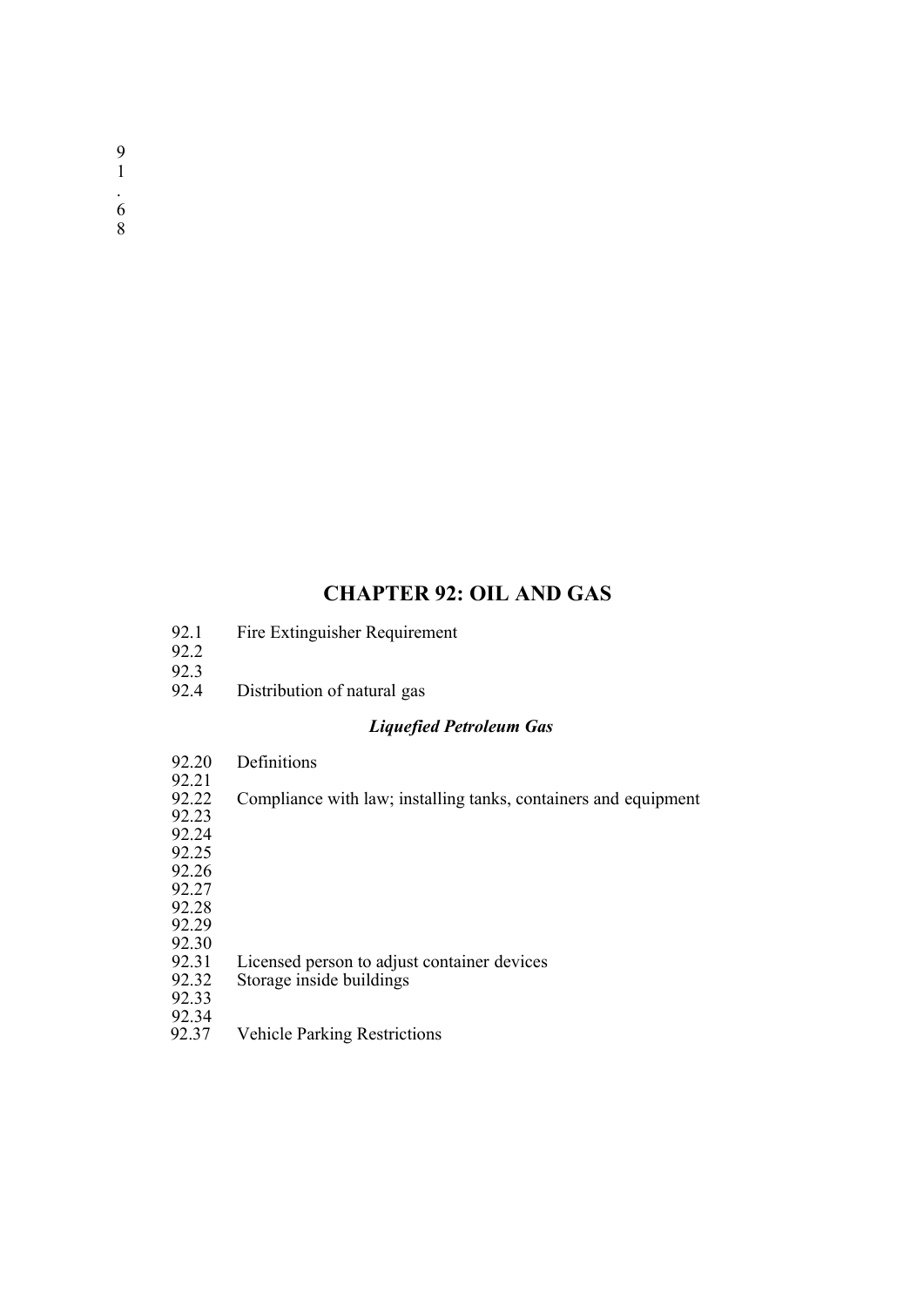#### *GENERAL PROVISIONS*

#### **§ 92.01 FIRE EXTINGUISHER REQUIREMENT.**

(A) It shall be unlawful for any person, firm or corporation within the corporate limits of the city to operate any oil well, gas well or tank battery in connection with the producing and storing of oil from any oil well, without at the same time having on hand in convenient places for fighting fires originating at or that may spread to any such oil well, gas well or tank battery, all ample and sufficient and appropriate chemicals for smothering or extinguishing fires and the necessary fire fighting equipment for effectively using such chemicals in the fighting of fires. (1979 Code, § 12.1)

(B) Anyone guilty of the acts listed in division (A) of this section shall upon conviction be guilty of a misdemeanor and shall be fined in any sum not to exceed \$100, and each day this section continues to be violated shall be deemed a separate offense. (1979 Code, § 12.2)

#### **§ 92.04 DISTRIBUTION OF NATURAL GAS.**

(A) *Distributing natural gas in city limits*. It shall be unlawful for any person, firm or corporation not having a franchise from the city to distribute natural gas within the city for domestic or commercial use. (1979 Code, § 12.30)

(B) *Franchises from city*. It shall likewise be unlawful for any person, firm or corporation to make or maintain connection with a residue gas line or any other natural gas line for the purpose of obtaining natural gas for domestic or commercial purpose unless the owner or operator of the residue gas line or other natural gas line has a franchise from the city to distribute natural gas within the city for domestic and commercial purposes.

# (1979 Code, § 12.31)

(C) *Use of public streets.* It shall be unlawful for any person, firm or corporation to use any public street, park, alley, road, thoroughfare, highway, sidewalk, bridge, public ground, or other public property for any of the activities prohibited in divisions (A) and (B) of this section. (1979 Code, § 12.32)

(D) *Gas lines.* The maintenance and use of residue gas lines and natural gas for lease operation purposes, except gas for residential or commercial use, is not prohibited thereby. (1979 Code, § 12.33)

(E) *Providing gas to employees.* It shall be unlawful, notwithstanding the provisions heretofore set forth for the owner or operator of a residue gas line or other natural gas line to distribute natural gas to the residence or residences of 1 or more of its employees so long as the holder of a franchise for the distribution of natural gas is unable for economic reasons to furnish service. When service is subsequently provided the above described residence or residences shall disconnect from the residue lines or other natural gas lines and connect to the gas line of the franchise holder. (1979 Code, § 12.34)

(F) *Penalties*. Any person, firm, or corporation who shall violate any of the provisions of this section shall, upon conviction thereof, be fined not less than \$25, nor more than \$100 for each such offense.

(1979 Code, § 12.35)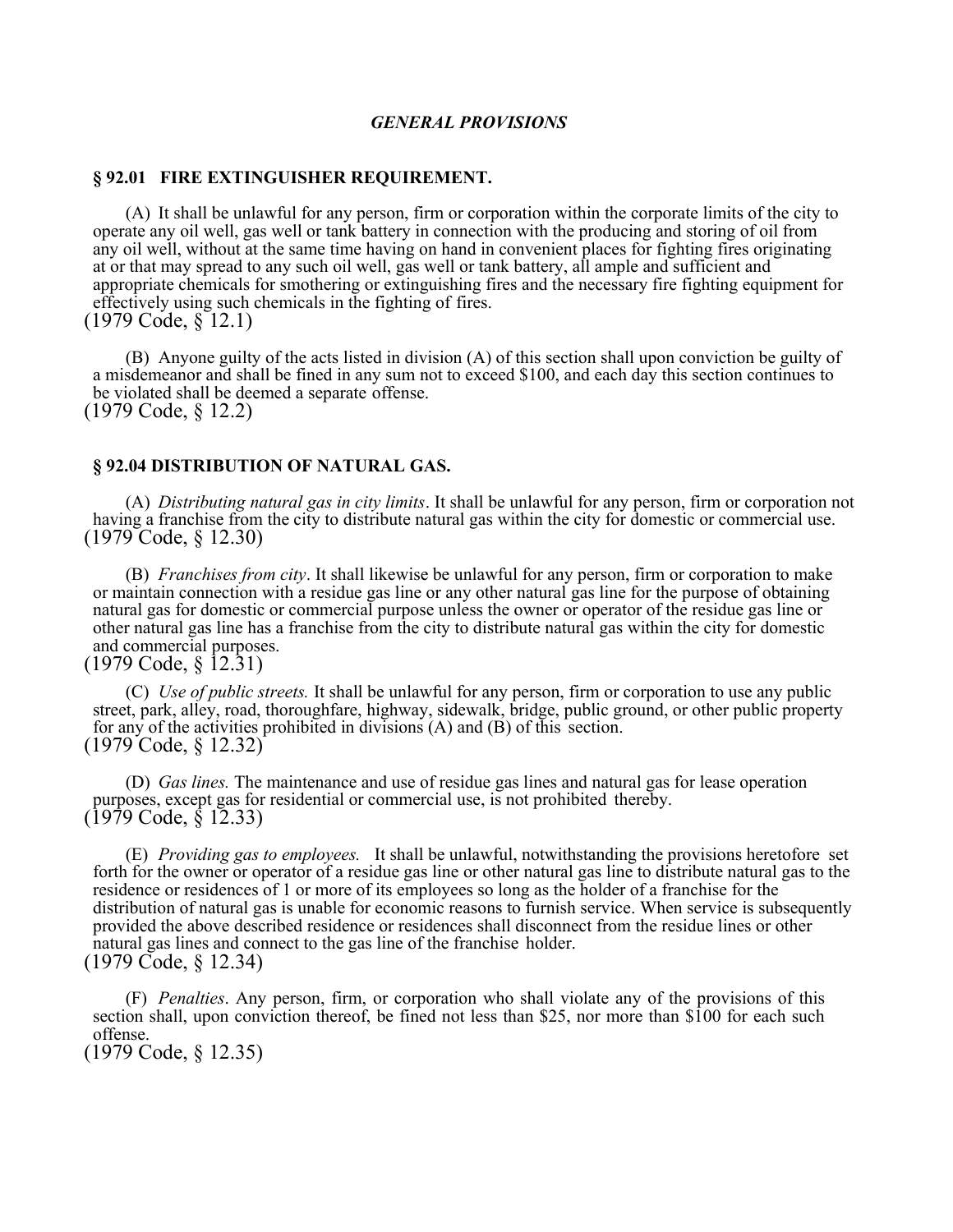# *LIQUEFIED PETROLEUM GAS*

# **§ 92.20 DEFINITIONS.**

For the purpose of this subchapter, the following definitions shall apply unless the context clearly indicates or requires a different meaning.

*APPROVED.* Approved by the Railroad Commission as the result of investigation and tests conducted under supervision, or by reason of accepted principles established by test by recognized authorities, technical or scientific organizations.

*LIQUEFIED PETROLEUM GAS.* Any material which is composed predominantly of any of the following hydrocarbons or mixtures of them: propane, propylene, butanes (isobutane or normal butane), and butylenes.

*PREMISES.* The grounds, as well as all buildings and appurtenances pertaining thereto, and any adjacent premises, if directly or indirectly under the control of the same person.

*RAILROAD COMMISSION*. The Railroad Commission of the state or regularly authorized deputy or agent thereof.

*VEHICLE*. All automobiles, trucks and trailers, and all appurtenances thereto.

(Ord. 96-09-27, passed 9-16-1996)

# **§ 92.22 COMPLIANCE WITH LAW; INSTALLING TANKS, CONTAINERS AND EQUIPMENT.**

(A) *Generally*. No person shall keep, store, retain, handle, haul, transport, dispense, distribute, use or consume within the city any liquefied petroleum gas except upon full compliance with the requirements of the state.

(B) *Installing tanks, containers and equipment*. All tanks, containers and appurtenant equipment installed for use within the city for the purpose of providing liquefied petroleum gas for industrial, commercial and domestic uses shall be designed, constructed, equipped and installed in a manner as required by the laws of the state and all special regulations of the Railroad Commission as now or hereafter promulgated in conformity with the laws of the state. (Ord. 96-09-27, passed 9-16-1996)

# **§ 92.32 LICENSED PERSON TO ADJUST CONTAINER DEVICES.**

Adjustments, changes or alterations in the accessories, devices, regulators and safety devices of liquefied petroleum gas containers shall not be made except by persons licensed to do such work.

(Ord. 96-09-27, passed 9-16-1996)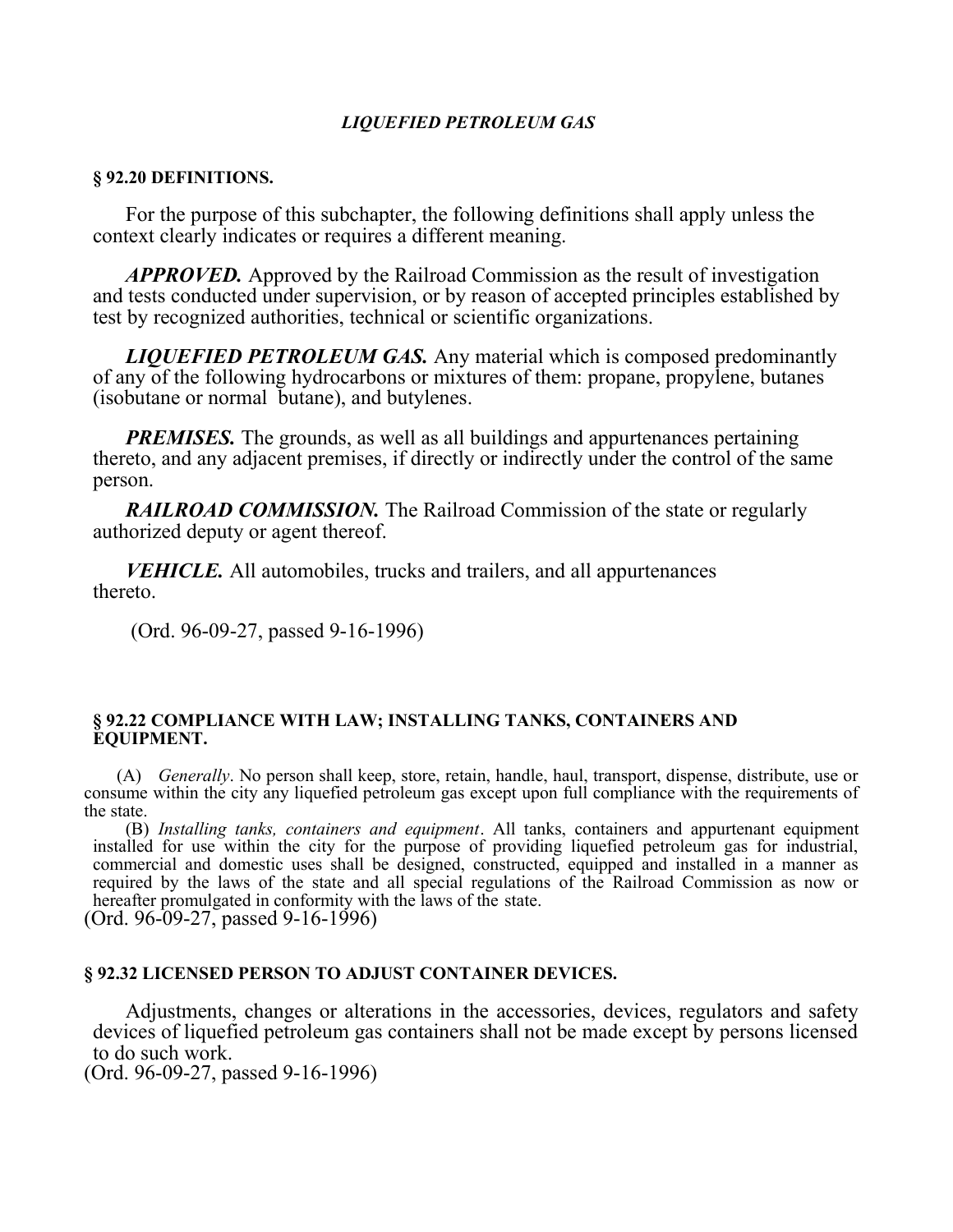# **§ 92.33 STORAGE INSIDE BUILDINGS.**

No liquefied petroleum gas shall be stored or retained inside of any structure within the city except in Interstate Commerce Commission containers in sizes of 16 pounds of gas or less.

(Ord. 96-09-27, passed 9-16-1996)

# **§ 92.37 VEHICLE PARKING RESTRICTIONS.**

No vehicle containing liquefied petroleum gas shall be parked or stored on the streets, alleys, public thoroughfares or at any other point except on premises owned or leased by the owner of such vehicle and approved as permanent tank locations; provided, however, the vehicle may be parked at the point where the commodity is to be delivered and such delivery is made without undue delay.

(Ord. 96-09-27, passed 9-16-1996)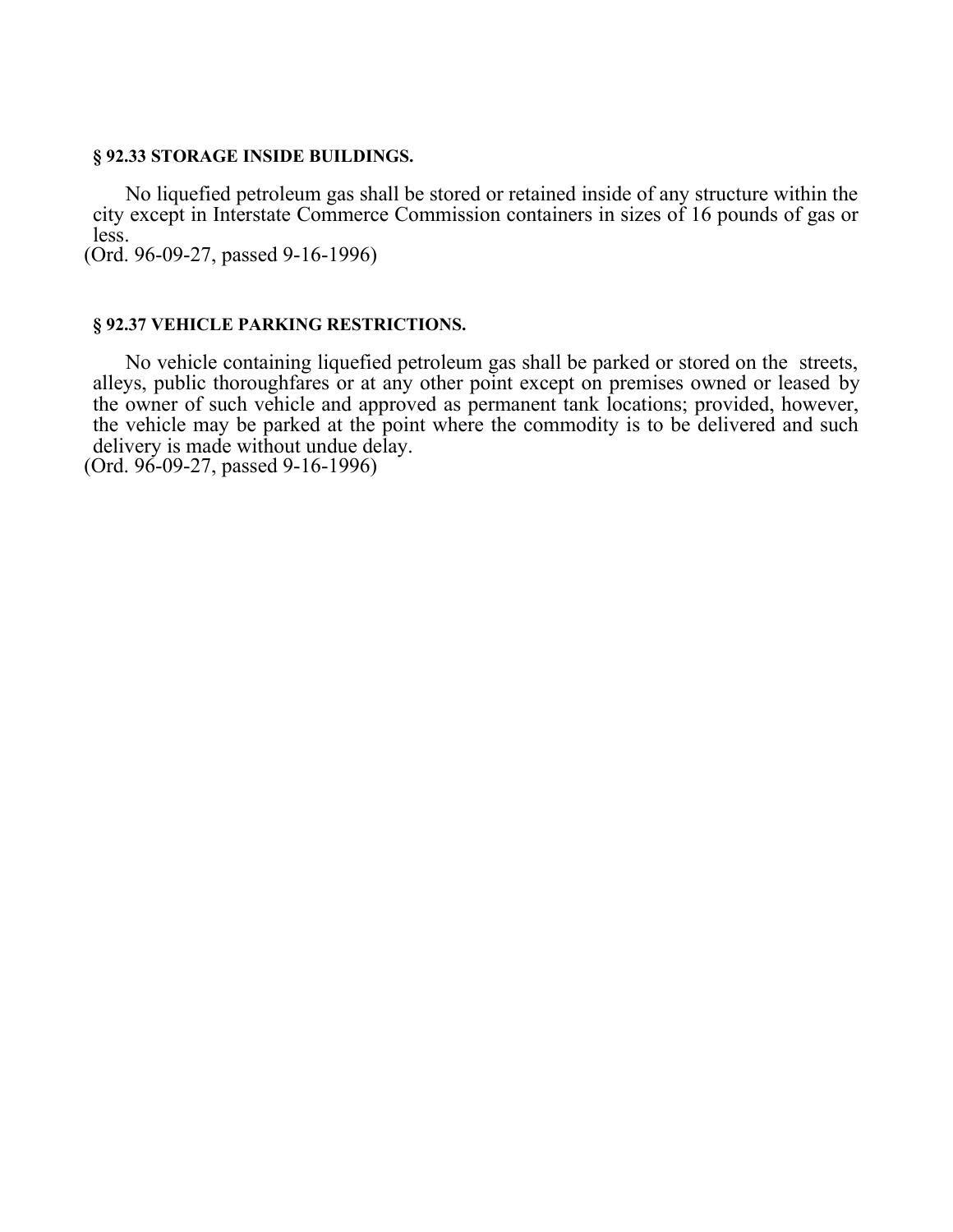# **CHAPTER 94: STREETS AND SIDEWALKS**

# **Section**

- Definitions<br>• Erection of
- Erection of private property

# *General Provisions*

• Placement of mailboxes on city easement

# *Parading*

- a. Permit requirement
- b. Protection by police
- c. Throwing of Candy prohibited
- 94.99 Penalty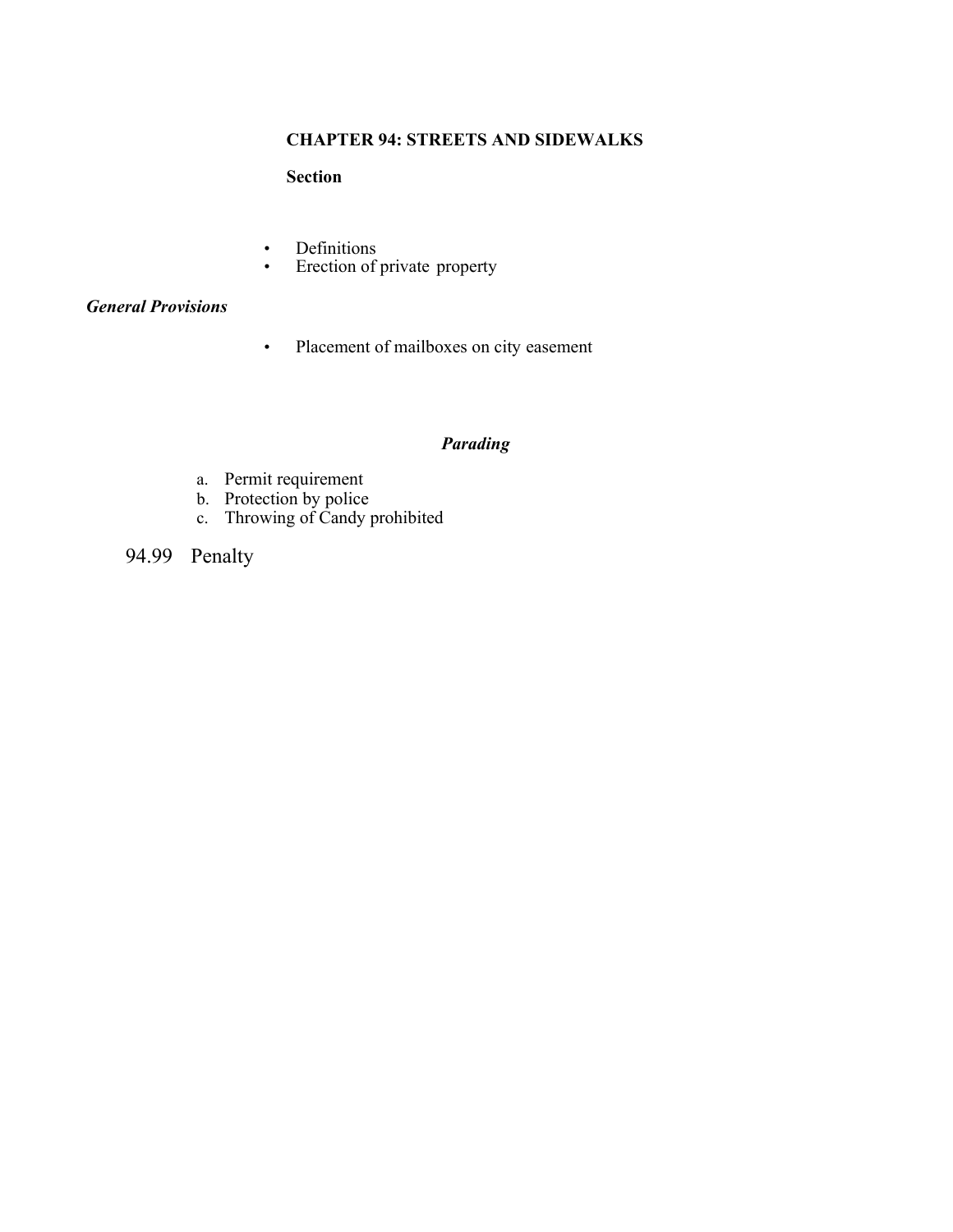# *GENERAL PROVISIONS*

# **§ 94.01 DEFINITIONS.**

For the purpose of this subchapter, the following definitions shall apply unless the context clearly indicates or requires a different meaning.

*CITY STREET.* The entire width of a way held by the city in fee or by easement or dedication that has a part open for public use for vehicular travel.

*ROADWAY.* The portion of a city street that is improved, designed, or ordinarily used for vehicular travel. The term does not include a curb, berm, or shoulder.

*SIDEWALK.* The portion of a city street between the curb lines or lateral lines of a roadway and the adjacent property lines that is improved and designed for or is ordinarily used for pedestrian travel. (Ord. 030914, passed 9-15-2003)

# **§ 94.02 ERECTION OF PRIVATE PROPERTY.**

Without the expressed permission of the city:

14. Private property may not be placed, erected or arranged temporarily or permanently on a sidewalk or the roadway of a city street;

15. Private property may not be placed, erected or arranged permanently on the easement of a city street;

16. Private property may not be placed, erected or arranged temporarily or permanently in such a manner that it forces those using it to have to be in the roadway of a city street or blocking the roadway or sidewalk when using it. (Ord. 030914, passed 9-15-2003)

# **§ 94.03 PLACEMENT OF MAILBOXES ON CITY EASEMENT.**

Mailboxes may be erected on the city easement, provided:

7. The city is notified in order to locate the position and depth of utility lines before it is erected;

8. No part of the mailbox hangs over any part of the roadway of the street, shoulder or curb;

9. No part of the mailbox hangs over the sidewalk or interferes with passage along the sidewalk;

10. In the event the mailbox has to be taken down for utility repair and/or construction, the owner will put the mailbox back at his own expense and/or effort. (Ord. 030914, passed 9-15-2003)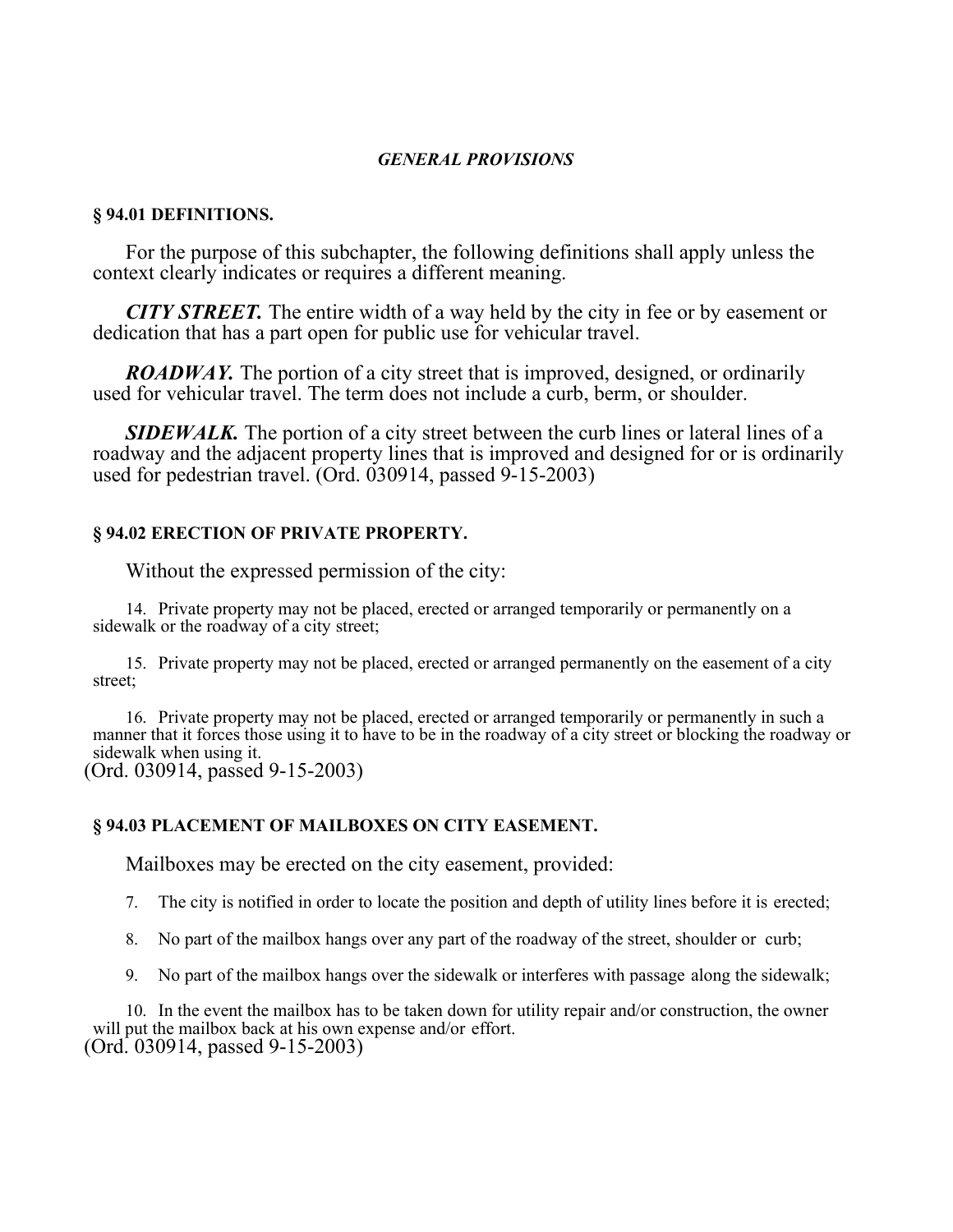# *PARADING*

# **§ 94.20 PERMIT REQUIREMENT.**

A permit is necessary for all parading on city streets due to the fact that the city has been confronted with traffic jams on city streets and it is to the welfare of the individuals as well as the city to receive permission for a parade or any marching within the city. This is also a fire safety measure and the firefighters must be on the alert for the parade. (1979 Code, § 11.10)

# **§ 94.21 PROTECTION BY POLICE.**

Following a permit, the Chief of Police will be on hand to protect the persons marching from any vehicles that may be passing. (1979 Code, § 11.11)

# **§ 94.22 THROWING OF CANDY PROHIBITTED.**

The unsafe act of throwing candy and or other items into City streets, which entices children to run into the street after said items is prohibited in the City of Hawkins, Texas. (Ord No. 050919, passed 9-19-2005)

# **§ 94.99 PENALTY.**

(3) Whoever shall violate any provision in this chapter for which no specific penalty is provided shall be punished as set forth in  $\S$  10.99.

(4) Any person, firm or corporation violating any provisions of §§ 94.01 through 94.03 or failing to observe any provisions hereof shall be deemed guilty of a misdemeanor and upon conviction shall be fined in any sum not exceeding \$500. (Ord. 030914, passed 9-15-2003)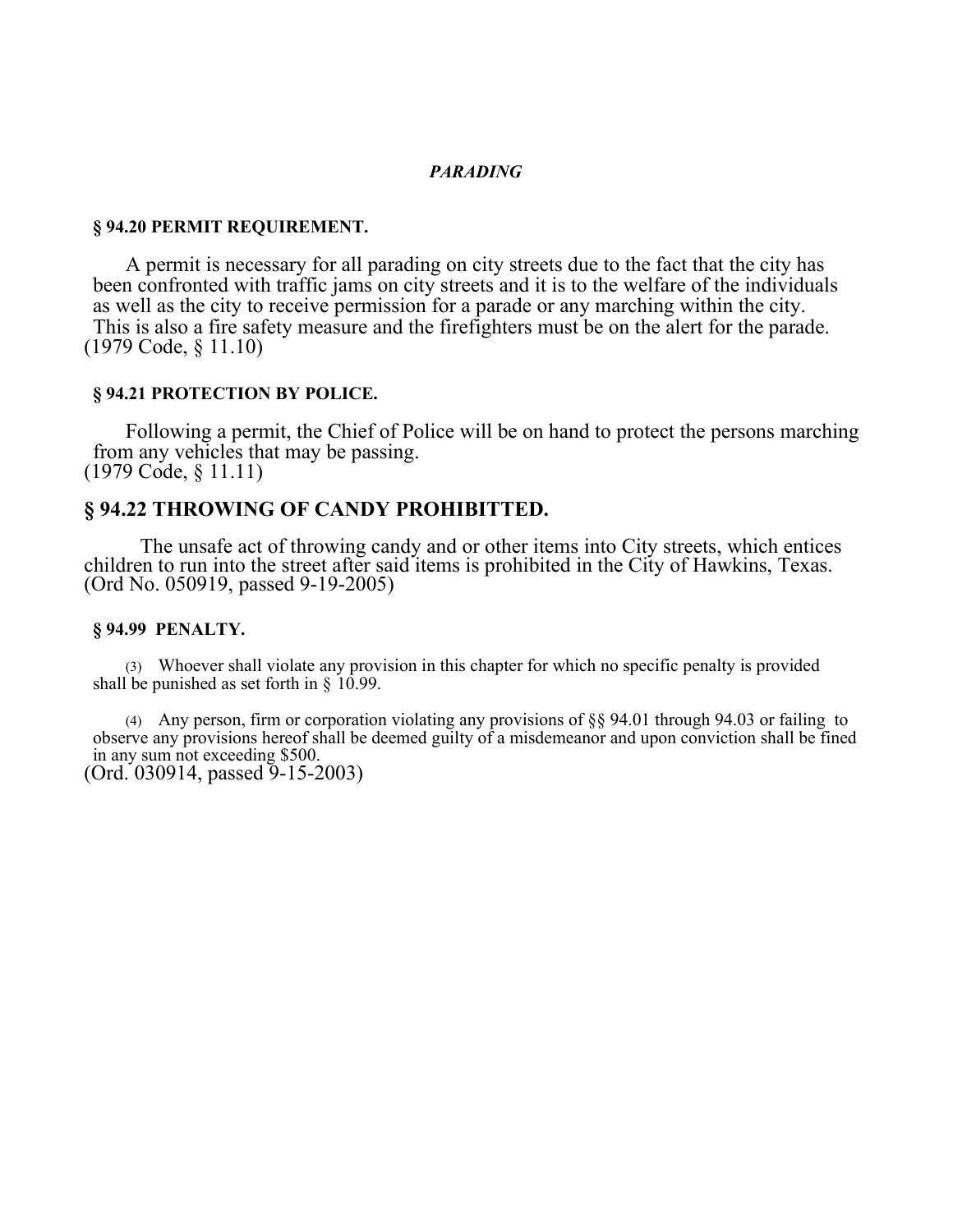# **CHAPTER 96: ANIMALS**

# Section

**Definitions** 

# *General Provisions*

- Enforcement; authority for Animal Control Officer to issue citations
- Designation and operation of animal shelter
- Fees<sup></sup>
- Limitation of Dogs Owned
- Authority to impound or destroy certain animals
- Reclaiming of impounded animals
- Leashing and confinement
- •
- Care and treatment of animals offered for sale/trade
- Designation of local health authority; duties
- Reporting animal bites and attacks
- Rabies vaccination required
- Quarantine; authority to; animals subject to; death of animals subject to; disposition of animals subject to
- Immunity from damages

# *Prohibited Acts*

- Stray animals unlawful; declared a public nuisance
- Noise; disturbing the peace
- Livestock, fowl and swine regulations; exceptions
- Dangerous dogs and dangerous wild animals prohibited
- Cruelty to animals prohibited
- Trapping prohibited; impoundment of traps; exceptions
- False reports; interference with Animal Control Officer in performance of duties; false information on citation
- Failure to vaccinate and register dogs and cats prohibited
- Failure to report animal bite or attack
- •
- Property damaged or destroyed by animals prohibited
- Public health and safety

# *Dangerous Animals*

(13) Definitions

- (14) Dangerous animals; exceptions
- (15) Guard dogs; penalty for failure to comply
- (16) Authority to destroy if found running at large
- $(17)$  Authority to require removal from city; appeals from orders of removal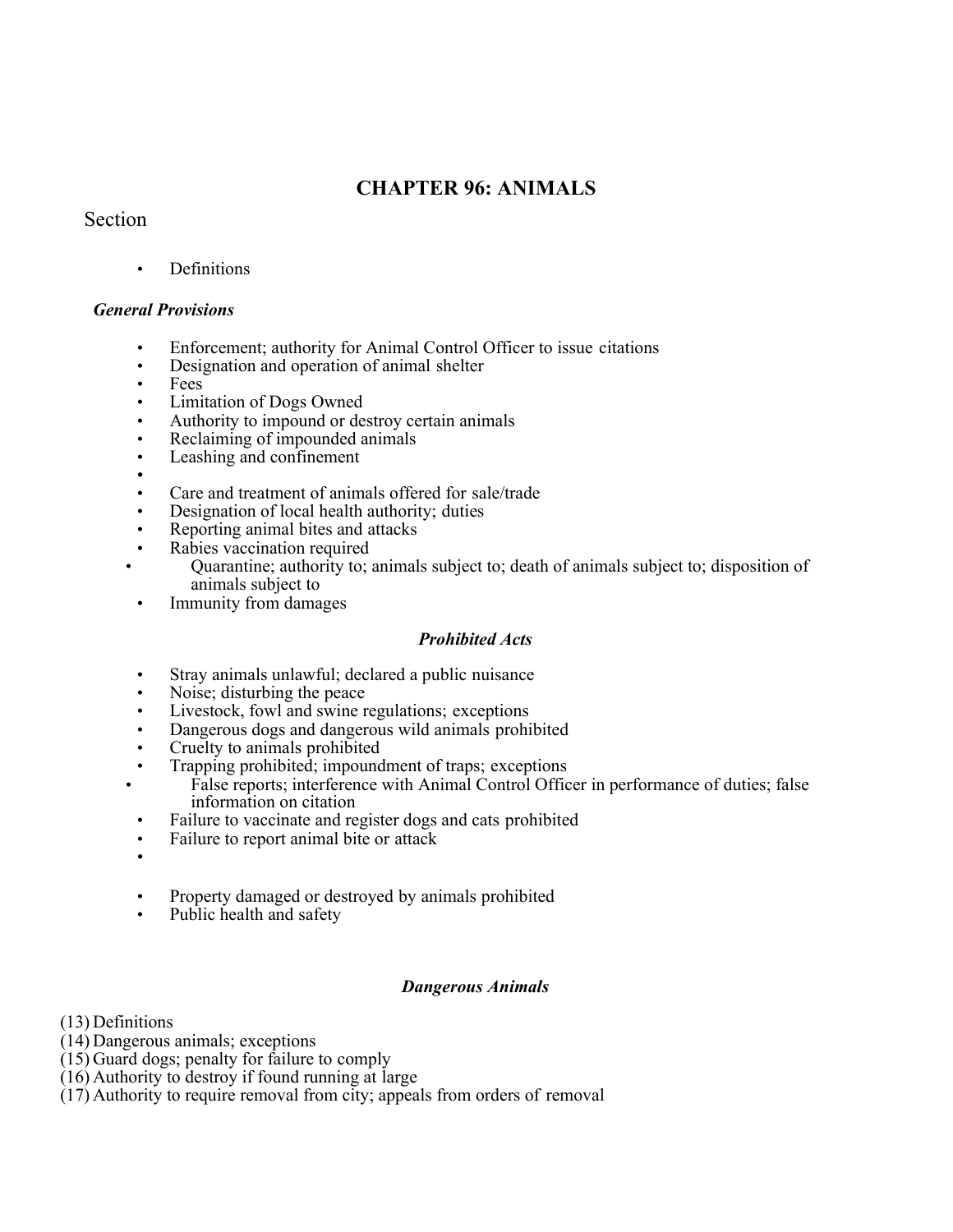- (18) Failure to remove; grounds for impoundment or destruction
- (19) Owner to report disposition and relocation; penalty
- (20) Search and seizure warrants authorized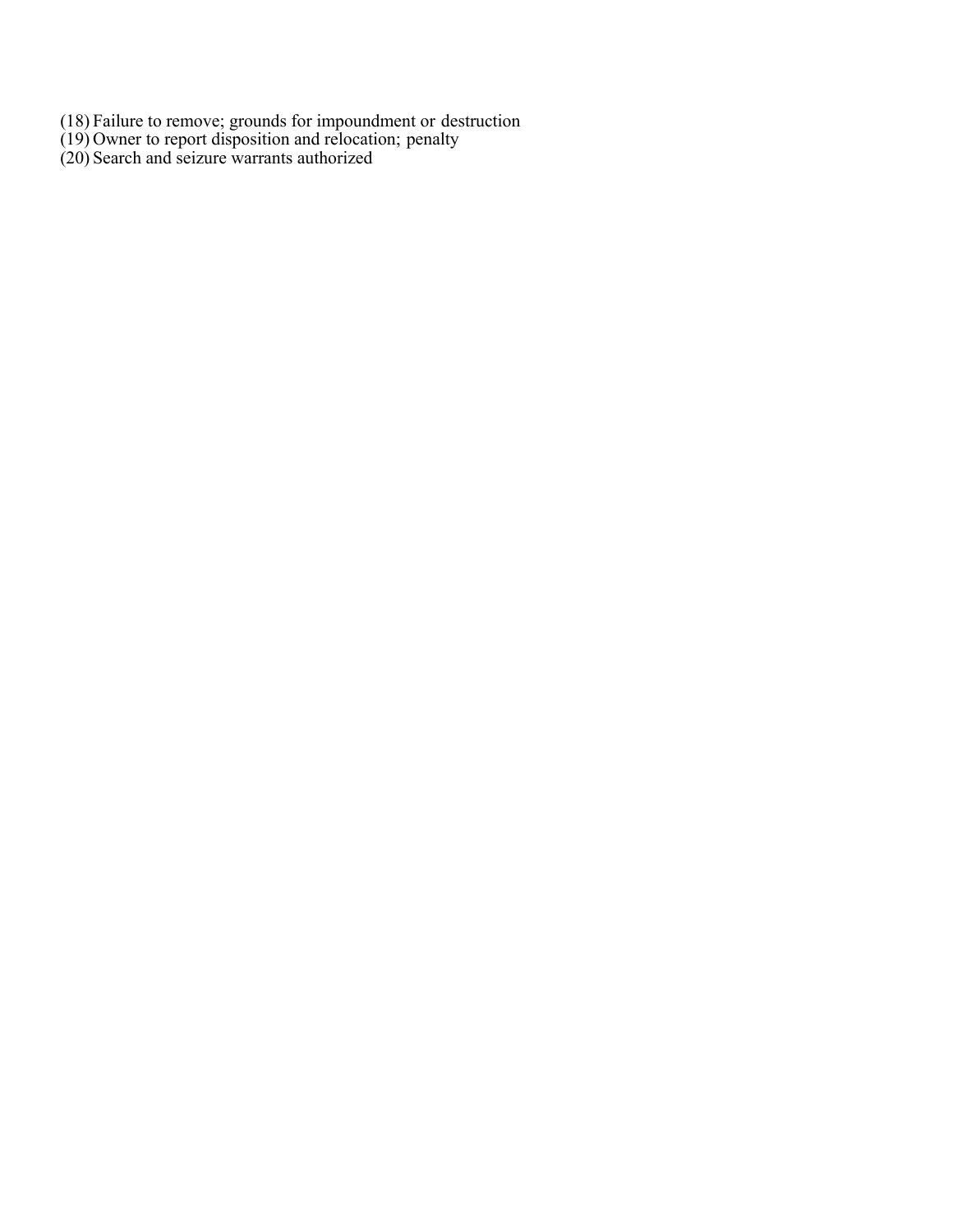# *GENERAL PROVISIONS*

# **§ 96.01 DEFINITIONS.**

For the purposes of this chapter, the following definitions shall apply unless the context clearly indicates or requires a different meaning.

ABANDONMENT. To give up interest in or to forsake.

*ANIMAL.* Any warm blooded vertebrate creature, domestic or wild, excluding the human species.

*ASTRAY* or *STRAY.* Any animal running free with no physical or other restraint, whether on or off the owner's property.

*CAT.* Any domesticated member of the family felis catus, male or female, neutered or spayed, excluding hybrids.

*CURRENT RABIES VACCINATION.* Thirty days have elapsed since the vaccination was given.

# *DANGEROUS ANIMAL.* Shall mean:

• Any animal which, because of its physical nature and vicious propensity, is capable of inflicting serious physical harm or death to human beings and would constitute a danger to human life or property; or

• Any animal which has behaved in such a manner that the owner thereof knows or should reasonably know that the animal is possessed of tendencies to attack or bite human beings or other animals; or

Any animal certified by a doctor of veterinary medicine, after observation thereof, as posing a danger to human life, animal life, or property upon the basis of a reasonable medical probability; or

• Any animal that commits an attack on a person or animal on public or private property. An unprovoked attack by an animal shall mean that the animal was not hit, kicked, or struck with an object or part of a person's body nor was any part of the animal's body pulled, pinched, or squeezed by a person; or

• Any individual domestic animal of any species that has on previous occasion or occasions, with or without provocation, attacked, bitten, or mauled any person or other domestic animal.

*DOG.* Any domesticated member of the family canis familiaris, male or female, neutered or spayed, excluding hybrids.

*FEE.* A monetary charge imposed by the city for services.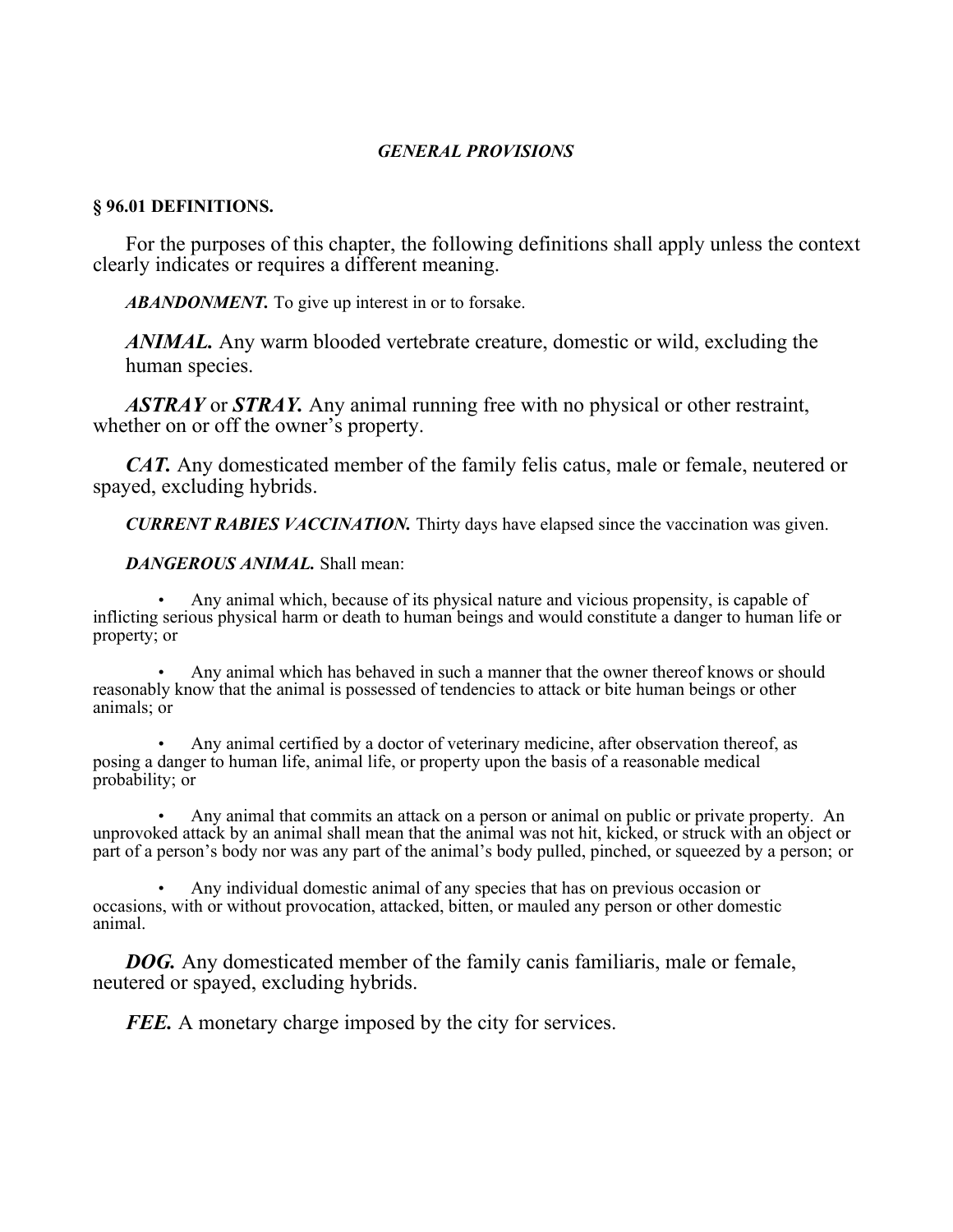*FOWL.* Any heavy bodied terrestrial bird of the order Galliformes, including but not limited to chickens, ducks, geese, pheasants, turkeys, grouse, guineas, or other common domestic fowl, but not including caged pet birds kept in a building and not a fowl defined herein.

*HUMANELY DESTROYED.* To cause the death of an animal by a method which rapidly produces death with no visible evidence of pain or distress.

*LIVESTOCK.* All types of domesticated horses, cows, swine, sheep and goats or hybrids of same.

*LOCAL HEALTH AUTHORITY.* The Chief of Police or anyone designated by him to act in his place.

*OBSERVATION PERIOD.* The 10 days following an animal bite incident during which the biting animal's health status must be monitored.

*OWNER.* Any person, corporation, partnership, trust, or association or other entity owning, keeping, or harboring an animal or who has custody or control of same, or permits a stray animal to remain on or about his premises.

*PERSON*. Any individual, corporation, partnership, trust, association or other legal entity.

*QUARANTINE.* Strict confinement under restraint by closed cage at the City Animal Shelter under the supervision of the cities local health authority and/or Animal Control Officer.

*RABIES.* An acute viral disease of man and animals affecting the central nervous system and being transmitted through the bite of a rabid animal.

*RABIES VACCINATION*. The anti-rabies vaccine approved by the United States Department of Agriculture for use on domesticated animals (primarily dogs and cats) and administered by a veterinarian licensed by the State of Texas.

**REPTILE.** Any vertebrate of the class Reptilia that crawls or moves on its belly or on small short legs.

*RESTRAINT.* An animal shall be deemed to be restrained when it is:

(C) Confined on the premises of the owner within a fence or enclosure; or

(D) Fastened or picketed by a lead, rope, or chain so as to keep the animal on the premises of the owner; or

(E) Under the control of a person by means of a harness, leash, chain, or similar device attended by a person of sufficient strength to prevent the animal from running at large; or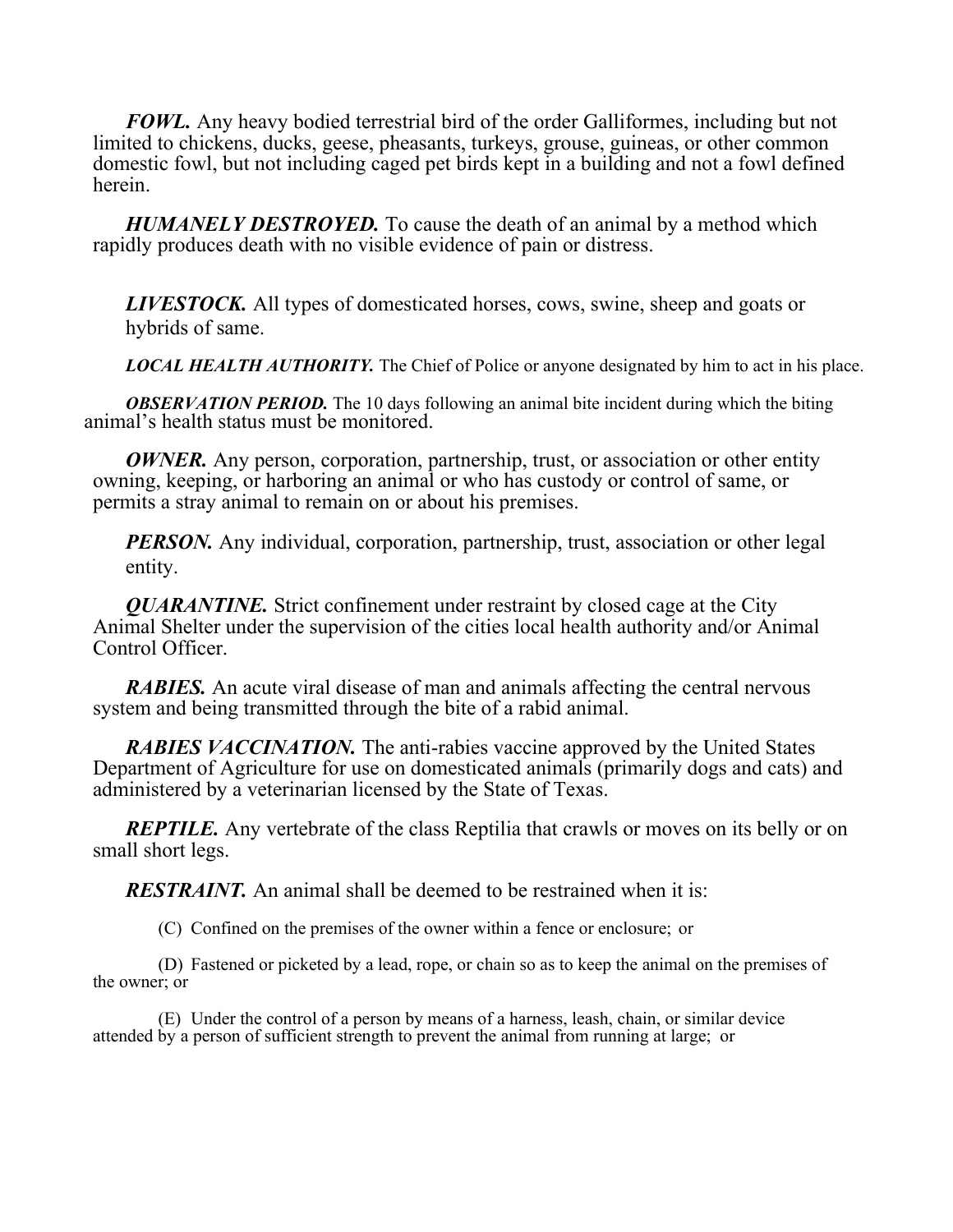(F) On or within a vehicle being driven or parked; or

(G) At heel beside or otherwise controlled and obedient to a person competent to restrain the animal by command.

*RUNNING AT LARGE.* An animal off the premises of the owner and not under physical restraint of the owner.

*WILD ANIMAL.* Any animal not normally considered domesticated, that is wild by nature, which because of habit, mode of life, or natural instinct, is not capable of being completely domesticated, and requires the exercise of art, force or skill to keep it in subjection; and is dangerous by nature, capable of inflicting serious injury, death or disease to humans, and is more likely to do so than a domesticated animal. (Ord. 91-03-014, passed 9-19-1994)

# **§ 96.02 ENFORCEMENT; AUTHORITY FOR POLICE TO ISSUE CITATIONS.**

(D) Enforcement of this chapter shall be the responsibility of the Chief of Police.

(E) The Police shall have the authority to issue citations for any violation of this chapter. If the person being cited is not present, the police may send the citation to the alleged offender by registered (signature required) mail.

(Ord. 91-03-014, passed 3-14-91 sec 4.1.0)

# **§ 96.03 DESIGNATION AND OPERATION OF ANIMAL SHELTER.**

37 The city shall establish and maintain facilities for impoundment, quarantine, maintenance, shelter and destruction of unclaimed, astray, or dangerous animals.

38 The Chief of Police shall ensure that the facilities, at all times, comply with the standards and regulations established by the Texas Department of Health.

39 The police shall require proof of rabies vaccination, and if a city resident, prior to the release of any dog or cat. In the absence of a current rabies vaccination the police shall:

39.20 Issue a citation for FAILURE TO VACCINATE AGAINST RABIES; and

39.21 Collect the current shelter fees; and

39.22 Require owner to sign AGREEMENT TO VACCINATE form;

40 All impounded dogs and cats, unless otherwise provided for in this chapter, which have not been redeemed within 72 hours after their impoundment shall be:

40.20 Adopted out to a new owner, who shall pay the current fees and otherwise comply with this chapter; or

40.21 Humanely destroyed and the carcass disposed of in an approved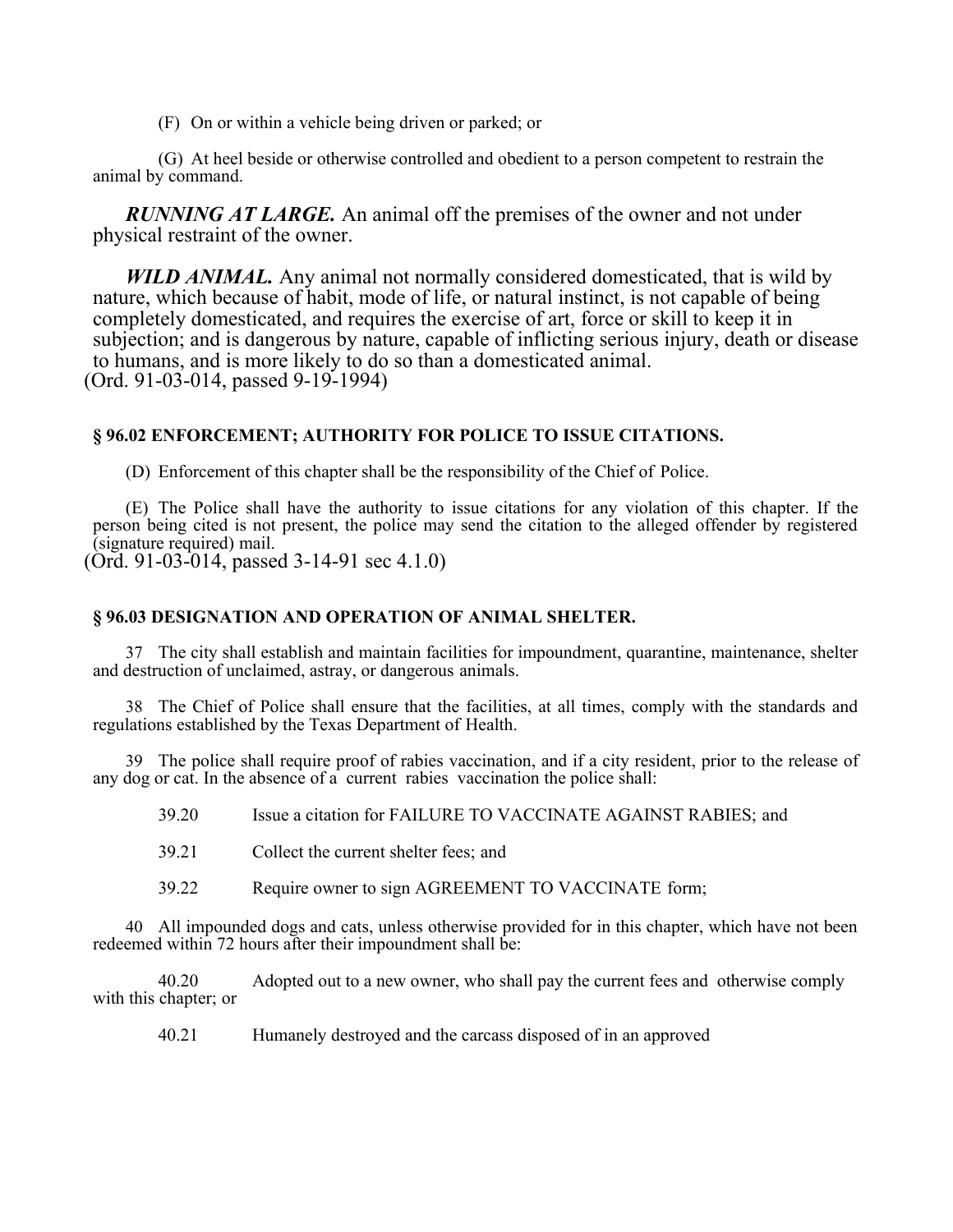manner. (Ord. 91-03-014, passed 3-14-91 sec 4.1.2)

# **§ 96.04 FEES.**

(F) The various fees charged by the City Animal Shelter shall be set by the City Council and may be amended at any time at their discretion.

(G)The owner of any animal impounded in violation of this chapter shall have the right to redeem his animal (within the time frame set forth in § 96.03(D)) unless otherwise prohibited by this chapter, upon payment of the current Animal Shelter fees and otherwise complying with this chapter. (Ord. 91-03-014, passed 3-14-91 sec 4.4.3)

### **§ 96.05 LIMITATION OF DOGS OWNED.**

It shall be unlawful for any person within the city to own, keep, or harbor more than four (4) dogs or any combination there of over three months of age at any one address or location within the city. This section shall not apply to veterinarians, kennel operators, or pet shop operators . (Ord 91-03-014, sec 4.1.4(6)

#### **§ 96.06 AUTHORITY TO IMPOUND OR DESTROY CERTAIN ANIMALS.**

53 The Chief of Police, or other designee is authorized to:

53.10 Impound any animal (other than livestock) found running at large or astray within the city limits; or

53.11 Impound any animal being kept in violation of this chapter; or

53.12 Impound and immediately destroy any animal which is diseased and thereby endangers the health of a person or other animals; or

53.13 Impound any animal which has bitten a human or which has acted in a dangerous manner as described herein; or

53.14 Immediately destroy an animal posing an imminent danger to persons or property under circumstances of emergency; or

53.15 Impound and immediately destroy an animal that is injured to a degree presenting little or no likelihood of recovery.

54 If an animal is found running astray upon the premises of any person, the owner or occupant thereof shall have the right to confine the animal temporarily, in a humane fashion, pending notification and response of the police or other authority. When so notified, it shall be the duty (during regular working hours) of the police to take possession and impound the animal in accordance with this chapter.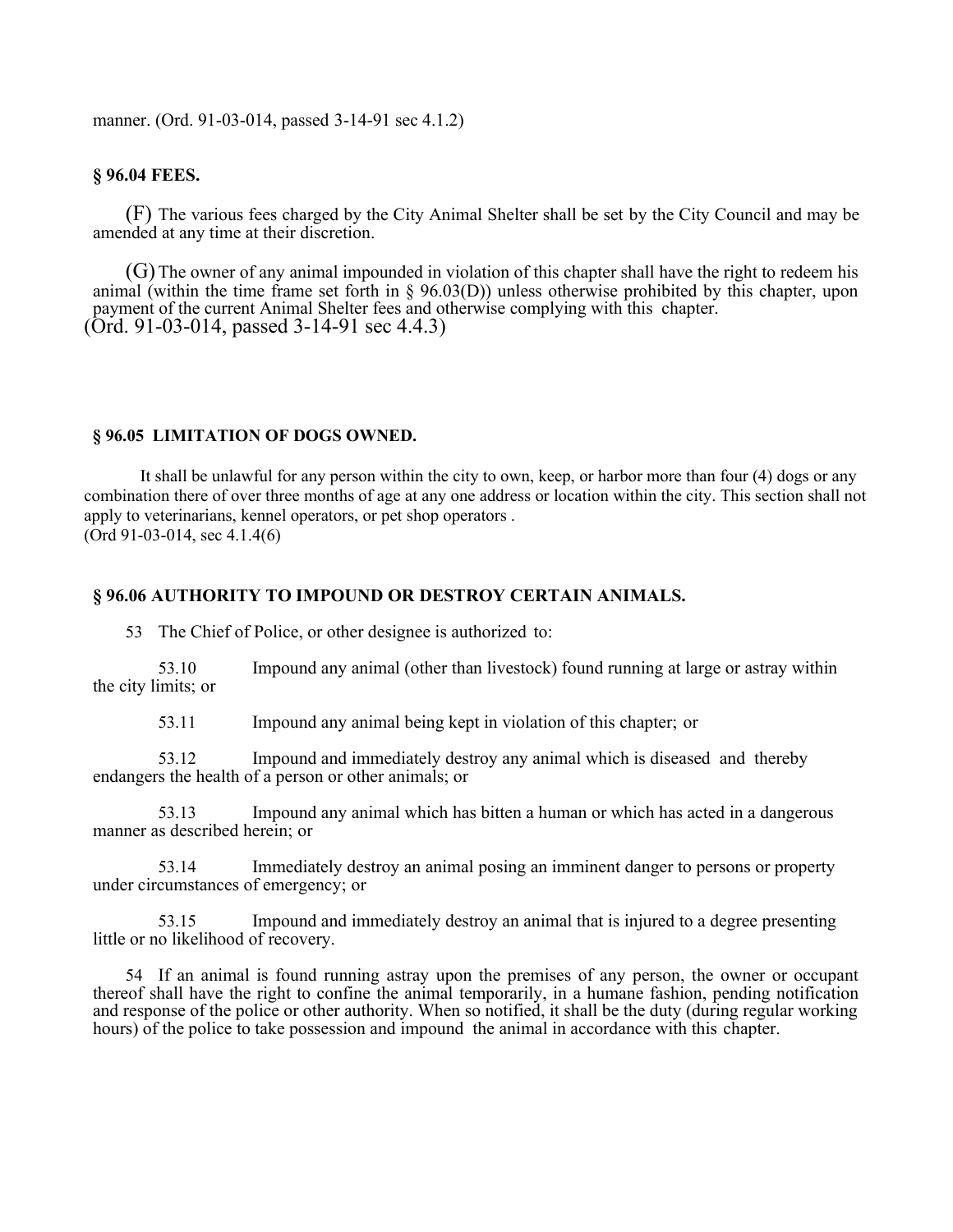55 The impoundment of livestock by the city is prohibited and notification shall be made to the Wood County Sheriff's Department for removal and impoundment. (Ord. 91-03-014, passed 3-14-91 sec 4.1.5)

# **§ 96.07 RECLAIMING OF IMPOUNDED ANIMALS.**

(C) *Animals impounded generally*. The owner can resume possession of any impounded animal (except where prohibited by this chapter) upon payment of the current Animal Shelter fees, any veterinarian fees incurred by the Animal Shelter for the welfare of the animal and upon compliance with the vaccination and registration provisions of this chapter.

(D) *Animals impounded for mistreatment.* Disposition of animals impounded on the grounds of cruel or inhumane treatment shall be determined by the court of jurisdiction.

(E) *Animals impounded for quarantine*. If any animal is being held under quarantine or observation for rabies, the owner shall not be entitled to possession until it has been released from quarantine; thereupon, the owner can resume possession under the provisions of division (A) of this section.

(F) *Adoption of impounded animals*. Any animal may be given up for adoption after 120 hours of confinement, except those under quarantine. (Ord. 91-03-014, passed 9-19-1994)

(G) An owner may also authorize the adoption of an unwanted animal prior to the expiration of 72 hours by signing a waiver. (Ord.  $91-03-014$ , passed 3-14-91 sec 4.1.6)

# **§ 96.08 LEASHING AND CONFINEMENT.**

(C) It shall be unlawful for the owner of any dog, or other animal to permit such dog, or other animal to run at large within the city limits.

(D) Dogs shall be deemed leashed and confined when in compliance with restraint, as defined in § 96.01. (Ord. 91-03-014, passed 9-19-1994 sec 4.1.7)

### **§ 96.11 CARE AND TREATMENT OF ANIMALS OFFERED FOR SALE/TRADE.**

All persons offering animals for sale or trade within the corporate city limits shall comply with the following provisions for the care and treatment of such animals.

(G) *Feed and water*.

- Water and food shall be free of contamination, and receptacles shall be clean and sanitary.
- Water shall be available at all times and containers shall be filled as needed.
- Adequate supplies of food shall be provided to all animals.
- (H) *Shelter, sanitation and health*.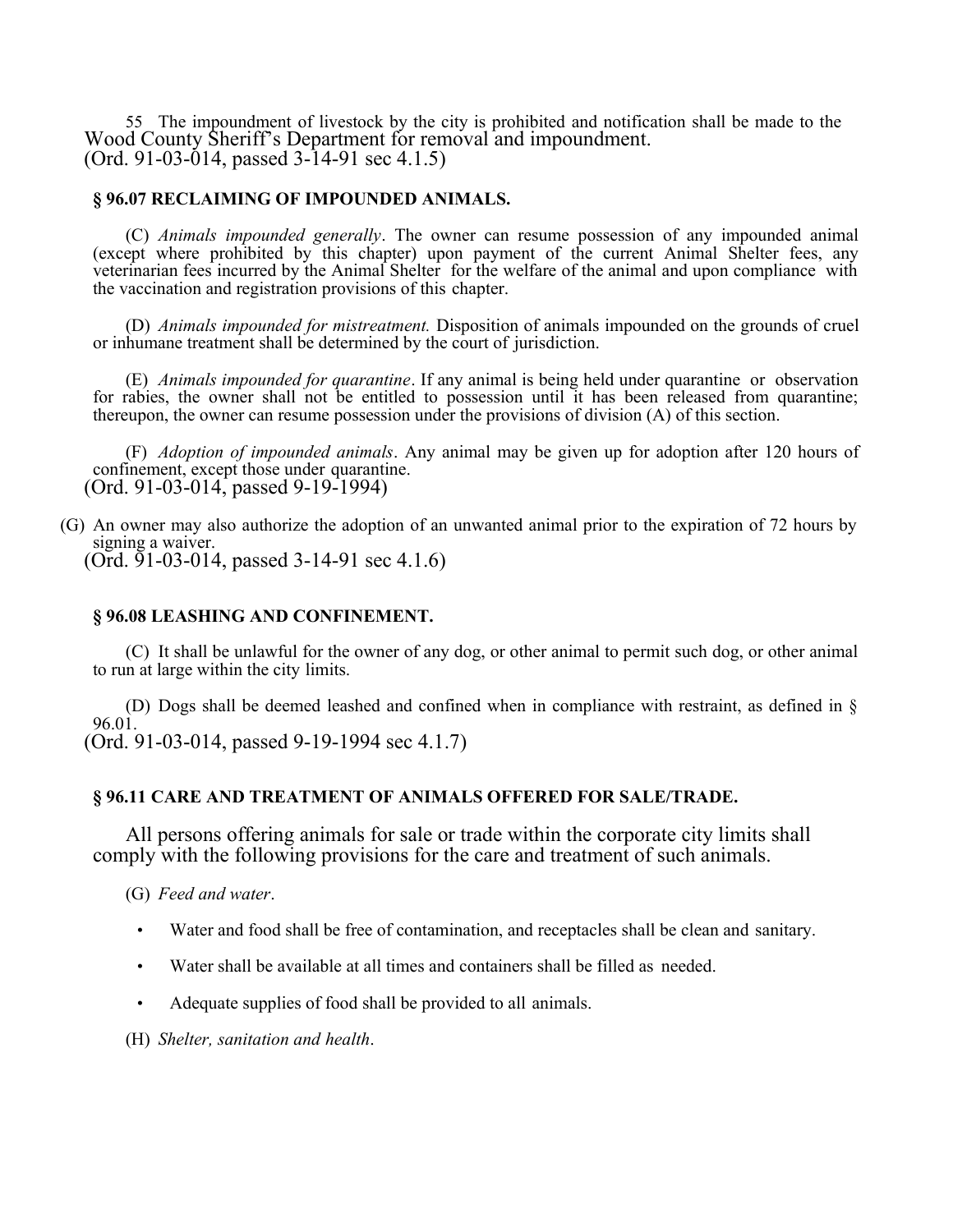Shelter, as the term is used in this subsection, shall include any type of cage, coop, enclosure, confinement, pen, and/or containment area used to confine, contain, display, enclose or control any animal offered for sale or trade.

All shelters shall be maintained in a sanitary condition.

• All shelters must provide sufficient space for each animal to stand, turn around, sit and lie in a comfortable and normal position.

• All shelters must be constructed in such a manner so as to protect the animals' feet and legs from injury.

• All shelters must be constructed in such a manner so as to protect the animals from any form of overheating, cold or inclement weather, must provide adequate ventilation, and must enable the animals to remain dry and clean. Cages, pens, crates, coops or other similar containments must be elevated from the ground.

• All shelters must provide convenient access to food and water receptacles.

• Excreta shall be promptly removed from all shelters as often as necessary to prevent contamination of the inhabitants and to reduce disease, hazards and odors.

• No animal shall be offered for sale which is known or suspected to be sick or unhealthy. All sick or injured animals shall be promptly removed from the grounds by the owner or any person left in charge of the animal. If the owner, or person in charge of the animal, fails to remove the animal, an Animal Control Officer may impound the animal in accordance with the provisions of this chapter.

• Any animal which appears to overpower or cause injury to another animal shall be removed by the owner or person in charge of the animal, and such person or owner shall seek veterinarian treatment for the animal, if necessary. If the owner, or person in charge of the animal, fails to remove the animal, an Animal Control Officer may impound the animal in accordance with the provision of this chapter.

• No animals shall receive any behavior-altering drugs either before or during the period of time offered for sale or trade.

The owner, or person in charge of the animal, must comply with applicable provisions regarding the Rabies Control Act of 1981, being Tex. Health and Safety Code, §§ 826.001 *et seq.* The owner, or person in charge of the animal, must possess a valid rabies vaccination certificate, signed by a veterinarian licensed by the State of Texas, for each dog and/or cat offered for sale or trade.

Any person offering animals for sale or trade must comply with  $\S 96.38$  relating to the reporting of bites from animals susceptible to rabies.

(I) *Transporting animals*. The following provisions shall be applicable to all persons upon both arrival and departure into the corporate city limits.

• No person shall transport or retain animals in bags, sacks, or other inhumane manner.

(J) *Miscellaneous provisions*.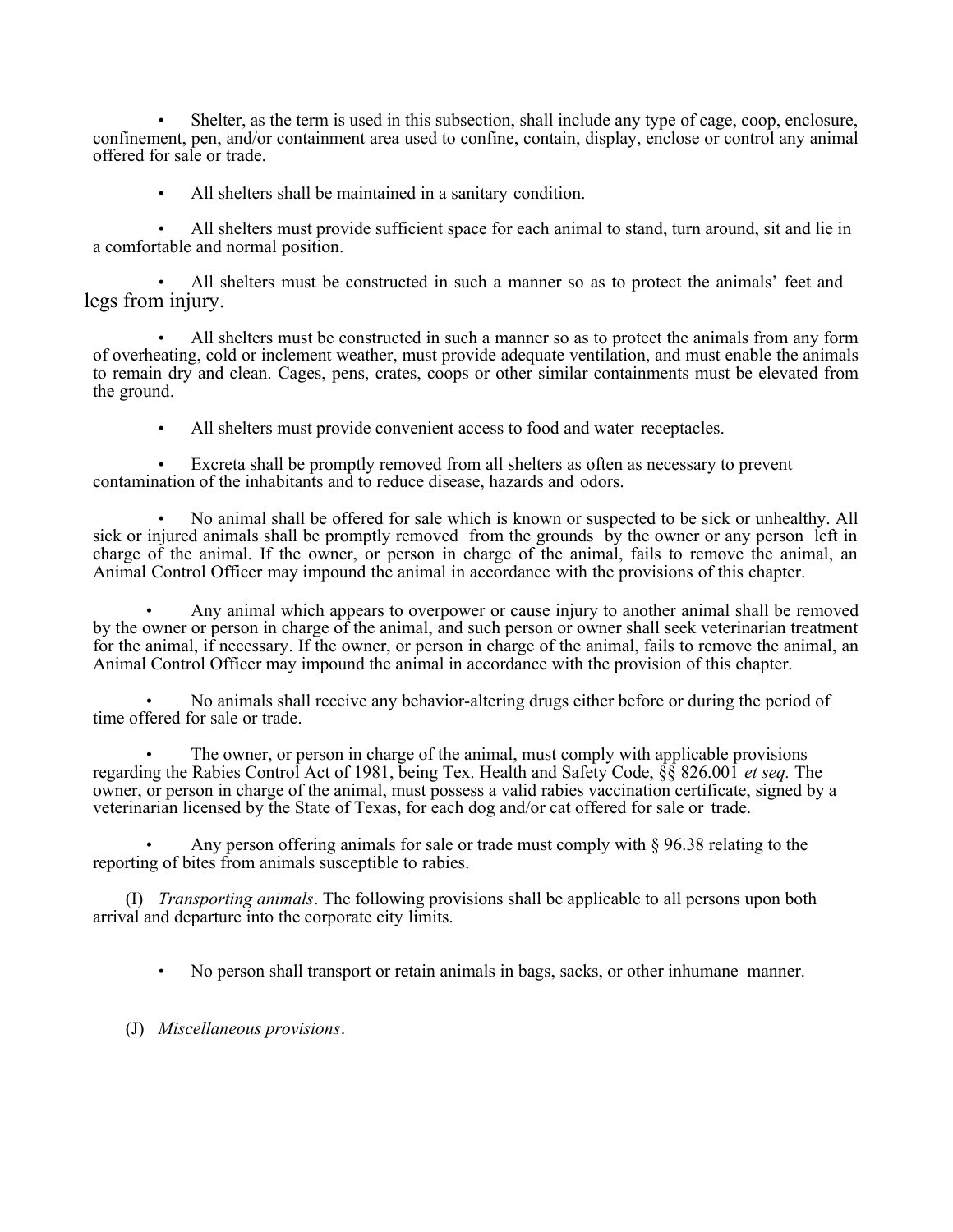• Brutal, inhumane treatment of any animal is prohibited. This includes, but is not limited to, hitting, slapping, kicking, dragging (with ropes, wires, or hands) tying too close together, or to trees, or to vehicles to prevent lying down or reaching water, or tying with tight collars or ropes or wires or tying an animal's feet together.

• Abandoning animals is strictly prohibited.

• Treatment of live birds. In addition to all other applicable provisions therein, all persons offering live birds for sale or trade must comply with the following:

The person shall immediately place the birds in coops, crates, or cages that are made of open slats or wire on at least 3 sides and that are of a height so that the birds can stand upright without touching the top.

• The person shall keep clean water and suitable food in troughs or other receptacles in the coops, crates, or cages. The troughs or receptacles must be easily accessible to the confined birds and must be placed so that the birds cannot defile their contents.

The person shall keep the coops, crates, or cages in a clean and wholesome condition and may place in each coop, crate or cage only the number of birds that have room to move around and to stand without crowding one another.

• The person cannot expose the birds to undue heat or cold and shall immediately remove all injured, diseased, or dead birds from the coops, crates, or cages.

• Encouraging or instigating fighting between 2 or more animals is strictly prohibited.

• Dangerous animals, as defined in § 96.01, are prohibited.

Stray animals and animals running at large, as defined in  $\S$  96.01, shall be impounded by the police in accordance with applicable provisions of the chapter.

It is within the power and complete discretion of the police to make a judgment as to whether an act or situation involving an animal is cruel and inhumane and to take appropriate action in accordance with this chapter. (Ord. 91-03-014, passed 9-19-1994)

# **§ 96.12 DESIGNATION OF LOCAL HEALTH AUTHORITY; DUTIES.**

(F) The Chief of Police shall be designated as the local health authority for the city; he may thereafter designate a representative to act in his stead.

(G) The duties of the local health authority shall include but not be limited to the enforcement of:

• The provisions of the Rabies Control Act of 1981, being Tex. Health and Safety Code, §§ 826.001 *et seq.*;

- The ordinances and/or rules of the city pertaining to rabies and animal control; and
- The rules adopted by the Texas Board of Health pertaining to rabies quarantine.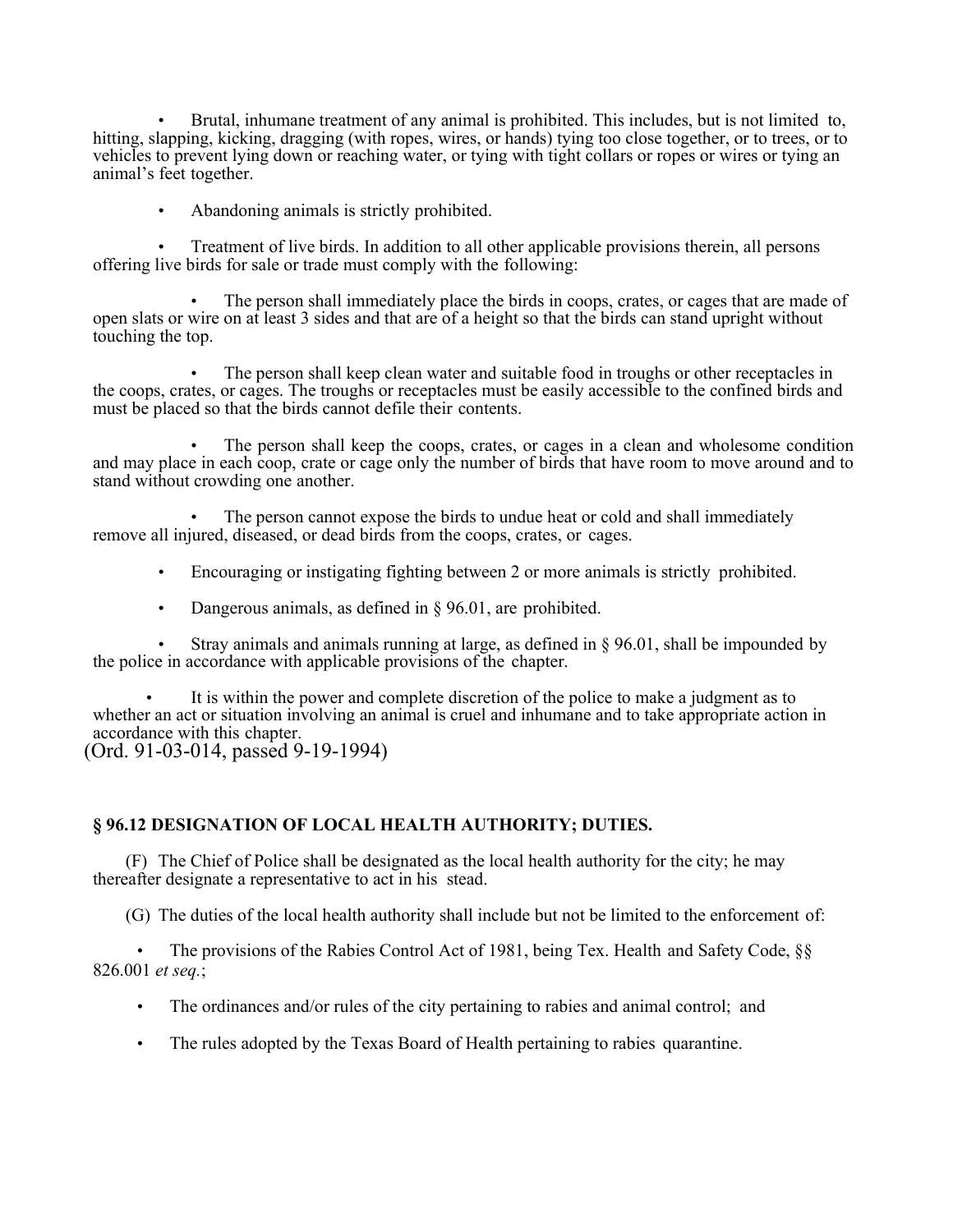(H) The Chief of Police may, with the approval of the City Council, employ such officers as are necessary to assist the local health authority in carrying out the provisions of this chapter.  $(Ord. 91-03-014, passed 3-14-91 sec 4.1.9)$ 

# **§ 96.13 REPORTING ANIMAL BITES AND ATTACKS.**

(D) It shall be the duty of all persons having knowledge of an animal bite or attack to a human being, and that person having knowledge could reasonably foresee the bite or attack capable of transmitting rabies or has caused severe bodily injury to which a reasonable person would seek medical aid, to report such bite or attack to the local health authority or his designated agent. As to any animal known to have been, or suspected of being exposed to rabies, the following rules shall apply.

• Unvaccinated animals which have been bitten or directly exposed by physical contact with a rabid animal or its fresh tissues should be:

• Humanely destroyed; or

• If sufficient justifications for preserving the animal exist, the exposed animal should be immediately vaccinated against rabies, placed in strict isolation for 6 months and given a booster vaccination 1 month prior to release.

• Vaccinated animals which have been bitten or otherwise significantly exposed to a rabid animal should be:

• Humanely destroyed; or

• If sufficient justifications for preserving the animal exist, the exposed animal should be given a booster rabies vaccination and placed in strict isolation for 3 months.

These provisions apply only to domestic animals for which an approved rabies vaccine is available.

(E) It shall be the duty of every physician or other medical practitioner to report to the local health authority or his designated agent the names and addresses of any persons treated for rabies, symptoms of rabies, or for animal bites and attacks. (Ord. 91-03-014 sec 4.2.8)

# **§ 96.14 RABIES VACCINATION REQUIRED.**

(F) All dogs and cats over the age of 4 months shall be vaccinated against rabies and at regular intervals (1 year) thereafter.

(G) The owner of such animals shall receive and keep a certificate of vaccination and present the certificate when requested by the local health authority or his designated agent.(Ord. 91-03-014 sec 4.2.7)

# **§ 96.15 QUARANTINE; AUTHORITY TO; ANIMALS SUBJECT TO; DEATH OF ANIMALS SUBJECT TO; DISPOSITION OF ANIMALS SUBJECT TO.**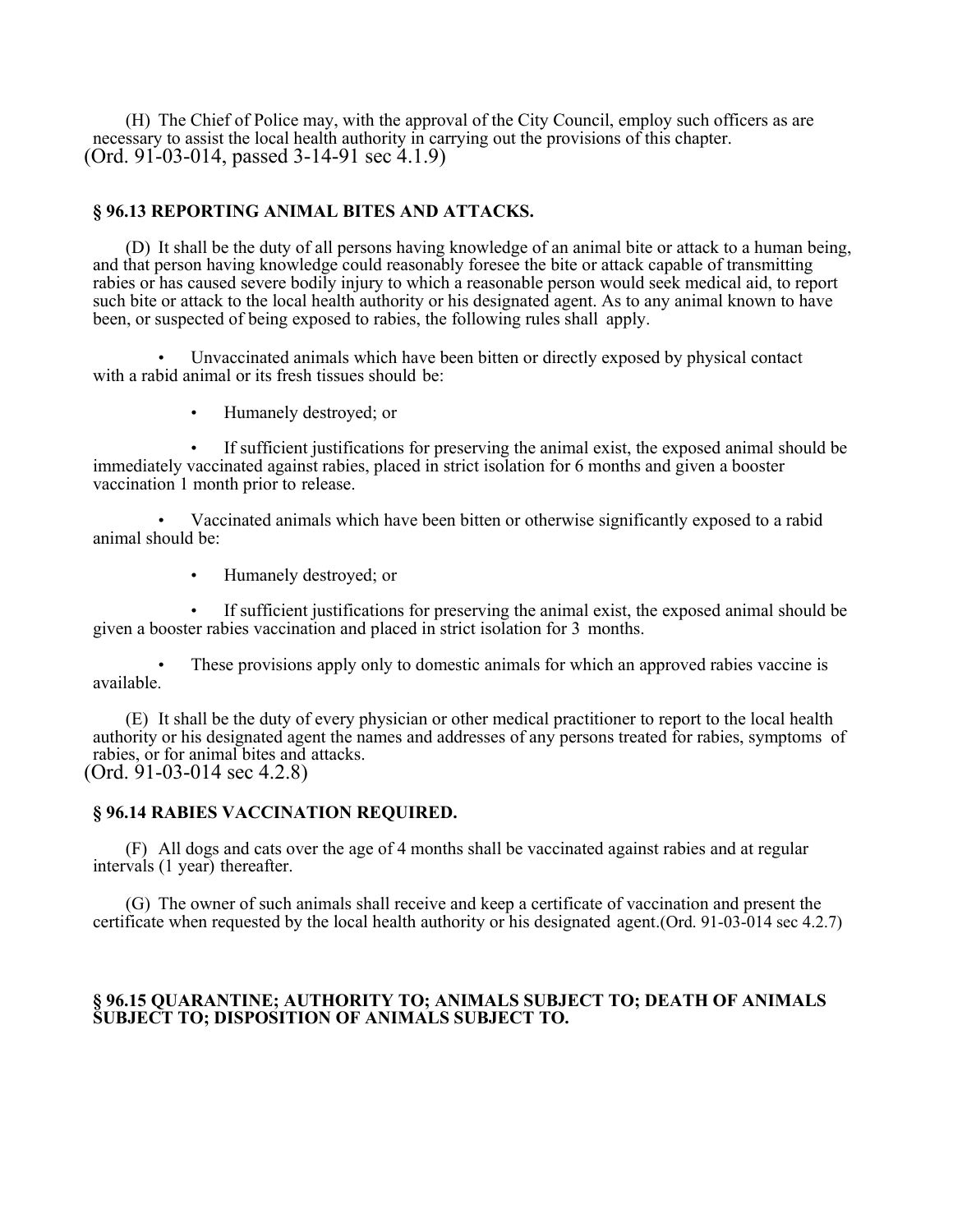(H) Quarantine shall have the meaning as defined in § 96.01.

(I) The Chief of Police shall have the authority to order the quarantine of animals responsible for bites, attacks or suspected of having any zoonotic disease considered to be a hazard to the human population or other animals.

(J) Any animal which bites or attacks a human being or other animal or displays any of the clinical signs of rabies or any other zoonotic disease shall be subject to quarantine at the City Animal Shelter or at a facility designated by the Chief of Police.

(K) It shall be unlawful for any person, without the expressed permission of the local health authority, to destroy any animal subject to quarantine as provided by in this section, except when it is necessary to destroy such animal to protect the life of any person or other animal. An offense under this subsection is a class C misdemeanor.

(L) The carcass of any dead animal (if death has occurred within 2 hours) suspected of having been rabid or known to have been exposed to a rabid animal shall be surrendered to the local health authority upon demand.

(M) No person shall fail or refuse to surrender, upon demand by the local health authority or his designee, an animal for quarantine or humane destruction as required herein for rabies control.

(N) Disposition of animals subject to this chapter shall be as follows. The observation period for dogs shall be for 10 days, day of the bite or attach is day 1, and a release may be obtained if the animal has not displayed any clinical signs of rabies.

The owner may obtain possession of his animal by complying with the provisions of this chapter and after paying all current fees. If the owner refuses to pay the cost of quarantine, the city may bring a civil suit against the owner to collect.

If after 72 hours has expired past the end of the quarantine period and the owner has refused to or does not take possession of his animal, the animal may be sold and the proceeds retained by the city, or the animal may be destroyed. If the owner refuses to pay the amount for quarantine, the city may bring a civil suit against the owner to collect.

(O) Home quarantine shall not be allowed. Animals may be, at the owner's expense, quarantined with a local (within 25-mile radius of Hawkins) veterinarian of their choice. The owner of the animal shall report to the local health authority or his designee the name and address of the veterinarian where the animal is placed within 6 hours of impoundment. In addition to citations for violations of the preceding subsections of §§ 96.12 through 96.15, the local health authority, Chief of Police, is authorized to pursue, in conjunction with the City Attorney, such civil remedies as he deems appropriate to achieve compliance with the foregoing impoundment and quarantine requirements. (Ord. 91-03-014, sec 4.4.4)

**§ 96.16 IMMUNITY FROM DAMAGES.**

Any local health authority, police officer, or persons acting under their direction shall not be held to answer or be liable for damages in any action brought by the owner of an animal when the animal is impounded, euthanized or otherwise disposed of in accordance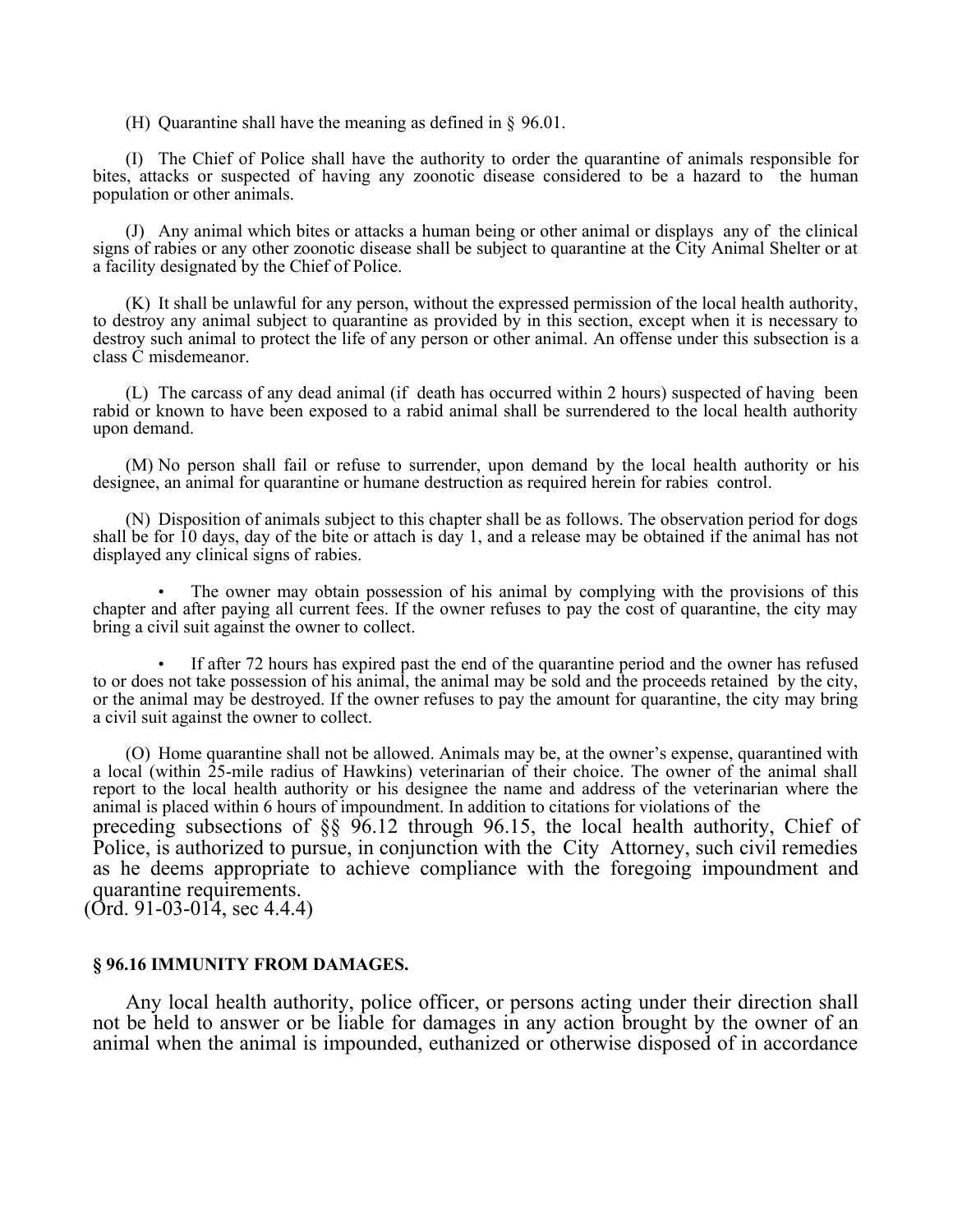with this chapter.  $(Ord. 91-03-014)$ 

### *PROHIBITED ACTS*

### **§ 96.30 STRAY ANIMALS UNLAWFUL; DECLARED A PUBLIC NUISANCE.**

(D) All dogs, livestock, fowl, or dangerous wild animals running astray within the city limits are declared a public nuisance.

(E) It shall be unlawful for any person, without regard to the person's mental state, to suffer or permit any animal to run astray within the city limits.

(F) An offense under this section is a class C misdemeanor. (Ord. 91-03-014 sec 4-1-5, 4-2-0)

# **§ 96.31 NOISE; DISTURBING THE PEACE.**

37 It shall be unlawful for any person, without regard to the person's mental state, to suffer or permit any dog or other animal or fowl, to bark, crow, or otherwise make any loud repetitive, or unusual noise in a manner that unreasonably annoys, disturbs, or injuries the comfort, repose, health, peace, or safety of inhabitants in the vicinity where such noise is made or caused to be made.

38 An offense under this section is a class C misdemeanor. (Ord. 91-03-014 sc 4.2.1)

# **§ 96.32 LIVESTOCK, FOWL AND SWINE REGULATIONS; EXCEPTIONS.**

40 It shall be unlawful for any person, without regard to the person's mental state, to keep swine within the city limits, with the exception of those swine which are classified as agriculture projects by students of the Hawkins Independent School District or those being transported within enclosed vehicles by someone engaged in transportation in connection with auction, slaughterhouse or like facility.

41 It shall be unlawful for any person, without regard to the person's mental state, to keep a horse or cow on any premises, the overall area of which is less than  $\frac{1}{2}$  of an acre for each horse or cow kept; or keep more than can be cared for under sanitary conditions and not create a public nuisance; and in no event shall the number exceed the permitted 1 adult for the first  $\frac{1}{2}$  acre, and 2 adults per acre for each additional acre over  $\frac{1}{2}$  acre of a single track of land.

42 It shall be unlawful for any person, without regard to the person's mental state, to keep small livestock (goats, sheep, nursing baby animals, or miniature horses and cows) on any premises, the overall area of which is less than  $\frac{1}{3}$  acre with an area or  $\frac{1}{4}$  of an acre per animal, or keep more than can be cared for under sanitary conditions and not create a public nuisance.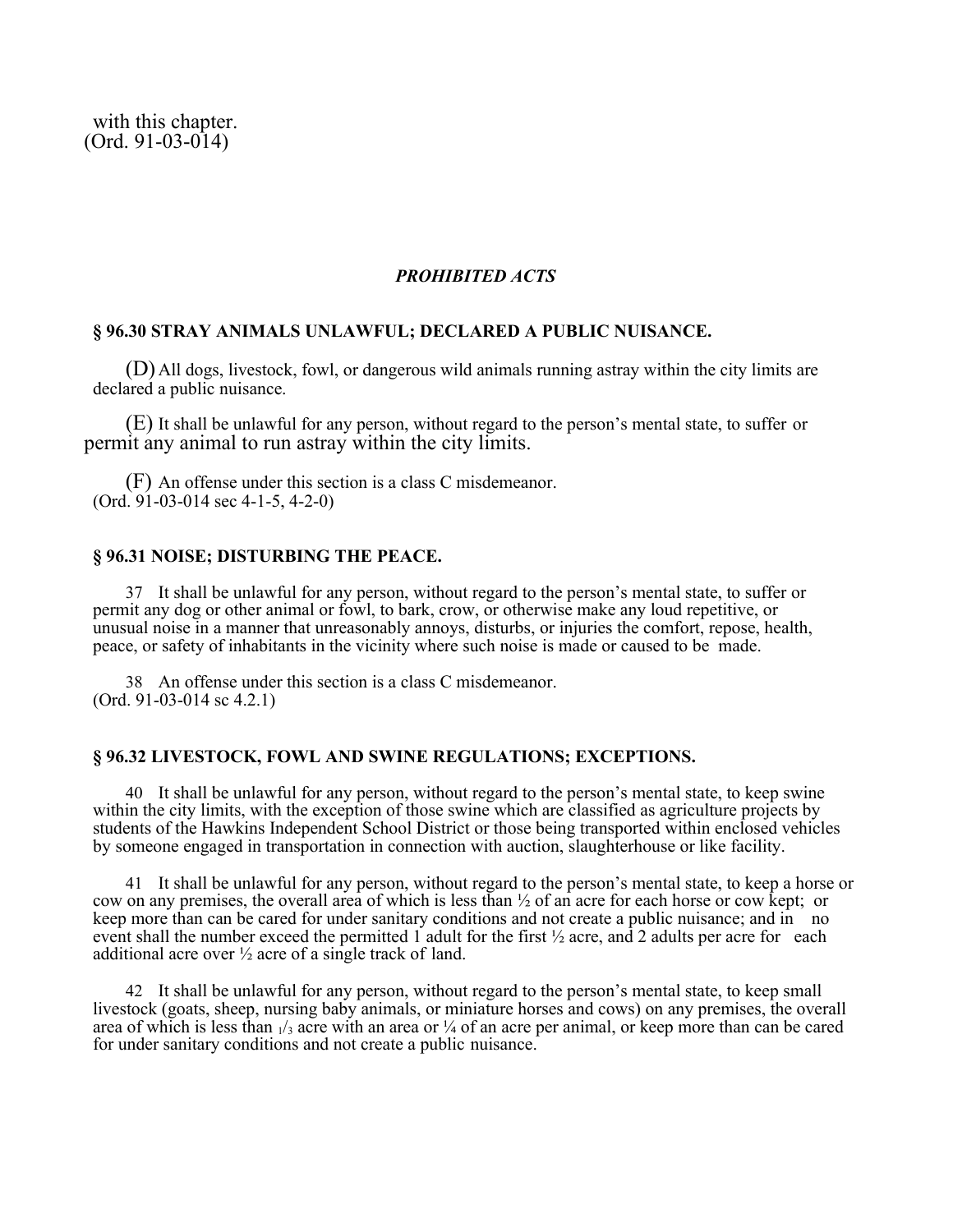43 It shall be unlawful for any person, without regard to the person's mental state, to keep fowl in a secured pen or enclosure that is closer than 50 feet to any inhabited dwelling, other than that of the owner. An offense under this section is a class C misdemeanor.(Ord. 91-03-014 sec 4.2.2)

# **§ 96.33 DANGEROUS DOGS AND DANGEROUS WILD ANIMALS PROHIBITED.**

(E) It shall be unlawful for any person, without regard to the person's mental state, to own or keep a dangerous dog or an animal classified as dangerous by its breed and nature within the city limits.

(F) It shall be unlawful for any person, without regard to the person's mental state, to own, possess, keep, harbor, or exhibit any dangerous wild animal within the city limits; the following are exceptions to this chapter if such owning, possessing, keeping, or exhibiting does not occur in a residential structure or within 500 feet thereof:

- (1) Zoo; or
- (2) Zoological park; or
- (3) Research institution; or
- (4) Performing animal exhibitions.

(G) Dangerous wild animals shall include, but not be limited to the following:

- (1) Bears;
- (2) Ocelots;
- (3) Crocodiles;
- (4) Lions;
- (5) Cheetahs;
- (6) Raccoons;
- (7) Tigers;
- (8) Foxes;
- (9) Jaguars;
	- (10) Alligators;
	- (11) Leopards;
	- (12) Bobcats;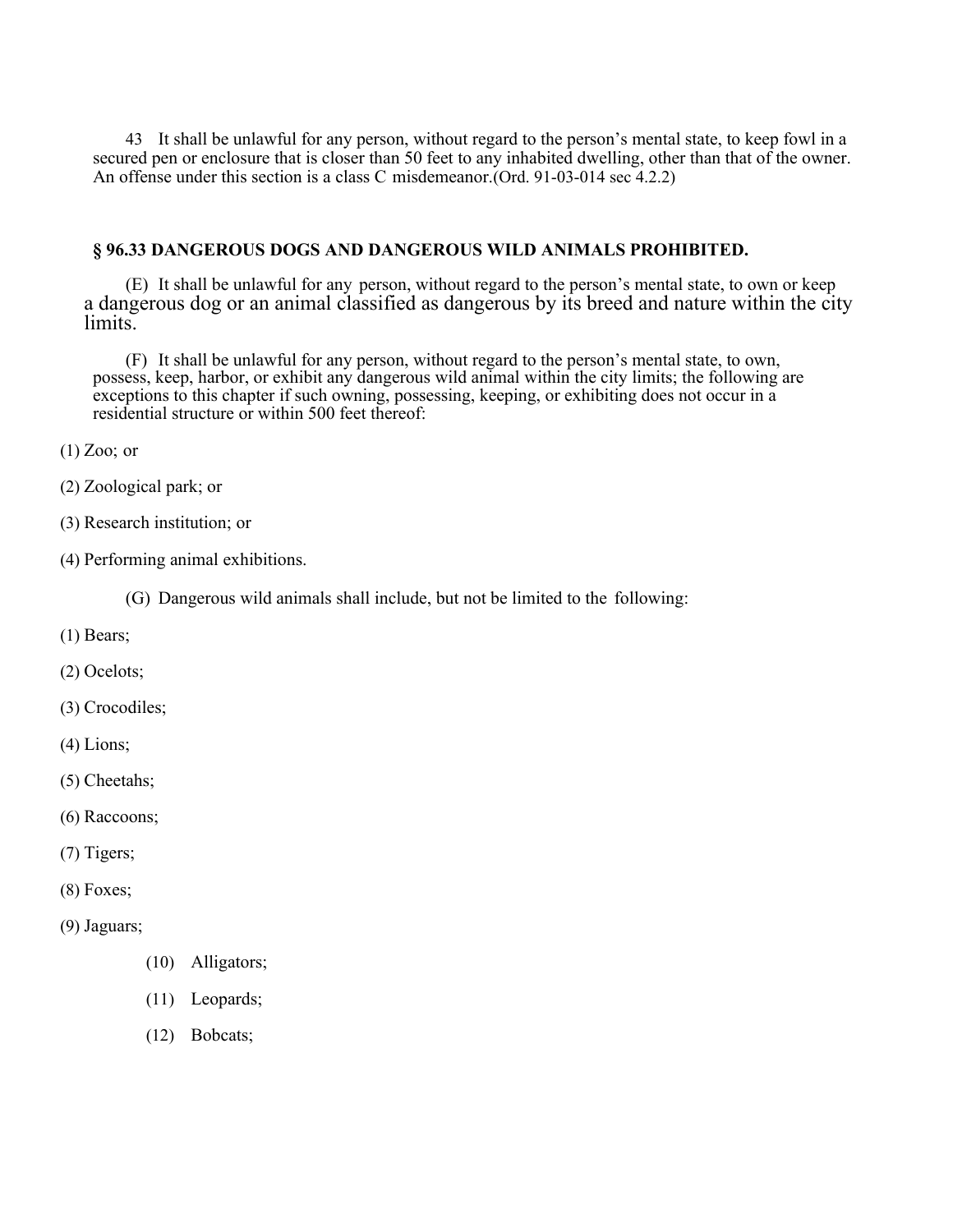- (13) Venomous snakes;
- (14) Lynx;
- (15) Cougars;
- (16) Constrictor snakes;
- (17) Non-human primates;
- (18) Coyotes;
- (19) Skunks;
- (20) Wolves;
- (21) Bats;
- (22) Squirrels;
- (23) Hybrids of above.

(H) An offense under this section is a class C misdemeanor. (Ord. 91-03-014 sec 4.2.3)

# **§ 96.34 CRUELTY TO ANIMALS PROHIBITED.**

41 It shall be unlawful for any person, without regard to the person's mental state, to fail to provide his animals with sufficient good and wholesome food and water, proper shelter and protection from the elements, veterinary care when needed to prevent suffering, and with humane care and treatment.

42 It shall be unlawful for any person, without regard to the person's mental state, to beat, cruelly ill-treat, torment, overload, overwork or otherwise abuse an animal, or cause, instigate or permit any dogfight, cockfight, bullfight or other combative event between animals or between animals and humans.

43 It shall be unlawful for any person, without regard to the person's mental state, to turn loose with the intent to abandon any animal, fowl, or reptile within the city limits.

44 It shall be unlawful for any person, without regard to the person's mental state, to tie or tether an animal to a stationary object for a period of time or in a location so as to create an unhealthy situation for the animal or a potentially dangerous situation for a passing pedestrian within the city limits.

45 It shall be unlawful for any person, without regard to the person's mental state, who is the operator of a motor driven vehicle which strikes a domesticate animal to fail to stop at once and render such assistance as may be possible and shall immediately report such injury or death to the animal's owner; in the event the owner's identity cannot be ascertained and located, such operator shall report the accident to the local Police Department.

46 An offense under this section is a class C misdemeanor. (Ord. 91-03-014 sec 4.2.4)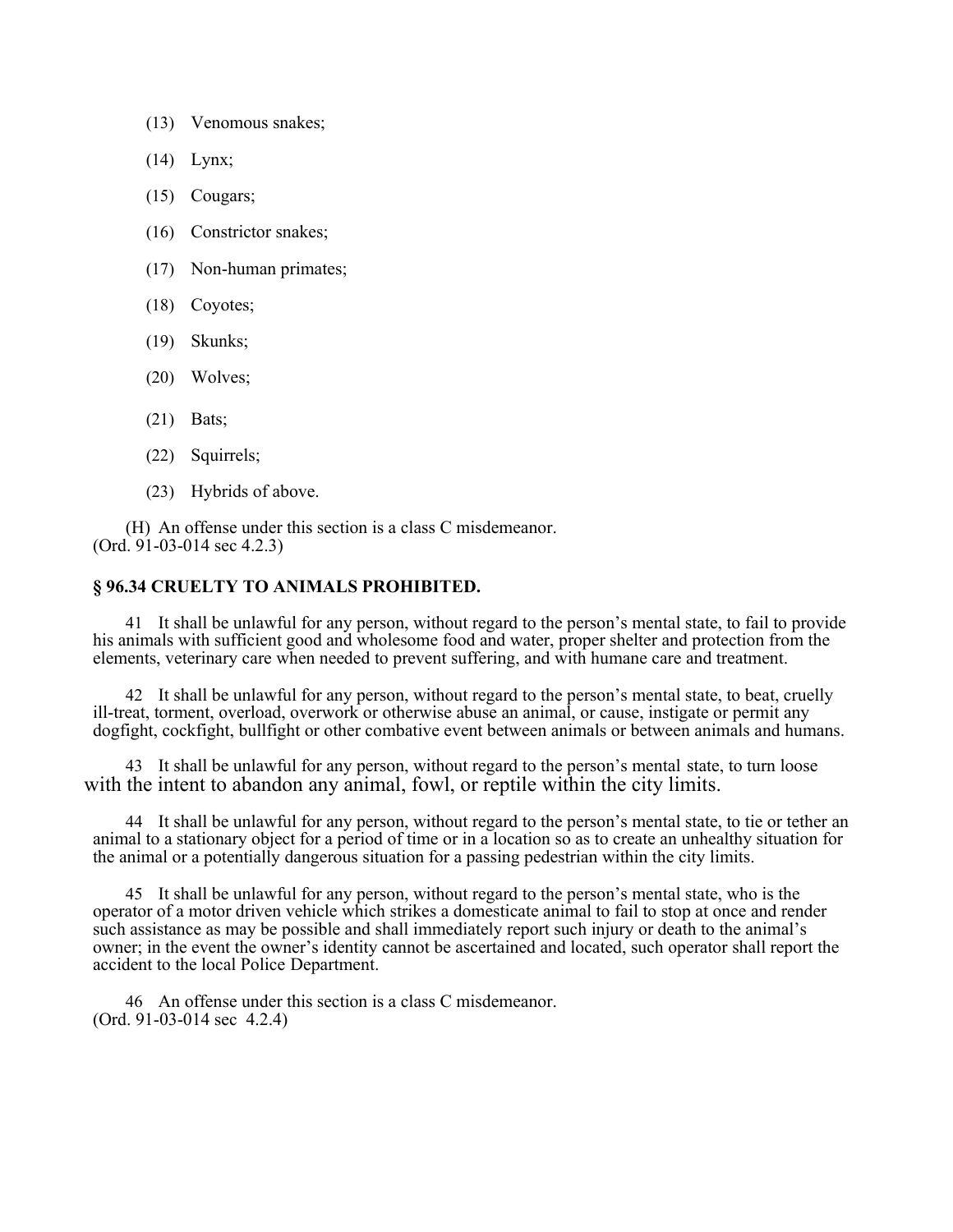#### **§ 96.35 TRAPPING PROHIBITED; IMPOUNDMENT OF TRAPS; EXCEPTIONS.**

(l) It shall be unlawful for any person, without regard to the person's mental state, to set or place any trap, designed for trapping animals, on any public or private property within the city limits.

(m) Any trap, when found within the city limits, are declared to be abandoned property and any peace officer or their designated agent is authorized to impound and process the same abandoned property in accordance with the Tex. Crim. Code of Pro., Art. 18.17.

(n) This section does not apply to any peace officer, or their designated agent engaged in the performance of their duties within the city limits or to a person using traps designed to trap pocket gophers and moles.

(o) An offense under this section is a class C misdemeanor. (Ord. 91-03-014, sec 4.2.5)

### **§ 96.36 FALSE REPORTS; INTERFERENCE WITH ANIMAL CONTROL OFFICER IN PERFORMANCE OF DUTIES; FALSE INFORMATION OF CITATION.**

(L) It shall be unlawful for any person, without regard to the person's mental state, to make a false report or complaint concerning a violation of this chapter to any member of the city governing body, peace officer, or other official having jurisdiction within the city limits.

(M) It shall be unlawful for any person, without regard to the person's mental state, to interfere with, hinder or obstruct a police officer while engaged in the enforcement of this chapter, including but not limited to the failure to release an animal for impoundment or any manner of interference with such impoundment.

(N) It shall be unlawful for any person, without regard to the person's mental state, upon being issued a citation or a summons for violation of this chapter, to provide a false name, or other false information concerning an animal or its ownership to peace officer, or their designated agent.

(O) An offense under this section is a class C misdemeanor. (Ord. 91-03-014, sec 4.2.6)

# **§ 96.37 FAILURE TO VACCINATE PROHIBITED.**

13 It shall be unlawful for any person, without regard to the person's mental state, to own, keep, harbor or otherwise possess a dog or cat over the age of 4 months within the city limits without such animal being vaccinated by a licensed veterinarian against rabies; exceptions are the hybrids of such animal which shall not be possessed within the city limits. In the absence of proof of rabies vaccination the person shall be issued a citation for FAIL TO VACCINATE AGAINST RABIES.

14 An offense under this section is a class C misdemeanor. (Ord. 91-03-014, sec 4.2.7)

#### **§ 96.38 FAILURE TO REPORT ANIMAL BITE OR ATTACK.**

18 It shall be unlawful for any person, without regard to the person's mental state, having knowledge of an animal bite or attack to an individual that the person having knowledge could reasonably foresee as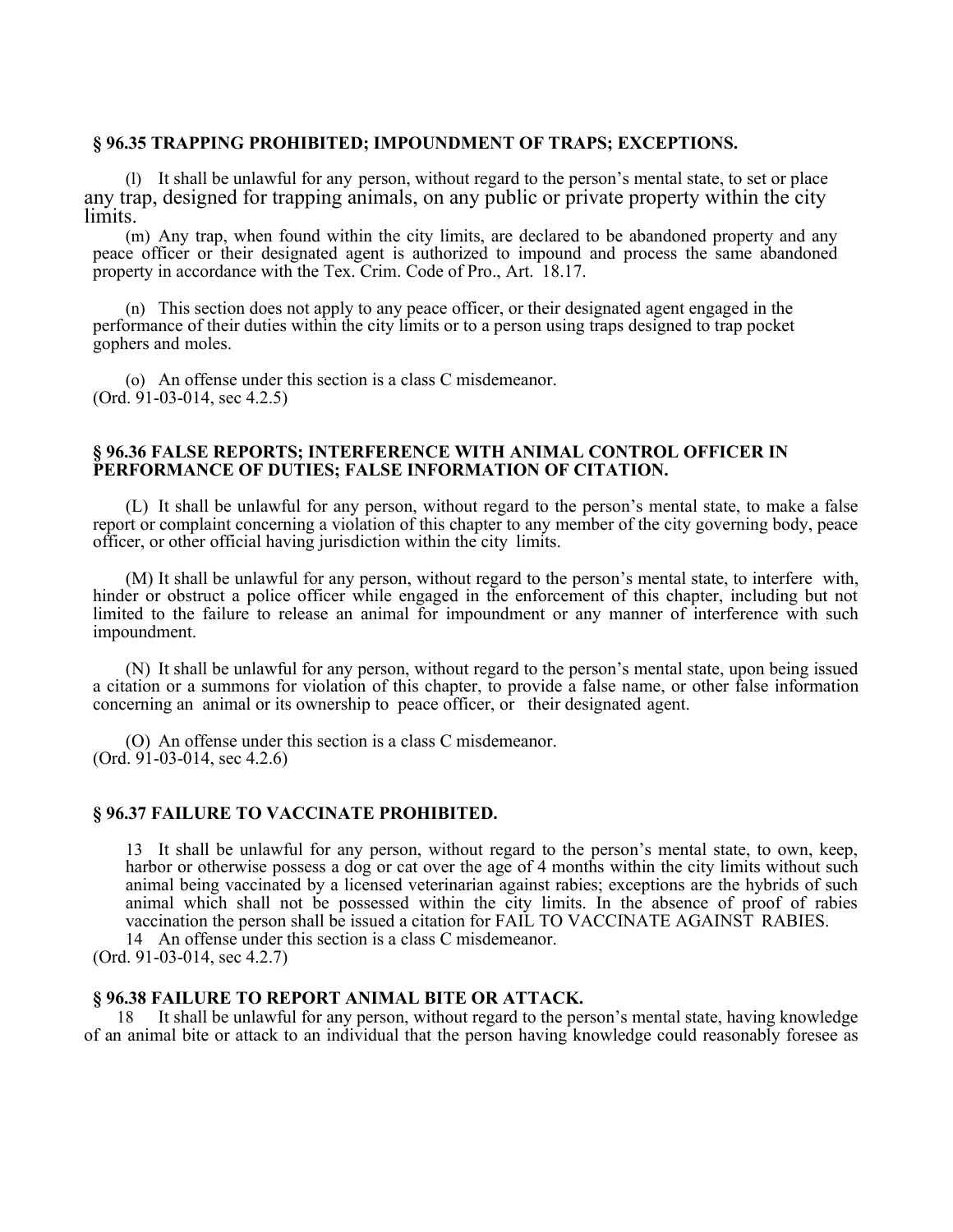capable of transmitting rabies or has caused severe bodily injury to which a reasonable person would seek medical aid, to fail to report such bite or attack to the local health authority (Chief of Police) or his designated agent. This report shall include the name and address of the victim, the owner of the animal (if known) and any other data which may aid in locating the victim, owner of the animal, or the animal.

19 The local health authority shall investigate all reports filed under this section.

20 An offense under this section is a class C misdemeanor.

(Ord. 91-03-014 sec 4.2.8)

#### **§ 96.40 PROPERTY DAMAGED OR DESTROYED BY ANIMALS PROHIBITED.**

(P) It shall be unlawful for any person, without regard to the person's mental state, to allow an animal to run at large within the city limits and the animal damages or destroys the tangible property of another person. The owner shall also be held liable for the damage or destruction caused by his animal while restrained when on public or other private property not his own.

(Q) An offense under this section is a class C misdemeanor if the amount of pecuniary loss is less than \$50.

(Ord. 91 91-03-014 sc 4.2.10)

#### **§ 96.41 PUBLIC HEALTH AND SAFETY.**

(K) It shall be unlawful for any person, without regard to the person's mental state, to keep yards, pens and enclosures in which animals are confined in such a manner as to give off odors offensive to persons of ordinary sensibilities residing in the vicinity; or to breed or attract flies, mosquitoes, or other noxious insects or in any manner endanger the public's health or safety.

(L) An offense under this section is a class C misdemeanor. (Ordinance 91-03-014)

# *DANGEROUS ANIMALS*

#### **§ 96.55 DEFINITIONS.**

For the purpose of this chapter, the following definitions shall apply unless the context clearly indicates or requires a different meaning.

*DANGEROUS ANIMAL*. The meaning as defined in § 96.01.

*GUARD DOG.* A dog which has been specifically trained to attack on command, or a dog of a breed which would give the impression it has been trained to attack. (Ord. 91-03-014, sec 4.3.0)

# **§ 96.56 DANGEROUS ANIMALS; EXCEPTIONS.**

Animals that are in the service of law enforcement agencies or guard dogs, which are restrained, as provided for in this chapter, are exempt from this section. (Ord. 91-03-014, sec 4.3.1)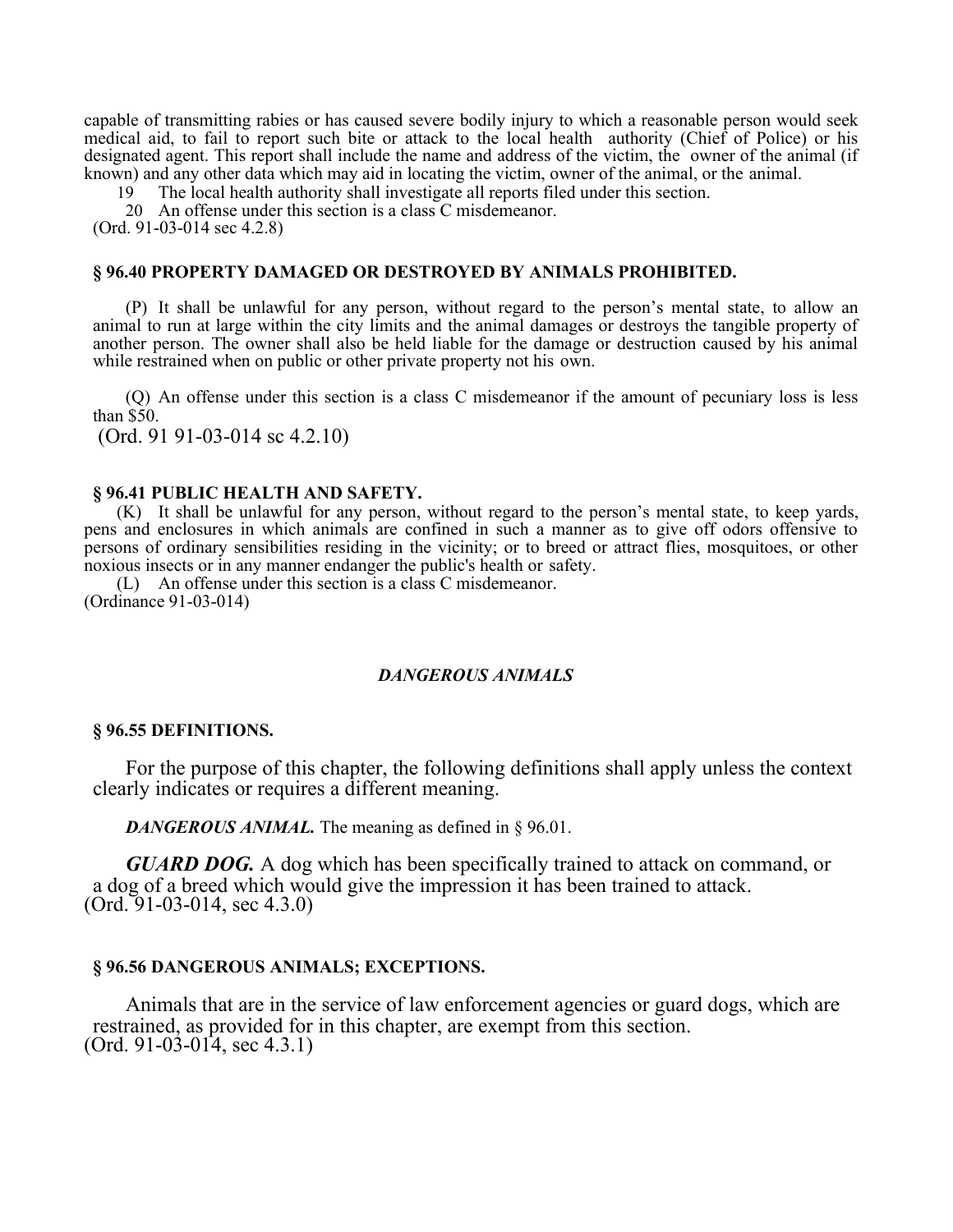#### **§ 96.57 GUARD DOGS; PENALTY FOR FAILURE TO COMPLY.**

(K) It shall be unlawful for any person, without regard to the person's mental state, to place or maintain any dog which has been specifically trained to attack, or would give the impression by its particular breed that it has been trained to attack, in an area for the protection of persons or property unless the dog is restrained as provided for in this chapter.

(L) The area or premises in which a guard dog is confined shall be conspicuously posted with warning signs bearing letters not less than 2 inches in height and placed not less than 25 feet on or adjacent to the structure or barrier which confines the animal; in no event shall less than 1 warning sign be posted.

(M) The owner of any dog used for the specific purpose as a guard dog shall post with the city an insurance policy or cash bond in the amount of not less than \$100,000 insuring against liability of the owner for damages resulting from bodily injury to an individual caused by any dog belonging to or in the custody or control of the owner.

(N) An offense under divisions (B) and (C) of this section is a class C misdemeanor. (Ord. 91-03-014, sec 4.3.2)

# **§ 96.58 AUTHORITY TO DESTROY IF FOUND RUNNING AT LARGE.**

Any dangerous animal or guard dog found running at large may be destroyed by any peace officer in the interest of public safety. (Ord. 91-03-014, sec 4.3.3)

# **§ 96.59 AUTHORITY TO REQUIRE REMOVAL FROM CITY; APPEALS FROM ORDERS OF REMOVAL.**

(U) The Chief of Police may order any owner or person having care, custody or control of any dangerous animal or guard dog to take such animal permanently from the city limits. This animal must be removed immediately following receipt of such an order, even if appeal is initiated.

(V) The owner of any dangerous animal or guard dog which has been ordered removed from the city limits may appeal, in writing, within 10 days of the order to a committee, comprised of the Chief of Police, and the Mayor.

(W) Such committee may uphold, reverse or modify the order, and may stipulate restrictions on the animal as a condition to allow the animal to return within the city limits. If the order is upheld, the owner or person having care, custody or control shall not bring the animal back into the city limits. (Ord. 91-03- 014, sec 4.3.4)

# **§ 96.60 FAILURE TO REMOVE; GROUNDS FOR IMPOUNDMENT OR DESTRUCTION.**

If the owner of any dangerous animal or guard dog which has been ordered removed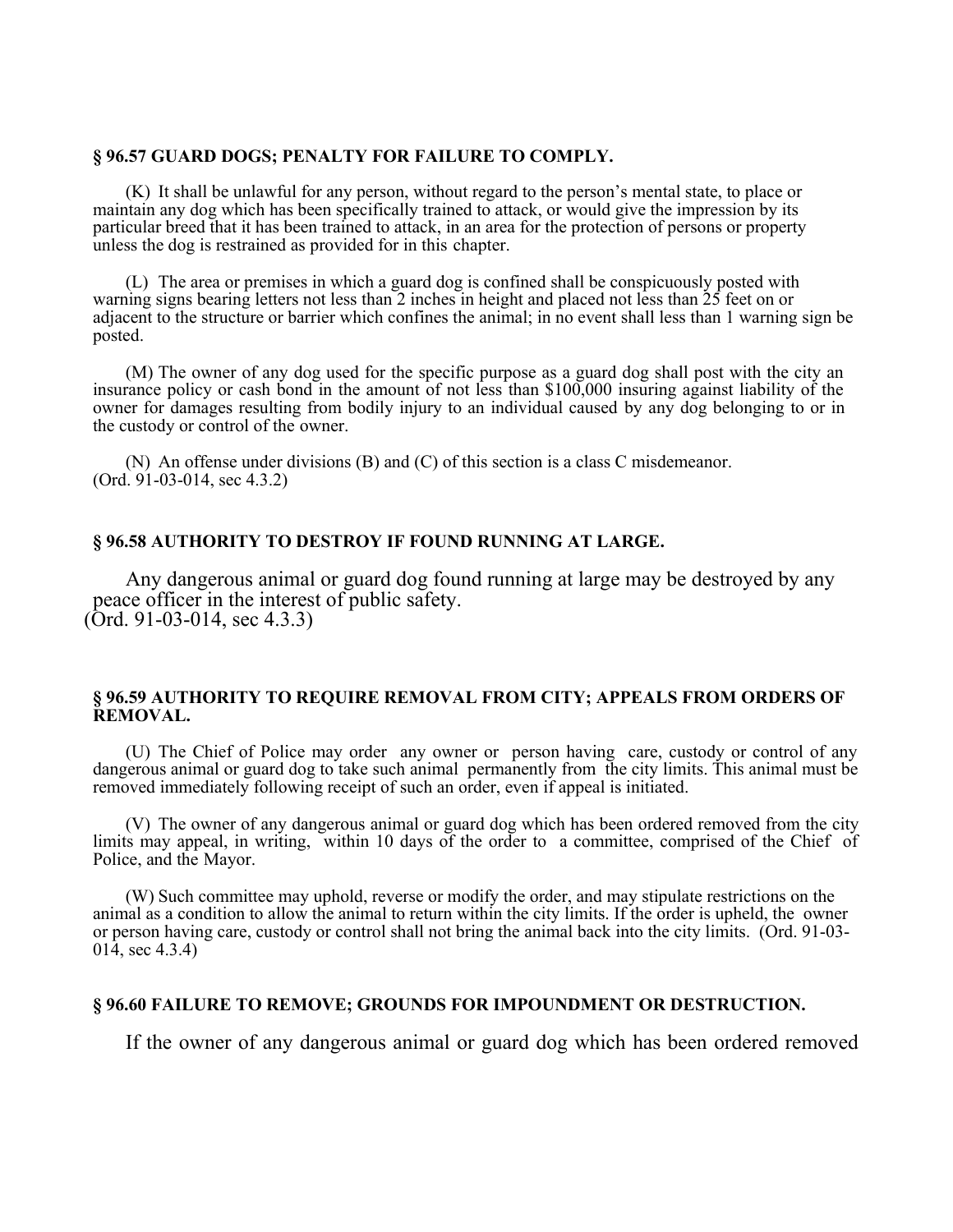from the city limits fails to remove such animal as provided for in this chapter, such animal may be impounded and/or destroyed. (Ord. 91-03-014, sec 4.3.5)

# **§ 96.61 OWNER TO REPORT DISPOSITION AND RELOCATION; PENALTY.**

(H) The owner of any dangerous animal or guard dog which has been ordered removed from the city limits shall report the disposition and relocation within 10 days after the expiration date of the order to remove the animal from the city limits.

(I) An offense under this section is a class C misdemeanor and each day after the expiration date, in which the information is not provided, shall constitute a separate offense. (Ord. 91-03-014, sec 4.3.6)

# **§ 96.62 SEARCH AND SEIZURE WARRANTS AUTHORIZED.**

The police shall be authorized to obtain a search and seizure warrant if there is sufficient reason to believe that an animal ordered removed from the city has not been removed.

(Ord. 91-03-014, sec 4.3.7)

# **CHAPTER 97: ENVIRONMENTAL HEALTH CODE**

### **Section 97.01 Definitions;**

### **General**

1Sec. 97.01 Definitions.

For purposes of this article, the terms set forth below shall have the following meanings, and any words not herein defined shall be construed in the context used and by ordinary interpretation and not as a word of art:

*Brush* shall mean scrub vegetation; dense undergrowth; dead, cut or broken tree or shrubbery limbs and branches, whether standing or fallen; or cut or mowed weeds or other vegetative growth characterized by woody branches or stalks.

*Carrion* shall mean the dead and putrefying flesh of any animal, fowl or fish.

*Dump* shall mean to dispose, discharge, place, deposit, throw, leave, sweep, scatter, unload, or toss.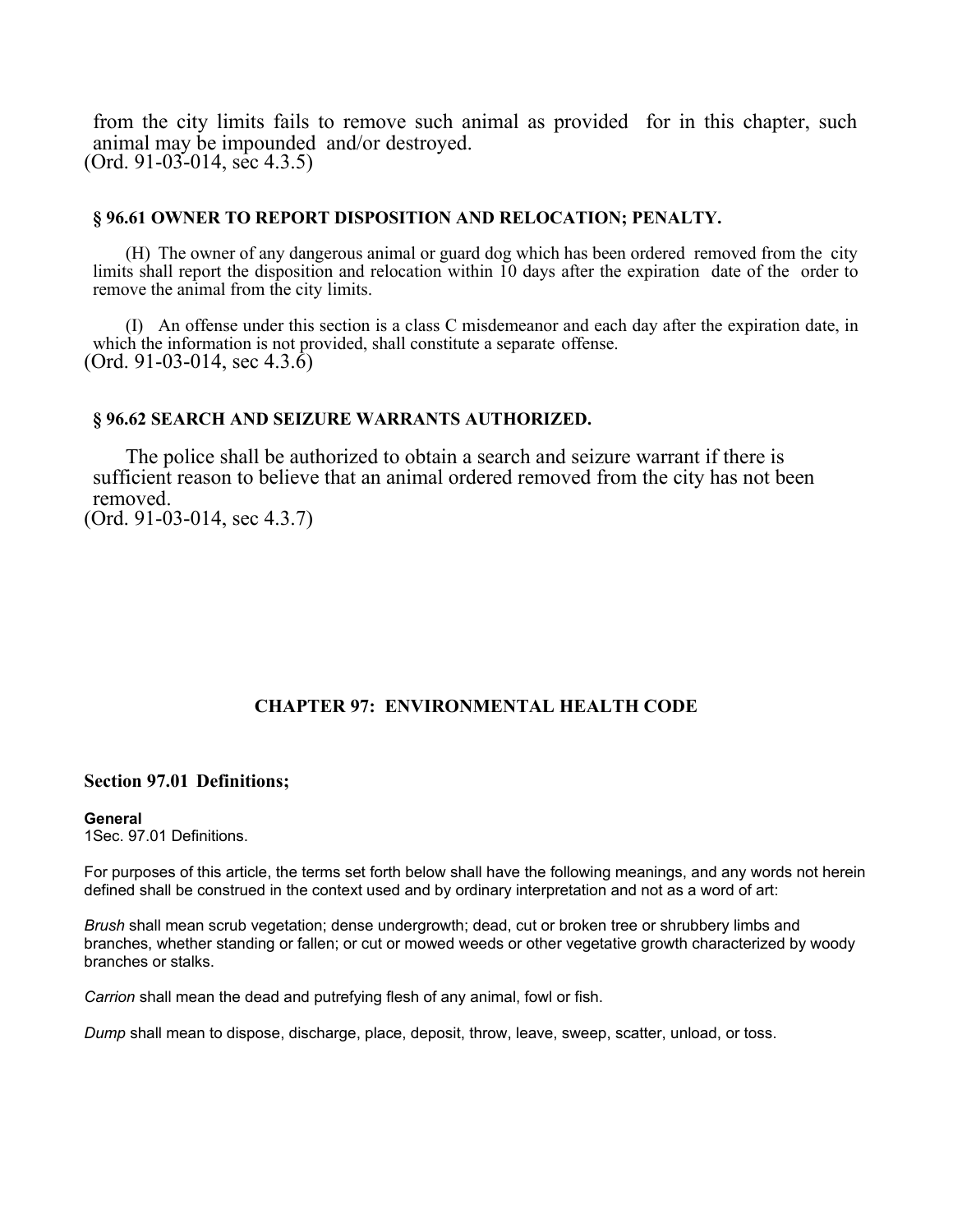*Filth* shall mean any matter in a putrescent state.

*Garbage* shall mean any kitchen refuse, foodstuffs or related material, including all decayable waste.

*Impure or unwholesome matter* shall mean any putrescible or nonputrescible condition, object or matter which tends to, may or could cause injury, death or disease to human beings.

*Includes* and *including* are terms of enlargement and not of limitation or exclusive enumeration, and use of the terms does not create a presumption that components not expressed are excluded.

*Junk* shall mean all worn out, worthless or discarded material, including but not limited to any of the following materials, or parts of said materials or any combination thereof: new or used iron, steel or nonferrous metallic scrap, brass or waste materials; used and/or inoperative household appliances, household electrical or plumbing fixtures, floor coverings and/or window coverings not currently in use; used lumber, brick, cement block, wire, tubing and pipe, tubs, drums, barrels, and/or roofing material not currently in use; air conditioning and heating equipment not currently in use; used vehicle components and parts not currently in use; used furniture other than that designed for outdoor use or that which would normally be considered as antique furniture; used and/or inoperative residential lawn care equipment and machinery not currently in use; used pallets, windows or doors not currently in use; new or used sheet metal, structural steel and/or chain not currently in use; used and/or inoperable vending machines, radios and/or televisions, or other electronic devices not currently in use; and any other type of used and/or inoperable machinery or equipment not currently in use.

*Matter* shall mean that of which any physical object is composed.

*Nuisance* shall mean any condition, object, material or matter that is dangerous or detrimental to human life or health; or that renders the ground, the water, the air or food a hazard or likely to cause injury to human life or health, or that is offensive to the senses, or that threatens to become detrimental to the public health; and shall include but not be limited to: any abandoned wells, shafts or basements, abandoned refrigerators, stagnant or unwholesome water, sinks, privies, filth, carrion, rubbish, junk, trash, debris or refuse, impure or unwholesome matter of any kind, any objectionable, unsightly, or unsanitary matter of whatever nature.

*Objectionable, unsightly or unsanitary matter* shall mean any matter, condition or object which is objectionable, unsightly or unsanitary to a person of ordinary sensitivities.

*Owner* shall mean any person or entity shown as the property owner on the latest property tax assessment rolls of the City, or any person having or claiming to have any legal or equitable interest in the property, or any person claiming, occupying or having supervision or control of any property, including any tenant of the property and any agent who is responsible for managing, leasing or operating the property.

*Person* shall mean any individual, firm, partnership, association, business, corporation, or any other entity recognized at law.

*Property* shall mean all land, occupied or unoccupied, and any improvements located on or within such land, including any building or other structure designed or used for residential, commercial, business, industrial, or religious purposes. The term shall also include a yard, ground, wall, driveway, fence, porch, steps or other structure appurtenant to the land.

*Putrefaction* shall mean decomposition of organic matter resulting in production of foul-smelling matter; or putrefied matter; or the condition of being putrefied.

*Putrescible* shall mean subject to putrefaction.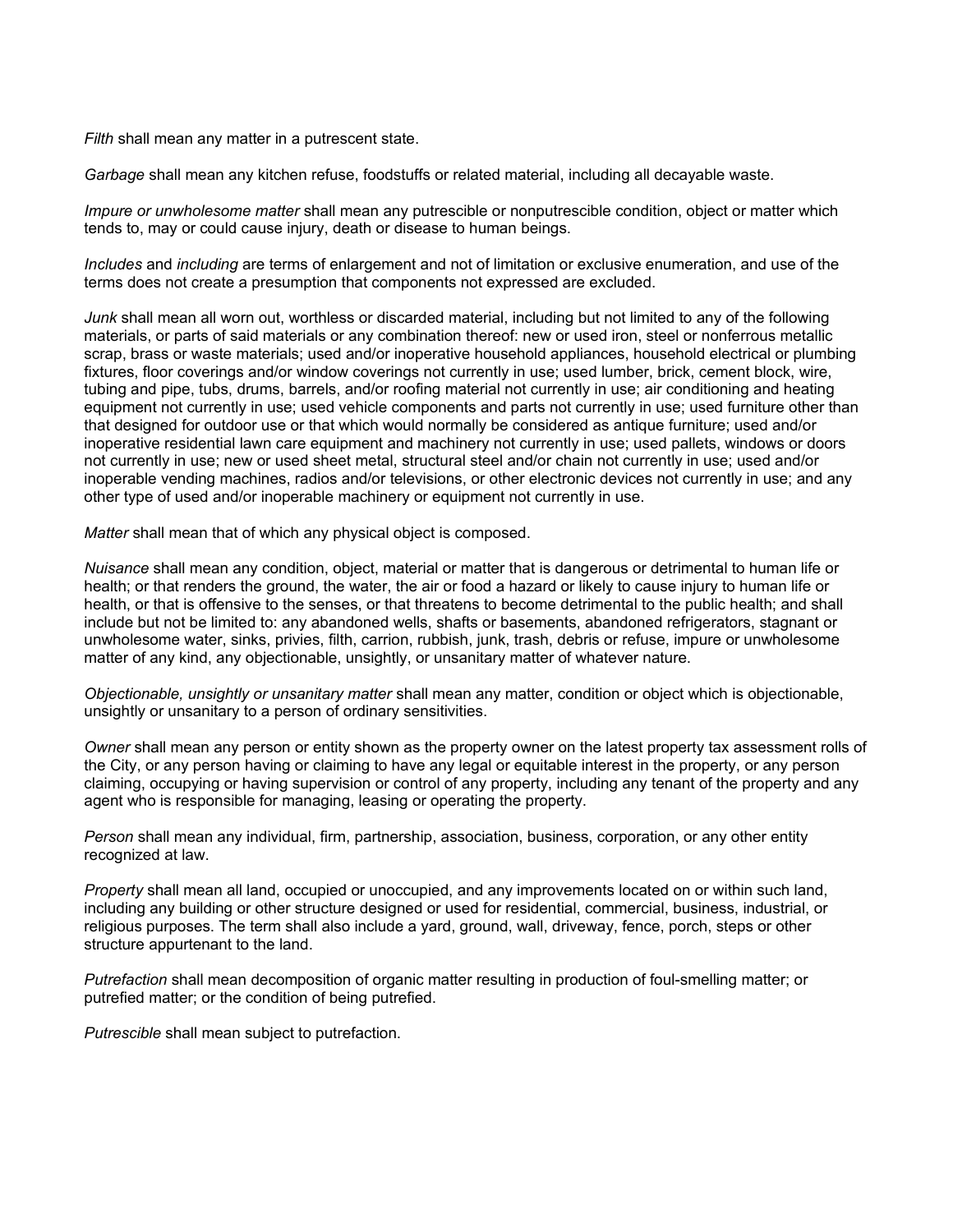*Refuse* shall mean heterogeneous accumulation of worn out, used, broken, rejected or worthless materials, including but not limited to garbage, rubbish, paper or litter, and other decayable or non-decayable matter.

*Rubbish* shall mean junk, trash, debris, rubble, stone, useless fragments of building materials, and other miscellaneous, useless waste or rejected matter.

*City* shall mean the City of Hawkins, Texas.

*Trash* and *debris* shall mean all manner of refuse including but not limited to: mounds of dirt; piles of leaves; grass and weed clippings; paper trash; useless fragments of building material; rubble; furniture, other than furniture designed for outside use; items of salvage, such as scrap metal and wood; old barrels; old tires; tree and brush trimmings; and other miscellaneous wastes or rejected matter.

*Vegetative growth* shall mean any grass, weeds, shrubs, trees, brush, bushes, vines, or other plant material.

*Weeds* shall mean any vegetation that because of its height is objectionable, unsightly or unsanitary, excluding: shrubs, bushes and trees, cultivated flowers, and cultivated crops.

# **Section 97.02 Nuisance and Other Offensive Conditions:**

| Section 97.03 | Weeds, brush, and other objectionable matter; |
|---------------|-----------------------------------------------|
| Section 97.04 | Inspections;                                  |
| Section 97.05 | Duty of Owner;                                |
| Section 97.06 | Notice to Abate;                              |
| Section 97.07 | Additional Authority to Abate;                |
| Section 97.08 | Assessment of Expenses; Lien;                 |
| Section 97.09 | Enforcement;                                  |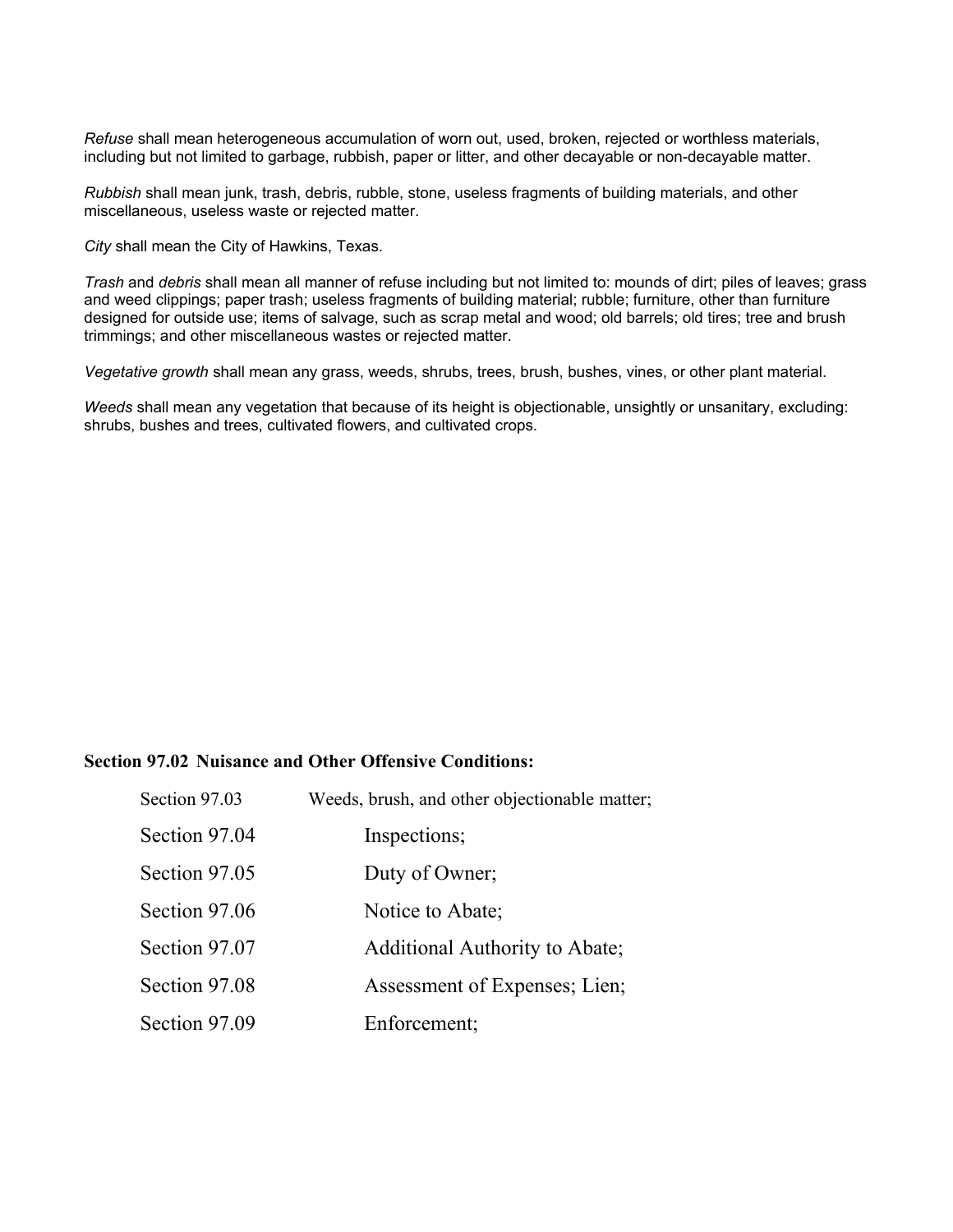Section 97.10 Violation;

Section 97.11 through 97.19 (reserved);

# **Nuisance and Other Offensive Conditions**

Sec. 97.02 - Prohibited accumulations, dumping, stagnant water, trash, and other unsightly or unsanitary matter declared a nuisance.

(A) It is unlawful and declared a nuisance for an owner of property within the corporate limits of the City to permit or allow any stagnant or unwholesome water, sinks, refuse, filth, carrion, weeds, rubbish, brush, refuse, trash, debris, junk, garbage, impure or unwholesome matter of any kind, or objectionable or unsightly matter of whatever nature to accumulate or remain upon such property or within any public easement on or across such property or upon any adjacent public street or alley right-of-way between the property line of such property and where the paved surface of the street or alley begins.

(B) It shall be unlawful and declared a nuisance for any person to dump, or permit to be dumped, upon or along any drain, gutter, alley, sidewalk, street, park, right-of-way, vacant land, body of water, or any other public or private property within the City, any unwholesome water, refuse, rubbish, trash, debris, filth, carrion, weeds, brush, junk, garbage, impure or unwholesome matter of any kind, or other objectionable or unsightly matter of whatever kind.

(C) It shall be the duty of the owner of property within the City to keep their property free and clear of all such matter described in subsections (a) and (b), and to fill up, drain, or regrade any such property which shall have stagnant water thereon, and to cleanse and disinfect any such property from refuse, rubbish, trash, filth, carrion, or objectionable, unsightly or unsanitary matter of any kind, or other impure or unwholesome matter of any kind.

Sec. 97.03. - Weeds, brush, and other objectionable matter.

(A) It shall be unlawful for an owner of property within the City to permit weeds, grass, brush, or any objectionable or unsightly matter, to accumulate or grow to a height greater than 12 inches upon such property within 150 feet of any property line of such property which abuts any street right-of-way, alley, utility easement, subdivided property, developed property, or any buildings or other structures. It shall be the duty of such owner to keep the area from the property line of the owner's property to the curb line next adjacent to it, if there is a curb line, and, if not, then to the centerline of any adjacent unpaved street, or to the edge of the pavement of such street, cleared of any of the matter referred to above, and it shall be unlawful for an owner to fail to do so. All vegetative growth (including hay, unless the hay is cultivated on property which has been granted an agricultural property tax exemption on the most recent tax roll as certified by the Wood County appraisal district), except regularly cultivated row crops, which exceed 12 inches in height, shall be presumed to be objectionable and unsightly matter; provided further that regularly cultivated row crops shall not be allowed to grow within the rightof-way of any public street, right-of-way, or easement, nor shall they be allowed to obstruct the necessary view to and from adjacent rights-of-way, but shall be kept mowed as provided herein, and it shall be unlawful to allow the same.

(B) With respect to property five or more contiguous acres in size, the provisions of this section shall not apply to any part of such property which is greater than 150 feet from any open public street, thoroughfare, or right-of-way, as measured from the right-of-way line of said street, thoroughfare, or right-of-way, and which is greater than 150 feet from any adjacent property under different ownership and on which any building is located or on which any improvement exists, as measured from the property line.

# Sec. 97.04 - Inspections.

(A) For the purpose of ascertaining whether violations of this article exist, the Police Chief of the City, or his designee, is authorized to enter property at a reasonable time to inspect, investigate, or abate a nuisance or other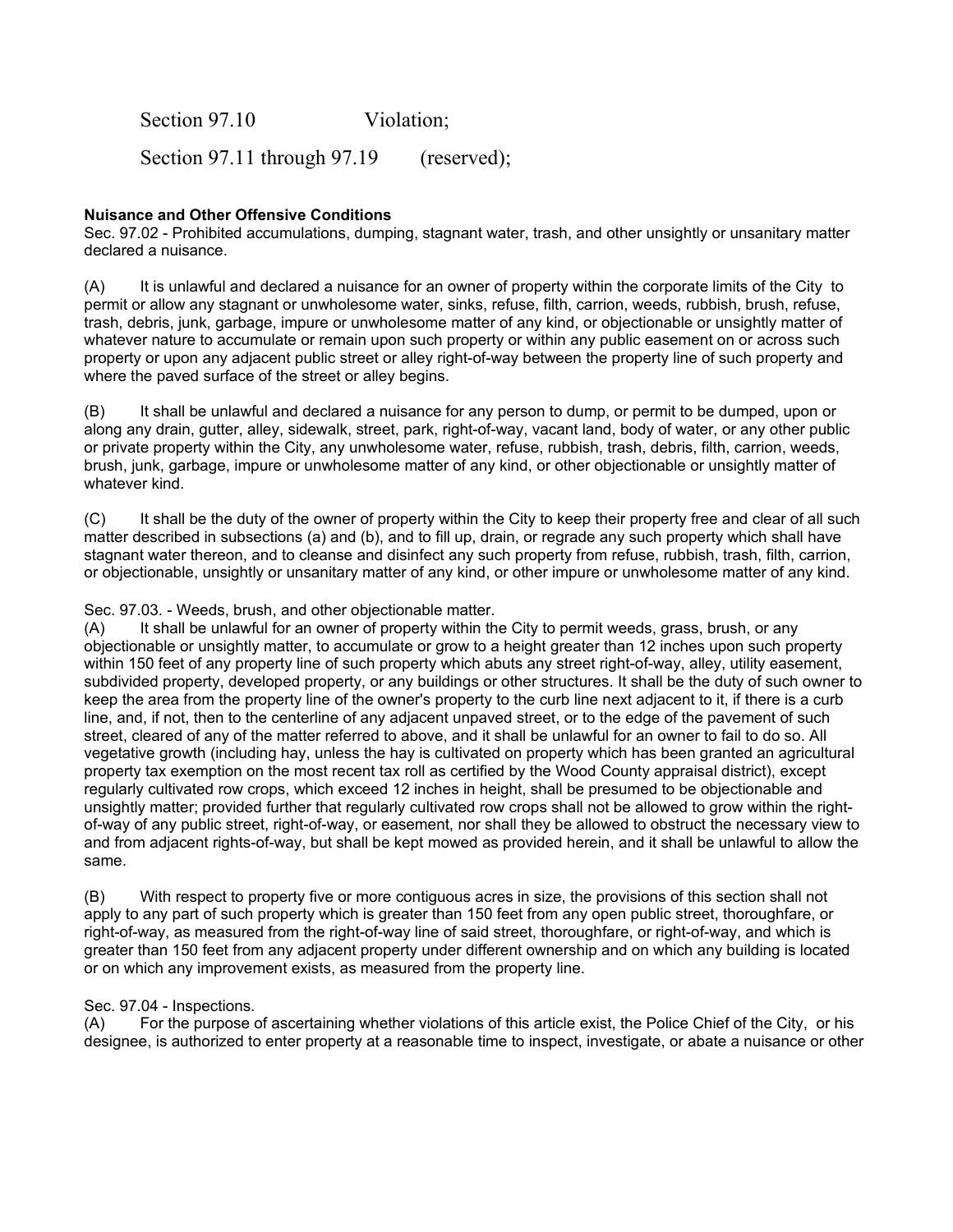violation of this article or to enforce this article, in accordance with law.

(B) If an inspection or investigation of property is sought from an owner of property but is refused, the Chief of Police, shall have every recourse provided by law, including an injunction to secure entry. If the owner of property cannot be identified or located, the Chief of Police or his designee may enter the property to the extent allowed by law. The Chief of Police or any Police Officer is hereby designated as a code enforcement official of the City to be issued a search warrant as authorized by Vernon's Ann. C.C.P. art. 18.05, as the same may be amended or superseded.

Sec. 97.05 - Duty of owner to cut and remove weeds, brush, and unsightly matter. It shall be the duty of an owner of property to drain and/or fill any such property or portion thereof which is unwholesome, contains stagnant water, or in any other condition that may produce disease. It shall be the duty of an owner of property to cut and remove all weeds, brush, vegetative growth, and other objectionable or unsightly matter as often as may be necessary to comply with section 97.03, and to use every precaution to prevent the same from occurring, growing, or accumulating on such property.

Sec. 97.06 - Notice of violation and to abate; failure to comply; correction by the City .

(A) If property within the City is in violation of this article, the City's Chief of Police, or his duly appointed designee or representative, may give notice to an owner of property that such property is in violation of this article and the nature of the violation.

(B) If the owner of property for which such notice has been given does not comply with the terms of this article and the demand for compliance as set forth in the notice within seven days of the notice of a violation, the City may:

> (1) Do or cause to be done the work or make or cause to be made the improvements required to obtain compliance with this article; and

(2) Pay for the work done or improvements made and charge the expenses to the owner of the property. The City shall be entitled to reimbursement of all such expenses. All such expenses incurred in doing or in having such work done shall be a charge to, and a personal liability of, such owner.

# (C) The notice must be given:

(1) Personally to the owner in writing;

(2) By letter addressed to the owner at the owner's address as recorded in the appraisal district records of the appraisal district in which the property is located; or

(3) If personal service cannot be obtained by:

(a) Publication at least once;

(b) Posting the notice on or near the front door of each building on the property to which the violation relates; or

(c) Posting the notice on a placard attached to a stake driven into the ground on the property to which the violation relates.

(D) If notice is mailed to the owner of property in accordance with subsection (B) of this section, and the United States Postal Service returns the notice as "refused" or "unclaimed," the validity of the notice is not affected, and the notice is considered as delivered.

(E) In a notice provided under this section, the City may inform the owner of property by regular mail and a posting on the property, or by personally delivering the notice, that if the owner commits another violation of the same kind or nature that poses a danger to the public health and safety on or before the first anniversary of the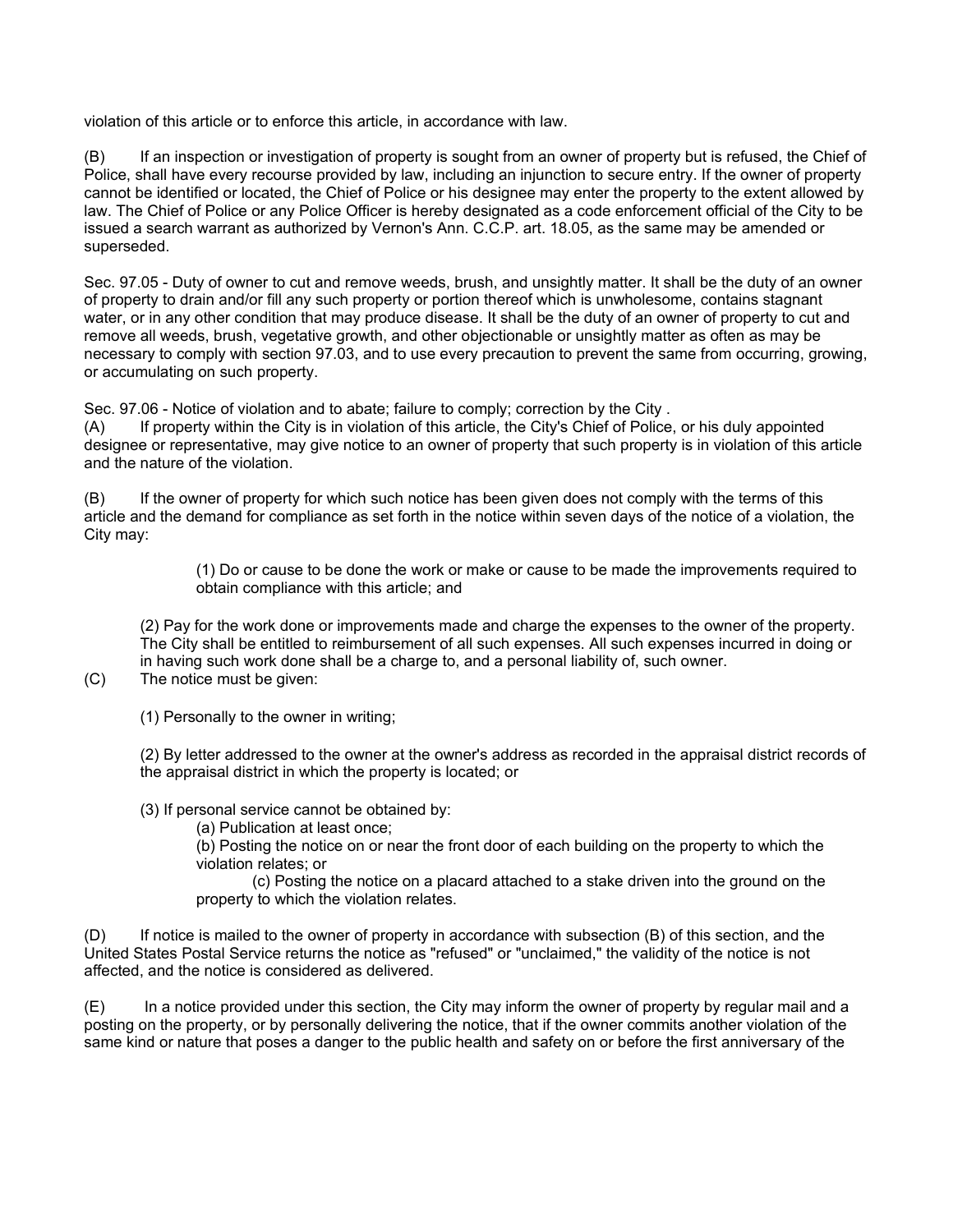date of the notice, the City, without further notice may correct the violation at the owner's expense and assess the expense against the property. If the violation covered by a notice under this subsection occurs within the one-year period, and the City has not been informed in writing by the owner of an ownership change, then the City without notice may take any action permitted by subsections (B)(1) and (B)(2) of this section and assess its expenses as provided by section 97.08.

Sec. 97.07 - Additional authority to abate nuisance.

- (A) The City may abate, without notice, weeds that:
	- (1) Have grown higher than 48 inches; and
	- (2) Are an immediate danger to the health, life, or safety of any person.

(B) Not later than the tenth day after the date the City abates weeds under this section, the City shall give notice to the property owner. The notice shall contain:

(1) An identification, which is not required to be a legal description, of the property;

- (2) A description of the violations of this article that occurred on the property;
- (3) A statement that the City abated the weeds; and

(4) An explanation of the property owner's right to request an administrative hearing about the City 's abatement of the weeds.

(C) The City's Municipal Judge shall conduct an administrative hearing on the abatement of weeds under this section if, not later than the 30th day after the date of the abatement of the weeds, the property owner files with the City a written request for a hearing.

(D) An administrative hearing conducted under this section shall be conducted not later than the 20th day after the date a request for a hearing is filed. The owner may testify or present any witnesses or written information relating to the City 's abatement of the weeds.

(E) The City may assess expenses and create liens under this section as it assesses expenses and creates liens under section 97.08. A lien created under this section is subject to the same conditions as a lien created under section 97.08

(F) The authority granted the City by this section is in addition to the authority granted by section 97.06.

Sec. 97.08. - Assessment of expenses; lien.

(A) Any and all expenses incurred by the City under or pursuant to section 97.06 may be assessed against the property on which the work is done or improvements made.

(B) In order to obtain a lien against the property, the City's Mayor, or municipal official designated by the Mayor must file a statement of expenses with the county clerk of the county in which the City is located. The lien statement shall be filed in the real property records of the said county. The lien statement must state the name of the owner, if known, and the legal description of the property. The lien attaches upon the filing of the lien statement with the county clerk.

(C) The lien obtained by the City is security for the expenditures made and interest accruing at the rate of ten percent on the amount due from the date of payment by the City.

(D) The lien is inferior only to: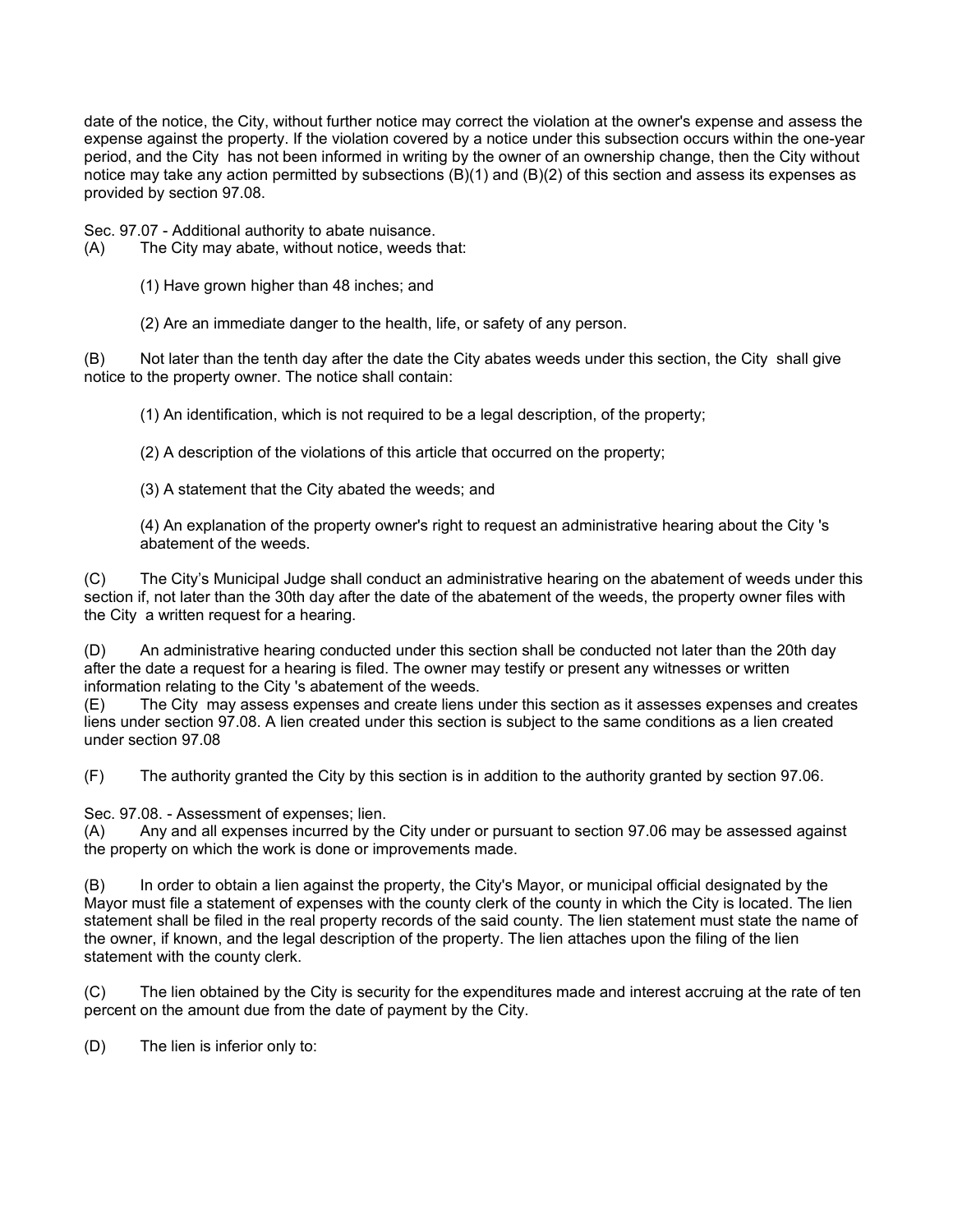- (1) Tax liens; and
- (2) Liens for street improvements.

(E) The City Attorney may bring a suit for foreclosure in the name of the City to recover the expenditures and interest due.

(F) The City Attorney may foreclose a lien on property under this section in a proceeding relating to the property brought under V.T.C.A., Tax Code ch. 33, sub ch. E as amended or superseded.

(G) The statement of expenses or a certified copy of the statement is prima facie proof of the expenses incurred by the City in doing or causing to be done the work or making or causing to be made

(H) The remedy provided by this section is in addition to any fines or civil penalties that may be assessed.

## Sec. 97.09. - Enforcement.

The provisions of this article shall be enforced by the Police Chief, or a duly appointed representative, and it shall be unlawful for any person to interfere with or hinder any such person in the exercise of that person's duties under this article.

Sec. 97.10. - Violation; penalty for failure to comply.

(A) It shall be unlawful for any person to violate any provision of this article, and after any period of notice which may be required hereunder, any such violation shall be punishable, upon conviction, by a fine in an amount not to exceed \$2,000.00. A separate offense shall be deemed committed upon each day during or on which a violation or failure to comply occurs or continues to occur. This section shall be in addition to and cumulative of the provisions for abatement of a nuisance by the City and charging the cost of same against the owner of the property.

(B) Notwithstanding the foregoing, any violation of any provision of this article which constitutes an immediate danger or threat to the health, safety and welfare of the public may be enjoined in a suit brought by the City for such purpose.

(C) Allegation and evidence of a culpable mental state is not required for the proof of an offense defined by this article.

# **Section 97.20 Junked, Wrecked, and Abandoned Motor Vehicles:**

| Section 97.21 | Public Nuisance;                     |
|---------------|--------------------------------------|
| Section 97.22 | Offense;                             |
| Section 97.23 | Disposition of Junked Vehicle;       |
| Section 97.24 | No reconstruction of junked vehicle; |
| Section 97.25 | Disposal of junked vehicle;          |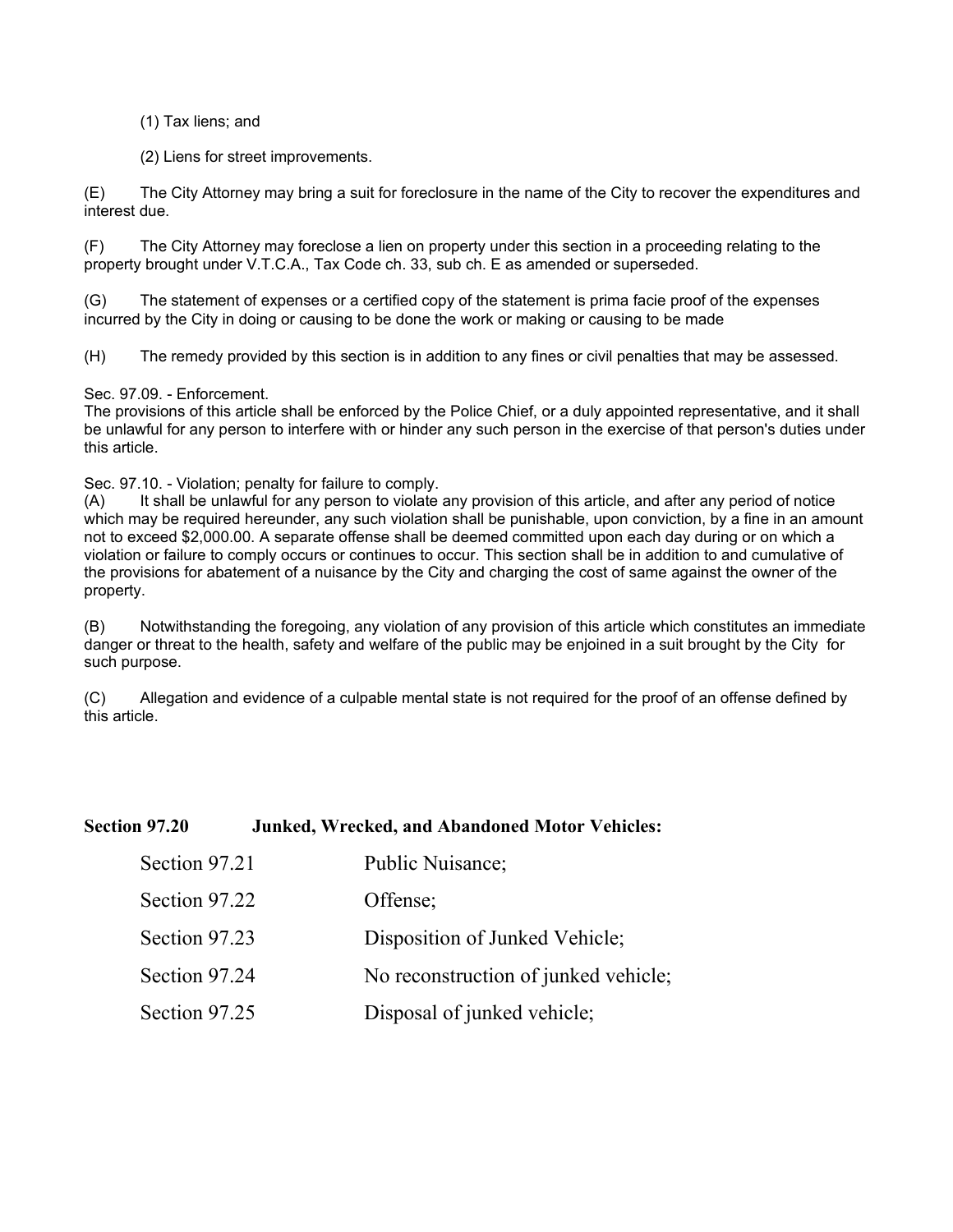| Section 97.26               | Application of article;                |
|-----------------------------|----------------------------------------|
| Section 97.27               | Enforcement;                           |
| Section 97.28 through 97.39 | (reserved);                            |
| Section 97.40               | Taking into custody;                   |
| Section 97.41               | Notice;                                |
| Section 97.42               | Contents of Notice;                    |
| Section 97.42               | Notice by Publication;                 |
| Section 97.44               | Storage Fees;                          |
| Section 97.45               | Auction or Use of Abandoned Items;     |
| Section 97.46               | <b>Auction Proceeds;</b>               |
| Section 97.47               | Police Department Use;                 |
| Section 97.48               | Demolition of Abandoned Motor Vehicle; |
| Section 97.49 through 97.85 | (reserved)                             |

# **Junked, Wrecked and Abandoned Motor Vehicles**.

Sec. 97.20. - Definitions. The following terms used in this article shall be defined as follows:

*Abandoned motor vehicle:* A motor vehicle that:

(A) Is inoperable, is more than five years old, and has been left unattended on public property for more than 48 hours; or

(B) Has remained illegally on public property for more than 48 hours; or

(C) Has remained on private property without the consent of the owner or person in charge of the property for more than 48 hours; or

(D) Has been left unattended on the right-of-way of a designated county, state, or federal highway for more than 48 hours; or

(E) Has been left unattended for more than 24 hours on the right-of-way of the Texas Department of Transportation or a controlled access highway; or

(F) Is considered an abandoned motor vehicle under V.T.C.A., Transportation Code § 644.383(r).

*Antique vehicle*: A passenger car or truck that is at least 25 years old.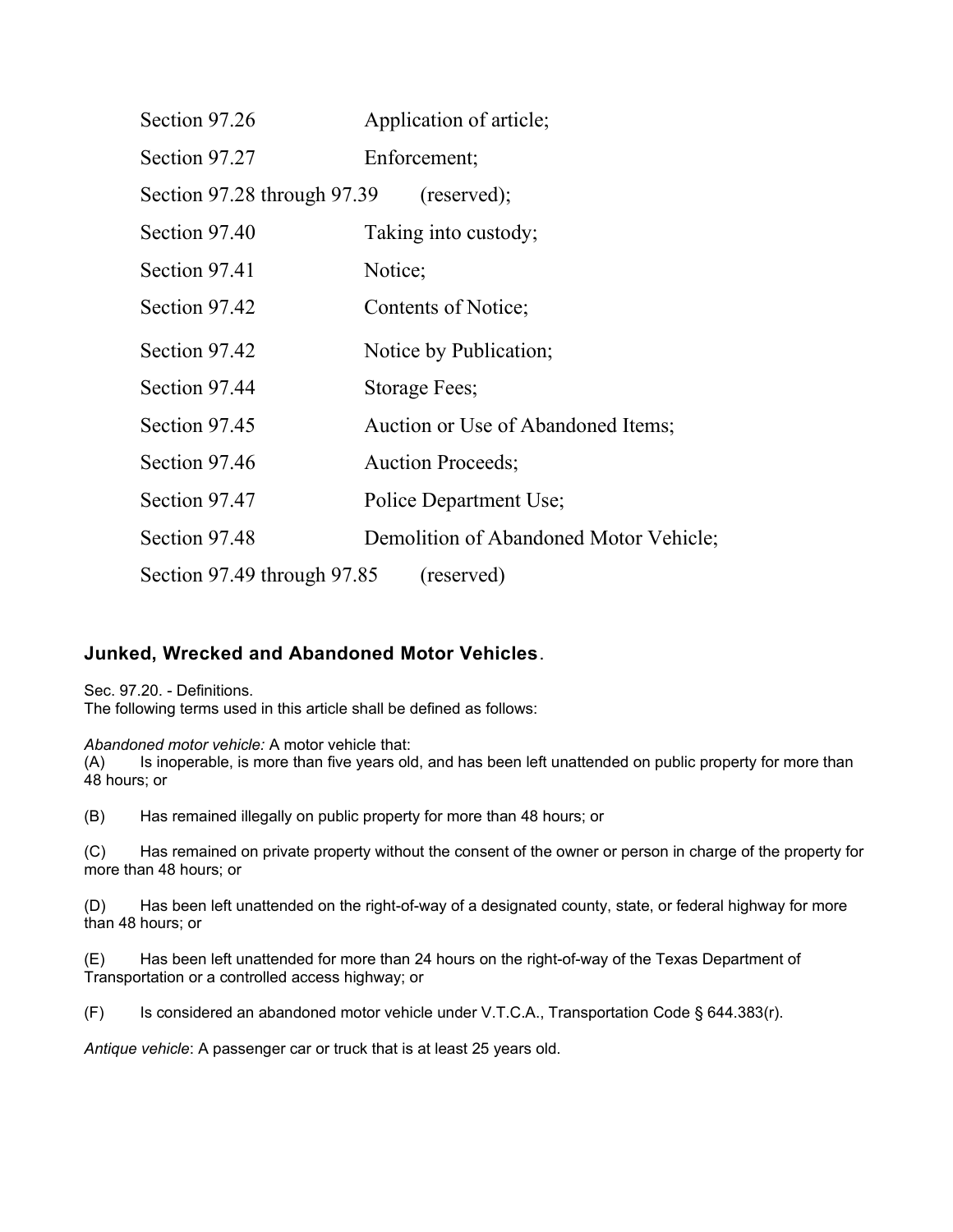*Junked vehicle*: A vehicle that is self-propelled and:

- (A) Does not have lawfully attached to it:
	- (1). An unexpired license plate; or
	- (2). A valid motor vehicle inspection certificate; and
- (B) Is:
- (1). Wrecked, dismantled or partially dismantled, or discarded; or
	- (2). Inoperable and has remained inoperable for more than:
		- (a). Seventy-two consecutive hours if the vehicle is on public property; or
		- (b). Thirty consecutive days, if the vehicle is on private property.

*Motor vehicle*: A vehicle that is subject to registration under V.T.C.A. Transportation Code, ch. 501, as amended or superseded.

*Motor vehicle collector*: A person who:

(A) Owns one or more antique or special interest vehicles; and

(B) Acquires, collects, or disposes of an antique or special interest vehicle or part of an antique or special interest vehicle for personal use to restore and preserve an antique or special interest vehicle for historic interest.

*Outboard motor*: An outboard motor subject to registration under V.T.C.A., Parks and Wildlife Code, ch. 31, as amended or superseded.

*Special interest vehicle*: A motor vehicle of any age that has not been changed from original manufacturer's specifications and, because of its historic interest, is being preserved by a hobbyist.

*Watercraft*: A vessel subject to registration under V.T.C.A., Parks and Wildlife Code ch. 31, as amended or superseded.

#### Sec 97.21. - Public nuisance.

 A junked vehicle, including a part of a junked vehicle that is visible at any time of the year from a public place or public right-of-way:

- (A) Is detrimental to the safety and welfare of the public;
- (B) Tends to reduce the value of private property;
- (C) Invites vandalism;
- (D) Creates a fire hazard;
- (E) Is an attractive nuisance creating a hazard to the health and safety of minors;
- (F) Produces urban blight adverse to the maintenance and continuing development of the City ; and
- (G) Is a public nuisance.

Sec. 97.22. - Offense.

(A) A person commits an offense if the person maintains a public nuisance described by section 97.21 of this article.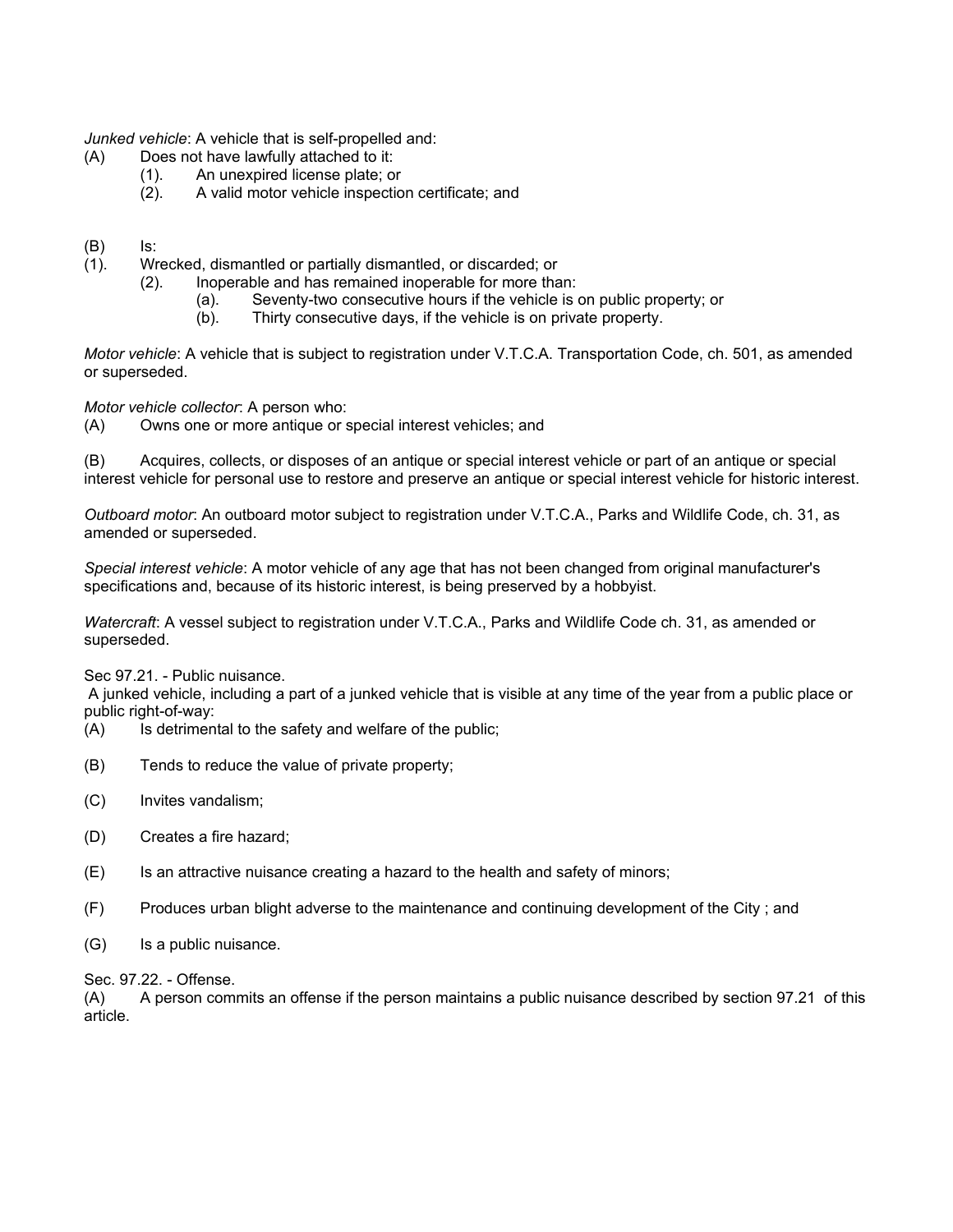(B) An offense under this division is a misdemeanor punishable by a fine not to exceed \$200.00.

Sec. 97.23. - Procedure for disposition of junked vehicle.

(A) The procedure for the abatement and removal of a junked vehicle or part thereof as a public nuisance from private property, public property, or public right-of-way shall be as follows:

(1) *Notice.* After a determination is made by the Chief of Police of the City or the officer's designee, that a particular vehicle is a junked vehicle, or after an order is issued by the municipal court pursuant to section 97.42 of this article, there shall be provided not less than ten days notice of the nature of the nuisance.

- (a) Such notice must be personally delivered or sent by certified mail with a five-day return requested to:
	- (1) The last known registered owner of the nuisance;
	- (2) Each lienholder of record of the nuisance; and
	- (3) The owner or occupant of:
		- (i) the property on which the nuisance is located; or

 (ii) if the nuisance is located on a public right-of-way, the property adjacent to the right-of-way.

If the post office address of the last known registered owner of the nuisance is unknown, notice may be placed on the nuisance or, if the owner is located, personally delivered. If the notice is returned undelivered, action to abate the nuisance shall be continued to a date not earlier than the 11th day after the date of the return.

(B) The notice must state that:

(1) The nuisance must be abated and removed not later than the tenth day after the date on which the notice was personally delivered or mailed;

(2) Any request for a hearing must be made before that ten-day period expires;

(3) If the vehicle is not removed and abated within the said ten-day period, a public hearing will be held on the abatement and removal (which hearing, if requested by a person for whom notice is required under subsection (1)a.3. shall not be earlier than the 11th day after the date of the service of the notice); and

(4) The date, time and place of the hearing (if known at the time the notice is sent).

(C) *Hearing.*

(1) If the junked vehicle is not removed and abated within the prescribed time period, the municipal court judge of the City shall hold a public hearing on the abatement and removal of the junked vehicle. At the hearing, the municipal court judge shall hear and consider all relevant evidence, objections or protests and shall receive testimony from owners, witnesses, city personnel and interested persons relative to such alleged public nuisance. The hearing may be continued from time to time.

(2) At the hearing, the junked motor vehicle is presumed, unless demonstrated otherwise by the owner, to be inoperable.

(3) Following the hearing, the municipal court judge shall consider all evidence and determine whether the vehicle or any part thereof, constitutes a public nuisance as alleged. If the municipal court judge finds that a public nuisance does exist and that there is sufficient cause to abate the nuisance, and that the notice requirements provided in this article have been met, the municipal court judge shall make a written order setting forth the judge's findings and ordering that the nuisance be abated.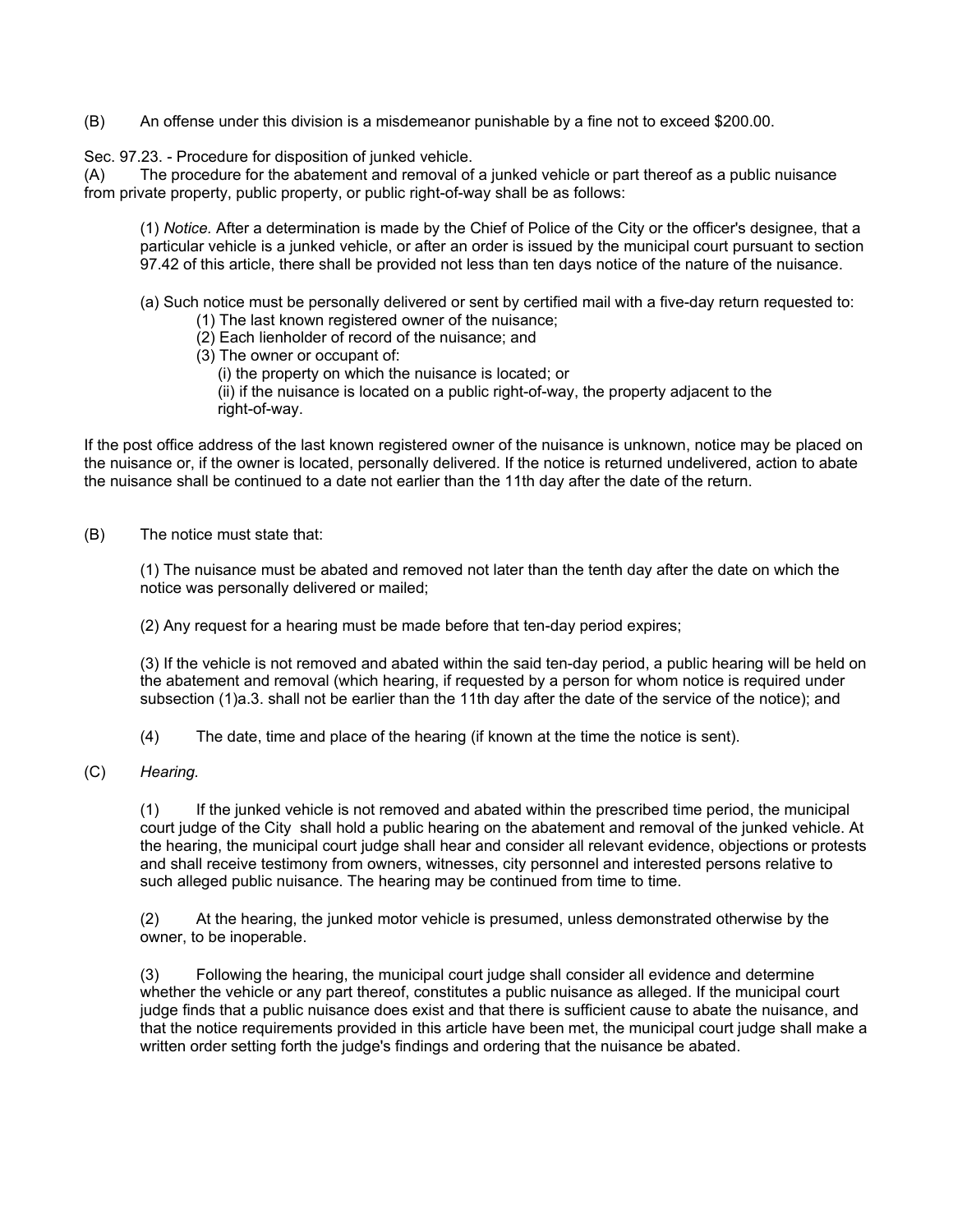(4) If the information is available at the location of the nuisance, the order requiring removal of the nuisance must include the vehicle's:

(a) Description;

(b) Vehicle identification number; and

(c) License plate number.

(d) In addition, the order must state that the vehicle will be disposed of in accordance with the Texas Transportation Code.

(e) The relocation of a junked vehicle that is a public nuisance to another location within the corporate limits of the City after a proceeding for the abatement and removal of the public nuisance has commenced has no effect on the proceeding if the junked vehicle constitutes a public nuisance at the new location.

#### (D) *Abatement of nuisance.*

(1) In the event the municipal court judge orders abatement of the nuisance, the City or any duly authorized person may abate such public nuisance by removal and disposal of the junked vehicle.

(2) Not later than the fifth day after the date of the removal, notice identifying the vehicle or part of the vehicle must be given to the Texas Department of Transportation.

Sec. 97.24 - Junked vehicles not to be reconstructed or made operable after removal. After any junked vehicle has been removed under the authority of this article, it shall not be reconstructed or made operable again.

Sec. 97.25 - Disposal of junked vehicles.

Any junked vehicle taken into custody by the City or any duly authorized person pursuant to this article shall be disposed of in accordance with applicable provisions of V.T.C.A., Transportation Code ch. 683, as amended or superseded.

Sec. 97.26. - Application.

The provisions of this division of this article shall not apply to a vehicle or vehicle part that is:

(A) Completely enclosed in a building in a lawful manner and is not visible from the street or other public or private property; or

(B) Stored or parked in a lawful manner on private property in connection with the business of a licensed vehicle dealer or junkyard, or that is an antique or special interest vehicle stored by a motor vehicle collector on the collector's property, if the vehicle or part and the outdoor storage area, if any, are:

(1) Maintained in an orderly manner;

(2) Not a health hazard; and

(3) Screened from ordinary public view by appropriate means, including a fence, rapidly growing trees, or shrubbery. For purposes hereof, a car cover is not an appropriate means to screen a vehicle or vehicle part.

#### Sec. 97.27. - Enforcement.

(A) The Chief of Police or his designee is hereby authorized to enforce this article. Such employee may issue a warning or a citation before issuing a notice.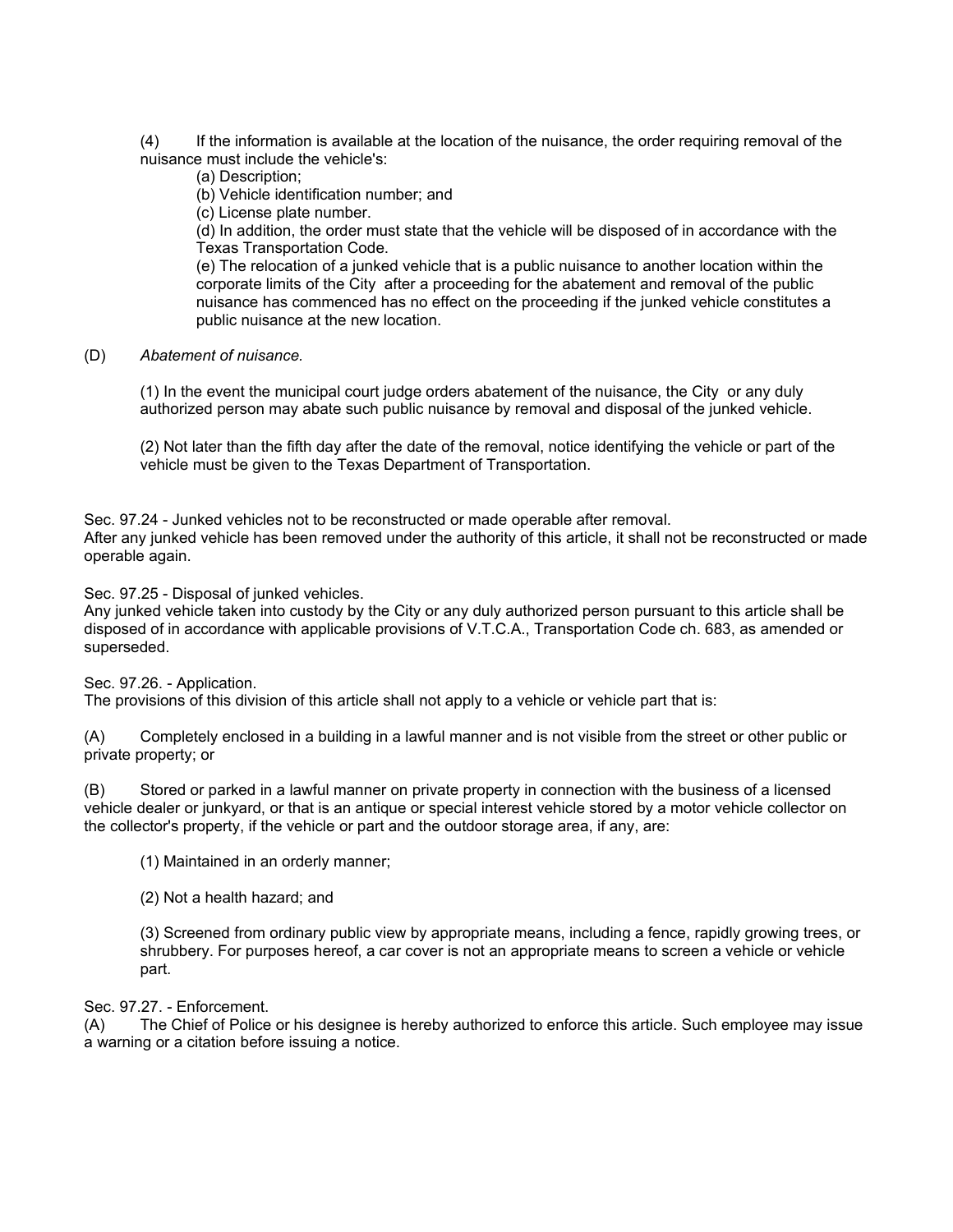(B) Upon conviction on a citation issued under this article, the municipal court judge shall order that the vehicle be abated and removed within a prescribed period of time, subject to the terms and provisions of this article.

(C) The enforcement remedies authorized under this article shall not be deemed exclusive, and the City reserves the right to seek any enforcement remedy available at law, in equity, or otherwise. The failure of the City to seek enforcement of this article by any means provided for hereunder shall not foreclose the enforcement of this article by any other means.

Sec. 97.28 through 97.39 reserved for future expansion.

#### Sec. 97.40. - Taking into custody.

The police department of the City may take into custody an abandoned motor vehicle, watercraft, or outboard motor found on public or private property. The police department may use its own personnel, equipment, and facilities or, when specifically authorized by the City Council, contract for other personnel, equipment, and facilities, to remove, preserve, store, send notice regarding, and dispose of an abandoned motor vehicle, watercraft or outboard motor it takes into custody.

Sec. 97.41. - Notice.

The Police Department shall send notice of abandonment of a vehicle, watercraft, or outboard motor taken into custody to:

(A) The last known registered owner of each motor vehicle, watercraft, or outboard motor (i) taken into custody by the police department, or (ii) for which a garage keeper's report is received pursuant to V.T.C.A., Transportation Code § 683.031, as amended or superseded; and

(B) Each lienholder recorded under V.T.C.A, Transportation Code, ch. 501 (as amended or superseded) for the motor vehicle or under V.T.C.A., Parks and Wildlife Code ch. 31, (as amended or superseded), for the watercraft or outboard motor.

Sec. 97.42. - Contents of notice.

The notice under section 97.41 of this division must:

(A) Be sent by certified mail not later than the tenth day after the date the police department:

(1) Takes the abandoned motor vehicle, watercraft, or outboard motor into custody; or

(2) Receives the garage keeper's report under V.T.C.A., Transportation Code § 683.031;

(B) Specify the year, make, model, and identification number of the abandoned motor vehicle, watercraft, or outboard motor;

(C) Give the location of the facility where the abandoned motor vehicle, watercraft, or outboard motor is being held;

(D) Inform the owner and lienholder of the right to claim the abandoned motor vehicle, watercraft, or outboard motor not later than the 20th day after the date of the notice on payment of:

(1) Towing, preservation, and storage charges; or

(2) Garage keeper's charges and fees under V.T.C.A., Transportation Code, § 683.032, and if the vehicle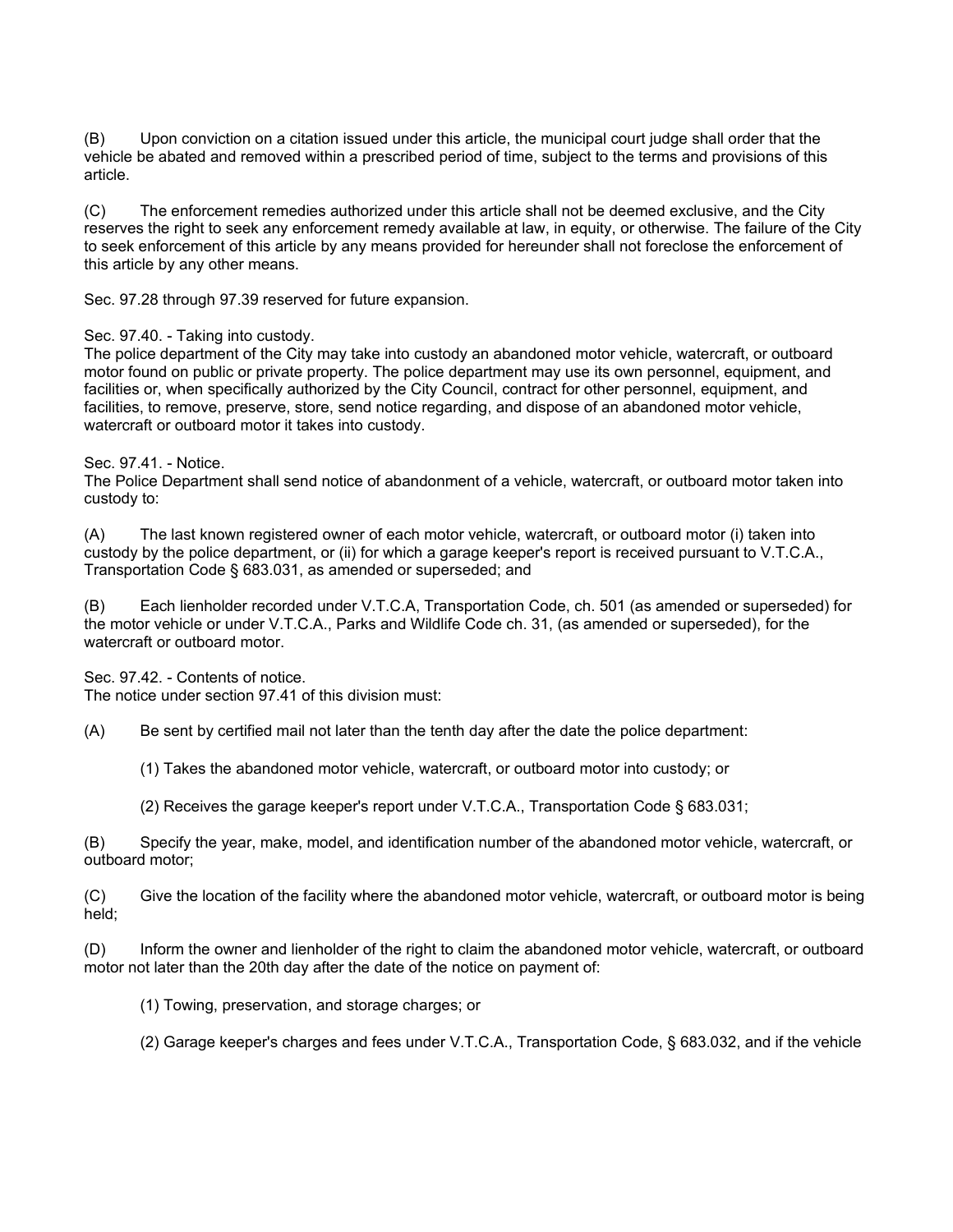is a commercial motor vehicle impounded under V.T.C.A., Transportation Code § 644.383(a) (as amended or superseded), the delinquent administrative penalties and costs; and

(E) State that failure of the owner or lienholder to claim the abandoned motor vehicle, watercraft, or outboard motor during the period specified by subsection (4)b. is:

(1) A waiver by that person of all right, title, and interest in the item; and

(2) Consent to the sale of the item at a public auction.

Sec. 97.43. - Notice by publication.

Notice by publication in one newspaper of general circulation in the City is sufficient notice under this division if:

- (A) The identity of the last registered owner cannot be determined;
- (B) The registration has no address for the owner; or
- (C) The determination with reasonable certainty of the identity and address of all lienholders is impossible.

Notice by publication (i) must be published in the same period that is required this code for notice by certified mail and contain all of the information required by that section, and (ii) may contain a list of more than one abandoned motor vehicle, watercraft, or outboard motor.

Sec. 97.44. - Storage fees.

(A) The police department or the agent of the police department that takes into custody an abandoned motor vehicle, watercraft, or outboard motor is entitled to reasonable storage fees:

(1) For not more than ten days, beginning on the day the item is taken into custody and ending on the day the required notice is mailed; and

(2) Beginning on the day after the day the police department mails notice and ending on the day accrued charges are paid and the vehicle, watercraft, or outboard motor is removed.

Sec. 97.45. - Auction or use of abandoned items; waiver of rights.

(A) If an abandoned motor vehicle, watercraft, or outboard motor is not claimed under sections 97.41 and 97.42 of this division:

(1) The owner or lienholder:

(a) Waives all rights and interests in the item; and

(b) Consents to the sale of the item by public auction or the transfer of the item, if a watercraft, as provided in V.T.C.A., Transportation Code, § 683.014(d), (as amended or superseded); and

(2) The police department may sell the item at a public auction, transfer the item, if a watercraft, as provided in V.T.C.A., Transportation Code § 683.014(d), (as amended or superseded), or use the item as provided by section 97.47 of this division.

(B) Proper notice of the auction shall be given. A garage keeper who has a garage keeper's lien shall be notified of the time and place of the auction.

(C) The purchase of an abandoned motor vehicle, watercraft, or outboard motor:

(1) Takes title free and clear of all liens and claims of ownership;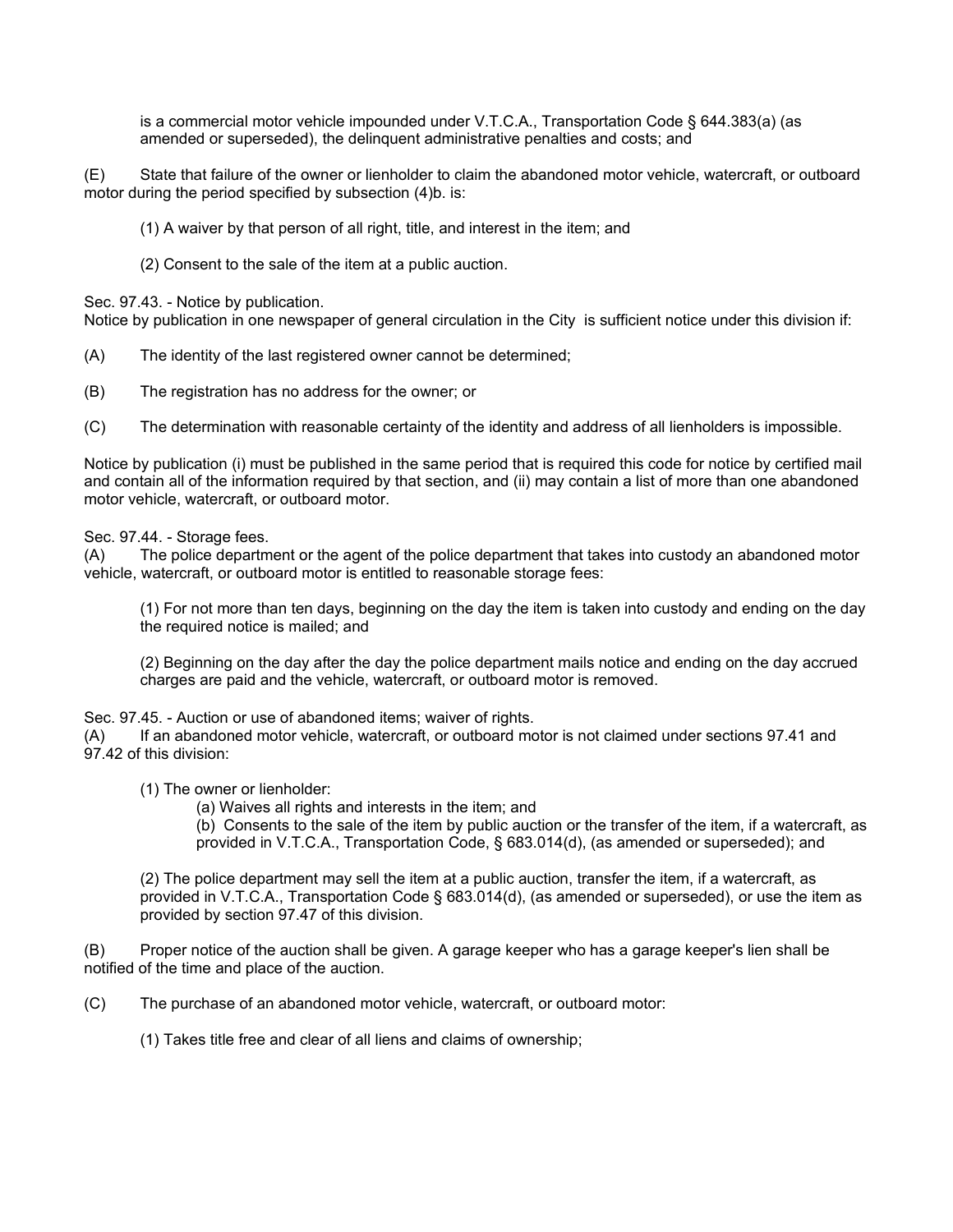- (2) Shall receive a sales receipt from the police department; and
- (3) Is entitled to register the motor vehicle, watercraft, or outboard motor and receive a certificate of title.

Sec. 97.46. - Auction proceeds.

(A) The Police Department is entitled to reimbursement from the proceeds of sale of an abandoned motor vehicle, watercraft, or outboard motor for:

(1) The cost of the auction;

(2) Towing, preservation, and storage fees resulting from the taking into custody; and

(3) The cost of notice or publication as required by sections 97.41, 97.42 and 97.43 of this division.

(B) After deducting the reimbursement allowed under subsection (A) of this section, the proceeds of the sale shall be held for 90 days for the owner or lienholder of the item.

(C) After the 90-day period provided in subsection (B) of this section, proceeds unclaimed by the owner or lienholder shall be deposited in an account that may be used for the payment of auction, towing, preservation, storage, and notice and publication fees resulting from taking other vehicles, watercraft, or outboard motors into custody if the proceeds from the sale of the other items are insufficient to meet those fees.

(D) The City Secretary may transfer funds in excess of \$1,000.00 from the account described in subsection (C) of this section to an account to be used by the Police Department for equipment acquisition.

Sec. 97.47. - Police department use of certain abandoned motor vehicle.

(A) The Police Department may use an abandoned motor vehicle, watercraft, or outboard motor for department purposes if the item is not claimed as provided for in this article.

(B) If the Police Department discontinues the use of an abandoned motor vehicle, watercraft, or outboard motor, the department shall auction the item.

(C) This section does not apply to a vehicle on which there is a garage keeper's lien.

Sec. 97.48. - Demolition of abandoned motor vehicles.

The procedures for handling the demolition of an abandoned motor vehicle shall be in accordance with V.T.C.A., Transportation Code, ch. 683, sub ch. D, as amended or superseded.

#### **Section 97.101 Substandard and Dangerous Buildings:**

Section 97.102 Dangerous Buildings as Public Nuisance; Section 97.103 Minimum Standards;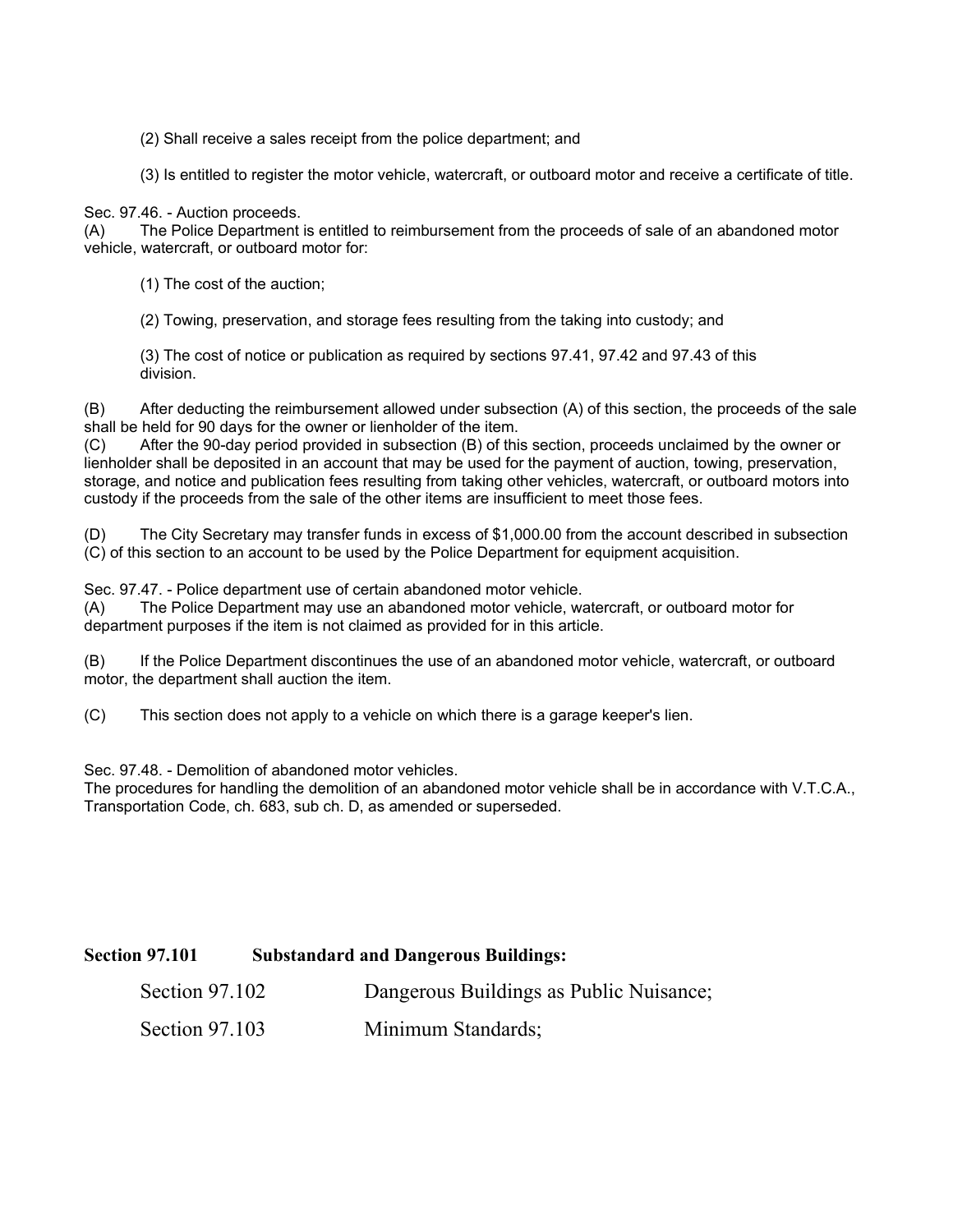| Section 97.103 | Designation and Duties of Building Official; |
|----------------|----------------------------------------------|
| Section 97.104 | Criminal Enforcement;                        |
| Section 97.105 | Civil Enforcement;                           |
| Section 97.106 | Notice;                                      |
| Section 97.107 | Hearing;                                     |
| Section 97.108 | Findings of Fact;                            |
| Section 97.109 | Copy of Order;                               |
| Section 97.110 | Filing and Publishing;                       |
| Section 97.111 | Copy of Order to Lienholders;                |
| Section 97.112 | Citation for Violation;                      |
| Section 97.113 | Demolition and Assessment;                   |
| Section 97.114 | Penalty;                                     |

#### **Substandard and Dangerous Buildings**.

Sec. 97.101 - Attributes of dangerous buildings.

(A) Any building or structure which has any or all of the conditions or defects described in this section shall be deemed to be a dangerous building, provided that such conditions or defects exist to the extent that the life, health, property, welfare, or safety of the public or its occupants are endangered or adversely affected:

(1) Whenever any door, aisle, passage, stairway or other means of exit is not of sufficient width or size or is not so arranged as to provide safe and adequate means of exit in case of fire or panic.

(2) Whenever the walking surface of any aisle, passageway, stairway or other means of exit is so warped, worn, loose, torn, or otherwise unsafe as to not provide safe and adequate means of exit in case of fire or panic.

(3) Whenever the stress in any materials, member or portion thereof, due to all dead and live loads, is more than 1½ times the working stress allowed in the building code for new building of similar structure, purpose or location.

(4) Whenever any portion thereof has been damaged by fire, earthquake, wind, flood or by any other cause, to such an extent that the structural strength or stability thereof is materially less than it was before such catastrophe and is less than the minimum requirements of the building code for new building of similar structure, purpose or location.

(5) Whenever any portion or member or appurtenance thereof is likely to fail, or to become detached or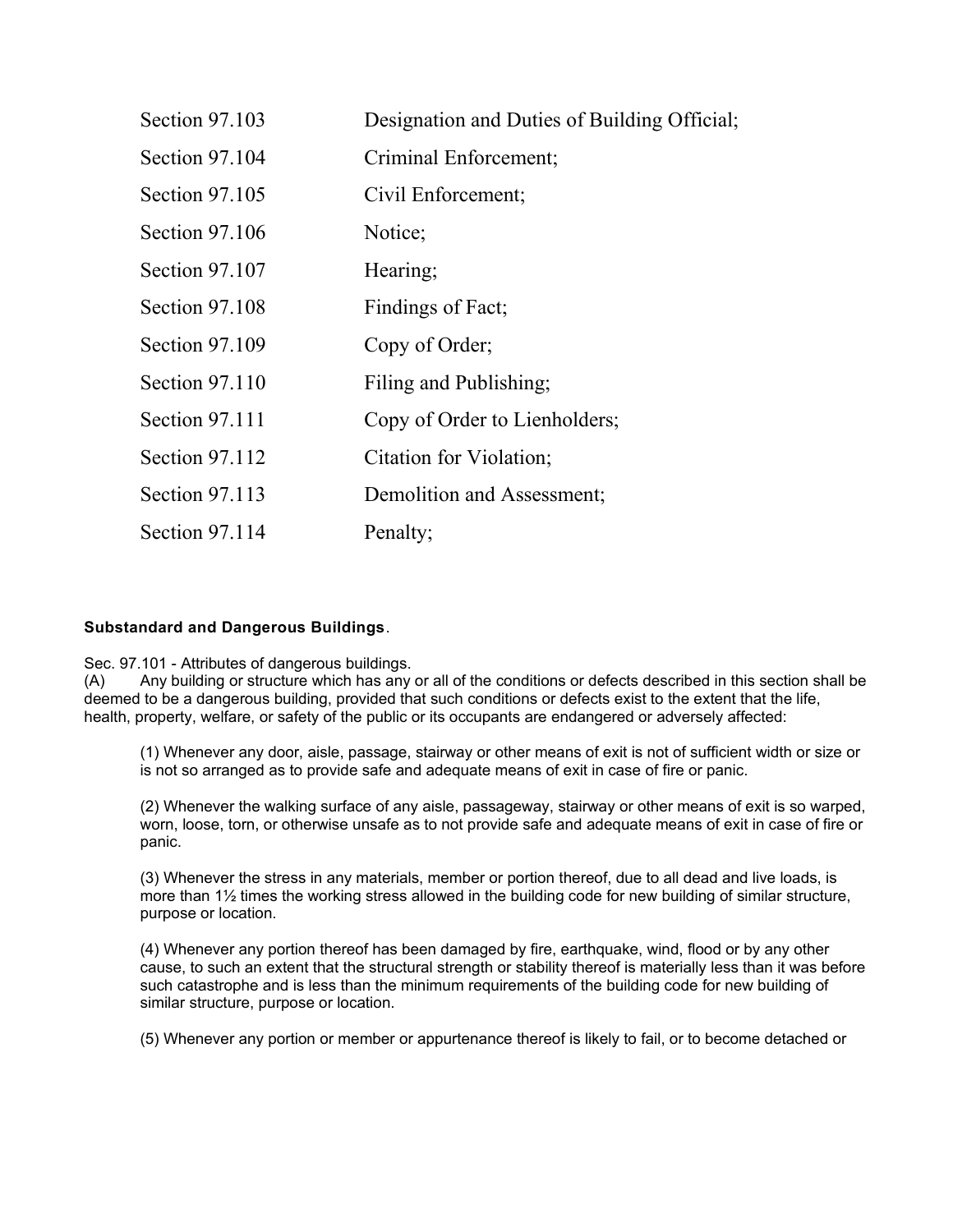dislodged, or to collapse and thereby injure persons or damage property.

(6) Whenever any portion of a building or any member, appurtenance ornamentation on the exterior thereof is not of sufficient strength or stability, or is not so anchored, attached or fastened in place so as to be capable of resisting a wind pressure of one-half of that specified in the building code for new buildings of similar structure, purpose or location without exceeding the working stresses permitted in the building code for such buildings.

(7) Whenever any portion thereof has wracked, warped, buckled or settled to such an extent that walls or other structural portions have materially less resistance to winds or earthquakes than is required in the case of similar new construction.

(8) Whenever the building or structure, or any portion thereof, because of:

- (a) Dilapidation, deterioration or decay;
- (b) Faulty construction;

(c) The removal, movement or instability of any portion of the ground necessary for the purpose

- of supporting such building;
- (d) The deterioration, decay or inadequacy of its foundation; or
- (e) Any other cause, is likely to partially or completely collapse.

(9) Whenever, for any reason, the building or structure, or any portion thereof, is manifestly unsafe for the purpose for which it is being used.

(10) Whenever, the exterior walls or other vertical structural members list, lean or buckle to such an extent that a plumb line passing through the center of gravity does not fall inside the middle one-third of the base.

(11) Whenever the building or structure, exclusive of the foundation, shows 33 percent or more damage or deterioration of its supporting member or 50 percent damage or deterioration of its non-supporting members, enclosing or outside walls or coverings.

(12) Whenever the building or structure has been so damaged by fire, wind, earthquake or flood, or has become so dilapidated or deteriorated as to become:

- (a) An attractive nuisance to children;
- (b) A harbor for vagrants, vermin, criminals or immoral persons; or
- (c) As to enable persons to resort thereto for the purpose of committing unlawful or immoral acts.

(13) Whenever any building or structure has been constructed, exists, or is maintained in violation of any specific requirement or prohibition applicable to such building or structure provided by the building regulations of this jurisdiction, as specified in the building code or of any law or ordinance of state or jurisdiction relating to the condition, location or structure of buildings.

(14) Whenever, any building or structure which, whether or not erected in accordance with all applicable laws and ordinances, has in any non-supporting part, member or portion less than 66 percent of the strength; fire-resisting qualities or characteristics, or weather-resisting qualities or characteristics required by law in the case of a newly constructed building of like area, height and occupancy in the same location.

(15) Whenever a building or structure, used or intended to be used for dwelling purposes, because of inadequate maintenance, dilapidation, decay, damage, faulty construction or arrangement, inadequate light, air or sanitation facilities, or otherwise, is determined to be unsanitary, unfit for human habitation or in such a condition that is likely to cause sickness or disease.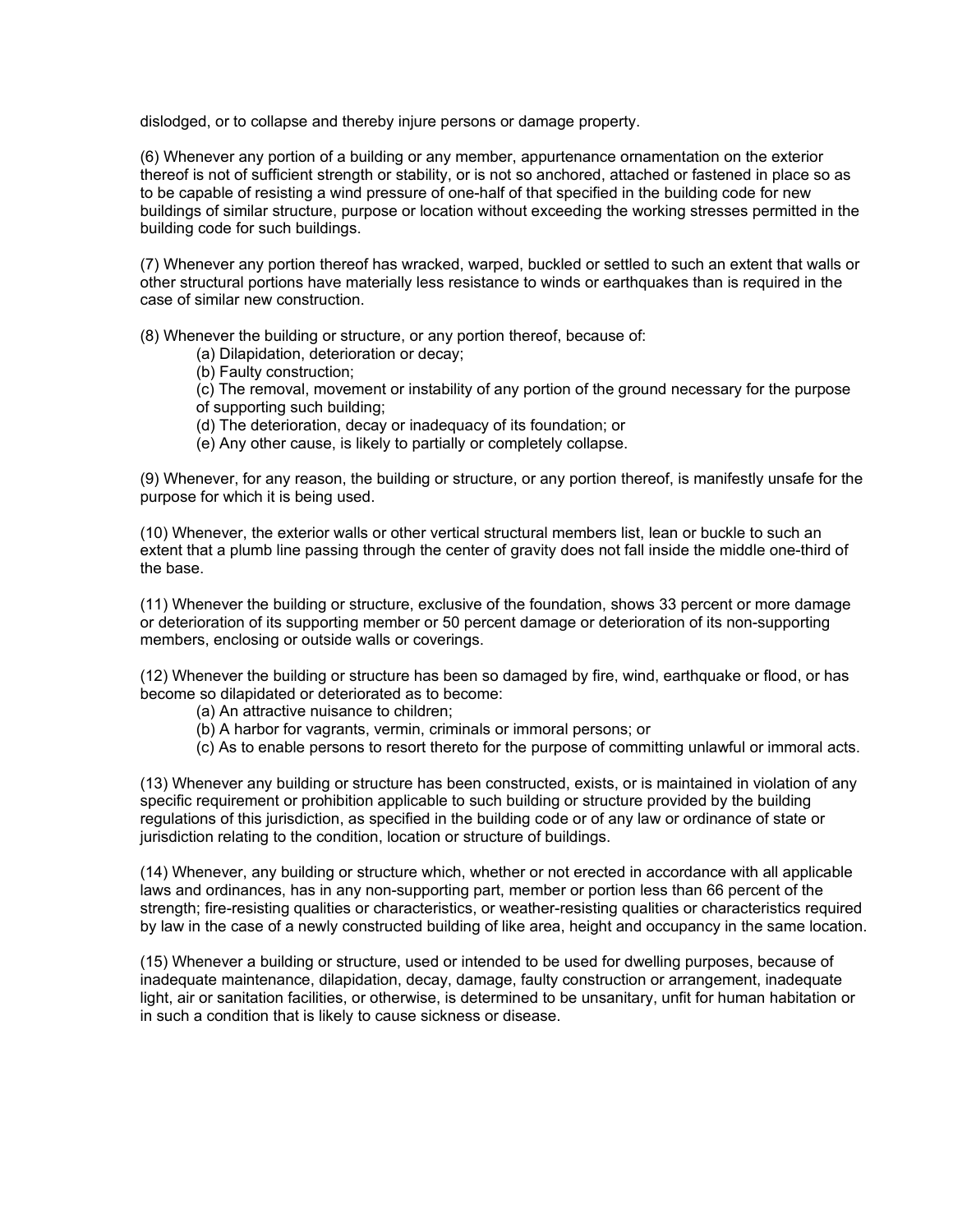(16) Whenever any building or structure, because of obsolescence, dilapidated condition, deterioration, damage, inadequate exits, lack of sufficient fire resistive construction, faulty electric wiring, gas connections or heating apparatus, or other cause, is determined to be a fire hazard.

(17) Whenever any building or structure is in such a condition as to constitute a public nuisance known to the common law or in equity jurisprudence.

(18) Whenever any portion of a building or structure remains on a site after the demolition or destruction of the building or structure or whenever any building or structure is abandoned for a period in excess of six months so as to constitute such building or portion thereof an attractive nuisance or hazard to the public.

(19) The term "building code" as used in this section, refers to the building code as adopted by the City.

Sec. 97.102 - Dangerous buildings as public nuisance.

All dangerous buildings and structures within the terms of section 97.101 are hereby declared to be public nuisances and shall be repaired, vacated or demolished as provided in this article.

Sec. 97.103. - Minimum standards for continued use or occupancy of buildings.

(A). The minimum standards for the continued use and occupancy of all buildings or structures, regardless of the date of their construction, are that buildings or structures shall not be in a condition or have a defect which constitutes a dangerous building or structure as defined in section 97.101. The following standards shall be followed by the Building Official and the City Council in ordering repair, vacation or demolition.

(1) If the dangerous building or structure can reasonably be repaired so that it will no longer exist as a dangerous building or structure, it shall be ordered repaired.

(2) If the dangerous building or structure is in such a condition as to make it dangerous to the health, safety, morals or general welfare of its occupants, it shall be ordered to be vacated.

(3) In any case where a dangerous building or structure is 50 percent or more damaged, decayed or deteriorated from its original value or structure, it shall be demolished and in all cases where a building or structure cannot be repaired so that it will no longer exist in violation of the terms of this section, is shall be demolished. In all cases where a dangerous building or structure is a fire hazard existing or erected in violation of the terms of this section or any ordinances of the City or statues of the state, is shall be demolished. Included in the terms "demolished" in this section is the cleaning of the property and removing all debris and trash, and sealing sewer service (belowground) to prevent infiltration into the City sanitary sewer system.

#### Sec. 97.103. – Designation and Duties of Building Official.

(A) The Chief of Police or his designee is designated as the Building Official for the City. It shall be the duty of the Building Official or his designee to:

(1) *Inspections*. Inspect or cause to be inspected, when deemed necessary, public buildings, schools, halls, churches, theatres, hotels, dwellings, tenements or apartments, other multifamily residences and commercial manufacturing building for the purpose of determining whether any condition exist which render such a place a dangerous building or structure within the terms of section 97.101

(2) *Investigations of complaints*. Inspect any building, wall or structure about which complaints are filed by any person to the effect that the building, wall, or structure is or may be a dangerous building or structure as defined in this article.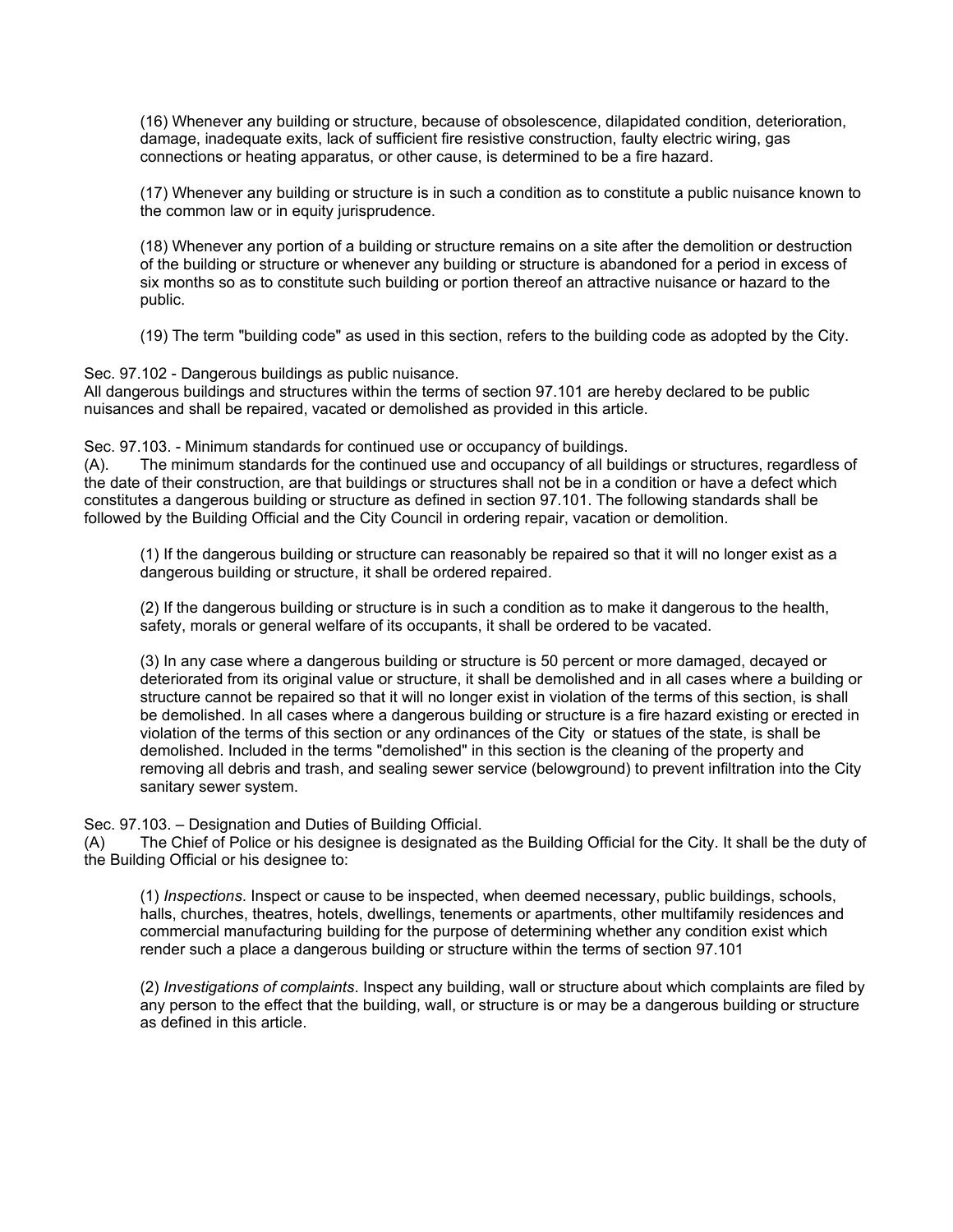(3) *Procedure for inspection*. Upon probable cause to suspect that any building or premises are in violation of this article, and if such building or premises are opened and clearly unoccupied, the building official may enter such building or premises for the purpose of inspecting the building or premises without prior notice to any person; or if such building or premises are closed, or if a reasonable prudent person would have reason to believe that such premises are occupied, the building official shall have recourse to every procedure, right or remedy provided by law to secure entry for the purpose of inspecting the building or premises.

(4) *Commencement of proceedings*. When the building official has inspected or caused to be inspected any building or structure, and has found and determined that such building is a dangerous building or structure, the building official shall commence proceedings to cause repair, vacation or demolition of the building or structure. The building official may commence criminal proceeding or civil proceedings, or both, as determined by the conditions existing on such premises.

(5) *Written notice to owner.* Notify in writing, by certified mail, the owner of the building or structure, as determined by using the records in the office of the county clerk in the county in which the building or structure is located, that the building is a dangerous building or structure as defined in this section. The notice to the owner shall further state their reason that the building does not meet the minimum standards for continued use and occupancy of a building and that unless the building is put in a condition so that the building is not a dangerous building or structure within a reasonable time not exceeding 60 days (as specified by the building official), then a hearing will be scheduled before the building commission to determine whether the building complies with the minimum standards set forth in this section. The building official, in his sole discretion, may elect not to send this notice to remedy and may instead proceed directly with notice of hearing as set forth in section 97.107.

(6) *Appearance at hearings*. Appear at all hearings conducted by the City Council and testify as to the conditions of the dangerous building or structure.

(7) *Placement of notice on dangerous buildings; contents of notice*. Place a notice on all dangerous building or structures, upon a determination by the City council, reading as follows:

**"THIS BUILDING HAS BEEN FOUND TO BE A DANGEROUS BUILDING BY THE CITY COUNCIL OF THE CITY OF HAWKINS, TEXAS. THIS NOTICE IS TO REMAIN ON THIS BUILDING UNTIL IT IS REPAIRED, VACATED OR DEMOLISHED IN ACCORDANCE WITH THE NOTICE WHICH HAS BEEN GIVEN THE OWNER. IT IS UNLAWFUL TO REMOVE THIS NOTICE UNTIL SUCH NOTICE IS COMPLIED WITH."** 

Sec. 97.104. - Criminal enforcement.

(A) The Chief of Police is hereby authorized to commence criminal proceedings whenever he finds that there has been a violation of any subsection of this section.

(B) It shall be unlawful for any owner, occupant or person in control to maintain a dangerous building or structure as defined in section 97.101. All buildings or structures which are determined to be dangerous buildings or structures are declared to be public nuisances. For purposes hereof, the term "maintain" shall mean keep, preserve, use, maintain status quo or permit to exist.

(C) After the notice described in section 97.104 is posed, it shall be unlawful for any person to use, enter, remain in or occupy such building or structure, or for the owner of such building to normally permit any person to use, enter, remain in or occupy such building. It shall be a defense to any prosecution occurring under this subsection that entry was made for the sole purpose of repairing, demolishing or removing such building or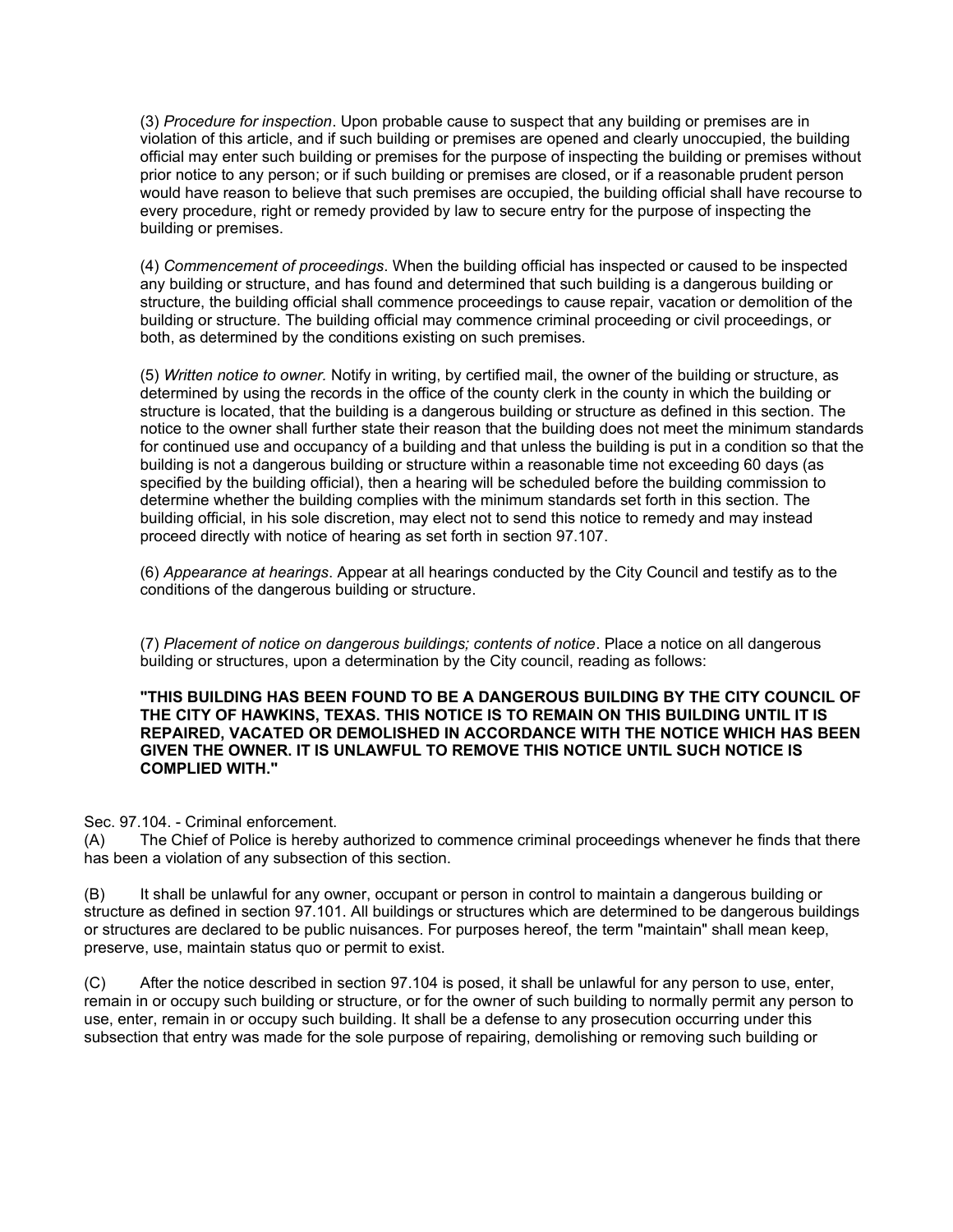#### structure.

(D) It shall be unlawful for any person to remove or deface the notice posted pursuant to section 97.104 until the required repairs, demolition or removal have been completed and a certificate of occupancy has been issued pursuant to the provisions of the building code.

(E) It shall be unlawful for any person to erect, construct, enlarge, alter, repair, move, improve, remove, convert, or demolish any building or structure without first obtaining the appropriate permits for each building or structure according to the applicable conditions prescribed in the building code.

#### Sec. 97.105. - Civil enforcement.

(A) *Assessment lien or civil penalty*. If the dangerous building or structure is not vacated, secured, repaired, removed or demolished within the allotted time, the City may:

(1) Without further action by the City Council, vacate, secure, remove or demolish the building at its own expense, by City personnel or its contractor. Any costs incurred by the City in securing, removing or demolishing the building or structures may be charged to the owner. The City may assess the expenses on, and the City shall have a lien against, the property on which the building was located, unless the property is a homestead as protected by the state Constitution. The lien arises and attaches to the property by the state Constitution. The lien arises and attaches to the property at the time the notice of the lien is recorded and indexed in the office of the county clerk in which the property is located. The notice of lien must contain the name and address of the owner if that information can be determined with a reasonable effort, a legal description of the real property on which the building is located, the amount of expenses incurred by the municipality and the balance then due; or

(2) Acting by and through the City Council, assess a civil penalty under the applicable state law not exceeding \$2,000.00 per day for failure to repair, remove or demolish the building or structure. Notice of the hearing in which the civil penalty will be considered shall be given to the owner by personally serving the owner with written notice; or by sending the notice in the United States mail by certified mail, return receipt requested, addressed to the owner at the owner's post office address at least ten days prior to the administrative hearing. Before holding a hearing to consider a civil penalty, the board shall have evidence that the property owner was actually notified of the requirements of the order and his need to comply with such requirements. Any civil penalty assessed shall be imposed as a lien against the land on which the building stands or stood, unless it is a homestead as protected by the state Constitution, to secure the payment of such civil penalty.

Promptly after the imposition of the lien, the City shall file for record, in recordable form in office of the county clerk of the county in which the land is situated, a written notice of the imposition of the lien. The notice must contain a legal description of the land. In addition to the filing of the lien, the City may seek a judgment against the owner for the civil penalty in accordance with applicable state law.

(B) *Additional remedies*. In addition to any remedy set forth in this section, the City may exercise any and all of its rights to abate any nuisance as defined in this section and seek appropriate relief as authorized by applicable state law.

Sec. 97.106. - Notice of hearing to owner, lienholder or mortgagee.

(A) Upon notification from the building official that he, or his designee, has determined that a building or structure is a dangerous building or structure as defined in this article, and does not meet the minimum standards for continued use and occupancy, the City Council shall cause a notice of hearing to be issued to the owner, lienholder and mortgagee of the alleged dangerous building or structure. The notice of hearing must be sent by certified mail at least ten days prior to the hearing and must include a statement that the owner, lienholder or mortgagee will be required to submit at the hearing proof of the scope of any work that may be required so that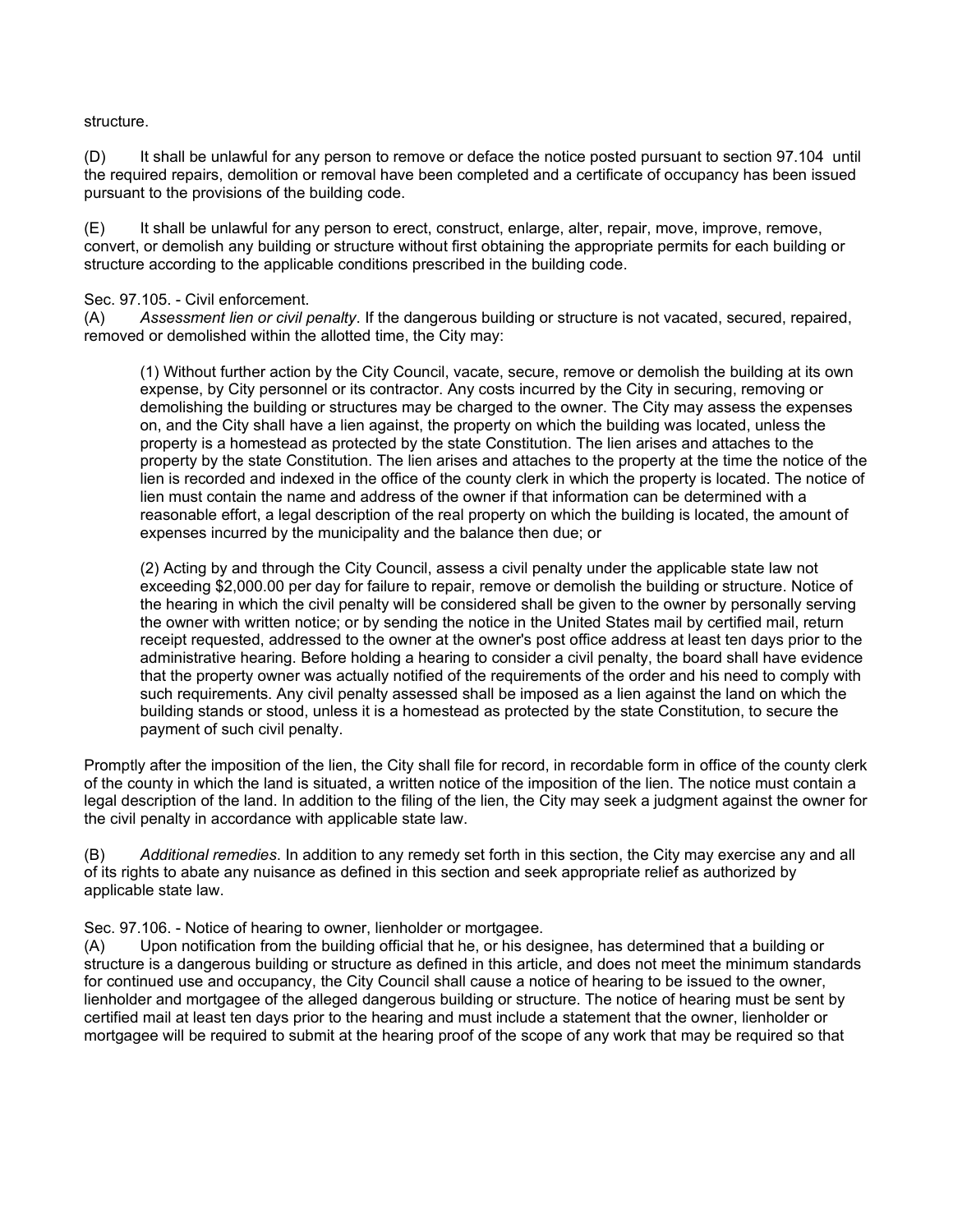the building or structure will not constitute a dangerous building or structure and the time it will take to reasonably perform the work. The Building Official or his designee shall make diligent effort to discover each mortgagee and lienholder for purposes of giving them notice and an opportunity to comment at the hearing. The records in the office of the county clerk in the county in which the building or structure is located shall be used to determine, if possible, the identity and address of any owner, lienholder or mortgagee of the building or structure. The City may file notice of the hearing in the official public records of real property in the county in which the property is located. The notice shall contain the name and address of the owner of the affected property if that information can be determined from a reasonable search of the instruments on file in the office of the county clerk, a legal description of the affected property and a description of the hearing. The filing of the notice is binding on subsequent grantees, lienholder or other transferees of an interest in the property who acquire such interest after the filing of the notice and constitutes notice of the hearing on any subsequent recipient of any interest in the property who acquired such interest after the filing of the notice.

#### Sec. 97.107. - Hearing.

(A) On the date set forth in the notice, the City Council shall hold a hearing to determine whether the building is a dangerous building or structure as defined in section 97.101. If the City Council determines that the building or structure is a dangerous building or structure, the City Council may order that the building be vacated, secured, repaired, removed or demolished by the owner within a reasonable time as provided for by V.T.C.A., Local Government Code ch. 214. In addition, if there is a mortgagee or lienholder, the City Council may provide in the order an additional reasonable time as provided by this section for the ordered action to be taken by any mortgagee or lienholder in the event the owner fails to comply with the order within the time provided for action by the owner. No notice to any mortgagee or lienholder shall be required other than a copy of the order in the event the owner fails to timely take the ordered action. The owner of the building or the lienholder or mortgagee may present proof at the hearing of the scope of any work that may be required so that the building or structure will not be dangerous building or structure and the time it will take to reasonably perform the work.

#### Sec. 97.108 - Findings of fact.

(A) The City Council shall make written findings of facts from the testimony offered, as to whether or not the building in question is a dangerous building within the terms of section 38-101.

#### Sec. 97.09 - Copy of order to owner.

(A) After the hearing, a copy of the order issued by the City council, if any, shall be promptly mailed by certified mail, return receipt requested, to the owner of the building.

Sec. 97.110 - Filing and publishing order.

Within ten days after the date that the order is issued, the City shall:

(1) File a copy of the order in the office of the City Secretary; and

(2) Publish in a newspaper of general circulation in the City a notice containing the street address of legal description of the property, the date of the hearing, a brief statement indicating the results of the order and instruction stating where a complete copy of the order may be obtained.

Sec. 97.111 - Copy of order to mortgagee and lienholder.

After the hearing, if the owner does not take the ordered action within the allotted time, a copy of the building commission order shall be promptly mailed by certified mail, return receipt requested, to each identified mortgagee and lienholder.

Sec. 97.112 - Citation for violation.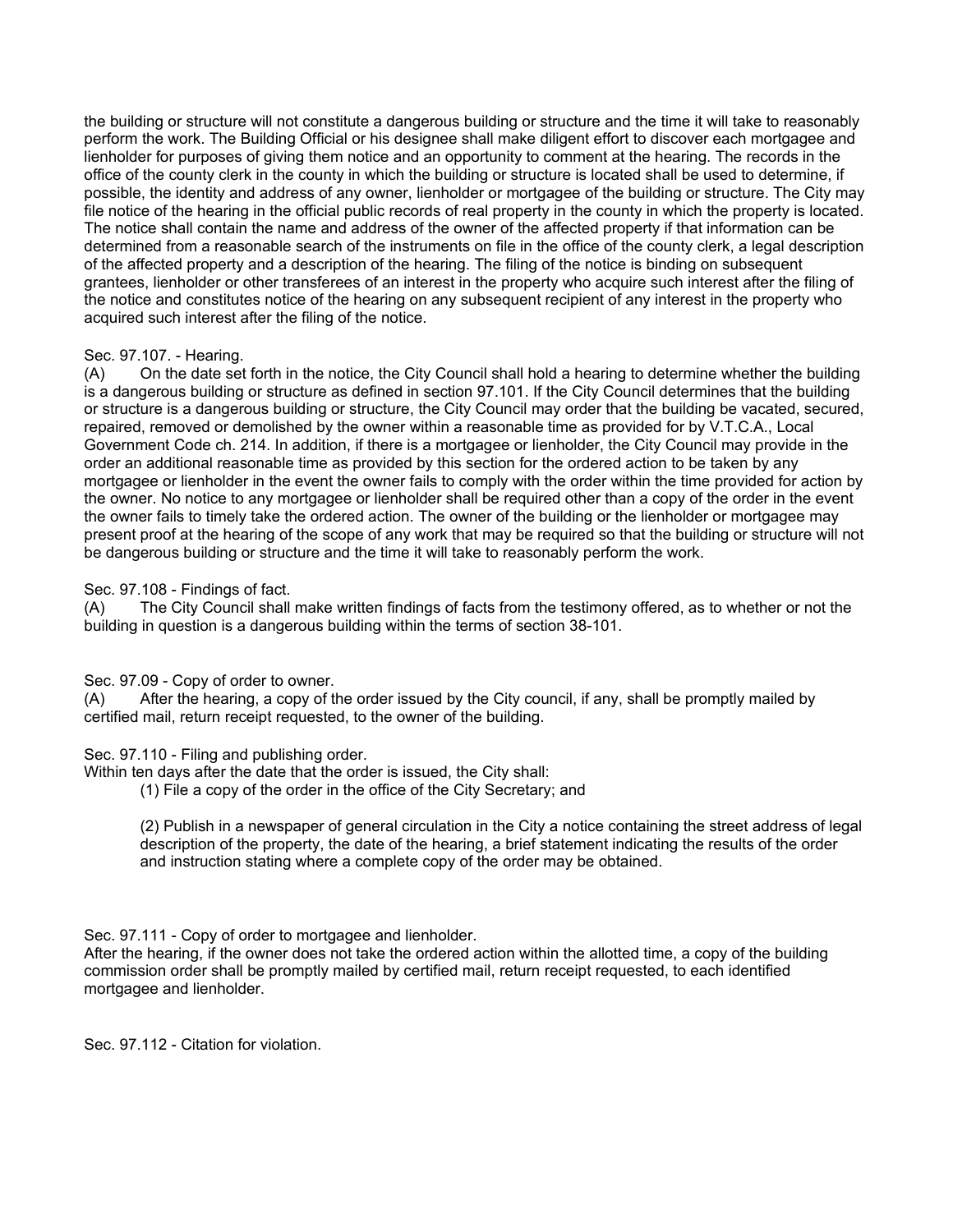At the conclusion of the hearing, the City Council may order the building or structure repaired, demolished or removed as the council may deem necessary. In no event, however, shall the time fixed for such repair, demolition or removal be more than 90 days from the date of the council order, unless the council allows for additional time which shall be entered only if the council finds that the building is in violation of the standards set out herein and the applicable codes of the City .

#### Sec. 97.113. - Demolition and assessment.

Should the owner or other person responsible for such building or structure fail or refuse to comply with the order of the City Council, the City Council may order the Chief of Police to close the building or structure or to demolish or remove the same and to assess the expenses incurred against the property owner. Notice of the amount of the assessment shall be given the owner and all lienholders by certified mail, return receipt requested to the addressee only, and upon the owner's failure to pay the same within 30 days after notice, the Mayor or their designee may proceed to file a sworn affidavit of such expenses in the Office of the County Clerk, Wood County, Texas, to establish the City's lien for such removal expenses against the property to which the building was attached. The lien shall be extinguished if the property owner or other interested party reimburses the City for the removal expenses.

#### Sec. 97.114 - Violation, penalty.

Any person violating the provisions of this article shall upon conviction, be subject to a fine not to exceed the sum of \$2,000.00 and that each day in violation shall constitute a separate offense.

(Ordinance 2019-1216, passed 12-16-2019)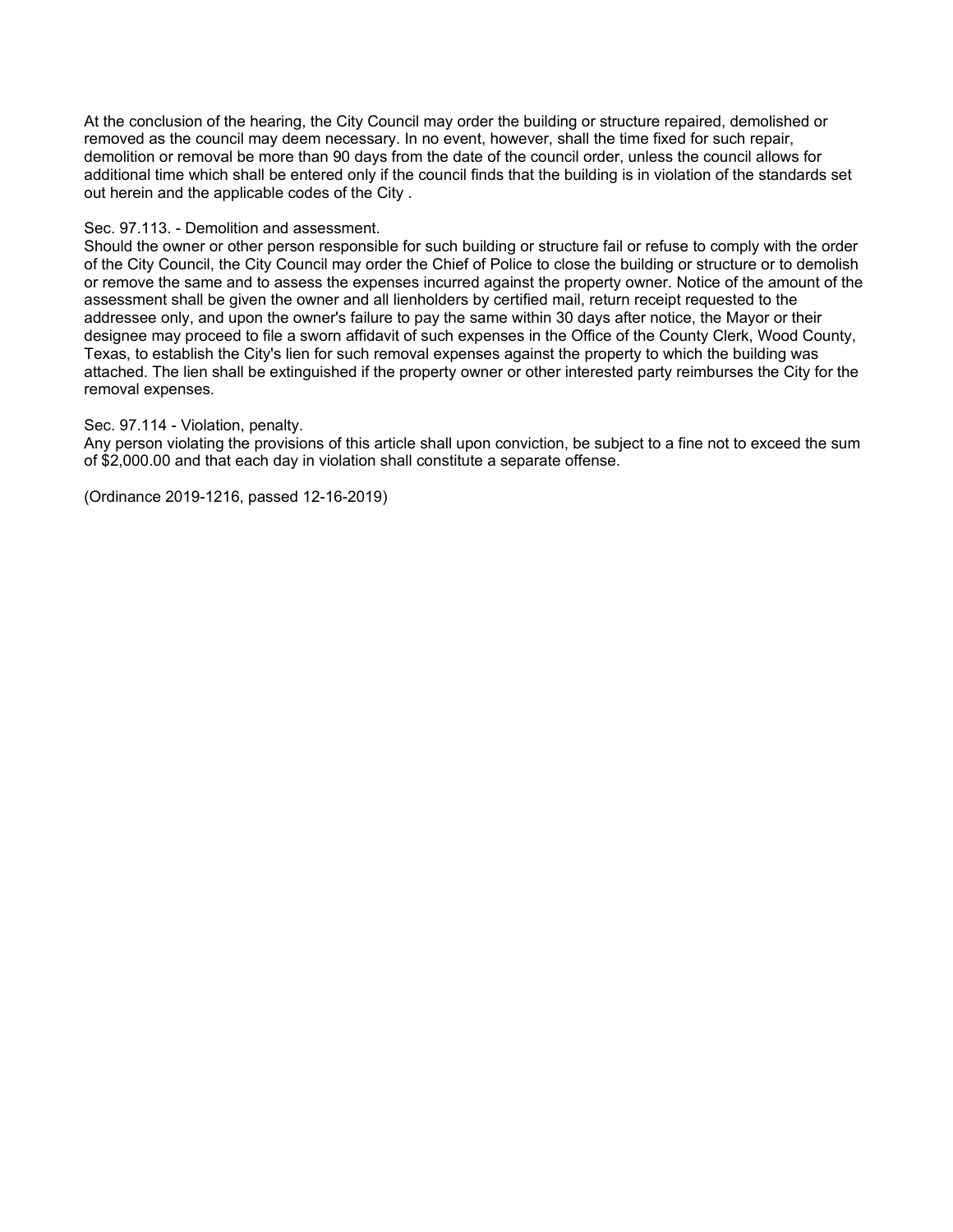# **CHAPTER 98: STREET NUMBERS**

# **§ 98.00 STREET NUMBER ORDINANCE.**

All property owners in the City of Hawkins, Texas are required to mark their properties with the street numbers assigned to the properties by the 911 addressing system. The numbers must be at least three inches in height and of such width to make them visible from the street. The numbers shall be placed so that the view of them will not be blocked when emergency responders are looking for them from the street.

Violation of the ordinance is a class C misdemeanor punishable per §10.99 of City of Hawkins Code 2018 codification.

## **CHAPTER 99: OUTDOOR BURNING**

# **§ 99.00 OUTDOOR BURNING**

The City of Hawkins adopts Texas Administrative Code Title 30 Part 1 Chapter 111 Subchapter B

Articles 111.201-111.221 in its entirety. Property owners will be free to burn plant growth on the property where it originated in all counties except those part of an NAAQS (National Ambient Air Quality Standards; the Clean Air Act) nonattainment area. Authority to burn applies to all parts of Counties both to inside and outside cities. Property owners will neither have to give prior notice to nor receive authority to burn from the TCEQ.

Any person, firm or corporation violating any provisions of this ordinance or failing to observe any provisions hereof shall be deemed guilty of a misdemeanor and upon conviction shall be fined in any sum not exceeding five hundred dollars. (\$500.00) The ordinance will be enforced by the Hawkins Police

Department.

(Ordinance 050328 adopted 5-28-2005; Amended Ordinance 060821 adopted 8-21-2006) Texas Administrative Code Title 30 part 1 Chapter 111 Subchapter B Articles 111.201-111- 221.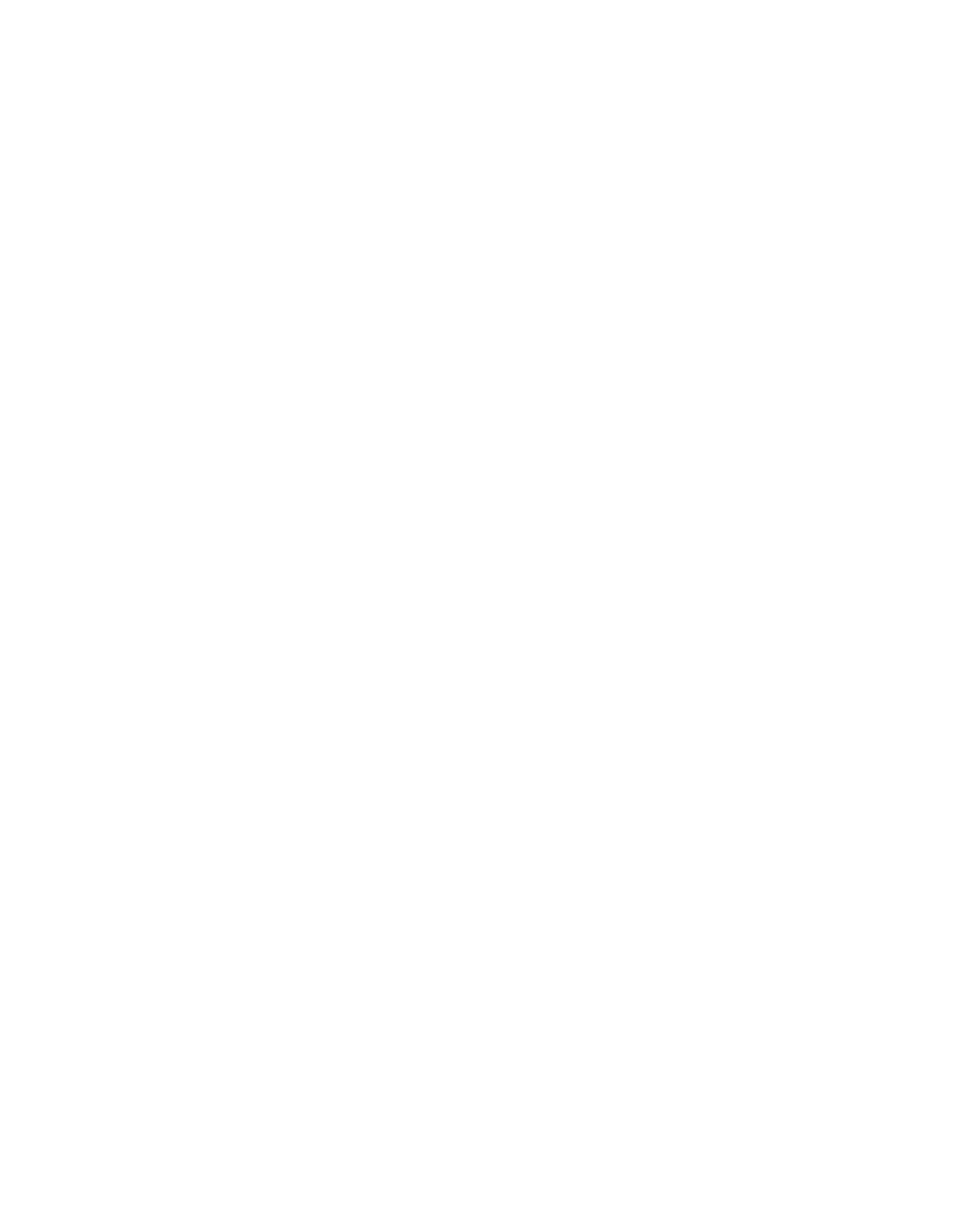# **BUSINESS REGULATIONS**

Chapter

- **21 GENERAL BUSINESS REGULATIONS**
- 22 **ALCOHOLIC BEVERAGES**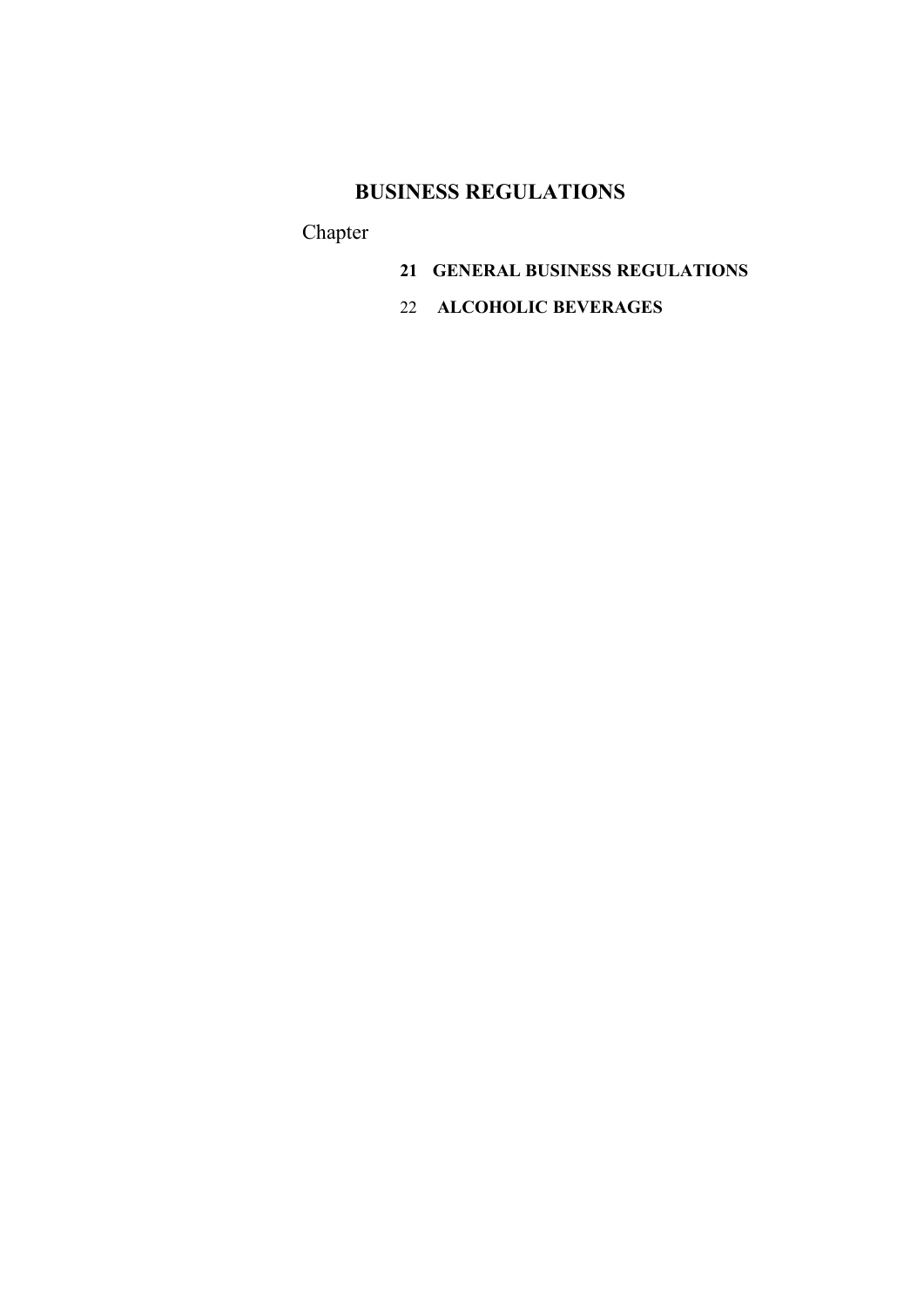# **CHAPTER 110: GENERAL BUSINESS REGULATIONS**

## *General Provisions*

 110.01 Posting Signs 110.02 Garage Sales 110.03 110.04 Sexually Oriented Business 110.05 Drilling, Auguring, Boring and Trenching

# *Itinerant Vendors, Peddlers and Solicitors*

| 110.30 | Permit Requirement                          |
|--------|---------------------------------------------|
| 110.31 | Proof of Insurance Required                 |
| 110.32 |                                             |
| 110.33 |                                             |
| 110.34 |                                             |
| 110.35 |                                             |
| 110.36 | Prohibiting peddling merchandise on streets |
| 110.37 |                                             |
| 110.38 |                                             |
| 110.39 | Home grown products                         |
| 110.99 | Penalty                                     |
|        |                                             |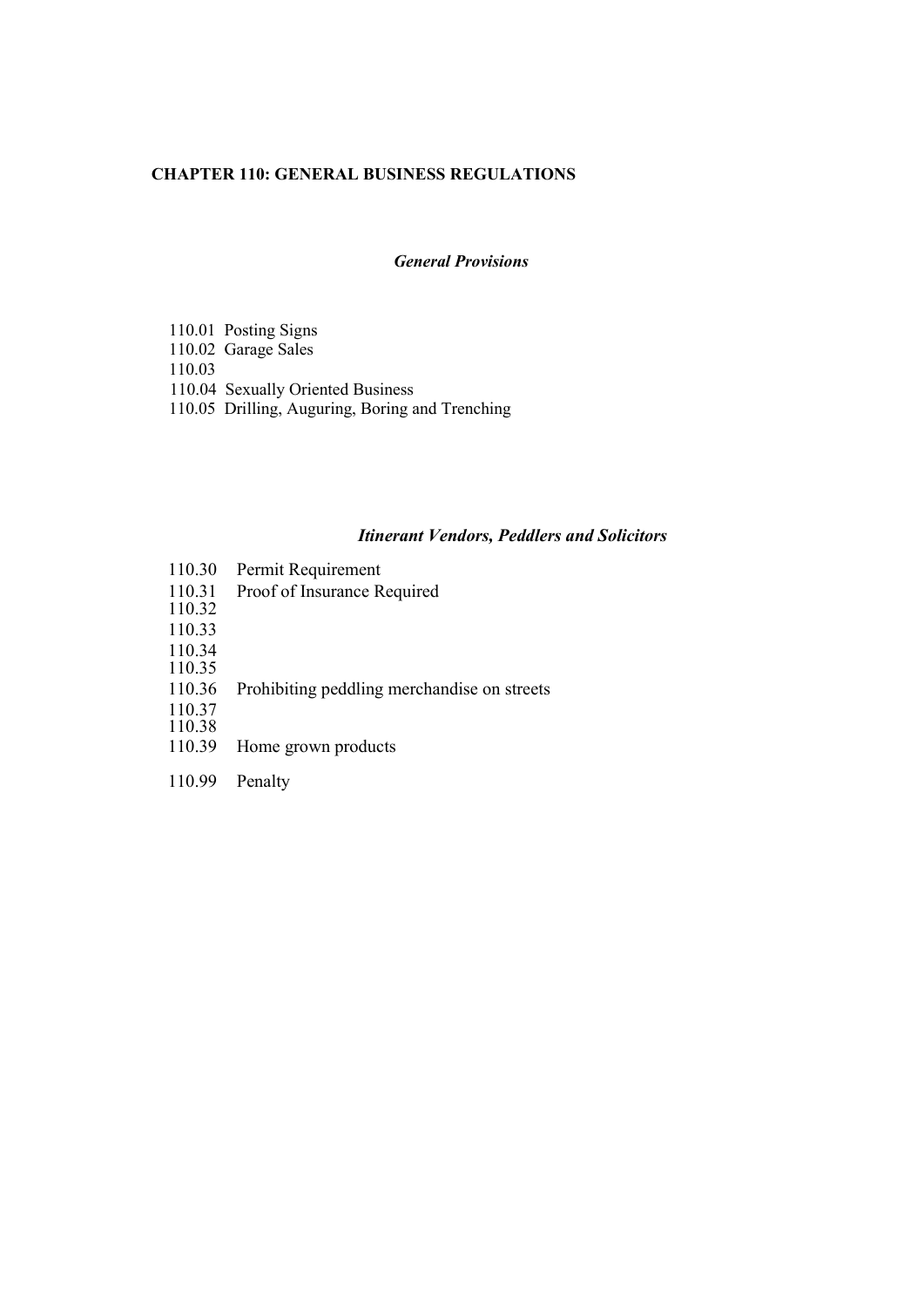#### *GENERAL PROVISIONS*

#### **§ 110.01 POSTING SIGNS.**

(R) Any business or residence that so wishes to place posted signs, showing the hours to be closed, upon their own property may do so at their own discretion. (1979 Code, § 11.20)

(S) Anyone found loitering or damaging property at these locations during the posted hours shall be prosecuted. (1979 Code, § 11.21)

#### **§ 110.02 GARAGE SALES.**

(M) The City Secretary shall issue a temporary use permit for the purposes of permitting an individual to sell their personal property on their residential property, provided the following conditions and requirements are met:

- Such sales shall not be conducted longer than 72 hours or 3 days in length;
- Such sale permits may only be issued to the same individual twice in a calendar year;

• Such sale permits shall only be issued at the same address location or building twice a calendar year. (1979 Code, § 10.8)

(N) Any person, firm, or agent violating any of the provisions of this section shall, upon conviction thereof, be deemed guilty of misdemeanor and shall be fined any sum not in excess of \$200. (1979 Code, § 10.9)

### **§ 110.04 SEXUALLY ORIENTED BUSINESSES**

The City of Hawkins has the intent to regulate sexually oriented businesses to promote the health, safety, morals and general welfare of the citizen of the city. The City has the intent to restrict the location of a sexually oriented business with a certain distances of schools, churches, and other houses of worship, child care facilities, and residential neighborhoods.

1. Section 243.002 of the Local Government Code defines sexually oriented businesses to include a sex parlor, nude studio, modeling studio, love parlor, adult bookstore, adult movie theater, adult video arcade, adult movie arcade, adult video store, adult motel, or other commercial enterprise the primary business of which is the offering of a service or the selling, renting, or exhibiting of devices or any other items intended to provide sexual stimulation or sexual gratification to the customer; and

2. An application for a license to operate a Sexually Oriented Business shall be made on a form provided by the City of Hawkins. The application shall be accompanied by a sketch or diagram showing the con figuration of the Premises, including a statement of total floor space occupied by the business. The sketch or diagram need not be professionally prepared but must be drawn to a designated architect scale. Applicants who must comply with Section 1-56 of this Ordinance shall submit a diagram meeting the requirements of Section 1-56.

3. The City of Hawkins shall approve the issuance of a license to an applicant within 30 days after receipt of an application unless the City finds one or more of the following to be true:

1. An applicant is under 18 years of age.

 2. An applicant or an applicant's spouse is overdue in payment to the City of taxes, fees, fines, or penalties assessed against or imposed upon the applicant or the applicant's spouse in relation to a Sexually Oriented Business.

 3. An applicant has failed to provide information reasonably necessary for issuance of the license or has failed to answer or falsely answered a question or request for information on the application form.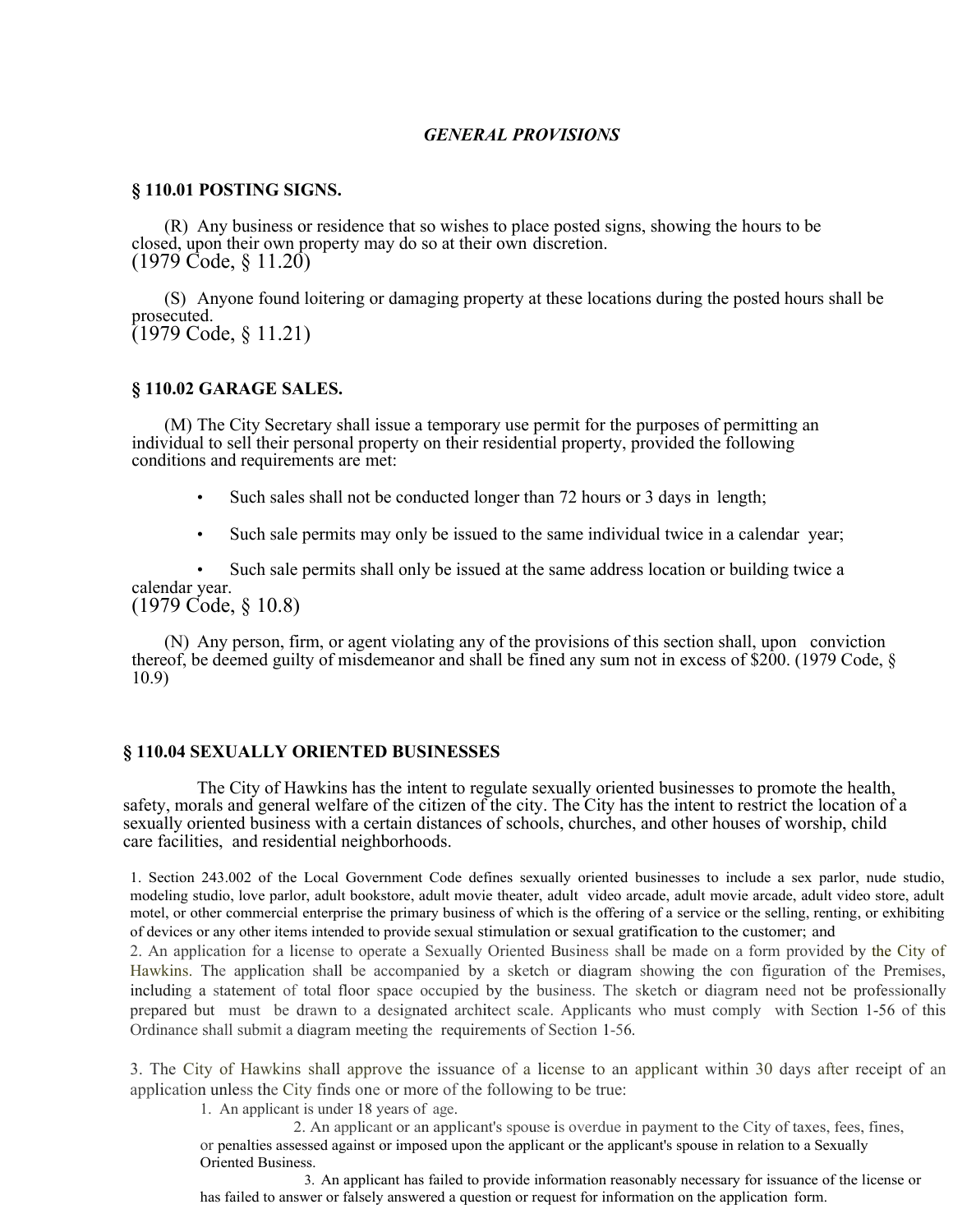4. An applicant or an applicant's spouse has been convicted of a violation of a provision of this Ordinance, other than the offense of operating a Sexually Oriented Business without a license, within two years immediately preceding the filing of the application.

5. Any fee required by this Ordinance has not been paid.

 6. An applicant has been employed in a Sexually Oriented Business in a managerial capacity within the preceding 12 months and has demonstrated an inability to operate or manage a Sexually Oriented Business Premises in a peaceful and law-abiding manner, thus necessitating action by law enforcement officers.

 7. An applicant or the proposed establishment is in violation of or is not in compliance with Section 1-12, 1-16, 1-20, 1-31, 1-41,142, 1-51, 1-52, 1-53, 1-54, 1-55, 1-56, 1-57, 1-58or l-59 of this Ordinance.

8. An applicant or an applicant's spouse has been convicted of a crime involving any of the

following offenses as described in Chapter 43 of the Texas Penal C

(aa) prostitution; Section 43.02 Texas Penal Code;

(bb) promotion of prostitution; Section 43.03 Texas Penal Code;

(cc) aggravated promotion of prostitution; Section 43.04 Texas Penal Code;

(dd) compelling prostitution; Section 43.05 Texas Penal Code;

(ee) obscenity; Section 43.23 Texas Penal Code;

(ff) sale, distribution, or display of harmful material to a minor; Section 43.24 Texas Penal Code;

(gg) sexual performance by a child; Section 43.25 Texas Penal Code;

(hh) employment harmful to children; Section 43.251 Texas Penal Code;

(ii) possession or promotion of child pornography; Section 43.26 Texas Penal Code; or

Or, any of the following offenses as described in Chapter 21 of the Texas Penal Code:

(aa) public lewdness; Section 21.07 Texas Penal Code;

(bb) indecent exposure; Section 21.08 Texas Penal Code;

(cc) indecency with a child; Section 21.11 Texas Penal Code; or

Or, any of the following offenses as described in Chapter 22 of the Texas Penal Code: (aa) sexual assault; Section 22.011 Texas Penal Code;

(aa) aggravated sexual assault; Section 22.021 Texas Penal Code; or

And, any of the following offenses as described in Chapter 25 of the Texas Penal Code: (aa)Prohibited sexual conduct; Section 25.02 Texas Penal Code:

 (bb)Enticing a child; Section 25.04 Texas Penal Code; (cc)harboring runaway child; Section 25.06 Texas Penal Code; or

Or, criminal attempt, conspiracy, or solicitation to commit any of the foregoing offenses.

#### **The City shall revoke a license if the City determines that:**

-

1. a licensee gave false or misleading information in the material submitted to the City during the application process;

2. a licensee or an agent or Employee of a licensee has knowingly allowed possession, use, or sale of controlled substances on the Premises;

3. a licensee or an agent or Employee of a licensee has knowingly allowed prostitution on the Premises;

4. a licensee or an agent or Employee of a licensee knowing ly operated the Sexually Oriented Business during a period of time when the licensee 's license was suspended;

5. a licensee has been convicted of an offense listed in Section l-13(a)(8)a for which the time period required in Section 1-13 (a)(8)b has not elapsed;

6. on two or more occasions within a 12-month period, a person committed a criminal offense listed in Section l-13(a)(8)a in or on the licensed Premises, for which a conviction has been obtained, and the person or persons were Employees of the Sexually Oriented Business at the time the offenses were committed;

7. a licensee or an agent or Employee of a licensee has knowingly allowed any act of sexual intercourse,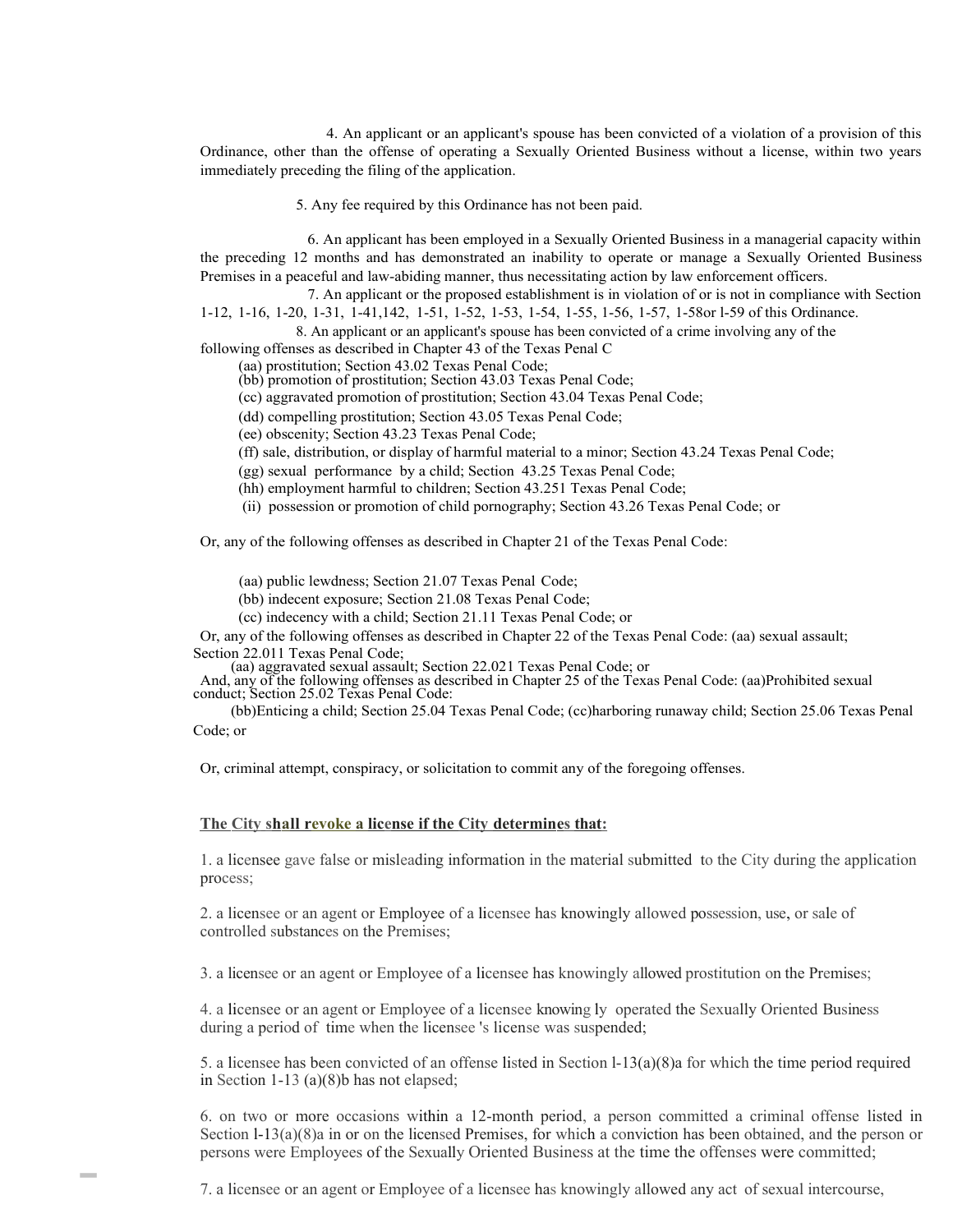sodomy, oral copulation, masturbation, or sexual contact to occur in or on the licensed premises. The term "sexual contact" shall have the same meaning as it is defined in Sec 21.01(2), Texas Penal Code.

8.a licensee is delinquent in payment to the City for hotel occupancy taxes, ad valorem taxes, or sales tax related to the Sexually Oriented Business.

The regulations pertaining to the License of Sexually Oriented Business under this Ordinance and the regulations regarding the location of a Sexually Oriented Business are adopted under the authority of Chapter 243 of the Texas Local Government Code. A person who commits an offense under this Ordinance is guilty of a Class C Misdemeanor and/or a Class A Misdemeanor.

(Ord 051121, dated 11-21-2005)

## **§ 110.05 DRILLING, AUGURING, BORING, OR TRENCHING**

The City of Hawkins has the intent to regulate the hours of operation for companies that engage in drilling, directional drilling, auguring, boring, or trenching in the city limits of Hawkins, Texas. Providing days and hours for operation.

The City of Hawkins orders that any company engaging in the business of drilling, directional drilling, auguring, boring, or trenching during the following hours: Monday through Thursday, 7:00am to 4:00pm; Friday, 7:00am to 3:00pm; no weekend or City of Hawkins holidays.

Exceptions are allowed as follow: emergency repairs that need to be made by utility companies that do business in the city limits of Hawkins are authorized to make repairs at any time necessary by calling 811 for emergency line locates to eliminate damage to the City of Hawkins utility system.

Any person violating any provision of the ordinance shall be charged with a Class C Misdemeanor, and upon conviction, be fined a sum not exceeding five hundred dollars. (\$500.00) Any person violating any provision of the ordinance that causes damage to the City of Hawkins utilities shall owe restitution for labor, material, and all expenses necessary to cover the damage or repair(s) to said City of Hawkins utilities. Each day that a provision is violated shall constitute a separate offense.

(Ordinance 181015, dated 10-15-18; amended 1-21,2020)

## *ITINERANT VENDORS, PEDDLERS AND SOLICITORS*

#### **§ 110.30 PERMIT REQUIREMENT.**

All solicitors must obtain a permit from the city secretary of the City of Hawkins that follow the Texas State Statue, TC Section 552.007. A fee of \$25.00 will be assessed for each permit.

Any person desiring to go from house to house or from place to place in the city to sell or solicit orders for goods, wares, merchandise, services, photographs, newspapers, magazines, or subscriptions to newspapers or magazines shall make written application to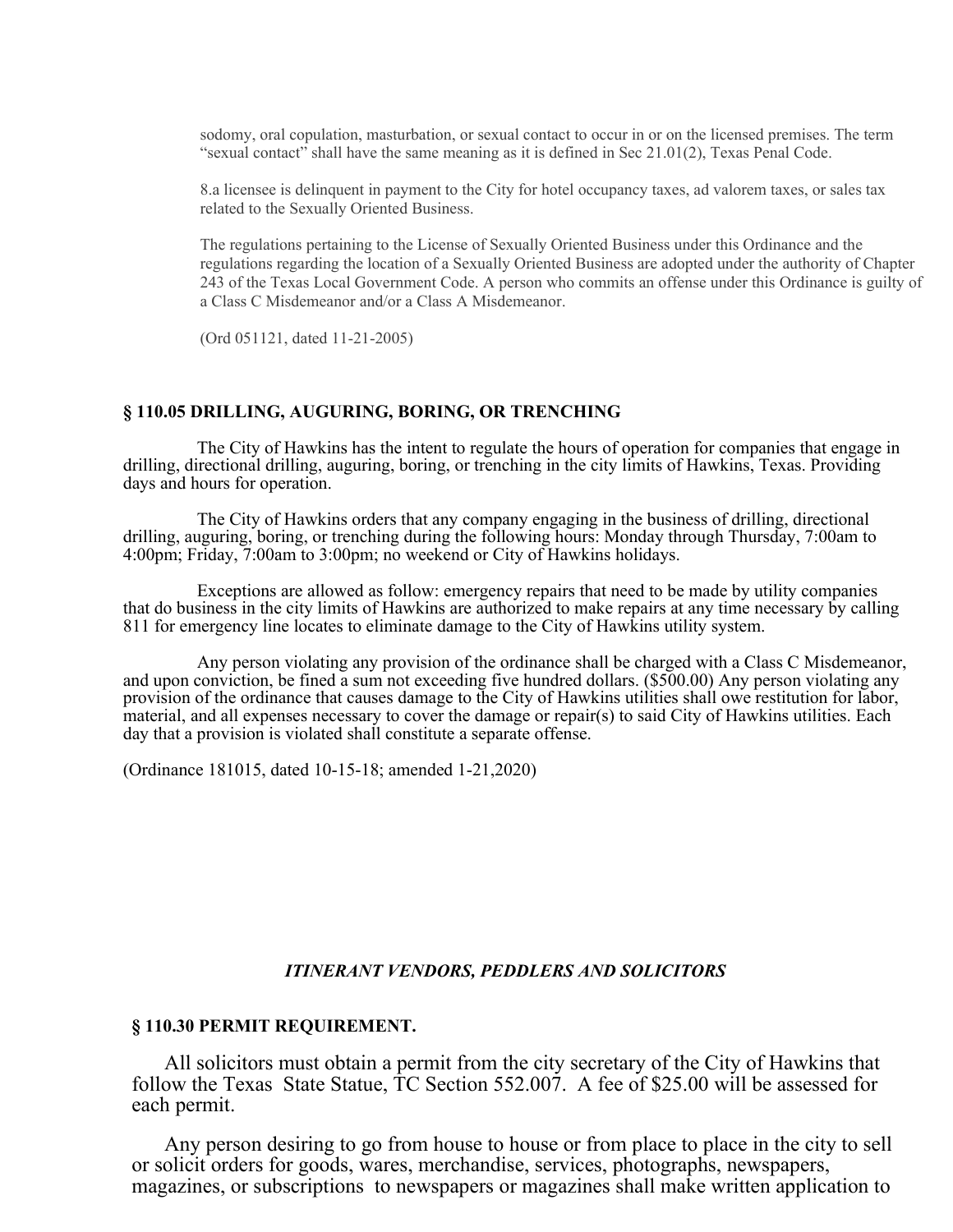the City Secretary no later than 11 days before the permit will be granted. The application must include: name and address of applicant, the date and time the solicitation is to occur, each location where the solicitation is to occur, and the number of solicitors to be involved in the solicitation.

(TC 552.007)

# **§ 110.31 PROOF OF INSURANCE REQUIRED.**

Each vendor is required to show proof of liability insurance in the amount of one million (\$1,000,000.00) and a driver's license must be furnished with the application for solicitation.

No more than one (1) permit shall be granted to an organization in any calendar year.

# **§ 110.36 PROHIBITING PEDDLING MERCHANDISE ON STREETS.**

It shall hereafter be unlawful for any person to peddle any kind of merchandise, patent medicine or nostrum on the streets or alleys within the corporate limits of the city. (1979 Code, § 10.10) Penalty, see § 110.99)

# **§ 110.39 HOME GROWN PRODUCTS.**

This subchapter shall not apply to any person who himself offers for sale any product raised or grown upon the property owned or rented by hire or under his control. (1979 Code, § 10.13)

## **§ 110.99 PENALTY.**

(X) Whoever shall violate any provision of this chapter for which no specific penalty is provided shall be punished as set forth in § 10.99.

(Y) Any person, firm or corporation violating any provisions of §§ 110.30 through 110.35 or failing to observe any provisions therein shall be deemed guilty of a misdemeanor and, upon conviction, shall be fined in any sum not less than \$10 and not more than \$100, and each and every day or fraction of a day during which §§ 110.30 through 110.35, or any part thereof, shall be violated, shall be deemed a separate offense and punishable as such. (1979 Code, § 10.7)

(Z) Any person, firm or corporation violating any of the provisions of  $\S$ § 110.35 through 110.39

(AA) shall, upon conviction, be deemed guilty of a misdemeanor and, upon conviction, shall be fined in any sum not to exceed \$100 and each and every day of violation shall constitute a separate offense. (1979 Code, § 10.14)

# **CHAPTER 111: ALCOHOLIC BEVERAGES**

# Section

- Prohibiting consumption on city property
- Definitions
- Denial of defense
- $\bullet$   $\bullet$   $\bullet$   $\bullet$   $\bullet$ Powers of police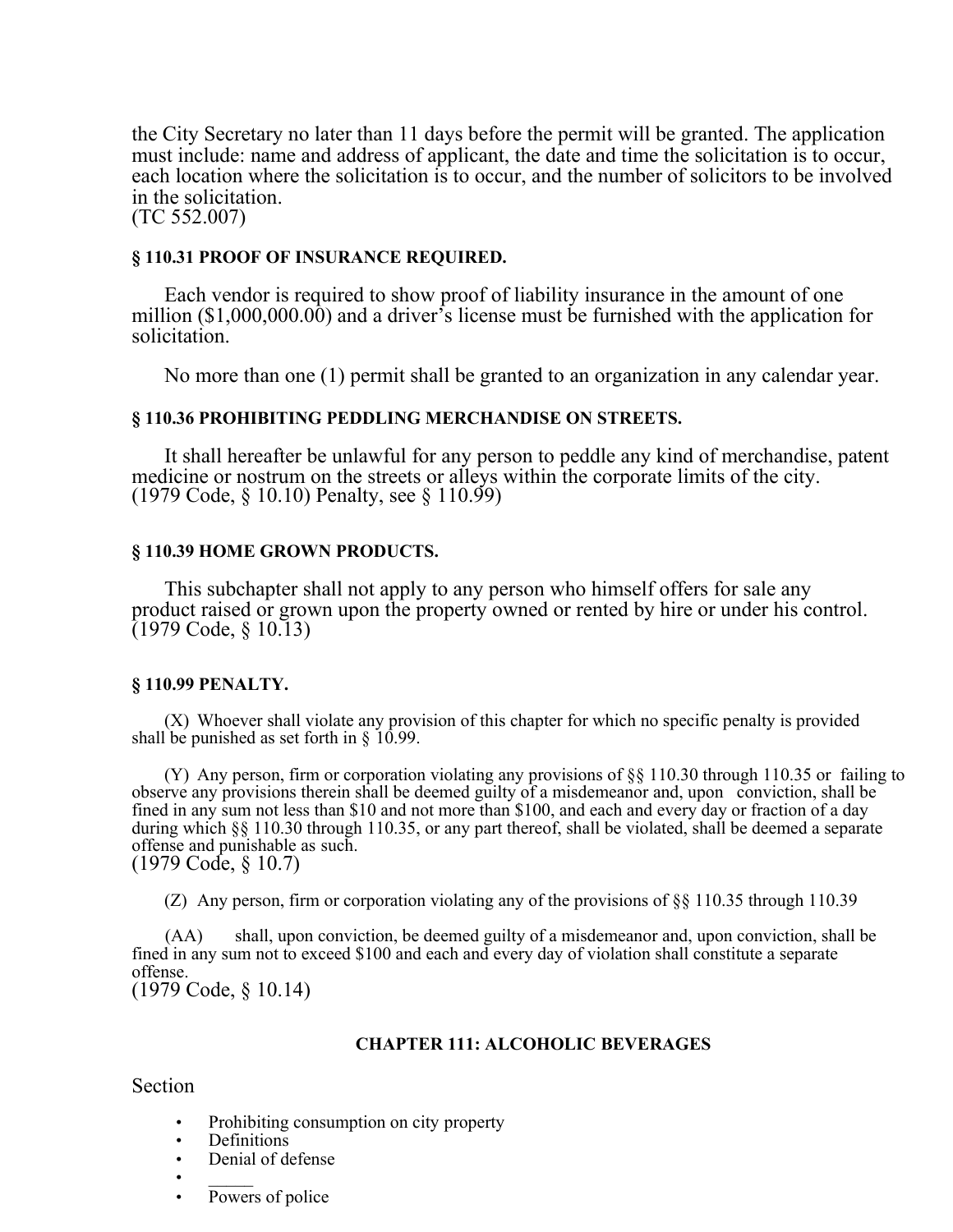# 111.99 Penalty

### **§ 111.01 CONSUMPTION ON CITY PROPERTY.**

It shall be unlawful for any person who intentionally and knowingly, regardless of age or marital status, to consume any alcoholic beverage in or on any property owned, operated, under the care of, custody, and control of the city without a permit approved by the Hawkins City Council for an activity held on any said City owned property. (1979 Code, § 3.1) (Am. Ord. —, passed 9-19-1988) (amended 1-21-2020) Penalty, see § 111.99

## **§ 111.02 DEFINITIONS.**

For the purpose of this chapter, the following definitions shall apply unless the context clearly indicates or requires a separate meaning.

*ALCOHOLIC BEVERAGE.* Any beverage containing alcohol in excess of 1% by volume, and for the purpose of this chapter the possession of any amount of the same in a public place as herein above described shall be deemed a violation of this chapter.

*PUBLIC PLACE.* Such property that is visited by any person, open to the public, and usually accessible to the public and shall include public parking areas, roads, streets, highways, public businesses, City Hall, city parks and city recreation areas within the territorial limits of the city.

(1979 Code, § 3.2) (Am. Ord. —, passed 9-19-1988)

#### **§ 111.03 DENIAL OF DEFENSE.**

The fact that the purchase of the alcoholic beverage was made in a place where the sale of same is legal shall not be a defense for the prosecution of this chapter. (1979 Code, § 3.3) (Am. Ord. —, passed 9-19-1988)

# **§ 111.05 POWERS OF POLICE.**

The city or any other officer with the authority (police) when in his opinion he sees any person or persons with any form of any alcoholic beverage, whether it is beer, whiskey, or any intoxicating beverage being consumed in any of these areas has the power to arrest and take in custody that person or persons.

(1979 Code, § 3.5) (Am. Ord. —, passed 9-19-1988)

# **§ 111.99 PENALTY.**

Any person convicted for the violation of this chapter shall be punished by a fine not to exceed \$500.

(1979 Code, § 3.5) (Am. Ord. —, passed 9-19-1988)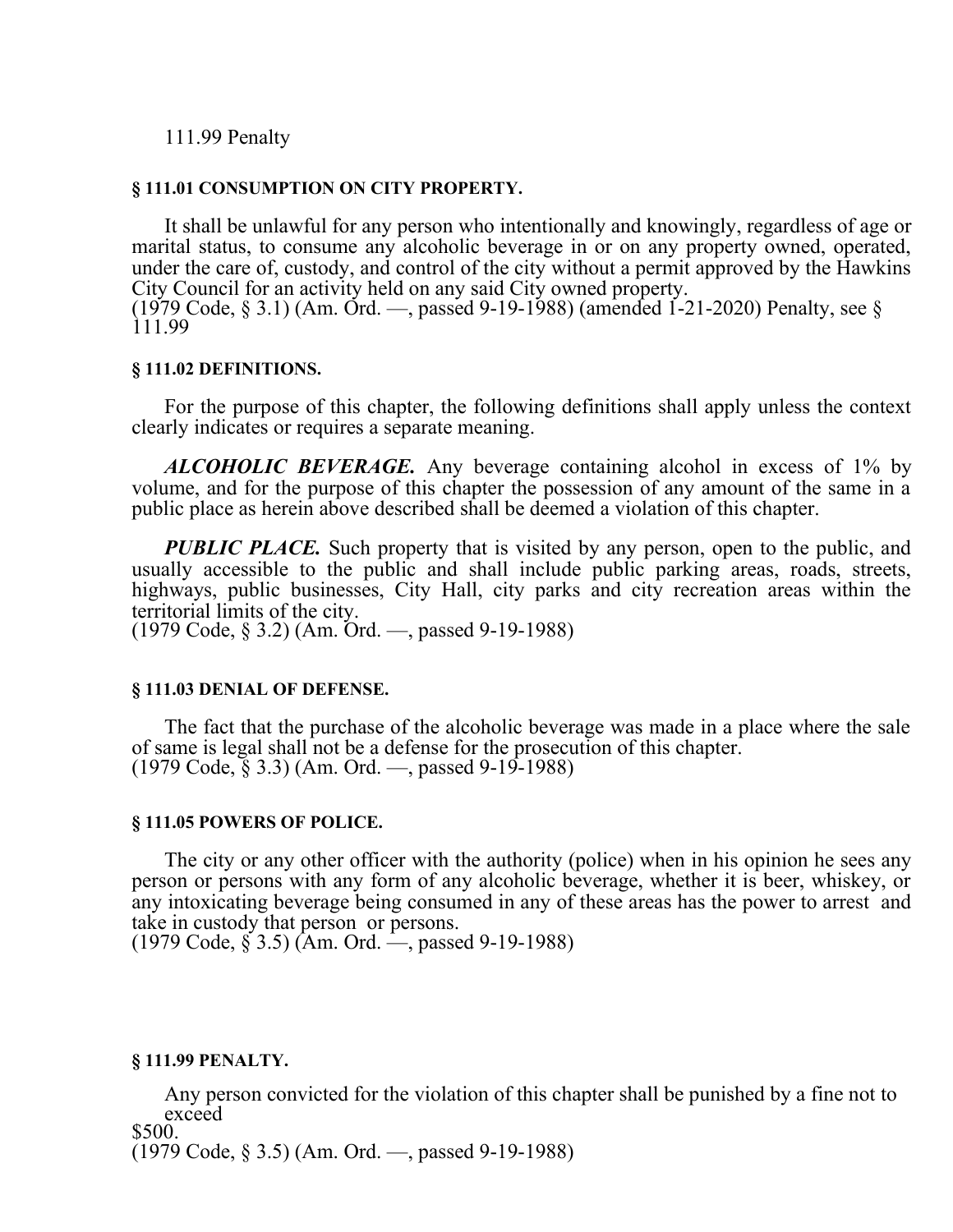# **GENERAL OFFENSES**

# **130.GENERAL OFFENSES**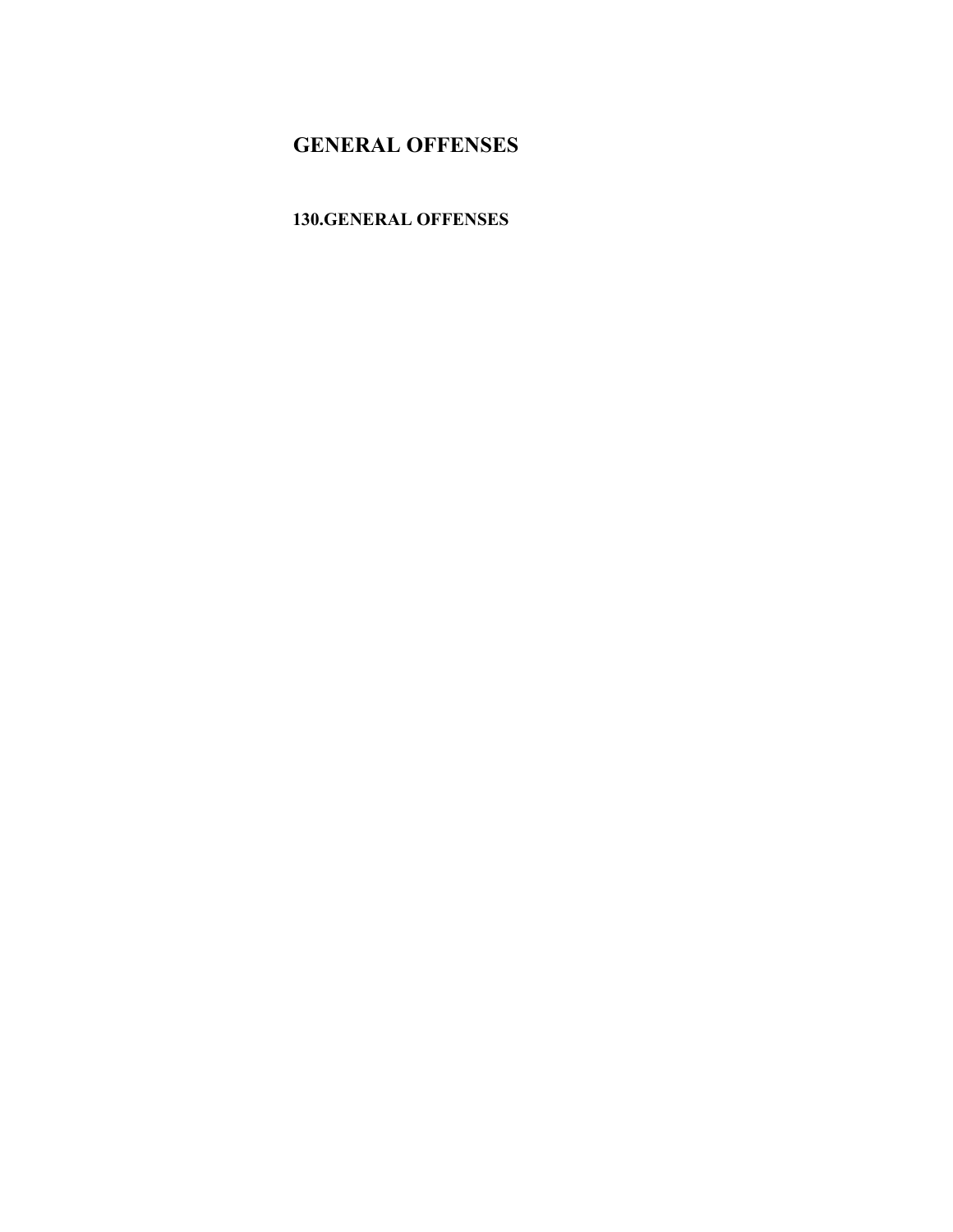#### **CHAPTER 130: GENERAL OFFENSES**

Section

130.01 Discharging firearms

130.03 Climbing on Public Structures

130.04

130.05

# **§ 130.01 DISCHARGING FIREARMS.**

(J) *Firing certain guns*. It shall hereafter be unlawful for any person, firm, corporation or association to fire or shoot or cause to be fired or shot any firearm, rifle, shotgun, automatic rifle, revolver, pistol or any other weapon designed for the purpose of firing or discharging a shell or cartridge, whether such shell or cartridge is blank or live ammunition, at any place within the corporate limits of the city, except for the protection of private property, and except peace officers while in the performance of their official duties. This shall not prohibit the firing of BB guns.

(1979 Code, § 9.40)

(K) *Penalties*. Any person, firm or corporation violating any of the provisions of this section or failing to observe any of the provisions hereof shall be deemed guilty of a misdemeanor and upon conviction shall be fined in any sum not less than \$10 nor more than \$200. (1979 Code, § 9.41)

# **§ 130.03 CLIMBING ON PUBLIC STRUCTURES.**

It shall be unlawful for any person to intentionally and knowingly, regardless of age, to climb on any city structure without the consent of the Hawkins City Council except for maintenance of such structures.

Any person violating this ordinance shall upon conviction be deemed guilty of a misdemeanor and shall be fined a sum not to exceed \$500.00.

This ordinance shall be enforced by the Police Department of the City of Hawkins. (Ord. No. 070319, passed 3-19-2007)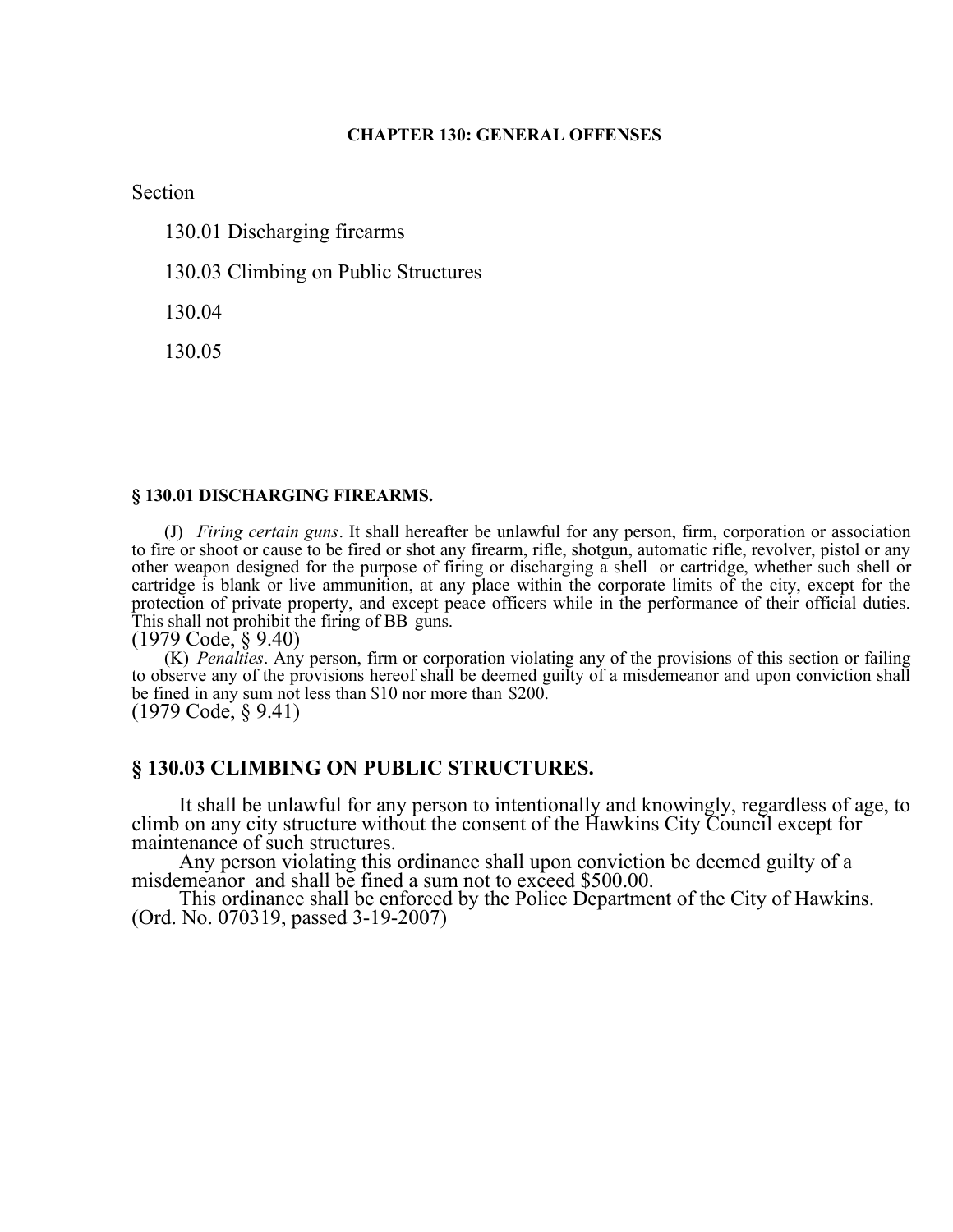LAND USAGE

**150.BUILDING REGULATIONS 151.MOBILE HOMES 152.OIL AND GAS WELLS 153.SUBDIVISIONS 154. FLOOD DAMAGE PREVENTION**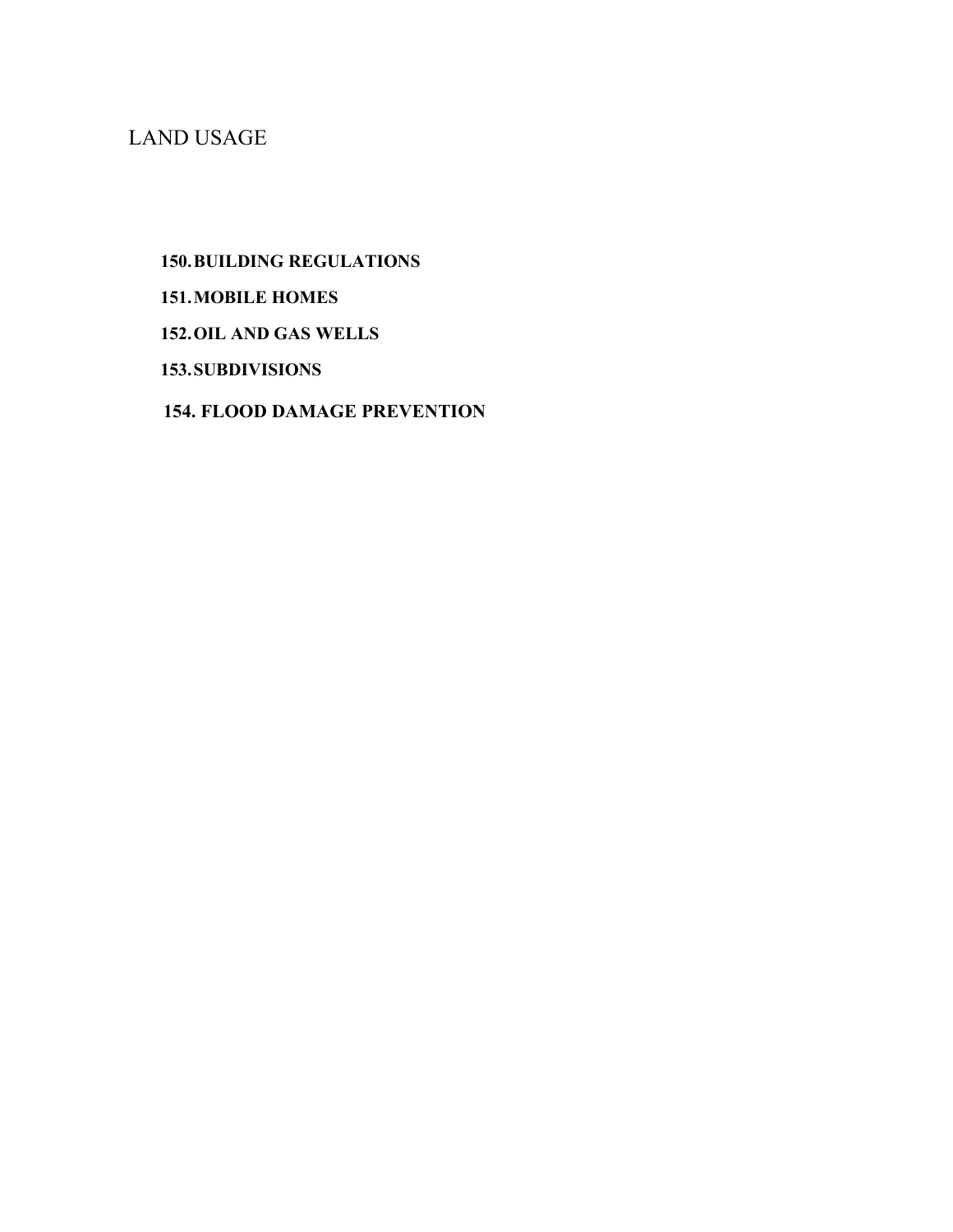# **CHAPTER 150: BUILDING REGULATIONS**

# Section

# *General Provisions*

(5) Codes adopted by reference

# *Construction of Fences, Curbs and Barriers*

- 150.40 Authority of City Council
- 150.41
- 150.42
- 150.99 Penalty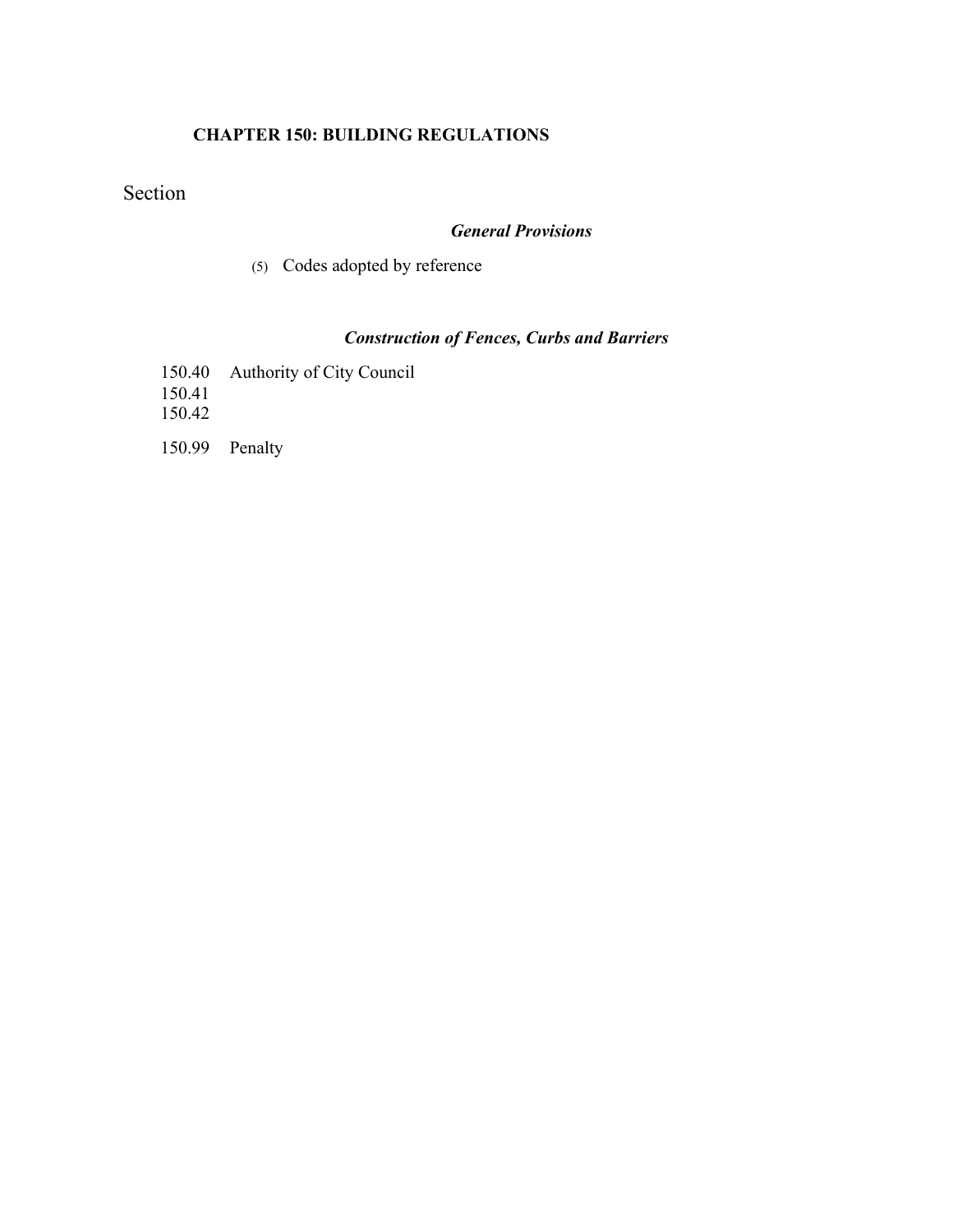# *GENERAL PROVISIONS*

#### **§ 150.01 CODES ADOPTED BY REFERENCE.**

The City of Hawkins hereby adopts the 2015 International Building Code

Family of Codes.

(Ord. 2019-0617, passed 6-19-2019)

### *CONSTRUCTION OF FENCES, CURBS AND BARRIERS*

## **§ 150.40 AUTHORITY OF CITY COUNCIL.**

The City Council shall within the enactment of the ordinance set forth in this subchapter have the power to control and regulate the erection, construction and maintenance of fences, curbs and barriers. (1979 Code, § 6.70)

### **§ 150.99 PENALTY.**

(E) *General.* Whoever shall violate any provisions of this chapter for which no specific penalty is provided shall be punished as set forth in  $\S$  10.99. (Ord. 96-0715, passed 7-15-1996)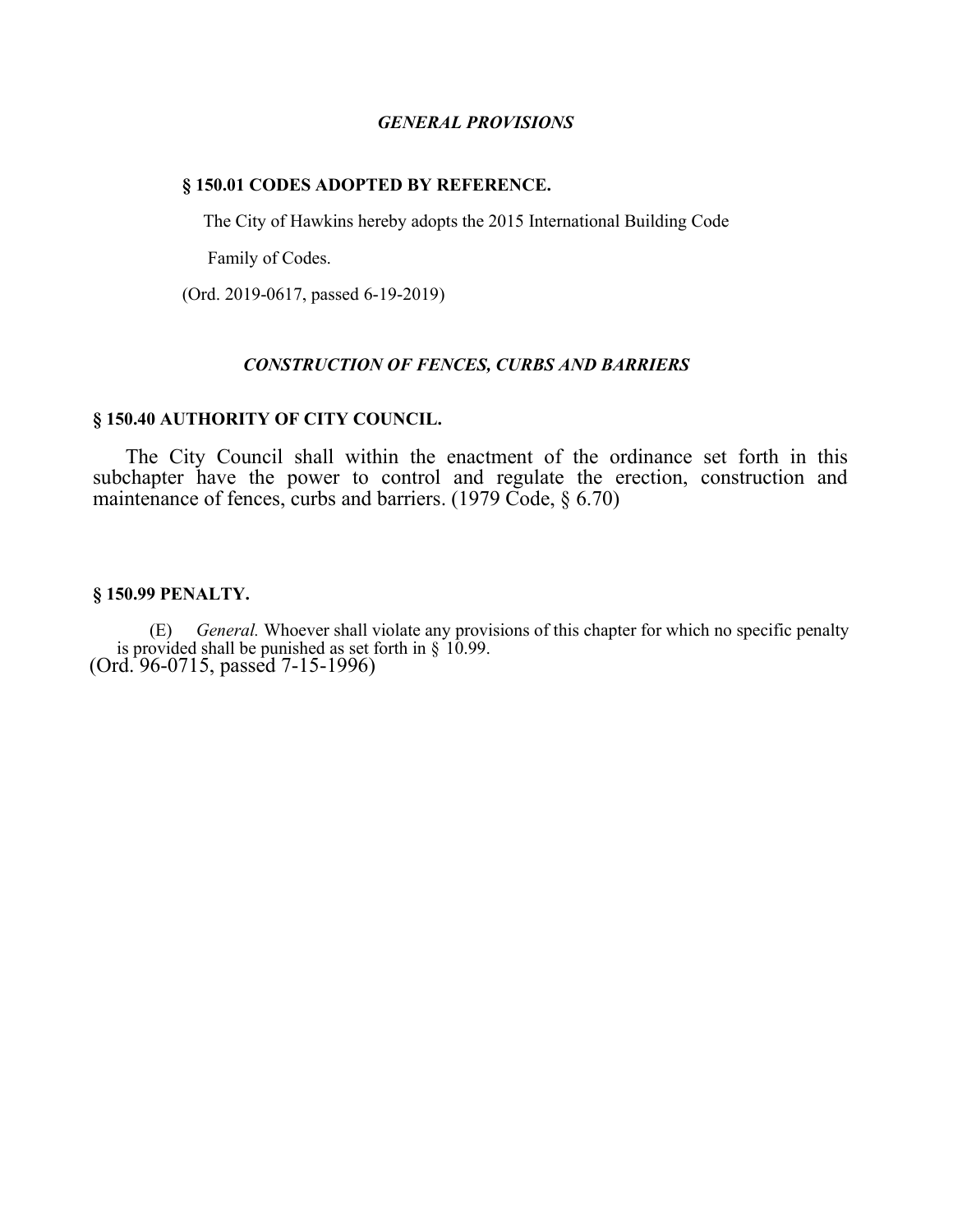# *General Provisions* **CHAPTER 151: MOBILE HOMES**

- 151.01 Definitions<br>151.02 Inspection
- **Inspection**
- 151.03 Notices, hearing and orders
- 151.04 Mobile homes and HUD-Code manufactured mobile homes restrictions and guidelines
- 151.05 Recreation Vehicles

#### *Permits*

- 151.20 Permit required
- 151.21 Application requirements
- 151.22 Permit fee<br>151.23 Denial of p
- Denial of permit/hearing

### *License*

- 151.35 License required
- 151.36 Application for original license
- 151.37 Hearing granted applicants
- 151.38 Application for license renewal
- 151.39 License fee<br>151.40 Transfer of
- Transfer of licenses
- 151.41 Transfer of license fee<br>151.42 Violations, notice, sust
- Violations, notice, suspension of license

#### *HUD-Code Manufactured Home Park*

- 151.55 Site plan
- 151.56 Standards
- 151.57 Design and location of storage facilities
- 151.58 Location of homes and accessory structures
- 151.59 Setbacks and screenings
- 151.60 Access; traffic circulation; parking<br>151.61 Fire safety standards
- Fire safety standards
- 151.62 Water supply
- 151.63 Sewage disposal
- 151.64 Electrical and telephone distribution systems
- 151.65 Bathroom and laundry facilities<br>151.66 Refuse and garbage
- Refuse and garbage
- 151.67 Maintenance of park
- 151.68 Conform to codes<br>151.69 Office
- 151.69
- 151.70 Compliance
- 151.71 Nonconforming HUD-Code manufactured home park<br>151.72 Size of lot, spacing and clearances for HUD-Code mol
- Size of lot, spacing and clearances for HUD-Code mobile home
- 151.73 HUD-Code manufactured home outside a mobile home park; AMENDED 8-21-17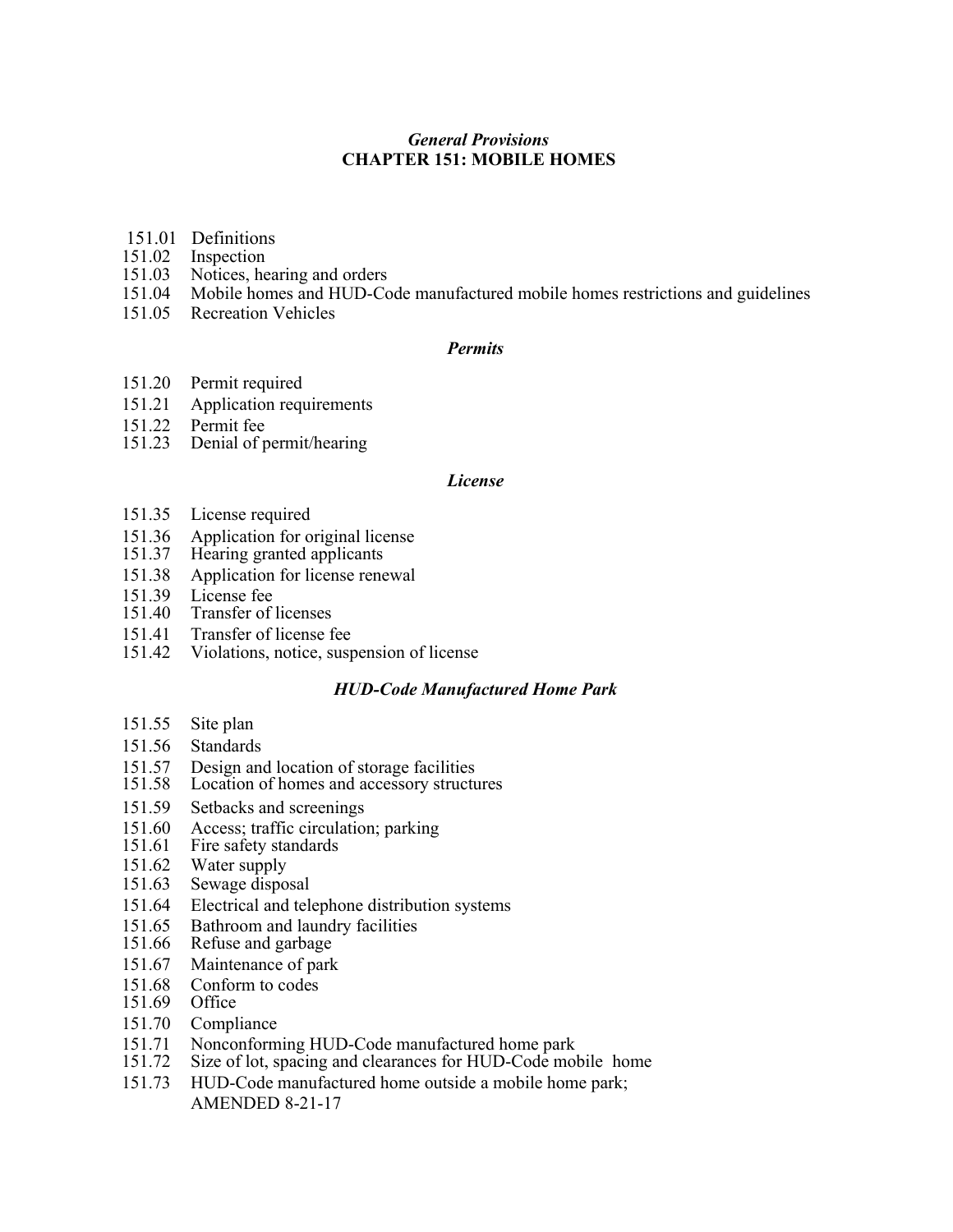- 151.74 Additional requirements
- 151.99 Penalty

# *GENERAL PROVISIONS*

## **§ 151.01 DEFINITIONS.**

For the purpose of this chapter, the following definitions shall apply unless the context clearly indicates or requires a separate meaning.

*COMMON ACCESS ROUTE\INTERNAL STREETS.* Private drive allowing principal means of access to individual HUD-Code manufactured mobile home lots or auxiliary buildings.

**DRIVEWAY.** Minor entranceway off the common access route within the park, into an off street parking serving 1 or more HUD-Code manufactured mobile home.

*HUD-CODE MANUFACTURED HOME PARK.* A parcel of land under single entity ownership which has been placed and improved for the placement of HUD-Code manufactured homes, accessory use, and service facilities, meeting all requirements of this chapter and any applicable deed restrictions and state laws.

*HUD-CODE MANUFACTURED MOBILE HOME.* A structure constructed on or after June 15, 1976, according to the rules of the United States Department of Housing and Urban Development, transportable in 1 or more sections, which, in the traveling mode, is 8 body feet or more in width or 40 body feet in length, or when erected on site, is 320 more square feet in length, and which is built on a permanent chassis and designed to be used as a dwelling with or without a permanent foundation when connected to the required utilities, and includes the plumbing, heating, air conditioning, and electrical systems. Anything less than the length and\or width specified in this paragraph shall not be allowed in a HUD-Code manufactured home park under the provisions of this chapter.

*LICENSE.* Written license issued by the City Council, permitting a person to operate and maintain a HUD-Code manufactured home park under the provisions of this chapter.

*MOBILE HOME.* A structure that was constructed before June 15, 1976, transportable in 1 or more sections, which, in the traveling mode, is 8 body feet or more in width or 40 body feet or more in length, or when erected on site, is 320 or more square feet, and which is built on a permanent foundation when connected to the required utilities, and includes the plumbing, heating, air conditioning, and electrical systems. Mobile homes shall not be allowed in a HUD-Code manufactured home park.

*PARKING STREET, OFF STREET.* A minimum space 9 feet in width by 18 feet in length, located within the boundary of a HUD-Code manufactured home space, or in common parking and storage area having unobstructed access to an internal street.

*PERMIT.* Written permit certification issued by the City Council permitting the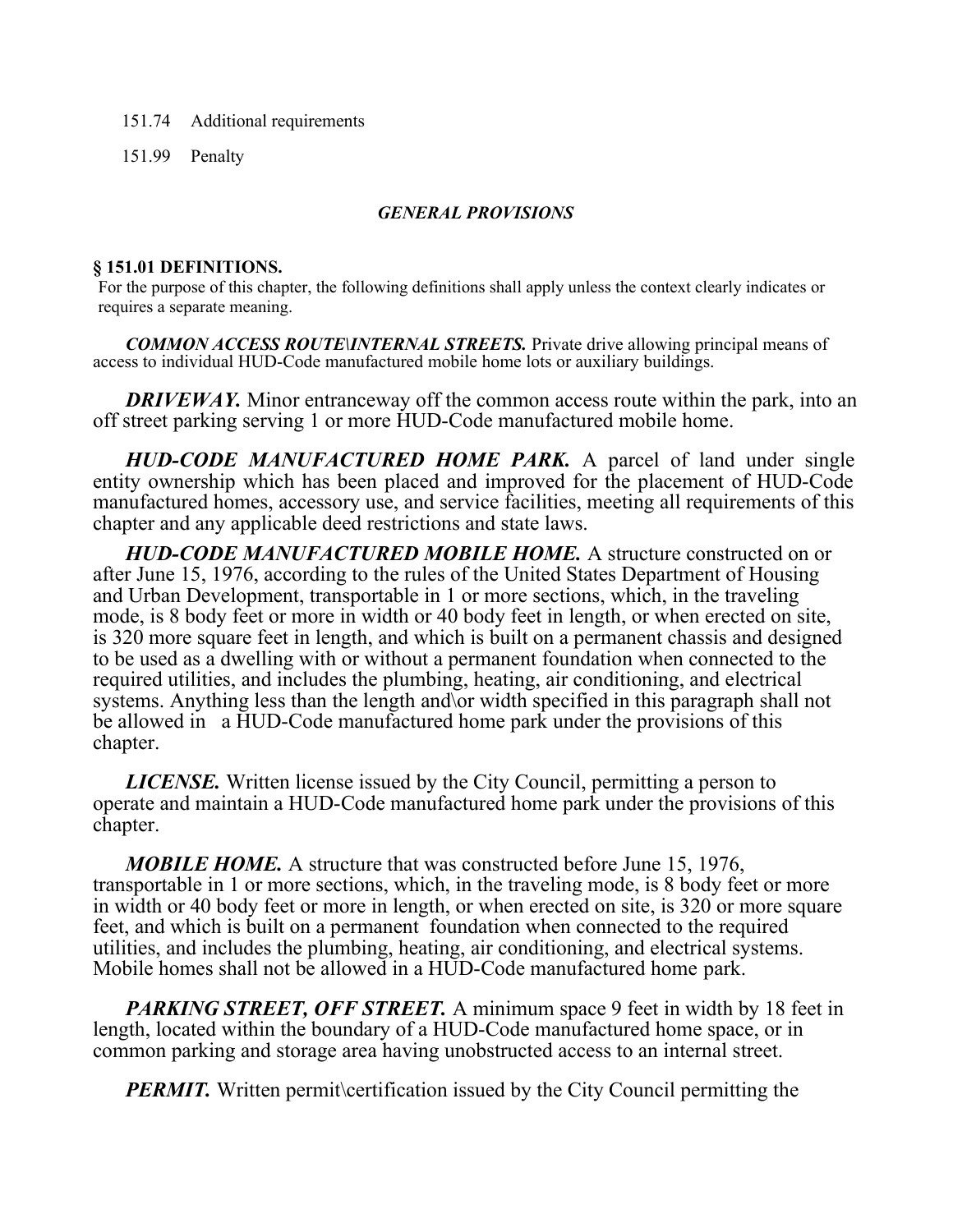construction, alteration, or extension of a HUD-Code manufactured home park (formally called a mobile home park) under the provisions of this chapter and regulations issued hereunder.

*PERSON*. Any natural individual, firm, trust, partnership, association or corporation.

*PLOT PLANSITE PLAN.* Graphic presentation, drawn to scale, in a horizontal plane, delineating the outlines of the land included in the plan and all proposed use locations, accurately dimensioned, the dimensions also indicating the relation of each use to that adjoining and to the boundary of the property.

*SEWER CONNECTION.* Connection consisting of pipe, fittings, and appurtenances from the drain outlet of a HUD-Code manufactured mobile home to the inlet of the corresponding sewer service riser pipe of the sewage system serving the HUD-Code manufactured home park.

*SEWER SERVICE RISER PIPE.* That portion of sewer service which extends vertically to the ground elevation and terminated at a HUD-Code manufactured home space.

*SPACE.* Plot of ground within a HUD-Code manufactured home park designated for accommodation of 1 HUD-Code manufactured home, together with such open space as required by this chapter. Term includes *LOT* and *SITE*. (Ord. —, passed 4-20-1998)

# **§ 151.03 NOTICES, HEARINGS AND ORDERS.**

Whenever it is brought to the attention of the City Council that there has been a violation of any provisions of this chapter, the City Council shall give notice of such alleged violation to the permit or

(C) licensee or agent, as hereinafter provided.

(D) Such notice shall:

- Be in writing;
- Shall include a statement of the reasons for its issuance;

• Allow a reasonable time of not less than 30 days nor more than 1 year, based upon the nature and severity of the violation and having due regard for the safety and protection of the community for the performance of the act it requires;

• Be served upon the licensee or his agent, provided that such notice or order shall be deemed to have been property served upon such licensee or agent when a copy thereof has been sent by mail to his last known address, or when he has been served with such notice by any method authorized or required by the laws of this state;

• Contain an outline of remedial action when if taken will effect compliance with the provisions of this chapter. If the violation is not remedied in accordance with the notice, and a breach of the ordinance continues, then the Council may revoke any permits or licenses issued in addition to any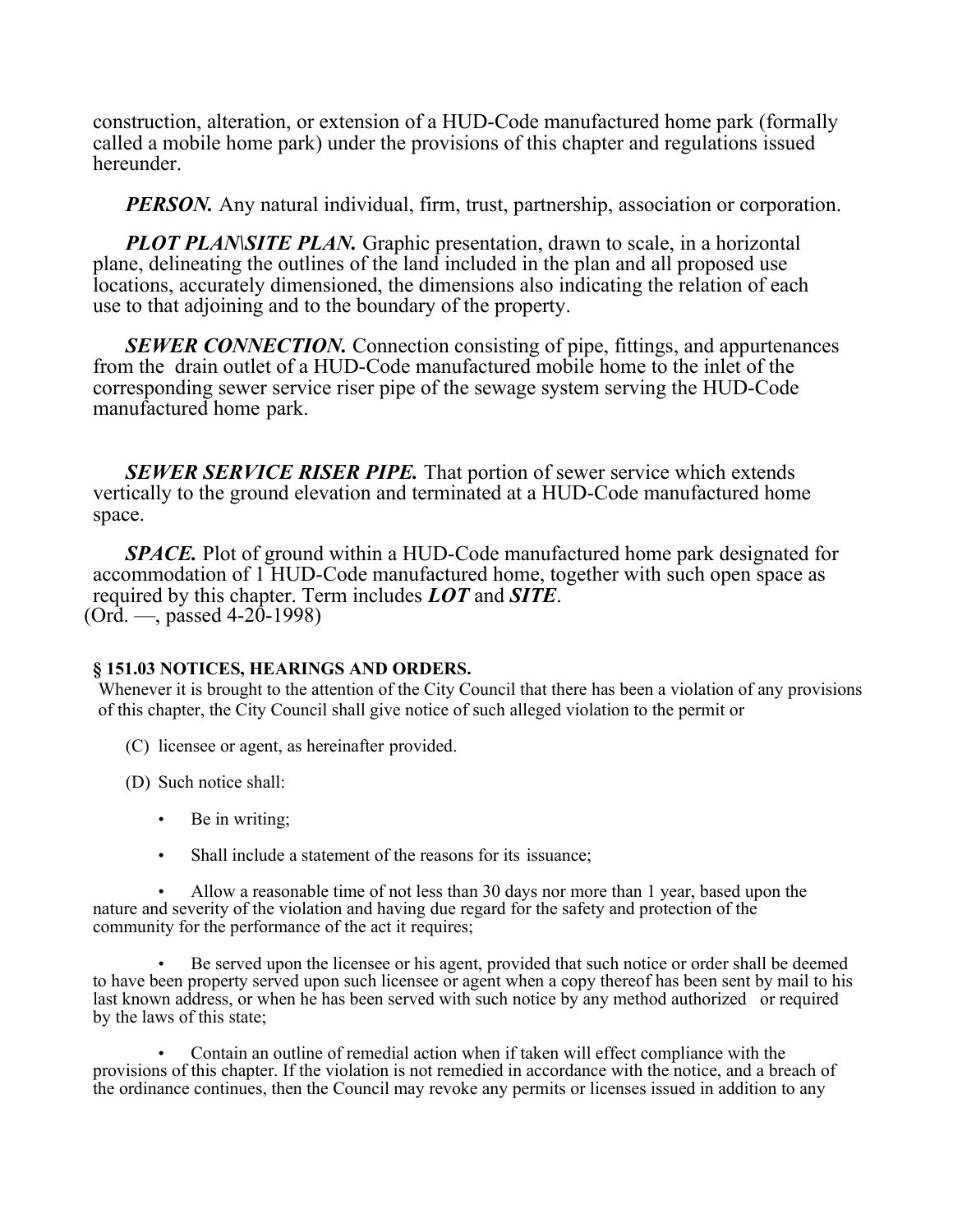punishment provided in § 151.99. (Ord. —, passed 4-20-1998)

## **§ 151.04 MOBILE HOMES AND HUD-CODE MANUFACTURED MOBILE HOMES RESTRICTIONS AND GUIDELINES.**

(F) The installation of HUD-Code manufactured mobile home may be placed in a grandfathered mobile home park or a HUD-Code manufactured mobile home park. This provision is prospective and shall not apply to any mobile homes used and occupied as residential dwelling in the city on the effective date of this chapter.

(G) Single resident units not inside a grandfathered mobile home park or a HUD-Code manufactured mobile home may be placed inside the city limits under the following conditions:

- Request approval from the City Council;
- Submit a picture of the HUD-Code manufactured mobile home;

• Submit a diagram showing the exact location of the unit and gravel road or paved road leading to the unit;

- Must be a HUD-Code manufactured mobile home, with required tie down equipment;
- Must have coordinated skirting around the HUD-Code manufactured mobile home;
- Obtain a permit after the approval of the City Council.

(Ord. —, passed 4-20-1998; Am. Ord. —, passed 2-21-2000)

#### **§ 151.05 RECREATION VEHICLES**

All Recreational Vehicles occupied on private property in the City of Hawkins, Texas for more than ten (10) days must obtain a temporary permit or move the RV to an approved RV or Mobile Home Park. All temporary permitted RV's must be connected to its own City of Hawkins water meter. The temporary permit may be granted by the Hawkins City Council for a period up to sixty (60) days.

An application for a temporary permit must be obtained from and submitted to the City Secretary at least five (5) days before a regular City Council Meeting for the application to be considered by the City Council.

A recreational vehicle may only be used for temporary residency by the property owner, while the owner is actively involved in construction of his own permanent residence.

Any person, firm, or corporation violating this ordinance shall upon conviction be

guilty of misdemeanor and shall be fined not less than \$1.00 or more than \$500.00. Each day that the violation continues, shall be considered a separate offense.

(Ordinance 110620 6-20-2011)

# *PERMITS*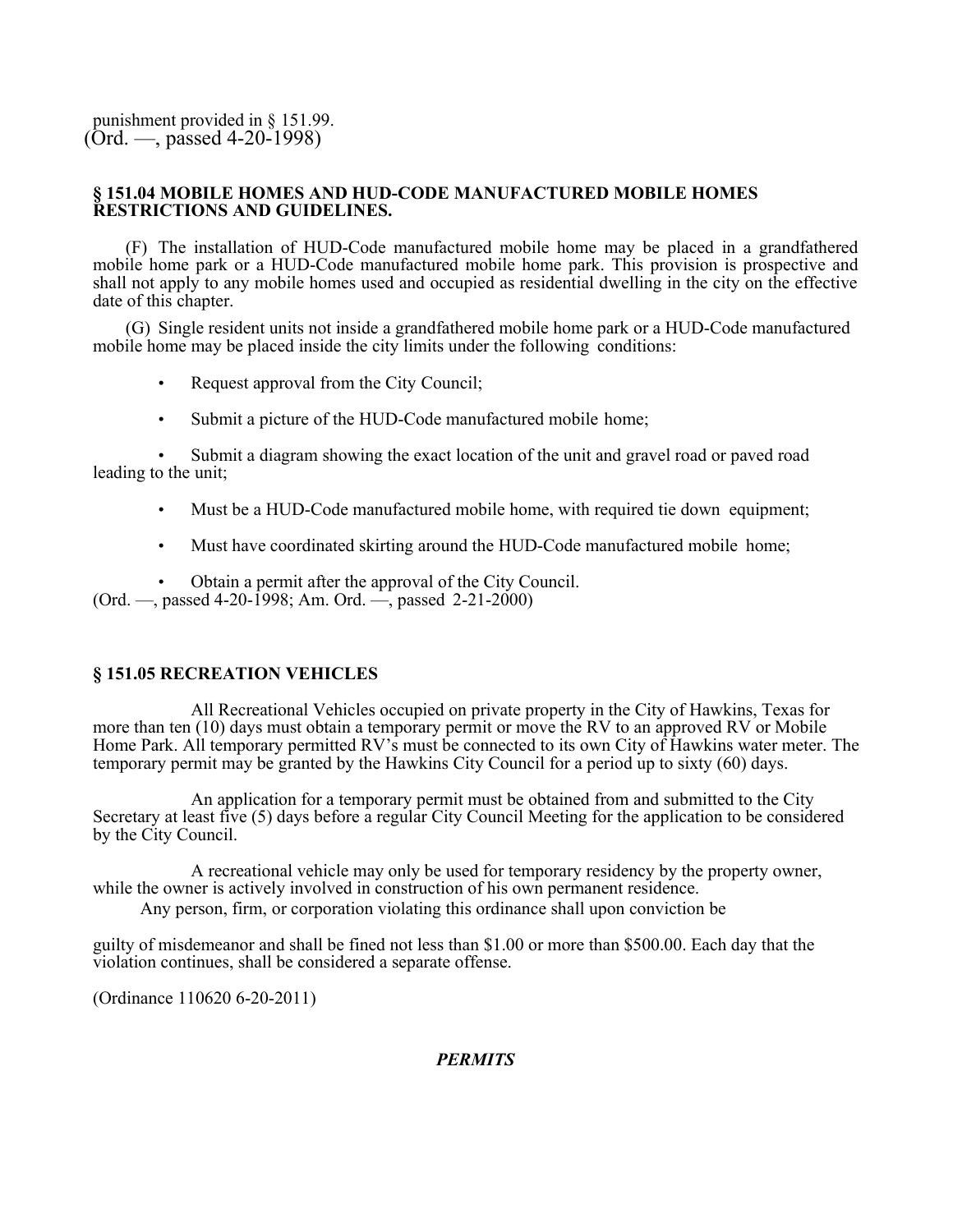# **§ 151.20 PERMIT REQUIRED.**

It shall be unlawful for any person to construct, alter, extend or expand any HUD-Code manufactured home park (formally called a mobile home park) within the limits of the city unless he holds a valid permit issued by the City Council in the name of such person for the specific construction, alteration or extension proposed. (Ord. —, passed 4-20-1998) Penalty, see § 151.99

# **§ 151.21 APPLICATION REQUIREMENTS.**

All applications for permits shall be made upon standard forms provided by the City Council and shall contain the following:

(B) Name and address of the applicant;

(C) Location and legal description of the HUD-Code manufactured home park (formerly called a mobile home park);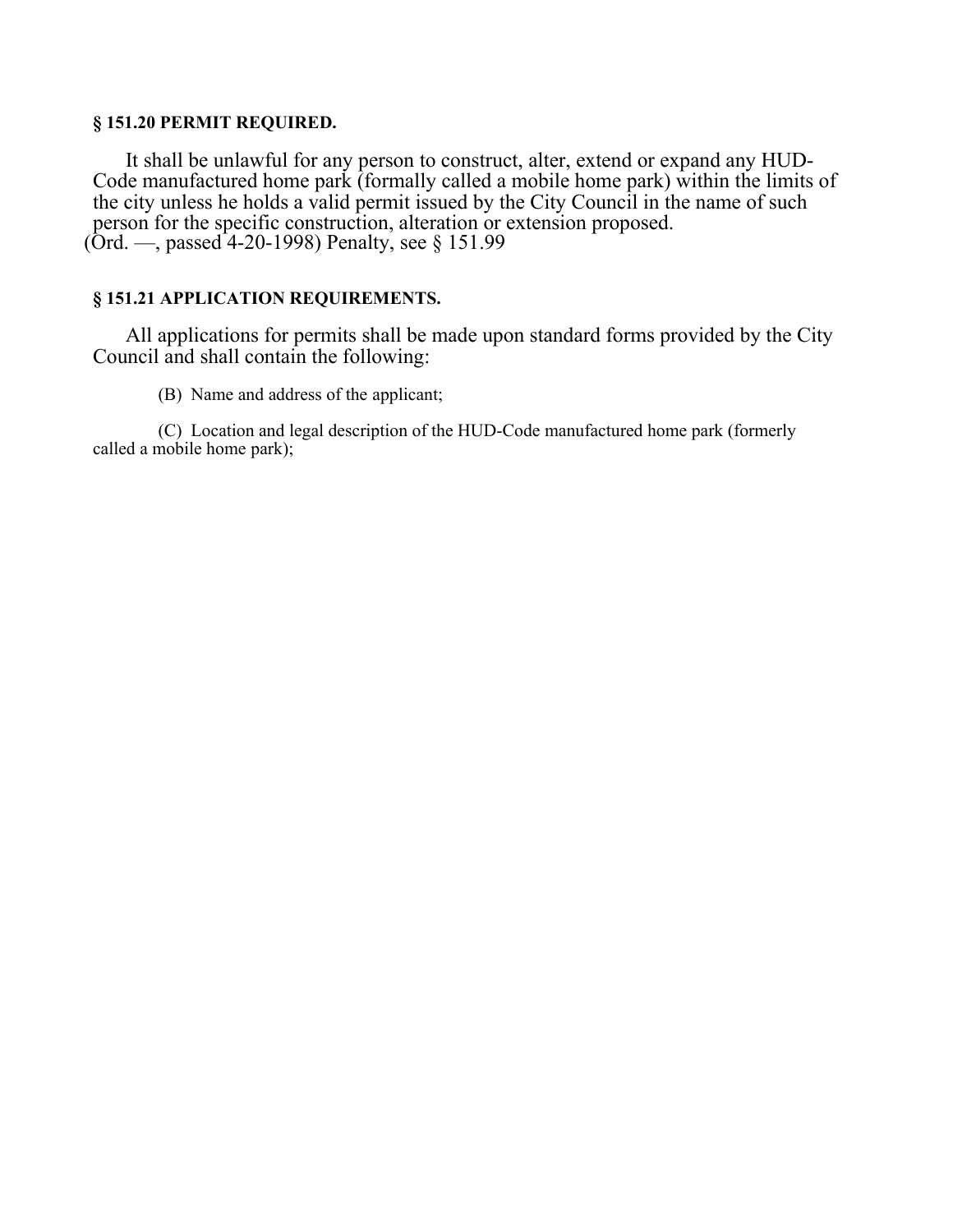(D) To this application shall be attached 3 copies of a site plan, at a minimum scale of 1" - 200' for sites of 30 acres or more, and at a minimum scale of 1" - 100' for site under 30 acres. The site plan shall include all data required under § 151.04. (Ord. —, passed 4-20-1998)

#### **§ 151.22 PERMIT FEE.**

All applications shall be accompanied by a fee of \$100. When upon review of the application the City Council is satisfied that the proposed plan meets the requirements of law, a permit shall be issued. (Ord. —, passed 4-20-1998)

#### **§ 151.23 DENIAL OF PERMIT/HEARING.**

Any person whose application for a permit under this chapter has been denied may request in writing a rehearing on the matter and offer additional evidence if desired.  $(Ord. \_\_p)$  passed 4-20-1998)

#### *LICENSE*

### **§ 151.35 LICENSE REQUIRED.**

It shall be unlawful for any person to establish, operate, or maintain or permit to be established, operated or maintained upon any property owned or controlled by him any HUD-Code manufactured home park (formerly called a mobile home park) within the limits of the city unless he holds a valid license issued annually by the City Council. All applications for licenses shall be made in writing on forms furnished by him, to the City Council, who shall issue a license upon compliance by the applicant with provisions of this chapter. The City Council shall not issue a license unless the applicant is a valid holder of a certificate of occupancy which shall be issued by the City Council upon compliance with applicable ordinances and laws. At any time a certificate of occupancy is revoked, the license shall be cancelled. The license shall expire on December 31 of each year.

(Ord. —, passed 4-20-1998) Penalty, see § 151.99

### **§ 151.36 APPLICATION FOR ORIGINAL LICENSE.**

Application for original license shall be in writing signed by the applicant, accompanied by an affidavit of the applicant as to the truth of the application and by the deposit of the license fee hereinafter provided and shall contain:

- (H) The name and address of the applicant;
- (I) A copy of a valid certificate of occupancy;
- (J) The location and legal description of the park;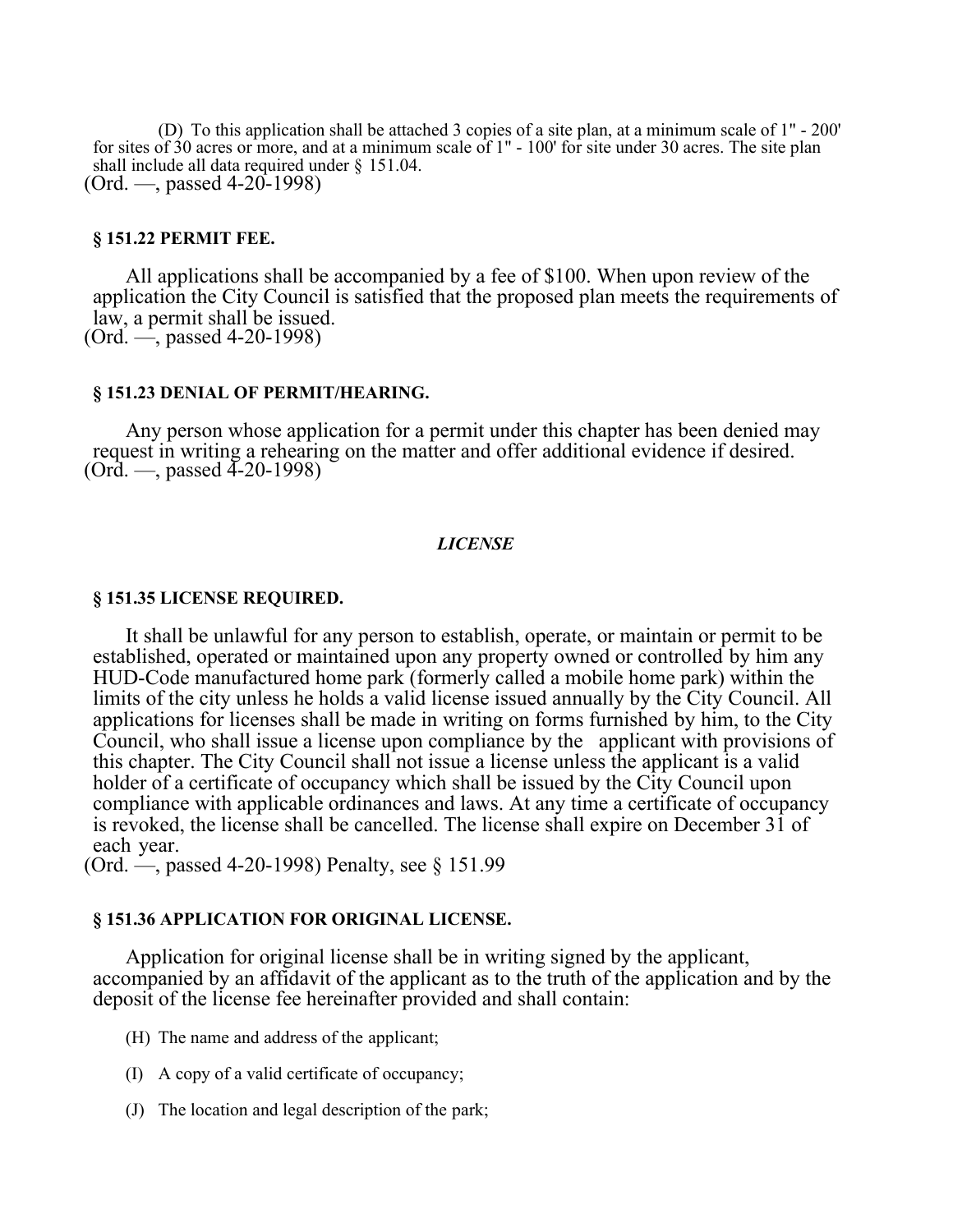(K) A site plan of the park prepared in accordance with § 151.04. (Ord. —, passed 4-20-1998)

# **§ 151.37 HEARING GRANTED APPLICANTS.**

Any person whose application for a license under this chapter has been denied may request in writing and within 10 days a rehearing which shall be granted by the City Council. (Ord. —, passed 4-20-1998)

### **§ 151.38 APPLICATION FOR LICENSE RENEWAL.**

Application for renewal of a license shall be made in writing by the licensee on forms furnished by the City Council on or before December 1 of each year. The application shall contain any changes in the information occurring after the original license was issued or the latest renewal granted and be accompanied by the HUD-Code manufactured home park (formerly called a mobile home park) register as hereafter provided. (Ord. —, passed 4-20-1998)

## **§ 151.39 LICENSE FEE.**

All original license applications or renewals hereof shall be accompanied by a fee of \$50. All renewal fees shall be due on the issuance of the license. (Ord. —, passed 4-20-1998)

## **§ 151.40 TRANSFER OF LICENSES.**

Every person holding a license shall give notice in writing to the City Council within 15 days after having sold, transferred, given away, or otherwise disposed of interest in or control of any HUD-Code manufactured home park (formerly called a mobile home park). Application for transfer of license shall be made no later than 15 days after the date of the sale, transfer, or other disposition of interest in or control of HUD-Code manufactured home park (formerly called a mobile home park) and the City Council shall act thereon at the next regularly scheduled meeting. (Ord. —, passed 4-20-1998)

## **§ 151.41 TRANSFER OF LICENSE FEE.**

All applications for license transfers shall be accompanied by a fee of \$50. (Ord. —, passed 4-20-1998)

## **§ 151.42 VIOLATIONS, NOTICE, SUSPENSION OF LICENSE.**

Whenever, the City Council finds that conditions or practices exist which are in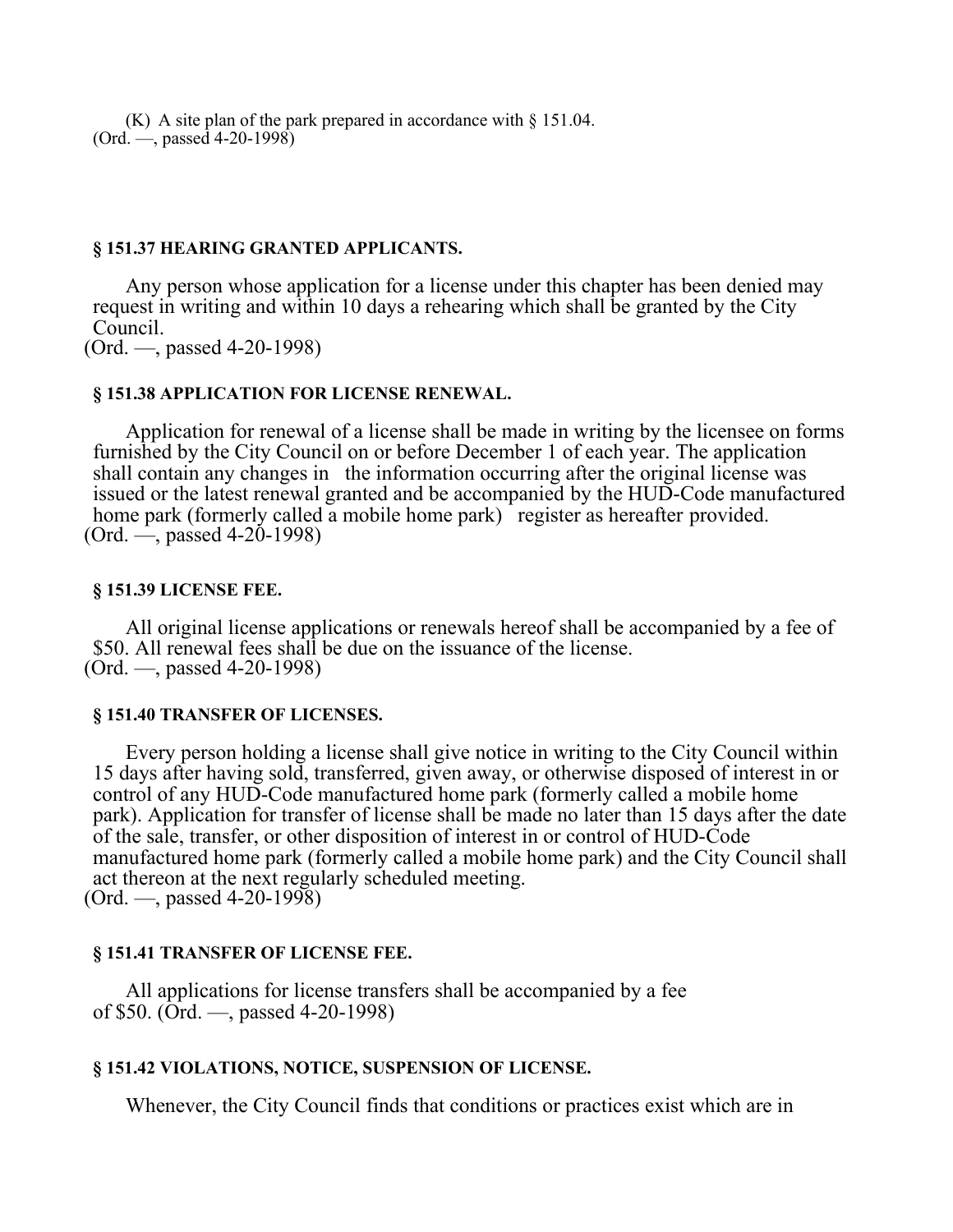violation of any provisions of this chapter it shall give notice in writing in accordance with § 151.03 to the permitee or licensee or his agent that unless such conditions or practices are corrected within a reasonable period of time of not less than 30 days nor more than 1 year as specified in such notice, the license or permit shall be suspended. At the end of said period of time and if such conditions or practices have not been corrected, the City Council may suspend the license and give notice in writing of such suspension to the licensee or his agent at the address provided in the application. Upon receipt of notice of suspension, the licensee shall cease operation of such park within 10 days after the notice is issued. (Ord. —, passed 4-20-1998)

# *HUD-CODE MANUFACTURED HOME PARK*

### **§ 151.55 SITE PLAN.**

The site plan shall be filed as required by  $\S$  151.21 and shall show the following:

(F) The name, address, fee owner and record owner of the proposed or existing HUD-Code manufactured home park (formally called a mobile home park);

- (G) Name of subdivision where the park is located;
- (H) Name of adjacent public streets and roads;
- (I) Contour lines at 2-foot intervals;

(J) Locations and dimensions of all HUD-Code manufactured home space, utility easements, drives, recreation areas, streets and sidewalks. Each HUD-Code manufactured mobile home space shall be numbered;

(K) Scale of plan (no smaller than 1" - 200') and complete dimensions;

- (L) Density in units per gross acre;
- (M) Area and dimensions of site;
- (N) Areas defined for waste containers and method of disposal of garbage and refuse;
- (O) Location of shower and toilet facilities;
- (P) Water and sewer plans must be submitted showing the following:
- (1) Sewer line locations, grades, and sizes;
- (2) Water line locations and sizes and source of water supply;
	- (Q) Paving and drainage plans must show the directions and calculated quantities of runoff and the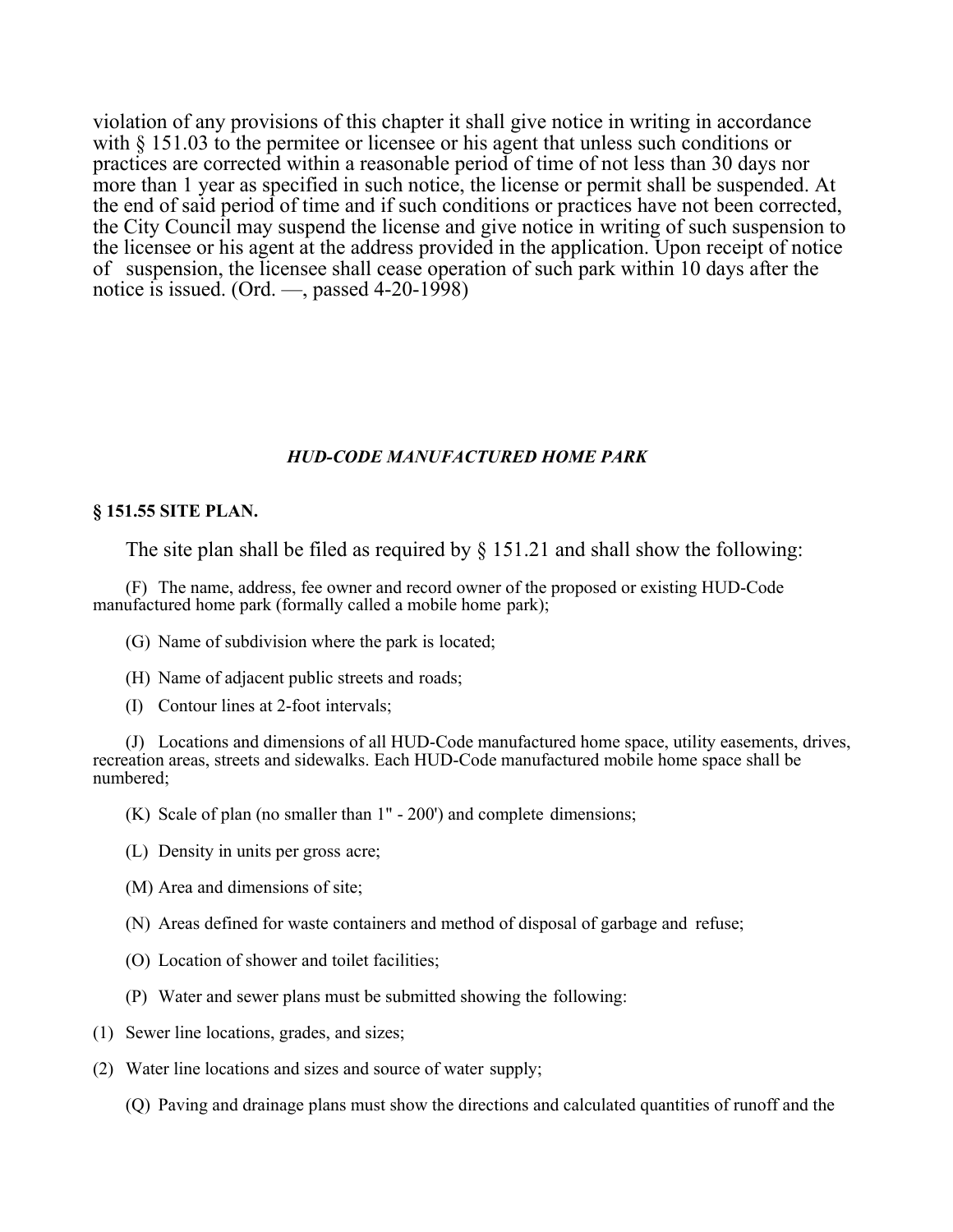proposed specifications for streets;

(R) The City Secretary shall notify the applicant in writing as to whether the plan was approved or disapproved, stating the reason for disapproval and the modifications or conditions that must be made or met before approval can be obtained upon subsequent submission. (Ord. —, passed 8905001A 8905002A 10-20-1997; 7-20-1998)

# **§ 151.56 STANDARDS.**

Any HUD-Code manufactured home park (formerly called a mobile home park) constructed after adoption of this chapter, and any extension\addition to an existing HUD-Code manufactured home park in the city shall be done in compliance with the following site requirements.

41 *Density*. A HUD-Code manufactured home park (formerly called a mobile home park) shall be planned for and shall have no more than 10 spaces per acre. Each HUD-Code manufactured home park (formerly called a mobile home park) shall be planned for and shall provide a minimum of 5 acres in area.

41.20 *Basic HUD-Code manufactured home minimum site requirements*.

41.21 *Height regulation*.

The height limit for any structure intended for occupancy in the HUD-Code manufactured home park shall be 35 feet.

The average height of the HUD-Code manufactured mobile home frame above ground elevation, measured at 90 degrees to the frame, shall not exceed 4 feet from the top of the pad.

41.22 *Spacing regulations*. HUD-Code manufactured homes shall be located no closer than 20 feet from any exterior wall to the closest exterior wall of the nearest HUD-Code manufactured home.

41.23 *Space*. Each and every HUD-Code manufactured home shall be located on separate space which shall conform to the following standards:

• Be served with sanitary sewer, water, electrical power, telephone service, and natural gas; (Propane if natural gas is not available. Piped in according to the LPG city ordinance.)

• Provide a minimum average width of 40 feet and a minimum average depth of 80 feet;

Abut and or have access to a private street for a minimum distance of 12 feet;

• Provide a minimum area of 3,200 square feet, said area to be determined by the boundary lines of the space;

• Provide a HUD-Code manufactured home pad which shall provide adequate foundation for the placement and tie-down of 1 single-family HUD-Code manufactured home thereby securing the superstructure against uplift, sliding rotation, and overturning. Said pad shall:

Be constructed of concrete, or any base that adequately supports the weight of the HUD-Code manufactured home placed thereon and be durable and well drained under use and weather conditions;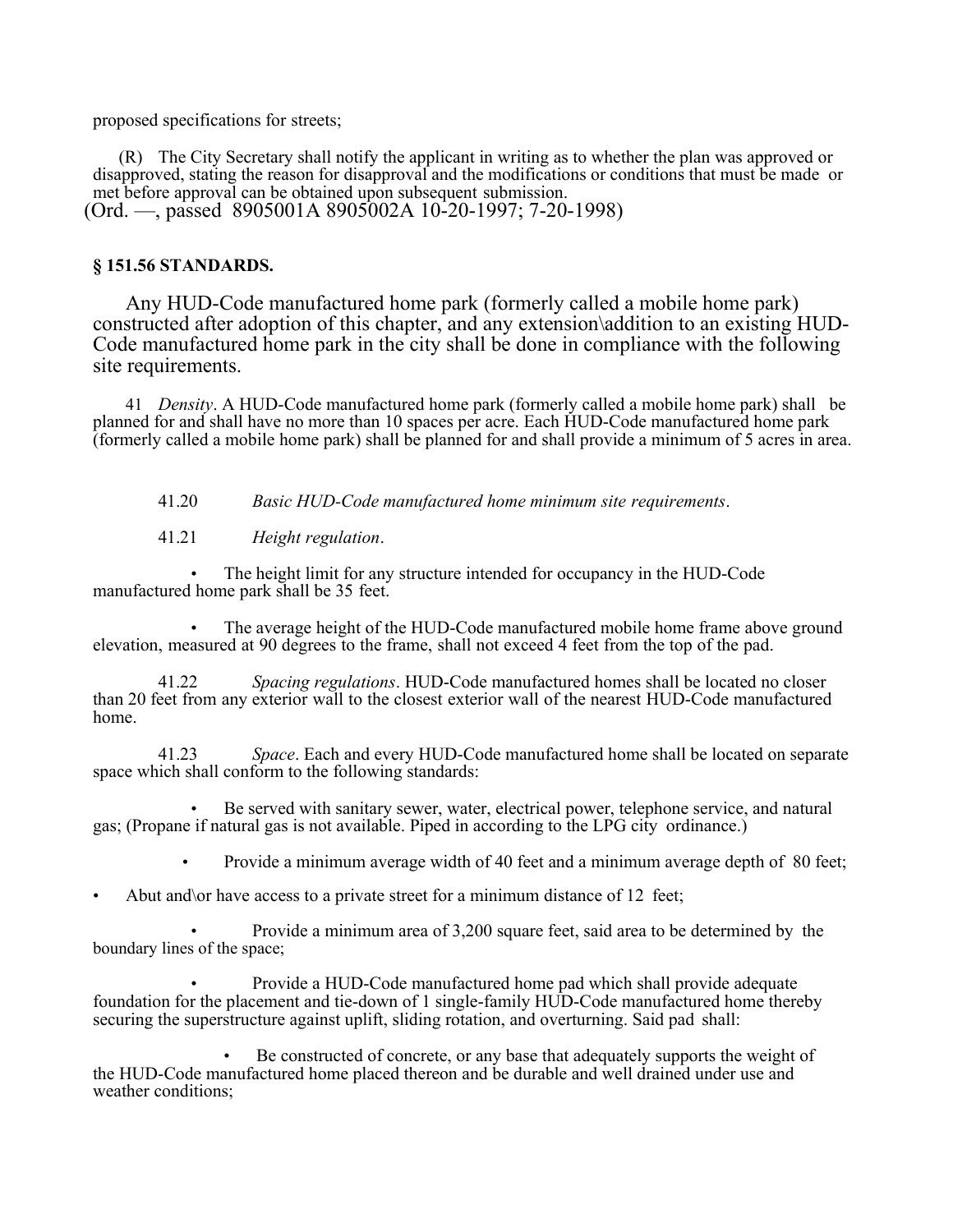• Provide anchors and tie-down such as cast-in place concrete dead men, eyelets embedded in concrete foundations or runway screw augers, arrowhead anchors, or other devices which secure the stability of the HUD-Code manufactured home and shall be placed at least at each corner of the HUD-Code manufactured home;

• Cover an area of at least 240 square feet and at least one-third the area of the largest HUD-Code manufactured home which is to be placed on the HUD-Code manufactured mobile home space, whichever is greater. No surface provided for a purpose other than the foundation of a HUD-Code manufactured home shall be considered a part of such HUD-Code manufactured home pad.

• Provide a minimum of 2 off-street parking spaces which shall be constructed of all weather base, preferable concrete.

• Double street frontage of HUD-Code manufactured home spaces shall be avoided.

• No vehicular access to a HUD-Code manufactured home space is permitted from a public dedicated street.

The ground surface in all parts of every HUD-Code manufactured home park (formerly called a mobile home park) and especially beneath HUD-Code manufactured homes and other structures shall be graded and equipped to drain all surface water in a safe efficient manner so as not to permit water to stand or become stagnant.

(Ord. —, passed 4-20-1998)

## **§ 151.57 DESIGN AND LOCATION OF STORAGE FACILITIES.**

Storage facilities with a minimum capacity of 200 cubic feet per HUD-Code manufactured home space may be provided on the space or in compounds located within 200 feet of space. Where provided, storage facilities shall be faced with a durable, fire resistant material. Storage outside the permitted walls of the HUD-Code manufactured home shall be permitted only if in such facilities. No storage shall be permitted under a HUD-Code manufactured home. Storage facilities shall not be located within 10 feet of the boundary line of any HUD-Code manufactured home space boundary line.

(Ord. —, passed 4-20-1998)

# **§ 151.58 LOCATION OF HOMES AND ACCESSORY STRUCTURES.**

No HUD-Code manufactured home or accessory structure such as a refuse container, carport cabana, awning, fence, or storage-locker shall be permitted within 10 feet of a private street or the boundary line of a HUD-Code manufactured home space boundary line, provided further that 2 HUD- Code manufactured homes shall not be placed less than 20 feet apart.

(Ord. —, passed 4-20-1998)

# **§ 151.59 SETBACKS AND SCREENINGS.**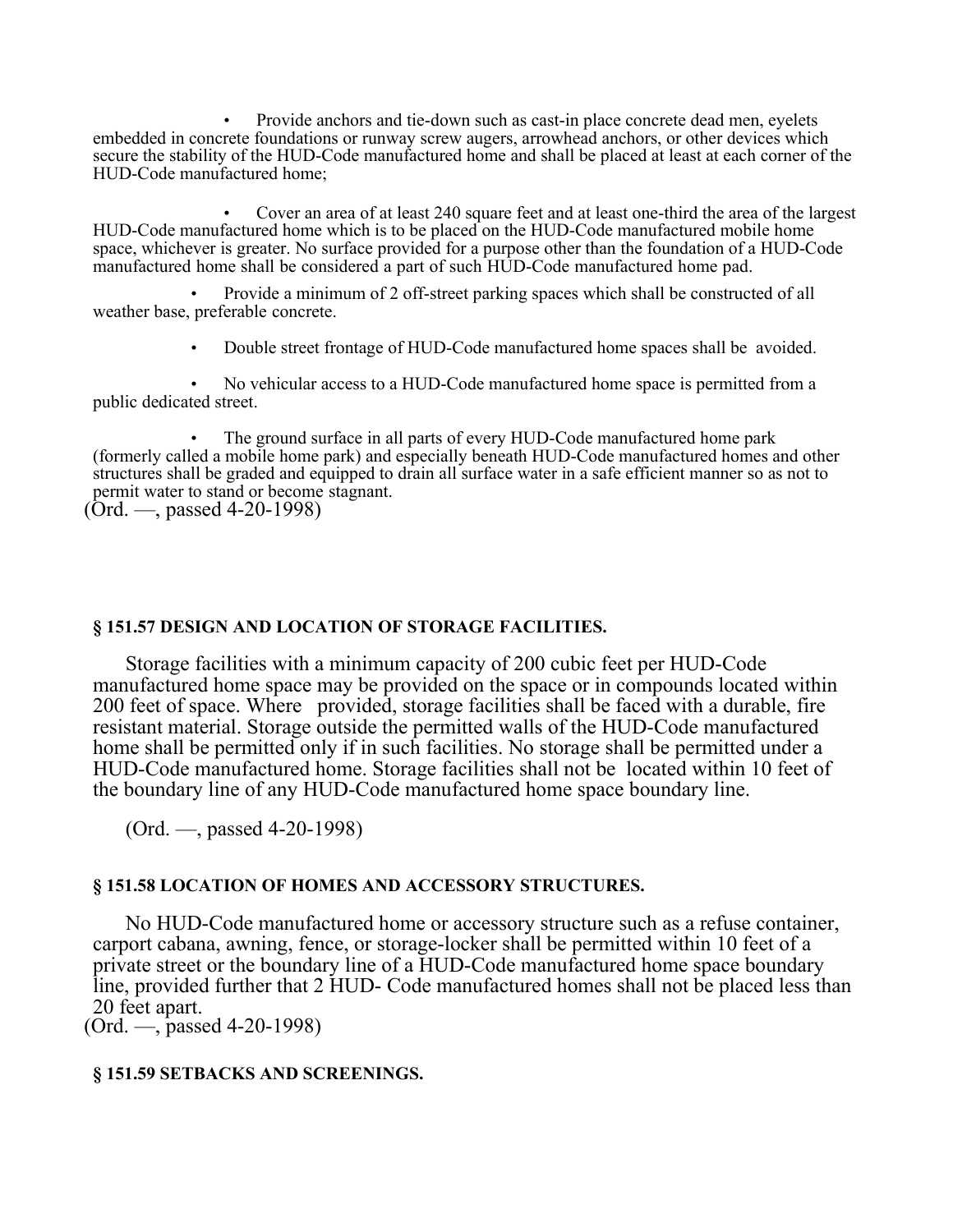(H) No HUD-Code manufactured home or structure in a HUD-Code manufactured home park (formerly called a mobile home park) shall be located within the yard setback area. The minimum setback area for each space is:

- Front yard: 25 feet;
- Rear yard: 15 feet;
- Side yard: 5 feet.

(I) The following screening requirements shall be applicable: a landscaped strip, not less than 10 feet in width or a screening device as defined herein shall be located along all HUD-Code manufactured home park (formerly called a mobile home park) boundary lines abutting upon a public dedicated street or abutting residential property. Such landscaped strip shall be continuously maintained and shall be devoted exclusively to the planting, cultivation, growing, and maintenance of site obscuring trees, shrubs, and plant life, as described below. Trees, shrubs, cane, and\or other vegetation shall be planted, cultivated, and maintained as a light and noise obscuring buffer that will effectively achieve sight and noise obstruction within approximately 5 years. At least 1 row of trees with a minimum initial trunk diameter of 1 inch and minimum initial height of 5 feet shall be planted on 25 foot centers. Also 2 rows of cane, non deciduous shrubs, and\or other suitable screening plants shall be planted on 10 foot centers. The buffer strips are intended to provide a 75% or more opaque screen when viewed horizontally between 2 and 10 feet above the natural ground at the end of the growing period of 5 years from the date of planting. Additional planting, cultivation, and maintenance may be required by the city officials during the use period of the buffer strip to achieve and maintain this effect.

 $(Ord. -)$ , passed 4-20-1998)

#### **§ 151.60 ACCESS; TRAFFIC CIRCULATION; PARKING.**

56 Internal streets shall be privately owned, built, and maintained. Streets shall be designed for safe and convenient access to all spaces and facilities for common use of park residents.

57 All internal streets shall be constructed to specifications set by the City Council and shall be maintained by the owner.

58 All private streets shall be constructed with all weather material and shall be durable and well drained under normal use and weather conditions.

59 Internal street dimensions, parking.

59.10 Internal streets shall be minimum width of 20 feet. Parking shall not be allowed on the minimum street width. An additional lane of 9 feet minimum width may be added to 1 or both sides for off-street parking.

59.11 Internal streets shall permit unobstructed access to within at least 200 feet of any portion of each HUD-Code manufactured home.

59.12 Within each HUD-Code manufactured home park (formerly called a mobile home park), streets shall be named and HUD-Code manufactured homes numbered. Park signs and numbers shall be of standard size and placement to facilitate location by emergency vehicle.

59.13 Private streets which may connect 2 public street right-of way(s) shall, by the use of curves, off-sets, location, and\or the use of 2 or more streets, be located so as to discourage through traffic.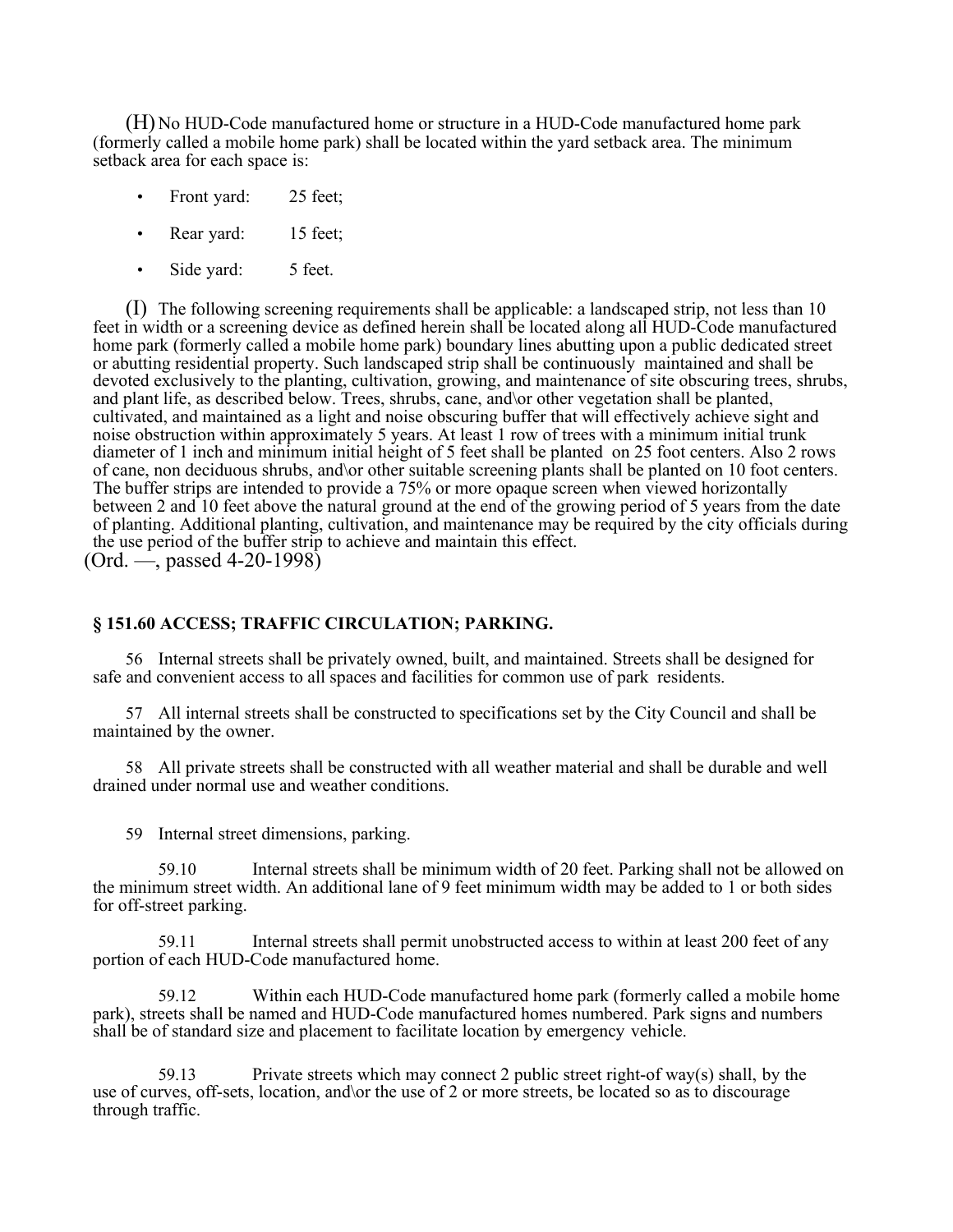59.14 Private street intersections shall generally be at right angles, offsets at intersections of less than 125 feet (center line to center line) shall be avoided, and intersection of more than 2 streets at 1 point shall be avoided.

59.15 Dead-end private streets shall be limited to a maximum length of 1,000 feet and shall be provided with a vehicular turning space, with a turning circle of 80 feet in diameter.

59.16 Streets shall be laid out to provide a minimum distance of 240 feet, center to center of parallel streets, between intersections.

59.17 The private streets, parking lots, walks, and service areas shall be lighted at all times so the HUD-Code manufactured home park (formerly called a mobile home park) shall be safe for occupants and visitors, provided further all entrances and exits shall be lighted.  $(Ord. \longrightarrow)$  passed 4-20-1998)

#### **151.61 FIRE SAFETY STANDARDS.**

(H) Service buildings (office, laundry facilities, repair shops, and the like) shall be provided with emergency fire extinguishing apparatus of such types and sizes as may be prescribed by the city's fire prevention regulations. Fire resistant skirting with the necessary vents, screens, and\or opening shall be installed on each HUD-Code manufactured home within 30 days after its emplacement in the park. Each HUD-Code manufactured home shall be equipped with an operable smoke detector. To insure compliance by the HUD-Code manufactured home owner with these requirements, licensee shall make such compliance and conformation thereof a condition in the agreement for rental of a HUD-Code manufactured home space.

(I) Access to HUD-Code manufactured home for fire fighting approaches to all HUD-Code manufactured homes shall be kept clear for emergency vehicles.

(J) Water lines and fire hydrants shall be provided and suitably located for adequate fire protection as determined by the Fire Marshal but in no case shall the park provide less than a system of standard hydrants located not more than 500 feet from each HUD-Code manufactured home space and served by water lines not less than 6 inches in diameter installed in a looped system.

(K) The HUD-Code manufactured home park (formerly called a mobile home park) licensee or agent shall provide an adequate system of collection and safe disposal of rubbish. (Ord. —, passed 4-20-1998)

#### **§ 151.62 WATER SUPPLY.**

(E) All approved water supply for domestic use and fire protection purposes shall be supplied to meet the requirements of the HUD-Code manufactured home park (formerly called a mobile home park).

(F) All plumbing shall be in accordance with applicable ordinances of the city. (Ord. —, passed 4-20-1998)

#### **§ 151.63 SEWAGE DISPOSAL.**

From and after the effective date of the ordinance set forth in this chapter, the following shall apply.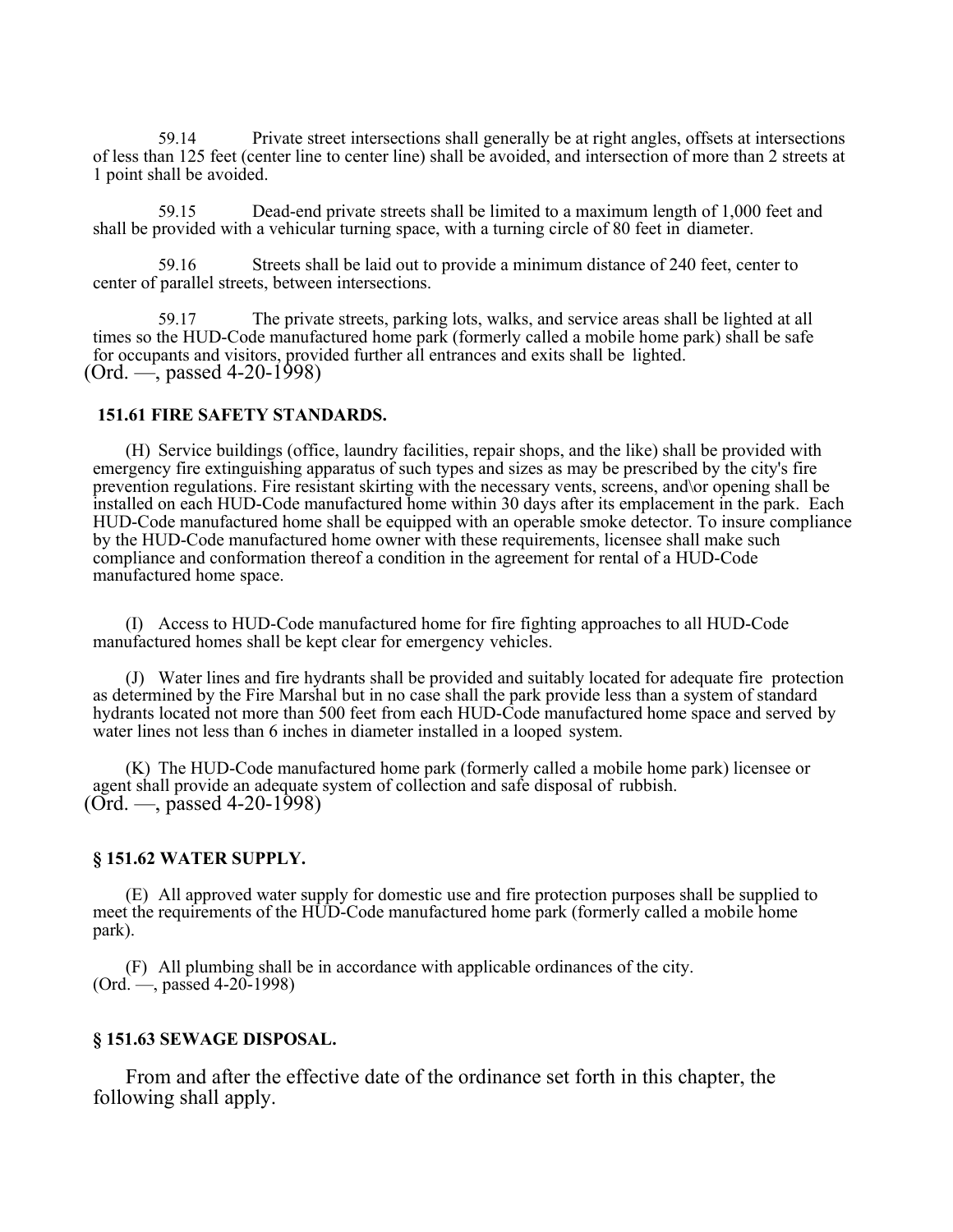(K) Waste from all toilets, lavatories, sinks, and showers in a HUD-Code manufactured home park (formerly called a mobile home park) shall be discharged into a public sewer or a private disposal system approved by the City Council.

(L) All plumbing shall comply with applicable plumbing codes.

(M) Each HUD-Code manufactured home pad shall have a sewer riser pipe of at least 4 inches which shall be capped when not in use. (Ord. —, passed 4-20-1998)

### **§ 151.64 ELECTRICAL AND TELEPHONE DISTRIBUTION SYSTEMS.**

From and after the effective date of the ordinance set forth in this chapter, the electrical distribution system shall comply with applicable electrical codes and other applicable laws of the state. (Ord. —, passed 4-20-1998)

## **§ 151.65 BATHROOM AND LAUNDRY FACILITIES.**

All rooms containing bathrooms or laundry facilities shall have fire resistant walls extending to the ceiling between male and female sanitary facilities. Walls and partitions around showers, tubs, lavatories, and other plumbing fixtures shall be constructed of dense, nonabsorbent materials. (Ord. —, passed 4-20-1998)

### **§ 151.66 REFUSE AND GARBAGE.**

Solid waste shall be stored in fly proof, water proof containers, which shall be emptied regularly and maintained in a usable, sanitary condition and the collection and disposal of the refuse and garbage shall be so conducted as to create no health hazard. A refuse pickup easement shall be granted by the owner of the HUD-Code manufactured home park (formerly called a mobile home park) to the city, if these facilities are located so as to require the entrance of a municipal vehicle into the trailer park. (Ord. —, passed  $4 - 20 - 1998$ 

### **§ 151.67 MAINTENANCE OF PARK.**

The owner of the park shall be responsible to insure that it is maintained in a manner which will not attract or aid the propagation of insects or rodents or create a hazard. Growth of plant materials such as weeds and grass, especially beneath HUD-Code manufactured homes and other structures shall be continuously controlled. All streets, parking and storage areas shall be maintained to provide a fully all weather surface. (Ord. —, passed 4-20-1998)

#### **§ 151.68 CONFORM TO CODES.**

All HUD-Code manufactured home park (formerly called a mobile home park) facilities and HUD-Code manufactured homes contained therein shall conform without limitation to the codes and ordinances of the city,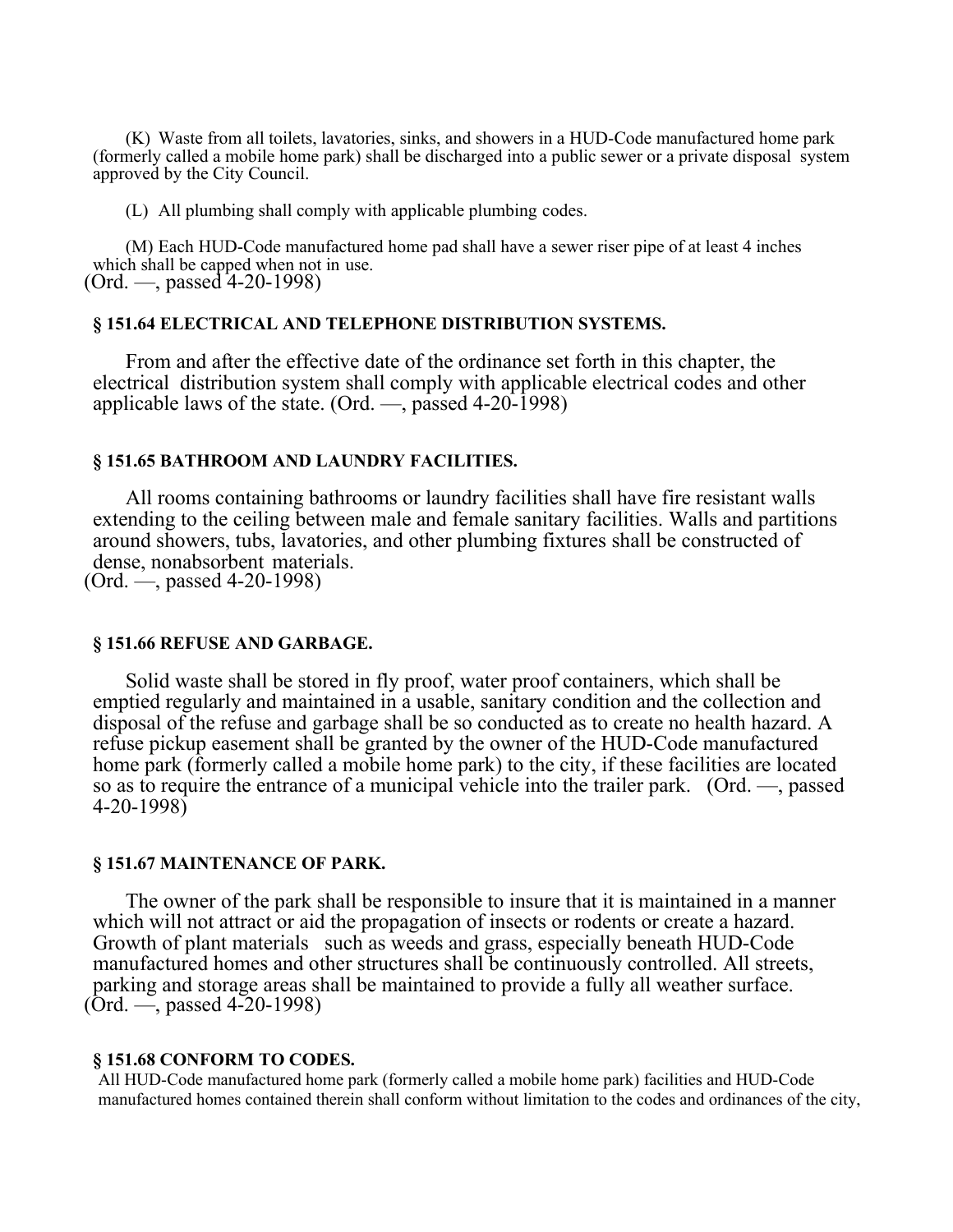including the building, plumbing, electrical, and fire codes and all applicable laws of the state. (Ord. —, passed 4-20-1998)

## **§ 151.69 OFFICE.**

(I) Every HUD-Code manufactured home park (formerly called a mobile home park) shall have an office in which a copy of the park permit or license shall be posted and the park register shall be in such office. It shall be the duty of the licensee to keep a register of the park occupancy which shall contain the following information:

- Name and address of owner and occupant;
- The make, model, serial number, year, and dimensions of all HUD-Code manufactured homes;
- The date of arrival and departure of each HUD-Code manufactured home.

(J) The park operator shall submit the park register to the City Council each year upon requesting license renewal and shall make the register available to any authorized city official upon reasonable request. Upon gaining knowledge of a departure of any HUD-Code manufactured home, the park operator shall notify the City Tax Assessor. Failure to do so shall place the operator in violation of this chapter. (Ord. —, passed 4-20-1998)

# **§ 151.70 COMPLIANCE.**

It shall be the responsibility of the licensee to insure that all requirements of this chapter are met and maintained. Any HUD-Code manufactured home park (formerly called a mobile home park) issued an initial license after adoption of this chapter shall be notified in writing by the City Council in accordance with § 151.03 and upon failure to comply the license shall be revoked. (Ord. —, passed 4-20-1998)

## **§ 151.71 NONCONFORMING HUD-CODE MANUFACTURED HOME PARK.**

(F) Nonconforming HUD-Code manufactured home parks (formerly call mobile home park) in use and\or existence on the effective date of this chapter and not complying with all applicable provisions of this chapter shall be considered a nonconforming HUD-Code manufactured home park. Such nonconforming HUD-Code manufactured home park (formerly called a mobile home park) shall conform to requirements of Ordinances 89-05-001 and 89-05-002 of the code of ordinances of the city as it existed prior to the effective date of the ordinance set forth in this chapter. Nonconforming parks shall, however, comply with the requirements of § 151.03 and § 151.66.

(G) Any land area added to a nonconforming HUD-Code manufactured home park (formerly called a mobile home park) shall conform to all requirements of this chapter. (Ord. —, passed 4-20-1998)

# **§ 151.72 SIZE OF LOT, SPACING AND CLEARANCES FOR HUD-CODE MOBILE HOME.**

A HUD-Code manufactured mobile home space shall be at least 3 times larger than the mobile home to be placed thereon and no less than 3,000 square feet in area. The space shall be clearly delineated on the ground in accordance with the permit application. A minimum clearance of 30 feet between mobile homes and 12 feet from the property line.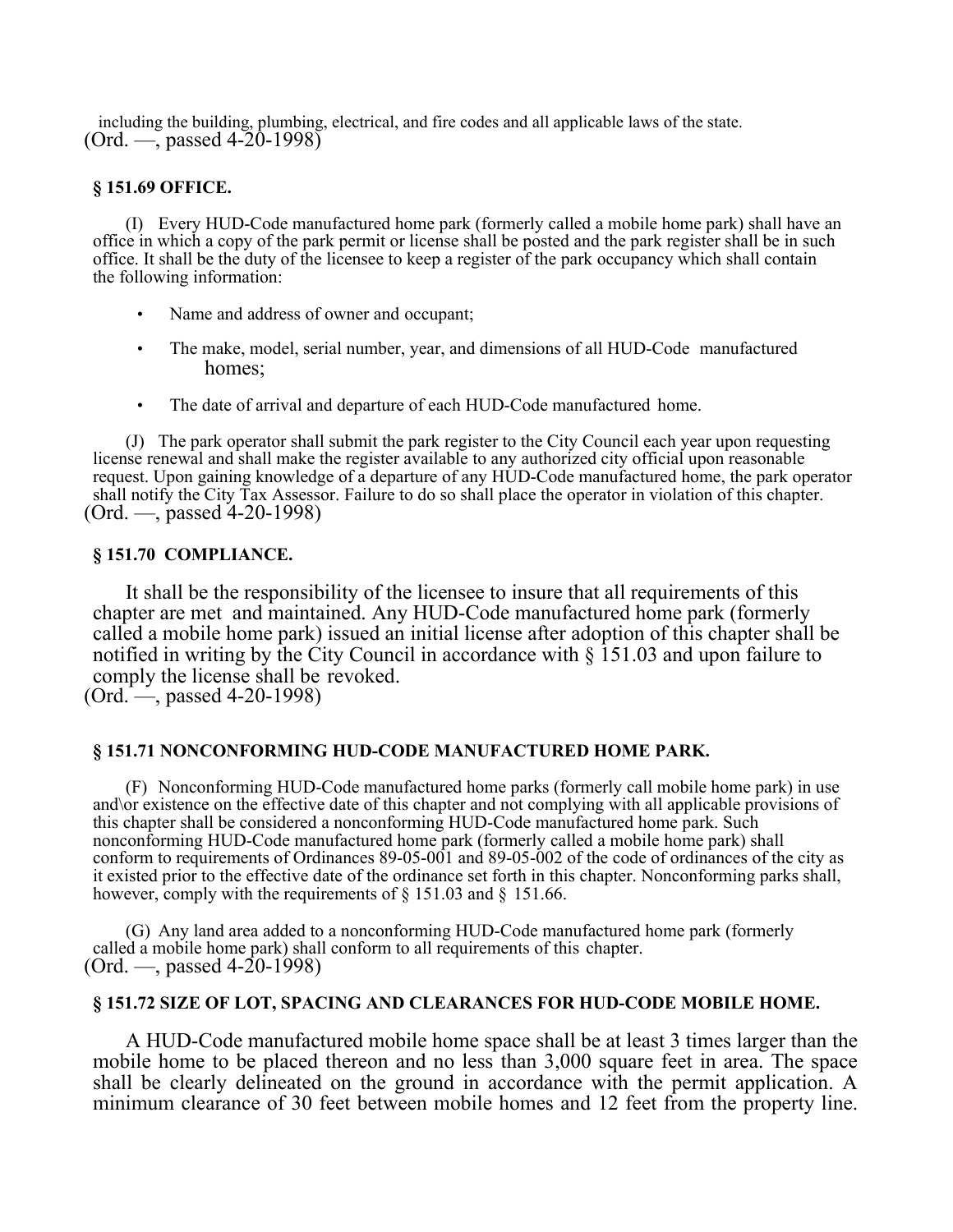The front yard shall have at least 25 feet to the property line. The rear yard must be at least 15 feet from the property line. There shall not be more than 1 HUD-Code mobile home placed on a lot.

(Ord. —, passed 4-20-1998; Am. Ord. —, passed 7-20-1998)

# **§ 151.73 HUD-CODE MANUFACTURED HOME OUTSIDE A MOBILE HOME PARK.**

All HUD-Code manufactured homes outside of a mobile home park after February 21, 2000 shall be set up in the designated sites shown on the city map. Exception: A HUD-Code manufactured home may be placed on a lot outside the designated area upon the approval of the joining residents, property owners and City Council.  $(\text{Ord.} \_\_)$  passed 4-20-1998; Am. Ord.  $\_\_$  passed 2-21-2000)

# **§ 151.74 ADDITIONAL REQUIREMENTS.**

(H) *Responsibilities of the park management*.

• All responsibilities set out elsewhere in this chapter shall apply.

The licensee or his agent shall operate the park in compliance with this and other applicable ordinances and shall provide adequate supervision to maintain the park and all facilities in good repair and in clean and sanitary condition.

The licensee or agent shall notify park occupants of all applicable provisions of this chapter and inform them of their duties and responsibilities under this chapter.

- (I) *Responsibilities of park occupants*.
	- All responsibilities of occupants set out elsewhere in this chapter shall apply.
	- The park occupant shall comply with all requirements of this chapter.

• The park occupant shall be responsible for proper placement of his HUD-Code manufactured home in a HUD-Code manufactured home park.

The use of space immediately beneath a HUD-Code manufactured home for storage shall not be permitted.

(J) *Location.*

• Mobile homes shall not be permitted in a HUD-Code manufactured home park.

• Only HUD-Code manufactured homes shall be permitted in a HUD-Code manufactured

home park.

(Ord. —, passed 4-20-1998)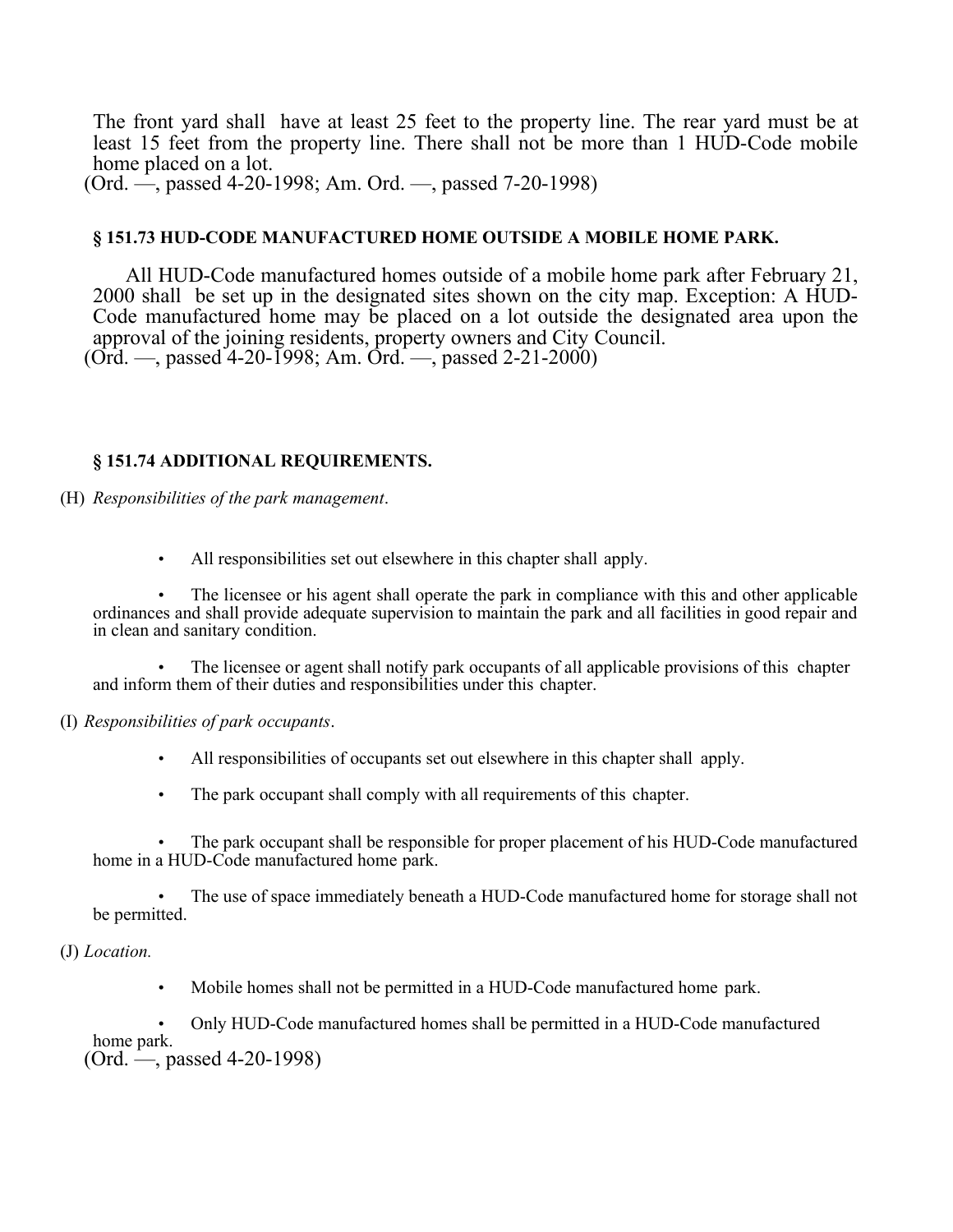#### **§ 151.99 PENALTY.**

Any person, firm or corporation violating this chapter or any portion thereof shall upon conviction be guilty of a misdemeanor and shall be fined not less than \$1 nor more than \$500, and each day that such violation continues shall be considered a separate offense and punishable accordingly. (Ord. —, passed 4-20-1998)

# **CHAPTER 152: OIL AND GAS WELLS**

## Section

152.01 Title 152.02 Police power 152.03 Definitions 152.04 152.05 152.06

## **§ 152.01 TITLE.**

The title of this chapter and the name by which it shall be known is the City of Hawkins Oil and Gas Well Ordinance. (Ord. 88, passed 12-17-1962; Am. Ord. —, passed 7-19-)

### **§ 152.02 POLICE POWER.**

The City Council finds that there has been and there is a likelihood of additional drilling and production operations for oil and gas within the corporate limits of the city requiring that operations for the drilling and production of oil and gas within such area be regulated because of the fire hazards created by such operations, as well as the menace of falling derricks, unsanitary conditions, contaminated water supply and all similar and like threats to the lives, property, health, safety and welfare of the public in general, for which the police power of the state delegated to this city is to be and is invoked in aid of the enforcement of this chapter.

(Ord. 88, passed 12-17-1962; Am. Ord. —, passed 7-19-)

## **§ 152.03 DEFINITIONS.**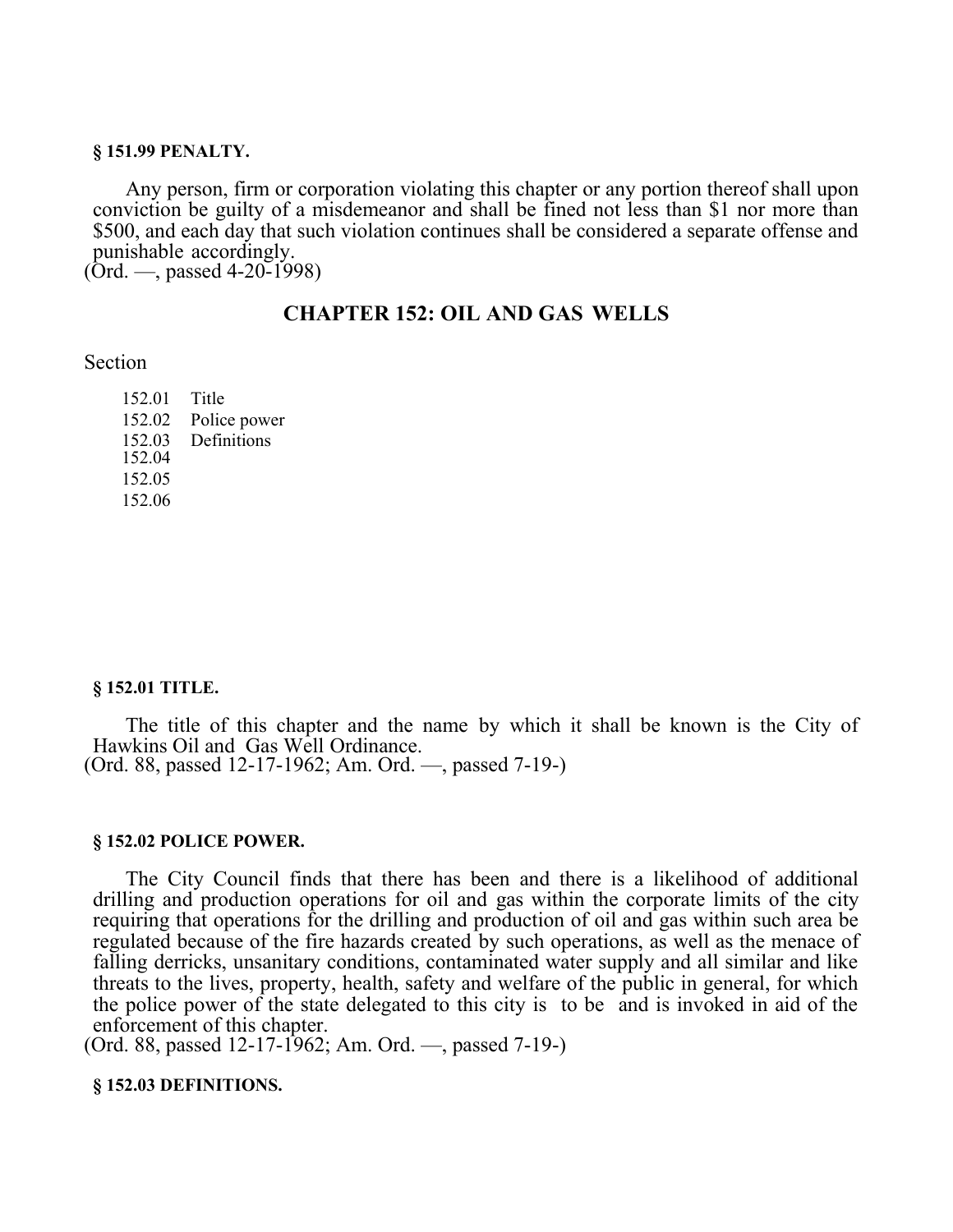For the purposes of this chapter, the following definitions shall apply unless the context clearly indicates or requires a separate meaning. All technical or oil and gas industry words or phrases used herein and not specifically defined herein shall have the meaning customarily attributable thereto by prudent operators in the oil and gas industry.

*APPLICANT*. The person making application for a permit for the drilling and operation of a well under this chapter and his or its agents, representatives, administrators, employees, executors, heirs, successors and assigns.

*GAS.* Natural gas, including all of its constituent elements, which elements include (but not by way of limitation) gasoline, condensate, distillate, butanes, propane, and other lighter hydrocarbons.

*GAS WELL.* A well producing gas, as herein above defined, and which produces no oil as herein above defined, or less than 1 barrel of oil to each 100,000 cubic feet of gas.

*OIL.* Any liquid hydrocarbon, regardless of gravity, capable of being produced from a drilling unit in liquid form at the well by ordinary production methods and which is not the result of the condensation of gas after it leaves the reservoir.

*OIL WELL*. Any well which produces 1 barrel or more of oil, as herein above defined, to each 100,000 cubic feet of gas, as herein above defined.

*PERMITTEE.* The person to whom is issued a permit for the drilling and operation of a well under this chapter and his or its agents, representatives, administrators, employees, executors, heirs, successors and assigns.

*PERSON*. Includes both the singular and plural; shall mean and include any person, individual, firm, partnership, association, corporation, club, society, co-operative, trust, municipal corporation, or political subdivision whatsoever, and their agents, representatives, administrators, employees, executors, heirs, successors, and assigns.

*WELL.* Any hole or holes, bore or bores, to any sand, formation, strata or depth, which is or are drilled, bored, sunk, dug or put down for the purpose of either exploring for or ascertaining the existence of any oil, gas, liquid hydrocarbon, or any of them, or for the purpose of producing and recovering any oil, gas, liquid hydrocarbon, or any of them; or to be used for injection or disposal. (Ord.  $88$ , passed  $12-17-1962$ ; Am. Ord. —, passed 7-19-)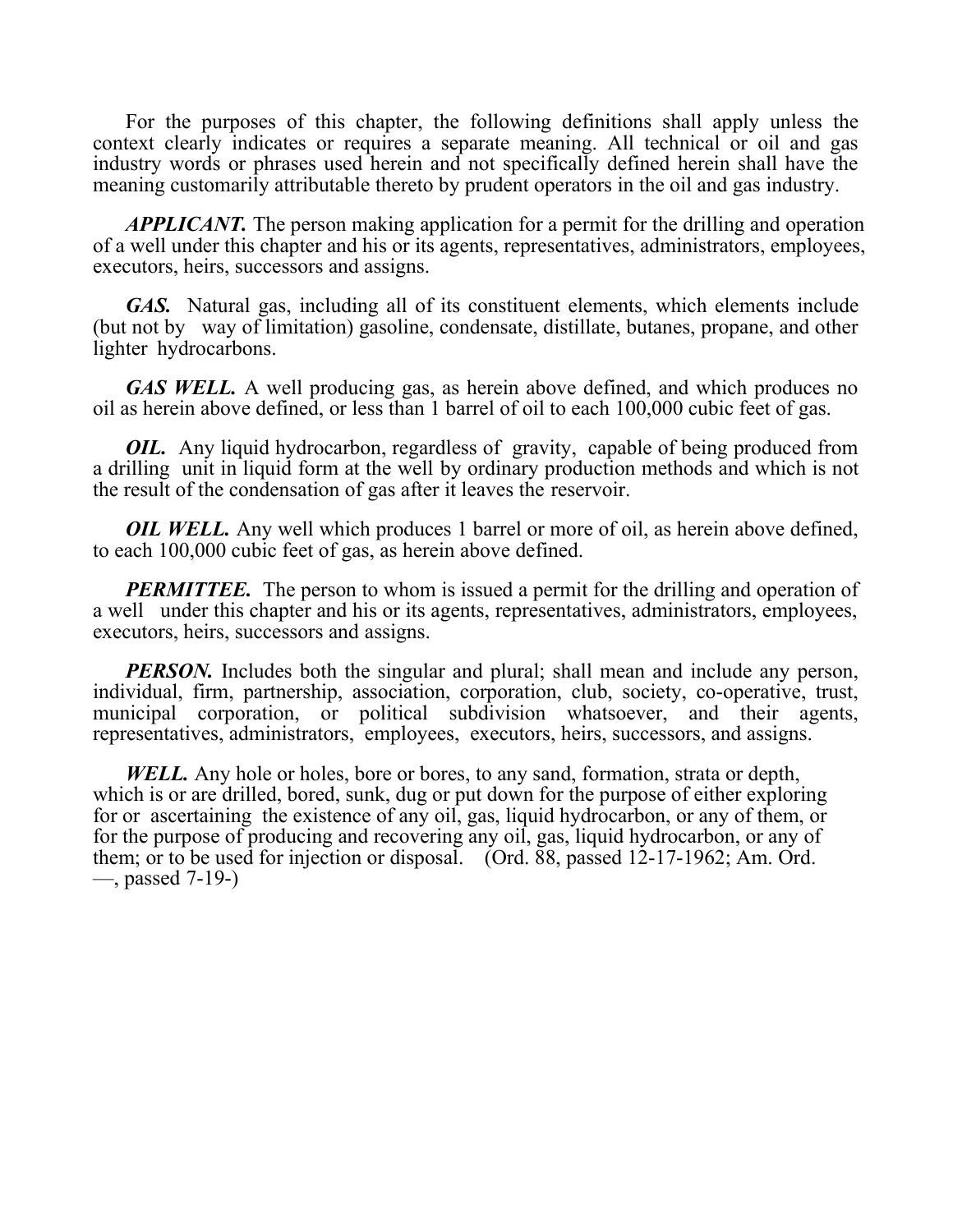## **CHAPTER 153: SUBDIVISIONS**

# Section

- 22.10 Purpose<br>22.11 Variance
- 22.11 Variance from regulations<br>22.12 Procedure and limitation fo
- Procedure and limitation for subdividing land
- 22.13 Preliminary plats<br>22.14 Final or record pla
- 22.14 Final or record plat<br>22.15 General requiremen
- 22.15 General requirements for streets<br>22.16 Improvements
- Improvements
- 153.99 Penalty

## **§ 153.01 PURPOSE.**

(L) The purpose of this chapter is to set the procedure and standards for submitting plats, for subdividing property, for the layout and development of lots, land and subdivisions within the corporate limits of the city, and the extra-territorial jurisdiction of that city, as prescribed in this chapter and to guide and assist the developer in correct procedures to be followed and to furnish information on standards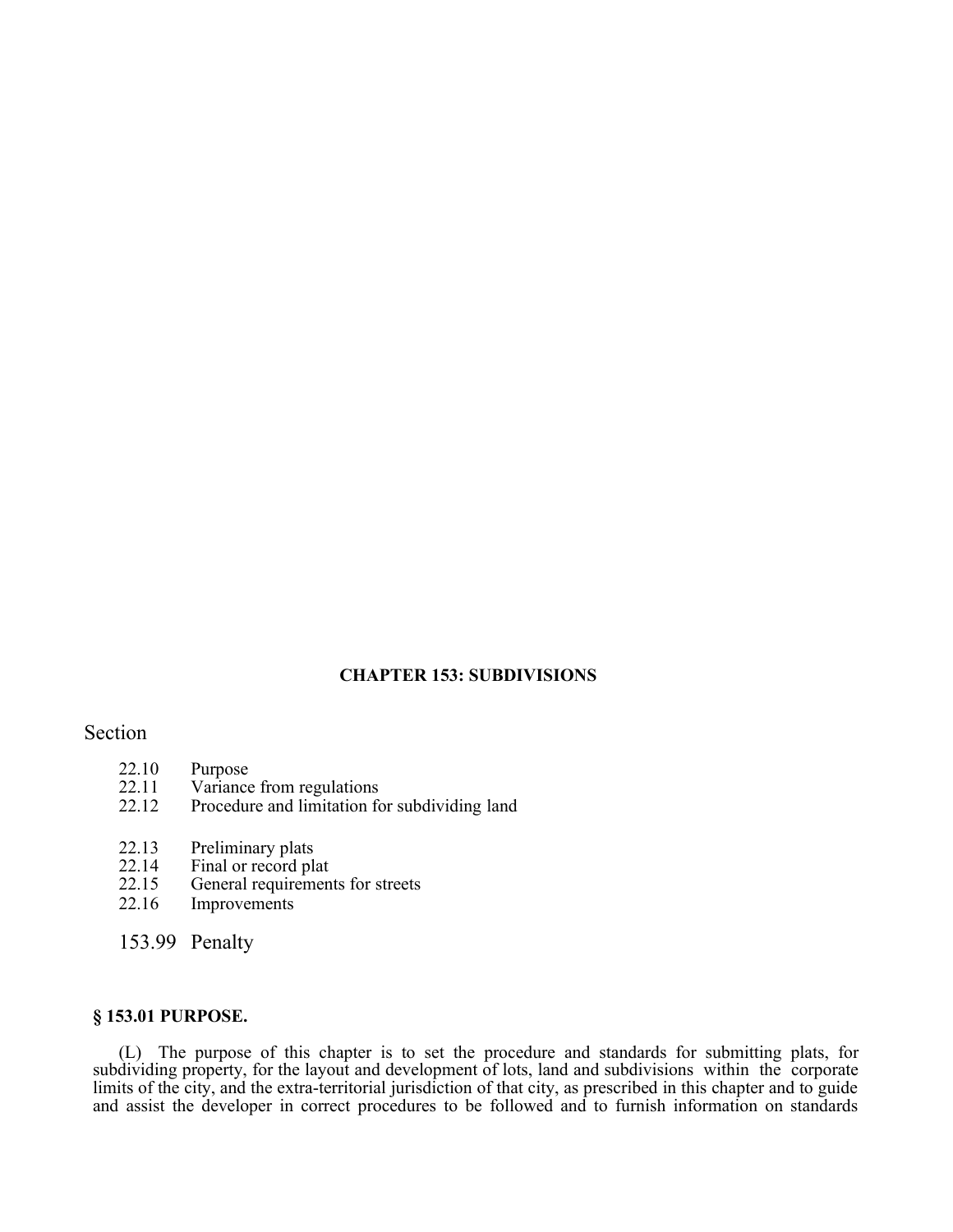required.

(M) Also, this chapter should promote the safe, orderly and healthful development of the city by controlling the location, width, design, and type of streets, sidewalks, storm sewers, culverts, bridges, utilities and essential services required. (1979 Code, § 6.60)

#### **§ 153.02 VARIANCE FROM REGULATIONS.**

The governing body of the city may authorize a variance from those regulations.

(T) A variance will not be granted unless undue hardship will result from requiring strict compliance. In granting a variance, the governing body shall proscribe only conditions that it deems necessary or desirable to the public interest, health, safety, convenience, and welfare of the city. A variance shall not be granted unless there exists a special circumstance or unique condition affecting the

land involved so that the strict application of the provisions of this chapter would deprive the landowner of a substantial property right or reasonable use of the land and the variance would not be detrimental to the public health, safety, welfare and convenience, nor would be injurious to other property in the area.

(U) The financial hardship alone is not sufficient to show undue hardship. Therefore, a variance from the provisions of this chapter shall not be granted solely because nonconformance is more profitable to the developer.

(1979 Code, § 6.61)

#### **§ 153.03 PROCEDURE AND LIMITATION FOR SUBDIVISING LAND.**

The following are procedures and limitations governing the platting and subdividing of land.

(O) Any owner of any tract of land situated within the corporate limits of the city, or within its

 extra-territorial jurisdiction, who may desire to subdivide same, or any part thereof, shall have a preliminary plat and also a final or record plat made by a registered professional engineer, professional land planner or a registered public land surveyor from an actual survey of the proposed subdivision, conforming to all of the rules and regulations set forth herein, and shall submit same to the governing body of the city for its approval.

(P) The practice of division of land by describing metes and bounds is by definition an act of subdivision and is therefore subject to the regulations expressed herein. (1979 Code, § 6.62)

#### **§ 153.04 PRELIMINARY PLATS.**

(G) The original or reproducible tracing and 4 prints of a preliminary plat shall be submitted to the governing body of the city for tentative approval before the sub divider proceeds with the final or record plat. Such preliminary plat and a non-refundable preliminary filing fee of \$25 plus \$1 per lot (except that total preliminary filing fee shall not exceed \$125) must be filed at the city offices at least 10 days prior to a regular meeting of the governing body of the city at which approval is asked. Single tracts being subdivided into no more than 4 lots shall pay only a fee of \$15 and no final plat fee shall be required.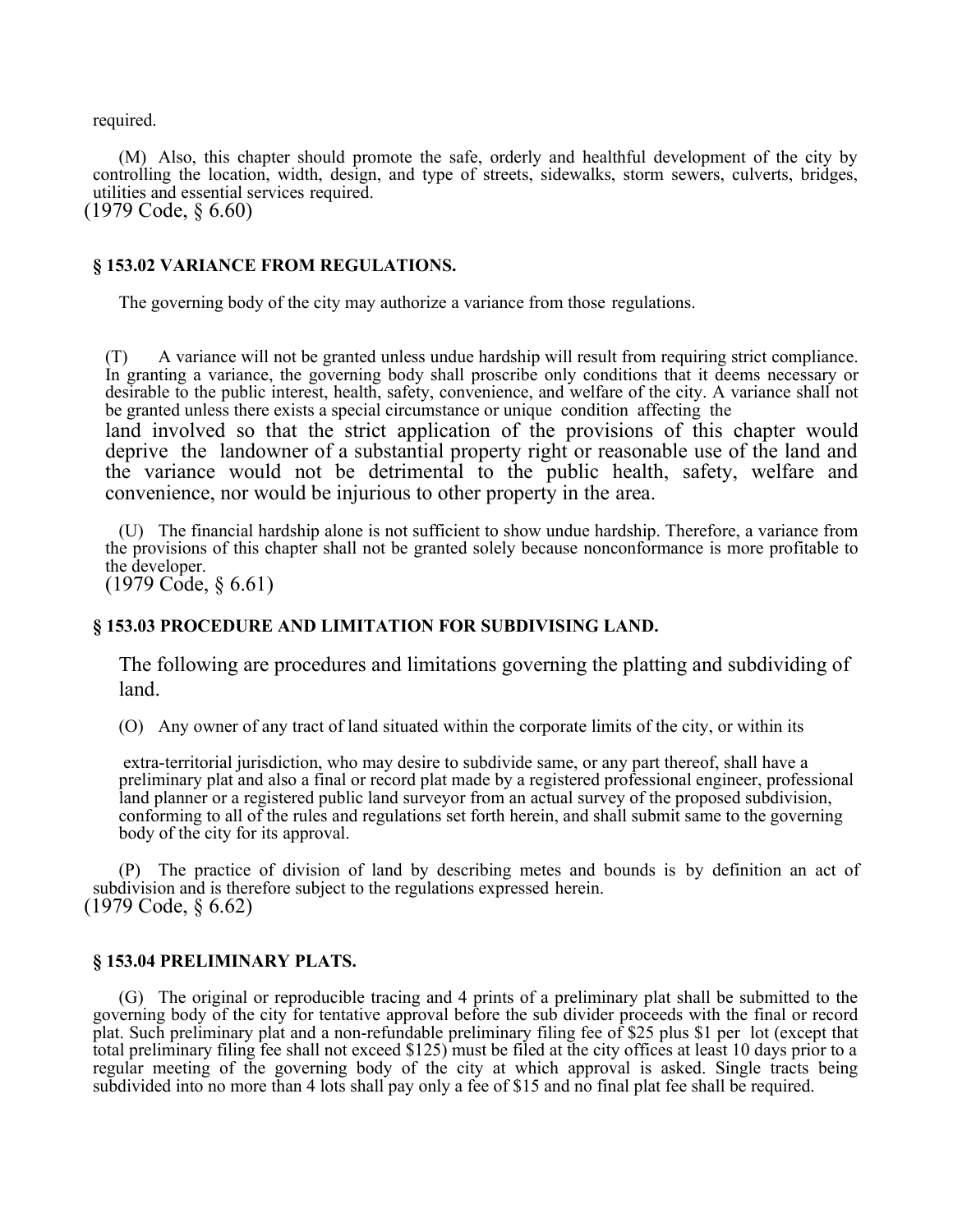(H) The plat shall be drawn to a scale of not more than 100 feet to an inch and shall contain the following information:

• A title, including the name of the subdivision, developer, engineer (or surveyor), name of survey, the scale, date, a north point and approximate acreage;

• The boundary lines of the tract to be subdivided with courses, angles, and distances, the property lines and names of record owners of adjoining undeveloped property, easements, building lines, buildings and lots, physical features, including water courses, ravines, bridges, culverts, drain pipes, sanitary and storm sewers, water mains, and other existing features on the property being developed and on undeveloped properties within 200 feet of the subject property;

Location and width of existing streets, street names, width between curbs, if paved, and alleys, within and adjacent to the property;

• The location, width, and names of all proposed streets, alleys or other public ways, all lots, blocks and all parcels of land to be dedicated for public use;

• A vicinity map shall be presented prior to submitting the preliminary plat, showing sufficient area to properly locate the proposed subdivision in relation to schools, parks, shopping centers, thoroughfares and highways;

• Approval of a preliminary plat shall expire at the end of 1 year if final plat has not been submitted for all or a portion of the subdivision;

The preceding requirements for the preliminary plat and filing fee in this subsection are waived if the following criteria are met:

The subdivision is actually a re-subdivision of lots previously platted and filed of record in Plat Records, Wood County, Texas; or all proposed lots of the subdivision abutting upon an existing street of adequate width such that no additional right of way is required; and in either case, no connection of public streets, alleys, storm sewers, sanitary sewers, or water mains is required within or for extension to the subdivision;

The developer first secures written permission from the governing body of the city to waive the preliminary plat and proceed directly to the final plat procedure. (1979 Code, § 6.63)

### **§ 153.05 FINAL OR RECORD PLAT.**

(O) A final or record plat shall be prepared and submitted to the governing body of the city along with a \$25 final filing fee after ordered changes or alterations, if any, in the preliminary plat have been made and after all survey work on the ground has been completed. No record plat will be considered unless a preliminary plat has first been submitted or formally waived in accordance with § 153.04. The final or record plat shall be 24 inches by 36 inches or 24 inches by 18 inches drawn on minimum 3-mil polyester drafting film in India ink to a scale of not more than 100 feet to the inch. The original or a reproducible tracing and 4 prints shall be submitted to the governing body of the city not less than 10 days prior to the meeting of the City Council at which it is considered. Such tracing in its final form approved by the governing body of the city shall become the property of the city.

(P) The final or record plat shall contain the following information:

(1) A title, including the name of the subdivision, name or survey, the scale, date, and a north point;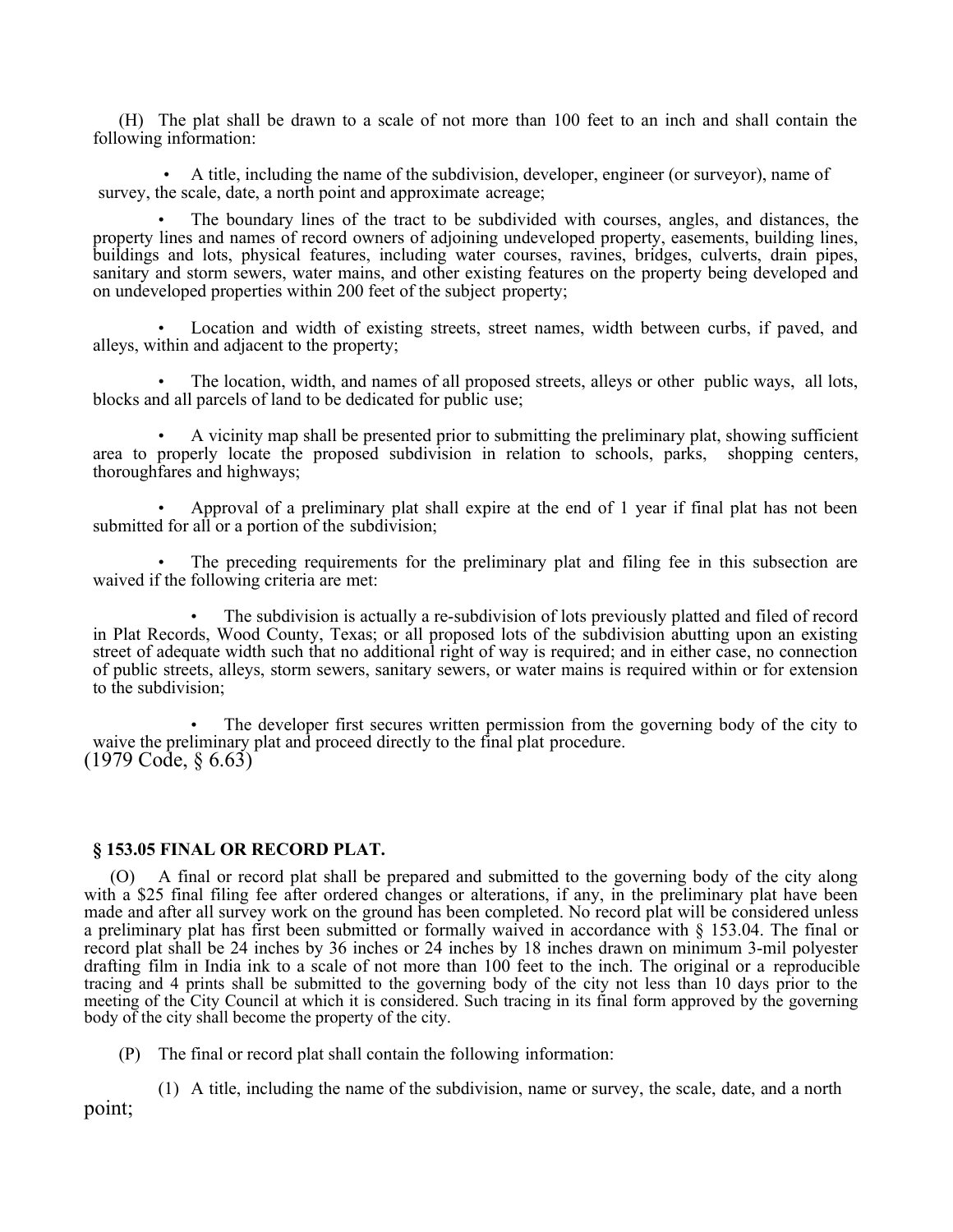(2) The shape and exterior boundaries of the tract subdivided, indicated by the use of a distinctive or individual symbol, shall be completely and accurately determined by courses, angles and distances, and the tract shall be tied to a recognized surveyed corner described by Survey Abstract Number and volume and page of Wood County deed records where the corner is recorded. These boundaries shall be obtained by an accurate survey in the field;

(3) The names of all proposed streets;

(4) The dimensions of all lots, streets, alleys, and angles of intersection must be shown. The functions of all curves shall begin along the property lines of each street and alley. The blocks and lots shall be properly numbered and minimum finished floor elevations (for designated flood hazard areas) superimposed on each lot;

(5) The boundaries and widths of easements required for the installation of various franchise utilities, including but not limited to electrical power, natural gas, telephone, and television cable;

(6) The names of adjoining subdivisions, the lines of abutting lots, lot and block numbers, and all streets, easements, and principal lines, survey lines and corners and landmarks in the territory contiguous to the proposed subdivision shall be accurately tied to the lines of the subdivision by distances and bearings or angles. Location of all water courses and associated flood plains, ravines, bridges, culverts, drain pipes, and other existing features;

(7) A description of the type of all monuments set and their location designated by a distinctive symbol;

(8) A certificate of ownership and dedication of all streets, alleys, easements , and public areas to the public use forever, signed and acknowledged before a Notary Public by the owner of the land and placed on the face of the map;

(9) The certificate of the registered professional engineer or registered public land surveyor, who surveyed, mapped, and monument the land, which certificate shall be sworn to before a Notary Public and shall be placed on the face of the map;

(10) Prerequisite to final plat approval by the governing body of the city, all plans for construction of sewer, water, storm drainage, and paving shall be approved by the governing body of the city. Letters of consent to the platting and improvements shall be submitted by all lien holders and other parties having rightful claim of ownership or easement to the property. Construction plans shall include a signed statement signifying the developer's agreement to complete all improvements shown thereon;

(11) Following approval of the final plat, the Mayor will sign the plat which shall then be filed by the city with the County Clerk. The plat filing will be delayed upon written request of the owner. (1979 Code, § 6.64)

## **§ 153.06 GENERAL REQUIREMENTS FOR STREETS.**

### **The following are general regulations for construction of streets:**

(A) In general, streets of new subdivisions shall be in line with existing streets in adjoining subdivisions except in so far as the topography, requirements of traffic circulation, and other considerations make it desirable to depart from such plans. Unless otherwise approved by the governing body of the city, provisions must be made for the extension of main thoroughfares and secondary streets must provide free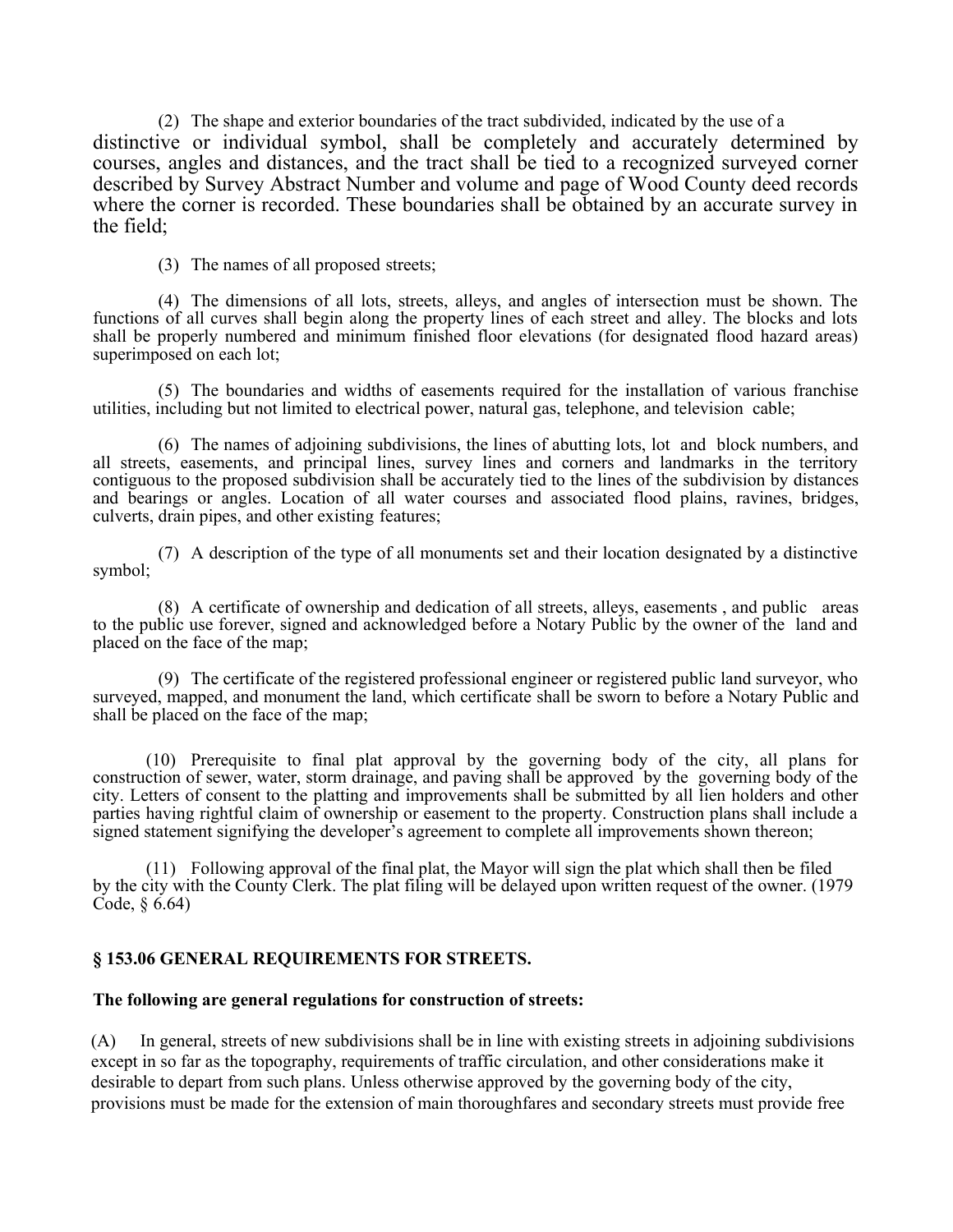circulation within the subdivision.

(B) The system of streets designated for the subdivision, except in unusual cases, must connect with streets already dedicated in adjacent subdivisions, and where no adjacent connections are platted, must in general be the reasonable projection of streets in nearest subdivided tracts and must be continued to the boundaries of the tract subdivided.

( C ) Except in unusual cases, no dead-end street will be approved unless such dead-end streets are provided to connect with future streets in adjacent land, but cul-de-sacs may be permitted where the form or contour of the land makes it difficult to plat with connecting streets. Such streets shall provide proper access to all lots and shall generally not exceed 500 feet in length, and a turnaround shall be provided at the closed end, with an outside radius of at least 60 feet.

(D) New streets shall be named so as to provide continuity of name with existing streets and so as to prevent conflict with identical or similar names in other parts of the city.

(E) Where the subdivision is a portion of a tract later to be subdivided into its entirety, a tentative overall subdivision plat for the entire tract shall be submitted with the final plat of the portion first to be subdivided.

(1979 Code, § 6.65)

# **§ 153.07 IMPROVEMENTS.**

The following rules shall regulate improvements to buildings and land in the city.

(L) *Designs.* All design of water and sewer utilities, paving and/or drainage facilities within and adjacent to subdivisions of the city shall be made by or under the direct supervision of a registered professional engineer and the plans shall bear his seal.

(M) *Plan profile sheet and scale.* Completed plans shall be on standard 24 inches by 36 inches plan, profile, or plan-profile sheets to a scale of not more than 50 feet to the inch horizontal scale and 5 feet to the inch vertical scale.

(N) *Final approval.* Final approval of water and sewer plans as well as final approval of paving and/or drainage plans is to be made by the governing body of the city and shall be prerequisite to approval of the final plat by the governing body of the city.

(O) *Contractual arrangements*.

• *Utilities*. A contract for the installation of water and sewer utilities must be entered into with the City Water Department in accordance with that Department's policies and governing ordinances. The city will be contracting agent and will secure bids and contracts for water and sewer utility improvements. In no case shall permanent paving improvements be commenced until required subsurface utilities are completed.

• *Paving and drainage*. The developer shall secure a contractor for paving and drainage improvements by whatever means (bidding, negotiation, and the like) he deems appropriate. The contract terms shall rest with the parties involved except that all work must be uniform with existing paving and drainage facilities of the city.

- (P) *Bonds*.
	- Contractors for all water and sewer utility improvements shall be required to furnish to the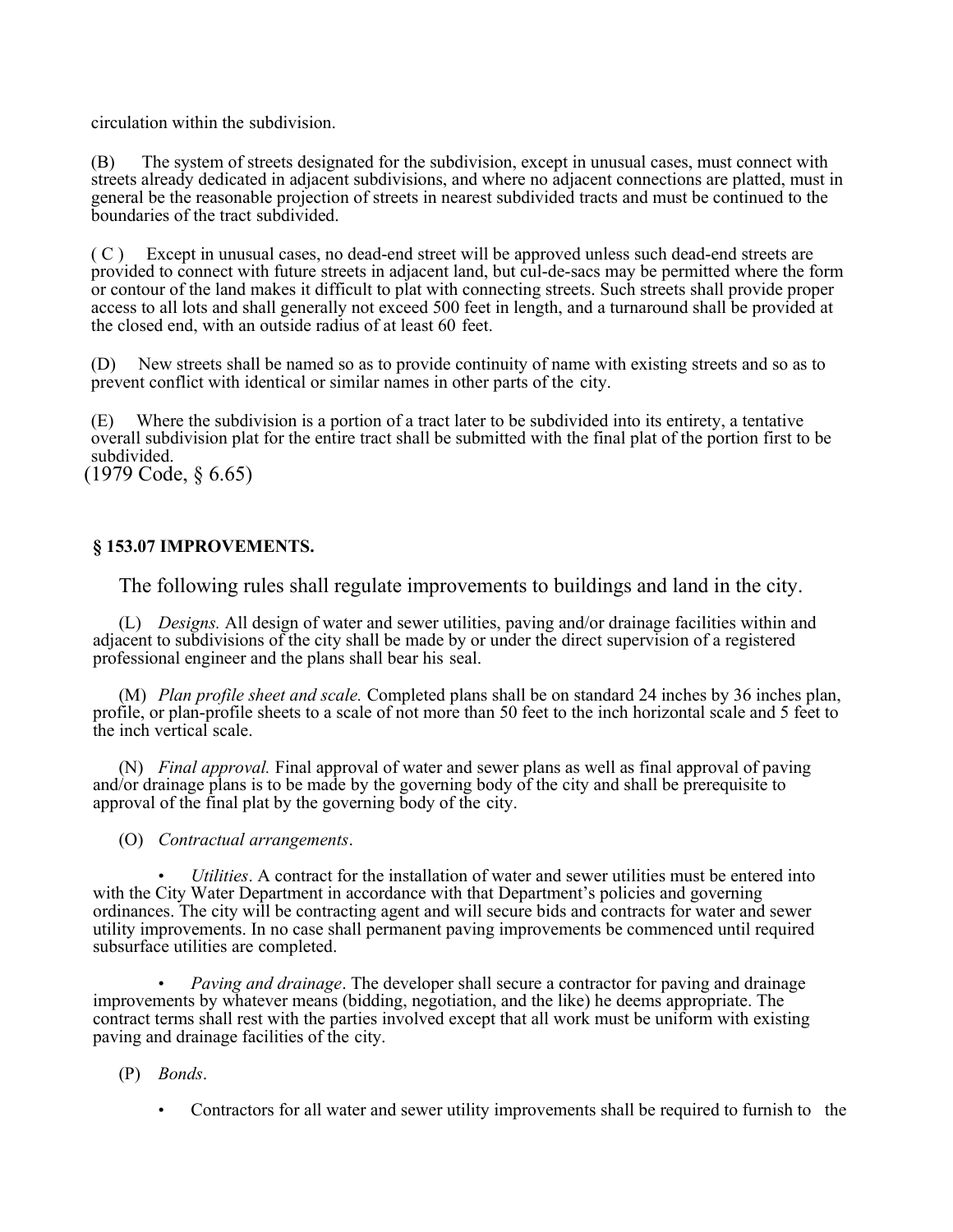city a performance, payment, and maintenance bond in the amount of 100% of contract amount. The maintenance bond shall be in full force and effect for 1 year from the date of written acceptance by the city of the improvements.

• Prior to final acceptance of the paving and drainage improvements, the contractor shall supply to the city a maintenance bond in the amount of 10% of the final cost of the improvements. The maintenance bond shall guarantee the work to be free of defects in workmanship or materials for a period of 1 year from the date of final acceptance by the city.

## (Q) *Financial provisions*.

• Funding of water and sewer utility improvements will be as required by the governing body of the city.

• The developer shall bear full cost of all drainage structures, including inlets, culverts, storm sewers, manholes, and sub drains required to carry storm drainage or groundwater on or across the property regardless of its origin. The city may, at its option, participate in the cost of drainage improvements. Participation must be approved individually on the merits of the work and the availability of funds by the City Council.

• The cost of clearing, excavation, sub grade stabilization, installing curb and gutter and paving of subdivision streets shall be the sole responsibility of the developer up to and including streets 31 feet in width between curbs. The city shall pay for pavement (base and surface course only) in excess of that width if such extra width is required by the city and upon approval of the City Council prior to beginning any construction on the street(s). The developer shall be responsible for the full cost of installing curb and gutter along existing public ways abutting his subdivision.

(G) *Prevention of erosion, sediment transport and siltation.* Whereas it is a violation of state statutes to markedly increase the turbidity of streams, whether perennial or intermittent, it shall be the responsibility of the developer, builders, contractors, and others disturbing the natural surface or ground cover, both collectively and separately, to institute such precautions as may be necessary to prohibit erosion, sediment transport, and/or siltation into any storm water conveyance system or onto nearby properties. It shall be a violation of this chapter to pollute such streams by introducing into the waterways construction debris, trees, brush, or other cleared materials, excavated material, trash or rubbish.

 (H) Co*mpliance with standards.* All subdivisions within the city and within ½ mile shall comply with these minimum standards unless variances are granted as covered in § 153.02.

(1) Minimum residential pavement widths shall be 31 feet between the inside faces of curbs for curbed and guttered streets and 24 feet clear pavement width exclusive of shoulders on streets not curbed and guttered. In tracts subdivided for industrial development, the minimum pavement width shall be 36 feet between curbs.

(2) Curb and gutter shall be standard city design and construction and shall be required in all subdivisions.

(3) Pavement in all nonindustrial subdivisions shall consist of the equivalent of 1½ inches of hot mix asphaltic concrete on 6 inches compacted iron ore gravel for up to an including 36 feet in pavement width. Streets in excess of 36 feet shall consist of the equivalent of 2 inches of hot mix asphaltic concrete on 8 inches compacted iron ore gravel. Pavement in industrial subdivisions shall be the equivalent of 2 inches hot mix asphaltic concrete on 8 inches compacted iron ore gravel. (1979 Code, § 6.66)

# **§ 153.99 PENALTY.**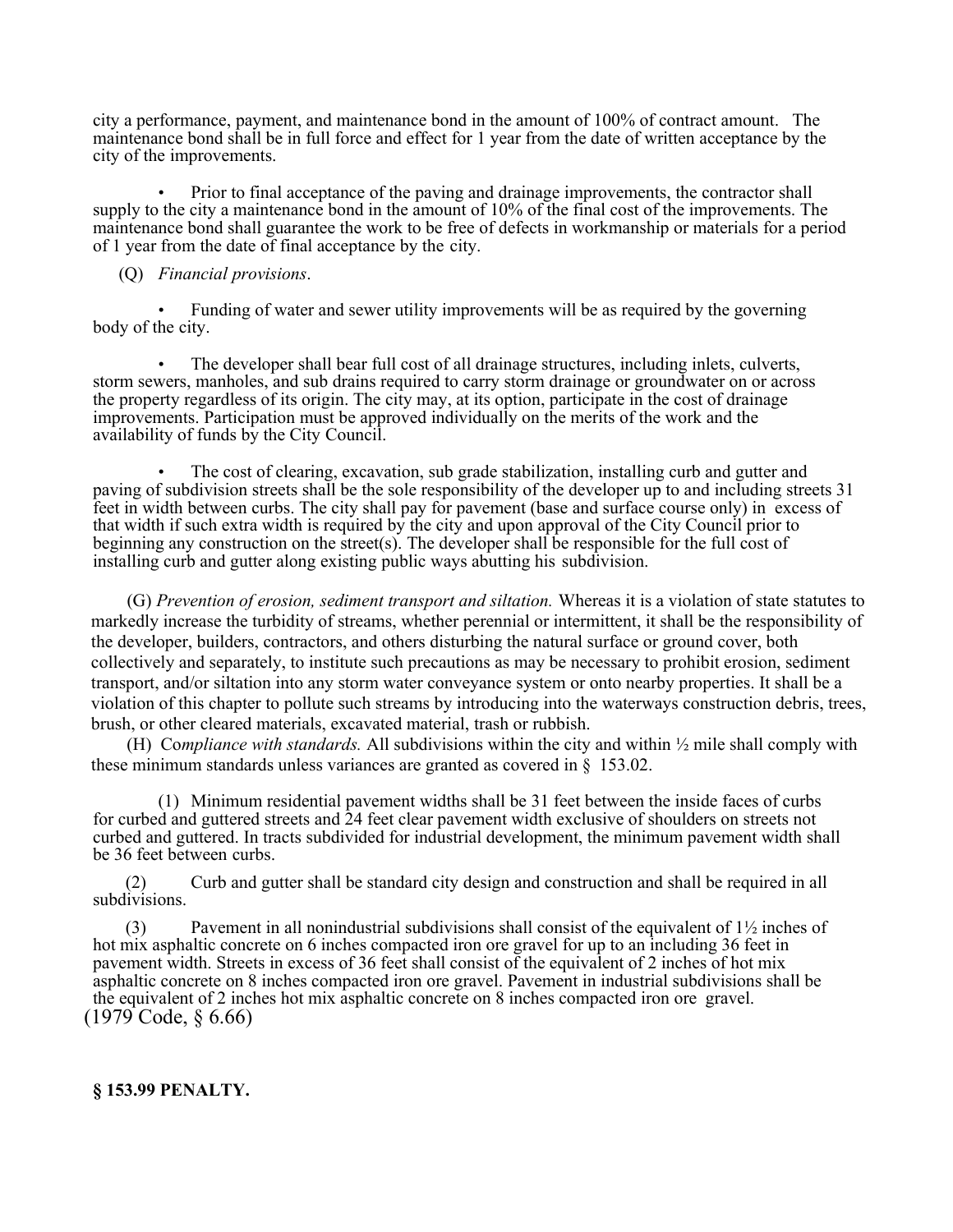Any person, firm, partnership, association or corporation who violates any provision of this chapter shall be deemed guilty of a misdemeanor and, upon conviction, shall be fined not to exceed

\$500. Each day a violation hereof continues to exist shall be deemed a separate offense. This provision shall not apply to any violation occurring outside the corporate limits of the city. Prosecution or conviction under this provision shall never be a bar to any other remedy or relief for violations of this chapter.

(1979 Code, § 6.67)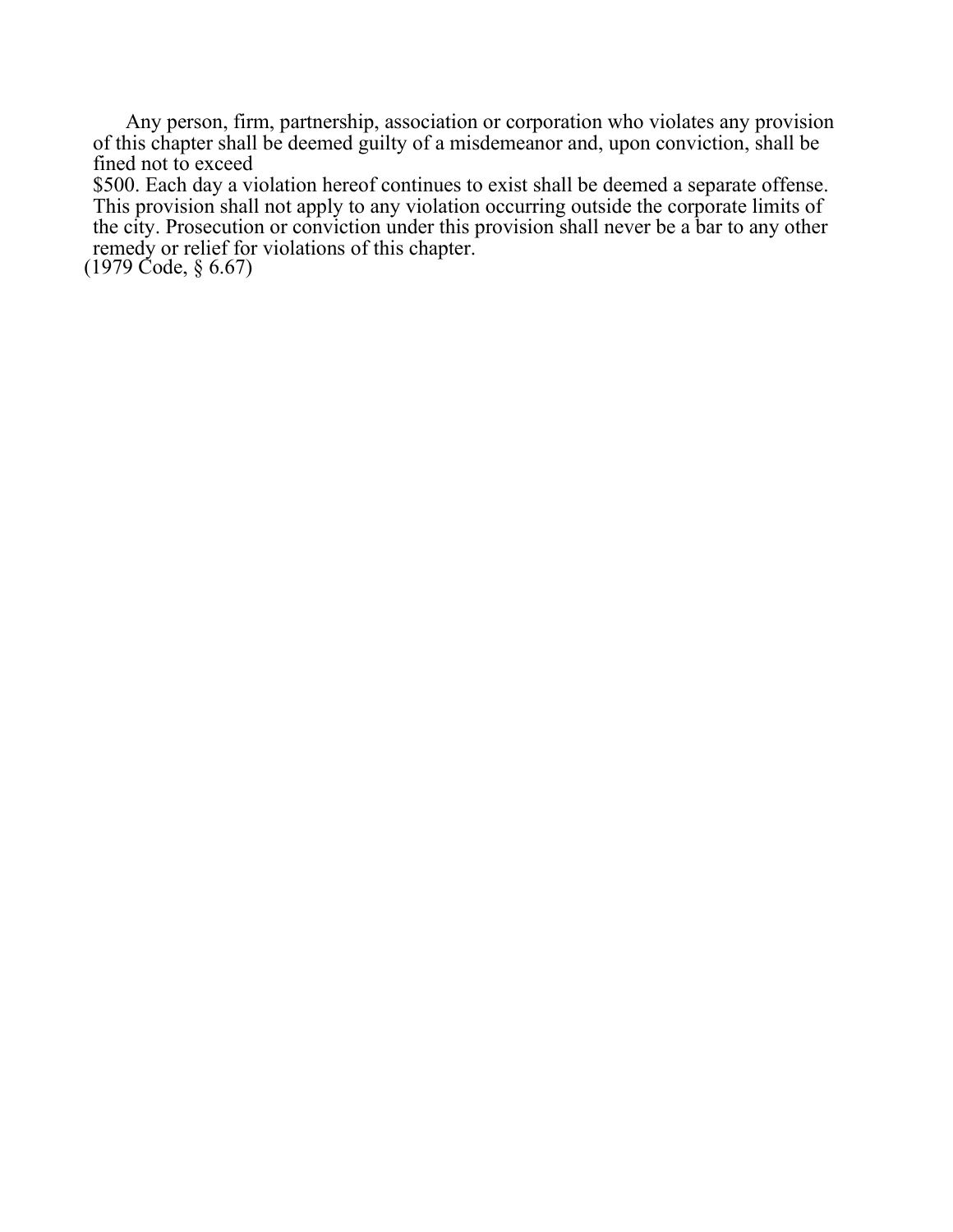# **CHAPTER 154: FLOOD DAMAGE PREVENTION**

- 154.00 Statutory Authorization
- 154.01 Finding of Fact
- 154.02 Definitions
- 154.03 General Provisions
- 154.04 Administration
- 154.05 Provisions for Flood Hazard Reduction

## **CHAPTER 154: FLOOD DAMAGE PREVENTION**

## **154.00 STATUTORY AUTHORIZATION**

The Legislature of the State of Texas has in the Flood Control Insurance Act, Texas Water Code, Section 16.315, delegated the responsibility of local governmental units to adopt regulations designed to minimize flood losses. Therefore, the City Council of Hawkins, Texas, does ordain as follows:

### **154.01 FINDINGS OF FACT**

(1) The flood hazard areas of the City of Hawkins are subject to periodic inundation, which results in loss of life and property, health and safety hazards, disruption of commerce and governmental services, and extraordinary public expenditures for flood protection and relief, all of which adversely affect the public health, safety and general welfare.

(2) These flood losses are created by the cumulative effect of obstructions in floodplains which cause an increase in flood heights and velocities, and by the occupancy of flood hazard areas by uses vulnerable to floods and hazardous to other lands because they are inadequately elevated, flood proofed or otherwise protected from flood damage.

### **154.02 DEFINITIONS**

**ALLUVIAL FAN FLOODING** - means flooding occurring on the surface of an alluvial fan or similar landform which originates at the apex and is characterized by high-velocity flows; active processes of erosion, sediment transport, and deposition; and unpredictable flow paths.

**APEX** - means a point on an alluvial fan or similar landform below which the flow path of the major stream that formed the fan becomes unpredictable and alluvial fan flooding can occur.

**APPURTENANT STRUCTURE** - means a structure which is on the same parcel of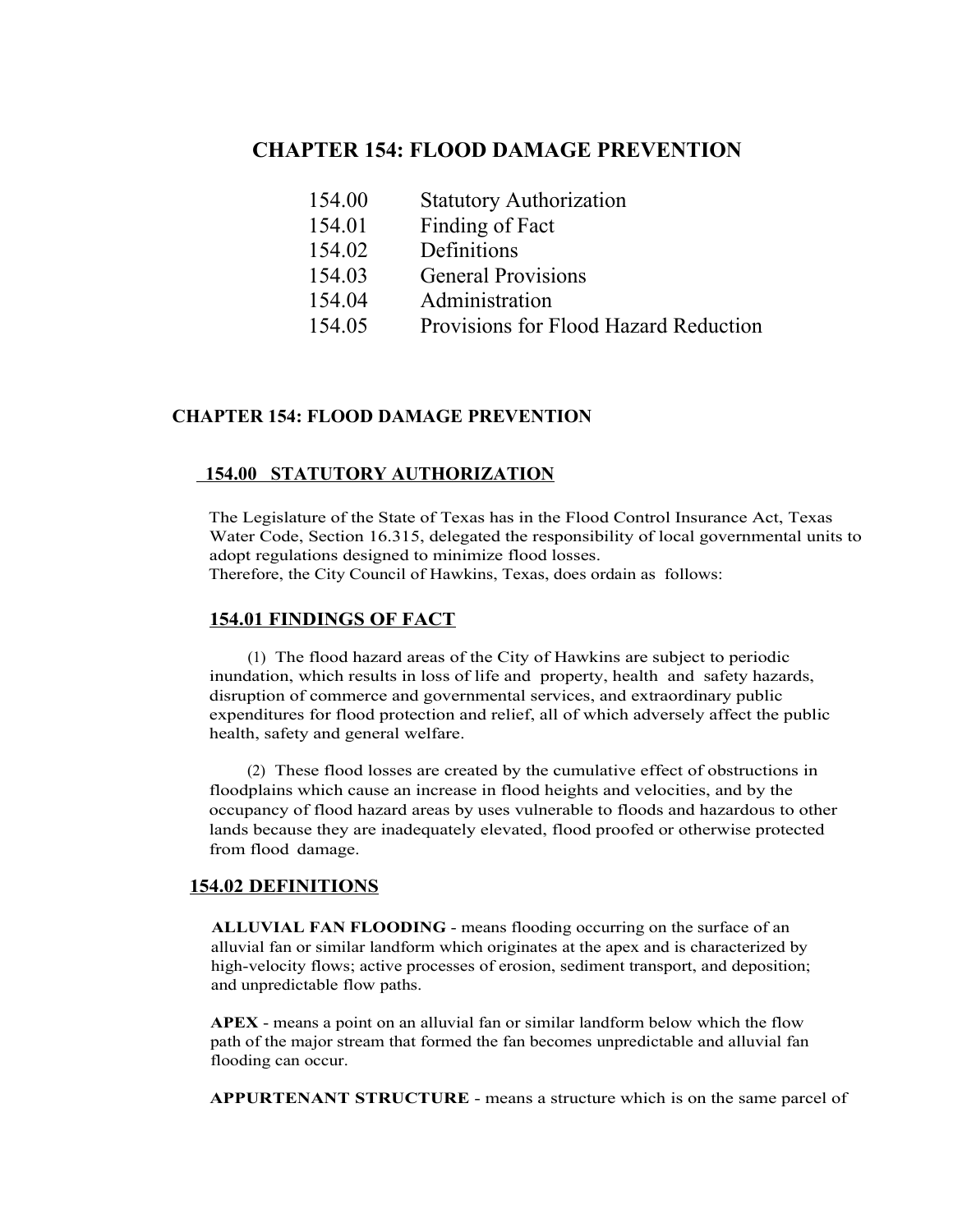property as the principal structure to be insured and the use of which is incidental to the use of the principal structure

**AREA OF FUTURE CONDITIONS FLOOD HAZARD** - means the land area that would be inundated by the 1-percent-annual chance (100 year) flood based on future conditions hydrology.

**AREA OF SHALLOW FLOODING** - means a designated AO, AH, AR/ AO, AR/ AH, or VO zone on a community's Flood Insurance Rate Map (FIRM) with a 1 percent or greater annual chance of flooding to an average depth of 1 to 3 feet where a clearly defined channel does not exist, where the path of flooding is unpredictable and

where velocity flow may be evident. Such flooding is characterized by ponding or sheet flow.

**AREA OF SPECIAL FLOOD HAZARD** - is the land in the floodplain within a community subject to a 1 percent or greater chance of flooding in any given year. The area may be designated as Zone A on the Flood Hazard Boundary Map (FHBM). After detailed rate-making has been completed in preparation for publication of the FIRM, Zone A usually is refined into Zones A, AO, AH, Al-30, AE, A99, AR, AR/Al-30, AR/AE, AR/AO, AR/AH, AR/A, VO, Vl-30, VE or V.

**BASE FLOOD** - means the flood having a 1 percent chance of being equaled or exceeded in any given year.

**BASE FLOOD ELEVATION (BFE)** -The elevation shown on the Flood Insurance Rate Map (FIRM) and found in the accompanying Flood Insurance Study (FIS) for Zones A, AE, AH, Al-A30, AR, Vl-V30, or VE that indicates the water surface elevation resulting from the flood that has a 1% chance of equaling or exceeding that level in any given year - also called the Base Flood.

**BASEMENT** - means any area of the building having its floor subgrade (below ground level) on all sides.

**BREAKAWAY WALL** - means a wall that is not part of the structural support of the building and is intended through its design and construction to collapse under specific lateral loading forces, without causing damage to the elevated portion of the building or supporting foundation system.

**CRITICAL FEATURE** - means an integral and readily identifiable part of a flood protection system, without which the flood protection provided by the entire system would be compromised.

**DEVELOPMENT** - means any man-made change to improved and unimproved real estate, including but not limited to buildings or other structures, mining, dredging, filling, grading, paving, excavation or drilling operations or storage of equipment or materials.

**ELEVATED BUILDING** - means, for insurance purposes, a non-basement building, which has its lowest elevated floor, raised above ground level by foundation walls, shear walls, posts, piers, pilings, or columns.

**EXISTING CONSTRUCTION** - means for the purposes of determining rates, structures for which the "start of construction" commenced before the effective date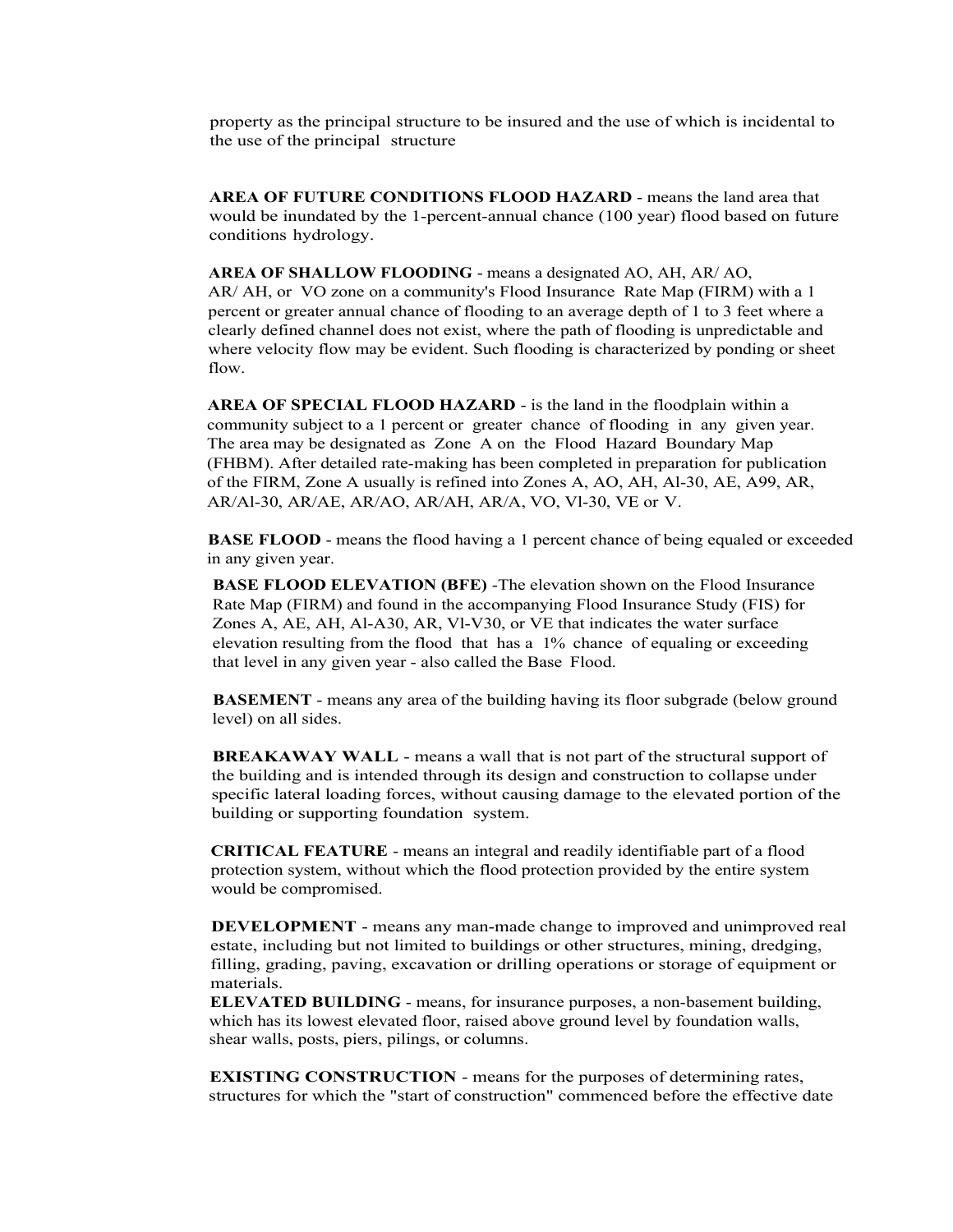of the FIRM or before January 1, 1975, for FIRMs effective before that date. "Existing construction" may also be referred to as "existing structures."

**EXISTING MANUFACTURED HOME PARK OR SUBDIVISION** - means a manufactured home park or subdivision for which the construction of facilities for servicing the lots on which the manufactured homes are to be affixed (including, at a minimum, the installation of utilities, the construction of streets, and either final site grading or the pouring of concrete pads) is completed before the effective date of the floodplain management regulations adopted by a community.

# **EXPANSION TO AN EXISTING MANUFACTURED HOME PARK OR**

**SUBDIVISION** - means the preparation of additional sites by the construction

of facilities for servicing the lots on which the manufactured homes are to be affixed (including the installation of utilities, the construction of streets, and either final site grading or the pouring of concrete pads).

**FLOOD OR FLOODING** - means a general and temporary condition of partial or complete inundation of normally dry land areas from:

- (5) the overflow of inland or tidal waters.
- (6) the unusual and rapid accumulation or runoff of surface waters from any source.

**FLOOD ELEVATION STUDY-** means an examination, evaluation and determination of flood hazards and, if appropriate, corresponding water surface elevations, or an examination, evaluation and determination of mudslide (i.e., mudflow) and/or flood-related erosion hazards.

**FLOOD HAZARD BOUNDARY MAP (FHBM)** - means an official map of a community, issued by the Administrator, where the boundaries of the flood, mudslide (i.e., mudflow) related erosion areas having special hazards have been designated as Zones A, M, and/or E.

**FLOOD INSURANCE RATE MAP (FIRM)** - means an official map of a community, on which the Federal Emergency Management Agency has delineated both the special flood hazard areas and the risk premium zones applicable to the community.

**FLOOD INSURANCE STUDY (FIS)** - see *Flood Elevation Study*

**FLOODPLAIN OR FLOOD-PRONE AREA** - means any land area susceptible to being inundated by water from any source (see definition of flooding).

**FLOODPLAIN MANAGEMENT** - means the operation of an overall program of corrective and preventive measures for reducing flood damage, including but not limited to emergency preparedness plans, flood control works and floodplain management regulations.

**FLOODPLAIN MANAGEMENT REGULATIONS** - means zoning ordinances, subdivision regulations, building codes, health regulations, special purpose ordinances (such as a floodplain ordinance, grading ordinance and erosion control ordinance) and other applications of police power. The term describes such state or local regulations, in any combination thereof, which provide standards for the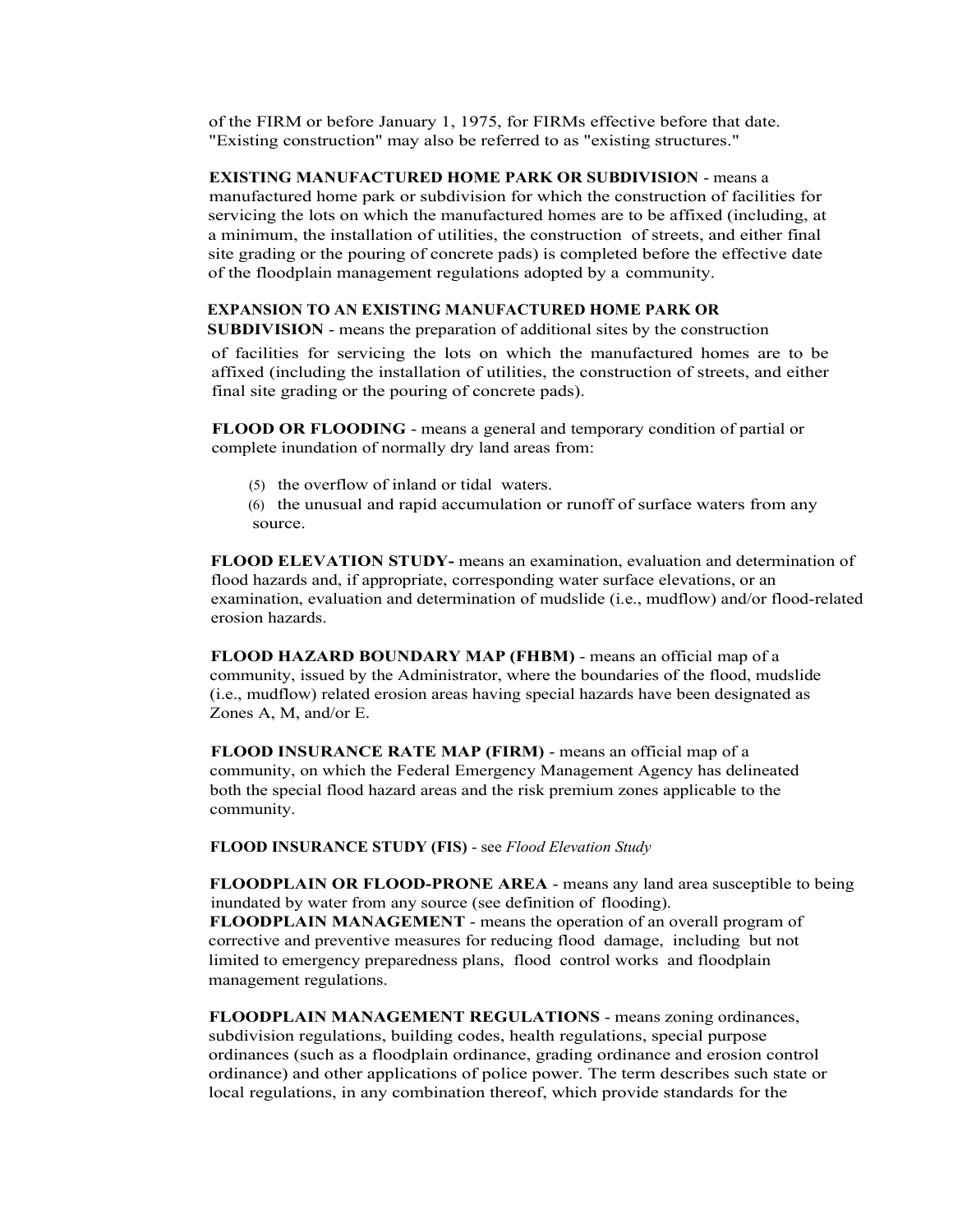purpose of flood damage prevention and reduction.

**FLOOD PROTECTION SYSTEM** - means those physical structural works for which funds have been authorized, appropriated, and expended and which have been constructed specifically to modify flooding in order to reduce the extent of the area within a community subject to a "special flood hazard" and the extent of the depths of associated flooding. Such a system typically includes hurricane tidal barriers, dams, reservoirs, levees or dikes. These specialized flood modifying works are those constructed in conformance with sound engineering standards.

**FLOOD PROOFING** - means any combination of structural and non-structural additions, changes, or adjustments to structures which reduce or eliminate flood damage to real estate or improved real property, water and sanitary facilities, structures and their contents.

**FUNCTIONALLY DEPENDENT USE** - means a use, which cannot perform its intended purpose unless it is located or carried out in close proximity to water. The term includes only docking facilities, port facilities that are necessary for the loading and unloading of cargo or passengers, and ship building and ship repair facilities, but does not include long-term storage or related manufacturing facilities.

**HIGHEST ADJACENT GRADE** - means the highest natural elevation of the ground surface prior to construction next to the proposed walls of a structure.

#### **HISTORIC STRUCTURE** - means any structure that is:

11. Listed individually in the National Register of Historic Places (a listing maintained by the Department of Interior) or preliminarily determined by the Secretary of the Interior as meeting the requirements for individual listing on the National Register;

12. Certified or preliminarily determined by the Secretary of the Interior as contributing to the historical significance of a registered historic district or a district preliminarily determined by the Secretary to qualify as a registered historic district;

13. Individually listed on a state inventory of historic places in states with historic preservation programs which have been approved by the Secretary of Interior; or

17. Individually listed on a local inventory or historic places in communities with historic preservation programs that have been certified either:

a. By an approved state program as determined by the Secretary of the Interior or;

b. Directly by the Secretary of the Interior in states without approved programs.

**LEVEE** - means a man-made structure, usually an earthen embankment, designed and constructed in accordance with sound engineering practices to contain, control, or divert the flow of water so as to provide protection from temporary flooding.

**LEVEE SYSTEM** - means a flood protection system which consists of a levee, or levees, and associated structures, such as closure and drainage devices, which are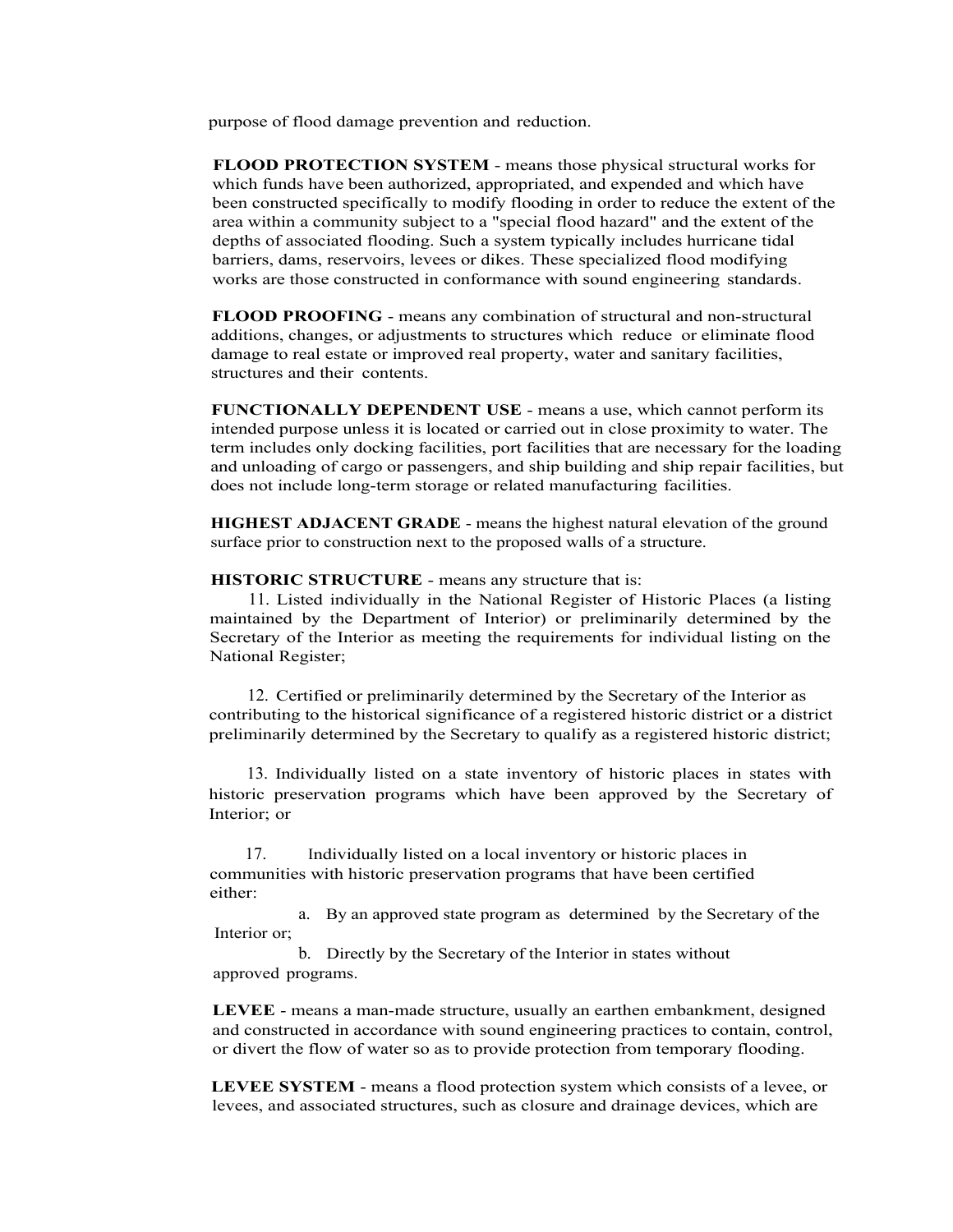constructed and operated in accordance with sound engineering practices.

**LOWEST FLOOR** - means the lowest floor of the lowest enclosed area (including basement). An unfinished or flood resistant enclosure, usable solely for parking or vehicles, building access or storage in an area other than a basement area is not considered a building's lowest floor; **provided** that such enclosure is not built so as to render the structure in violation of the applicable non-elevation design requirement of Section 60.3 of the National Flood Insurance Program regulations.

**MANUFACTURED HOME** - means a structure transportable in one or more sections, which is built on a permanent chassis and is designed for use with or without a permanent foundation when connected to the required utilities. The term "manufactured home" does not include a "recreational vehicle".

**MANUFACTURED HOME PARK OR SUBDIVISION** - means a parcel (or contiguous parcels) of land divided into two or more manufactured home lots for rent or sale.

**MEAN SEA LEVEL** - means, for purposes of the National Flood Insurance Program, the National Geodetic Vertical Datum (NGVD) of 1929 or other datum, to which base flood elevations shown on a community's Flood Insurance Rate Map are referenced.

**NEW CONSTRUCTION** - means, for the purpose of determining insurance rates, structures for which the "start of construction" commenced on or after the effective date of an initial FIRM or after December 31, 1974, whichever is later, and includes any subsequent improvements to such structures. For floodplain management purposes, "new construction" means structures for which the "start of construction" commenced on or after the effective date of a floodplain management regulation adopted by a community and includes any subsequent improvements to such structures.

#### **NEW MANUFACTURED HOME PARK OR SUBDIVISION** - means a

manufactured home park or subdivision for which the construction of facilities for servicing the lots on which the manufactured homes are to be affixed (including at a minimum, the installation of utilities, the construction of streets, and either final site grading or the pouring of concrete pads) is completed on or after the effective date of floodplain management regulations adopted by a community.

**RECREATIONAL VEHICLE** - means a vehicle which is (i)built on a single chassis; (ii)400 square feet or less when measured at the largest horizontal projections;(iii)designed to be self-propelled or permanently towable by a light duty truck; and (iv)designed primarily not for use as a permanent dwelling but as temporary living quarters for recreational, camping, travel, or seasonal use.

**RIVERINE** - means relating to, formed by, or resembling a river (including tributaries), stream, brook, etc.

**SPECIAL FLOOD HAZARD AREA** - see *Area of Special Flood Hazard*

**START OF CONSTRUCTION** - (for other than new construction or substantial improvements under the Coastal Barrier Resources Act (Pub. L. 97-348)), includes substantial improvement and means the date the building permit was issued,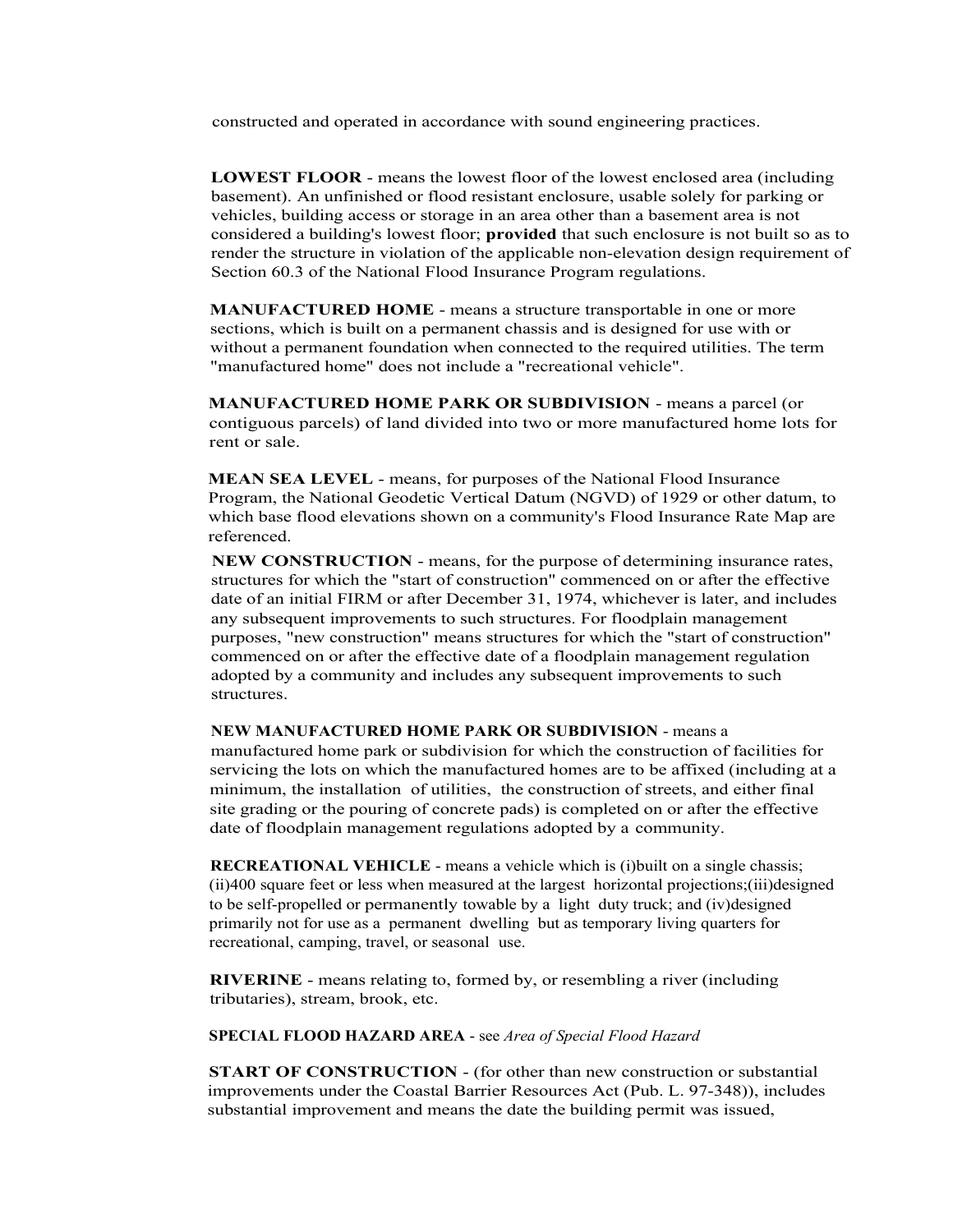provided the actual start of construction, repair, reconstruction, rehabilitation, addition placement, or other improvement was within 180 days of the permit date. The actual start means either the first placement of permanent construction of a structure on a site, such as the pouring of slab or footings, the installation of piles, the construction of columns, or any work beyond the stage of excavation; or the placement of a manufactured home on a foundation. Permanent construction does not include land preparation, such as clearing, grading and filling; nor does it include the installation of streets and/ or walkways; nor does it include excavation for basement, footings, piers or foundations or the erection of temporary forms; nor does it include the installation on the property of accessory buildings, such as garages or sheds not occupied as dwelling units or not part of the main structure. For a substantial improvement, the actual start of construction means the first alteration of any wall, ceiling, floor, or other structural part of a building, whether or not that alteration affects the external dimensions of the building.

**STRUCTURE** - means, for floodplain management purposes, a walled and roofed building, including a gas or liquid storage tank, that is principally above ground, as well as a manufactured home.

**SUBSTANTIAL DAMAGE** - means damage of any origin sustained by a structure whereby the cost of restoring the structure to its before damaged condition would equal or exceed 50 percent of the market value of the structure before the damage occurred.

**SUBSTANTIAL IMPROVEMENT** - means any reconstruction, rehabilitation, addition, or other improvement of a structure, the cost of which equals or exceeds 50 percent of the market value of the structure before "start of construction" of the improvement. This term includes structures, which have incurred "substantial damage", regardless of the actual repair work performed. The term does not, however, include either: (1) Any project for improvement of a structure to correct existing violations of state or local health, sanitary, or safety code specifications which have been identified by the local code enforcement official and which are the minimum necessary to assure safe living conditions or (2) Any alteration of a "historic structure", provided that the alteration will not preclude the structure's continued designation as a "historic structure."

**VARIANCE** - means a grant of relief by a community from the terms of a floodplain management regulation. (For full requirements see Section 60.6 of the National Flood Insurance Program regulations.)

**VIOLATION** - means the failure of a structure or other development to be fully compliant with the community's floodplain management regulations. A structure or other development without the elevation certificate, other certifications, or other evidence of compliance required in Section  $60.3(b)(5)$ ,  $(c)(4)$ ,  $(c)(10)$ ,  $(d)(3)$ ,  $(e)(2)$ ,  $(e)$  $(4)$ , or  $(e)(5)$  is presumed to be in violation until such time as that documentation is provided.

**WATER SURFACE ELEVATION** - means the height, in relation to the National Geodetic Vertical Datum (NGVD) of 1929 (or other datum, where specified), of floods of various magnitudes and frequencies in the floodplains of coastal or riverine areas.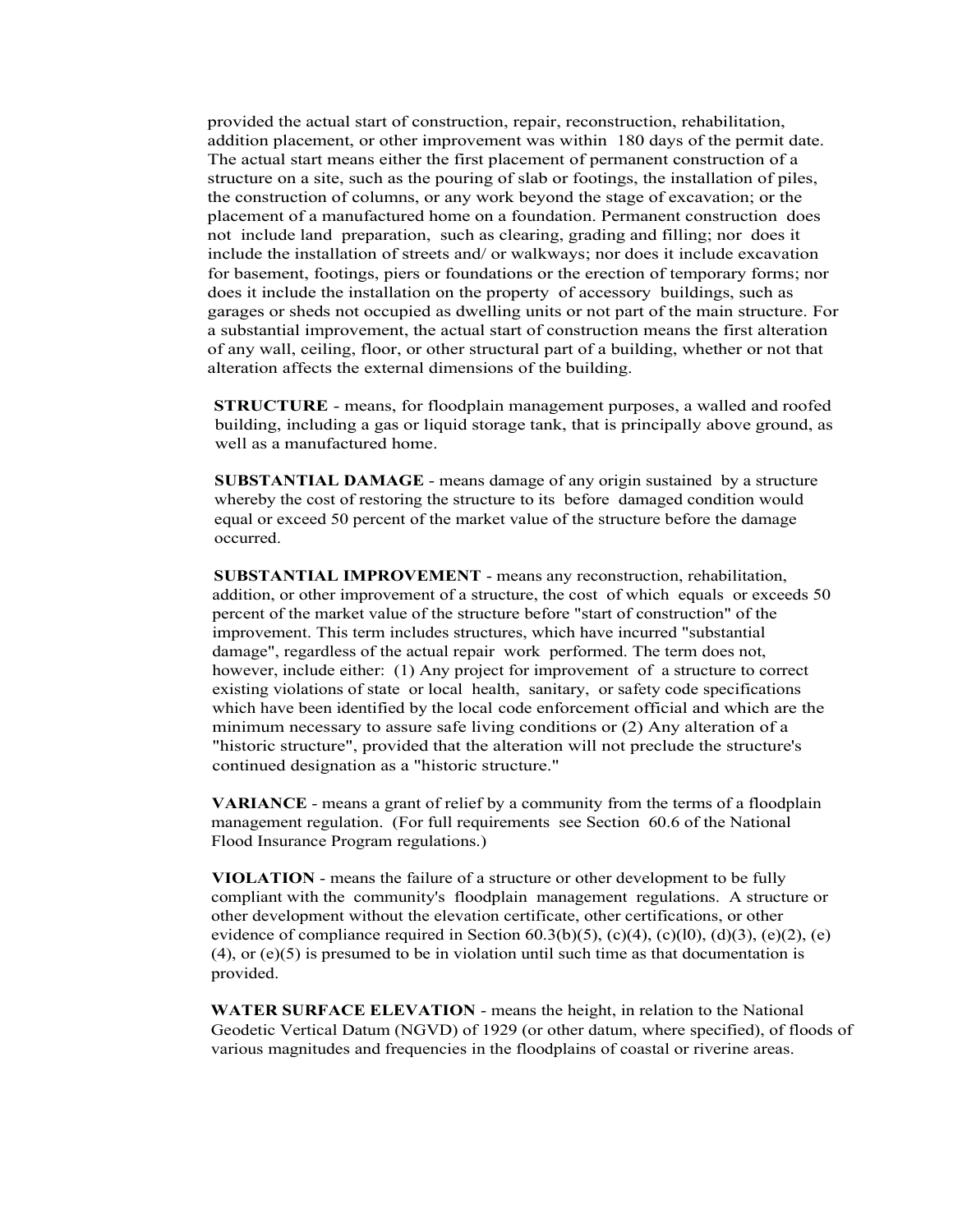### **154.03 GENERAL PROVISIONS**

#### **SECTION A. LANDS TO WHICH THIS ORDINANCE APPLIES**

The ordinance shall apply to all areas of special flood hazard with the jurisdiction of the City of Hawkins;

#### **SECTION B. BASIS FOR ESTABLISHING THE AREAS OF SPECIAL FLOOD HAZARD**

The areas of special flood hazard identified by the Federal Emergency Management Agency in the Flood Insurance Rate Map (FIRM) or Flood Hazard Boundary Map (FHBM), Community Number, 481056, dated 9-03-2010, and any revisions thereto are hereby adopted by reference and declared to be a part of this ordinance.

#### **SECTION C. ESTABLISHMENT OF DEVELOPMENT PERMIT**

A Floodplain Development Permit shall be required to ensure conformance with the provisions of this ordinance.

#### **SECTION D. COMPLIANCE**

No structure or land shall hereafter be located, altered, or have its use changed without full compliance with the terms of this ordinance and other applicable regulations.

#### **SECTION E. ABROGATION AND GREATER RESTRICTIONS**

This ordinance is not intended to repeal, abrogate, or impair any existing easements, covenants, or deed restrictions. However, where this ordinance and another ordinance, easement, covenant, or deed restriction conflict or overlap, whichever imposes the more stringent restrictions shall prevail.

#### **SECTION F. INTERPRETATION**

 In the interpretation and application of this ordinance, all provisions shall be: (1) considered as minimum requirements;

- (2) liberally construed in favor of the governing body; and
- (3) deemed neither to limit nor repeal any other powers granted under State statutes.

## **154.04 ADMINISTRATION**

## **SECTION A. DESIGNATION OF THE FLOODPLAIN ADMINISTRATOR**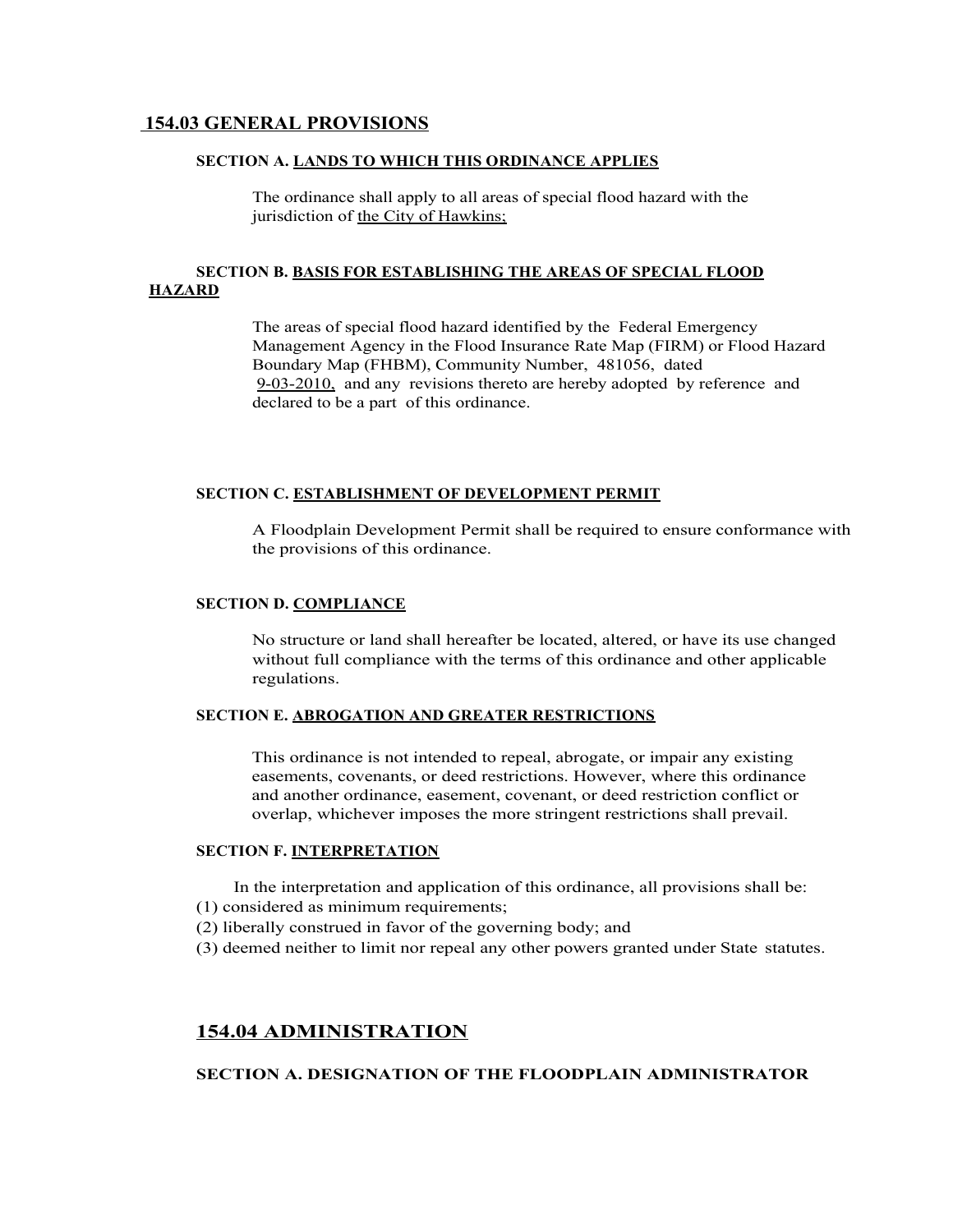The Wood County Emergency Management Coordinator is hereby appointed the Floodplain Administrator to administer and implement the provisions of this ordinance and other appropriate sections of 44CFR pertaining to floodplain management.

### **SECTION B. DUTIES & RESPONSIBILITIES OF THE FLOODPLAIN ADMINITRATOR**

- i. Review, approve or deny all applications for development permits required by adoption of this ordinance.
- ii. Review permits for proposed development to assure that all necessary permits have been obtained from those Federal, State or local governmental agencies (including Section 404 of the Federal Water Pollution Control Act Amendments of 1972, 33 U.S.C. 1334) from which prior approval is required.
- iii. Where interpretation is needed as to the exact location of the boundaries of the areas of special flood hazards (for example, where there appears to be a conflict between a mapped boundary and actual field conditions) the Floodplain Administrator shall make the necessary interpretation.
- iv. Notify, in riverine situations, adjacent communities and the State Coordinating Agency which is the Texas Water Development Board (TWDB) and also the Texas Commission on Environmental Quality (TCEQ), prior to any alteration or relocation of a watercourse, and submit evidence of such notification to the Federal Emergency Management Agency.
- v. Assure that the flood carrying capacity within the altered or relocated portion of any watercourse is maintained.
- vi. When base flood elevation data has not been provided in accordance with Article 3, Section B, the Floodplain Administrator shall obtain, review and reasonably utilize any base flood elevation data and floodway data available from a Federal, State or other source, in order to administer the provisions of Article 5.

#### **SECTION C. PERMIT PROCEDURES**

Application for a Floodplain Development Permit shall be presented To the Floodplain Administrator on forms furnished by him/her and may include, but not be limited to, plans in duplicate drawn to scale showing the location, dimensions, and elevation of proposed landscape alterations, existing and proposed structures, including the placement of manufactured homes, and the location of the foregoing in relation to areas of special flood hazard.

Additionally, the following information is required:

• Elevation (in relation to mean sea level), of the lowest floor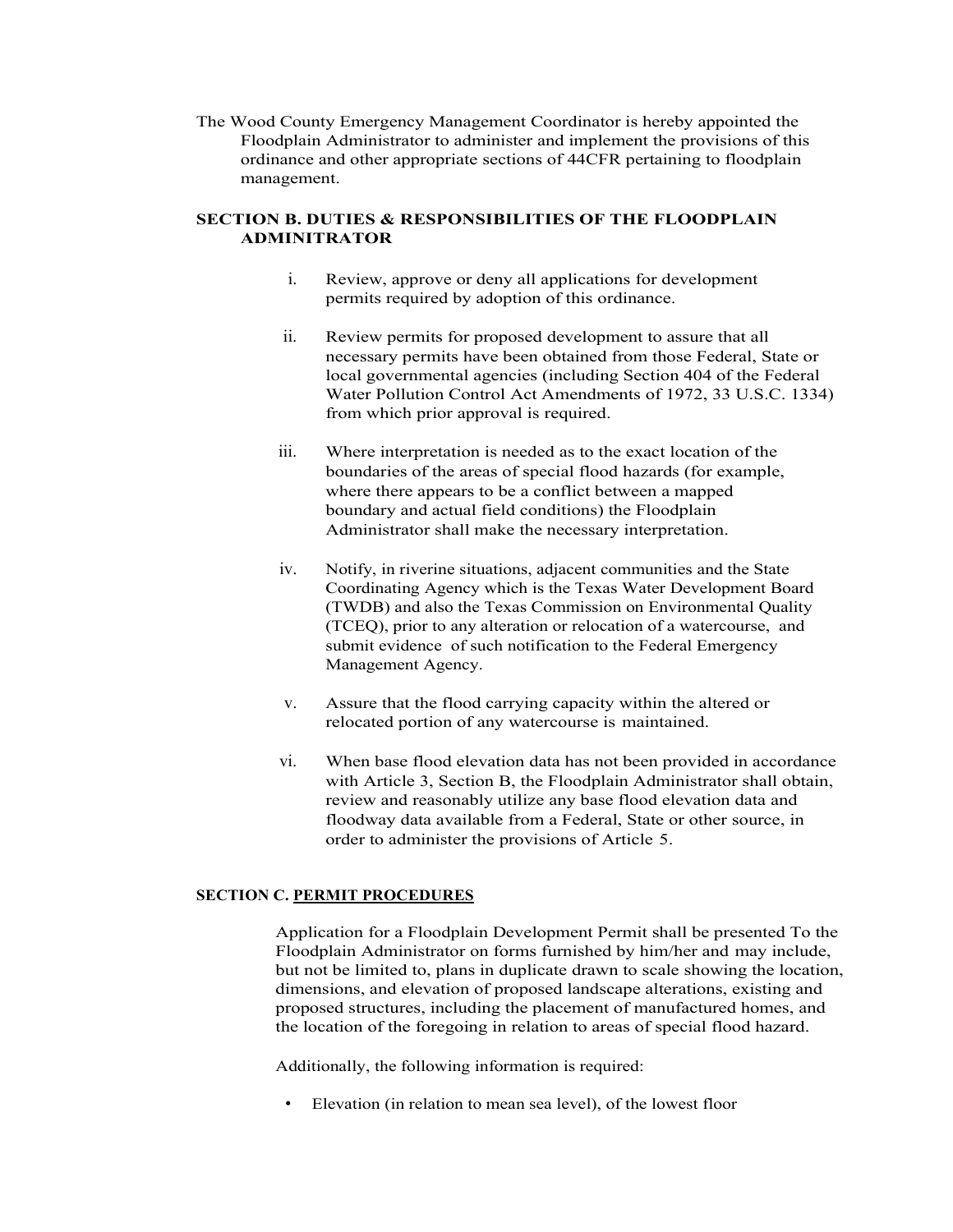(including basement) of all new and substantially improved structures;

- Elevation in relation to mean sea level to which any nonresidential structure shall be flood proofed;
- A certificate from a registered professional engineer or architect that the nonresidential flood proofed structure shall meet the flood proofing criteria of Article 5, Section B (2);
- Description of the extent to which any watercourse or natural drainage will be altered or relocated as a result of proposed development.
- Maintain a record of all such information in accordance with Article 4, Section (B) (1).

Approval or denial of a Floodplain Development Permit by the Floodplain Administrator shall be based on all of the provisions of this ordinance and the following relevant factors:

- 1. The danger to life and property due to flooding or erosion damage;
- 2. The susceptibility of the proposed facility and its contents to flood damage and the effect of such damage on the individual owner;
- 3. The danger that materials may be swept onto other lands to the injury of others;
- 4. The compatibility of the proposed use with existing and anticipated development;
- 5. The safety of access to the property in times of flood for ordinary and emergency vehicles;
- 6. The costs of providing governmental services during and after flood conditions including maintenance and repair of streets and bridges, and public utilities and facilities such as sewer, gas, electrical and water systems;
	- i. The expected heights, velocity, duration, rate of rise and sediment transport of the floodwaters and the effects of wave action, if applicable, expected at the site;
	- ii. The necessity to the facility of a waterfront location, where applicable;
	- iii. The availability of alternative locations, not subject to flooding or erosion damage, for the proposed use.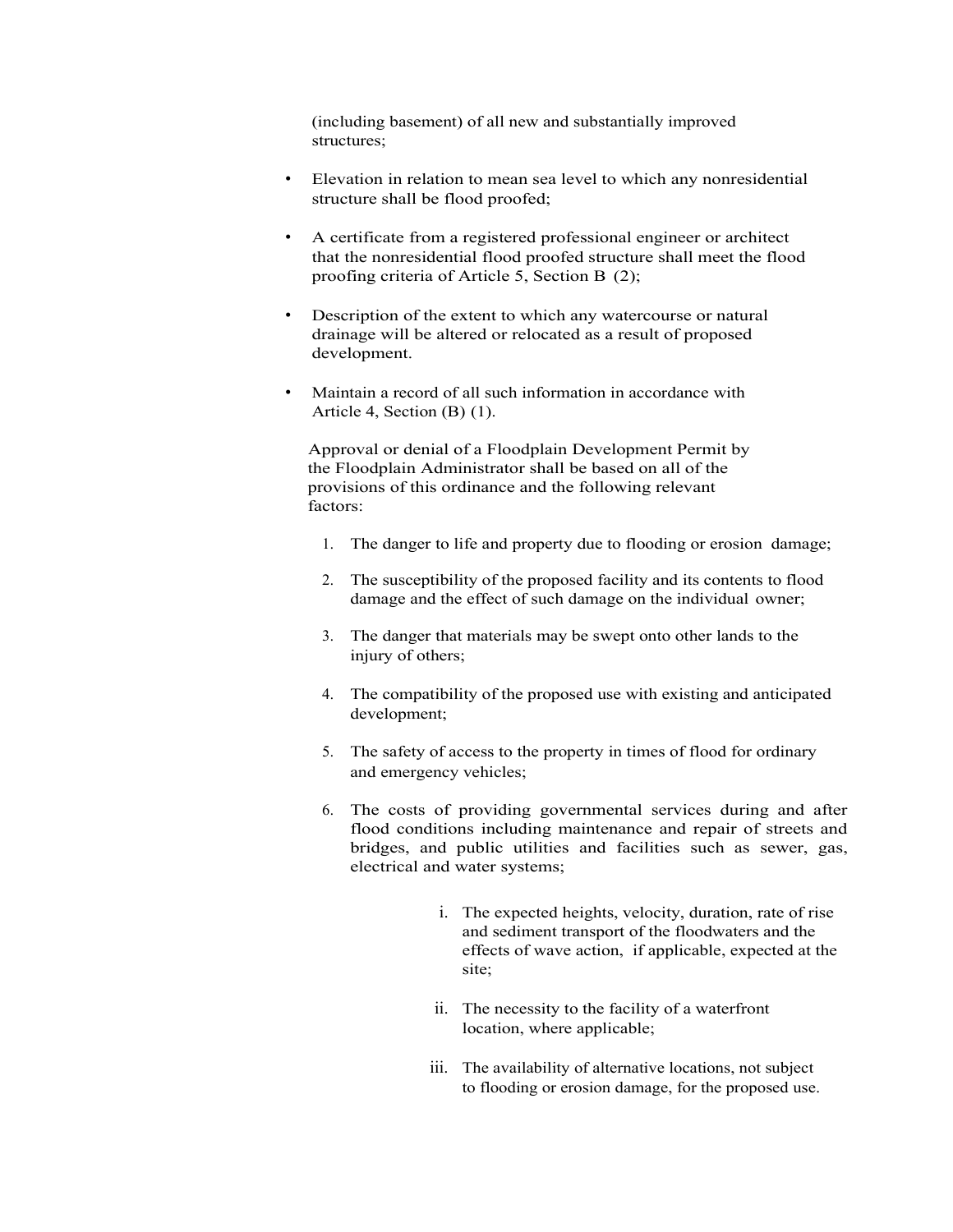#### **SECTION D. VARIANCE PROCEDURES**

The Appeal Board, as established by the community, shall hear and render judgment on requests for variances from the requirements of this ordinance.

The Appeal Board shall hear and render judgment on an appeal only when it is alleged there is an error in any requirement, decision, or determination made by the Floodplain Administrator in the enforcement or administration of this ordinance.

Any person or persons aggrieved by the decision of the Appeal Board may appeal such decision in the courts of competent jurisdiction.

The Floodplain Administrator shall maintain a record of all actions involving an appeal and shall report variances to the Federal Emergency Management Agency upon request.

Variances may be issued for the reconstruction, rehabilitation or restoration of structures listed on the National Register of Historic Places or the State Inventory of Historic Places, without regard to the procedures set forth in the remainder of this ordinance.

Variances may be issued for new construction and substantial improvements to be erected on a lot of 1/2 acre or less in size contiguous to and surrounded by lots with existing structures constructed below the base flood level, providing the relevant factors in Section C (2) of this Article have been fully considered. As the lot size increases beyond the 1/2 acre, the technical justification required for issuing the variance increases.

Upon consideration of the factors noted above and the intent of this ordinance, the Appeal Board may attach such conditions to the granting of variances as it deems necessary to further the purpose and objectives of this ordinance (Article 1, Section C).

Variances shall not be issued within any designated floodway if any increase in flood levels during the base flood discharge would result.

Variances may be issued for the repair or rehabilitation of historic structures upon a determination that the proposed repair or rehabilitation will not preclude the structure's continued designation as a historic structure and the variance is the minimum necessary to preserve the historic character and design of the structure.

Prerequisites for granting variances:

1. Variances shall only be issued upon a determination that the variance is the minimum necessary, considering the flood hazard, to afford relief.

2. Variances shall only be issued upon: (i) showing a good and sufficient cause; (ii) a determination that failure to grant the variance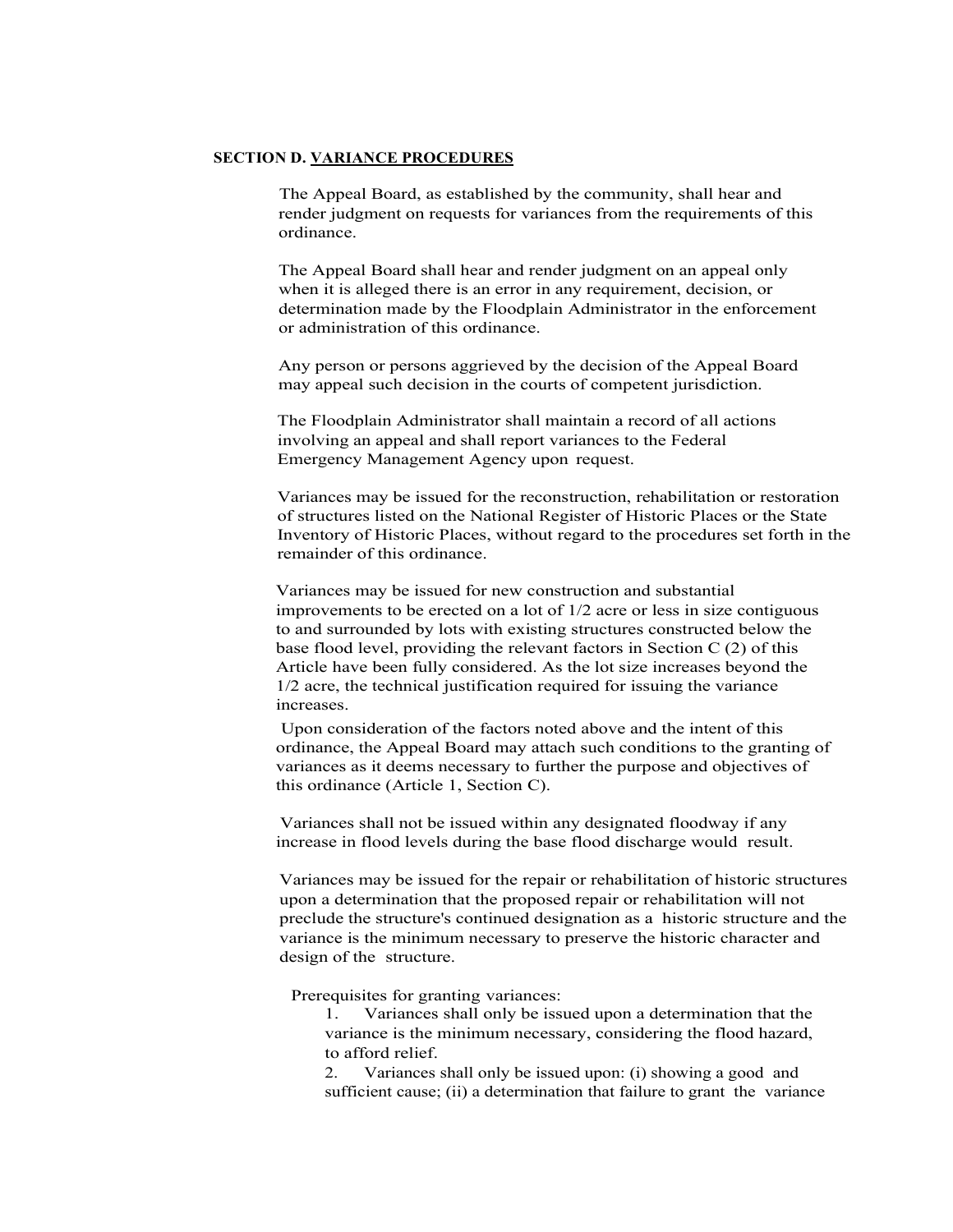would result in exceptional hardship to the applicant, and (iii) a determination that the granting of a variance will not result in increased flood heights, additional threats to public safety, extraordinary public expense, create nuisances, cause fraud on or victimization of the public, or conflict with existing local laws or ordinances.

3. Any application to which a variance is granted shall be given written notice that the structure will be permitted to be built with the lowest floor elevation below the base flood elevation, and that the cost of flood insurance will be commensurate with the increased risk resulting from the reduced lowest floor elevation.

4. Variances may be issued by a community for new construction and substantial improvements and for other development necessary for the conduct of a functionally dependent use provided that (i) the criteria outlined in Article 4, Section D (1)-(9) are met, and (ii) the structure or other development is protected by methods that minimize flood damages during the base flood and create no additional threats to public safety.

### **154.05 PROVISIONS FOR FLOOD HAZARD REDUCTION**

#### **SECTION A. GENERAL STANDARDS**

In all areas of special flood hazards the following provisions are required for all new construction and substantial improvements:

- 1. All new construction or substantial improvements shall be designed (or modified) and adequately anchored to prevent flotation, collapse or lateral movement of the structure resulting from hydrodynamic and hydrostatic loads, including the effects of buoyancy;
- 2. All new construction or substantial improvements shall be constructed by methods and practices that minimize flood damage;

All new construction or substantial improvements shall be constructed with materials resistant to flood damage;

All new construction or substantial improvements shall be constructed with electrical, heating, ventilation, plumbing, and air conditioning equipment and other service facilities that are designed and/or located so as to prevent water from entering or accumulating within the components during conditions of flooding.

All new and replacement water supply systems shall be designed to minimize or eliminate infiltration of flood waters into the system;

New and replacement sanitary sewage systems shall be designed to minimize or eliminate infiltration of flood waters into the system and discharge from the systems into flood waters; and,

On-site waste disposal systems shall be located to avoid impairment to them or contamination from them during flooding.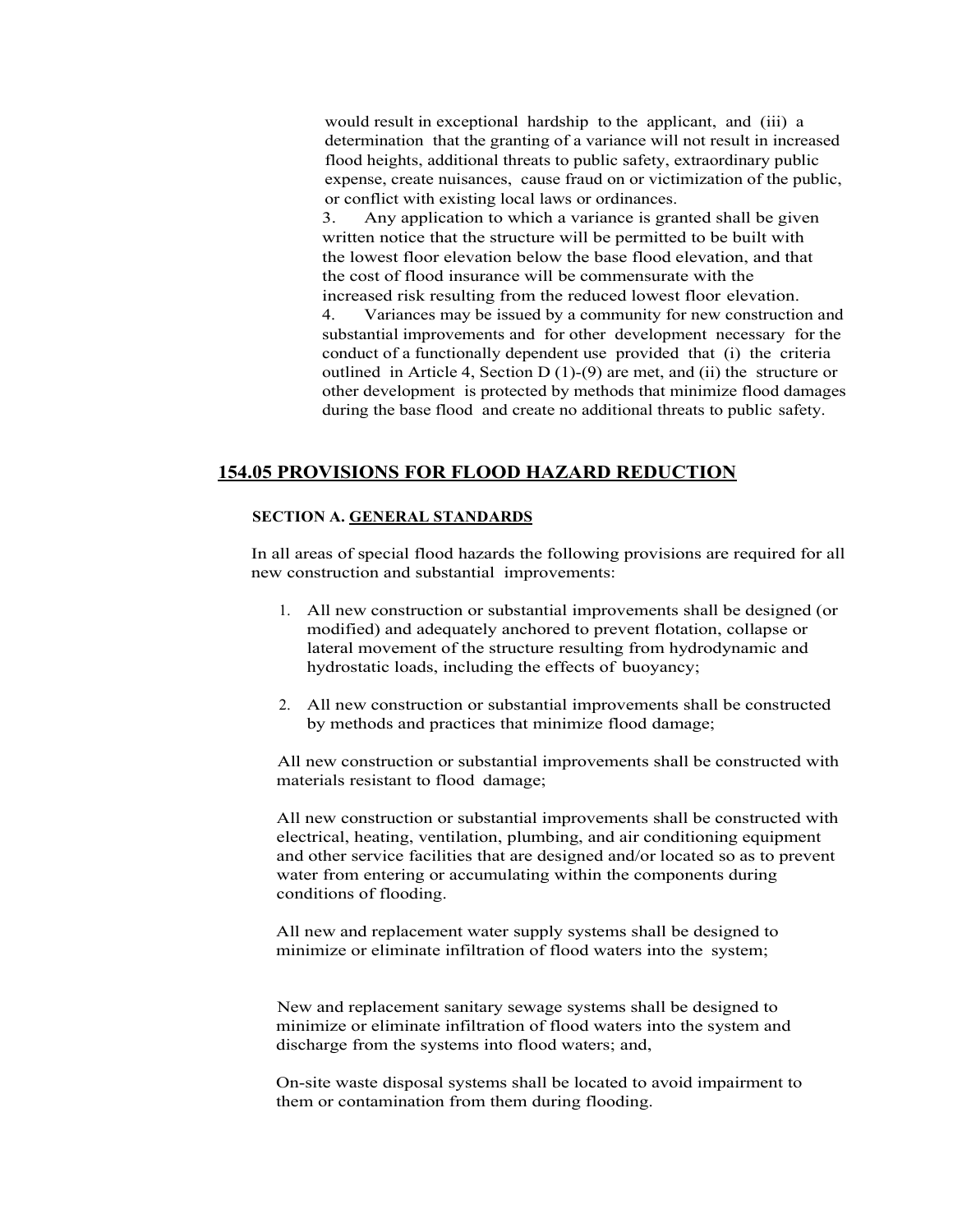#### **SECTION B. SPECIFIC STANDARDS**

In all areas of special flood hazards where base flood elevation data has been provided as set forth in {i) Article 3, Section B, (ii) Article 4, Section B (8), or (iii) Article 5, Section C (3), the following provisions are required:

- 1.**Residential Construction**  new construction and substantial improvement of any residential structure shall have the lowest floor (including basement), elevated to or above the base flood elevation. A registered professional engineer, architect, or land surveyor shall submit a certification to the Floodplain Administrator that the standard of this subsection as proposed in Article 4, Section C (1) a., is satisfied.
- 2.**Nonresidential Construction**  new construction and substantial improvements of any commercial, industrial or other nonresidential structure shall either have the lowest floor (including basement) elevated to or above the base flood level or together with attendant utility and sanitary facilities, be designed so that below the base flood level the structure is watertight with walls substantially impermeable to the passage of water and with structural components having the capability of resisting hydrostatic and hydrodynamic loads and effects of buoyancy. A registered professional engineer or architect shall develop and/ or review structural design, specifications, and plans for the construction, and shall certify that the design and methods of construction are in accordance with accepted standards of practice as outlined in this subsection. A record of such certification which includes the specific elevation (in relation to mean sea level) to which such structures are flood proofed shall be maintained by the Floodplain Administrator.
- 3. **Enclosures**  new construction and substantial improvements, with fully enclosed areas below the lowest floor that are usable solely for parking of vehicles, building access or storage in an area other than a basement and which are subject to flooding shall be designed to automatically equalize hydrostatic flood forces on exterior walls by allowing for the entry and exit of floodwaters. Designs for meeting this requirement must either be certified by a registered professional engineer or architect or meet or exceed the following minimum criteria:
	- a. A minimum of two openings on separate walls having a total net area of not less than 1 square inch for every square foot of enclosed area subject to flooding shall be provided.
	- b. The bottom of all openings shall be no higher than 1 foot above grade.
	- c. Openings may be equipped with screens, louvers, valves, or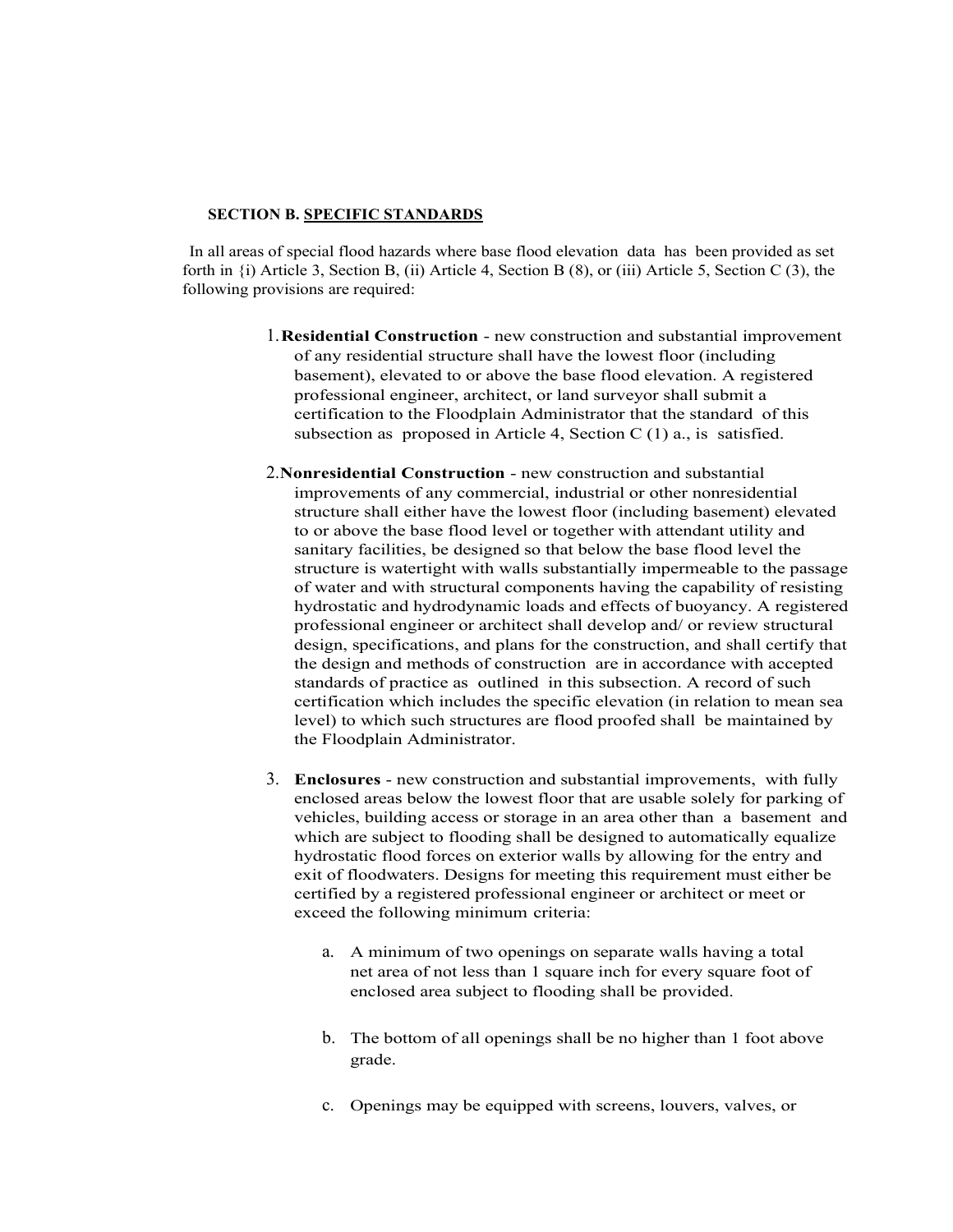other coverings or devices provided that they permit the automatic entry and exit of floodwaters.

#### 4. **Manufactured Homes**

- 1. Require that all manufactured homes to be placed within Zone A on a community's FIRM shall be installed using methods and practices that minimize flood damage. For the purposes of this requirement, manufactured homes must be elevated and anchored to resist flotation, co11apse, or lateral movement. Methods of anchoring may include, but are not limited to, use of over-the-top or frame ties to ground anchors. This requirement is in addition to applicable State and local anchoring requirements for resisting wind forces.
- 2. Require that manufactured homes that are placed or substantia1ly improved within Zones Al-30, AH, and AE on the community's FIRM on sites(i) outside of a manufactured home park or subdivision, (ii) in a new manufactured home park or subdivision, (iii) in an expansion to an existing manufactured home park or subdivision, or (iv) in an existing manufactured home park or subdivision on which a manufactured home has incurred "substantial damage" as a result of a flood, be elevated on a permanent foundation such that the lowest floor of the manufactured home is elevated to or above the base flood elevation and be securely anchored to an adequately anchored foundation system to resist flotation, co11apse, and lateral movement.
- 3. Require that manufactured homes be placed or substantially improved on sites in an existing manufactured home park or subdivision with Zones Al-30, AH and AE on the community's FIRM that are not subject to the provisions of paragraph (4) of this section be elevated so that either:
	- a. The lowest floor of the manufactured home is at or above the base flood elevation, or;
	- b. the manufactured home chassis is supported by reinforced piers or other foundation elements of at least equivalent strength that are no less than 36 inches in height above grade and be securely anchored to an

adequately anchored foundation system to resist flotation, collapse, and lateral movement.

#### b. SECTION C. STANDARDS FOR SUBDIVISION PROPOSALS

All subdivision proposals including the placement of manufactured home parks and subdivisions shall be consistent with Article 1, Sections B, C, and D of this ordinance.

All proposals for the development of subdivisions including the placement of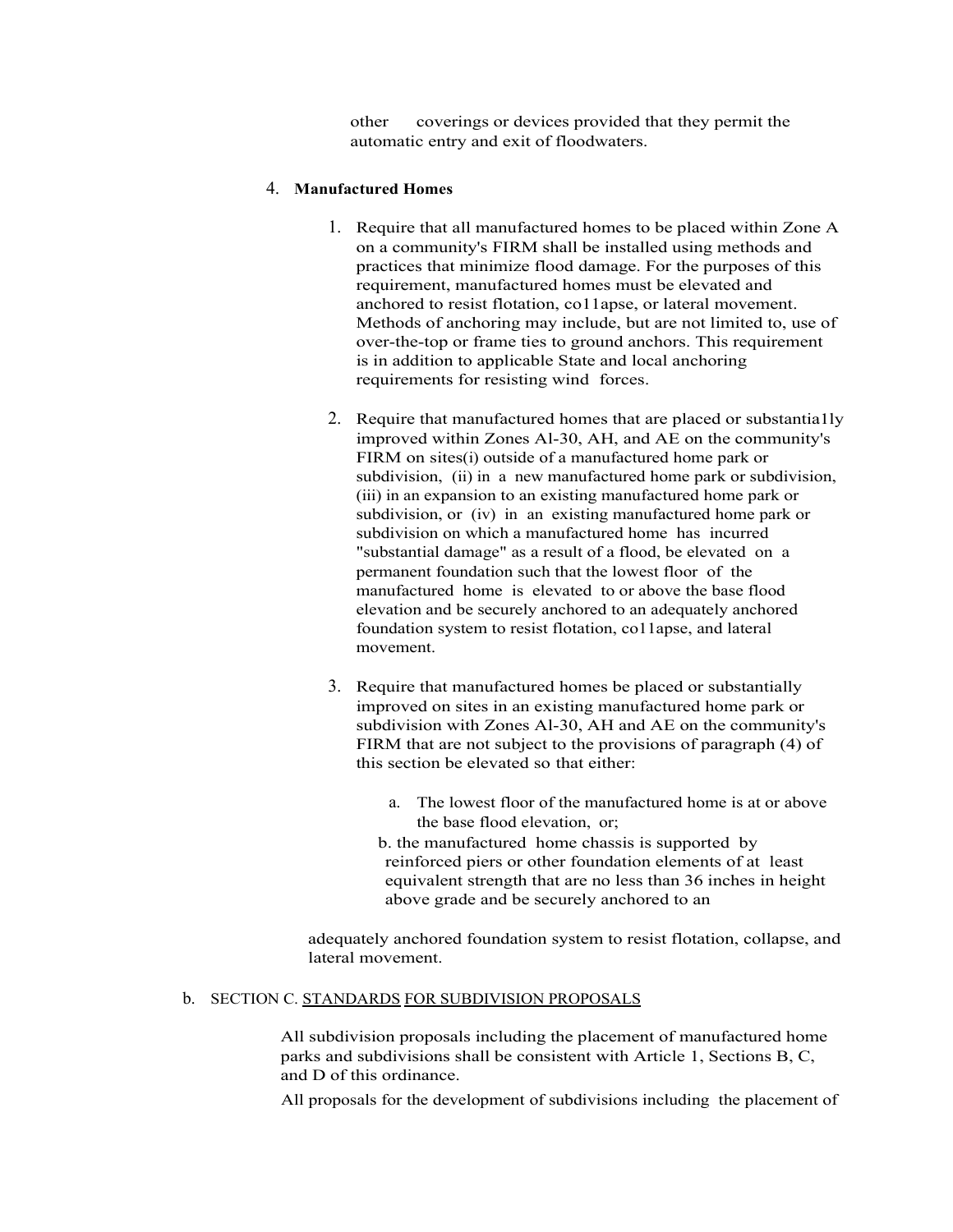manufactured home parks and subdivisions shall meet Floodplain Development Permit requirements of Article 3, Section C; Article 4, Section C; and the provisions of Article 5 of this ordinance.

Base flood elevation data shall be generated for subdivision proposals and other proposed development including the placement of manufactured home parks and subdivisions which is greater than 50 lots or 5 acres, whichever is lesser, if not otherwise provided pursuant to Article 3, Section B or Article 4, Section B (8) of this ordinance.

All subdivision proposals including the placement of manufactured home parks and subdivisions shall have adequate drainage provided to reduce exposure to flood hazards.

All subdivision proposals including the placement of manufactured home parks and subdivisions shall have public utilities and facilities such as sewer, gas, electrical and water systems located and constructed to minimize or eliminate flood damage.

#### **SECTION D. SEVERABILITY**

If any section, clause, sentence, or phrase of this Ordinance is held to be invalid or unconstitutional by any court of competent jurisdiction, then said holding shall in no way affect the validity of the remaining portions of this Ordinance.

#### **SECTION E. PENALTIES FOR NON COMPLIANCE**

No structure or land shall hereafter be constructed, located, extended, converted, or altered without full compliance with the terms of this court order and other applicable regulations. Violation of the provisions of this court order by failure to comply with any of its requirements (including violations of conditions and safeguards established in connection with conditions) shall constitute a misdemeanor. Any person who violates this court order or fails to comply with any of its requirements shall upon conviction thereof be fined not more than \$500.00 for each violation, and in addition shall pay all costs and expenses involved in the case. Nothing herein contained shall prevent the City of Hawkins from taking such other lawful action as is necessary to prevent or remedy any violation.

 **Ordinance dated 6-18-18**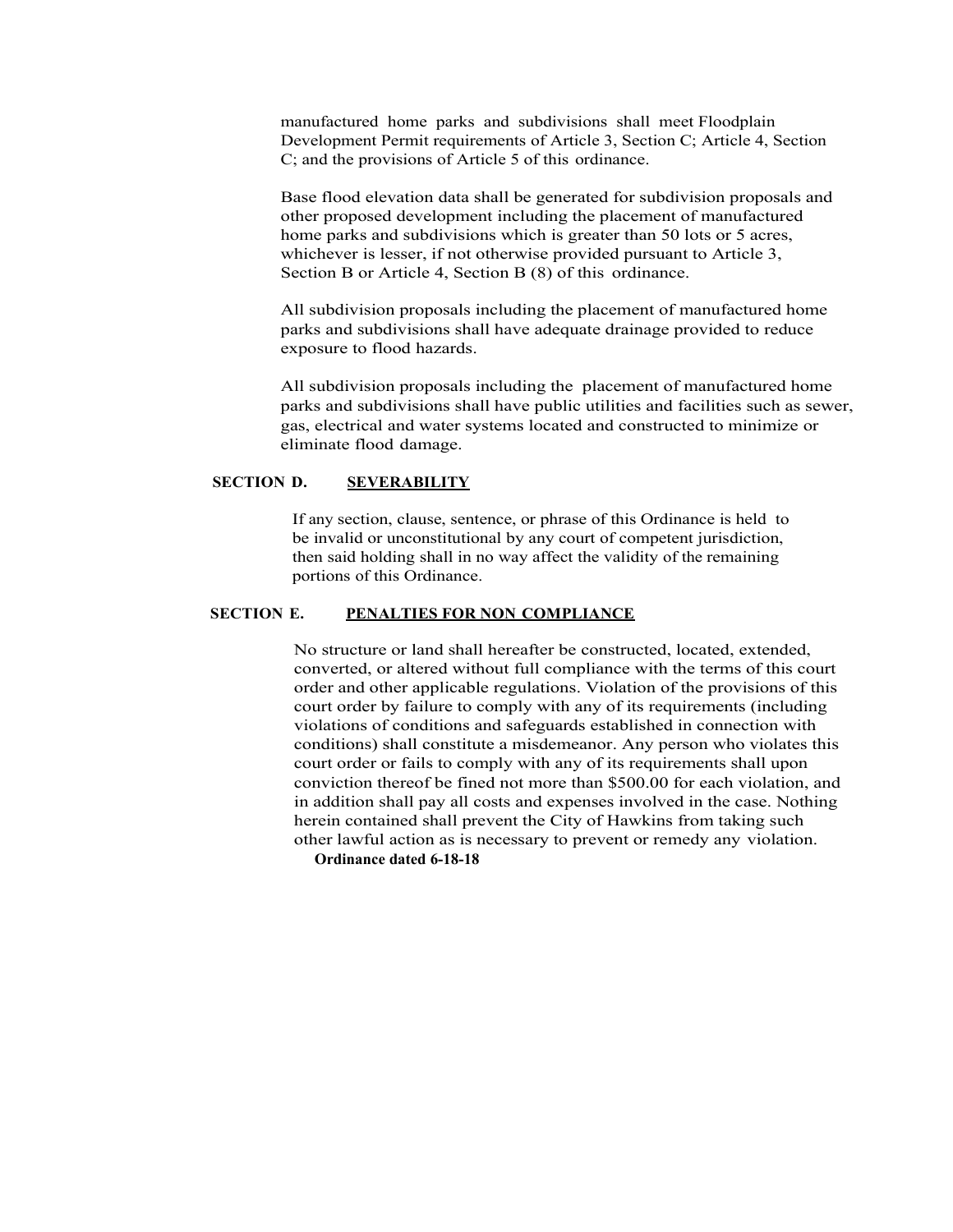#### **INDEX**

 ALCOHOLIC BEVERAGES **Definitions** 111.02 Denial of defense, 111.03 Penalty, 111.99 Powers of police, 111.05 Prohibiting consumption on city property, 111.01 ANIMALS Authority to impound or destroy certain animals, 96.06 Care and treatment of animals offered for sale/trade, 96.11 Dangerous Animals Authority to destroy if found running at large, 96.58 Authority to require removal from city; appeals from orders of removal, 96.59 Dangerous animals; exceptions, 96.56 Definitions, 96.55 Failure to remove; grounds for impoundment or destruction, 96.60 Guard dogs; penalty for failure to comply, 96.57 Owner to report disposition and relocation; penalty, 96.61 Search and seizure warrants authorized, 96.62 Definitions, 96.01 Designation and operation of animal shelter, 96.03 Designation of local health authority; duties, 96.12 Enforcement; authority to issue citations, 96.02 Fees, 96.04 Immunity from damages, 96.16 Leashing and confinement, 96.08 Limitation of Dogs Owned, 96.05 Prohibited Acts Cruelty to animals prohibited, 96.34 Dangerous dogs and dangerous wild animals prohibited, 96.33 Failure to report animal bite or attack, 96.38 Failure to vaccinate dogs prohibited, 96.37 False reports; interference with an Officer, 96.36 Livestock, fowl and swine regulations; exceptions, 96.32 Noise; disturbing the peace, 96.31 Property damaged or destroyed by animals prohibited, 96.40 Public health and safety, 96.41 Stray animals unlawful; declared a public nuisance, 96.30 Trapping prohibited; impoundment of traps; exceptions, 96.35 Quarantine; animals subject to; death of animals subject to; disposition of, 96.15 Rabies vaccination required, 96.14 Reclaiming of impounded animals, 96.07 Reporting Animal bites and attacks, 96.13

BILLIARDS 110.03

BRAKES, (motor)71.02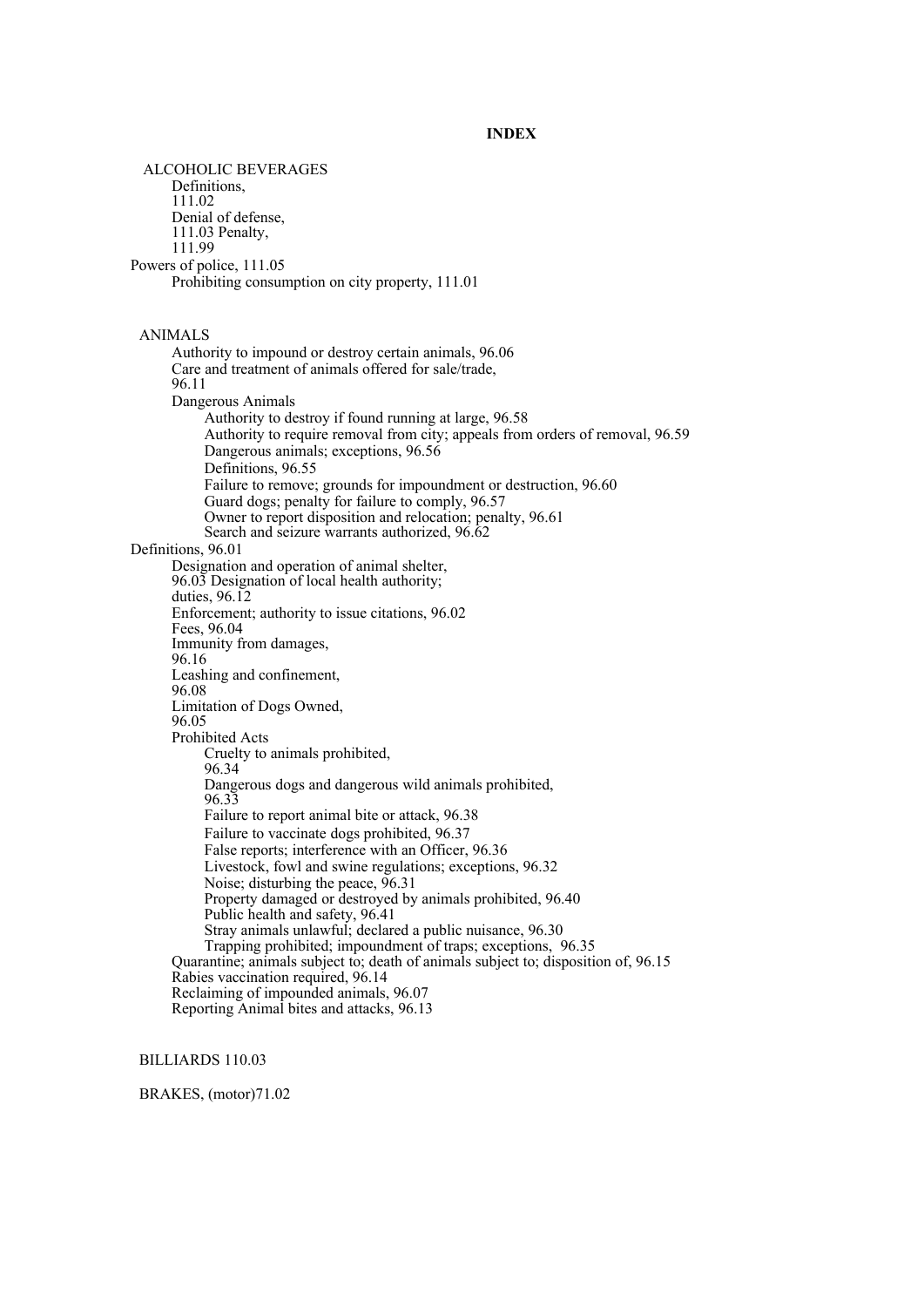BUILDING REGULATIONS Authority of City Council, 150.40 Building Permits 91.63 Codes adopted by reference, 150.01 Penalty 91.99 Substandard and Dangerous Buildings 97.101 BUSINESS LICENSES Itinerant Vendors, Peddlers and Solicitors Proof of Insurance Required, 110.31 Home grown products, 110.39 Permit requirement, 110.30 Prohibiting peddling merchandise on streets, 110.36 Garage sales, 110.02 Penalty, 110.99 Posting signs, 110.01 CITY GOVERNMENT Adoption of Aldermanic form of municipal government, 30.02 Claims Against the City 30.11 Election by place system, 30.04 Filling vacancies, 30.08 Guidelines and procedures for elections, 30.05 Passage of ordinances, 30.09 President pro tempore, 30.07 Purpose, 30.01 Qualifications of Mayor and Alderman, 30.06 Quorum of Council, 30.03 Salaries of elected officials, 30.10 CITY LIMITS 11.01 CITY PARK REGULATIONS

Camping, Campfires, & Fireworks Prohibited, 38.01 Splash Park Rules, 38.02 City Park Rules & Regulations, 38.03

#### CITY POLICIES

Personnel Policy Manual dated, 34.03 Personnel Policy for Volunteers and Affiliates, 34.04 Texas Municipal Retirement System, 34.01

CITY SECRETARY, 31.01

CLIMBING ON PUBLIC STRUCTURES, 130.03

CODE OF ORDINANCES; GENERAL PROVISIONS Application to future ordinances, 10.03 Captions, 10.04 Definitions, 10.05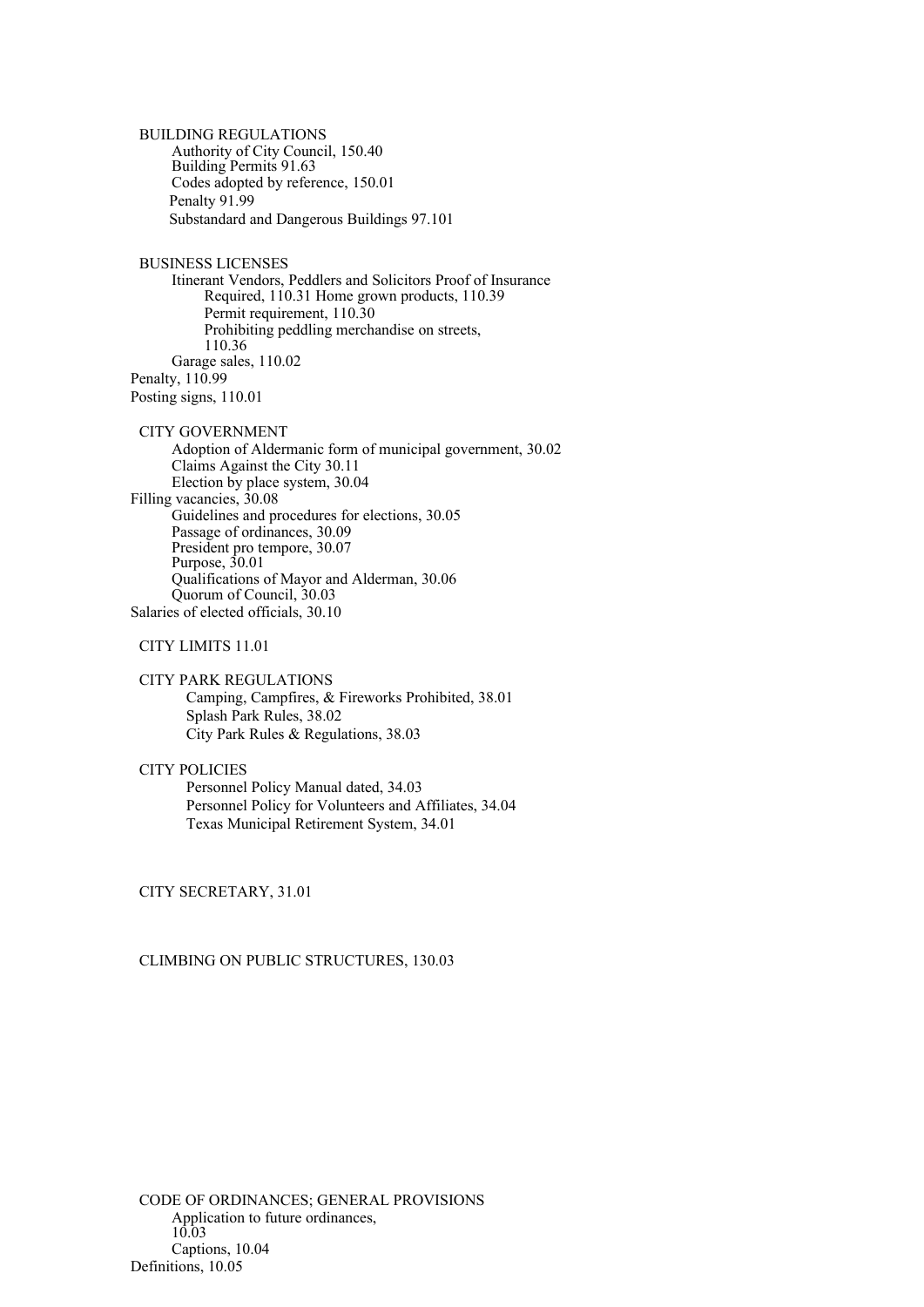Effective date of ordinances, 10.15 Errors and omissions, 10.10 General penalty, 10.99 Interpretation, 10.02 Official time, 10.11 Ordinances repealed, 10.13 Ordinances unaffected, 10.14 Ordinances which amend or supplement code, 10.17 Reasonable time, 10.12 Reference to offices, 10.09 Reference to other sections, 10.08 Repeal or modification of ordinance, 10.16 Rules of interpretation, 10.06 Section histories; statutory references, 10.18 Severability, 10.07 Title of code, 10.01

#### DROUGHT CONTINGENCY PLAN, 50.11

#### ELECTION, 30.04

#### EMERGENCY MANAGEMENT

Commitment of funds, 37.07 Emergency Management Director; powers and duties, 37.02 Emergency Management Plan, 37.03 Inter jurisdictional program, 37.04 Liability, 37.06 Offenses, 37.08 Organization, 37.01 Override, 37.05 Penalty, 37.99

FIRE PROTECTION AND PREVENTION Fire Limits Establishing location of fire limits, 91.60

FIREARMS Discharging, 130.01

#### FIREWORKS, 91.02

# FLOOD PREVENTION

Administration, 154.04 Definitions, 154.02 Findings of Fact, 154.01 General Provisions, 154.03 Provision for Flood Hazard Reduction, 154.05 Statutory Authorization, 154.00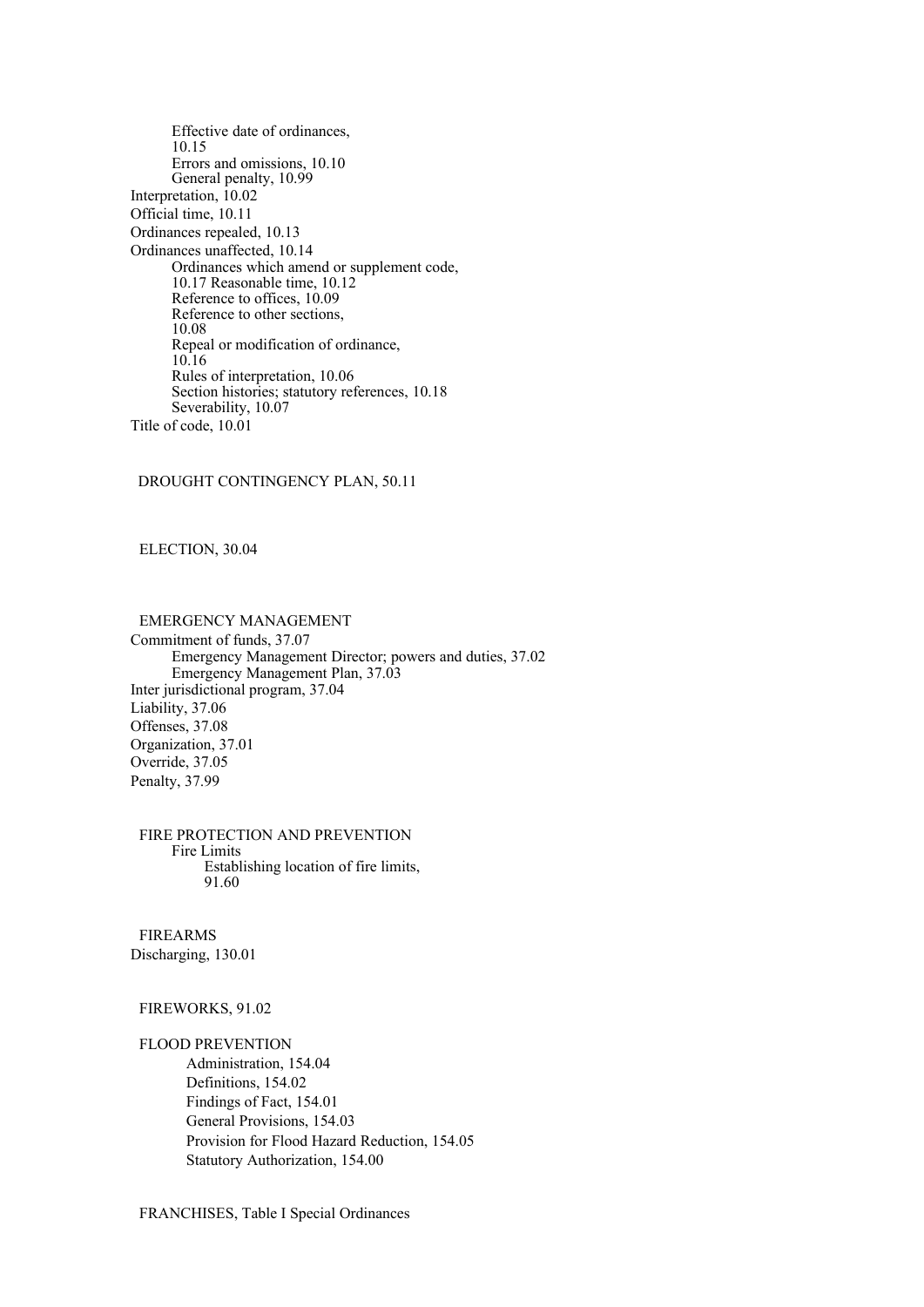GARBAGE AND TRASH Disposal of Trash Definitions, 51.20 Disposal of garbage by wholesale accumulators, 51.22 Disposal of large or heavy objects, 51.23 Disposal of manure and oil, 51.24 Prohibiting pilfering trash cans, 51.28 Prohibiting placing in street, 51.26 Penalty, 51.99 Throwing of waste, 51.01

#### IDENTITY THEFT PREVENTION PROGRAM, 50.10

JUNKED, WRECKED, AND ABANDONED VEHICLES Application of Article, 97.20 Auction or Use of Abandoned Items, 97.45 Auction Proceeds, 97.46 Contents of Notice, 97.42 Definitions, 97.20 Demolition of Abandoned Motor Vehicles, 97.48 Disposal of Junked Vehicles, 97.25 Disposition of Junked Vehicles, 97.23 Enforcement, 97.27 No Reconstruction of Junked Vehicles, 97.24 Notice, 97.41 Notice by Publication, 97.47 Offense, 97.22 Police Department Use, 97.47 Public Nuisance, 97.21 Storage Fees, 97.44 Taking into Custody, 97.40

MOBILE HOMES Definitions, 151.01 HUD-Code Manufactured Home Park Access; traffic circulation; parking, 151.60 Additional requirements, 151.74 Bathroom and laundry facilities, 151.65 Compliance, 151.70 Conform to codes, 151.68 Design and location of storage facilities, 151.57 Electrical and telephone distribution systems, 151.64 Fire safety standards, 151.61 HUD-Code manufactured home outside a mobile home park, 151.73 Location of homes and accessory structures, 151.58 Maintenance of park, 151.67 Nonconforming HUD-Code manufactured home park, 151.71 Office, 151.69 Refuse and garbage, 151.66 Setbacks and screenings, 151.59 Sewage disposal, 151.63 Site plan, 151.55 Size of lot, spacing and clearances for HUD-Code mobile home, 151.72 Standards, 151.56 Water supply, 151.62 Mobile homes/HUD-Code manufactured mobile homes restrictions/guidelines, 151.04 Notices, hearing and orders, 151.03 Penalty,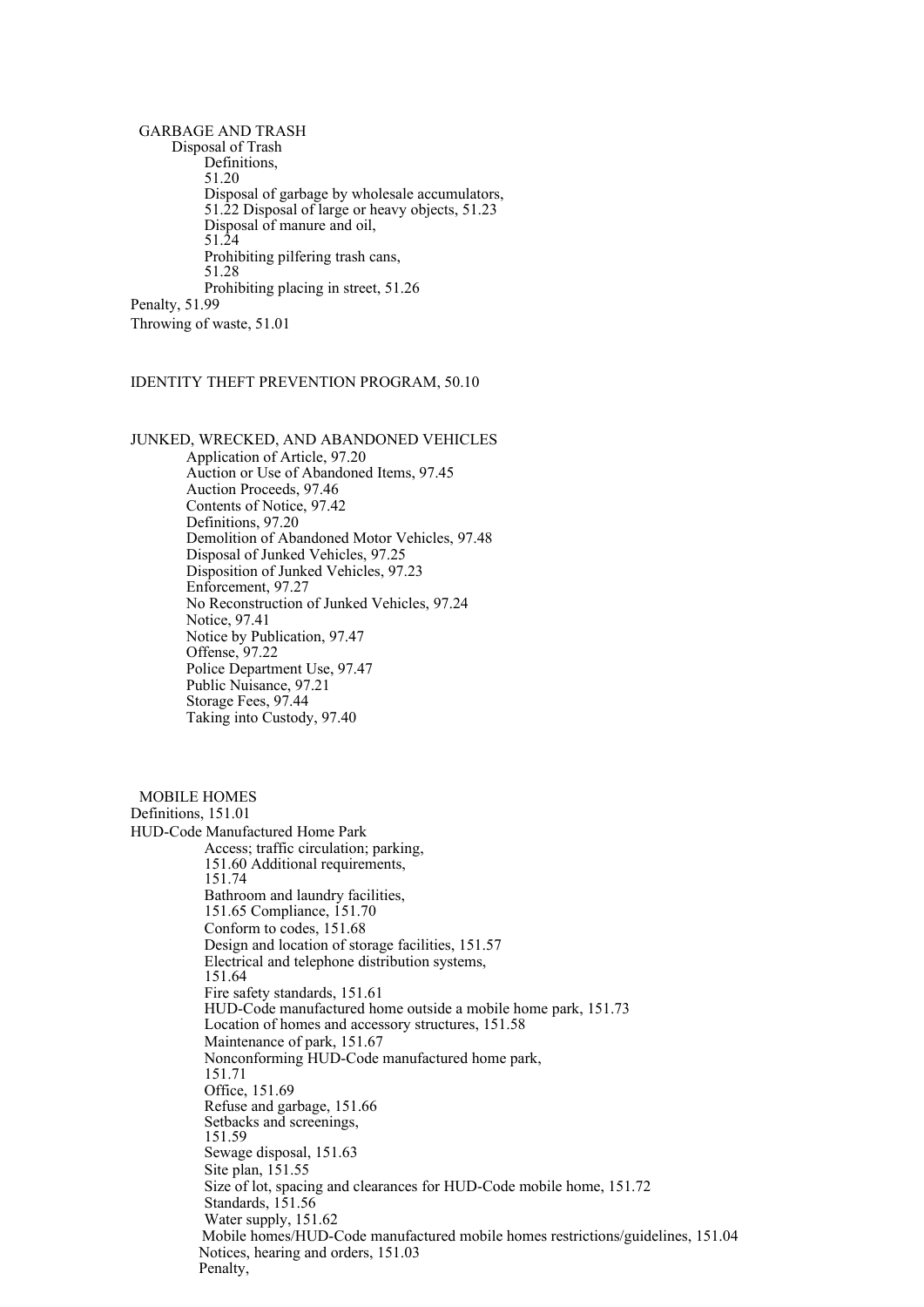151.99 Permits Application requirements, 151.21 Denial of permit/hearing, 151.23 Permit fee, 151.22 Permit required, 151.20 License Application for license renewal, 151.38 Application for original license, 151.36 Hearing granted applicants, 151.37 License fee, 151.39 License required, 151.35 Transfer of license fee, 151.41 Transfer of licenses, 151.40 Violations, notice, suspension of license, 151.42

MUNICIPAL COURT

Creation of Municipal Court,35.01 Jurisdiction of Court, 35.02 Municipal Court Building Security Fund, 35.05 Municipal Court Technology Fund, 35.06 Municipal Judge, 35.03

OIL AND GAS

Distribution of natural gas, 92.04 Fire extinguisher requirement, 92.01

Liquefied Petroleum Gas

Compliance with law; installing tanks, containers and equipment, 92.22 Definitions, 92.20 Person to adjust container devices, 92.32 Location restrictions on transfer, 92.31 Storage inside buildings, 92.33

OUTDOOR BURNING, 99.00

### PARADES

Penalty, 94.99 Permit requirement, 94.20 Protection by police, 94.21 Throwing Candy Prohibited, 94.22

#### PARKING

Days and times in effect, 72.06 Loading zones, 72.05 Parking within lines, 72.04

PLUMBING Plumbing Code, 53.01

### POLICE

Police Chief and Police Officers Creating position of Police Chief, 32.01 Duties of Police Chief and Police Officers, 32.05 Method of selection of Police Chief, 32.02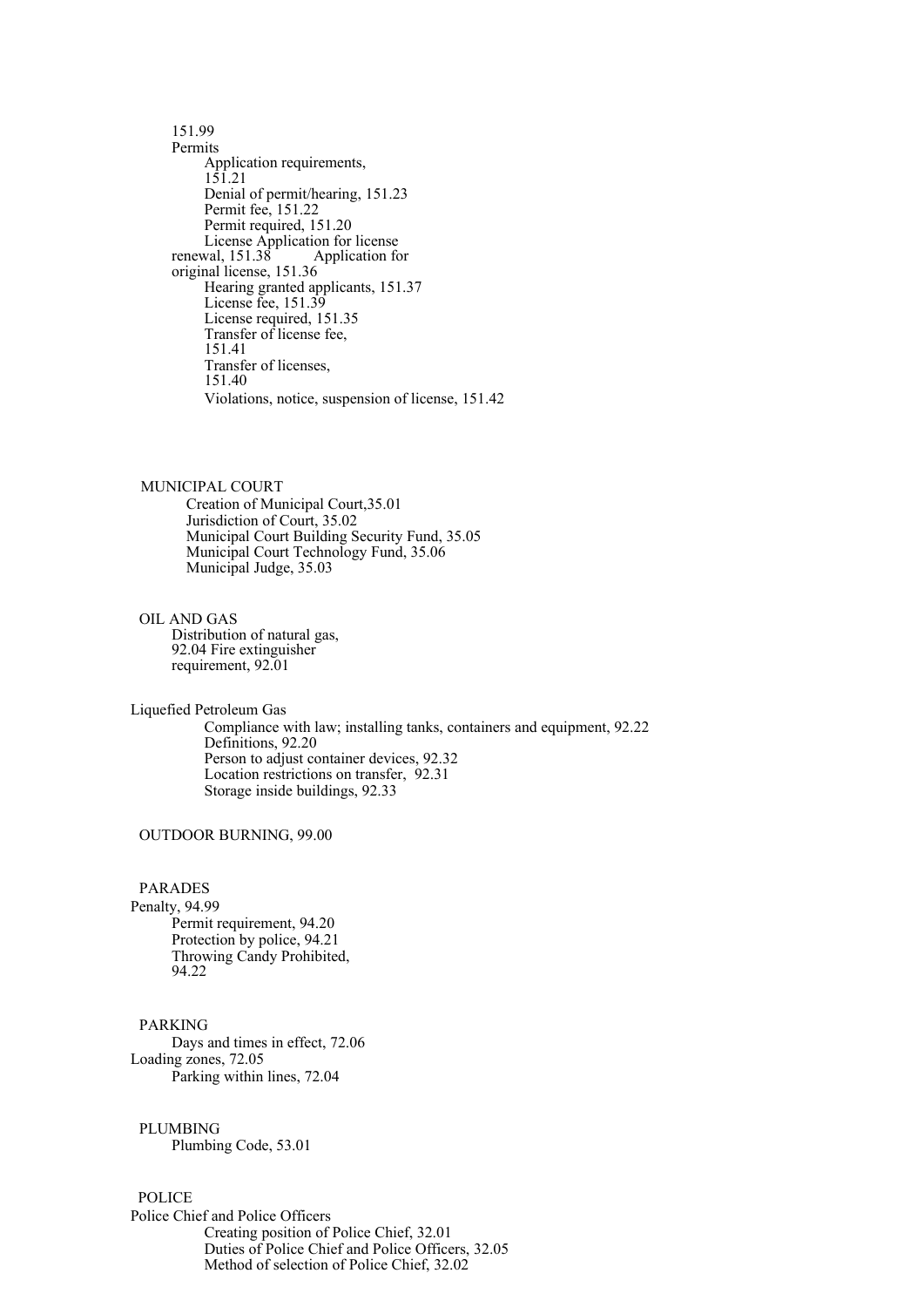Method of selection of police officers, 32.03

# POLICE RESERVE FORCE

Application for Police Reserve, 33.25 Appointment of members, 33.21 Compensation, 33.29 Compliance with standards, 33.23 Officer training, 33.26 Police Department Supervising Officer, 33.24 Police Reserve Force created, 33.20 Requirements and regulations for members of the Police Reserve, 33.31 Riding in police vehicles, 33.30 Special police force, 33.22 Uniforms, 33.27 Weapons, 33.28

### PUBLIC NUISANCES

Additional Authority to Abate, 97.07 Assessment of Expenses; Lien, 97.08 Definitions, 97.01 Duty of Owner, 97.05 Enforcement, 97.09 Inspections, 97.04 Notice to Abate, 97.06 Nuisance and Other Offensive Conditions, 97.02 Weeds, Brush, and Other Objectional Matter, 97.03 Violation, 97.10

RECORDS MANAGEMENT PROGRAM City records declared public property, 34.21 Definitions, 34.20 Designation of records management officer, 34.23 Destruction of unscheduled records, 34.28 Duties and responsibilities of department heads, 34.26 Duties of the City Council, 34.27 Duties of Records Management Officer, 34.25 Policy, 34.22

## SANITARY SEWERS

Approving authority requirements, 52.03 Approving authority review and approval, 52.04 Authority to disconnect service, 52.09 Compliance with existing authority, 52.02 Conditions or permits, 52.07 Continuing prohibited discharges, 52.11 Definitions, 52.01 Notice, 52.10 Power to enter property, 52.08 Savings clause, 52.06 User charge system, 52.05 Penalty, 52.99 Regulations and Requirements Chemical discharges, 52.26 Hazardous metals and toxic materials, 52.27 Impairment of facilities, 52.32 Particulate size, 52.28 Prohibited discharges, 52.25 Radioactive wastes, 52.31 Requirements for building sewers, 52.34 Requirements for traps, 52.33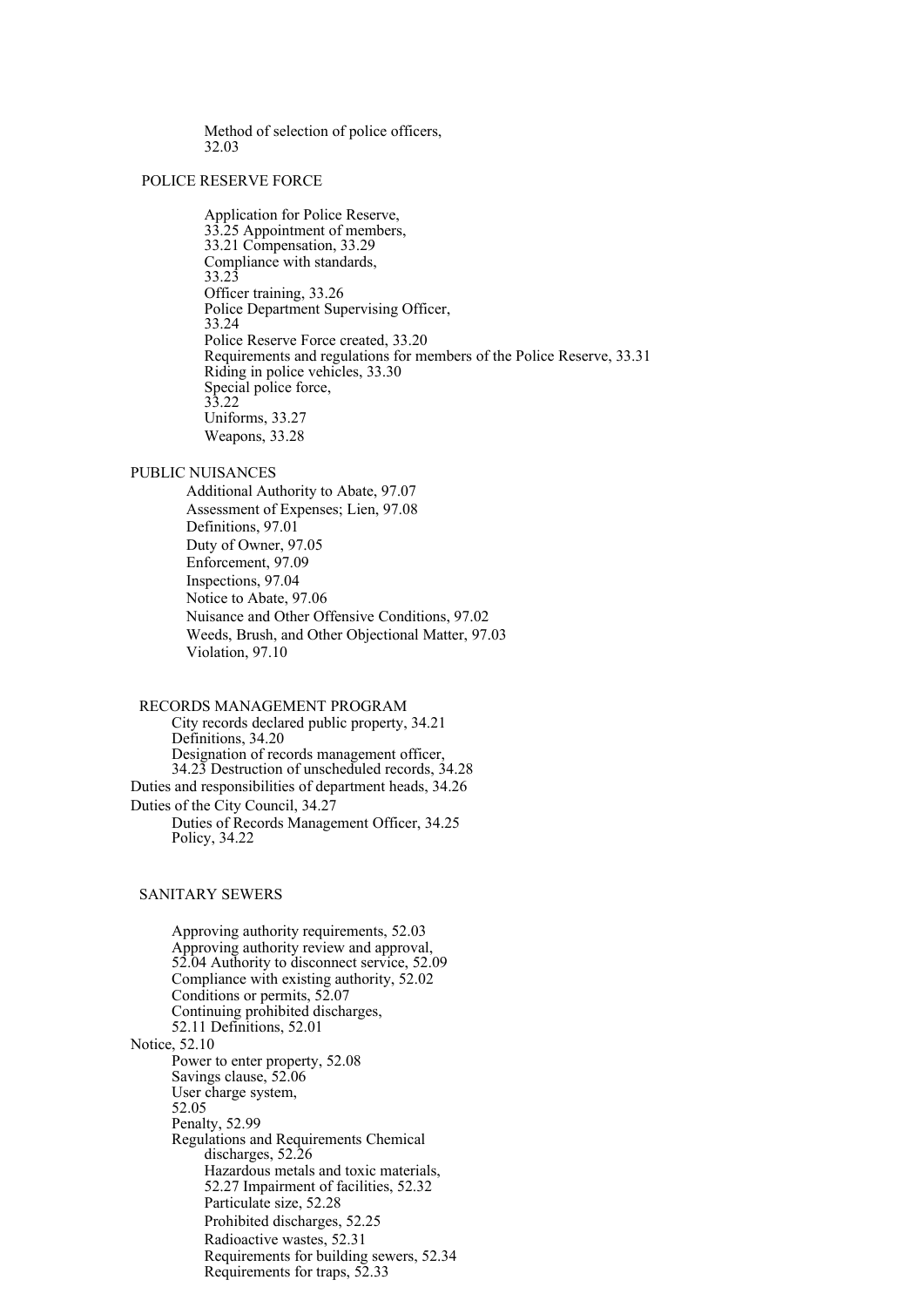Sampling and testing, 52.35 Storm water and other unpolluted drainage, 52.29 Temperature, 52.30

# SEXUALLY ORIENTED BUSINESSES, 110.04

STREETS AND SIDEWALKS Definitions, 94.01 Erection of private property, 94.02 Penalty, 94.99 Placement of mailboxes on city easement, 94.03

SUBDIVISIONS Final or record plat, 153.05 General requirements for streets, 153.06 Improvements, 153.07 Penalty, 153.99 Preliminary plats, 153.04 Procedure and limitation for subdividing land, 153.03 Purpose, 153.01 Variance from regulations, 153.02

## SUBSTANDARD AND DANGEROUS BUILDINGS

Citation for Violation, 97.112 Civil Enforcement, 97.105 Copy of Order, 97.109 Cody of Order to Lienholders, 97.111 Criminal Enforcement, 97.104 Dangerous Buildings as Public Nuisance, 97.102 Demolition and Assessment, 97.113 Designation and Duties of Building Official, 97.103 Filing and Publishing, 97.110 Findings of Fact, 97.108 Hearing, 97.107 Minimum Standards, 97.103 Notice, 97.106 Penalty, 97.114

### TAXATION

Fiscal Year, 36.08 Property Taxes, 36.04 Annual Payment of Taxes, 36.05 Creation of Tax Department, 36.01 Hotel/Motel Occupancy Tax, 36.09 Ad Valorem Tax Exemption, 36.06 Rendering of property, 36.03 Sales tax, 36.07 Taxable property, 36.02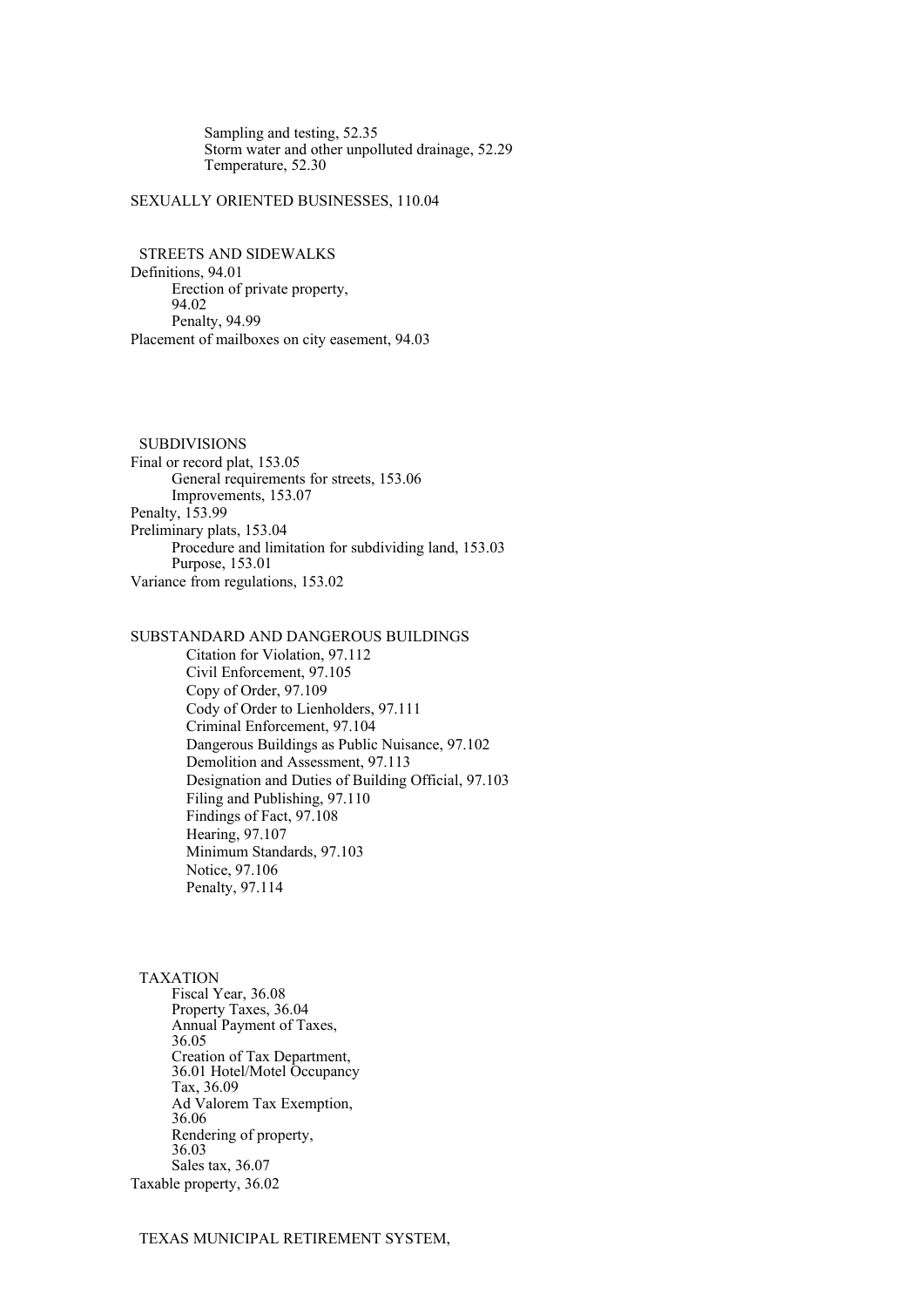TRAFFIC Damaging signs, 70.03 Definitions, 70.01 Duty of police, 70.02 Penalty, 70.99 Power to erect stop signs, 70.04 Regulations Running over fire hoses, 71.01 Speed limits, 71.03 Use of motor brakes, 71.02 Size of Stop signs, 70.05

**UTILITIES** Examination of records, 50.02 Non-granting of franchise, 50.07 Non-relief of other restrictions, 50.06 Penalty, 50.99 Power of examination and inspection, 50.09 Privileges, 50.05 Receipt for continued use of streets, 50.04 Rental rates, 50.03 Reporting requirements, 50.01 **Right to implement other restrictions, 50.08**

34.01